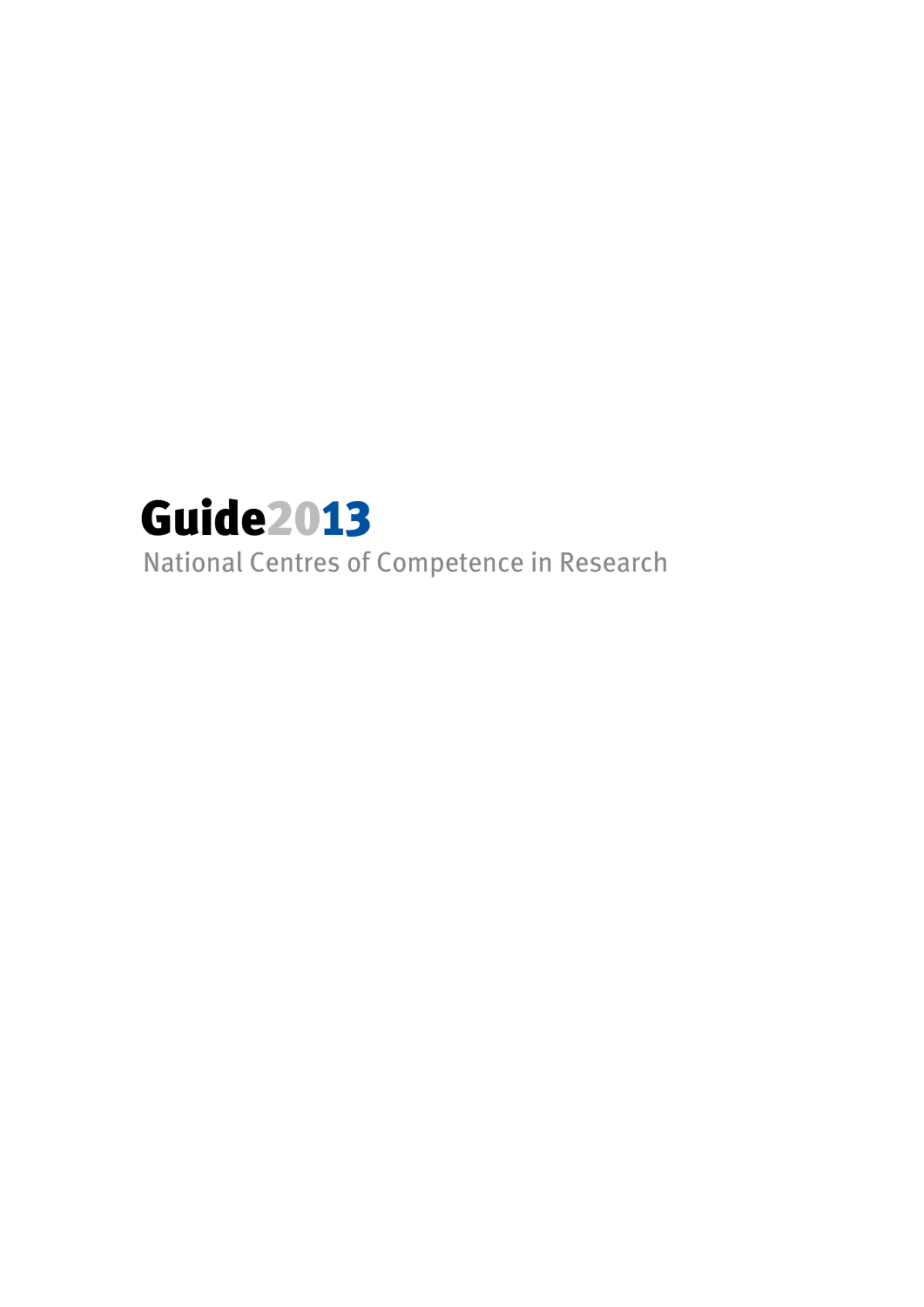The NCCR brochure "Guide" is updated every year. It can be ordered at the Swiss National Science Foundation (see address below).

#### **Publishing details**

Published and produced by Swiss National Science Foundation NCCR Office Wildhainweg 3 CH-3001 Berne phone: +41 (0)31 308 23 52 nccr@snf.ch www.snf.ch

#### **Production**

Stefan Bachmann Urs Christ Thomas Griessen Anna-Zalea Zaugg

### **Design, layout, typesetting**

Beat Schenk, Berne werbecreativ.ch

#### **Printing**

Mastra Druck AG, Schönbühl

© January 2013 SNSF (The statistical data is based on the latest progress reports of the NCCRs.)

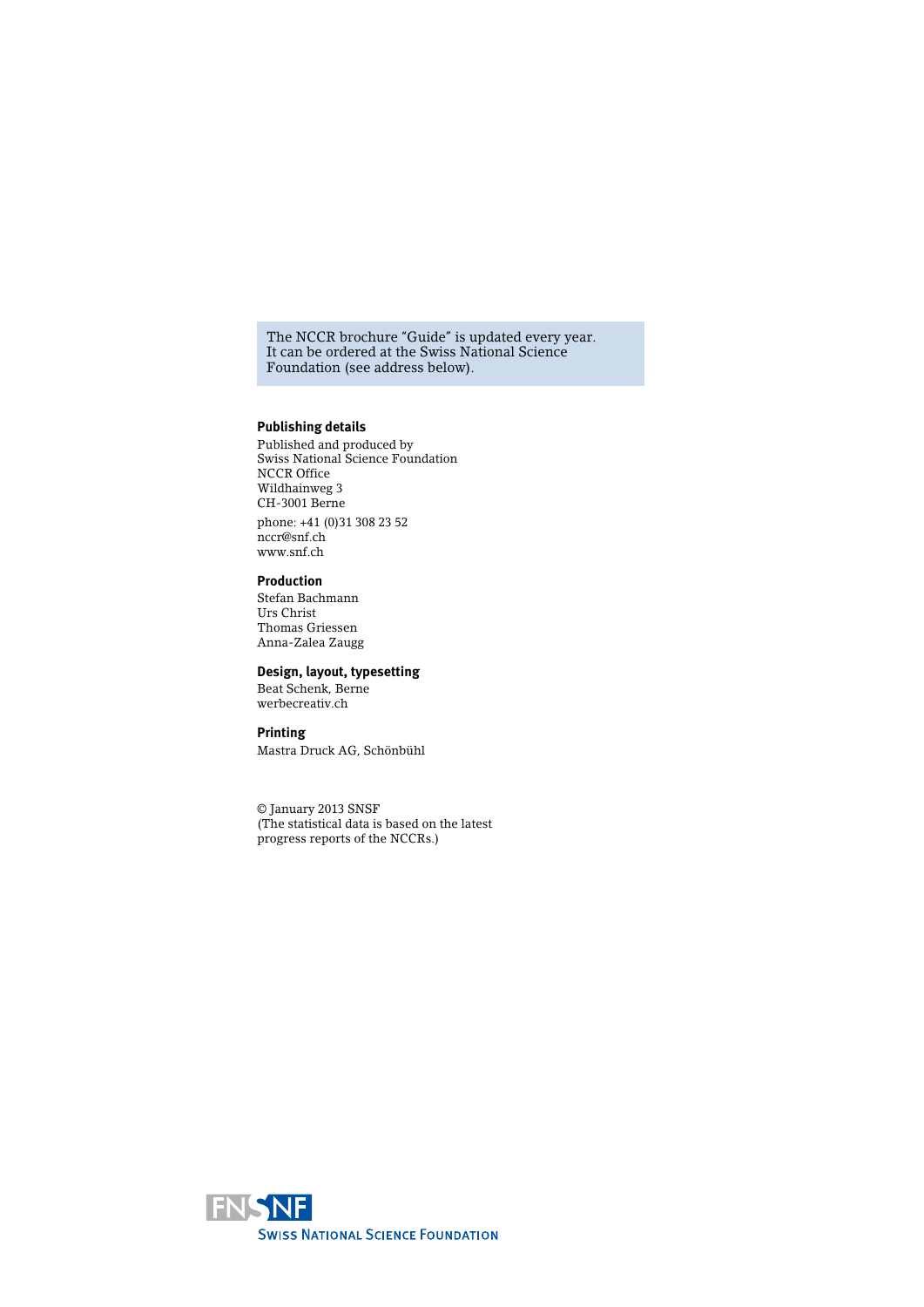# **Content**

| <b>National Centres of Competence in Research (NCCRs)</b> |   |
|-----------------------------------------------------------|---|
| Goals and Implementation                                  | 5 |
| The NCCRs at a glance                                     |   |
|                                                           |   |

# **Life Sciences**

| • NCCR Molecular Oncology – From Basic Research to Therapeutic Approaches                                                | 8   |
|--------------------------------------------------------------------------------------------------------------------------|-----|
| • NCCR Frontiers in Genetics - Genes, Chromosomes and Development                                                        | 12  |
| • NCCR Molecular Life Sciences - Three Dimensional Structure,<br>Folding and Interactions                                | 16  |
| • NCCR Neuro - Neural Plasticity and Repair                                                                              | 20  |
| • NCCR Kidney.CH - Kidney Control of Homeostasis                                                                         | 25  |
| NCCR SYNAPSY - The synaptic bases of mental diseases                                                                     | 28  |
| • NCCR TransCure – From transport physiology to identification of therapeutic targets                                    | 31  |
| • NCCR Chemical Biology - Visualisation and Control of Biological Processes<br><b>Using Chemistry</b>                    | 34  |
| <b>Environment and Sustainability</b>                                                                                    |     |
| • NCCR North-South - Research Partnership for Mitigating Syndromes<br>of Global Change                                   | 37  |
| • NCCR Plant Survival in Natural and Agricultural Ecosystems                                                             | 42  |
| • NCCR Climate Variability, Predictability and Climate Risks                                                             | 46  |
| <b>Technology</b>                                                                                                        |     |
| • NCCR MaNep - Materials with Novel Electronic Properties                                                                | 50  |
| • NCCR Nanoscale Science - Impact on Life Sciences, Sustainability,<br><b>Information and Communication Technologies</b> | 54  |
| • NCCR Quantum Photonics                                                                                                 | 58  |
| • NCCR MUST - Molecular Ultrafast Sciences and Technology                                                                | 61  |
| • NCCR Robotics - Intelligent Robots for Improving the Quality of Life                                                   | 64  |
| • NCCR QSIT – Quantum Science and Technology                                                                             | 67  |
| <b>Information and Communication Technology</b>                                                                          |     |
| • NCCR IM2 - Interactive Multimodal Information Management                                                               | 70  |
| • NCCR CO-ME - Computer Aided and Image Guided Medical Interventions                                                     | 74  |
| <b>Social Sciences and Humanities</b>                                                                                    |     |
| • NCCR FINRISK - Financial Valuation and Risk Management                                                                 | 78  |
| • NCCR Iconic Criticism – The Power and Meaning of Images                                                                | 81  |
| • NCCR International Trade Regulation - From Fragmentation to Coherence                                                  | 84  |
| • NCCR Mediality - Historical Perspectives                                                                               | 88  |
| • NCCR Democracy – Challenges to Democracy in the $21st$ Century                                                         | 92  |
| • NCCR Affective Sciences: Emotion in Individual Behaviour and Social Processes                                          | 96  |
| • NCCR LIVES - Overcoming vulnerability: life course perspectives                                                        | 100 |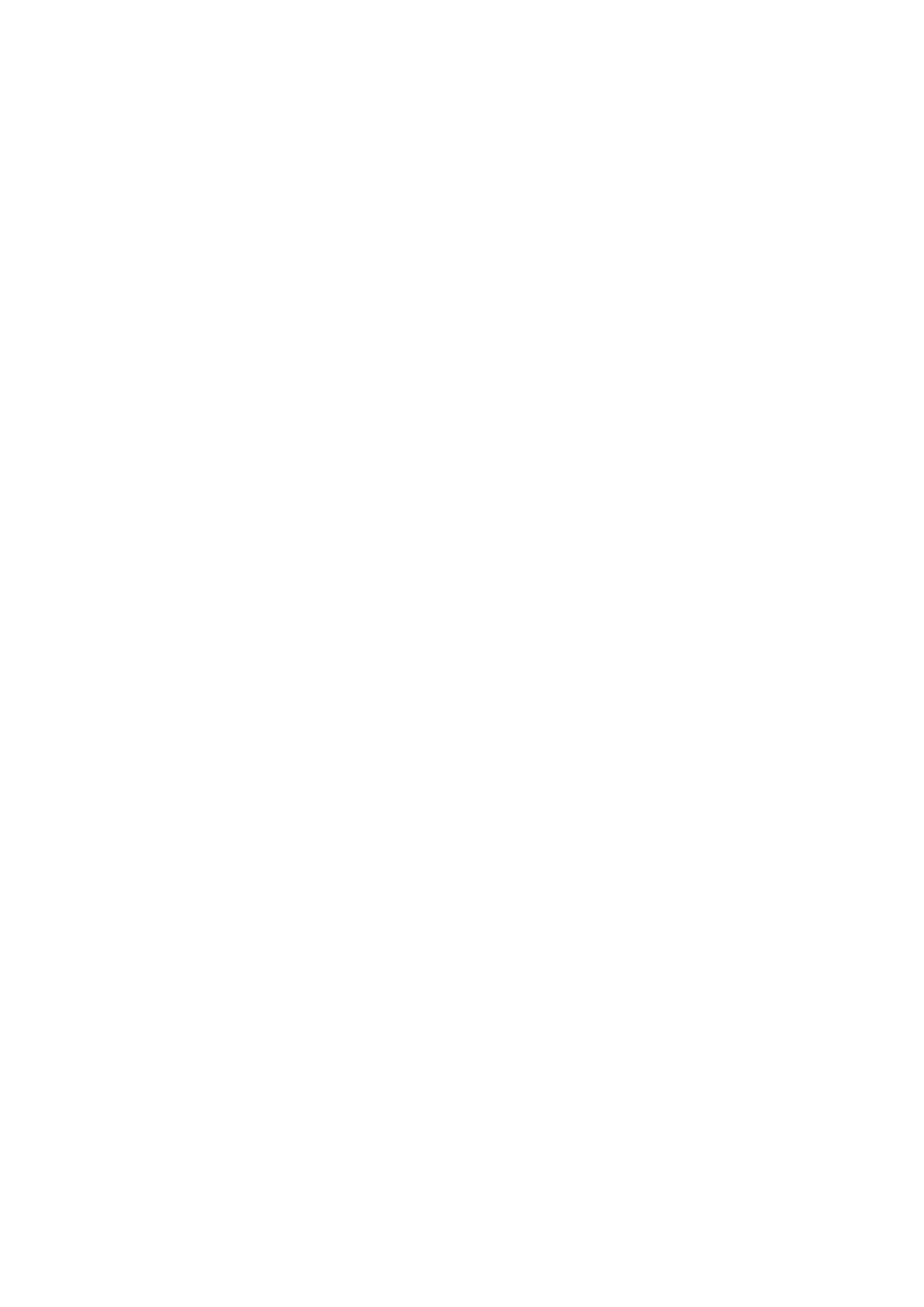# **National Centres of Competence in Research (NCCRs)**

**Goals and Implementation**

In the year 2001 the Swiss National Science Foundation launched the National Centres of Competence in Research (NCCR). The main goal of the currently 26 NCCRs is the promotion of scientific excellence in areas of major strategic importance for the future of Swiss research, economy and society. NCCRs are managed by leading houses institutionally linked to universities or other distinguished research institutions (home institutions). In addition to the research teams at the home institution, an NCCR sets up a network of other research teams across Switzerland. The maximum duration of an NCCR is 12 years. The three underlying principles of NCCRs are:

• Research: NCCRs carry out research of excellent quality, spanning basic research to applications. There is a number of individual projects doing the actual research work in each NCCR. The NCCR director ensures the coherence and integration of the individual projects.

• Knowledge and technology transfer: NCCRs develop links with the potential users of their results, and involve them in project planning from the outset.

• Training and promotion of women: NCCRs create the necessary structures and implement measures required to train young scientists (doctoral and postdoctoral students). Particular attention is paid to the advancement of women in research.

From a research policy point of view, NCCRs should contribute to a better structuring of the Swiss research environment, and to optimised task assignment between research institutions.

NCCRs are funded by the Swiss National Science Foundation (SNSF), participating institutions – in particular the home institutions – and third parties. The 26 existing NCCRs receive a total of CHF 55 million in SNSF funding for 2013.

Calls for submissions to set up NCCRs were first made in January 1999. Priority was given to four areas of research: life sciences, social sciences and humanities, sustainable development and environment, and information and communication technologies. A share of the overall budget was also made available to projects involving promising topics from outside these priority areas. The SNSF assessed the projects in two stages: a pre-proposal stage, with 82 projects submitted, and a full-proposal stage, with 34 submissions. The SNSF presented 18 full proposals of outstanding merit to the Federal Department of Home Affairs, which made the final selection of 14 NCCRs according to federal research policy in December 2000.

A second call for NCCRs in the field of Social Sciences and Humanities was launched in October 2003. After a thorough evaluation of 44 pre-proposals and 17 full proposals 6 new NCCRs started in autumn 2005.

A third call launched in 2008 was open for all scientific fields. It resulted in the submission of 54 pre-proposals in December 2008 and of 28 full proposals in September 2009. In March 2010 another 8 NCCRs were approved for funding.

In summer 2009 several NCCRs could profit from the economic stimulus package decided by the Swiss government and parliament in order to fight the economic crisis. 28 out of 43 projects submitted jointly by NCCRs and companies were accepted. They run for 2 years and focus on the transfer of results into practical applications. After a fourth NCCR call open to all disciplines 63 pre-proposals were submitted in 2012. In 2013 the SNSF will evaluate the expected 22 full proposals. Those which will be funded can start their work in 2014.

Within the SNSF, Division IV of the National Research Council is responsible for NCCRs. An international Review Panel is set up for each NCCR to assess its progress regularly.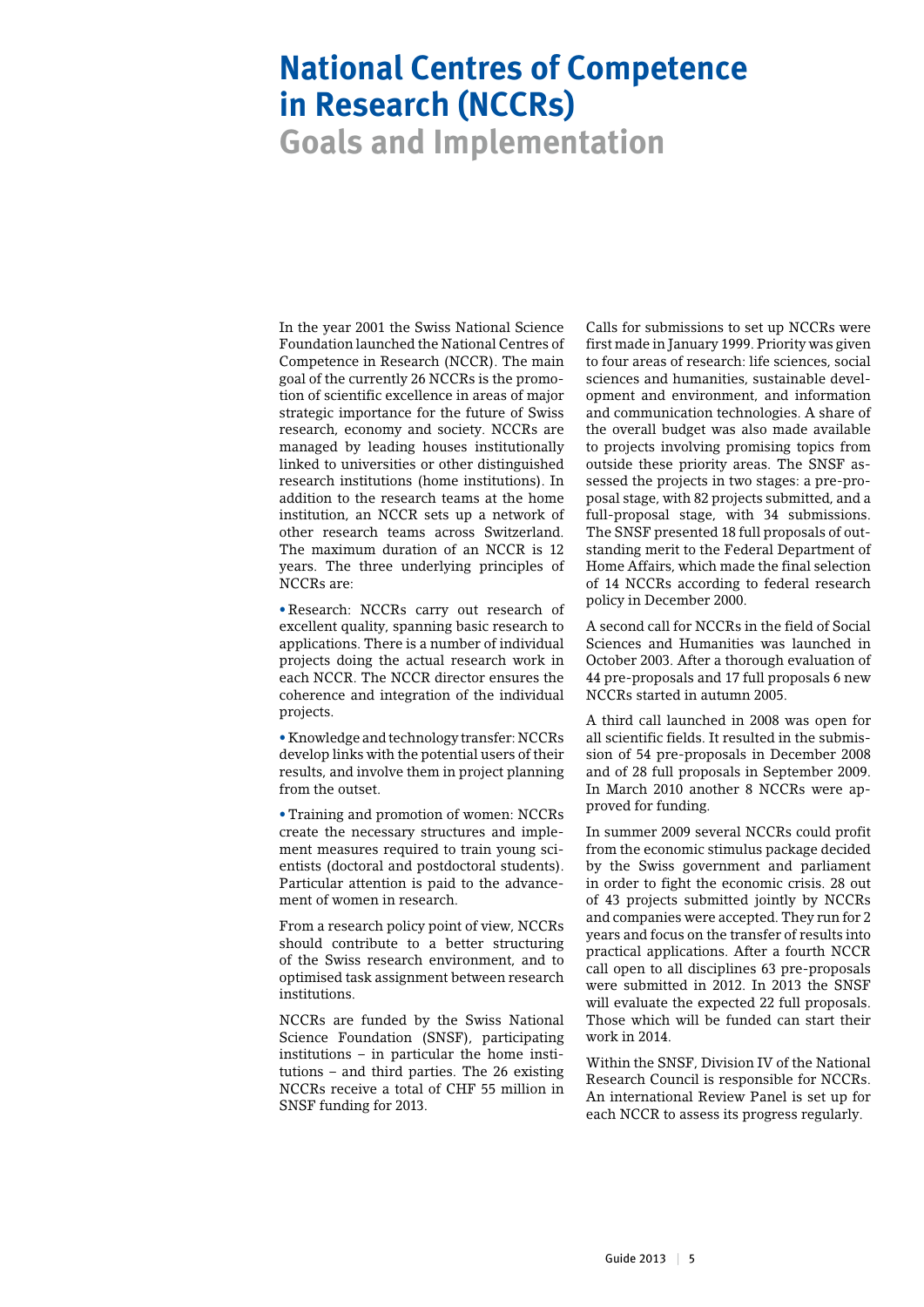# **The NCCRs at a glance**

# **1st Call of NCCRs**

| <b>Short Name</b>        | <b>NCCR-Director</b>             | <b>Home Institution</b>            | <b>Web Address</b>            |
|--------------------------|----------------------------------|------------------------------------|-------------------------------|
| Climate                  | Prof. Stocker Thomas             | University of Berne                | www.nccr-climate.unibe.ch     |
| $CO-ME$                  | Prof. Székely Gábor              | ETH Zurich                         | co-me.ch                      |
| FINRISK                  | Prof. Habib Michel               | University of Zurich               | www.nccr-finrisk.ch           |
| Genetics                 | Prof. Duboule Denis              | University of Geneva               | www.frontiers-in-genetics.org |
| TM <sub>2</sub>          | Prof. Bourlard Hervé             | Idiap Research Institute, Martigny | www.im2.ch                    |
| MaNEP                    | Prof. Fischer Øystein            | University of Geneva               | www.manep.ch                  |
| MICS*                    | Prof. Aberer Karl                | EPF Lausanne                       | www.mics.org                  |
| Molecular Oncology       | Prof. Aguet Michel               | <b>EPF Lausanne</b>                | www.nccr-oncology.ch          |
| Nanoscale Science        | Prof. Schönenberger<br>Christian | University of Basel                | www.nanoscience.ch            |
| Neuro                    | Prof. Schwab Martin              | University of Zurich               | www.nccr-neuro.uzh.ch         |
| North-South              | Prof. Hurni Hans                 | University of Berne                | www.north-south.unibe.ch      |
| Plant Survival           | Prof. Turlings Ted               | University of Neuchâtel            | www.unine.ch/plantsurvival    |
| <b>Ouantum Photonics</b> | Prof. Devaud-Plédran<br>Benoît   | EPF Lausanne                       | nccr-qp.epfl.ch               |
| Structural Biology       | Prof. Grütter Markus             | University of Zurich               | www.structuralbiology.uzh.ch  |

\* Terminat ed in 2012

# **2nd Call of NCCRs**

| <b>Short Name</b>       | <b>NCCR-Director</b>                   | <b>Home Institution</b> | <b>Web Address</b>         |
|-------------------------|----------------------------------------|-------------------------|----------------------------|
|                         | Affective Sciences Prof. Scherer Klaus | University of Geneva    | www.affective-sciences.org |
| Democracy               | Prof. Kübler Daniel                    | University of Zurich    | www.nccr-democracy.uzh.ch  |
| Iconic Criticism        | Prof. Ubl Ralph                        | University of Basel     | www.eikones.ch             |
| Mediality               | Prof. Kiening Christian                | University of Zurich    | www.mediality.ch           |
| SESAM*                  | Prof. Margraf Jürgen                   | University of Basel     | www.sesamswiss.ch          |
| <b>Trade Regulation</b> | Prof. Cottier Thomas                   | University of Berne     | www.nccr-trade.org         |

\* Terminated in 2010

# **3rd Call of NCCRs**

| <b>Short Name</b>       | <b>NCCR-Director</b>      | <b>Home Institution</b>                                       | <b>Web Address</b>    |
|-------------------------|---------------------------|---------------------------------------------------------------|-----------------------|
| <b>Chemical Biology</b> | Prof. Riezman Howard      | University of Geneva,<br><b>EPF Lausanne</b>                  | www.nccr-chembio.ch   |
| Kidney.CH               | Prof. Verrey François     | University of Zurich                                          | www.nccr-kidney.ch    |
| <b>LIVES</b>            | Prof. Spini Dario         | University of Lausanne,<br>University of Geneva               | www.lives-nccr.ch     |
| <b>MUST</b>             | Prof. Keller Ursula       | ETH Zurich, University of Berne                               | www.nccr-must.ch      |
| <b>OSIT</b>             | Prof. Ensslin Klaus       | ETH Zurich, University of Basel                               | www.nccr-gsit.ethz.ch |
| <b>Robotics</b>         | Prof. Floreano Dario      | <b>EPF Lausanne</b>                                           | www.nccr-robotics.ch  |
| <b>SYNAPSY</b>          | Prof. Magistretti Pierre  | EPF Lausanne, University of<br>Lausanne, University of Geneva | www.nccr-synapsy.ch   |
| TransCure               | Prof. Hediger Matthias A. | University of Berne                                           | www.transcure.org     |

# **Output in 2001 - 2009**<br>(1<sup>st</sup> and 2<sup>nd</sup> Call of NCCRs)

**Type 2001 - 2006 2006 - 2009** Scientific papers 7 100 10 400 Presentations at congresses and fairs 6 700 11 400 Patents/licences 126 142 Start up companies<sup>1</sup> 35 Prototypes, demonstrators, processes 131 250 Cooperations with private sector 277 630  $\boxed{\text{CTI projects}^2}$  28<sup>3</sup> 41<sup>4</sup>

<sup>1</sup> Built up or encouraged by the NCCRs<br><sup>2</sup> CTI: Innovation Promotion Agency of the Swiss Government funding cooperation projects with industry<br><sup>3</sup> The total amount of the 28 projects is about CHF 31.7 Mio.

<sup>4</sup> The total amount of the 41 projects is about CHF 40.8 Mio.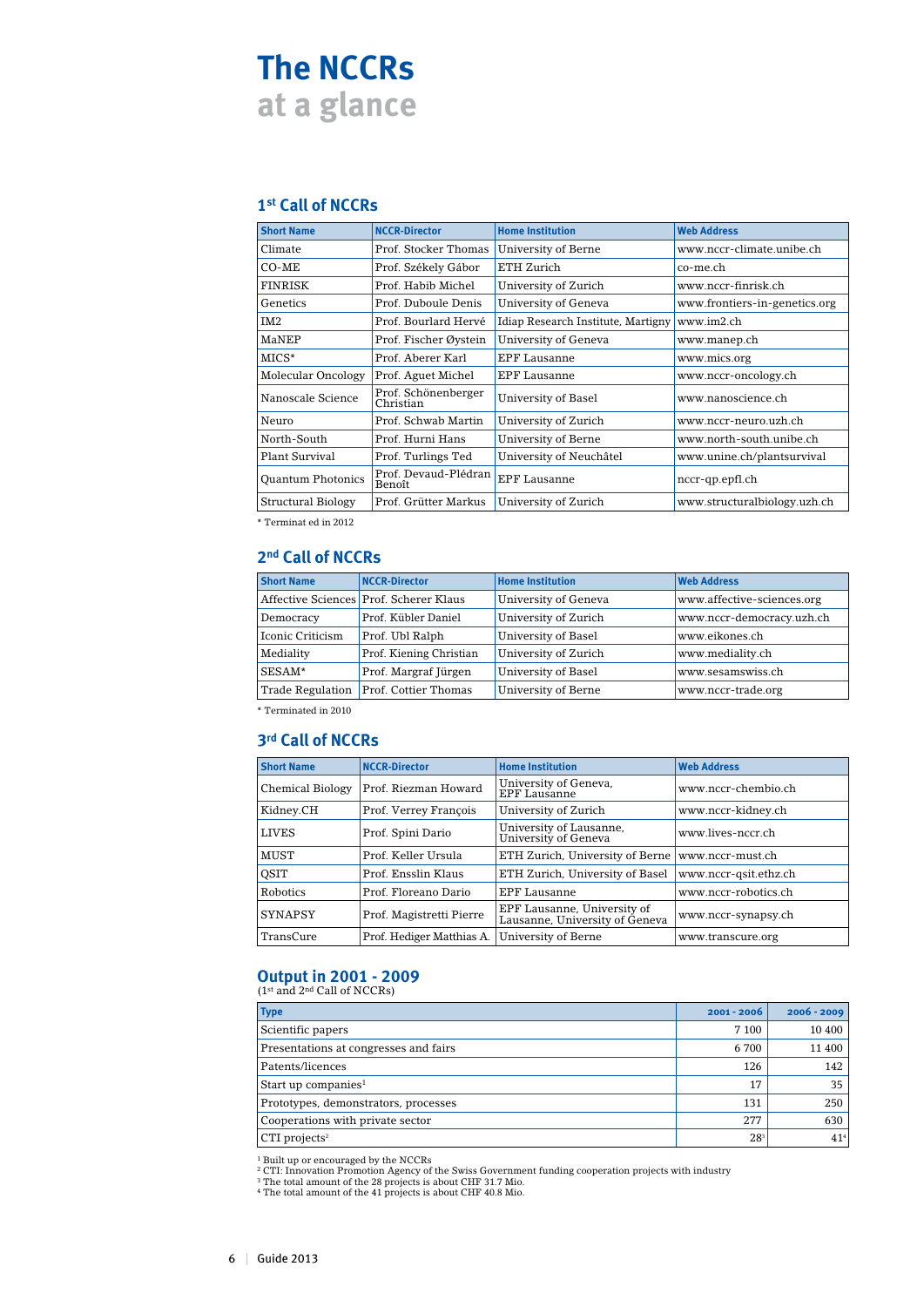# **Total of funds in 2001 - 2004**

| $(1st$ Call of NCCRs)                                   |             |             |             |             |              |               |
|---------------------------------------------------------|-------------|-------------|-------------|-------------|--------------|---------------|
| <b>Funding source (CHF)</b>                             | 2001        | 2002        | 2003        | 2004        | <b>Total</b> | $\frac{9}{6}$ |
| <b>SNSF</b> funding                                     | 51 034 237  | 57 303 066  | 58 114 035  | 57 607 320  | 224 058 658  | 37            |
| Self-funding from home<br>$ $ institutions <sup>1</sup> | 18 685 602  | 20 762 660  | 19 157 137  | 19 722 980  | 78 328 379   | 13            |
| Self-funding from project<br>participants               | 39 364 540  | 51 884 528  | 64 851 723  | 69 156 289  | 225 257 080  | 37            |
| Third-party funding <sup>2</sup>                        | 8861639     | 16 620 401  | 27 986 869  | 29 546 417  | 83 015 326   | 13            |
| Total                                                   | 117 946 018 | 146 570 655 | 170 109 764 | 176 033 006 | 610 659 443  | 100           |

<sup>1</sup> Personnel costs, equipment and consumables, not included infrastructure and basic equipment 2 Not included is CTI funding (cf. above)

#### **Total of funds in 2005 - 2008** (1<sup>st</sup> and 2<sup>nd</sup> Call of NCCRs)

| <b>Funding source (CHF)</b>                                             | 2005        | 2006        | 2007        | 2008        | <b>Total</b> | $\frac{9}{6}$ |
|-------------------------------------------------------------------------|-------------|-------------|-------------|-------------|--------------|---------------|
| <b>SNSF</b> funding                                                     | 66 955 000  | 65 567 000  | 63 341 000  | 61 537 000  | 257 400 000  | 35            |
| Self-funding from home<br>institutions <sup>1</sup>                     | 21 117 710  | 23 852 187  | 22 725 242  | 26 198 486  | 93 893 625   | 13            |
| Self-funding from other<br>institutions <sup><math>\bar{z}</math></sup> | 6 095 240   | 5 677 322   | 5 153 897   | 4729639     | 21 656 098   | 3             |
| Self-funding from project<br>participants                               | 68 003 946  | 72 138 404  | 65 352 264  | 60 880 145  | 266 374 759  | 36            |
| Third-party funding <sup>3</sup>                                        | 30 212 890  | 20 912 240  | 22 998 884  | 19 017 270  | 93 141 284   | 13            |
| Total                                                                   | 192 384 786 | 188 147 153 | 179 571 287 | 172 362 540 | 732 465 766  | 100           |

<sup>1</sup> Personnel costs, equipment and consumables, not included infrastructure and basic equipment<br><sup>2</sup> See the NCCRs Molecular Oncology, Neuro and Structural Biology<br><sup>3</sup> Not included is CTI funding (cf. page 6 and some NCCRs)

# **Total of funds in 2009 - 2012**

 $(1^{st}, 2^{nd}$  and  $3^{rd}$ Call of NCCRs)

| <b>Funding source (CHF)</b>                          | 2009        | 2010        | 2011        | 2012        | <b>Total</b> | $\%$ |
|------------------------------------------------------|-------------|-------------|-------------|-------------|--------------|------|
| <b>SNSF</b> funding                                  | 77 425 0004 | 74 215 000  | 67 225 000  | 62 068 000  | 280 933 000  | 32   |
| Self-funding from home<br>institutions <sup>1</sup>  | 33 123 040  | 36 964 876  | 36 205 840  | 32 581 227  | 138 874 983  | 16   |
| Self-funding from other<br>institutions <sup>2</sup> | 5 606 179   | 7865727     | 7 650 100   | 7450100     | 28 572 106   | 3    |
| Self-funding from project<br>participants            | 99 151 676  | 100 447 906 | 91 544 556  | 66 645 639  | 357 789 777  | 41   |
| Third-party funding <sup>3</sup>                     | 17 116 163  | 18 178 038  | 17 284 049  | 15 344 965  | 67 923 215   | 8    |
| Total                                                | 232 422 058 | 237 671 547 | 219 909 545 | 184 089 931 | 874 093 081  | 100  |

<sup>1</sup> Personnel costs, equipment and consumables, not included infrastructure and basic equipment<br><sup>2</sup> See the NCCRs Molecular Oncology, Neuro and Structural Biology<br><sup>3</sup> Not included funding<br><sup>4</sup> Included funding of economic s

# **Total of persons involved in the NCCRs in the last reporting period (12 months)** (1st, 2nd and 3rdCall of NCCRs)

| Personnel                       | <b>Total</b><br>of Persons | <b>Female</b> | $\%$ | <b>Male</b> | $\%$ | <b>Swiss</b> | <b>Other</b><br><b>Nations</b> |
|---------------------------------|----------------------------|---------------|------|-------------|------|--------------|--------------------------------|
| Management                      | 102 <sup>1</sup>           | 139           | 45   | 167         | 55   | 193          | 32                             |
| Master students                 | 26                         | 14            | 54   | 12          | 46   | 22           | 2                              |
| Doctoral students               | 1106                       | 458           | 41   | 648         | 59   | 402          | 311                            |
| Postdoctoral students           | 630                        | 200           | 32   | 430         | 68   | 95           | 212                            |
| Research associates             | 203                        | 90            | 44   | 113         | 56   | 94           | 46                             |
| Senior researchers <sup>2</sup> | 1163                       | 213           | 18   | 939         | 82   | 502          | 226                            |
| Other staff                     | 539                        | 305           | 57   | 233         | 43   | 328          | 87                             |
| Total                           | 3769                       | 1419          | 36   | 2542        | 64   | 1636         | 916                            |

<sup>1</sup> Full-time equivalent, including NCCR-Director and persons in charge of knowledge and technology transfer,

and education and training <sup>2</sup> Including leaders of the individual projects and other organisational units of the NCCRs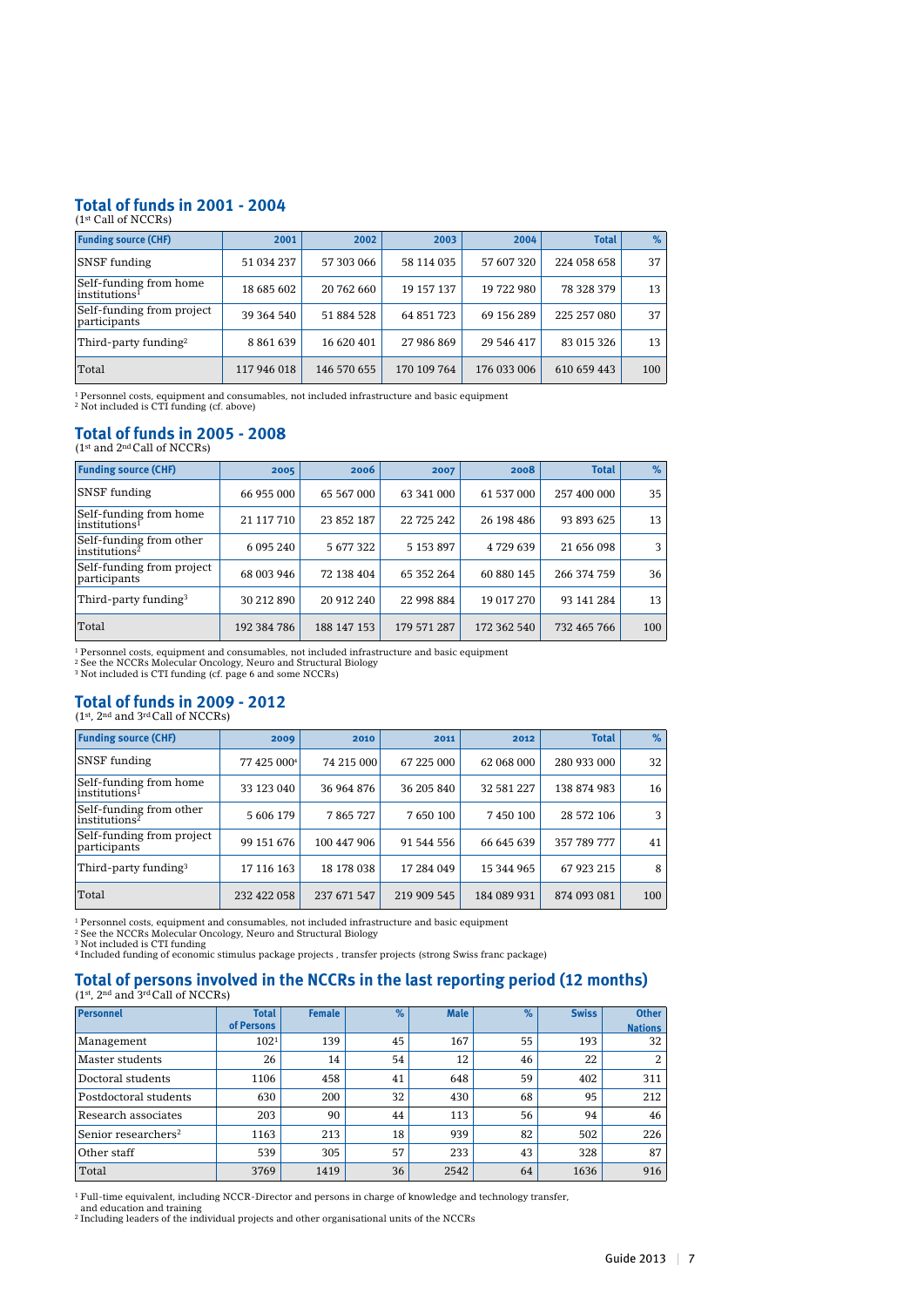# **Molecular Oncology – From Basic Research to Therapeutic Approaches NCCR Molecular Oncology**

**Home Institution** EPFL, Lausanne

**Start of the NCCR** May 1, 2001

#### **NCCR Management**

*Director* Aguet Michel, Prof.

*Associate Director* Deka Jürgen, Dr. phone: +41 (0)21 314 77 22 jurgen.deka@epfl.ch

*Office* Valérie Le Dreau, Mrs. phone: +41 (0)21 314 71 50 valerie.ledreau@epfl.ch

*Public Relations* Valérie Le Dreau

*Knowledge and Technology Transfer* Aguet Michel, Prof.

*Education and Training* Deka Jürgen, Dr.

*Advancement of Women* Brisken Cathrin, Prof.

#### **Address**

NCCR Molecular Oncology Institut Suisse de Recherche Expérimentale sur le Cancer, EPFL c/o Institut Universitaire de Pathologie Rue du Bugnon 25 1011 Lausanne

phone: + 41 (0)21 314 71 50 nccr.oncology@epfl.ch

**Web Address**

www.nccr-oncology.ch

#### **Public Relations**

- Newsletter NCCR
- News and press coverage on website
- Press releases

# **Research**

#### **Cell Signaling in Tumor Development and Metastasis**

**The progesterone-Wnt connection and early events in human breast carcinogenesis** Head: Brisken C.

**Mechanisms controlling tissue homeostasis and their role in cancerogenesis and** 

**metastasis** H: Hülsken J.

**Sarcoma-development and the role of the tumor stroma** H: Stamenkovic I.

**The role of IL-1 in tumorigenesis** H: Fasel N.

**Large-scale analysis of functional genomics data** H: Delorenzi M.

**Epigenetics and gene expression signatures in human glioblastoma and glioma stem like cells and implications for tumor biology and treatment of cancer** H: Hegi M.

**Regulation of colorectal cancer progression** H: Petrova T.

**BCL9/BCL9L as targets for suppression of cancer stem cells and restoring susceptibility to therapy in colon and other cancers**

H: Aguet M.

**Identification and Validation of microRNAs important for pancreatic cancer liver metastasis**

H: Hanahan D.

**Perturbation of adaptor protein complexes by highaffinity monobodies in chronic myelogenous leukemia** H: Hantschel O.

**In vivo monitoring of the efficacy of genetic and pharmacological NF-kB inhibition in a preclinical mouse model of human lung adenocarcinoma** H: Meylan E.

**Tumor Angiogenesis**

H: Rüegg C.

**Impact of antiangiogenic treatments on tumor evolution and tumor microenvironment**

#### **The molecular regulation of tumor lymphangiogenesis and lymphnode metastasis** H: Christofori G.

**Role of lymphatic vessels in cancer invasion and metastasiss** H: Swartz M.

**Role of distinct macrophage subsets in tumor angiogenesis and progression** H: De Palma M.

#### **Tumor Immunity and Cancer Immunotherapy**

**Analysis of in vivo differentiation and function, and molecular dissection of antigen specific CD8 T cells before and after immunotherapy of melanoma patients** H: Speiser D. Rufer N.

**Structural design of peptide/MHC and T cell receptor interactions** H: Michielin O.

#### **Heads of Individual Research Projects**

Aguet Michel, Prof. Institut Suisse de Recherche Expérimentale sur le Cancer, EPFL, Lausanne Institut Suisse de Recherche Expérimentale sur le Cancer, EPFL, Lausanne Christofori Gerhard, Prof. Dept. of Clinical-Biological Sciences, University of Basel Delorenzi Mauro, Dr. Swiss Institute of Bioinformatics, Lausanne Institut Suisse de Recherche Expérimentale sur le Cancer, EPFL, Lausanne Fasel Nicolas, Prof. Department of Biochemistry, University of Lausanne Institut Suisse de Recherche Expérimentale sur le Cancer, EPFL, Lausanne Hantschel Oliver, Prof. Institut Suisse de Recherche Expérimentale sur le Cancer, EPFL, Lausanne Hegi Monika, Prof. Centre Hospitalier Universitaire Vaudois, Lausanne Institut Suisse de Recherche Expérimentale sur le Cancer, EPFL, Lausanne Institut Suisse de Recherche Expérimentale sur le Cancer, EPFL, Lausanne

Michielin Olivier, Prof. Swiss Institute of Bioinformatics, Lausanne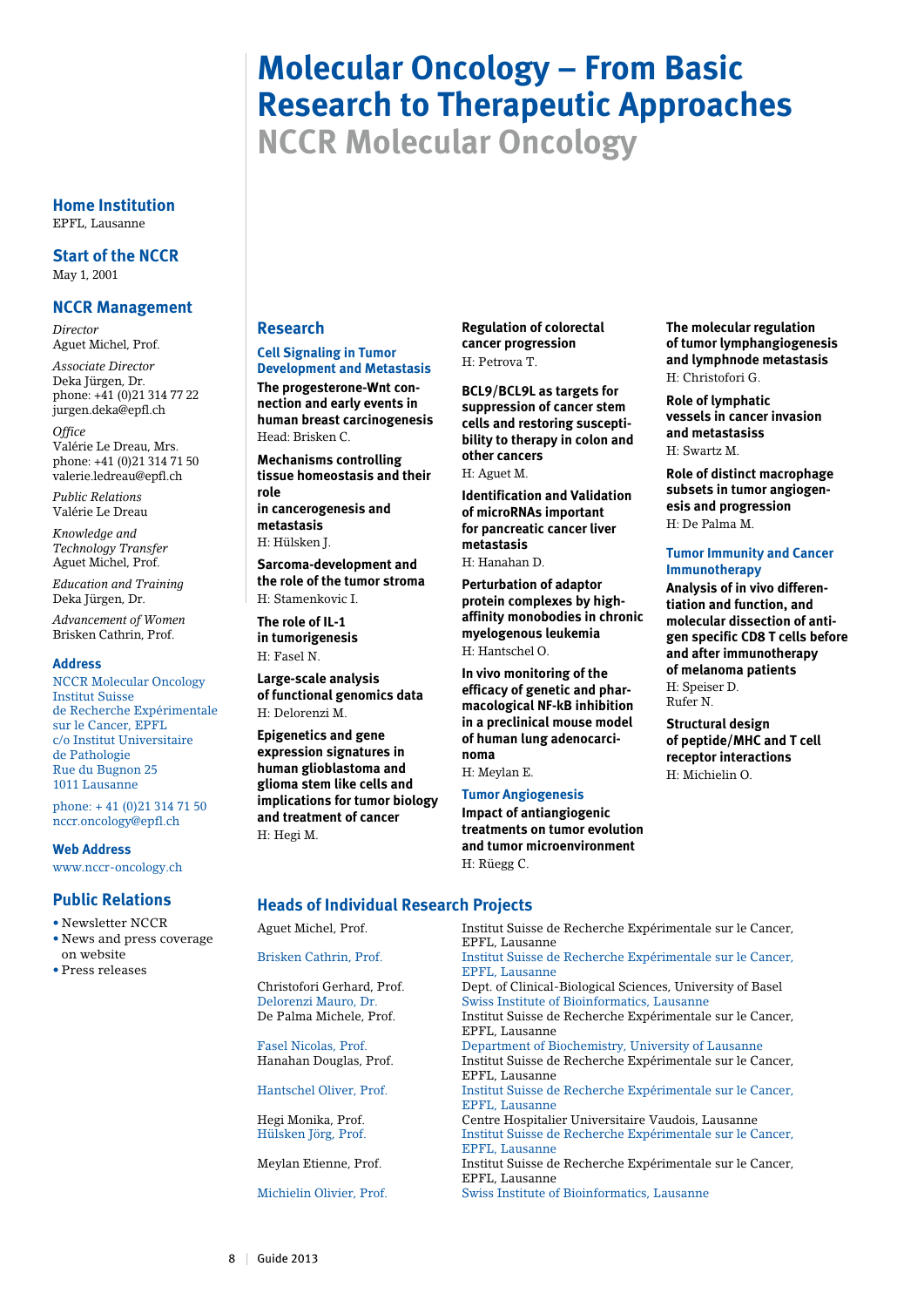# **Topics**

Cancer cells are defective in basic processes controlling cell differentiation and proliferation, genome stability and programmed cell death. They acquire capacities to invade tissues, to stimulate angiogenesis, and to elicit innate and in some instances specific immune responses. The Swiss Institute for Experimental Cancer Research (ISREC), an institute of the School of Life Sciences of the Ecole Polytechnique Fédérale de Lausanne (EPFL), forms together with several partner institutes (Ludwig Institute for Cancer Research, Department of Biochemistry of the University of Lausanne, Swiss Institute of Bioinformatics) a biomedical research network in Lausanne. The research

focuses on different aspects of basic tumor biology and the host response to cancer. Work at ISREC centers on the discovery of genes that play important roles in tumorigenesis and metastasis, using genetic approaches in human cancer cell lines and model organisms. A research module integrating projects from the EPFL and the Universities of Basel and Fribourg investigates the role of blood and lymph vessels in tumor invasion and metastasis. Other groups in the ISREC and the Ludwig Institute for Cancer Research elucidate the mechanisms that control immune responses to cancer. Research projects in external institutes and clinics, also in other parts of Switzerland, complement the research portfolio of this cancer research program.

The projects of the NCCR Molecular Oncology form a basis for the design of novel approaches to cancer therapy, and the program provides us with the means to explore such prospects, through cooperation with our partners in different University hospitals. The NCCR has also been essential for supporting technology development and core facilities necessary for such clinically oriented research. Finally, the program provides training opportunities for MD/PhDs to foster the development of translational oncology in Switzerland.

Petrova Tatiana, Prof. Centre pluridisciplinaire d'oncologie, Lausanne Romero Pedro, Prof.<br>
Ludwig Institut for Cancer Research, Epalinges<br>
Rüegg Curzio, Prof.<br>
Université Fribourg, Département de médecine Université Fribourg, Département de médecine Rufer Nathalie, Dr. Centre pluridisciplinaire d'oncologie, Lausanne Speiser Daniel, Prof. Ludwig Institut de Recherches sur le Cancer, Epalinges Stamenkovic Ivan, Prof. Centre Hospitalier Universitaire Vaudois, CHUV, Lausanne Swartz Melody, Prof. Institut of Bioengineering, EPF Lausanne

#### **Partner Institutions**

Ludwig Institute for Cancer Research LICR, Lausanne Branch Department of Biochemistry of the University of Lausanne DB, UNIL Swiss Institute of Bioinformatics SIB, Lausanne Branch Centre Pluridisciplinaire d'Oncologie CePO Centre Hospitalier Universitaire Vaudois CHUV Department of Medecine, University of Fribourg Department of Biomedicine, University of Basel

### **Members of the Advisory Board**

#### Tumor-Host Interaction and Apoptosis

| Ashkenazi Avi. Prof.   | Genentech Inc., San Francisco, US                     |
|------------------------|-------------------------------------------------------|
| Carmeliet Peter, Prof. | Catholic University of Leuven, BE                     |
| Rommelaere Jean, Prof. | Deutsches Krebsforschungszentrum DKFZ, Heidelberg, DE |

#### DNA-Microarrays, Bioinformatics and Tumor Specific Gene Expression

Immunotherapy

Center, US<br>Lanzavecchia Antonio, Prof. [stituto di R Melief Cees J. M., Prof.

Ansorge Wilhelm, Prof. **European Molecular Biology Laboratory EMBL**, Heidelberg, DE Collins Peter, Prof. **European Molecular Biology Laboratory EMBL**, Heidelberg, DE University of Cambridge, GB Guha Abhijit, Prof. University of Toronto, CA Liu Edison, Prof. Genome Institute of Singapore, SG Van't Veer Laura, Dr. Netherlands Cancer Institute NKI, Amsterdam, NL

Greenberg Philip, Prof. University of Seattle & Fred Hutchinson Cancer Research Istituto di Ricerca in Biomedicina IRB, Bellinzona, CH<br>Leiden University, NL

# **Third Party Cooperation**

**Programmes** • SmArt (FP7)

#### **Research Institutions**

- • A.I.Virtanen Institute for Molecular Sciences, University of Kuopio, FI
- Biobix: lab for computational genomics & bioinformatics, University of Gent, Gent, BE
- • Brain Tumor Group, European Organization for Research and Treatment of Cancer, Brussels, BE
- • Center for Human Genetics and Dept. of Gastro-Enterology, University Hospital Gasthuisberg, Leuven, BE
- • Center for Molecular Medicine,
- University of Köln, Köln, DE • Centre Hospitalier Universitaire
- Vaudois, Lausanne, CH • CIBM, Centre Hospitalier Universitaire Vaudois,
- Lausanne, CH • Department for Biochemistry
- and Molecular Biology, University of Chicago, Chicago, US
- • Department of Molecular Embryology, Max-Planck Institute for Immunobiology, Freiburg, DE
- Department of Neuropathology, Department of Neuropathology, Valore, IN
- Department of Pathology, University of Geneva, Geneva, CH
- Department of Physics of Complex Systems, Weizmann Institute of Science, Rehovot, IL
- Department of Surgical Oncology, Erasmus University
- Hospital, Rotterdam, NL • Department Oncological Sciences, University of Torino, Torino, IT
- • IFOM-IEO, Milan, IT
- • Impact du Microenvironnement sur l`Angiogenèse et l`Invasion Tumorale, Centre de Recherche INSERM, Strasbourg, FR
- • Institut contre l'arthrose, Lausanne, CH
- • Institute of Molecular Medicine, University of Lisbon, PT
- MD Cancer Centre, The University of Texas, Houston, US
- • Medical Biochemistry and Molecular Biology, Oulu Center for Cell-Matrix Research, Oulou, FI
- • Molecular Life Sciences, Universität Frankfurt, DE
- • Neurosurgery, Centre Hospitalier Universitaire
- Vaudois, Lausanne, CH • Pathology, Université de
- Fribourg, CH • Pharmaceutical Biochemistry,
- University of Geneva, Geneva, CH
- Service de medécine nucleaire, Centre Hospitalier Universitaire Vaudois, Lausanne, CH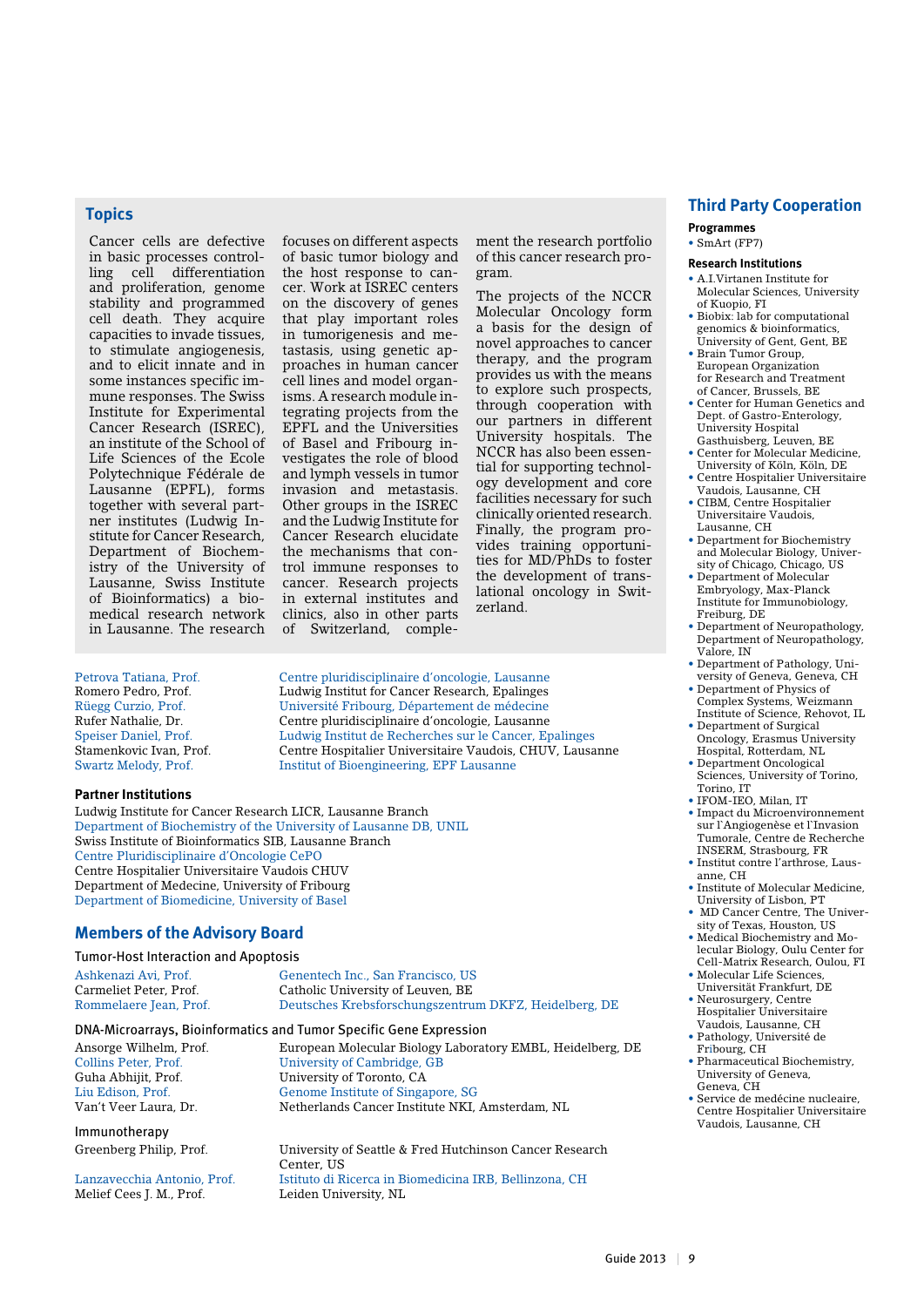- • Service de radiothérapie, Centre Hospitalier Universitaire Vaudois, Lausanne, CH
- • SIB, Ecole Polytechnique Fédérale de Lausanne, Lausanne, CH • Signalling and cancer, Friedrich
- Mischer Institute, Basel, CH • University of Japan, JP
- • University of Tübingen, Tübingen, DE

#### **Economy / Industry**

- • Adipogen SA, Epalinges, CH
- • Apoxis SA, Lausanne, CH
- • Bracco Research SA, Geneva, CH
- BTG International Ltd., London, GB
- • Cytos Biotechnology Inc, Zürich, CH
- • Glaxo Smith Kline, PA, US
- • Ipsogen SAS, Marseille, FR • MDxHealth Inc., Liège, BE
- • Novartis Pharma, Bern, CH
- • Pfizer, La Jolla, CA, US
- The Genetics Company,

# Schlieren, CH

#### **Others**

- • Association pour la recherche sur le Cancer, Villejuif, FR
- Fondation Institut Suisse de la Recheche Experimental contre le cancer, Lausanne, CH
- Fondation ISREC, Epalinges, CH • German Research Fundation,
- Bonn, DE
- Krebsforschung Schweiz, Berne, CH

# **Achievements of the previous years**

#### **New spirit**

The NCCR has created a new spirit of greater mutual interest across the borders between basic and clinical research. Several collaborative projects involving scientists at ISREC and more clinically oriented research groups at the University Hospital Lausanne (CHUV) and other Swiss university clinics have been started. Some of these projects include partnerships with pharmaceutical companies (e.g. Pfizer).

#### **New insights**

Novel molecular events underlying the development of certain tumour types have been elucidated. Cell types from which these tumours arise have been identified. Mechanisms, which control cell division and the degree of specialization of normal cells have been unravelled and may prove relevant for malignant tumour progression. New models to investigate the development of tumour metastases in distant organs have been established. These discoveries provide a basis for the identification and validation of novel therapeutic approaches.

#### **New therapeutic developments**

A clinical study has been completed to investigate how tumours control their

blood supply. A further clinical trial is currently underway to assess the efficacy of anti-angiogenic therapy in patients with head and neck tumours. Novel strategies have been developed to direct the patient's immune system against the tumour. Immunisation of melanoma patients with tumour derived antigens proved to be successful in eliciting a strong tumour specific immune response.

The pattern of differentially regulated genes has been analysed in several human tumour types (breast, brain, skin). Results from such studies allowed identifying new tumour subtypes and in some cases new prognostic markers. They may eventually lead to the identification of gene profiles, which are predictive of a response to therapy.

#### **New research groups**

Five new positions for junior research group leaders equivalent to assistant professorships have been created to strengthen advanced biocomputing and research that is directly cancer relevant.

#### **New technologies**

The NCCR Molecular Oncology allowed to establish or strengthen important technology platforms. The

animal facility allowed the development of novel cancer mouse models, which mimic the genetic alterations and the behavior of human tumours and are indispensable for the validation of new therapeutic targets. The DNA array and bioinformatics core facilities supported several novel cancer relevant projects at the interface to the clinic.

#### **Training**

The NCCR Molecular Oncology provides education and training in cancer research at several levels. It participates and strengthens the ISREC International PhD Programme and the MD/PhD programme of the University of Lausanne, providing medical doctors with an opportunity to carry out a PhD thesis in molecular oncology. The NCCR presently supports the training of approximately 30 PhD students and 30 postdoctoral fellows. NCCR advanced courses in microscopy, imaging and morphology have been carried out by the NCCR imaging facility (MIM) for users including students from the University of Lausanne and  $tha FPT$ 

Further information see www.nccr-oncology.ch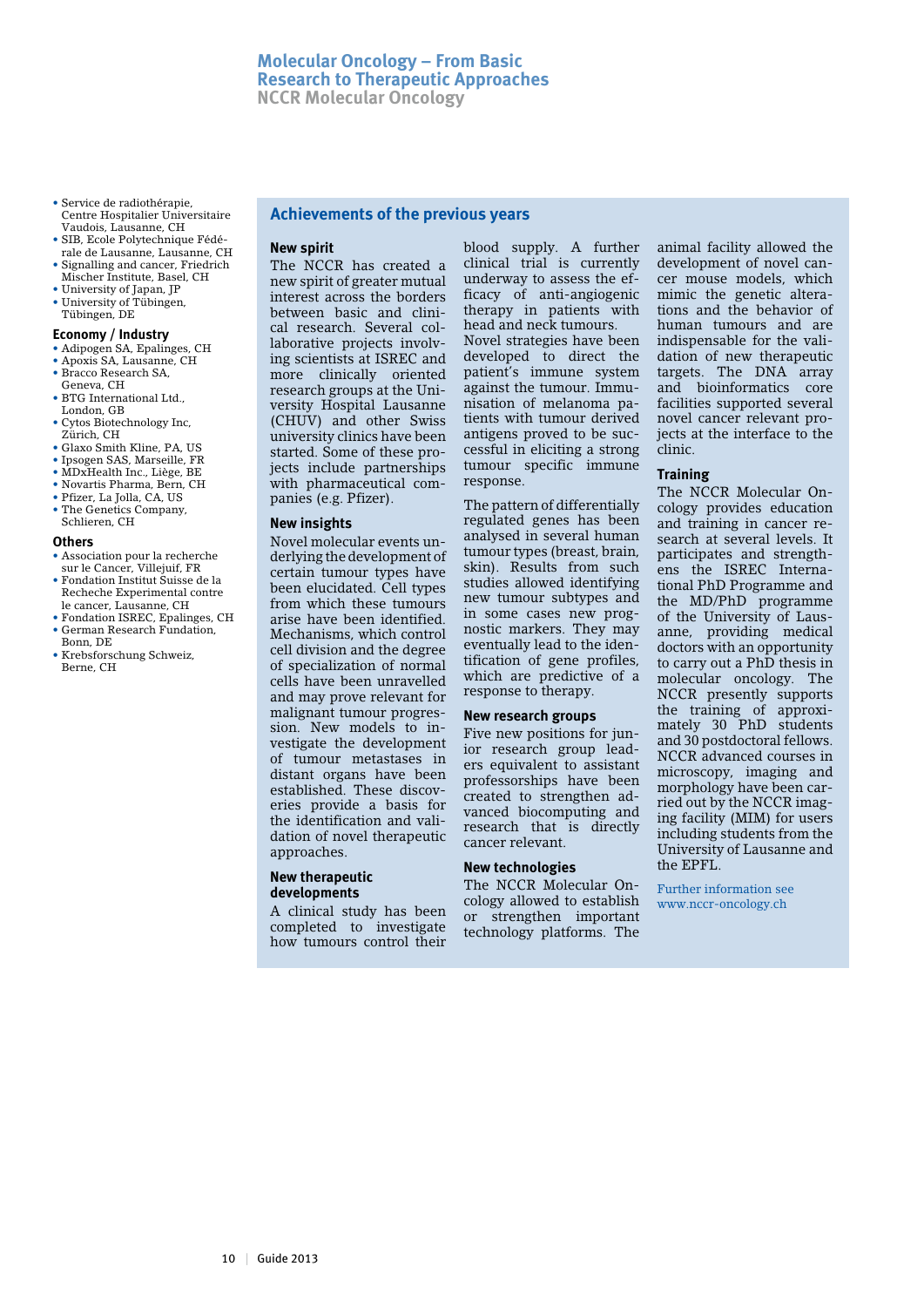# **Statistical Input – Output Data**

| <b>Funding source (CHF)</b>                        | Year 9    | Year 10       | Year 11    | Year 12       | <b>Total</b> | %   |
|----------------------------------------------------|-----------|---------------|------------|---------------|--------------|-----|
| SNSF funding $1$                                   | 490 000   | 3 490 000     | 3 000 000  | 1 500 000     | 8 480 000    | 25  |
| Self-funding from home<br>institution <sup>2</sup> | 793 206   | 793 205       | 793 205    | 793 205       | 3 172 821    | 9   |
| Self-funding from<br>University of Lausanne        | 700 000   | 700 000       | 700 000    | 700 000       | 2 800 000    | 8   |
| Self-funding from project<br>participants          | 3 635 784 | 2 9 2 6 5 1 7 | 3 480 066  | 2 2 9 1 1 1 1 | 12 333 478   | 36  |
| Third-party funding <sup>3</sup>                   | 2 077 241 | 1654580       | 2 139 650  | 1700721       | 7 572 192    | 22  |
| <b>Total</b>                                       | 7 696 231 | 9 5 6 4 3 0 2 | 10 112 921 | 6 985 037     | 34 358 491   | 100 |

| Personnel <sup>4</sup>          | <b>Total of</b> | <b>Female</b> | $\%$ | <b>Male</b>  | $\%$ | <b>CH</b> | <b>Most Represented Nations</b> |                      |              |          | <b>Other</b> |                |
|---------------------------------|-----------------|---------------|------|--------------|------|-----------|---------------------------------|----------------------|--------------|----------|--------------|----------------|
|                                 | <b>Persons</b>  |               |      |              |      |           | IT                              | <b>FR</b>            | DE           | ES       | <b>US</b>    | <b>Nations</b> |
| Management                      | 1.35            |               | 20   | 4            | 80   | 2         | $\Omega$                        | $\Omega$             | $\mathbf{1}$ | 0        |              |                |
| Master students                 | 0               | $\Omega$      | 0    | $\mathbf{0}$ | 0    | $\Omega$  | $\Omega$                        | $\Omega$             | 0            | $\Omega$ | 0            | $\Omega$       |
| Doctoral students               | 28              | 13            | 46   | 15           | 54   | 10        | 4                               | 2                    | 1            | $\Omega$ |              | 13             |
| Postdoctoral students           | 45              | 24            | 53   | 21           | 47   | 7         | 6                               | 5                    | 5            | 4        | 2            | 17             |
| Research associates             | 6               | 3             | 50   | 3            | 50   | 3         | $\Omega$                        |                      | 1            | $\Omega$ |              |                |
| Senior researchers <sup>6</sup> | 28              | 8             | 29   | 20           | 71   | 11        | 3                               | $\blacktriangleleft$ | 6            | $\Omega$ | 3            | 4              |
| Other staff                     | 27              | 16            | 59   | 11           | 41   | 12        | 3                               | 5                    | 3            | 1        | $\Omega$     | 4              |
| <b>Total</b>                    | 135.30          | 65            | 47   | 74           | 53   | 45        | 16                              | 14                   | 17           | 5        | 8            | 40             |

| Type of output <sup>7</sup>                                                                                                      | <b>Totals</b> |
|----------------------------------------------------------------------------------------------------------------------------------|---------------|
| Publications > 665 Peer-reviewed   45 Not peer-reviewed   20 Anthology articles   21 Books   3 Reports                           | 754           |
| Presentations at congresses >                                                                                                    | 965           |
| Cooperations > 16 Programmes   86 Research institutions   51 Private sector   70 Other                                           | 223           |
| Transfer activities > 15 Patents   0 Licenses   0 Start-ups <sup>8</sup>   11 Prototypes/processes   1 CTI-projects <sup>9</sup> | 27            |

<sup>1</sup> Included funding of economic stimulus package<br><sup>2</sup> Personnel costs, equipment and consumables, not included infrastructure and basic equipment<br><sup>3</sup> Not included is CTI funding. Since the start of the NCCR 1 project has b

<sup>5</sup> Full-time equivalent, including NCCR-Director and persons in charge of knowledge and technology transfer,<br>and education and training<br><sup>5</sup> Including leaders of the individual projects and other organisational units of th

9 Projects funded by the Commission for Technology and Innovation (CTI) that have been initiated by members of NCCRs and are thematically linked to NCCR projects.

# **Evaluation and Monitoring by the Swiss National Science Foundation (SNSF)**

#### **Members of the Review Panel**

| Kléber André, Prof. (Chair)  | Swiss National Science Foundation, Berne, CH                                    |
|------------------------------|---------------------------------------------------------------------------------|
| Ben-Ze'ev Avri, Prof.        | Department of Molecular Cell Biology, The Weizmann Institute                    |
|                              | of Science. IL                                                                  |
| Cavalli Franco, Prof.        | Oncology Institute of Southern Switzerland,                                     |
|                              | Ospedale San Giovanni, Bellinzona, CH                                           |
| Cerundolo Vincenzo, Prof.    | Weatherall Institute of Molecular Medicine, University of Oxford, GB            |
| Dalla-Favera Riccardo, Prof. | Institute of Cancer Genetics, Columbia University,                              |
|                              | New York, US                                                                    |
| Dehio Christoph, Prof.       | Swiss National Science Foundation, Berne, CH                                    |
| Huber Christoph, Prof.       | Clinical Regulatory Affairs, Translational Oncology Institut-TRON,<br>Mainz, DE |
| Müller Hans-Joachim, Prof.   | Pharma Research Penzberg, Roche Diagnostics GmbH, Penzberg, DE                  |
| Polyak Kornelia, Prof.       | Department of Medical Oncology, Dana-Farber Cancer Institute,                   |
|                              | Harvard Medical School, Boston, US                                              |
| Werner Sabine, Prof.         | Swiss National Science Foundation, Berne, CH                                    |
| Yaniv Moshe, Prof.           | Institut Pasteur, Unité des Virus Oncogènes, Paris, FR                          |
| <b>NCCR Office SNSF</b>      |                                                                                 |
|                              |                                                                                 |

Christ Urs, Dr. Schweiz. Nationalfonds, Wildhainweg 3, 3001 Bern phone: + 41 (0)31 308 23 50, fax: + 41 (0)31 305 29 71, christ@snf.ch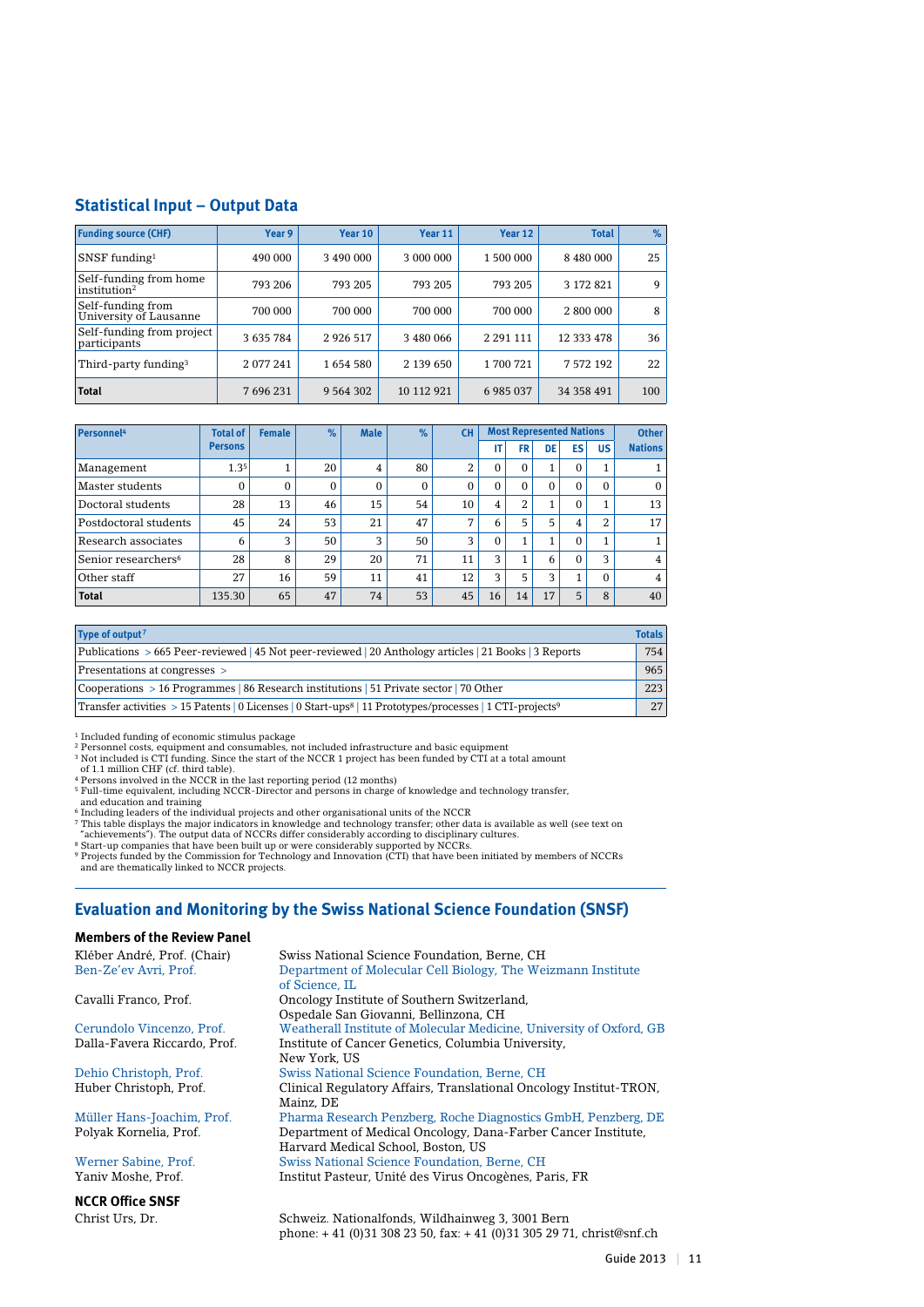# **Frontiers in Genetics – Genes, Chromosomes and Development NCCR Genetics**

**Home Institution** University of Geneva

**Start of the NCCR** July 1, 2001

# **NCCR Management**

*Director* Duboule Denis, Prof. phone: + 41 (0)22 379 67 71 denis.duboule@frontiers-ingenetics.org

*Deputy Director* Trono Didier, Prof. phone: + 41 (0)21 693 17 51 didier.trono@frontiers-ingenetics.org

*NCCR Executive Officer* Suarez Mougli, Dr. phone: + 41 (0)22 379 67 82 mougli.suarez@frontiers-ingenetics.org

*Office Secretary* Bliggenstorfer Nema, Mrs.

*Knowledge and Technology Transfer* Duboule Denis, Prof.

*Education and Training* Rodriguez Ivan, Prof.

*Advancement of Women* Duboule Denis, Prof.

*Communication* Pizurki Lara, Dr.

*Webmaster* Thièvent Alain, Dr.

#### **Address**

NCCR Frontiers in Genetics Sciences III Université de Genève Quai Ernest-Ansermet, 30 1211 Genève 4 phone: + 41 (0)22 379 67 82 fax: + 41 (0)22 379 61 50 management@frontiers-ingenetics.org

#### **Web Address**

www.frontiers-in-genetics.org

#### **Public Relations**

- *•* New section on our web site: "Genetics for All"
- *•* Forum of biology (in coordination with the Swiss television - TSR1)
- *•* Press Releases, news and advertisements
- *•* Leaflets (English & French)
- *•* Weeks of study for secondary school students *•* Public events
- (open doors, teachings, trainings, exhibitions)
- *•* Meetings

# **Research**

# **Work Package 1**

**Novel approaches in functional genomics** Coordinator: Trono D.

Members: Antonarakis S., Basler K., Deplancke B., Dermitzakis E., Duboule D., Karch F., Rodriguez I., Roska B., Schibler U., Wahli W.

#### **Work Package 2**

**Energy homeostasis** Coordinator: Thorens B.

Members: Hernandez N., Herrera P., Nef S., Schibler U., Wahli W.

# **Work Package 3**

**The dialog between DNA and the nucleus influences gene expression and replication** Coordinator: Shore D.

Members: Gasser S., Halazonetis T., Laemmli U., Lingner J., Stutz F.

# **Technological Platforms, Programs etc.**

**Genomics platform (Genotyping and transcriptome profiling)** Manager: Docquier M.

**Bioimaging platform (Image analysis)** Manager: Bauer C.

**Fly C31** H: Basler K.

**Metabolic Evaluation Facility** H: Torens B.

**Lentiviral Vectors** H: Trono D.

### **Doctoral School**

Dean: Rodriguez I., Supervisor: Suarez M.

# **Heads of Individual Research Projects**

Antonarakis Stylianos E., Prof. Département de Médécine Génétique et Développement, Université de Genève Basler Konrad, Prof. Institut für Molekularbiologie, Universität Zürich Deplancke Bart, Prof. Laboratoire de Génétique et Biologie des Systèmes, EPFL Département de Médécine Génétique et Développement, Université de Genève Duboule Denis, Prof. Département de Génétique et Evolution,Université de Genève Friedrich Miescher Institute for Biomedical Research, Basel Gonzalez-Gaitan Marcos, Prof. Département de Biochemie, Université de Genève Département de Médécine Génétique et Développement, Université de Genève Halazonetis Thanos, Prof. Département de Biologie Moléculaire, Université de Genève<br>Hernandez Nouria, Prof. Centre Intégratif de Génomique, Université de Lausanne Hernandez Nouria, Prof. Centre Intégratif de Génomique, Université de Lausanne<br>
Herrera Pedro, Dr. Département de Médécine Génétique et Développement. Département de Médécine Génétique et Développement, Université de Genève Centre Intégratif de Génomique, Université de Lausanne

12 | Guide 2013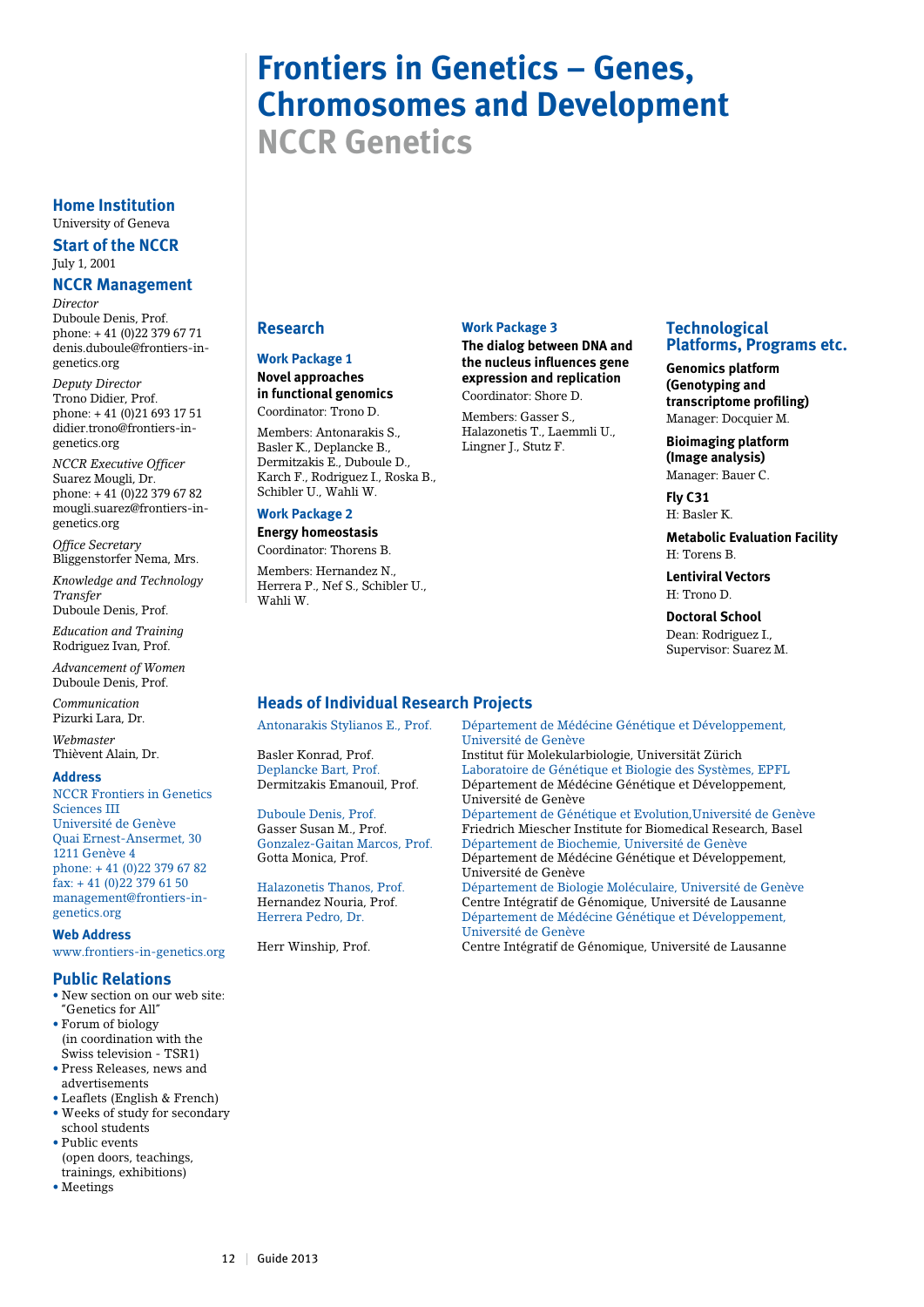# **Third Party Cooperation**

#### **Programmes**

- CAPPELLA
- • CRESCENDO • EUCLOCK
- EUMODIC
- Euro-Bioimaging initiative
- EuroDYNA • GEUVADIS
- HFSP
- Human Frontiers Science Program
- IMIDIA
- National Institute of Health
- Polish-Swiss Research
- Programme • TORNADO

#### **Research Institutions**

- Biological Sciences Neurobiology, Columbia
- University, New York, US • Cell Biology and Genetics,
- Erasmus University Rotterdam, NL
- Cell Biology Division, New York University School of Medicine, US
- Center of Genome Regulation, University of Barcelona, ES
- Clinical Molecular Biology, Kyoto University, JP
- Département des neurosciences cliniques et dermatologie, Haute Ecole ARC – Ingénierie, St. Imier, CH
- Department of Biochemistry and Molecular Biology,
- University of Georgia, Athens, US • Department of Biochemistry and Molecular Biophysics, Columbia University, New York, US
- Department of Biochemistry, Erasmus University Medical Center, Rotterdam, NL
- Department of Cell Biology, Albert Einstein College of Medicine, New York, US
- Department of Computer Science, Washington University, St. Louis, US
- Department of Developmental Biology, University of Texas Southwestern, Dallas, US
- Department of Genetics and Microbiology,
- University of Pavia, IT
- Department of Medicine, Medical University Graz, AT • Department of Veterinary
- and Comparative Anatomy, Washington, US
- Developmental Biology Unit, European Molecular Biology Laboratory, Heidelberg, DE
- Division of Gene Therapy, University of Ulm, DE
- Université de Bourgogne, Dijon, FR
- European Molecular Biology Organization, Heidelberg, DE
- Faculty of Applied Biological Science, Hiroshima University, JP
- Faculty of Pharmacy-Ste-Justine Hospital, University of Montreal, CA

# **Topics**

The general goal of the NCCR Frontiers in Genetics – Genes, Chromosomes and Development is to understand the function and regulation of genes during the development of cells and organisms. These fundamental problems are tackled at four different levels, namely at the level of genes, of chromosomes, of the whole cell and of the entire organism. In order to reach excellence in this domain, it is neccessary to bridge the gaps between these levels. The NCCR Genetics contributes to diminish these gaps by creating a network of scientist, which work together on common projects (organized as Work Packages, WP). These WPs provide an ideal forum for the indepth discussion of scientific issues by all interested persons (including post-doctoral fellows and students). The aim of the third phase (2009-2013) is to complete the integration of its educational and scientific program within the participating institutions.

In this view, three Work<br>Packages were imple-Packages mented, in collaboration with the three institutions of the Lemanic region and the on-site technological platforms that have been developed by these institutions in close contact with the NCCR.

Université de Genève

lated to technological development are pursued in the context of our technological platforms. These platforms provide shared common facilities in which the latest technologies in Genomics and Bioimaging are available for the regional scientific community. Another major goal is to

Some projects directly re-

offer the best graduate school in genetics. We believe that to pursue top science, we need to attract the best students worldwide and "create" the next generation of top scientists through teaching.

#### Karch François, Dr. Département de Zoologie et Biologie Animale,

Laemmli Ulrich K., Prof. Départements de Biologie Moléculaire et Biochimie,

Lingner Joachim, Dr. ISREC, Epalinges

 Université de Genève Loewith Robbie, Prof. Département de Biologie Moléculaire, Université de Genève Nef Serge, Dr. Département de Médécine Génétique et Développement, Université de Genève Rodriguez Ivan, Prof. Département de Génétique et Evolution, Université de Genève<br>Roska Botond, Dr. Priedrich Miescher Institute for Biomedical Research. Basel Roska Botond, Dr. Friedrich Miescher Institute for Biomedical Research, Basel Département de Médécine Génétique et Développement, Université de Genève Schibler Ueli, Prof. Département de Biologie Moléculaire, Université de Genève<br>Shore David M., Prof. Département de Biologie Moléculaire, Université de Genève Département de Biologie Moléculaire, Université de Genève Stutz Françoise, Dr. Département de Biologie Cellulaire, Université de Genève Thorens Bernard, Prof. Centre Intégratif de Génomique, Université de Lausanne Trono Didier, Prof. Ecole Polytechnique Fédérale de Lausanne Centre Intégratif de Génomique, Université de Lausanne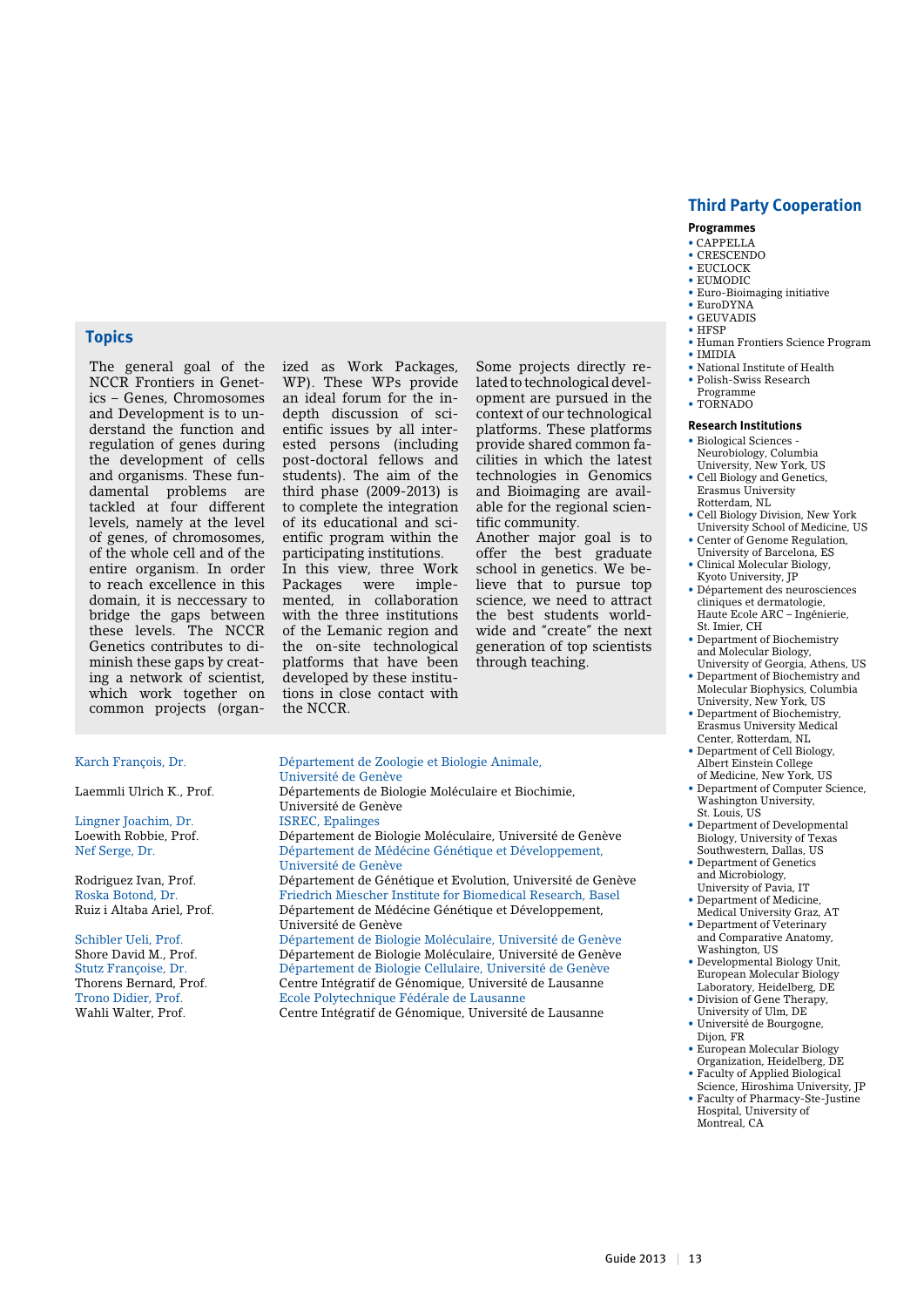# **Frontiers in Genetics – Genes, Chromosomes and Development NCCR Genetics**

- Genetics and Development, Montreal, CA
- Gene Expression and Regulation Program, Wistar Institute, Philadelphia, US
- Health Science Center, University of Utah, Salt Lake City, US
- Institut de Génétique Humaine, Université de Montpellier, FR
- Institute for Molecular Biology, Hannover Medical School, DE
- Institut Jacques Monod,
- Université Paris Diderot, FR • Institut National de la Santé et de la Recherche Médicale,
- Université de Lille, FR • Instituto de Bioquimica Vegetal y Fotointesis, Universidad de Sevilla, ES
- Jussieu Paris I, FR
- Max Planck Institute for Experimental Endocrinology, Hannover, DE
- Max Planck Institute for Molecular Biology, Munich, DE
- Mechanisms of cancer, FMI, Basel, CH
- MRC University of Edinburgh, Centre for Inflammation Research, Scotland, GB
- Muséum National d'Histoire Naturelle, Paris, FR
- Neuroscience Center, University
- of North Carolina, Chapel Hill, US • Oncosuisse, Berne, CH
- Quantitative Biology and Bioinformatics Group, Technical Research Centre of Finland, Helsinki, FI
- School of Biological Sciences, Nanyang Technological University, Singapore, SG
- Section on Developmental Neurobiology, National Institutes of Health, Washington DC, US
- Stowers Institute for Medical Research, Molecular Biology, Kansas City, US
- Systems Neurobiology Laboratories, Salk Institute for Biological Studies, La Jolla, US
- Telethon Institute of Genetics and Medicine, Naples, IT
- Unité d'Endocrinologie et Métabolisme, Université Catholique de Louvain, Brussels, BE
- Université de Rennes, FR • Vanderbilt University, Nashville, US

#### **Economy / Industry**

- Affymetrix, Santa Clara, US • Bioresearch & Partners,
- Monthey, CH • Bitplane, Zurich, CH
- Leica Microsystems,
- Glattbrugg, CH
- • L'Oreal, Paris, FR • Novartis Institute for BioMedical Research NIBR, CH
- • Novartis Pharma AG, Basel, CH

# **Achievements of the previous years**

#### **Research**

NCCR funding has not only reinforced the scientific productivity of many member groups, allowing them to stay at the forefront of international competition in their respective fields of research, but has also allowed the emergence of younger group leaders. Collaborative projects are now delivering and a new culture of networking has been installed.

# **Education**

Our doctoral school is up and running. The organization of an international program, while promoting a strong national participation, was a challenge. This school is unique in Switzerland and its access is extremely competitive. The University of Geneva launched a new master of Science program in fall 2010 entitled Genetics, development and evolution'. Eight of the 14 researcher groups participatingin the program are members of the NCCR.

# **Technological platforms**

NCCR funding has been an essential catalyst to equip the Lemanic region with state-of-the-art technological platforms, in particular in genomics technologies, which would otherwise have been beyond our means. These platforms are very successful and heavily used by customers from the entire country, including clinicians or scientists working in research areas unrelated to those pursued by the NCCR itself. Frontiers in Genetics, via its direct link with the SVS program (Life, Sciences and Society), has also been instrumental in launching a common structure for animal houses in the Lausanne-Geneva area.

# **Infrastructural effects**

The NCCR had a major impact on the local scientific priorities within the Faculties of science and medicine of the host institution, in terms of budget, positions and infrastructures. Genetics has been declared as one of the six general research priorities by the rector of Geneva University. The Centre for Integrative Genomics (CIG), launched via the SVS program at the University of Lausanne, is fully running and the EPFL is actively reinforcing basic research in genetics.

Our NCCR is being integrated within a new institute, named iGE3 (Geneva Institut of Genetics and Genomics). The structure of iGE3 includes most of the scientists of the Faculty of Medicine and the Biology Section of the host institution. Representatives from the faculties have been elected (3 NCCR members out of 5) and the first director will be Professor Stylianos Antonarakis (4- year rotating mandate). iGE3 was inaugurated at the end of 2011.

# **Visibility, public understanding of science**

Frontiers in Genetics has continued to support numerous scientific events (local or national conferences and public manifestations) and has strengthened its collaborations with the local press. The NCCR's visibility is also ensured all year around through its leading activity of the forum Questions à un biologiste on the website of the Télévision Suisse Romande.

Further information see www.frontiers-in-genetics.org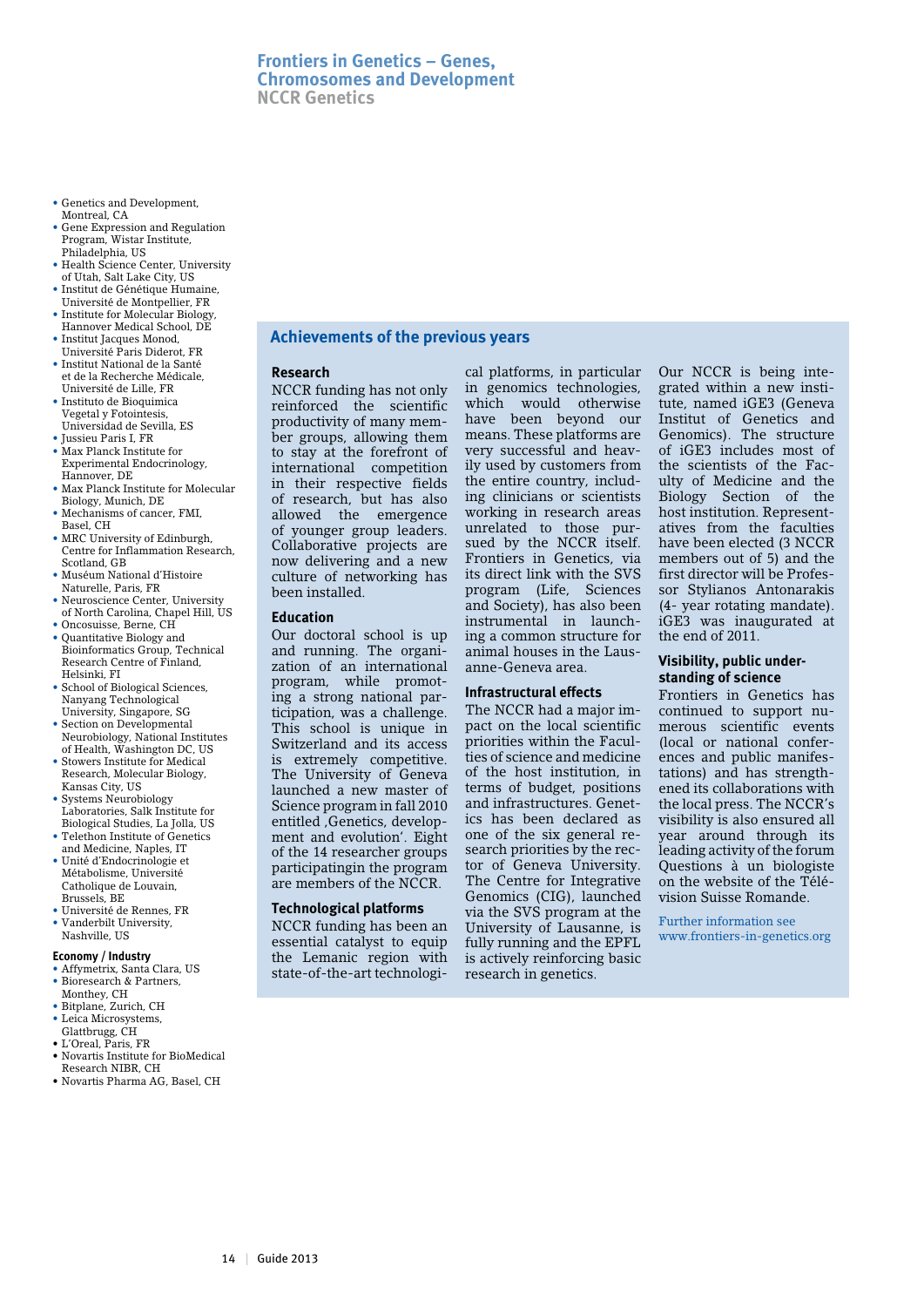- • Phistem, Geneva, CH
- • Pyrosequencing AB, Uppsala, SE
- • SANOFI PASTEUR SA, Lyon, FR • SANOFI PASTEUR SA,
- Montpellier, FR
- • Serono international SA, Genève, CH
- The Genetics Company, Inc., Zürich, CH

#### **Other**

- • Canadian MRC fellowship,
- Ottawa, CH • Erwin Schrödinger Fellowships,
- Vienna, AT • European Foundation for the Study of Diabetes, EFSD & Merck Sharp & Dohme, Düsseldorf, DE
- • Fellowship from the Roche Research Foundation, Bern, CH
- Juvenile Diabetes Research Foundation, US
- • NIH, US

# **Statistical Input – Output Data**

| <b>Funding source (CHF)</b>                        | Year 9     | Year 10       | Year 11    | Year 12       | <b>Total</b> | %   |
|----------------------------------------------------|------------|---------------|------------|---------------|--------------|-----|
| <b>SNSF</b> funding                                | 3 500 000  | 2 000 000     | 2 000 000  | 1 000 000     | 8 500 000    | 32  |
| Self-funding from home<br>institution <sup>1</sup> | 2972903    | 3784688       | 3 158 349  | 525 000       | 10 440 940   | 25  |
| Self-funding from project<br>participants          | 3 780 123  | 3 817 815     | 4 099 903  | $\Omega$      | 11 697 841   | 34  |
| Third-party funding <sup>2</sup>                   | 1 542 720  | 1 0 3 7 6 5 5 | 1542761    | $\Omega$      | 4 123 136    | 10  |
| Total                                              | 11 795 746 | 10 640 158    | 10 801 013 | 1 5 2 5 0 0 0 | 34 761 917   | 100 |

| Personnel <sup>3</sup>          | <b>Total of</b> | <b>Female</b> | $\%$     | <b>Male</b> | %   | <b>CH</b>      | <b>Most Represented Nations</b> |    |              | <b>Other</b> |          |                |
|---------------------------------|-----------------|---------------|----------|-------------|-----|----------------|---------------------------------|----|--------------|--------------|----------|----------------|
|                                 | <b>Persons</b>  |               |          |             |     |                | <b>FR</b>                       | IΤ | DE           | <b>US</b>    | ES       | <b>Nations</b> |
| Management                      | 3.74            | 2             | 18       | 9           | 82  | 8              |                                 | 2  | $\mathbf{0}$ | 2            |          | 2              |
| Master students                 |                 | $\Omega$      | $\Omega$ |             | 100 | $\mathbf{1}$   | $\Omega$                        | 0  | 0            | $\Omega$     | $\Omega$ | $\mathbf{0}$   |
| Doctoral students               | 51              | 26            | 51       | 25          | 49  | 20             | 4                               | 7  | 3            | $\Omega$     |          | 17             |
| Postdoctoral students           | 32              | 11            | 34       | 21          | 66  | $\overline{4}$ | 9                               | 6  | 4            | $\mathbf{1}$ | $\Omega$ | 8              |
| Research associates             | 3               | 2             | 67       |             | 33  | $\mathbf{1}$   | 2                               | 0  | $\Omega$     | $\Omega$     | $\Omega$ | $\mathbf{0}$   |
| Senior researchers <sup>5</sup> | 36              | 8             | 22       | 28          | 78  | 19             | 3                               |    | $\Omega$     | 5            | 3        | 9              |
| Other staff                     | 46              | 32            | 70       | 14          | 30  | 33             | 11                              | 2  | $\Omega$     | $\Omega$     | $\Omega$ | 2              |
| <b>Total</b>                    | 172.70          | 81            | 45       | 99          | 55  | 86             | 30                              | 18 | 7            | 8            | 5        | 38             |

| Type of output <sup>6</sup>                                                                                                     | <b>Totals</b> |
|---------------------------------------------------------------------------------------------------------------------------------|---------------|
| Publications > 925 Peer-reviewed   11 Not peer-reviewed   22 Anthology articles   11 Books   0 Reports                          | 969           |
| Presentations at congresses >                                                                                                   | 852           |
| $\sim$ Cooperations > 31 Programmes   110 Research institutions   38 Private sector   13 Other                                  | 192           |
| Transfer activities > 39 Patents   9 Licenses   5 Start-ups <sup>7</sup>   0 Prototypes/processes   1 CTI-projects <sup>8</sup> | 54            |

<sup>1</sup> Personnel costs, equipment and consumables, not included infrastructure and basic equipment<br><sup>2</sup> Not included is CTI funding. Since the start of the NCCR 1 project has been funded by CTI at a total amount of 80 000.00 C

<sup>4</sup> Full-time equivalent, including NCCR-Director and persons in charge of knowledge and technology transfer, and education and training<br><sup>5</sup> Including leaders of the individual projects and other organisational units of th

<sup>6</sup> This table displays the major indicators in knowledge and technology transfer; other data is available as well<br>(see text on "achievements"). The output data of NCCRs differ considerably according to disciplinary cultur

and are thematically linked to NCCR projects.

# **Evaluation and Monitoring by the Swiss National Science Foundation (SNSF)**

#### **Members of the Review Panel**

| Kléber André, Prof. (Chair) | Swiss National Science Foundation, Berne, CH                 |
|-----------------------------|--------------------------------------------------------------|
| Almouzni Geneviève, Dr.     | Laboratoire de dynamique nucléaire et plasticité du génome.  |
|                             | <b>Institut Curie, Paris, FR</b>                             |
| Dehio Christoph, Prof.      | Swiss National Science Foundation, Berne, CH                 |
| Hoeijmakers Jan H.J., Prof. | Dept. of Cell Biology and Genetics, Erasmus University,      |
|                             | Rotterdam, NL                                                |
| Lindpaintner Klaus, Prof.   | Roche Genetics and Roche Center for Medical Genomics.        |
|                             | F. Hoffmann-La Roche. Basel. CH                              |
| McMahon Andrew, Prof.       | Dept. of Molecular and Cellular Biology, Harvard University, |
|                             | Cambridge, US                                                |
| Rosbash Michael, Prof.      | Howard Hughes Medical Institute, Brandeis University,        |
|                             | Waltham, US                                                  |
| Schaffner Walter, Prof.     | Swiss National Science Foundation, Berne, CH                 |
| <b>NCCR Office SNSF</b>     |                                                              |
|                             |                                                              |

Christ Urs, Dr. Schweiz. Nationalfonds, Wildhainweg 3, 3001 Bern phone: + 41 (0)31 308 23 50, fax: + 41 (0)31 305 29 71, uchrist@snf.ch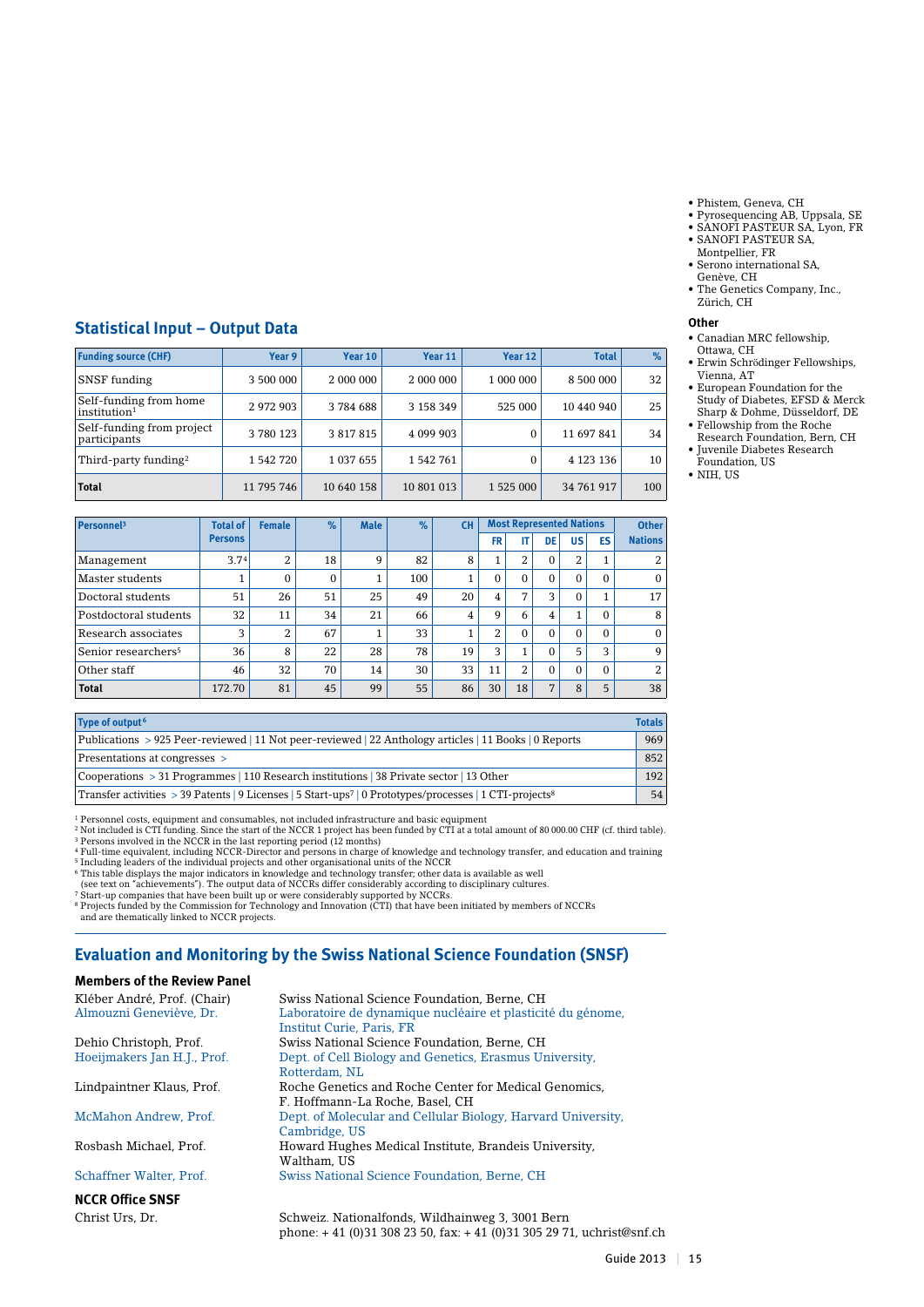# **Molecular Life Sciences – Three Dimensional Structure, Folding and Interactions NCCR Structural Biology**

University of Zurich

**Start of the NCCR** May 1, 2001

# **NCCR Management**

*Director* Grütter Markus Gerhard, Prof. phone: + 41 (0)44 635 55 80 gruetter@bioc.uzh.ch

*Deputy Director* Richmond Timothy J., Prof. phone: + 41 (0)44 633 24 70 richmond@mol.biol.ethz.ch *Coordinator*

Ghose Sraboni, Dr. phone: + 41 (0)44 635 54 84 s.ghose@bioc.uzh.ch *Administrative Assistant* Schmid Brigitte, Mrs. phone:  $+41(0)446355582$ brigitte.schmid@bioc.uzh.ch

*Communication* Ghose Sraboni, Dr.

*Knowledge and Technology Transfer* Plückthun Andreas, Prof.

*Education and Training* Glockshuber Rudolf, Prof.

*Advancement of Women* van Gunsteren Wilfred, Prof.

#### **Address**

NCCR Bureau Structural Biology Sraboni Ghose Institute of Biochemistry University of Zurich Winterthurerstrasse 190 8057 Zurich phone: + 41 (0)44 635 54 84 fax: + 41 (0)44 635 68 34 s.ghose@bioc.uzh.ch

**Web Address**

www.structuralbiology.uzh.ch

# **Public Relations**

- • Homepage
- Newspaper articles
- • Appearance on radio and national TV

# **Research**

#### **Areas**

**Structural biology of membrane proteins** Coordinator: Locher K.

**Supramolecular assemblies/molecular interactions**

Coordinator: Ban N.

**Technologies** Coordinator: Plückthun A.

#### **Projects**

**Folding and function of supramolecular systems and membrane proteins**  H: Glockshuber R.

**Directed evolution of eukaryotic membrane proteins** H: Plückthun A.

**X-ray crystallography of membrane proteins and the use of chaperones of crystallization** H: Grütter M.

**Chromatin structure: Genome organization in three-dimensions** H: Richmond T.J.

**Macromolecular assemblies involved in central cellular processes; mitochondrial protein synthesis and fatty acid synthesis** H: Ban N.

**The structural basis for transmembrane ion transport** H: Dutzler R.

**Structure and mechanism of multidrug transporters** H: Locher K.

**Structure determination of protein-RNA complexes involved in alternative-splicing by NMR spectroscopy** H: Allain F.

**Single molecule spectroscopy of cotranslational protein folding and membrane protein dynamics**  H: Schuler B.

**Computational biomolecular science**  H: van Gunsteren W.F.

#### **Associated Groups & Technology Platforms**

**Cell-free expression and segmental stable isotope labelling of proteins and RNAs for NMR studies** H: Allain F., Wüthrich K.

**High throughput expression lab** H: Plückthun A.

**High throughput crystallization facility of the NCCR** H: Grütter M.

# **Programmes**

**PhD program Biomolecular structure and mechanism** Supervisor: Allain F.

**Annual practical course in structural biology**  Supervisor: Glockshuber R.

**Annual symposium on new trends in structural biology**  Supervisor: Glockshuber R.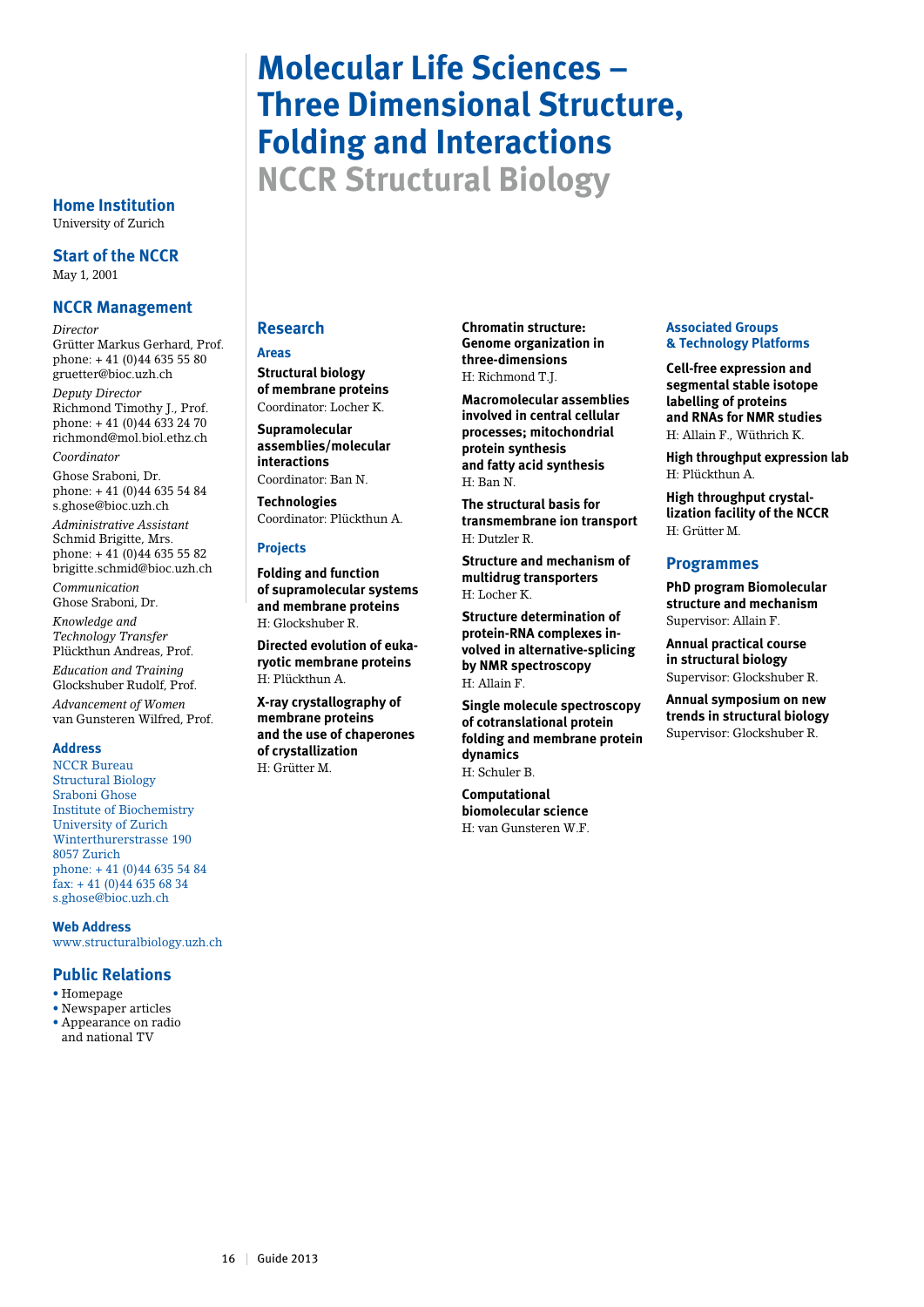# **Topics**

Today, knowledge about biological processes is obtained from functional experiments on a limited number of biochemical systems, and from a rapidly increasing amount of DNA sequence information, generated in several genome projects. To bridge the widening gap between rapidly increasing information on genome sequences and limited knowledge on the function of gene products, a quantitative understanding of the 3Dstructure of proteins, their

folding, and their interactions with other molecules is required. Such understanding is the key to develop innovative medicines, such as new antibiotics and vaccines, as well as drugs against cancer and diseases of the central nervous, immune, and cardiovascular systems. In this NCCR specialists in experimental structure determination by X-ray crystallography, NMR spectroscopy and electron microscopy / crystallography, in pro-

tein biophysical chemistry, modern molecular biology, and computational biology will meet the challenge to link the ever increasing biological data generated in the genomics field with related structural and functional information. This NCCR is currently in its third and final funding period until 2013. The major assets resulting from this project will be secured longterm through the foundation of a center of structural biology head-quartered in Zürich.

#### **Heads of Individual Research Projects and Associated Groups**

Allain Frédéric, Prof. Institut für Molekularbiologie und Biophysik, ETH Zürich Ban Nenad, Prof. Institut für Molekularbiologie und Biophysik, ETH Zürich Institut für Biochemie, Universität Zürich Glockshuber Rudolf, Prof. Institut für Molekularbiologie und Biophysik, ETH Zürich Institut für Biochemie, Universität Zürich Locher Kaspar, Prof. Institut für Molekularbiologie und Biophysik, ETH Zürich Medalia Ohad, Prof. Institut für Biochemie, Universität Zürich Plückthun Andreas, Prof. Institut für Biochemie, Universität Zürich Richmond Timothy J., Prof. Institut für Molekularbiologie und Biophysik, ETH Zürich Schuler Ben, Prof. Institut für Biochemie, Universität Zürich Paul Scherrer Institut, Villigen PSI Stahlberg Henning, Prof. C-CINA, Biozentrum, Universität Basel van Gunsteren Wilfred F., Prof. Laboratorium für physikalische Chemie, ETH Zürich Institut für Molekularbiologie und Biophysik, ETH Zürich Wüthrich Kurt, Prof. Institut für Molekularbiologie und Biophysik, ETH Zürich

# **Third Party Cooperation**

#### **Programmes**

- EDICT (FP7)
- P-CUBE (FP7)

#### **Research Institutions**

- Biochemistry, Brandeis University, Waltham, US • Biozentrum, University of Basel,
- Basel, CH
- Cancer Research (CSHL), Cold Spring Harbour Laboratories, US
- Center for Cellular Imaging and Nanoanalytics, University of Basel, CH
- Centre de Regulacio Genomica, Institució Catalana de Recerca i Estudis Avançats, Barcelona, ES
- Department Biophysical Chemistry, Max-Planck-Institute for Intelligent Systems, Stuttgart, DE
- Département de Microbiologie et d'Infectiologie, Université de Sherbrooke, CA
- Department of Biochemistry, New York University School of
- Medicine, New York, US • Department of Biochemistry, University of Washington,
- Seattle, US • Department of Biological Sciences,
- University of Illinois, Chicago, US • Department of Biology,
- University of Science and Technology of China, Hefei, CN • Department of Biophysical
- Structural Chemistry, Leiden Institute of Chemistry, NL • Department of Chemistry and
- Molecular Biology, University of Gothenburg, Gothenburg, Sweden • Department of Chemistry,
- Ludwig-Maximilian-University Munich, DE
- Department of Chemistry, University of Cambridge, GB
- Department of Chemistry, Wayne State University, Detroit, US
- Department of Genetics, The Hebrew University of Jerusalem, Jerusalem, IL
- Department of Hematology, The Hebrew University of Jerusalem - Hadassah Medical Organization, Jerusalem, IL
- Department of Molecular Biology and Biotechnology, University of Sheffield, GB
- Department of Molecular Cell Biology, Weizmann Institute of Science, Rehovot, IL
- Department of Molecular Biophysics and Biochemistry, Yale University, New Haven, US
- Department of Molecular Medicine, Max Planck Institute of Biochemistry, Martinsried, DE
- Department of Pharmacology, School of Medicine, Cleveland, US
- Department of Physics, University of California, Santa Barbara, US
- Department of Pharmacology, University of North Carolina, Chapel Hill, US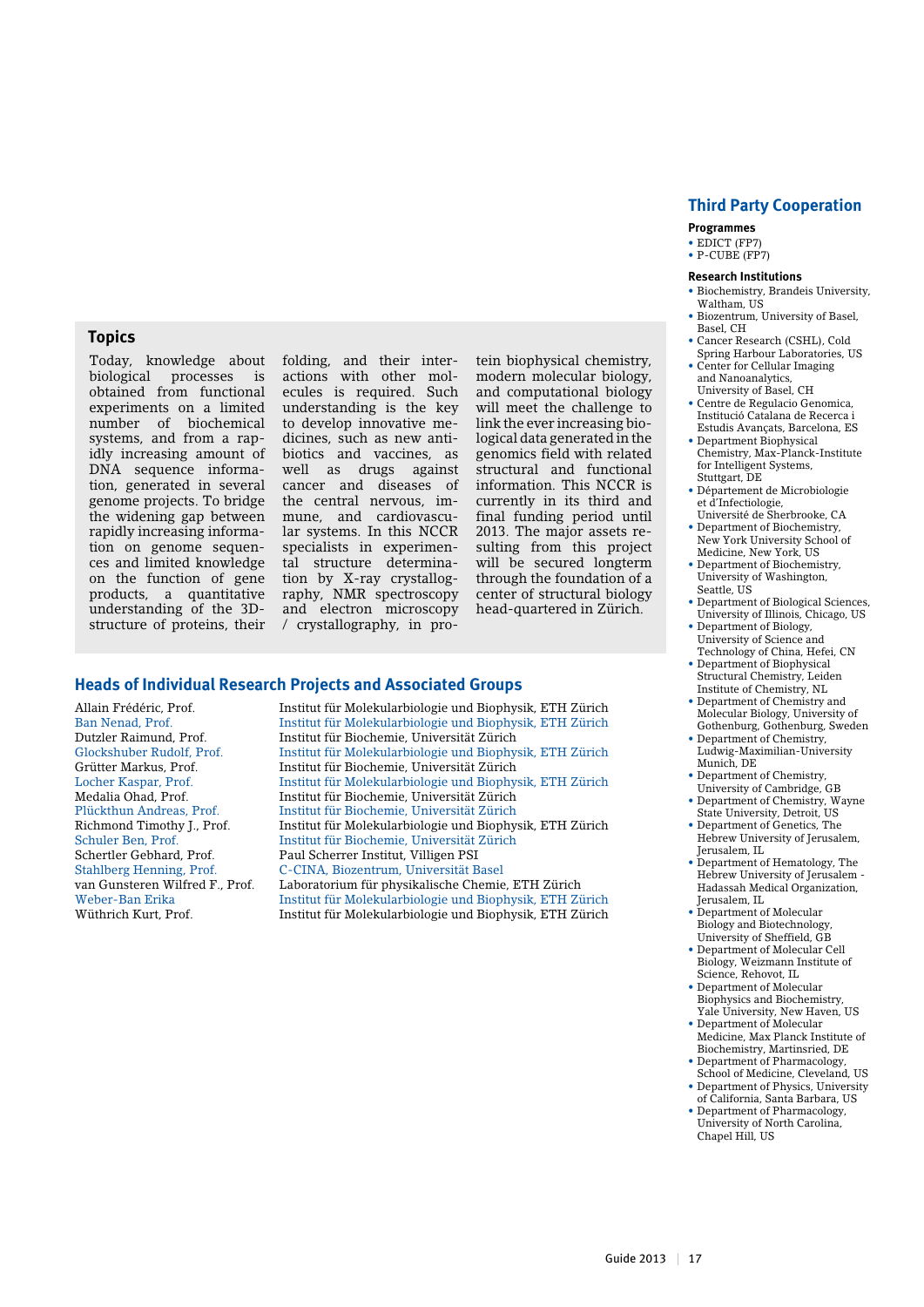# **Molecular Life Sciences – Three Dimensional Structure, Folding and Interactions NCCR Structural Biology**

- Department of Physiology, University of Manitoba, Winnipeg, CA
- Department of Plant Molecular Biology, University of Lausanne, CH
- Division of Chemistry and Chemical Engineering, California Institute of Technology, Pasadena, US
- Division of Molecular and Health Technologies, Commonwealth Scientific and Industrial Research Organisation, Melbourne, AU
- Faculty of Sciences, Department of Organic Chemistry and Biochemistry, Zagreb, HR
- Howard Hughes Medical Institute, University of California Los Angeles, US
- Institut de Génétique et de Biologie Moléculaire et Cellulaire (IGBMC), Département de Neurobiologie et Génétique, Illkirch, FR
- Institut für Biochemie und Medizinische Molekularbiologie, Friedrich-Alexander-Universität Erlangen-Nürnberg, DE
- Institut für Biochemie, Justus-Liebig-Universität Giessen, DE
- Institute for Molecular Bioscience, University of Queensland, Brisbane, AU
- Institute of Biotechnology and Biomedicine, University of Barcelona, ES
- Institute of Botany, Darmstadt University of Technology, DE
- Institute of Membrane and Systems Biology, University of Leeds, GB
- Institute of Microbiology, ETH Zurich, Zurich, CH
- Institute of Molecular Modeling and Simulation, BOKU University, Vienna, AT
- Institute of Molecular Biology and Biophysics, ETH Zurich, Zurich, CH
- Institute of Molecular Pediatric Science, University of Chicago, US
- Institute of Pharmacology, University College London, London, GB
- Institute of Physical Chemistry. ETH Zurich, CH
- Kyoto Institute of Technology, Protein Crystal Corporation, Osaka, JP
- Lab. für Physikalische Chemie, ETH Zurich, Zurich, CH
- Laboratoire de Maturation des ARN et Enzymologie Moléculaire, Vandoeuvre-les-Nancy, FR

# **Achievements of the previous years**

# **Key biology areas**

This NCCR focuses on the structural biology of membrane proteins and supramolecular complexes and interactions. In both areas, major advances have been reported since the start of this NCCR. Methods for cloning, expression, pu-<br>rification, crystallization crystallization and analysis of membrane proteins have been developed and successes in their structure determination achieved. In the field of a class of medically relevant membrane proteins, ATP transporters, studies by different NCCR groups described the crystal structure of two different subclasses of these transporters. Insights into the structure of the vitamin B12 ABC transporter suggest a novel peristalsis-like mechanism of transport. The first structural insight into a class of secondary transporters was obtained by electron crystallography of the bacterial citrate transporter. In the theme of supramolecular complexes, detailed structural information on eukaryotic ribosomes, which are significantly larger and more complex than their prokaryotic counterparts, was obtained by determining the first complete crystal structures of both small and large eukaryotic ribosomal subunits each in complex with an initiation

factor. Furthermore, the structures of enzymes involved in bacterial protein degradation by a pathway specific to actinobacteria were described.

Important research fields in this area include the chromatin structure, the<br>ribosome. RNA-protein RNA-protein interactions and fatty acid synthases.

#### **Technology platforms**

Shared infrastructure units for recombinant protein production, stable isotopelabelling of proteins and high-throughput crystallisation of proteins for NMR or X-ray studies have been established and are today a major tool for effective structure determination used by many research groups within or outside this NCCR. A successful collaboration with the SLS-synchrotron for highthroughput crystal analysis and protein structure determination complements these technology platforms.

# **Technology Transfer**

Project leaders of this NCCR have various individual collaborations with industry partners. An umbrella-type agreement for long-term collaboration between Novartis and the NCCR has been realized, so far leading to two collaborations.

The spin-off company Molecular Partners resulted partly from the NCCR research project on 'ankyrin repeats' which are an alternative to antibodies as selective binders. Another spin-off, REDbiotec, commercialises MultiBac, a novel expression tool for large eukaryotic multiprotein complexes.

#### **Education**

A post-graduate program in structural biology was established and embedded in the Life Science Zurich Graduate School. Thanks to the synergies within this NCCR, a very broad and in-depth education of students in structural biology became possible.

This NCCR established a series of well-recognized structural biology events, namely a yearly symposium and practical courses that are well attended by scientists from within the NCCR and from other research institutes.

#### **Structural Effects**

This NCCR offers an excellent opportunity for interdisciplinary and highstandard structural biology research in Switzerland which allowed to attract several outstanding young scientists to Switzerland.

Further information see www.structuralbiology.uzh.ch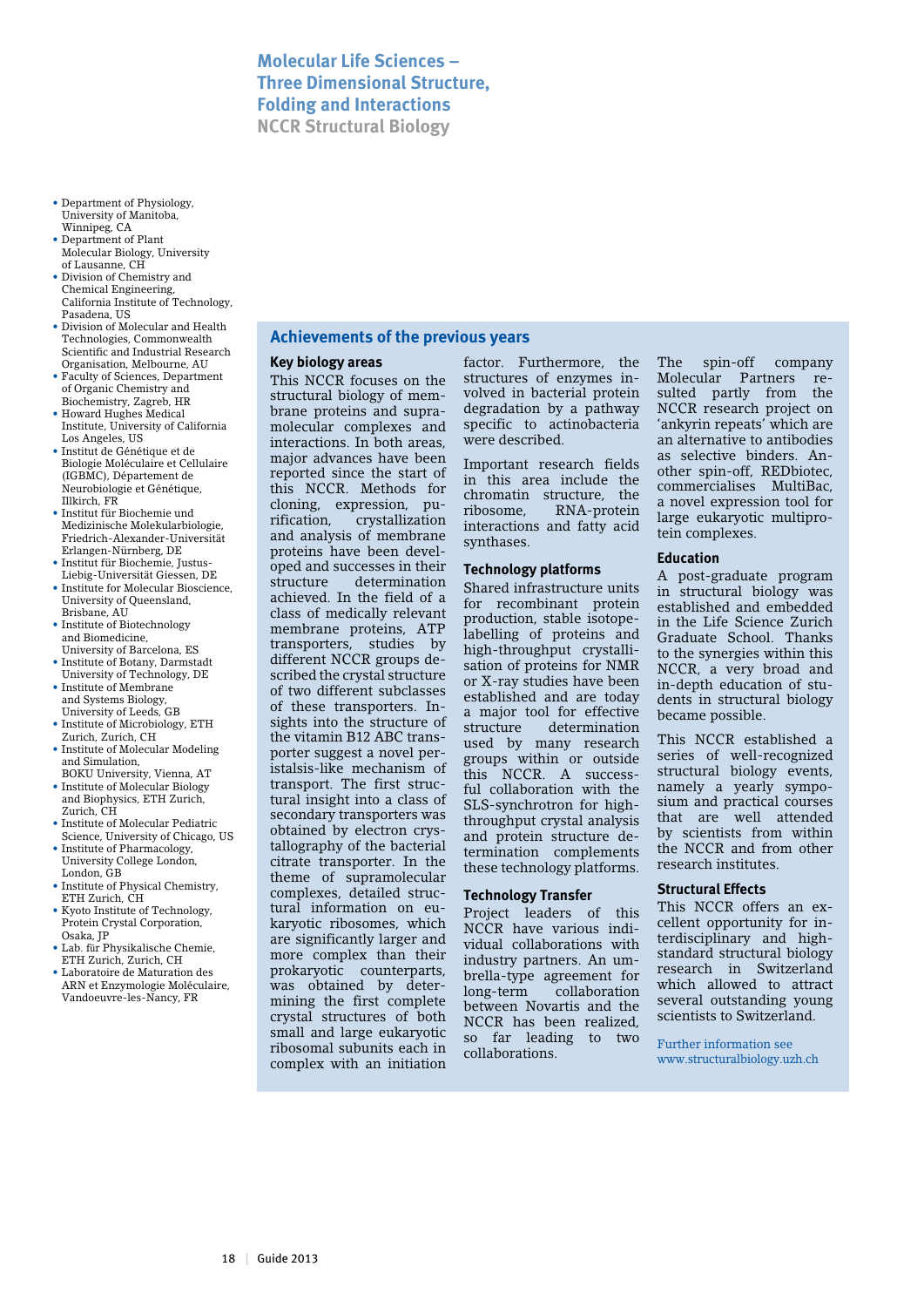- Laboratoire d'Enzymologie et Biochimie Structurales, Centre national de la Recherche Scientifique, Gif-sur-Yvette, FR • Lab. für Physikalische Chemie,
- ETH Zurich, Zurich, CH • Laboratory of Molecular Biology, National Institutes of Health,
- Bethesda, US • Laboratory of Protein Phosphorylation, Katholieke Universiteit Leuven, BE
- M. D. Anderson Cancer Center, University of Texas, Houston, US
- Max Planck Institute of Coal Research, Mühlheim, DE
- Max von Pettenkofer Institute, Ludwig-Maximilians University of Munich, DE
- Medizinische Biochemie und Molekularbiologie der Universität des Saarlands, Homburg, DE
- National Chemical Laboratory (NCL), Central NMR Facility,
- Pune, IN • National Institute of
- Biotechnology, Madrid, ES • Russian Academy of Sciences,
- Moscow, RH • San Diego Joint Center for Structural Genomics, US
- School of Biological Sciences, University of Auckland, NZ
- School of Chemistry and Molecular Bioscience, The University of Queensland,
- Brisbane, AU School of Medicine, Stanford University, Stanford, CA, US
- Structural Biology VUB, Free University of Brussels, BE
- The Scripps Research Institute, La Jolla, US
- UCL Cancer Institute,
- University College London, GB • Zentrum für Molekulare
- Biologie (ZMBH), Universität Heidelberg, DE

# **Economy / Industry**

- Boehringer Ingelheim Pharma GmbH & Co. KG, Biberach, DE
- Bruker AXS GmbH, Karlsruhe, DE
- Cambridge Antibody Technology, Cambridge, GB
- F. Hoffmann-La Roche Ltd.,
	- Basel, CH • Molecular Dimensions Limited,
- Newmarket, GB
- Molecular Partners AG, Zurich, CH
- MorphoSys AG, Martinsried, DE • Roche Deutschland Holding
- GmbH, Penzberg, DE<br>• Swissci AG, Neuheim, CH
- 

# **Statistical Input – Output Data**

| <b>Funding source (CHF)</b>                        | Year 9     | Year 10    | Year 11       | Year 12 | <b>Total</b> | %        |
|----------------------------------------------------|------------|------------|---------------|---------|--------------|----------|
| SNSF funding                                       | 3 600 000  | 2 000 000  | 1 500 000     | 800 000 | 7 900 000    | 21       |
| Self-funding from home<br>institution <sup>1</sup> | 1 226 033  | 1851950    | 1 3 1 5 8 6 5 | 1495865 | 5 889 713    | 16       |
| Self-funding from ETH<br>Zurich                    | 577 679    | 730 227    | 703 600       | 703 600 | 2 715 106    | 7        |
| Self-funding from project<br>participants          | 6 537 153  | 6 663 000  | 6 277 035     | 703 600 | 20 180 788   | 55       |
| Third-party funding <sup>2</sup>                   | 10 552     | 6 3 2 3    | 47 405        | 18 100  | 82 380       | $\Omega$ |
| <b>Total</b>                                       | 11 951 417 | 11 251 500 | 9 843 905     | 3721165 | 36 767 987   | 100      |

| Personnel <sup>3</sup>          | <b>Total of</b> | <b>Female</b>  | $\%$     | <b>Male</b> | $\%$         | <b>CH</b> | <b>Most Represented Nations</b> |                |                |                           |                | <b>Other</b>   |
|---------------------------------|-----------------|----------------|----------|-------------|--------------|-----------|---------------------------------|----------------|----------------|---------------------------|----------------|----------------|
|                                 | <b>Persons</b>  |                |          |             |              |           | DE                              | <b>FR</b>      | <b>CN</b>      | <b>PL</b>                 | AT             | <b>Nations</b> |
| Management                      | 3.04            | $\overline{2}$ | 25       | 6           | 75           | 3         | 2                               |                | $\Omega$       | $\Omega$                  | $\Omega$       | 2              |
| Master students                 | $\Omega$        | $\Omega$       | $\Omega$ | $\Omega$    | $\mathbf{0}$ | $\Omega$  | $\Omega$                        | 0              | $\Omega$       | $\Omega$                  | $\Omega$       | $\Omega$       |
| Doctoral students               | 49              | 17             | 35       | 32          | 65           | 18        | 16                              | $\overline{2}$ | $\overline{2}$ | 2                         |                | 8              |
| Postdoctoral students           | 34              | 11             | 32       | 23          | 68           | 7         | 14                              | $\overline{2}$ | 2              | $\blacktriangleleft$<br>T | $\Omega$       | 8              |
| Research associates             | $\Omega$        | $\Omega$       | $\Omega$ | $\Omega$    | $\mathbf{0}$ | $\Omega$  | $\Omega$                        | 0              | $\Omega$       | $\Omega$                  | $\Omega$       | $\Omega$       |
| Senior researchers <sup>5</sup> | 36              | 7              | 19       | 29          | 81           | 9         | 8                               | 3              | $\mathbf{I}$   | $\blacktriangleleft$      | 3              | 12             |
| Other staff                     | 21              | 19             | 90       | 2           | 10           | 12        | 3                               |                | $\Omega$       | 2                         | $\Omega$       | $\overline{4}$ |
| <b>Total</b>                    | 143.00          | 56             | 38       | 92          | 62           | 49        | 43                              | 9              | 5              | 6                         | $\overline{4}$ | 34             |

| Type of output <sup>6</sup> |  |
|-----------------------------|--|
|                             |  |

| Publications > 609 Peer-reviewed   9 Not peer-reviewed   13 Anthology articles   25 Books   0 Reports                            | 656  |
|----------------------------------------------------------------------------------------------------------------------------------|------|
| Presentations at congresses >                                                                                                    | 1561 |
| $\sim$ Cooperations > 4 Programmes   222 Research institutions   41 Private sector   0 Other                                     | 267  |
| Transfer activities > 24 Patents   12 Licenses   2 Start-ups <sup>7</sup>   1 Prototypes/processes   2 CTI-projects <sup>8</sup> | 41   |

 $1$  Personnel costs, equipment and consumables, not included infrastructure and basic equipment

2 Not included is CTI funding. Since the start of the NCCR 2 projects have been funded by CTI at a total amount of 2.1 million CHF (cf. third table).

<sup>3</sup> Persons involved in the NCCR in the last reporting period (12 months)

4 Full-time equivalent, including NCCR-Director and persons in charge of knowledge and technology transfer, and education and training 5 Including leaders of the individual projects and other organisational units of the NCCR

6 This table displays the major indicators in knowledge and technology transfer; other data is available as well (see text on "achievements"). The output data of NCCRs differ considerably according to disciplinary cultures. 7 Start-up companies that have been built up or were considerably supported by NCCRs.

8 Projects funded by the Commission for Technology and Innovation (CTI) that have been initiated by members of NCCRs and are thematically linked to NCCR projects.

# **Evaluation and Monitoring by the Swiss National Science Foundation (SNSF)**

# **Members of the Review Panel**

Eisenberg David, Prof. UCLA-DOE Institute for Genomics and Proteomics, US Fromm Katharina, Prof. Swiss National Science Foundation, Berne, CH Hall Mike, Prof. Swiss National Science Foundation, Berne, CH Michel Hartmut, Prof. Max-Planck Institut für Biophysik, Frankfurt am Main, DE Laboratorium für Biochemie, Universität Bayreuth, DE Wright Ernest M., Prof. UCLA School of Medicine, Los Angeles, US Department of Molecular Biology, The Scripps Research Institute, La Jolla, US

**NCCR Office SNSF**

Schweiz. Nationalfonds, Wildhainweg 3, 3001 Bern phone: + 41 (0)31 308 23 50, fax: + 41 (0)31 305 29 71, uchrist@snf.ch

- Kléber André, Prof. (Chair) Swiss National Science Foundation, Berne, CH
- -
	-

Widmer Hans, Dr. Novartis Pharma AG, Basel, CH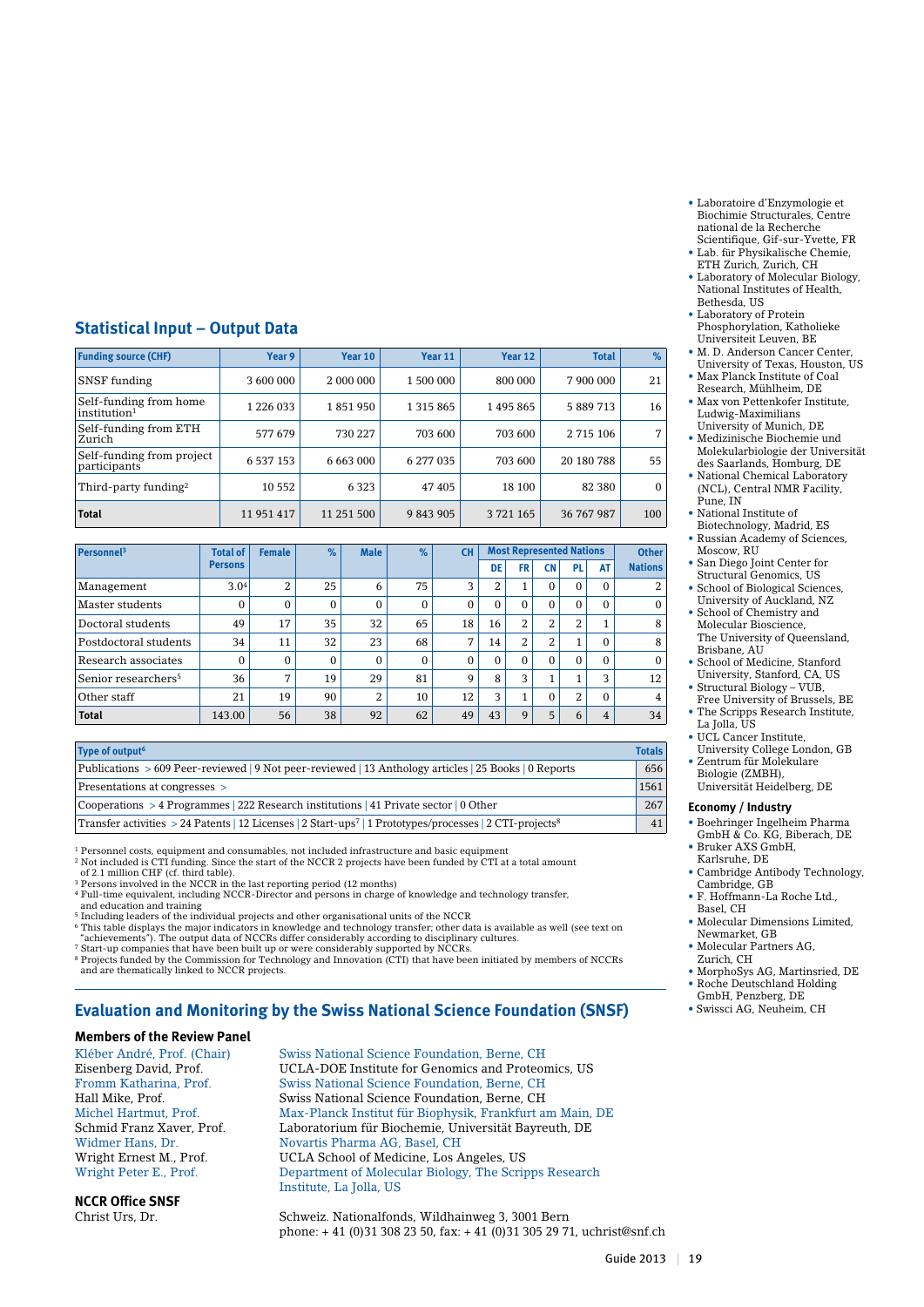# **Neural Plasticity and Repair NCCR Neuro**

**Home Institution** University of Zurich

**Start of the NCCR** June 1, 2001

# **NCCR Management**

*Director* Schwab Martin E., Prof. phone: + 41 (0)44 635 33 31 schwab@hifo.uzh.ch

*Deputy Directors* Möhler Hanns, Prof. phone: + 41 (0)44 635 59 10 mohler@pharma.uzh.ch

Nitsch Roger M., Prof. phone:  $+ 41 (0)44 634 88 71$ nitsch@bli.uzh.ch

Knecht Wolfgang, Dr. phone:  $+41(0)446353381$ wknecht@neuroscience.uzh.ch

*Coordinator* Vranesic Tamara, Ms. phone: + 41 (0)44 635 33 84 vranesic@neuroscience.uzh.ch

*Communication* Vranesic Tamara, Ms. Knecht Wolfgang, Dr.

*Knowledge and Technology Transfer* Colombo Gery, Dr.

*Education and Training* Knecht Wolfgang, Dr. *Advancement of Women* Mansuy Isabelle, Prof.

#### **Address**

NCCR Neural Plasticity and Repair Winterthurerstrasse 190 8057 Zürich vranesic@neuroscience.uzh.ch

#### **Web Address**

www.nccr-neuro.uzh.ch

# **Public Relations**

• Neurotransmitter Newsletter • BrainFair Zürich

# **Research**

# **Alzheimer's disease**

H: Nitsch R. Caflisch A., Fraering P., Glockshuber R., Hock C., Knüsel I., Konietzko U., Rajendran L., Sonderegger P.

**Acute-phase predictors and modulators for long-term outcome after stroke** H: Luft A.

Rouiller E., Schwab M.

**Immunotherapy for malignant glioma** H: Weller M.

Aguzzi A., Frei K., Tabatabai G. **Cortical plasticity**

H: Stephan K.E. , Ishai A.

**Infection and immunity of the central nervous system** H: Fontana A. Aguzzi A., Becher B., Martin R., Suter T.

**Spinal cord repair** H: Schwab M., Curt A., Raineteau O.

#### **Rehabilitation technology matrix**

H: Riener R. Gassert R.

# **Transfer projects (strong Swiss franc package)**

**Development of a Mobile Device for Unsupervised, High-Dosage Inpatient and Outpatient Lower Limb Rehabilitation** H: Bolliger M.

**Recombinant Human Monoclonal Antibodies for the treatment of Amyotrophic Lateral Sclerosis**

H: Nitsch R. **Somnomat: an Actuated Bed to Improve Sleep Quality**

H: Riener R.

# **Technological Platforms, Programmes**

# **Center of transgenesis expertise**

H: Mansuy I. Aguzzi A., Becher B., Jessberger S., Suter U.

**Center for proteomics** H: Wollscheid B.

**Center for animal imaging** H: Rudin M. Ewers H., Helmchen F.

**International Ph. D. Program in Neuroscience** Administered by the Neuroscience Center Zurich Coordinator: Knecht W.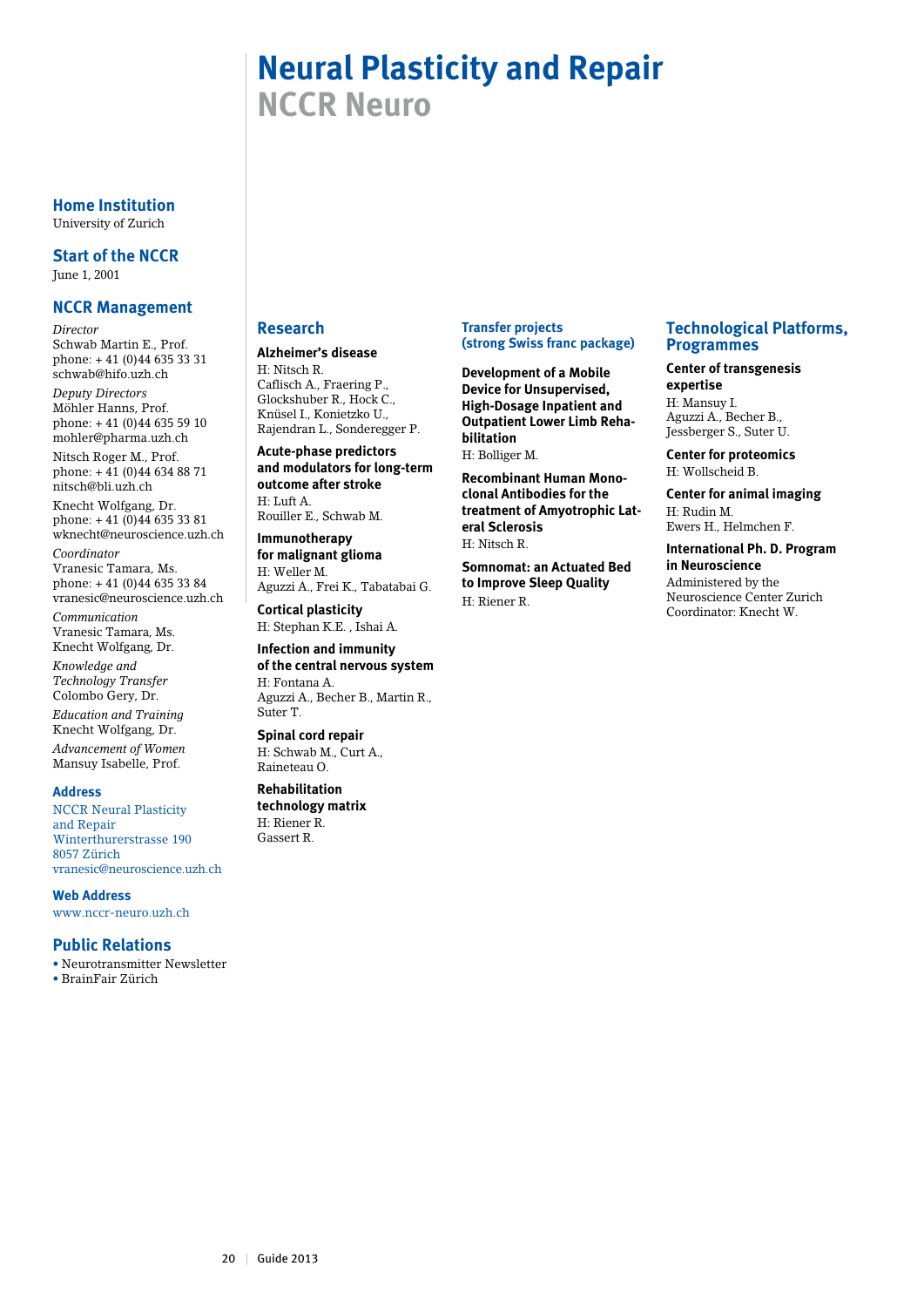# **Third Party Cooperation**

#### **Programme**

- • ARISE
- CHIRP1 • EUROSPIN
- INTERACTION
- MUNDUS
- Neurochoice (SystemsX)  $\bullet$  NEUWalk
- REWIRE
- WALK AGAIN

#### **Research Institutions**

- Albert Einstein College of Medicine, Yeshiva University, New York, US
- Alexander Silberman Institute of Life Sciences,
- Hebrew University, Jerusalem, IL • Biochemistry Center Regensburg (BZR), University of Regensburg,
- Regensburg, DE • Biotech Research and Innovation
- Centre (BRIC), University of Copenhagen, DK Cambridge Centre for Brain
- Repair, School of Clinical Medicine, GB
- Center for Neural Science, Korea Institute of Science and Technology, Seoul, KR
- Cortical Networks, Max Planck Institute for Neurological Research, Köln, DE
- Departement Immunologie, Paul-Ehrlich-Institut, Langen, DE
- Department Neuroscience, San Raffaele Scientific Institute, Milano, IT
- Department of Anatomy and Developmental Biology, University College London, GB
- Department of Anatomy and Neurobiology, Chandler Medical Center, Lexington, US
- Department of Anatomy and Neurobiology, University
- of California, Irvine, US • Department of Anatomy, University of Witwatersrand, Johannesburg, ZA
- Department of Biology, University of Konstanz, DE
- Department of Cell Biology and Neurosciences, Istituto
- Superiori e di Sanità, Rome, IT • Department of Cell Physiology and Pharmacology,
- University of Leicester, GB • Department of Chronobiology,
- Univ. of Groningen, Haren, NL • Department of Computer Science,
- University College London, GB • Department of Developmental Biology and Cancer Research, The Hebrew University,
- Jerusalem, IL • Department of Experimental Oncology, European Institute of
- Oncology, Milano, IT • Department Genes and Behavior, Max Planck Institute of Biophysical Chemistry, Göttingen, DE
- Department of Human Anatomy and Histology, University of Bari School of Medicine, Bari, IT
- Department of Human Genetics Leiden Univ. Medical Center, NL

# **Topics**

At present only limited help is available to patients suffering from diseases of the central nervous system. The fundamental goal of the NCCR "Neural Plasticity and Repair" is to gain better insight into the mechanisms and causes of these diseases in order

to design improved therapies for the future. The NCCR investigates in its final Phase 3 (2009-2013)<br>molecular, cellular and molecular, cellular and system level mechanisms of plasticity, regeneration and functional repair of the damaged nervous tissue focusing on Alzheimer's

disease, multiple sclerosis, stroke, glioma and spinal cord injury. The key approach of this NCCR is to promote synergies between experimental and clinical research in conjunction with engineering, neuroinformatics and modern brain imaging technologies.

#### **Heads of Individual Research Projects and Subprojects**

Aguzzi Adriano, Prof. Institut für Neuropathologie, Universitätsspital Zürich

Becher Burkhard, Prof. Institut für Experimentelle Immunologie, Universität Zürich Caflisch Amedeo, Prof. Biochemisches Institut, Universität Zürich Paraplegikerzentrum, Universitätsklinik Balgrist, Zürich Ewers Helge, Dr. Laboratory of Physical Chemistry, ETH Zürich Fontana Adriano, Prof. Klinische Immunologie, Universitätsspital Zürich Fraering Patrick, Prof. Brain Mind Institute, EPF Lausanne Frei Karl, Prof. Neurochirurgische Klinik, Universitätsspital Zürich<br>Gassert Roger. Prof. Neurochirurgische Klinik, Universitätsspital Zürich Gassert Roger, Prof. Institut für Robotik und Intelligente Systeme, ETH Zürich Institut für Molekularbiologie und Biophysik, ETH Zürich Hönggerberg Helmchen Fritjof, Prof. Institut für Hirnforschung, Universität Zürich Hock Christoph, Prof. Abteilung für Psychiatrische Forschung, Universität Zürich Ishai Alumit, Prof. Institut für Neuroradiologie, Universitätsspital Zürich Jessberger Sebastian, Prof. Institut für Hirnforschung, Universität Zürich Institut für Pharmakologie und Toxikologie, Universität Zürich Konietzko Uwe, Dr. Abteilung für Psychiatrische Forschung, Universität Zürich Luft Andreas, Prof. Neurologische Klinik, Universitätsspital Zürich Mansuy Isabelle, Prof. Institut für Hirnforschung, Universität Zürich Martin Roland, Prof. Neurologische Klinik, Universitätsspital Zürich Nitsch Roger M., Prof. Abteilung für Psychiatrische Forschung, Universität Zürich Raineteau Olivier, Dr. Institut für Hirnforschung, Universität Zürich Rajendran Lawrence, Prof. Abteilung für Psychiatrische Forschung, Universität Zürich Institut für Robotik und Intelligente Systeme, ETH Zürich Rouiller Eric, Prof. Institut de Physiologie, Université de Fribourg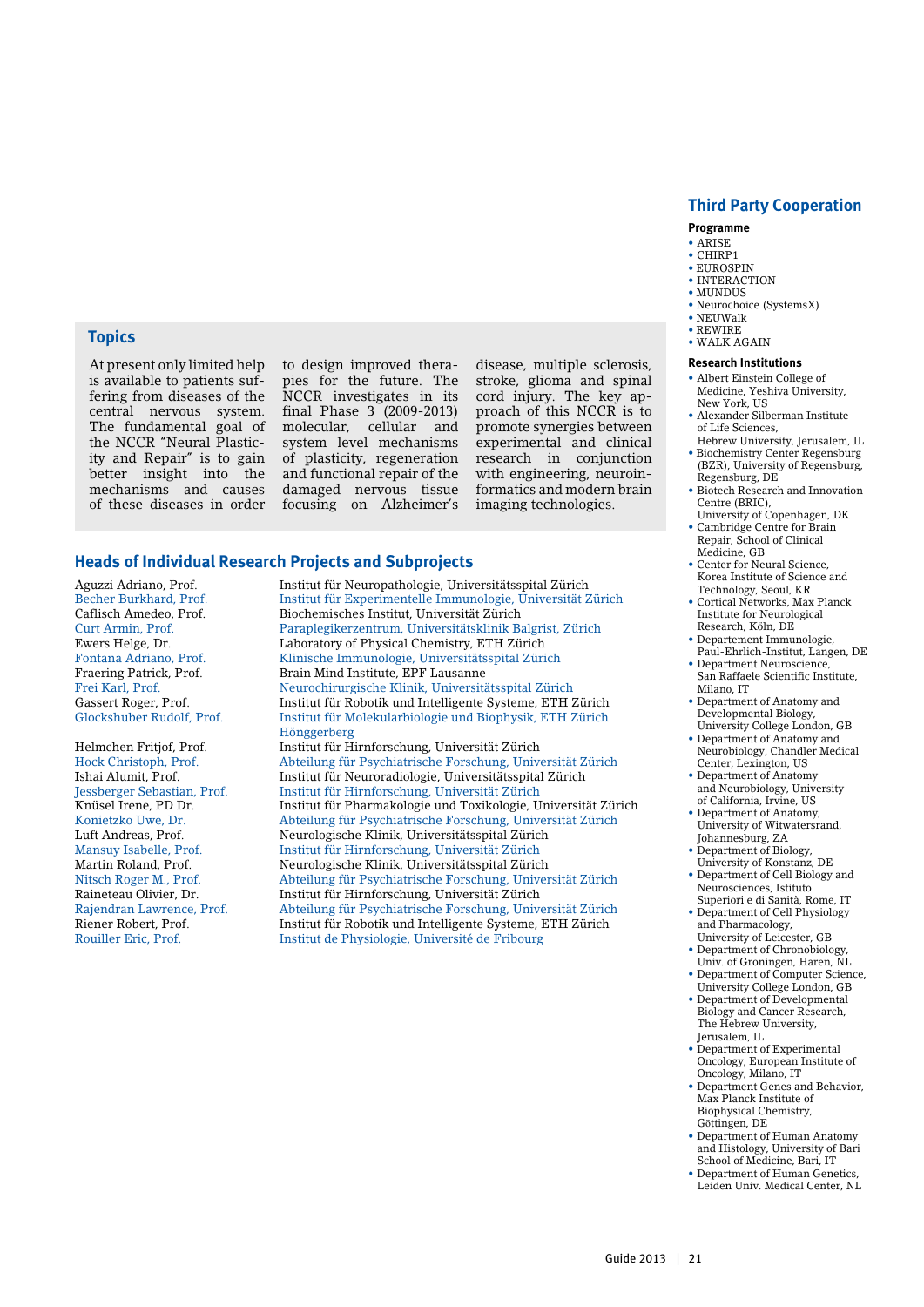- Department of Infectious Diseases, St. Jude Children's Research Hospital, Memphis, US
- Dep. of Medical Biochemistry and Biophysics, Karolinska Institute, Stockholm, SE
- Department of Medical Pharmacology, University of Milan, IT
- Department of Molecular Cell Biology, Katholieke Universiteit Leuven, NL
- Department of Neurobiology and Physiology, Northwestern University, Evanston, US
- Department of Neurobiology, State University of New York, Stony Brook, US
- Department of Neurology, Johns Hopkins University, Baltimore, US
- Department of Neurology, Medical University of South Carolina, Charleston, US
- Department of Neurology, The University of Texas Medical Branch at Galveston, US
- Department of Neuropathology, Heinrich-Heine-University, Düsseldorf, DE
- Department of Neuropathology, University of Marburg, DE
- Department of Neuroscience, San Raffaele Scientific Institute - DIBIT, Milano, IT
- Department of Neurosurgery, Stanford University, US
- Department of Neurosurgery, University Hospital Hamburg, DE
- Department of Pathology, School of Medicine, San Diego, US • Department of Pathology, Harvard
- Medical School, Boston, US • Department of Pharmacology and Cancer Biology, Duke University Medical Center, Durham, US
- Department of Pharmacy,
- University of Patras, GR • Department of Physiology, Anatomy and Genetics,
- Oxford, GB • Department of Physiological Sciences, University of California,
- Los Angeles, US • Department of Physiology, Anatomy and Genetics, Oxford, GB
- Department of Physiology and Neurobiology, Eötvös Loránd University, Budapest, HU
- Department of Psychiatry, University of California, US
- Dep. of Psychological and Brain Sciences, Neurogenetics and Behavior Center, Baltimore, US
- Dep. of Psychology, Katholieke Universiteit Leuven, BE
- Department of Surgery, University of Toronto, Toronto, CA
- Department of Veterans Affairs, Maryland Health Care System, Baltimore VA Medical Center, US
- Department of Zoology, University of British Columbia, Vancouver, CA
- DFG-Forschungszentrum für Regen. Therapie, Dresden, DE
- Dipartimento di Neuroscienze, Sezione di Fisiologia, Torino, IT
- Division of Clinical Neuroscience, University of Glasgow, GB
- Division of Mental Health Research, Queensland Institute of Medical Research, Herston, AU
- Experimental Therapy, Franz Penzoldt Center, Erlangen, DE
- Faculty for Biomedical Engineering, The Catholic University of America, Washington, US
- I. P. Pavlov Institute of Physiology, Russian Academy of Sciences, St. Petersburg, RU

# **Neural Plasticity and Repair**

**NCCR Neuro**

#### **Delegates**

Rudin Markus, Prof. Institut für Pharmakologie und Toxikologie, Universität und ETH Zürich und Institut für Biomedizinische Technik, Universität und ETH Zürich Schwab Martin E., Prof. Institut für Hirnforschung, Universität Zürich und D- HEST, ETH Zürich Sonderegger Peter, Prof. Biochemisches Institut, Universität Zürich Stephan Klaas Enno, Prof. Institut für Biomedizinische Technik, Universität und ETH Zürich Klinische Immunologie, Universitätsspital Zürich Tabatabai Ghazaleh, Dr. Neurologische Klinik, Universitätsspital Zürich Neurologische Klinik, Universitätsspital Zürich

Colombo Gery, Dr. Hocoma AG, Volketswil Mansuy Isabelle, Prof. Institut für Hirnforschung, Universität Zürich Zentrum für Neurowissenschaften Zürich, Universität und ETH Zürich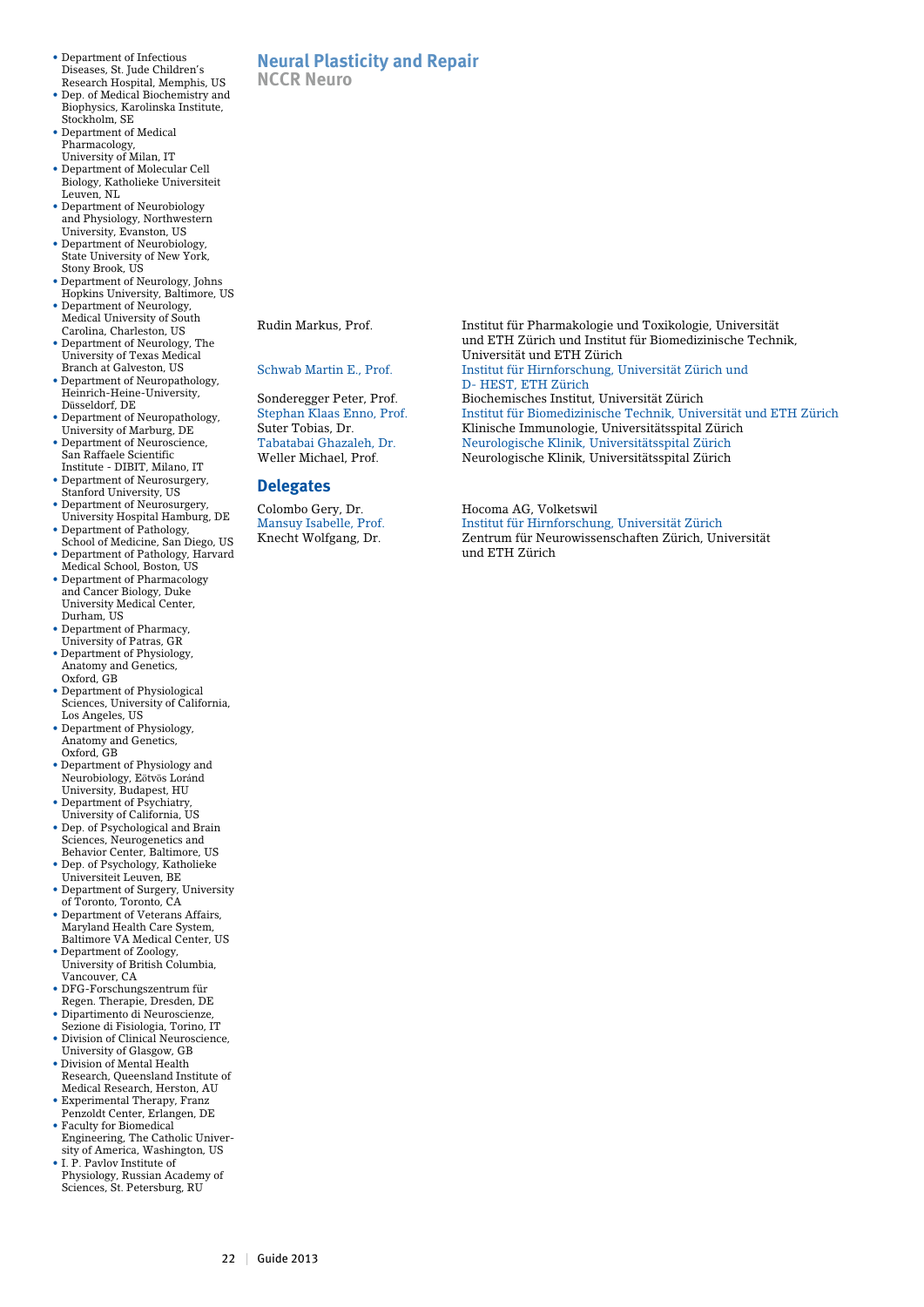### **Achievements of the previous years**

The power of neuroscience has been brought to bear on the understanding of the diseases of the brain and spinal cord and the possibility of restoring neural functions. The NCCR Neuro has achieved major milestones in translating basic neuroscience into therapy since its beginning in 2001. The<br>collaboration between collaboration experimental and clinical neuroscience has been further strengthened and extended to include neuroinformatics, brain imaging and engineering sciences.

#### **Therapeutic advances**

Immunotherapy has reached the clinical stage in the treatment of spinal cord injury and NCCR groups are participating in the first clinical trials. Similarly, the stage is set for clinical trials of immunotherapy for Alzheimer's disease. Devices from rehabilitation engineering are in clinical and commercial use.

#### **Basic science**

Basic neuroscience has been strongly promoted in new avenues of stem cell research, neural differ-<br>entiation, neurooncology neurooncology and neuroimmunology as well as in the process of rehabilitation of the injured CNS.

#### **Awards**

The achievements of the NCCR were recognized by a large number of internationally and nationally prestigious prices awarded to members of the NCCR Neuro.

#### **New professorships**

To advance the NCCR, ten new professorships have been created since the beginning: one each in clinical and experimental analysis of multiple sclerosis (MS), two in rehabilitation engineering, one in animal brain imaging, one in stem cell biology, one each in experimental and clinical neurorehabilitation, one in systems biology of Alzheimer's disease and one in clinical neuroimmunology and MS research.

#### **Central facilities**

A core structure provides methodological support for the diverse projects of the NCCR. This facility consists of four integrative units: The center of transgenesis expertise, the center of behavioral assessment (closed), the center dedicated to animal imaging and a center on systems proteomics.

#### **Education**

The Neuroscience Center Zurich (ZNZ) offers the International Ph.D. Program in Neuroscience. About

70 Ph.D. students of the NCCR Neuro are currently enrolled in this program.

#### **Knowledge transfer**

Major efforts have been made to extend joint projects with major pharma companies. In addition, three spin-off companies arose from the NCCR and provide new positions for young scientists. From 2009-2011, two applied projects have been carried out within the economic stimulus package (ALS and Robot-Assisted Neurorehabilitation of the Arm). Sixty-one patents have been issued since 2001.

#### **Dialogue with society**

The dialogue between the NCCR and society at large is an important aspect. Regular press contacts are organized. The BrainFair Zürich attracts thousands of visitors each year. An informative and balanced communication with the public is essential for our work.

#### **Outlook**

Based on the past achievements, the NCCR will continue to promote basic science, provide new<br>insights into disease insights into mechanisms and advance therapies for injuries and disorders of the CNS.

Further information see www.nccr-neuro.uzh.ch • Institut de Génomique Fonctionnelle, Montpellier, FR

- Institut des Systèmes Intelligents et de Robotique, Université Pierre
- et Marie Curie, Paris, FR • Institut für Allgemeine Zoologie und Genetik, Westfälische
- Wilhelms-Universität Münster, DE • Institut für Klinische Chemie und Pharmakologie,
- Universitätsklinikum Bonn, DE • Institut für Klinische
- Neuroimmunologie, Klinikum der Universität München, DE • Institut für Molekulare
- Regenerative Medizin, Paracelsus Medizinische Privatuniversität, Salzburg, AT
- Institut für Virologie und Immunbiologie, Universität Würzburg, DE
- Institute for Pharmacy and Molecular Biotechnology, University of Heidelberg, DE
- Institute für Immunologie, Friedrich-Löffler Institut,
- Tübingen, DE • Institute of Basic Medical Sciences, Department of Physiology, University of Oslo, NO
- Institute of Biochemistry, Goethe University, Frankfurt, DE • Institute of Biomaterials and
- Biomedical Engineering, University of Toronto, CA • Institute of Cell Biology,
- Department of Immunology, Tübingen, DE
- Institute of Developmental Genetics, Helmholtz-Zentrum München, DE
- Institute of Experimental Medicine, Hungarian Academy of Sciences, Budapest, HU
- Institute of Experimental Pathology, Univ. of Münster, DE • Institute of Medical Biology,
- Medical Biotechnology Centre, Odense, DK
- Institute of Virology, Technische Universität München (TUM)/ Helmholtz-Zentrum, DE
- Interfaculty Institute for Cell Biology, Univ. of Tübingen, DE
- Johann-Friedrich-Blumenbach-Institute of Zoology and Anthropology, University of
- Göttingen, Göttingen, DE • Klinik für Neurologie,
- Universitätsklinikum Essen, DE • Laboratoire de Neurobiologie de l'Apprentissage, de la Mémoire et
- de la Communication, Orsay, FR • Laboratory of Genetics, The Salk
- Institute for Biological Studies, US • Laboratory of Molecular Biology,
- Nencki Institute of Experimental Biology, Warsaw, PL
- Laboratory of Preclinical Imaging and Imaging Technology, University Hospital Tübingen, Tübingen, DE
- Leibniz Institute for Age Research,
- Fritz Lipmann Institute, DE • Max Planck International Research Network on Aging, Rostock, DE
- MRC Laboratory for Molecular Cell Biology, University College London, GB
- Neurological Clinic, University of Tübingen, DE
- Neurologische Klinik, Technische Universität München, DE
- Neuro-Psychiatry, Institut de Recherches Internationales Servier, Cedex, FR
- Neurorehabilitation, Kliniken Schmieder Allensbach, DE
- Neuroscience Center, University of Helsinki, FI
- Neurosciences Group, Weatherall Institute of Molecular Medicine, Oxford, GB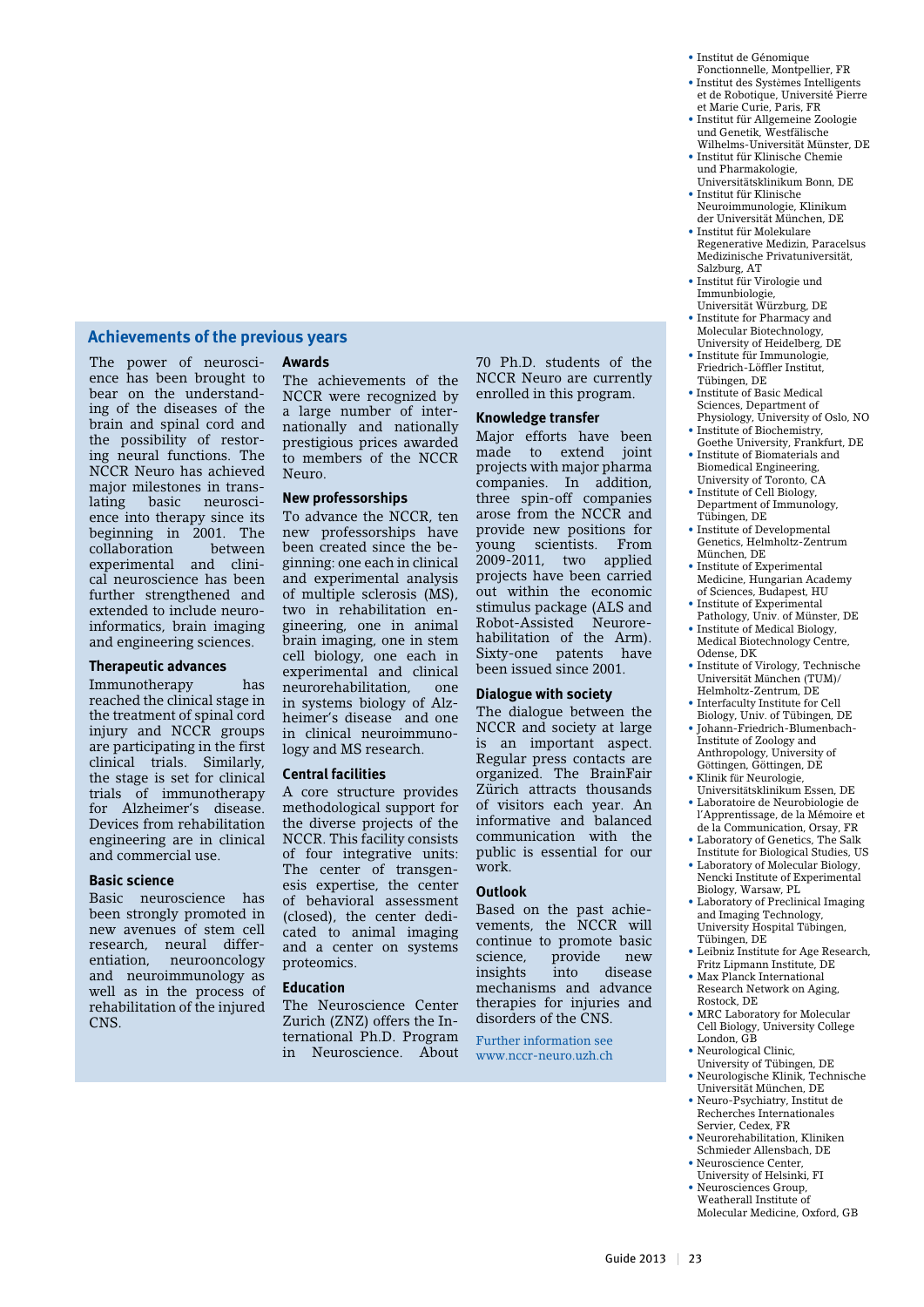- NeuroStructural Research
- Laboratory, Tampa, US • Newcastle upon Tyne Muscle Centre, Institute of Human Genetics, GB
- Pathologisches Institut, Abteilung für Neuropathologie, Universitätsklinik Freiburg, DE
- Physiology, Development and Neuroscience, University of
- Cambridge, Cambridge, GB • Queensland Brain Institute,
- University of Queensland, AU
- Rehabilitation Inst. of Chicago, US • Rehabilitationszentrum für Kinder und Jugendliche des Kinderspitals Zürich, Kinderspital Zürich, Affoltern am Albis, CH
- School of Biosciences,
- University of Birmingham, GB • School of Medical Sciences,
- University of Aberdeen, GB • Unité de neuroscience, Université
- Laval, Québec, CA • University Hospital of Psychiatry and Psychotherapy,
- University of Würzburg, DE • Wallenberg Neuroscience Center, Department of Experimental Medical Sciences, Lund Univ. SE
- Wellcome Trust Centre for Neuroimaging, London, GB

**Economy / Industry** • Alcon Laboratories Inc.,

- Fort Worth, US
- Alea Solutions GmbH, Zurich, CH • Antisense Pharma GmbH,
- Regensburg, DE
- Biogen Idec Ltd, Maidenhead, GB • Boehringer-Ingelheim Pharma GmbH & Co., Biberach, DE
- Bruker Biospin AG, Fällanden, CH
- Compex Medical SA, Ecublens, CH
- ESBATech AG, Schlieren, CH
- Evotec Neurosciences AG, Hamburg, DE • FBI Science GmbH,
- Technologiezentrum-Ruhr an der Ruhr-Universität, Bochum, DE • GlaxoSmithKline AG, Verona, IT
- Hocoma AG, Volketswil, CH
- Neurimmune Therapeutics AG, Zurich, CH
- NewBehavior AG, Zürich, CH • Pathologie Institut Enge, Zurich, CH
- Philips Medical Systems AG, Zurich, CH
- Sanofi-Aventis, Paris, FR
- Swortec SA, Monthey, CH
- TSE Systems GmbH, Bad Homburg, DE
- Warren Pharmaceuticals Inc., Ossining, US
- Zühlke Engineering AG, Schlieren, CH
- 4SC AG, Munich, DE

#### **Others**

- Consortium of the Christopher and Dana Reeve Foundation, Los Angeles, US
- ETH Foundation, Zurich, CH • International Spinal Research Trust (ISRT), Surrey, GB
- Velux Stiftung, Zürich, CH • Wilhelm-Sander Foundation,
- Munich, DE

# **Statistical Input – Output Data**

| <b>Funding source (CHF)</b>                        | Year 9     | Year 10       | Year 11       | Year 12    | <b>Total</b>  | $\%$ |
|----------------------------------------------------|------------|---------------|---------------|------------|---------------|------|
| SNSF funding $1$                                   | 4 115 000  | 3 075 000     | 1 600 000     | 2 780 000  | 11 570 000    | 13   |
| Self-funding from home<br>institution <sup>2</sup> | 1700 621   | 1 7 3 7 6 4 1 | 997 280       | 1 520 000  | 5 9 5 5 5 4 2 | ⇁    |
| Self-funding from ETH<br>Zurich                    | 937 500    |               |               | 937 500    | 3750000       | 4    |
| Self-funding from project<br>participants          | 13 659 469 | 17617835      | 14 445 819    | 16 007 661 | 61 730 784    | 69   |
| Third-party funding <sup>3</sup>                   | 674 239    | 827 900       | 2 2 2 2 2 4 0 | 2 155 000  | 5 885 379     | ⇁    |
| <b>Total</b>                                       | 21 086 829 | 24 195 876    | 20 208 839    | 23 400 161 | 88 891 705    | 100  |

| Personnel <sup>4</sup>          | <b>Total of</b>  | <b>Female</b> | $\%$ | <b>Male</b> | $\%$ | <b>CH</b> | <b>Most Represented Nations</b> |    |           |          |             | <b>Other</b>   |
|---------------------------------|------------------|---------------|------|-------------|------|-----------|---------------------------------|----|-----------|----------|-------------|----------------|
|                                 | <b>Persons</b>   |               |      |             |      |           | DE                              | IT | <b>FR</b> | IN       | US          | <b>Nations</b> |
| Management                      | 2.0 <sup>5</sup> | 4             | 44   | 5           | 56   | 5         | 3                               | 0  |           | $\Omega$ |             | 0              |
| Master students                 | 19               | 11            | 58   | 8           | 42   | 18        | 0                               | 0  | $\Omega$  | $\Omega$ | $\Omega$    |                |
| Doctoral students               | 139              | 69            | 50   | 70          | 50   | 64        | 30                              | 6  | 2         | 9        | ∍           | 28             |
| Postdoctoral students           | 30               | 13            | 43   | 17          | 57   | 4         | 8                               | 3  | 2         | $\Omega$ | 2           | 11             |
| Research associates             | 34               | 11            | 32   | 23          | 68   | 15        | 12                              | 2  | $\Omega$  | $\Omega$ |             | 4              |
| Senior researchers <sup>6</sup> | 99               | 21            | 21   | 78          | 79   | 34        | 36                              | 3  | 8         | 3        | 2           | 13             |
| Other staff                     | 65               | 43            | 66   | 22          | 34   | 42        | 13                              | 0  | $\Omega$  | $\Omega$ | 2           | 8              |
| <b>Total</b>                    | 388.00           | 172           | 44   | 223         | 56   | 182       | 102                             | 14 | 13        | 12       | $\mathbf Q$ | 65             |

| Type of output <sup>7</sup>                                                                                                        | <b>Totals</b> |
|------------------------------------------------------------------------------------------------------------------------------------|---------------|
| Publications > 1811 Peer-reviewed   53 Not peer-reviewed   193 Anthology articles   27 Books   14 Reports                          | 2098          |
| Presentations at congresses >                                                                                                      | 3124          |
| Cooperations $> 40$ Programmes   411 Research institutions   48 Private sector   19 Other                                          | 518           |
| Transfer activities > 61 Patents   17 Licenses   6 Start-ups <sup>8</sup>   29 Prototypes/processes   14 CTI-projects <sup>9</sup> | 127           |

 $^1$  Included funding of economic stimulus package and transfer projects (strong Swiss franc package)  $^2$  Personnel costs, equipment and consumables, not included infrastructure and basic equipment

- 3 Not included is CTI funding. Since the start of the NCCR 14 projects have been funded by CTI at a total amount of 23.3 million CHF (cf. third table).
- 
- 4 Persons involved in the NCCR in the last reporting period (12 months) 5 Full-time equivalent, including NCCR-Director and persons in charge of knowledge and technology transfer,
- and education and training 6 Including leaders of the individual projects and other organisational units of the NCCR
- 
- 7 This table displays the major indicators in knowledge and technology transfer; other data is available as well (see text on "achievements"). The output data of NCCRs differ considerably according to disciplinary cultures.
- 8 Start-up companies that have been built up or were considerably supported by NCCRs. 9 Projects funded by the Commission for Technology and Innovation (CTI) that have been initiated by members of NCCRs

and are thematically linked to NCCR projects.

# **Evaluation and Monitoring by the Swiss National Science Foundation (SNSF)**

#### **Members of the Review Panel**

| Dehio Christoph, Prof. (Chair) | Swiss National Science Foundation, Berne, CH                                                                                                                                                                                                  |
|--------------------------------|-----------------------------------------------------------------------------------------------------------------------------------------------------------------------------------------------------------------------------------------------|
| Bonhoeffer Tobias, Prof.       | Max-Planck Institut für Neurobiologie, München-Martinsried, DE                                                                                                                                                                                |
| Compston Alastair, Prof.       | Department of Clinical Neurosciences, University of Cambridge, GB                                                                                                                                                                             |
| Ghisalba Oreste, Prof.         | Swiss National Science Foundation, Berne, CH                                                                                                                                                                                                  |
| Götz Magdalena, Prof.          | Institute of Stem Cell Research GSF, National Research Center                                                                                                                                                                                 |
|                                | for Environment and Health, Neuherberg, DE                                                                                                                                                                                                    |
| Herrling Paul, Dr.             | Novartis Pharma AG, Basel, CH                                                                                                                                                                                                                 |
| Lindvall Olle, Prof.           | Wallenberg Neuroscience Center, University Hospital of Lund, SE                                                                                                                                                                               |
|                                | $\mathcal{L} \times \mathcal{L}$ . The state of the state of the state of the state of the state of the state of the state of the state of the state of the state of the state of the state of the state of the state of the state of the sta |

Thier Hans-Peter, Prof. Abt. Kognitive Neurologie, Hertie-Institut für klinische Hirnforschung, Tübingen, DE<br>Wiestler Otmar. Prof. Deutsches Krebsforschungsze

**NCCR Office SNSF**

Bachmann Stefan, Dr. Schweiz. Nationalfonds, Wildhainweg 3, 3001 Bern, phone: + 41 (0)31 308 23 49, fax: + 41 (0)31 305 29 71, sbachmann@snf.ch

Deutsches Krebsforschungszentrum, Heidelberg, DE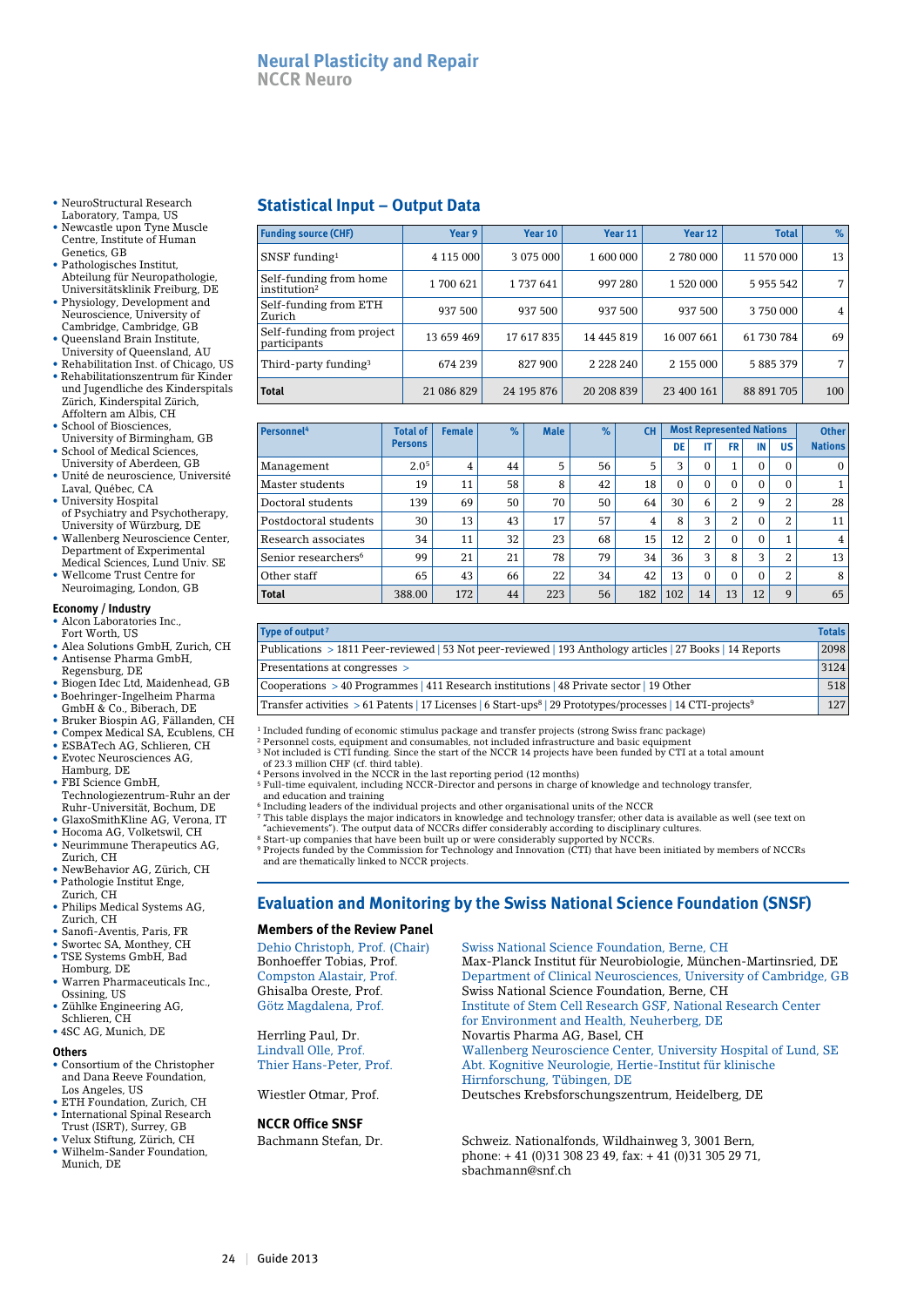# **Kidney Control of Homeostasis NCCR Kidney.CH**

# **Research**

# **Modul 1 Oxygen** Leader: Wenger R.

**Basic mechanism of renal oxygen sensing**  H: Wenger R. Moch H., Frew I.

**Oxygen sensing in kidney development and disease**  H: Cohen C., Hoogewijs D., Moch H., Huynh-Do U.

#### **Modul 2**

**Nutrients & Metabolism** Leader: Verrey F.

**Control of nutrient and drug bioavailability by the kidney** H: Verrey F., Odermatt A., Kullak-Ublick G.A., Serra A.

**Regulation of energy metabolism by the kidney** H: Montani J.P., Konrad D., Odermatt A.

#### **Module 3 Acid & Minerals**

Leader: Wagner C.

**Sensors of phosphate by kidney, bone, and intestine** H: Biber J., Krapf R., Seuwen K., Wagner C., De Seigneux S.

**Stones and bones: Renal acid and mineral excretion and its crosstalk with bone** H: Wagner C., Fuster D.G., Bonny O., Pasch A.

**The role of Uromodulin and the TAL in mineral, salt and uric acid handling** H: Devuyst O., Bonny O.

# **Module 4**

**Salt & Water** Leader: Féraille E., Ernandez T.

**Renal mechanisms of oedema formation** H: Vogt B.,

Hummler E., Martin P.Y., Burnier M.

**Trophic effects of sodium on the kidney and cardiovascular system**  H: Féraille E., Ernandez T.

**Integrative control of potassium homeostasis** H: Loffing J., Staub O., Forssmann W.G.

# **Technology Platforms & Reference Centres**

**Imaging & Microscopy** H: Loffing J. **Rodent Transgenesis** H: Hummler E. **Rodent Phenotyping** H: Wagner C. **Human Studies** H: Krapf R.

# **Programmes**

**International Fellowship Program on Integrative Kidney Physiology and Pathophysiology (IKPP)** H: Huynh-Do U.

**E-Learning Cours in Basics in Nephrology** H: Rossier B.

# **Heads of Individual Research Projects and Subprojects**

Biber Jürg, PhD Physiologisches Institut, Universität Zürich Bonny Olivier, MD, PhD Département de pharmacologie et de toxicologie, Université Lausanne<br>Burnier Michel, MD Faculté de biologie et médecine, Néphrologie, Université de Lausanne Faculté de biologie et médecine, Néphrologie, Université de Lausanne Cohen Clemens, MD Physiologisches Institut, Universität Zürich Devuyst Olivier, MD, PhD Physiologisches Institut, Universität Zürich Departement Physiologie cellulaire et métabolisme, Université de Genève Departement Physiologie cellulaire et métabolisme, Université de Genève Féraille Eric, MD, PhD Departement Physiologie cellulaire et métabolisme, Université de Genève Forssmann Wolf-Georg, MD Medizinische Hochschule Hannover, Hannover Frew Ian, PhD Physiologisches Institut, Universität Zürich Departement Nephrologie / Hypertonie, Universitätsspital Bern Hasler Udo, PhD Service de Néphrologie, Université de Genève Physiologisches Institut, Universität Zürich Hummler Edith, PhD Département de Pharmacologie et Toxicologie, Université de Lausanne Departement Nephrologie / Hypertonie, Universitätsspital Bern Konrad Daniel, MD Departement Endokrinologie und Diabetologie, Kinderspital Zürich Krapf Reto, MD Medizinsche Universitätsklinik, Kantonsspital Bruderholz, Basel<br>Pasch Andreas, MD Departement Nephrologie / Hypertonie, Universitätsspital Bern Pasch Andreas, MD Departement Nephrologie / Hypertonie, Universitätsspital Bern Vogt Bruno, MD Departement Nephrologie / Hypertonie, Universitätsspital Bern

#### **Home Institution** University of Zurich

**Start of NCCR** August 1, 2010

# **NCCR Management**

*Director* Verrey François, Prof. phone: +41 (0) 44 635 50 44 verrey@access.uzh.ch

*Deputy Director* Loffing Johannes, Prof. phone: +41 (0) 44 635 53 20 johannes.loffing@anatom.uzh.ch

*Scientific Project Manager*  Meier Matthias phone: +41 (0) 44 635 59 68 matthias.meier@nccr-kidney.ch

*Management Assistant*  Thomas Katharina phone: +41 (0) 44 635 52 16 katharina.thomas@nccr-kidney.ch

*Communication* Meier Matthias Verrey François, Prof.

*Knowledge & Technology Transfer* Meier Matthias

*Education & Training* Uyen Huynh-Do, Prof. phone: +41 (0) 31 632 31 41 uyen.huynh-do@insel.ch Johannes Loffing, Prof.

*Advancement of Women* Uyen Huynh-Do, Prof. Johannes Loffing, Prof.

#### **Address**

NCCR-Kidney.CH University of Zurich Institute of Physiology Winterthurerstrasse 190 8057 Zurich / Switzerland

phone: +41 (0) 44 635 52 16 fax: +41 (0) 44 635 68 14 info@nccr-kidney.ch

**Web Address** www.nccr-kidney.ch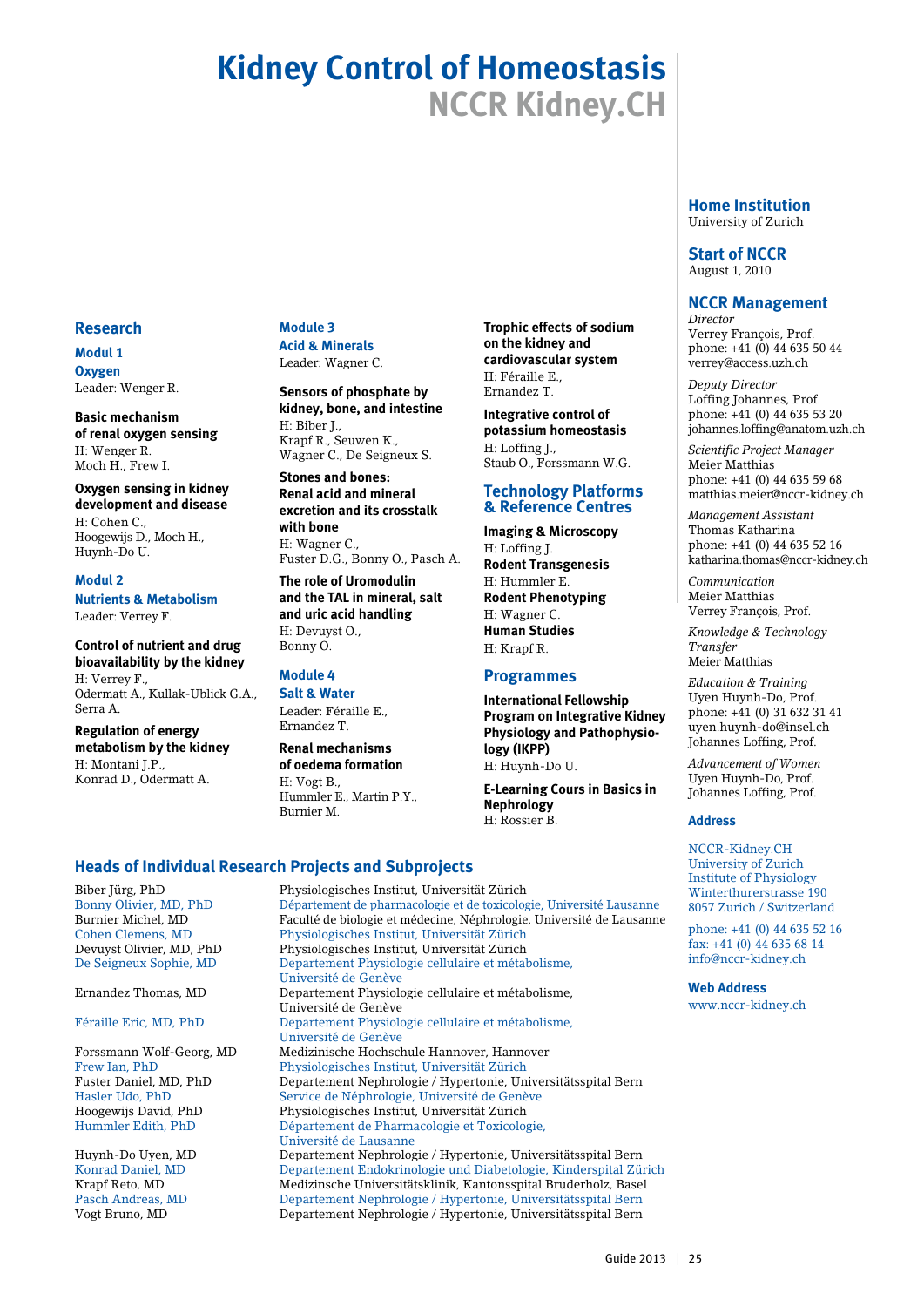# **Third Party Cooperation**

**Programmes** • IKPP

#### **Research Institutions**

- • Department of Physiology and Pharmacology, University of Salamanca, ES
- • Dept. of Physiology, University College London, GB
- Division of Osteoporosis, Unversity of Berne, CH
- ETH Zurich, CH
- Human Genetics Unit, Medical Research Council, Edinburgh, GB
- Institute of molecular bioscience, University of Tokyo, JP
- Institute of Physiology,
- Universität Tuebingen, DE • Institute of Veterinary Physiology, University of Zurich, CH
- • Internal Medicine, National Center of Integrative Biomedical Informatics, Ann Arbor, US
- • Internal medicine, CHUV Centre Hospitalier Universitaire Vaudois, Lausanne, CH
- • Mineral metabolism clinic, Ut Southwestern Medical Centre, Dallas, TX, US
- • NHLBI, Framingham Hear Study, US
- Oncology Medical Imaging, University Hospital Zurich, CH

#### **Economy / Industry**

- • Insphero AG, Zurich, CH
- • Novartis, Basel, CH

#### **Topics**

Keeping the inner body environment in a homeostatic balance is essential for proper body function and thus for healthy life. The National Centre of Competence in Research (NCCR) "Kidney.CH - Kidney Control of Homeostasis" investigates the central role that kidneys play in controlling this vital equilibrium. It integrates leading Swiss specialist in experimental and clinical nephrology from all Swiss Medical Universities and some major hospitals. Chronic Kidney Disease (CKD) has increased dramatically in recent years leading worldwide to an estimated 850 000 deaths every year. Patients with CKD are further at high risk for other diseases such as hypertension, atherosclerosis and ostoeporosis to name just a few. The goal of Kidney.CH is to advance knowledge in order to provide a scientific basis for the potential development of novel preventive, diagnostic and therapeutic approaches.

Kullak-Ublick Gerd A., MD Institut für Klinische Pharmakologie und Toxikologie, Universitätsspital Zürich Loffing Johannes, MD Anatomisches Institut, Universität Zürich Martin Pierre-Yves, MD Department de Néphrologie, HUG-Hôpitaux Universitaires de Genève Moch Holger, MD Institut für Klinische Pathologie, Universitätsspital Zürich Montani Jean-Pierre, MD Département de Médecine / Physiologie, Université de Fribourg Odermatt Alex, PhD Pharmazentrum, Universität Basel<br>
Seuwen Klaus, PhD Finstitute for Biomedical Research. Institute for Biomedical Research, Novartis Staub Olivier, PhD Département de Pharmacologie et Toxicologie, Université de Lausanne<br>Verrey François, MD Physiologisches Institut, Universität Zürich Verrey François, MD Physiologisches Institut, Universität Zürich Wagner Carsten, MD Physiologisches Institut, Universität Zürich Physiologisches Institut, Universität Zürich

# **Scientific Advisors**

Murer Heini, Prof. (Emeritus) Universität Zürich, CH Rossier Bernard, Prof. (Emeritus)

Sigrist Adrian Universität Zürich, Universität Bern und Basel, CH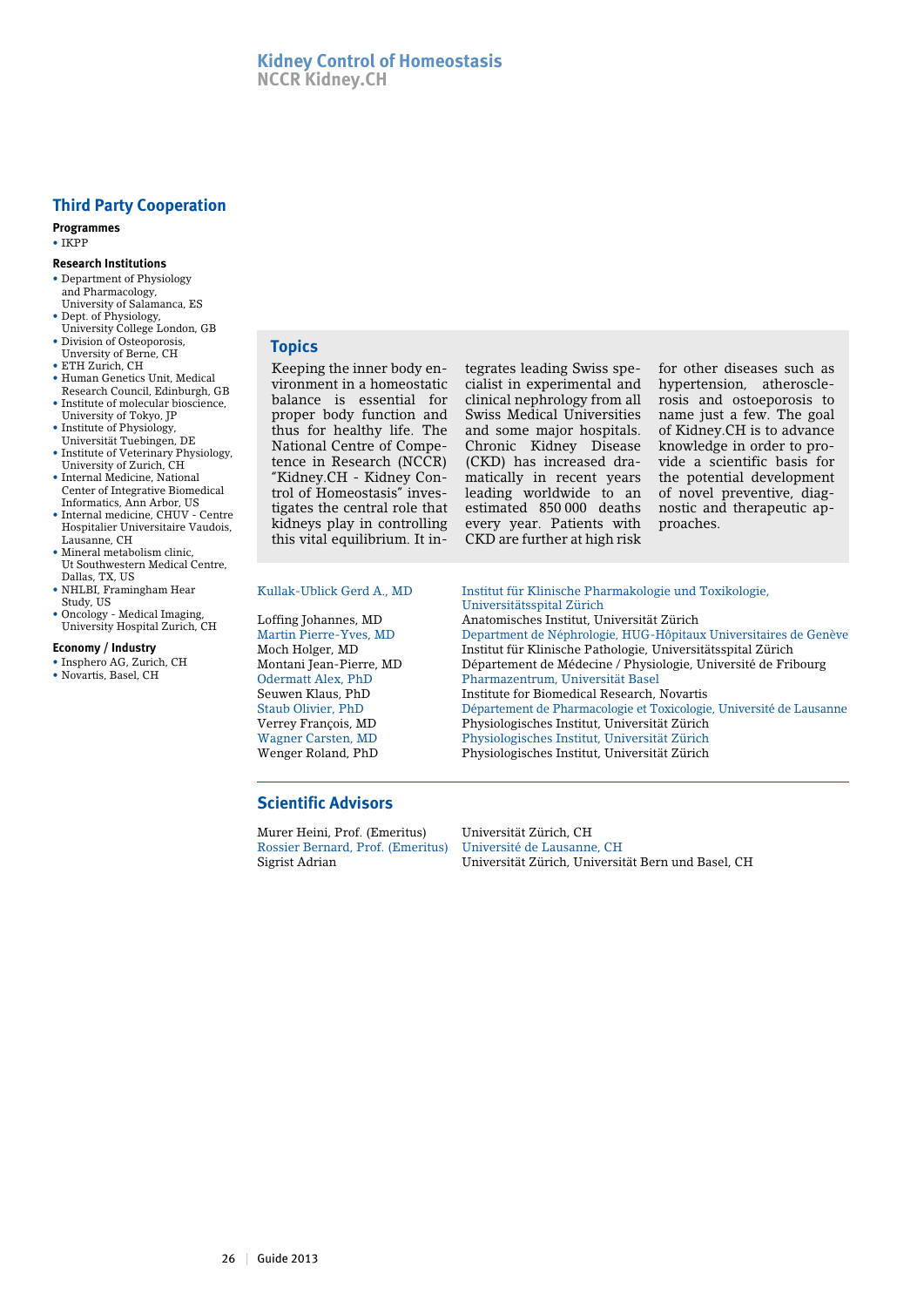# **Statistical Input – Output Data**

| <b>Funding source (CHF)</b>                        | Year 1        | Year 2        | Year 3        | Year 4        | <b>Total</b> | $\%$ |
|----------------------------------------------------|---------------|---------------|---------------|---------------|--------------|------|
| SNSF funding                                       | 3 135 000     | 4 4 6 5 0 0 0 | 4 4 6 5 0 0 0 | 4 4 6 5 0 0 0 | 16 530 000   | 62   |
| Self-funding from home<br>institution <sup>1</sup> | 70 831        | 140 140       | 1960000       | 1 160 000     | 3 3 3 9 7 1  | 12   |
| Self-funding from project<br>participants          | 1 122 625     | 1 275 903     | 2 2 3 0 5 0 0 | 2 2 3 0 5 0 0 | 6 859 528    | 26   |
| Third-party funding <sup>2</sup>                   | 146 955       | 0             | 0             | $\Omega$      | 146 955      |      |
| <b>Total</b>                                       | 4 4 7 5 4 1 1 | 5 881 043     | 8 6 5 5 5 0 0 | 7855500       | 26 867 454   | 100  |

| Personnel <sup>3</sup>          | <b>Total of</b>  | <b>Female</b> | $\%$     | <b>Male</b> | $\%$         | <b>CH</b>      |                | <b>Most Represented Nations</b> |          |           |                | <b>Other</b>   |
|---------------------------------|------------------|---------------|----------|-------------|--------------|----------------|----------------|---------------------------------|----------|-----------|----------------|----------------|
|                                 | <b>Persons</b>   |               |          |             |              |                | DE             | <b>FR</b>                       | IN       | <b>BE</b> | <b>CN</b>      | <b>Nations</b> |
| Management                      | 4.1 <sup>4</sup> | 5             | 50       | 5           | 50           | 4              | 3              |                                 | 1        | $\Omega$  | 0              |                |
| Master students                 | $\Omega$         | $\Omega$      | $\Omega$ | $\Omega$    | $\mathbf{0}$ | $\Omega$       | $\Omega$       |                                 | $\Omega$ | $\Omega$  | 0              | $\mathbf{0}$   |
| Doctoral students               | 13               | 5             | 38       | 8           | 62           | $\overline{4}$ | 2              | 2                               | T        | $\Omega$  |                | 3              |
| Postdoctoral students           | 23               | 11            | 48       | 12          | 52           | 5              | 2              | 3                               | 2        | $\Omega$  |                | 10             |
| Research associates             | 4                | 3             | 75       |             | 25           |                | $\overline{2}$ | 0                               | 1<br>T   | $\Omega$  | 0              | $\mathbf{0}$   |
| Senior researchers <sup>5</sup> | 31               | 3             | 10       | 28          | 90           | 19             | 8              |                                 | $\Omega$ | 2         | 0              | 2              |
| Other staff                     | 11               | 7             | 64       | 4           | 36           | 9              | $\Omega$       | 2                               | $\Omega$ | $\Omega$  | 0              | $\mathbf{0}$   |
| <b>Total</b>                    | 86.09            | 34            | 37       | 58          | 63           | 42             | 17             | 9                               | 5        | 2         | $\overline{2}$ | 16             |

<sup>1</sup> Personnel costs, equipment and consumables, not included infrastructure and basic equipment<br><sup>2</sup> Not included is CTI funding. Since the start of the NCCR 1 project has been funded by CTI at a total amount<br>- of 200 000.0

<sup>3</sup> Persons involved in the NCCR in the last reporting period (12 months)<br><sup>4</sup> Full-time equivalent, including NCCR-Director and persons in charge of knowledge and technology transfer, and education and training<br><sup>5</sup> Includi

# **Evaluation and Monitoring by the Swiss National Science Foundation (SNSF)**

#### **Members of the Review Panel**

# **NCCR Office SNSF**<br>Griessen Thomas

Steiger Jürg, Prof. (Chair) Swiss National Science Foundation, Berne, CH Alpern Robert, Prof. Yale School of Medicine, New Haven, US Daniel Hannelore, Prof. ZIEL- Abteilung Biochemie, Technische Universität München, DE Eckardt Kai Uwe, Prof. Nephrologie und Hypertensiologie, Universitätsklinikum Erlangen, DE<br>Hottiger Michael O., Prof. Swiss National Science Foundation, Berne, CH Swiss National Science Foundation, Berne, CH Kurtz Armin, Prof. Institut für Physiologie, Universität Regensburg, DE<br>McDonough Alicia, Prof. Keck School of Medicine of USC, Los Angeles, US McDonough Alicia, Prof. Keck School of Medicine of USC, Los Angeles, US<br>Moe Orson W., Prof. Medical Center at Dallas, University of Texas Sout Medical Center at Dallas, University of Texas Southwestern, US Pearce David, Prof. Cellular and Molecular Pharmacology, University of California, US<br>Seckl Jonathan, Prof. Center Cardiovascular Science, The Queens Medical Research Center Cardiovascular Science, The Queens Medical Research Institute, Edinburgh, UK Stoffel Markus, Prof. Swiss National Science Foundation, Berne, CH

> Schweiz. Nationalfonds, Wildhainweg 3, 3001 Bern, phone:  $+41$  (0)31 308 23 51, fax:  $+41$  (0)31 305 29 71, tgriessen@snf.ch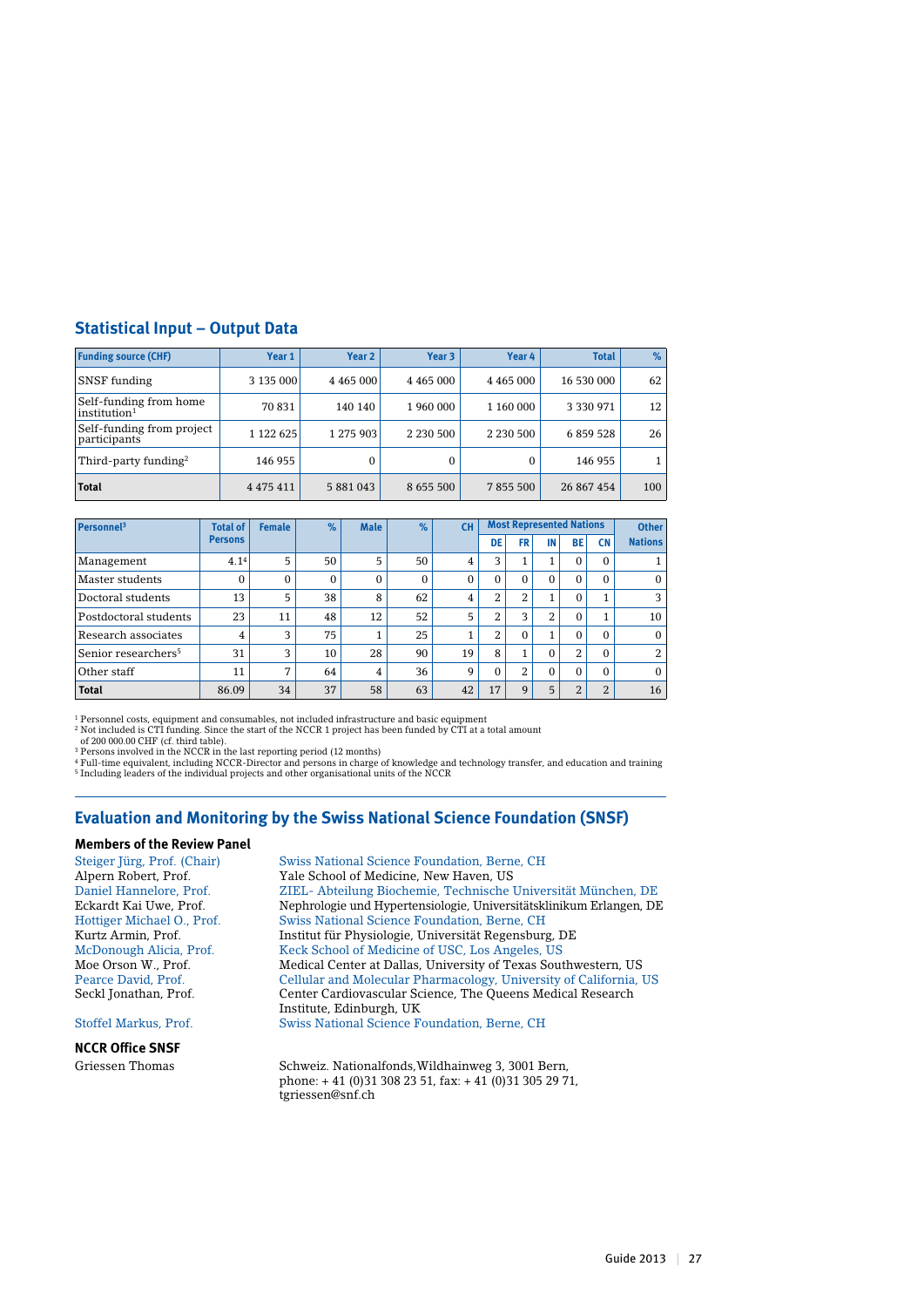#### **Home Institutions**

EPF Lausanne, University of Lausanne, University of Geneva

**Start of NCCR** October 1, 2010

#### **NCCR Management**

*Director (EPFL, UNIL CHUV)* Magistretti Pierre, Prof. Phone: +41 (0) 21 693 95 02 pierre.magistretti@epfl.ch

*Co-Director (Uni GE)* Muller Dominique, Prof. Phone: +41 (0) 22 379 54 34 dominique.muller@unige.ch

*Manager* Roth Béatrice, Dr. Phone: +41 (0)21 693 72 44 beatrice.roth@epfl.ch

*Co-Manager* Grenningloh Gabriele, Dr. Phone: +41 (0) 21 693 96 08 gabriele.grenningloh@epfl.ch

*Assistant manager* Lay Dumont Sandrine, Mrs. Phone: +41 (0) 21 693 03 32 sandrine.laydumont@epfl.ch

*Knowledge and Technology Transfer*  Sylvain Lengacher, Dr. Phone: +41 (0) 21 693 16 64 sylvain.lengacher@epfl.ch

*Education* Roth Béatrice, Dr. beatrice.roth@epfl.ch

*Advancement of Women*  Moser Farnaz, Dr. Phone: +41 (0)21 693 19 81 Farnaz.moser@epfl.ch

*Accountant* Patricia Marti, Mrs. Phone: +41 (0) 21 693 61 62 patricia.marti@epfl.ch

#### **Address**

NCCR-SYNAPSY EPFL/SV/BMI Station 19 1015 Lausanne

Phone : +41 (0) 21 693 03 32 Fax : +41 (0) 21 693 18 97 synapsy@epfl.ch

#### **Web Address**

www.nccr-synapsy.ch

#### **Axis 1: gene-mediated developmental psychiatric disorders**

**Morpho-functional defects in 22q11 DS**

H: Eliez S., Michel C., Blanke O.

**Genome sequencing in 22q11 and schizophrenic patients** H: Antonarakis S.

**Development and function of excitatory and inhibitory networks in a 22q11 mouse model** H: Caroni P., Muller D.,

Carleton A.

**Astrocyte function in the 22q11 mouse model** H: Bezzi P.

**Oxidative stress hypothesis and biomarkers of first episode psychosis**

H: Conus P., Do K., Murray N., Clarke S., Gruetter R.

**Synaptic defects in mouse models of autism** H: Scheiffele P., Schneggenburger R., Markram H.

#### **Axis 2: stress and experiencedependent psychopathology**

**Early-life stress cohort** H: Ansermet F., Schechter D.

**Rodent models of early-life stress** H: Sandi C.

**High risk mood disorders cohort** H: Preisig M., Marquet P.,

Aubry JM., Draganski B., Frackowiak R.

**Reward and fear circuits** H: Lüscher C., Petersen C., Lüthi A.

**Serotonin neuromodulation** H: Dayer A., Holtmaat A.

**Glial plasticity** H: Magistretti P., Volterra A.

**KTT projects**

H: Bettler B., Eap C., Cardinaux JR., Herzog M.

# **Heads of Individual Research Projects**

Ansermet François, Prof. Service de Psychiatrie de l'Enfant et de l'Adolescent, Hôpitaux Universitaires de Genève<br>Antonarakis Stylianos, Prof. Département de génétique médicale Département de génétique médicale et de développement, Université de Genève et Hôpitaux Universitaires de Genève Aubry Jean- Michel, Dr. Service de psychiatrie générale, Programme Bipolaire, Hôpitaux Universitaires de Genève Bettler Bernhard, Prof. Institut für Physiologie, Universität Basel Bezzi Paola, Dr. Faculté de biologie et de médecine, Université de Lausanne<br>Blanke Olaf, Prof. Laboratoire de neurosciences cognitives, EPF Lausanne Laboratoire de neurosciences cognitives, EPF Lausanne Cardinaux Jean- René, Dr. Département de psychiatrie, Centre de Neurosciences Psychiatriques, Hôpital de Cery, Prilly Carleton Alan, Prof. Département des Neurosciences Fondamentales, Université de Genève Caroni Pico, Prof. Friedrich Miescher Institute for Biomedical Research, Universität Basel Neuropsychologie et neuroréhabilitation, CHUV-UNIL, Lausanne Conus Philippe, Prof. Service de Psychiatrie Générale, Clinique psychiatrique universitaire, CHUV Unité de recherche sur la schizophrénie CNP, CHUV, Lausanne Dayer Alexandre, Dr. Département des Neurosciences Fondamentales, Université de Genève Draganski Bogdan, Prof. Departement des neurosciences cliniques, CHUV-UNIL, Lausanne Eap Chin, Dr. Département de psychiatrie, Centre de Neurosciences Psychiatriques, Hôpital de Cery, Prilly Eliez Stephan, Prof. <sup>Office</sup> Médico-Pédagogique, Université de Genève<br>Frackowiak Richard, Prof. Département de Neurosciences cliniques, CHUV-U Frackowiak Richard, Prof. Département de Neurosciences cliniques, CHUV-UNIL, Lausanne<br>Gruetter Rolf, Prof. Laboratoire Leenaards-Jeantet d'imagerie fonctionnelle et Laboratoire Leenaards-Jeantet d'imagerie fonctionnelle et métabolique, EPF Lausanne Herzog Michael, Prof. Laboratoire de psychophysique, EPF Lausanne Holtmaat Anthony, Prof. Département des Neurosciences Fondamentales, Université de Genève Département des Neurosciences Fondamentales, Université de Genève

# **The synaptic bases of mental diseases NCCR SYNAPSY**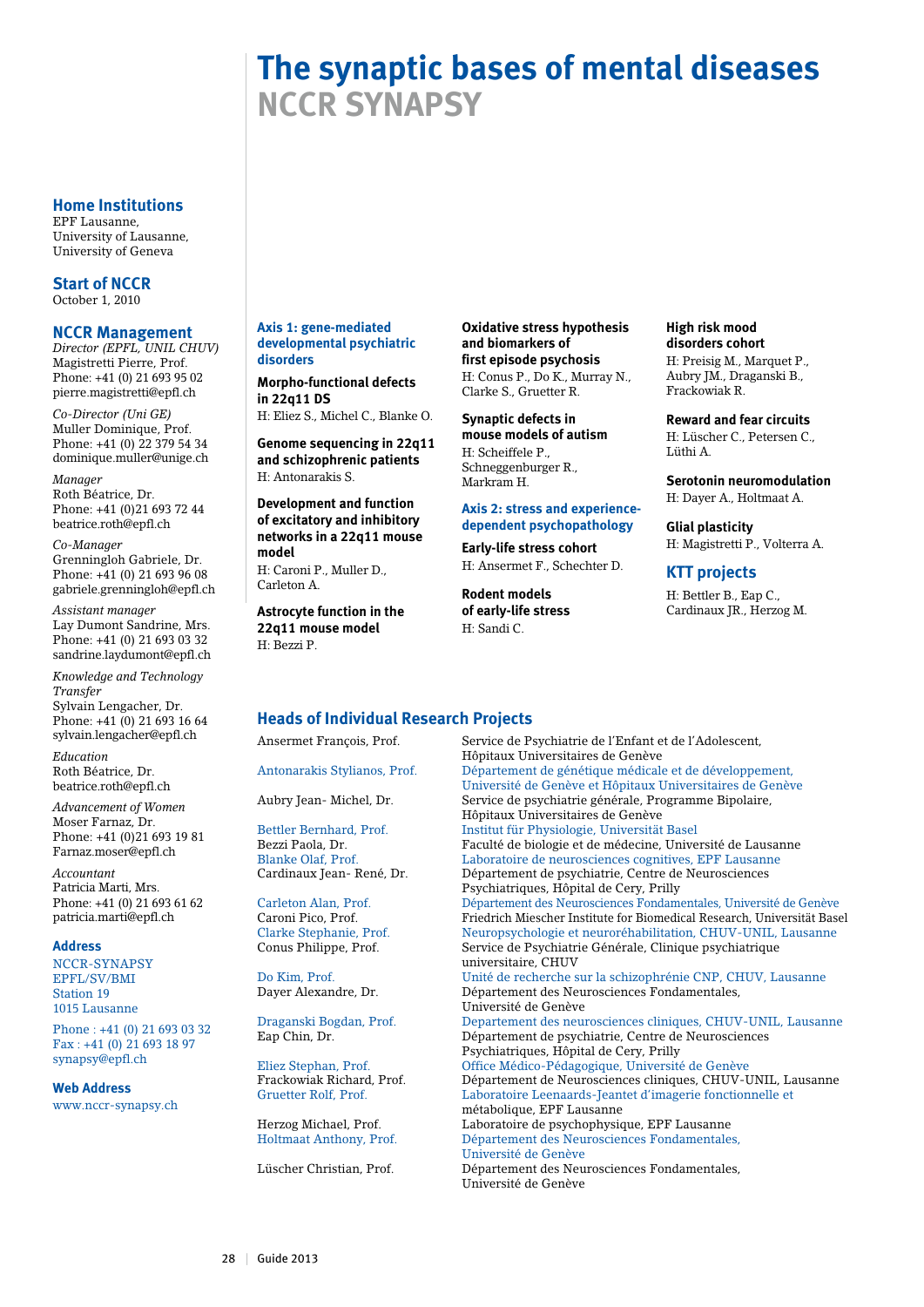# **Third Party Cooperation**

#### **Programmes**

- FP7 Eurospin Consortium
- Initial Training Networks (ITN) • Symbad (FP7-People-ITN-2008)

#### **Research Institutions**

- Clinic for affective disorders and general psychiatry,
- University Hospital Zurich, CH • Department of Pharmacology, University of North Carolina
- School of Medicine, Chapel Hill, US • Department of Psychiatry,
- Charité, Berlin, DE
- Department of Psychiatry, Tbilisi State Medical University, GE
- Department of Psychiatry, University of Bremen, Bremen, DE
- Institute of Immunology, Alexander Fleming Biomedical Sciences Research Center, Vari, GR
- Institute of Physiology, University of Saarland, Homburg, DE
- Medical Image Processing Lab, University of Geneva, CH
- Nikolaus Weiskopf, Wellcome Trust Centre for Neuroimaging, London, GB
- Signal Processing Lab, EPFL, Lausanne, CH

#### **Economy / Industry**

• Life Science Communication AG, Küsnacht, CH

#### **Others**

• Fondation de Préfargier, Marin-Epagnier, CH

# **Topics**

The aim of the NCCR "SYN-APSY, The synaptic bases of mental diseases" is to develop an ambitious translational program linking neuroscience to psychiatry with the aim to uncover the pathogenetic neurobiological mechanisms underlying mental and cognitive disorders. This will be achieved by bringing together a selected group of internationally recognized

#### Lüthi Andreas, Prof. Friedrich Miescher Institute for Biomedical Research,

Universität Basel

Markram Henry, Prof. Blue Brain Project, EPF Lausanne Marquet Pierre, Prof. Neurosciences psychiatriques (PCN), UNIL, Prilly

# **Scientific Advisory Board**

Hen René, Prof. Division of Integrative Neuroscience, Depts. of Psychiatry, Neuro science & Pharmacology, Columbia University, College of Physicians & Surgeons, New York State Psychiatric Institute, New York, NY Virginia Institute for Psychiatric and Behavioral Genetics, Virginia Commonwealth University School of Medicine, Richmond, VA Le Moal Michel, Prof. Inserm, Université Victor Segalen, Bordeaux Harvard Medical School, Director, Biobehavioral Family Studies Lab, Department of Psychiatry, Cambridge, MA<br>Mayberg Helen S., Prof. Emory University School of Medicine, Departme Emory University School of Medicine, Department of Psychiatry, Atlanta, GA McGorry Patrick, Prof. Centre for Youth Mental Health, The University of Melbourne, Parkville, VIC, Australia Ries Merikangas Kathleen, Prof. Genetic Epidemiology Research Branch, Intramural Research Program, NIMH, Bethesda<br>Robbins Trevor W., Director, Prof. Behavioural and Clinical N Behavioural and Clinical Neuroscience Institute, Head of Dept. of Expt. Psychology, University of Cambridge, UK

Michel Christoph, Prof. Département des Neurosciences Fondamentales, Université de Genève Muller Dominique, Prof. Département des Neurosciences Fondamentales, Université de Genève Murray Micah, Dr. Department EEG Brain Mapping Core of the Center for Biomedical, CHUV-UNIL, Lausanne Petersen Carl, Prof. Laboratoire de traitement sensoriel, EPF Lausanne Preisig Martin, Prof. Département de psychiatrie, CHUV-Université de Lausanne<br>Sandi Carmen, Prof. Laboratoire de génétique comportementale, EPF Lausanne Sandi Carmen, Prof.  $L$ aboratoire de génétique comportementale, EPF Lausanne<br>Schechter Daniel, Dr. Unité de Recherche, Service de Psychiatrie de l'Enfant et de Unité de Recherche, Service de Psychiatrie de l'Enfant et de l'Adolescent , Hôpitaux Universitaires de Genève<br>Scheiffele Peter, Prof. Neurobiologie, Biozentrum, Universität Basel Scheiffele Peter, Prof. Neurobiologie, Biozentrum, Universität Basel<br>Schneggenburger Ralf, Prof. Laboratoire de mécanismes synaptiques, EPF Laboratoire de mécanismes synaptiques, EPF Lausanne Volterra Andrea, Prof. Département de biologie cellulaire et de morphologie, Université de Lausanne

Centre de neurosciences psychiatriques, CHUV-UNIL, Lausanne

Brain Mind Institute, EPF Lausanne

basic neuroscientists active in cutting-edge research relevant to higher brain functions with researchoriented academic psychiatrists. In addition to the expected scientific outcomes, the establishment of this NCCR should have an important clinical and societal impact: based on the understanding of the pathophysiological mechanisms underlying mental disor-

psychiatry.

ders, one can expect the development of novel preventive and therapeutic approaches which ultimately will improve the quality of life of patients. It will also contribute to the emergence of a new generation of clinicians with a strong neuroscientific background thus positioning Switzerland as a leader at the international level in neuroscience-based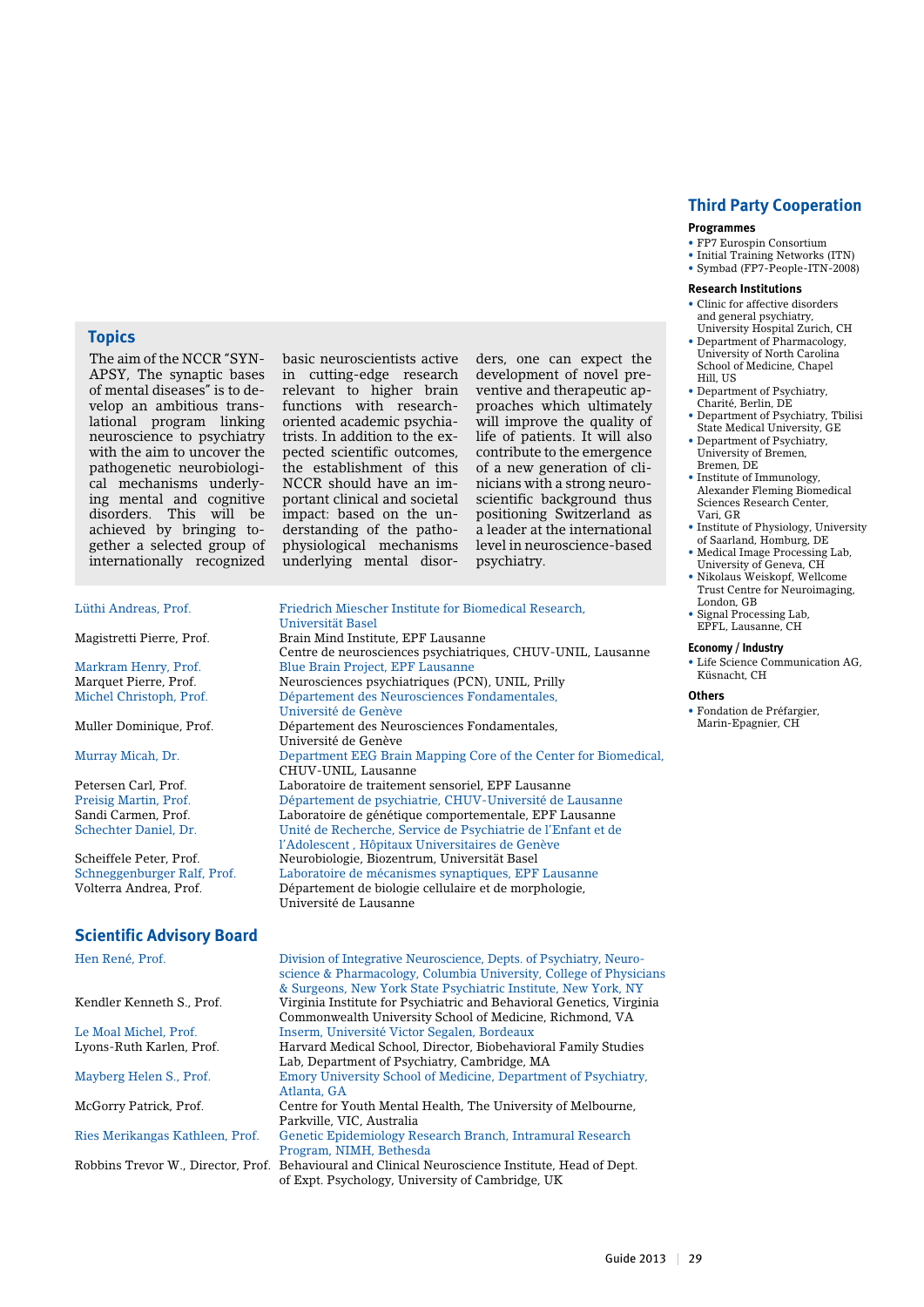# **The synaptic bases of mental diseases NCCR SYNAPSY**

# **Statistical Input – Output Data**

| <b>Funding source (CHF)</b>                        | Year <sub>1</sub> | Year <sub>2</sub> | Year 3        | Year 4        | <b>Total</b> | %   |
|----------------------------------------------------|-------------------|-------------------|---------------|---------------|--------------|-----|
| SNSF funding                                       | 3 610 000         | 4 560 000         | 4 655 000     | 4 655 000     | 17 480 000   | 39  |
| Self-funding from home<br>institution <sup>1</sup> | 2 375 000         | 3 2 2 5 0 0 0     | 3 2 2 5 0 0 0 | 2 2 2 5 0 0 0 | 11 050 000   | 25  |
| Self-funding from<br>University of Lausanne        | 200 000           | 500 000           | 600 000       | 750 000       | 2 050 000    | 5   |
| Self-funding from<br>University of Geneva          | 150 000           | 500 000           | 600 000       | 650 000       | 1 900 000    | 4   |
| Self-funding from project<br>participants          | 3 1 2 0 2 5 3     | 3 245 246         | 2 3 8 1 0 0 0 | 2 371 000     | 11 117 499   | 25  |
| Third-party funding                                | 599 300           | 579894            | 140 000       | 140 000       | 1 459 194    | 3   |
| <b>Total</b>                                       | 10 054 553        | 12 610 140        | 11 601 000    | 10 791 000    | 45 056 693   | 100 |

| Personnel <sup>2</sup>          | <b>Total of</b>  | <b>Female</b> | $\%$ | <b>Male</b> | $\%$ | CН |                | <b>Most Represented Nations</b> | <b>Other</b> |                          |           |                |
|---------------------------------|------------------|---------------|------|-------------|------|----|----------------|---------------------------------|--------------|--------------------------|-----------|----------------|
|                                 | <b>Persons</b>   |               |      |             |      |    | FR             | DE                              | IT           | <b>GB</b>                | <b>ES</b> | <b>Nations</b> |
| Management                      | 2.6 <sup>3</sup> | 3             | 50   | 3           | 50   | 5  | 0              | 1.                              | $\Omega$     | $\Omega$                 | $\Omega$  | $\Omega$       |
| Master students                 | 3                |               | 33   | 2           | 67   | 2  | 0              | 4.                              | $\Omega$     | $\Omega$                 | $\Omega$  | $\Omega$       |
| Doctoral students               | 24               | 16            | 67   | 8           | 33   | 8  | 3              | $\Omega$                        | 5            |                          | 2         | 6              |
| Postdoctoral students           | 24               | 11            | 46   | 13          | 54   | 2  | 9              | 2                               | $\Omega$     | $\overline{\phantom{a}}$ | $\Omega$  | 11             |
| Research associates             | 18               | 17            | 94   | 1           | 6    | 13 | 2              | $\Omega$                        |              | $\Omega$                 |           |                |
| Senior researchers <sup>4</sup> | 75               | 18            | 24   | 57          | 76   | 41 | 9              | 5                               | 7            | 3                        | 2         | 13             |
| Other staff                     | 40               | 31            | 78   | 9           | 23   | 21 | $\overline{ }$ | 5                               |              | 2                        | $\Omega$  | 4              |
| <b>Total</b>                    | 186.56           | 97            | 51   | 93          | 49   | 92 | 30             | 14                              | 14           | 7                        | 5         | 35             |

<sup>1</sup> Personnel costs, equipment and consumables, not included infrastructure and basic equipment

<sup>2</sup> Persons involved in the NCCR in the last reporting period (12 months)<br><sup>3 Full-time equivalent, including NCCR-Director and persons in charge of knowledge and technology transfer, and education and training<br><sup>4</sup> Includin</sup>

# **Evaluation and Monitoring by the Swiss National Science Foundation (SNSF)**

# **Members of the Review Panel**

#### **NCCR Office SNSF**

Hottiger Michael, Prof. (Chair) Swiss National Science Foundation, Berne, CH Berrettini Wade, Prof. School of Medicine, University Pennsylvania, US Chelly Jamel, Prof. Institut Cochin- Hôpital Cochin, Université Paris Descartes, FR Coyle Joseph Thomas, Prof. McLean Hospital Harvard Medical School Affiliate, US<br>Hensch Takao K., Prof. Department Molecular and Cellular Biology, Harvard U Hensch Takao K., Prof. Department Molecular and Cellular Biology, Harvard University, US<br>Hock Christoph, Prof. Swiss National Science Foundation, Berne, CH Swiss National Science Foundation, Berne, CH Joels Marian, Prof. Department of Neuroscience and Pharmacology, University Medical Center Utrecht Kettenmann Helmut, Prof. Max Delbrück Center for Molecular Medicine (MDC), Berlin, DE Koob George, Prof. Department of Neuropharmacology, The Scripps Research Institute, La Jolla, US<br>Malenka Robert C., Prof. Stanford University S Malenka Robert C., Prof. Stanford University School of Medicine, US Swiss National Science Foundation, Berne, CH

Griessen Thomas Schweiz. Nationalfonds, Wildhainweg 3, 3001 Bern, phone: + 41 (0)31 308 23 51, fax: + 41 (0)31 305 29 71, tgriessen@snf.ch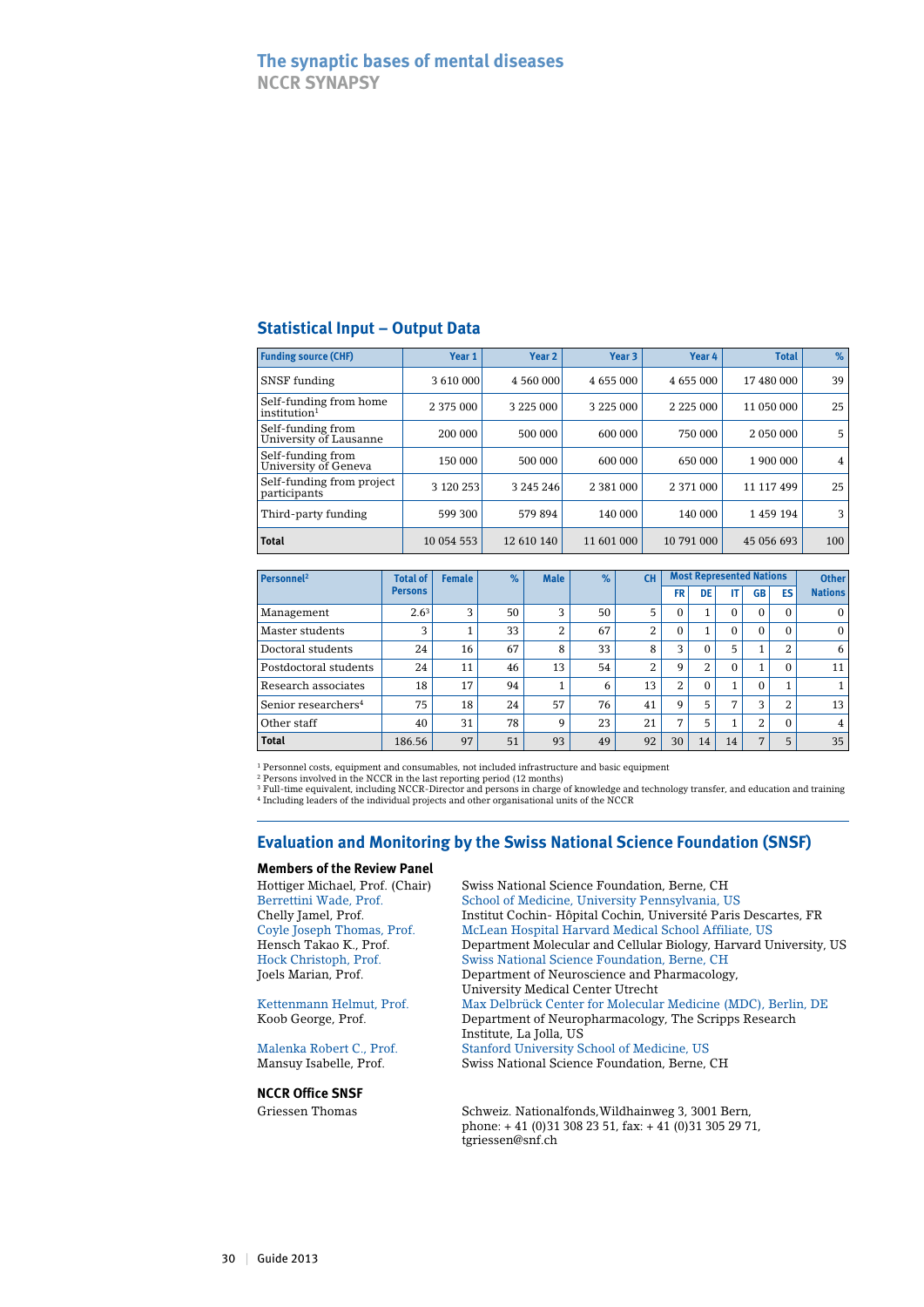# **From transport physiology to identification of therapeutic target NCCR TransCure**

**Home Institution** University of Bern

**Start of the NCCR** November 1, 2010

# **NCCR Management**

*Director* Hediger Matthias A., Prof. phone: + 41(0)31 631 41 29 matthias.hediger@ibmm.unibe.ch

*Deputy Director* Reymond Jean-Louis, Prof. phone: +41 (0)31 631 43 25 jean-louis.reymond@ioc.unibe.ch

*Scientific Officer* Weisstanner Martin, Dr. phone: +41 (0)31 631 40 95 martin.weisstanner@ibmm.unibe.ch

*Finances*  Knigge Salis Carsten, Dr. phone: +41 (0)31 631 36 22 carsten.kniggesalis@ibmm.unibe.ch

*Communications*  Reymond Martine, Chem. Eng. EPFL, MBA phone: +41 (0)31 631 40 95 martine.reymond@ibmm.unibe.ch

*Knowledge and Technology Transfer* Reymond Martine, Chem. Eng. EPFL, MBA

*Advancement of Women* Reymond Martine, Chem. Eng. EPFL, MBA

*Education and Training* Niggli Ernst, Prof. phone: +41 (0)31 631 87 30 niggli@pyl.unibe.ch

#### **Address**

NCCR TransCure Institute for Biochemistry and Molecular Medicine University of Bern Bühlstrasse 28, 3012 Bern

**Web Address**

www.transcure.org

#### **Public Relations**

- TransCure Translations Newsletter
- • Newspaper articles and press releases
- BioMedical Transporters Conference Series:
- www.bioparadigms.org

**Research**

#### **Projects:**

**Transporters as targets for cancer therapy (part A) Glutamate transporters as therapeutic targets (part B)**  H: Hediger M. A.

**Function, pharmacology and pathophysiology of the TRPC1 channel** H: Niggli E.

**Physiology, pharmacology and pathophysiology of the calcium-activated non-selective cation TRPM4 channel** H: Abriel H.

**Structure, function and pharmacology of sodium / calcium exchangers (SLC8, SLC24)** H: Stahlberg H.

**Novel sodium/hydrogen exchanger NHA2 – a quest for biological function** H: Fuster D.

**Structure, function and pharmacology of anoctamines, divalent metal ion transporters and vesicular neurotransmitter transporters** H: Dutzler R.

**Vesicular neurotransmitter transporters: glutamate and monoamines** H: Volterra A.

Bezzi P.

**Structure and molecular transport mechanisms of selected solute transporters** H: Fotiadis D.

**Glucose, myo-inositol and urate transporters** H: Thorens B.

**Transporters in pathologies during pregnancy, part A** H: Surbek D. Baumann M.

**Transporters in pathologies during pregnancy, part B** H: Albrecht C.

**Ligand design for TRP channels and glutamate, monoamine, metal ion, vitamin C, nucleobase and myo- inositol transporters** H: Reymond J.-L.

**Ligand development for the vesicular monoamine transporter VMAT2 and the putative endocannabinoid transporter** H: Altmann K.-H.

**Development of selective fluorescence- and photoaffinity-labeled ligands for transporters and channels** H: Lochner M.

**Screening assay development and targeting of the endocannabinoid transporter** H: Gertsch J.

**Structural and mechanistic studies of lipid/drug transporters and their therapeutic relevance** H: Locher K.

**Role of canalicular lipid secretion in acquired forms of cholestasis** H: Stieger B.

**Role of ion transporter TRPV6 and other transporters in bone homeostasis** H: Hofstetter W.

# **Facilities**

**Screening and assay development facility** H: Hediger M. A.

**Bioinformatics facility**  H: Anderle P.

**CardioMet Mouse Metabolic Evaluation Facility (MEF)** H: Thorens B.

**Bone and Mineral Research Facility** H: Hofstetter W.

**Natural product libraries facility**  H: Gertsch J.

**Electron Crystallography facility** H: Stahlberg H.

Guide 2013 | 31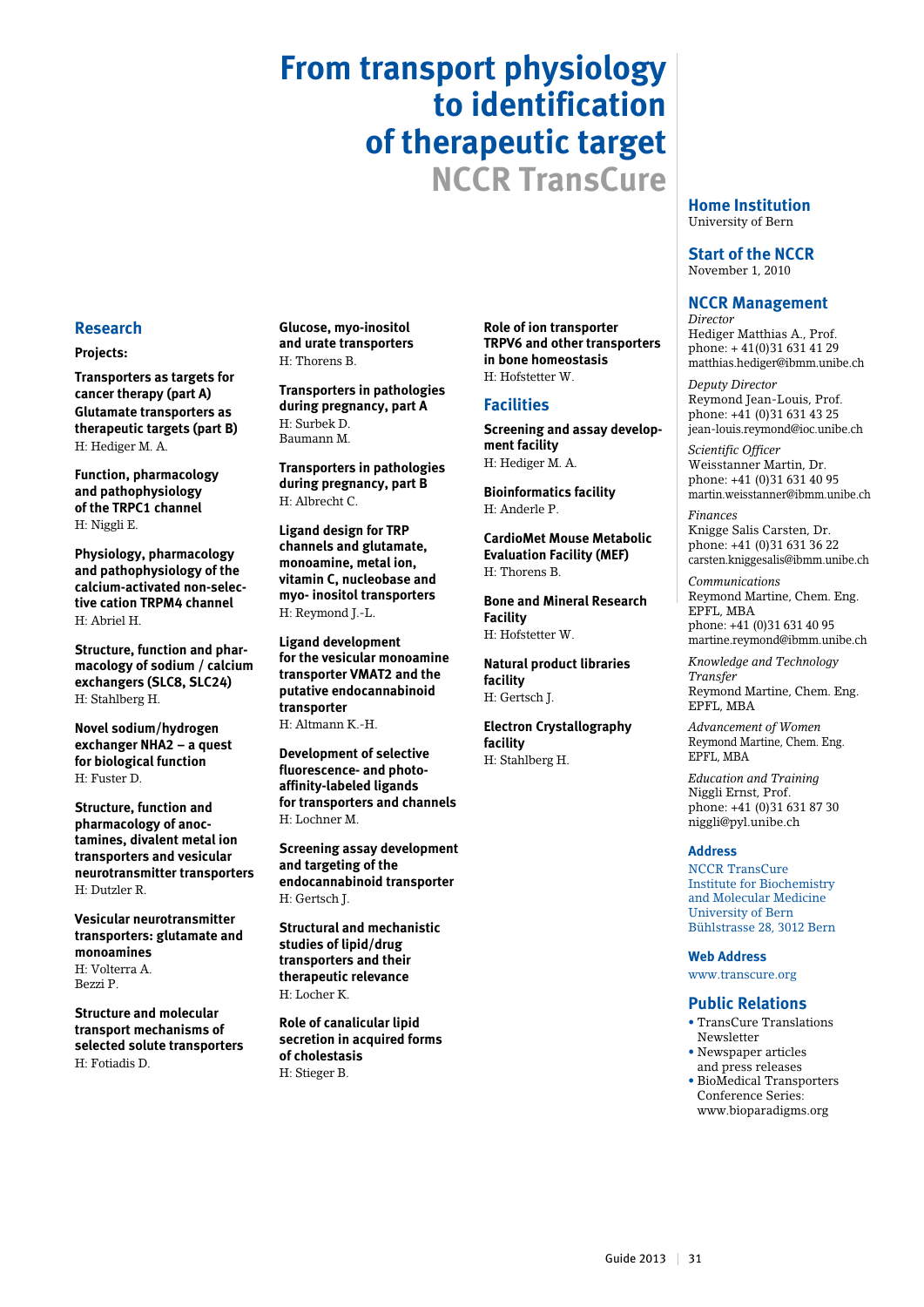# **Third Party Cooperation**

#### **Programmes**

• EUROCORES (ESF)

#### • IFP TransCure

#### **Research Institutions**

- Cellular Neuroscience, Max Delbruck Center for Molecular Medicine, Berlin-Buch, DE
- Center for Arrhythmia Research, University of Michigan, Ann Arbor MI, US
- Centre of interdisciplinary EM, EPF Lausanne, Lausanne, CH
- Département de Pathologie, EPF Lausanne, CH
- Department of Biochemistry, University of Cambridge, GB
- Department of Nephrology and Hypertension, University Hospital, Bern, CH
- Department of Pharmacology, University of Calabria, Arcavacata di Rende, IT
- Department of Structural Biology, Free University of Brussels, Brussels, BE
- Department of Surgery & Cancer, Imperial College, London, GB
- Equipe Biologie des Métaux, Institut de Recherches en Technologies et Sciences pour le Vivant, Grenoble, FR
- Faculté de Médecine, Centre de Recherche en Neurobiologie et Neurophysiologie, UMR6231- CNRS-Universite Aix-Marseille II et III, Marseille, FR
- Hematology, St. Jude Children's Hospital, Memphis, US
- Immunology, Alexander Fleming Biomedical Sciences Research Center, Vari, GR
- Institut du Thorax, Université de Nantes, FR • Institute for Neurodegenerative
- Diseases, University of California, San Francisco, US
- Institute for Research in Biomedicine, University of Barcelona, Barcelona, ES
- Institute of Clinical Chemistry, University of Zurich, Zurich, CH

# **Topics**

The National Centre of Competence in Research (NCCR) "TransCure" is a joint effort of a multidisciplinary team of Swiss academic experts who are focused on cellular membrane transporter research and its application to the treatment of human diseases. Using the approach "from transport physiology to the identification of therapeutic targets" researchers are working collaboratively, sharing ideas, and focusing on common proteins and cellular pathways related to membrane transport. Transport proteins and ion channels play key roles in most physiological processes in the human body. They are gatekeepers in the membranes of cells and organelles and their dysfunction contributes to the pathogenesis of major human diseases such as diabetes, hypertension, cardiovascular diseases, cancer, preeclampsia, osteoporosis and neurodegenerative diseases. Thus, these proteins have a great, unexplored potential for the development of novel therapeutic strategies. The collaborative efforts of TransCure combine a unique interdisciplinary skill set to be applied to the developing therapeutic strategies by controlling the function of strategically important transporters in the diseased states. The skillset encompasses three major disciplines, referred to as "TransCure Trias": Physiology/Medicine, Structural Biology and Medicinal Chemistry. TransCure members and programs are localized in many institutions across Switzerland and the TransCure approach is designed to facilitate collaboration and coordination of activities with an entrepreneurial spirit. The outcome of the NCCR TransCure project is expected to help develop strategies to improve human health.

# **Heads and Co-Leaders of Individual Research Projects and Facilities**

Abriel Hugues, Prof. Departement Klinische Forschung, Universität Bern Institut für Biochemie und Molekulare Medizin, Universität Bern Altmann Karl-Heinz, Prof Institut für Pharmazeutische Wissenschaften, ETH Zürich Anderle Pascale, Dr. Institut für Biochemie und Molekulare Medizin, Universität Bern Baumann Marc, Dr. Abteilung für Frauenheilkunde, Universitätsspital Bern Département de biologie cellulaire et de morphologie, Université de Lausanne Dutzler Raimund, Prof. Biochemisches Institut, Universität Zürich Institut für Biochemie und Molekulare Medizin, Universität Bern

Fuster Daniel G., Dr. Institut für Biochemie und Molekulare Medizin, Universität Bern Gertsch Jürg, Prof.<br>
Institut für Biochemie und Molekulare Medizin, Universität Bern<br>
Hediger Matthias Prof Fund Institut für Biochemie und Molekulare Medizin, Universität Bern Hediger Matthias, Prof. Institut für Biochemie und Molekulare Medizin, Universität Bern Hofstetter Wilhelm, Prof. Departement Klinische Forschung, Universität Bern Institut für Molekulare Biologie und Biophysik, ETH Zürich Lochner Martin, Prof. Institut für Chemie und Biochemie, Universität Bern Niggli Ernst, Prof. Institut für Physiologie, Universität Bern Institut für Chemie und Biochemie, Universität Bern Stahlberg Henning, Prof. Biozentrum, Universität Basel Abteilung für Klinische Pharmakologie und Toxikologie, Universitätsspital Zürich Surbek Daniel, Prof. Abteilung für Frauenheilkunde, Universitätsspital Bern Center for Integrative Genomics, Université de Lausanne Volterra Andrea, Prof. Département de biologie cellulaire et de morphologie, Université de Lausanne

# **Members of the International Advisory Board**

Aguet Michel, Prof. Swiss Institute for Experimental Cancer Research (ISREC), EPFL Burrier Robert, Dr. Stemina Biomarker Discovery, Madison, US<br>Grütter Markus. Prof. Biochemisches Institut. Universität Zürich Biochemisches Institut, Universität Zürich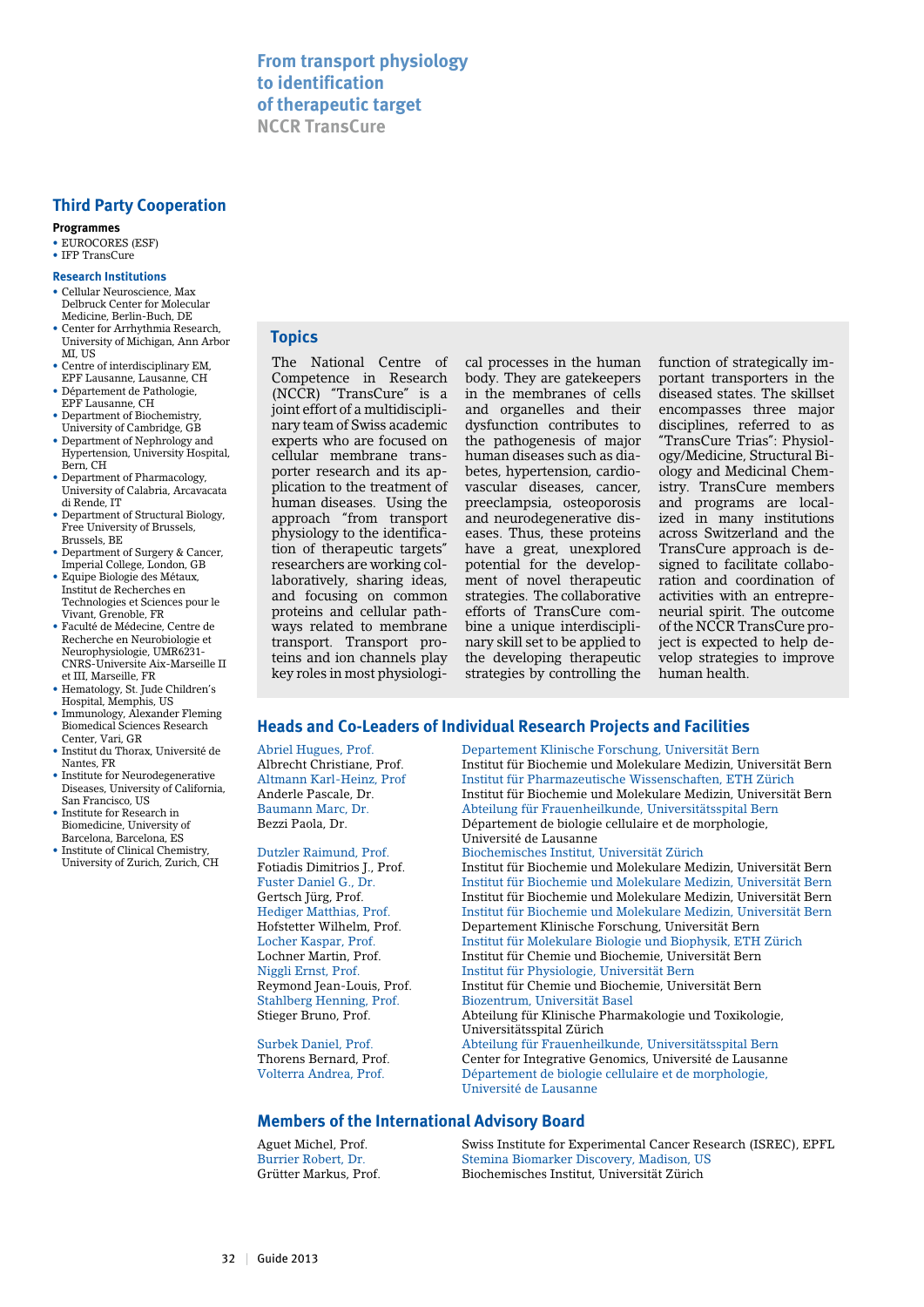- Institute of Human Physiology and Clinical Research Experimental Research, Semmelweis University, Budapest, HU
- Institute of Pathology, University of Bern, CH
- Institute of Physiology, University of Saarland, Homburg, DE • Institute Physiology Chemistry,
- University of Mainz, Mainz, DE
- Membrane Research Group, Hungarian Academy of Sciences, Budapest, HU
- Neuroscience, Columbia University, New York, US
- Ninewells Medical School, University of Dundee, Dundee, GB • Obstetrics and Gynecology,
- University of Medicine and Dentistry of New Jersey, Newark, US
- Okazaki Institute for Integrative Bioscience, National Institutes of Natural Sciences,
- Higashiyama 5-1, Myodaiji, JP • Pediatric Cardiology, Hôpitaux de Lyon, FR
- Pharmacology, Universidad Guadalajara, Guadalajara, Mexico
- Pharmacology and Physiology, University of Medicine and Dentistry of New Jersey, Newark, US
- School of Life Sciences, University of Warwick, Coventry, GB
- Swiss Institute Bioinformatics, Université de Lausanne, CH

#### **Economy / Industry**

- Dr. August Wolff GmbH, Bielefeld, DE
- Dr. Willmar Schwabe
- Pharmaceuticals, Karlsruhe, DE
- HiQScreen, Geneva, CH • Labormedizinisches Zentrum Dr.
- Risch AG, Liebefeld, CH • MercaChem Inc., Nijmegen, NL

# **Statistical Input – Output Data**

| <b>Funding source (CHF)</b>                        | Year 1    | Year <sub>2</sub> | Year 3    | Year 4   | <b>Total</b> | $\%$         |
|----------------------------------------------------|-----------|-------------------|-----------|----------|--------------|--------------|
| SNSF funding                                       | 3 040 000 | 3 705 000         | 3705000   | 3705000  | 14 155 000   | 51           |
| Self-funding from home<br>institution <sup>1</sup> | 2 007 035 | 823 976           | 758 060   | 541 200  | 4 130 271    | 15           |
| Self-funding from project<br>participants          | 2 751 488 | 3 3 6 4 4 1 5     | 1624 500  | 1624 500 | 9 360 903    | 33           |
| Third-party funding                                | 81 484    | 95 000            | 77 000    | 77 000   | 330 484      | $\mathbf{1}$ |
| <b>Total</b>                                       | 7880007   | 7984391           | 6 164 560 | 5947700  | 27 976 658   | 100          |

| Personnel <sup>2</sup>          | <b>Total of</b> | <b>Female</b>  | $\%$     | <b>Male</b>    | $\%$     | <b>CH</b>    |          |                | <b>Most Represented Nations</b> |          |          | <b>Other</b>   |
|---------------------------------|-----------------|----------------|----------|----------------|----------|--------------|----------|----------------|---------------------------------|----------|----------|----------------|
|                                 | <b>Persons</b>  |                |          |                |          |              | DE       |                | <b>FR</b>                       | AT       | IN       | <b>Nations</b> |
| Management                      | $3.8^{3}$       | $\overline{4}$ | 31       | 9              | 69       | 10           | 3        |                | $\Omega$                        | $\Omega$ | $\Omega$ | $\Omega$       |
| Master students                 | 0               | $\Omega$       | $\Omega$ | $\Omega$       | 0        | $\mathbf{0}$ | $\Omega$ | $\Omega$       | $\Omega$                        | $\Omega$ | $\Omega$ | $\mathbf{0}$   |
| Doctoral students               | 25              | 12             | 48       | 13             | 52       | 8            |          | 3              | 0                               | 2        | 3        | 9              |
| Postdoctoral students           | 30              | 12             | 40       | 18             | 60       | 7            | 5        | 4              | 4                               | 1        |          | 9              |
| Research associates             | 0               | $\Omega$       | $\Omega$ | $\Omega$       | $\Omega$ | $\mathbf{0}$ | $\Omega$ | $\Omega$       | $\Omega$                        | $\Omega$ | $\Omega$ | $\Omega$       |
| Senior researchers <sup>4</sup> | 29              | 4              | 14       | 25             | 86       | 19           | 3        | 3              | 3                               | 2        | 0        | 3              |
| Other staff                     | 21              | 14             | 67       | $\overline{7}$ | 33       | 16           | 3        | $\overline{ }$ | $\blacktriangleleft$            | $\Omega$ | $\Omega$ | 2              |
| <b>Total</b>                    | 108.78          | 46             | 39       | 72             | 61       | 60           | 15       | 12             | 8                               | 5        | 4        | 23             |

1 Personnel costs, equipment and consumables, not included infrastructure and basic equipment

2 Persons involved in the NCCR in the last reporting period (12 months)

<sup>3</sup> Full-time equivalent, including NCCR-Director and persons in charge of knowledge and technology transfer, and education and training<br><sup>4</sup> Including leaders of the individual projects and other organisational units of th

# **Evaluation and Monitoring by the Swiss National Science Foundation (SNSF)**

#### **Members of the Review Panel**

### **NCCR Office SNSF**

Katharina Fromm, Prof. (Chair) Swiss National Science Foundation, Berne, CH Abagyan Ruben, Prof. School of Pharmacy & Pharmaceutical, Sciences University of California, US Renal Division and Molecular and Vascular Medicine Unit, Beth Israel Deaconess, UK Beech David, J., Prof. Faculty of Biological Sciences, University of Leeds, UK<br>Dehio Christoph, Prof. Swiss National Science Foundation, Berne, CH Dehio Christoph, Prof. Swiss National Science Foundation, Berne, CH Division of Chemistry and Chemical Engineering, California Institute of Technology, US<br>Grzesiek Stephan, Prof. Swiss National Science Fou Grzesiek Stephan, Prof. Swiss National Science Foundation, Berne, CH Schmitt Lutz, Prof.<br>
Institute of Biochemistry, Heinrich Heine University Düsseldorf, DE<br>
Stilz Hans- Ulrich Dr Chemical and Analytical Sciences, Sanofi-Aventis Deutschland GmbH, DE<br>
van Veen Hendrik, Prof. Department of Pharmaco van Veen Hendrik, Prof. Department of Pharmacology, University of Cambridge, UK Wang Da- Neng, Prof. Skirball Institute of Biomolecular, New York University Skirball Institute of Biomolecular, New York University School of Medicine, US

Christ Urs, Dr. Schweiz. Nationalfonds,Wildhainweg 3, 3001 Bern, phone: + 41 (0)31 308 23 50, fax: + 41 (0)31 305 29 71, uchrist@snf.ch

Guide 2013 | 33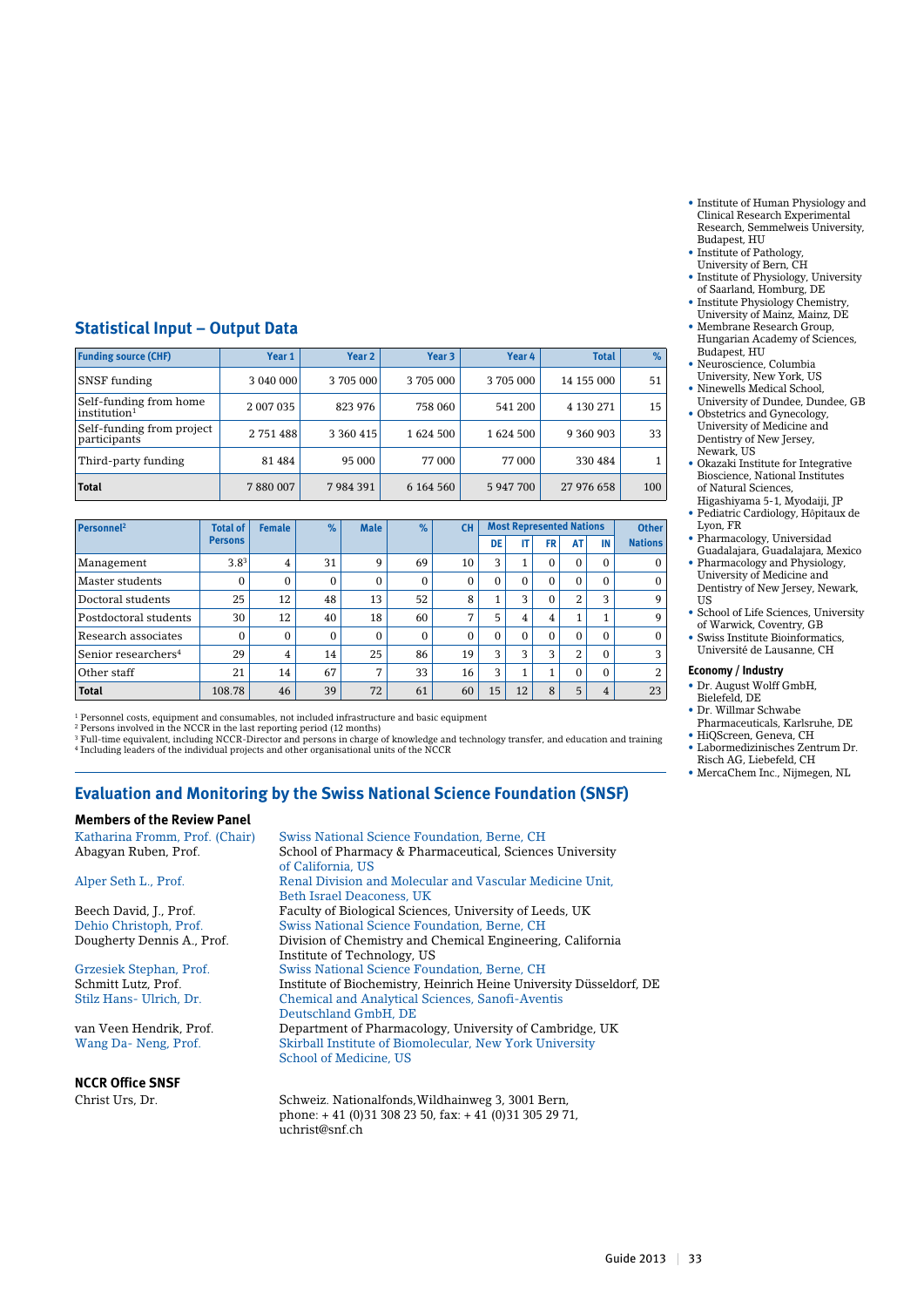# **Visualisation and Control of Biological Processes Using Chemistry NCCR Chemical Biology**

**Home Institutions**

University of Geneva, EPF Lausanne

**Start of the NCCR** December 1, 2010

#### **NCCR Management** *Director*

Riezman Howard, Prof. howard.riezman@unige.ch

*Co-Director* Johnsson Kai, Prof. kai.johnsson@epfl.ch

*Chief Operations Officer* Caroline Loutre, Dr. caroline.loutre@unige.ch

*Financial Administrator* Schnüriger Jean-Claude, Mr. jean-claude.schnuriger@unige.ch

*Knowledge and Technology Transfer* Susi Sturzenegger Varvayanis susan.sturzenegger@unige.ch

*Advancement of Young Researchers and Women* Gotta Monica, Prof. monica.gotta@unige.ch

*Graduate Education* Robbie Loewith robbie.loewith@unige.ch

*Communication* Caroline Loutre, Dr.

#### **Address**

NCCR Chemical Biology University of Geneva 146 Sciences II, 30 quai Ernest Ansermet 1211 Genève 4 phone : +41 (0)22 379 6407

**Web Address**

www.nccr-chembio.ch

# **Research**

**Deep Diversity for Chemical Interference – Generate and discover small molecules interfering with biological processes** 

H: Gademann K. Dubikovskaya, E., Dyson P., Reymond J.L., Heinis C., Turcatti G., Johnsson K., Lacour J., Riezman H., Zhu J., Waser J., Winssinger N.

**System Level Chemical interference – Novel active compounds inhibiting essential enzymes and proteins involved in signaling and other biological processes using whole cell assays developed through genetic engineering of yeast strains**  H: Loewith R. Dyson P., Gotta M., Riezman H., Turcatti G., Gademann K.

**Chemical Biology of Membranes: Localization and Endocytosis – Novel compounds affecting lipid metabolism and localisation identified by chemical interference and high content screening on tissue culture cells. New sensors for small molecules** 

H: Gruenberg J. van der Goot G., Manley S., Reymond J.-L., Johnsson K., Gademann K., Riezman H.

**Chemical Biology of Signal Transduction: Monitoring and Manipulating Aurora-A Kinases in Living Cells with High Temporal and Spatial Resolution – New tools for quantitative information on signaling pathways and localisation of active signaling molecules**  H: Gönczy P.

Johnsson K., Heinis C., Reymond J.-L., Riezman H.

**Chemical Biology of Notch Signaling - Quantitative information on the Notch signaling pathway, which is involved in cancer, using novel chemical approaches.** 

H: Radtke F. Reymond J.-L., González-Gaitán M., Heinis C., Johnsson K., Turcatti G., Zhu J.

**Biophysics of Cell Division - Using physics and chemical biology to understand asymmetric division in model organisms** H: González-Gaitán M.

Vogel H., Manley S., Riezman H., Roux A., Johnsson K.

**Chemical Biology of Membranes: Dynamic Fluorescent Probes and Cellular Uptake – New probes for examining membrane environments and new technologies to introduce molecules into cells** H: Matile S. Riezman H., Zumbuehl A.,

#### Roux A., Manley S., van der Goot G., Johnsson K., Lacour J.

# **Platform**

**ACCESS – Academic Chemical Screening for Switzerland**

H: Johnsson K. Riezman H., Gademann K., Zhu J., Lacour J., Turcatti G., Gönczy P., Gruenberg J., Reymond J.-L.

### **Transfer projects (strong Swiss franc package)**

**Determining the intracellular concentration of therapeutic peptides with sub-cellular resolution** H: Johnsson K.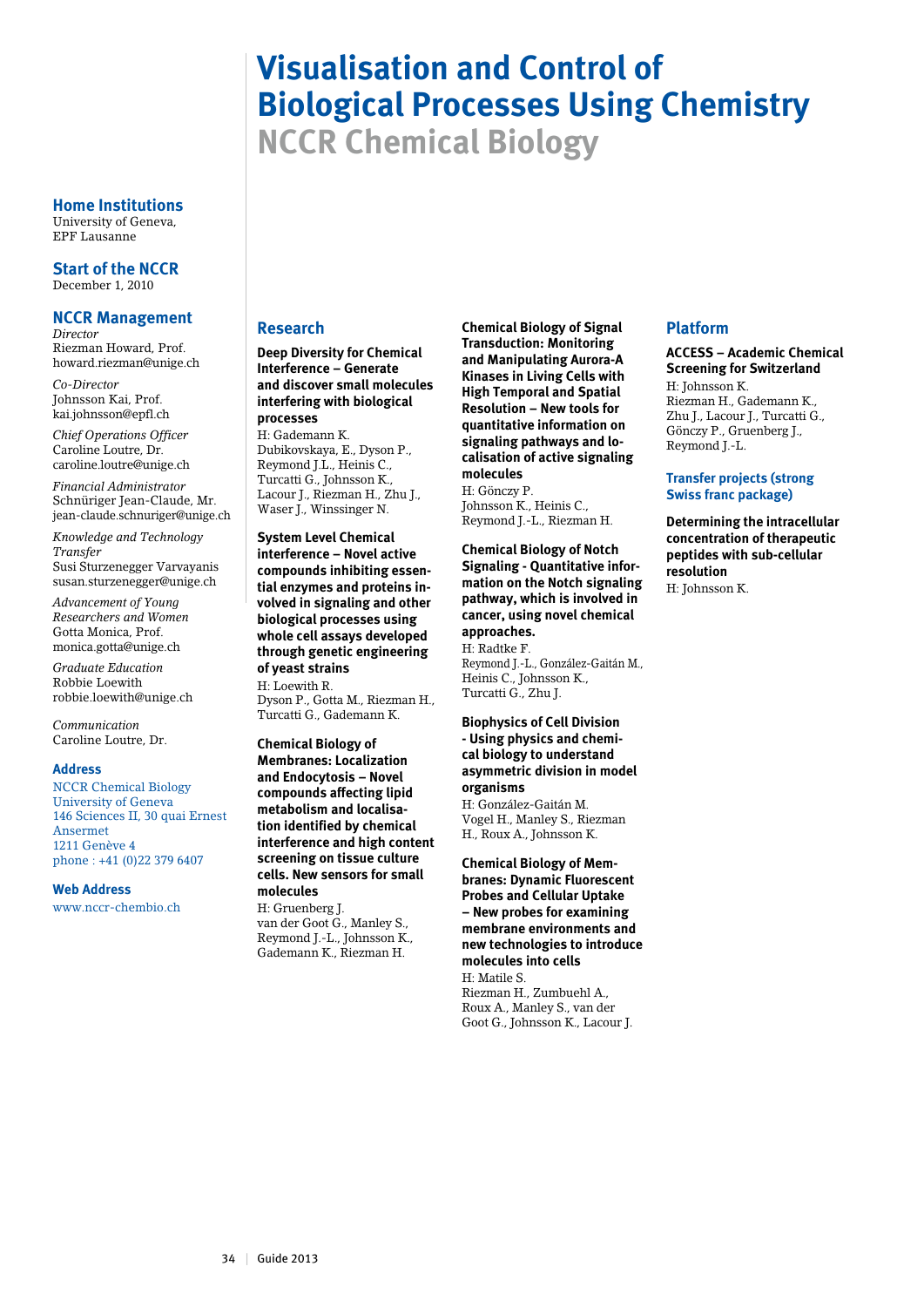# **Topics**

An understanding of life on a molecular level requires the characterisation of all biochemical activities of an organism with high spatial and temporal resolution. Progress towards this ambitious goal is thwarted by a shortage of technologies that permit a spatiotemporal quantification of biochemical activities in living cells and the lack of tools to rapidly and specifically intervene in biochemical pathways to investigate function *in situ.* In this NCCR we propose to address these widely acknowledged needs by developing chemical approaches for the visualisation, quantification and manipulation of biochemical activities.

Specifically, we will (i) focus on the development of new technologies in chemical interference and complement these approaches with the

establishment of the platform ACCESS, (ii) develop new technologies for the visualization of previously invisible biochemical acti-vities, (iii) develop generalised techniques to deliver bioactive molecules and sensors into cells, and (iv) use advanced spectroscopy and super-resolution microscopy in biological systems. These novel techniques will be applied to model organisms such as yeast, flies and worms, as well as animal cell cultures. Two major biological areas will be addressed with these techniques, intracellular events of signal transduction and membrane biology, with emphasis on endocytosis as this pathway regulates signal transduction. These areas were chosen because they can immediately profit from the new tools of chemical biology.

The technologies developed within this NCCR will be flexible to the needs of and thus available to the larger Swiss scientific community. ACCESS, built on foundations of the Biomolecular Screening Facility at the EPFL will have an outstation in Geneva. The NCCR will create a functional high throughput, high content screening facility with a diverse chemical library. Other novel strategies to inhibit enzymes, including natural products, bicyclic peptides and computational approaches will be used. We are convinced that this multidisciplinary approach

will allow us to achieve major breakthroughs in our understanding of biology and that the technologies developed in this NCCR will have an impact on biology and medicine in general.

### **Third Party Cooperation**

#### **Programmes**

- • Fellowship EMPO (EMBO ALTF 816-2009)
- $\bullet$  IEF SupraL SAS
- Lipidx
- • PSRP
- QuanTissue (European Science Foundation)

#### **Research Institutions**

• Swiss Téléthon, Telethon Institute of Genetics and Medicin, Berne, CH

#### **Economy / Industry**

• Lyncée Tec SA, Lausanne, CH

#### **Others**

• FCI Fonds der Chemischen Industrie - Stiftung Stipendien-Fonds, Frankfurt, DE

**Heads of Individual Research Projects and Subprojects**

Zumbuehl Andreas, Prof. Département de chimie, Université Fribourg

Dubikovskaya Elena, Prof. Institut des sciences et ingénierie chimiques, EPF Lausanne Institut des sciences et ingénierie chimiques, EPF Lausanne Gademann Karl, Prof. Departement Chemie, Universität Basel Gönczy Pierre, Prof.<br>
González-Gaitán Marcos Prof Département de biochimie Université de Genève Département de biochimie, Université de Genève Gotta Monica, Prof. Faculté de médecine, Université de Genève<br>Gruenberg Jean, Prof. Département de biochimie, Université de G Gruenberg Jean, Prof. Département de biochimie, Université de Genève Heinis Christian, Prof. Institut des sciences et ingénierie chimiques, EPF Lausanne<br>
Institut des sciences et ingénierie chimiques, EPF Lausanne Johnsson Kai, Prof. Institut des sciences et ingénierie chimiques, EPF Lausanne Département de chimie organique, Université de Genève Loewith Robbie, Prof. Département de biologie moléculaire, Université de Genève Manley Suliana, Prof. l'Institut de physique des systèmes biologiques, EPF Lausanne Matile Stefan, Prof. Département de chimie organique, Université de Genève Radtke Freddy, Prof. Section des sciences de la vie, EPF Lausanne Departement für Chemie und Biochemie, Universität Bern Riezman Howard, Prof. Département de biochimie, Université de Genève Département de biochimie, Université de Genève Turcatti Gerardo, Dr. Faculté des sciences de la vie, EPF Lausanne Van der Goot Gisou, Prof. Section des sciences de la vie, EPF Lausanne Vogel Horst, Prof. Institut des sciences et ingénierie chimiques, EPF Lausanne Waser Jérôme, Prof. Institut des sciences et ingénierie chimiques, EPF Lausanne<br>Winssinger Nicolas, Prof. Département de chimie organique, Université de Genève Winssinger Nicolas, Prof. Département de chimie organique, Université de Genève<br>Zhu Jieping, Prof. Institut des sciences et ingénierie chimiques, EPF Lausar Institut des sciences et ingénierie chimiques, EPF Lausanne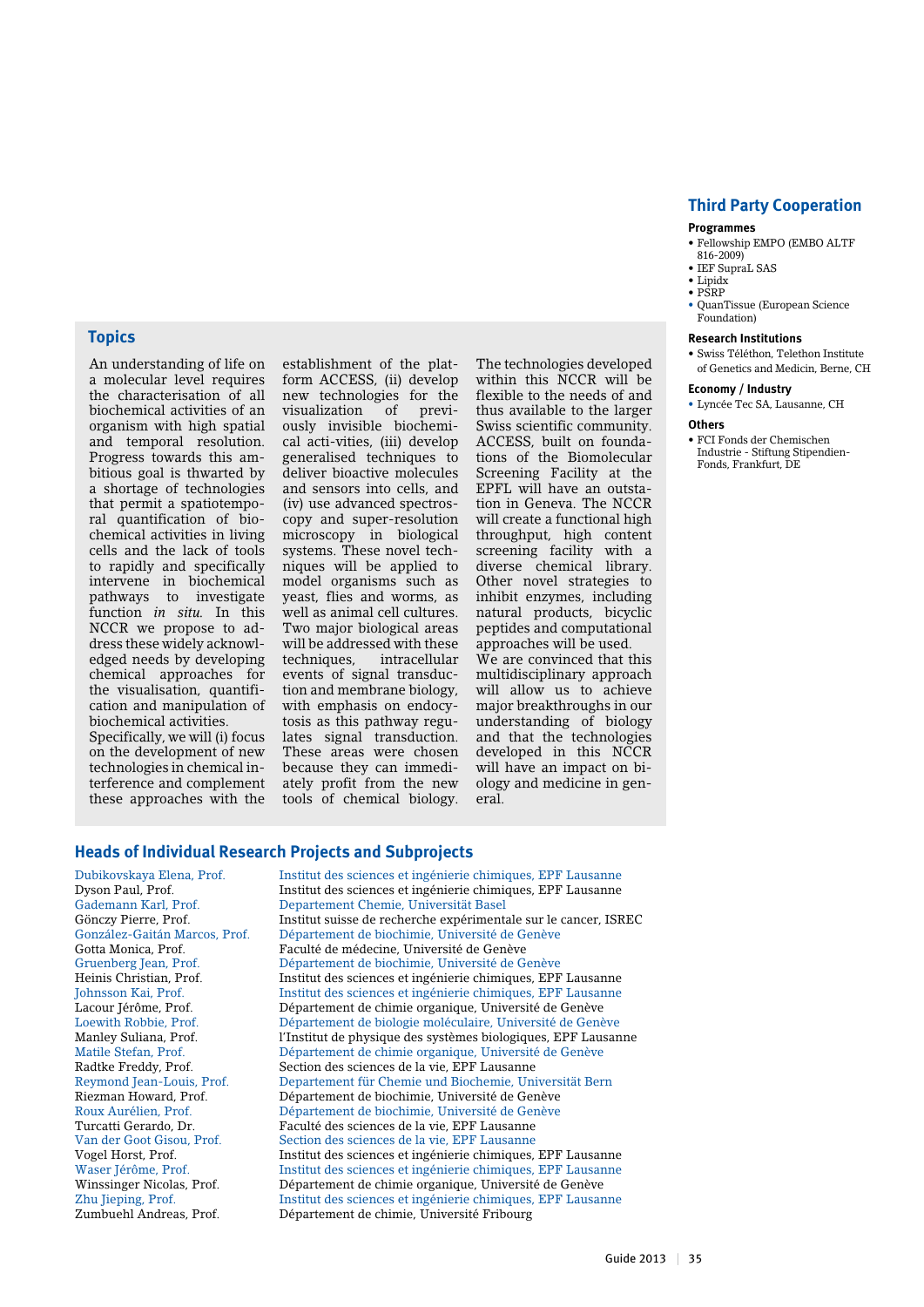# **Visualisation and Control of Biological Processes Using Chemistry NCCR Chemical Biology**

# **Statistical Input – Output Data**

| <b>Funding source (CHF)</b>               | Year 1        | Year 2        | Year <sub>2</sub> | Year 4    | <b>Total</b> | $\%$         |
|-------------------------------------------|---------------|---------------|-------------------|-----------|--------------|--------------|
| $SNSF$ funding <sup>1</sup>               | 2 660 000     | 4 180 000     | 3 450 000         | 3 230 000 | 13 520 000   | 49           |
| Self-funding from home<br>institution     | 500 000       | 600 000       | 950 000           | 1 100 000 | 3 150 000    | 11           |
| Self-funding from EPF<br>Lausanne         | 750 000       | 2 2 5 0 0 0 0 | 1750000           | 1 250 000 | 6 000 000    | 22           |
| Self-funding from project<br>participants | 974 348       | 929 347       | 1578750           | 1 578 750 | 5 061 195    | 18           |
| Third-party funding                       | 0             | 27 000        | 0                 | $\Omega$  | 27 000       | $\mathbf{0}$ |
| <b>Total</b>                              | 4 8 8 4 3 4 8 | 7986347       | 7728750           | 7 158 750 | 27 758 195   | 100          |

| Personnel <sup>2</sup>          | <b>Total of</b> | <b>Female</b> | $\%$         | <b>Male</b> | %        | CН       |          | <b>Most Represented Nations</b> | <b>Other</b> |          |          |                |
|---------------------------------|-----------------|---------------|--------------|-------------|----------|----------|----------|---------------------------------|--------------|----------|----------|----------------|
|                                 | <b>Persons</b>  |               |              |             |          |          | FR       | DE                              | IT           | ES       | CA       | <b>Nations</b> |
| Management                      | 2.84            | 3             | 43           | 4           | 57       | 2        | 2        | C<br>∠                          | 1            | $\Omega$ | $\Omega$ |                |
| Master students                 | $\Omega$        | $\Omega$      | $\mathbf{0}$ | 0           | $\Omega$ | $\Omega$ | $\Omega$ | $\Omega$                        | $\Omega$     | $\Omega$ | $\Omega$ | $\Omega$       |
| Doctoral students               | 36              | 18            | 50           | 18          | 50       | 9        |          | 5                               | 5            | 3        |          | 12             |
| Postdoctoral students           | 30              | 14            | 47           | 16          | 53       | 3        | 5        | 4                               | 3            | 2        |          | 12             |
| Research associates             | 10              | 2             | 20           | 8           | 80       | 3        | 4        | $\overline{ }$                  | $\Omega$     |          |          | $\Omega$       |
| Senior researchers <sup>5</sup> | 22              | 4             | 18           | 18          | 82       | 7        | 3        | 3                               | 1            |          |          | 7              |
| Other staff                     | $\overline{ }$  | 5             | 71           | 2           | 29       | 2        | 3        | $\Omega$                        | 1            | $\Omega$ | 0        |                |
| <b>Total</b>                    | 107.80          | 46            | 41           | 66          | 59       | 26       | 18       | 15                              | 11           | 7        | 4        | 33             |

1 Included funding of transfer projects (strong Swiss franc package) 2 Personnel costs, equipment and consumables, not included infrastructure and basic equipment

3 Persons involved in the NCCR in the last reporting period (12 months) 4 Full-time equivalent, including NCCR-Director and persons in charge of knowledge and technology transfer,

and education and training 5 Including leaders of the individual projects and other organisational units of the NCCR

# **Evaluation and Monitoring by the Swiss National Science Foundation (SNSF)**

#### **Members of the Review Panel**

Ellenberg Jan, Dr. EMBL Heidelberg, DE Schultz Carsten, Prof. EMBL Heidelberg, DE<br>
Trauner Dirk. Prof. Department of Chemis

**NCCR Office SNSF**

Dehio Christoph, Prof. (Chair) Swiss National Science Foundation, Berne, CH Cullis Pieter, Prof. Department of Biochemistry, Life Science Center, Vancouver, CA Fischli Walter, Dr. Academia Relations, Actelion Pharmaceuticals Ltd, Allschwil, CH Swiss National Science Foundation, Berne, CH Hall Michael, Prof. Swiss National Science Foundation, Berne, CH Kirchhausen Thomas, Prof. Harvard Medical School, Boston, US<br>Muir Tom W., Prof. Department of Chemistry, Princeton Department of Chemistry, Princeton, US Pfeffer Suzanne, Prof. Stanford University School of Medicine, US Department of Chemistry, University of Munich, DE

Christ Urs, Dr. Schweiz. Nationalfonds,Wildhainweg 3, 3001 Bern, phone: + 41 (0)31 308 23 50, fax: + 41 (0)31 305 29 71, uchrist@snf.ch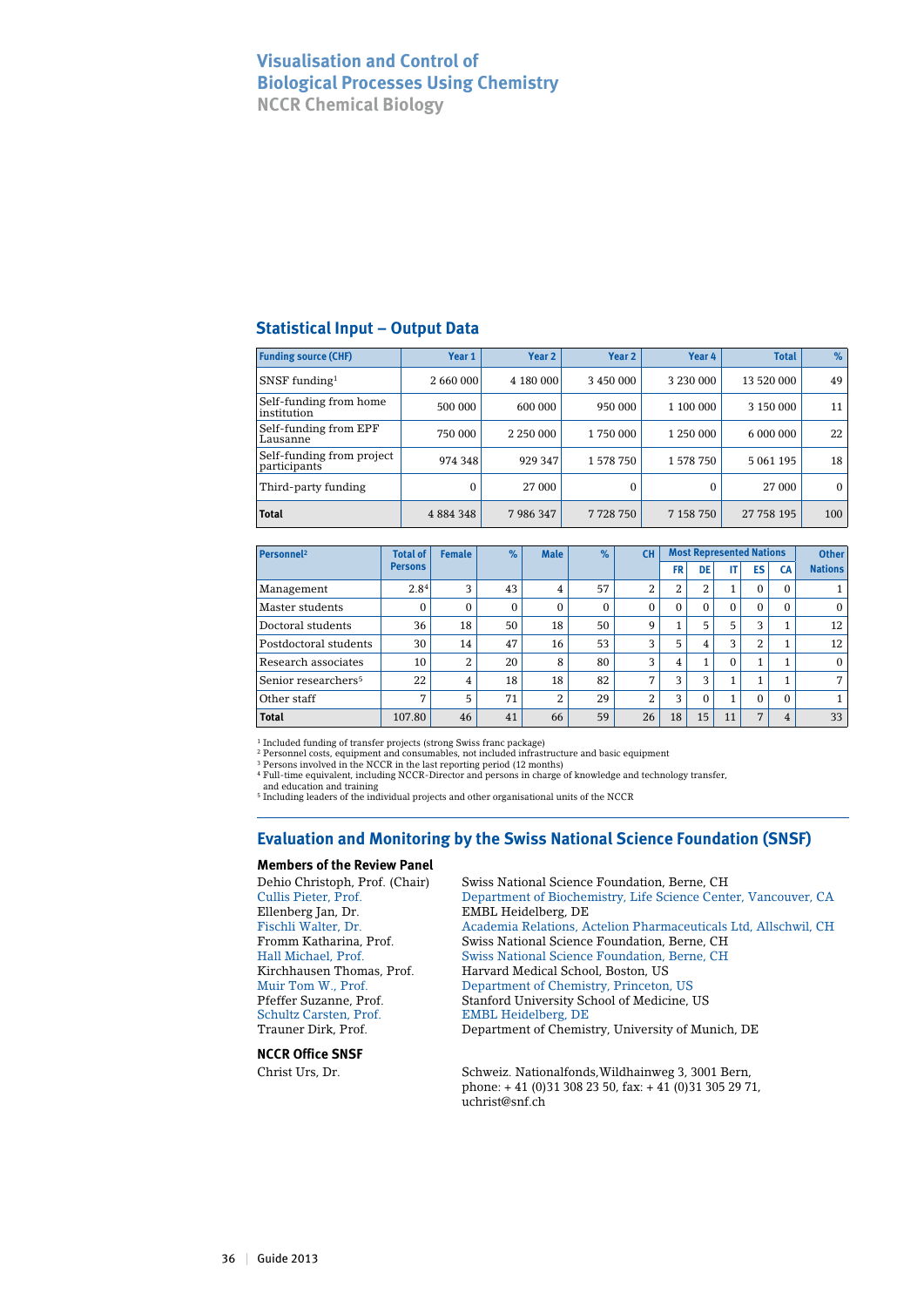# **North-South: Research Partnerships for Mitigating Syndromes of Global Change NCCR North-South**

#### **Research**

**Thematic Node 1 Institutions, Livelihoods, Conflicts** Heads: Müller-Böker U., Goetschel L.

#### **Research Projects**

**Contested rural development** Co-Leaders: Geiser U., Ramakumar R.

**Livelihood futures** Co-Leaders: Shahbaz B., Sharma S.R.

**Migration and development** Co-Leaders: Thieme S., Ghimire A.

**Environmental conflicts** Co-Leaders: Fokou G., Mulugeta A.

**Negotiating statehood** Co-Leaders: Péclard D., Akindès F.

**Private-sector peace promotion** Co-Leaders: Iff A., Upreti B.

**Thematic Node 2 Health, Services, Planning** Heads: Tanner M., Hering J., Zinsstag J., Zurbrügg C.

## **Research Projects**

**Reproductive resilience** Co-Leaders: Pfeiffer C., Ahorlu C.

**Productive sanitation** Co-Leaders: Nguyen Viet H., Kengne I.M.

**User-driven sanitation** Co-Leaders: Lüthi C., Koottatep T.

**Services for mobile populations** Co-Leaders: Schelling E., Bonfoh B.

**Thematic Node 3 Resources, Economy, Governance** Heads: Wiesmann U., Hurni H., Carbonnier G.

**Research Projects Land resource potentials** Co-Leaders: Wolfgramm B., Yitaferu B.

**Landscape transformation** Co-Leaders: Heinimann A., Zeleke G.

**Rural transformation** Co-Leaders: Rist S., Tapia N.

**Access and welfare** Co-Leaders: Kiteme B., Epprecht M., Sy I.

**Adaptation to climate change** Co-Leaders: Ifejika Speranza C., Koné B., Ur-Rahim I.

**Integrative Node Global Change and Sustainable Development** Head: Hurni H. on behalf of the Board of Directors

#### **Special Research Projects on Global Issues**

**Transnational pressure on land** Co-Leaders: Breu T., Upreti B.

**Global water challenges** Co-Leaders: Cissé G., Kiteme B.

**Food security and sovereignty** Co-Leaders: Bonfoh B., Zinsstag J.

**Beyond the MDGs** Co-Leaders: Geiser U., Suleri A.

**Mobility and migration** Co-Leaders: Schelling E., Thieme S.

**Climate change and smallholders** Co-Leaders: Goetschel L., Ur Rahim I.

# **Research in Partnership Regions**

**Within the Partnership Regions Project, the NCCR North-South continues to carry out integrated, contextspecific, sustainabilityoriented research in the following regions:** West Africa (WAF) Coordinator: Bonfoh B. (Côte d'Ivoire) East Africa (EAF) Coordinator: Kiteme B. (Kenya) Horn of Africa (HOA) Coordinator: Debele B. (Ethiopia) Central Asia (CAS) Coordinator: Arynova M. (Kyrgyzstan) South Asia (SAS) Coordinator: Upreti B. (Nepal) Southeast Asia (SEA) Coordinator: Koottatep T. (Thailand) Caribbean & Central America  $(CCA)$ Coordinator: Perez Gutierrez M.A. (Costa Rica) South America (SAM) Coordinator: Jimenez E.(Bolivia) Swiss Alps (ALP) Coordinator: Liechti K. (Switzerland)

## **Partnership Actions for Mitigating Syndromes of Global Change (PAMS)**

The NCCR North-South is implementing a series of pilot activities that apply research results in concrete development settings. These are proposed by researchers and partner institutions through programme calls, selected by the Board, and executed in collaboration with the Coordinators in the Partnership Regions.

# **Platforms, Programmes etc.**

**Secretariat of the Swiss Commission for Research Partnerships with Developing Countries (KFPE)** Executive Secretary: Lys J.-A., Dr.

**Home Institution** University of Bern

**Start of the NCCR** July 1, 2001

#### **NCCR Management**

*Directors* Hurni Hans, Prof. phone: + 41 (0)31 631 88 76 hans.hurni@cde.unibe.ch Wiesmann Urs, Prof. phone: + 41 (0)31 631 88 69 urs.wiesmann@cde.unibe.ch *Coordinator* Breu Thomas, Dr. phone: + 41 (0)31 631 30 58 thomas.breu@cde.unibe.ch *Deputy Coordinator* Herweg Karl, Dr. *Management Assistant* Vollenwyder Barbara, Ms. *Knowledge and Technology Transfer* Michel Claudia, Dr. *Education and Training*  Herweg Karl, Dr. *Advancement of Women / Career Building* Zimmermann Anne, Dr. *Partnership Actions* Heim Eva Maria, Dr. *Communications* Lardelli Corina, Ms. *Financial Management* Balsiger Urs, MBA

#### **Address**

NCCR North-South University of Bern Hallerstrasse 10 3012 Bern

phone: + 41 (0)31 631 52 72 fax: + 41 (0)31 631 85 44 nccr-north-south@cde.unibe.ch

#### **Web Addresses**

www.north-south.unibe.ch www.igs-north-south.ch

#### **Public Relations**

- • Website
- • Brochure
- • Policy briefs: evidence for policy
- Outcome highlights
- • Newsletters • Media releases
- Flyer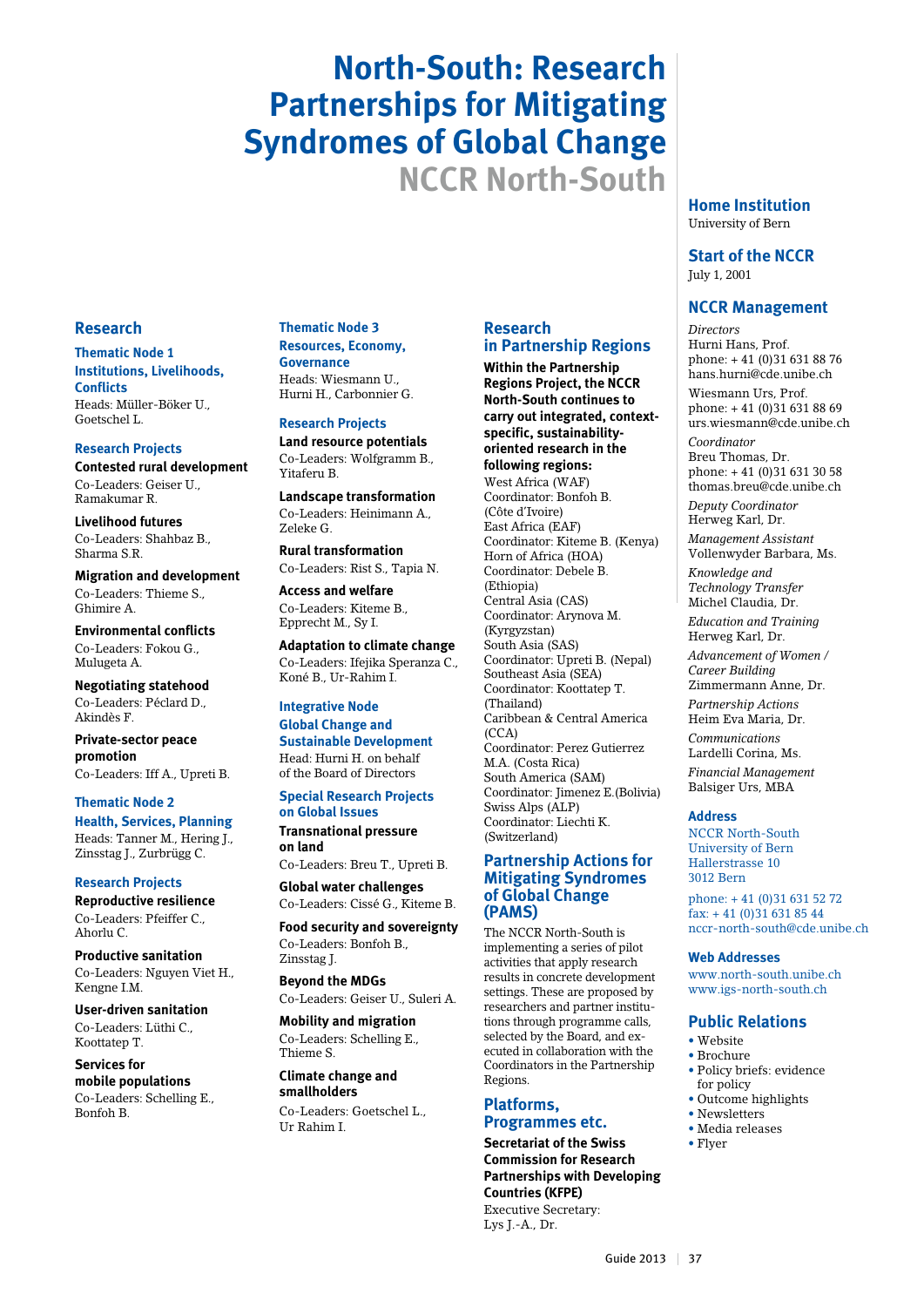# **North-South: Research Partnerships for Mitigating Syndromes of Global Change NCCR North-South**

# **Third Party Cooperation**

## **Programmes**

- AKDN
- CAMP • CEIL PIETTE (CONICET)
- ESAPP
- European Observatory for Health
- **Systems** • FSC
- IHDP
- IWGIA
- KRP LLD • N-AERUS
- OWC
- UNCHS
- UNISDR
- WOCAT

#### **Research Institutions**

- Agrarian Institut, Bishkek, KG • Agricultural Information
- Resource Center, Nairobi, KE
- Asian Institute of Technology Center in Vietnam (AITCV), Hanoi,VN
- ASR, Rural Sociology, Guadalajara, MX
- Unité de Formation et de Recherche,Abidjan, CI
- Centre d'Economie et d'Ethique pour l'Environnement et le Développement (C3ED), Laboratoire de recherche de l'Université de Versailles, FR
- Centre for Environmental Engineering in Towns and Industrial Areas (CEETIA), Hanoi University of Civil Engineering,VN
- Centre for Molecular Microbiology and Infection, Imperial College, London, GB
- Institut de recherche pour le développement, Centre IRD d'Orléans, FR
- Centre Régional pour l'Eau Potable et L'Assainissement à faible coût (CREPA), Ouagadougou, BF
- Colegio de la Frontera Su, Tapachula, MX
- Department of Agricultural Extension, University of Agriculture, Faisalabad, PK
- Department of Anthropology, Kannur University, Kerala, IN
- Department of Environmental Engineering, Ho Chi Minh City University of Technology, Ho Chi Minh City, VN
- Department of Epidemiology,
- Dept. of Forest Mensuration and Management, Sokoine University of Agriculture, Morogoro,TZ
- Department of Geography, University of Ho Chi Minh City,VN
- Department of Geography, University of Nairobi, KE
- Department of Health Economics, Hanoi Medical University,VN
- University of Yaoundé, CM
- International Relations (DPSIR), Addis Abeba University, ET
- Environmental Medicine, Faculty of Tropical Medicine, Bangkok,TH • Department of Sociology
- and Anthropology, University of Dar Es Salaam,TZ

#### **Head Representatives of Institutional Partners in Switzerland**

Goetschel Laurent, Prof. swisspeace, Bern, CH Hering Janet, Prof. Eawag, Dübendorf, CH

# **Coordinators of Partnership Regions**

- 
- Hanoi School of Public Health,VN
- 
- 
- 
- 
- Department of Plant Biology,
- Dept. of Political Science and
- Department of Social and
	-

Carbonnier Gilles, Prof. Graduate Institute of International and Development Studies (IHEID), Genève, CH Hurni Hans, Prof. Centre for Development and Environment, CDE / GIUB University of Bern, CH Müller-Böker Ulrike, Prof. Development Study Group, GIUZ, University of Zurich, CH<br>Tanner Marcel, Prof. Swiss Tropical and Public Health Institute, Swiss TPH. Swiss Tropical and Public Health Institute, Swiss TPH, University of Basel, CH Centre for Development and Environment, CDE / GIUB University of Bern, CH Zinsstag Jakob, Prof. Swiss Tropical and Public Health Institute, Swiss TPH, University of Basel, CH<br>
Zurbrügg Christian, Mr.<br>
Eawag - Sandec, Düben Eawag - Sandec, Dübendorf, CH

Arynova Mira Regional Coordination Office Central Asia, Bishkek, KG Bonfoh Bassirou, Prof. Centre Suisse de Recherches Scientifiques, Abidjan, CI<br>
Regional Coordination Office Horn of Africa. Addis Abe Regional Coordination Office Horn of Africa, Addis Abeba, ET Jimenez Elizabeth, Dr. Centro de Investigación para el Desarrollo (CIDES), La Paz, BO Centre for Training and Integrated Research in Arid and Semi-arid Lands Development CETRAD, Nanyuki, KE Koottatep Thammarat, Dr. Asian Institute of Technology (AIT), Pathumthani, TH<br>Perez Gutierrez Maria Angelina Facultad Latinoamericana en Ciencias Sociales FLACS Facultad Latinoamericana en Ciencias Sociales FLACSO-CR San José, CR Upreti Bishnu Raj, Dr. Regional Coordination Office South Asia, Kathmandu, NP<br>Liechti Karina, Dr. Centre for Development and Environment, CDE, Centre for Development and Environment, CDE, University of Bern, CH

# **North-South Partnership Institutions**

Agroecologia Universidad Cochabamaba AGRUCO, BO Ayuda Obrera Suiza AOS, La Paz, BO Central Department of Geography CDG, Tribhuvan University, Kathmandu, NP Centre de Support en Santé Internationale CSSI, N'Djaména, TD Centre de Technique de la Planification et d'Economie Appliquée CTPEA, Port-au-Prince, HT Centre for Development Studies CDS, Kerala, IN Centre for Security Studies FSK, Swiss Federal Institute of Technology, Zurich, CH Centre for Training and Integrated Research in Arid and Semi-Arid Lands Development CETRAD, Nanyuki, KE Centre National d'Hygiène CNH, Nouakchott, MR Centre Suisse de Recherches Scientifiques CSRS, Abidjan, CI Centro Bartolomé de las Casas CBC, Centre for Andean Regional Studies, Colegio Andino, Cuzco, PE Centro de Investigación para el Desarrollo CIDES, Universidad Mayor de San Andrés, La Paz, BO City Government of Kunming, CN Departamento de Organización del Espacio DOE, Universidad Centroamericana "José Simeón Cañas", San Salvador, SV Département de Sociologie et Anthropologie, Université de Yaoundé DSA-UY, CM Department of Geography, University Dar es Salaam, TZ Department of Natural Science, Kyrgyz-Russian Slavic University, Bishkek, KG Department of Urban Water Management UWM, EAWAG, Duebendorf, CH Directorship of the Sierra de Manantlán Biosphere Reserve DRBSM, Autlán, MX Ecole Inter-Etats d'Ingénieurs de l'Equipement Rural EIER, Ouagadougou, BF Ecole Supérieure des Sciences Agronomiques ESSA, University of Antananarivo, MG Ethiopian Amhara Region Agricultural Research Institute ARARI, Bahr Dar, ET Facultad de Agronomia, Agroecologia, Universidad Cochabamba AGRUCO, BO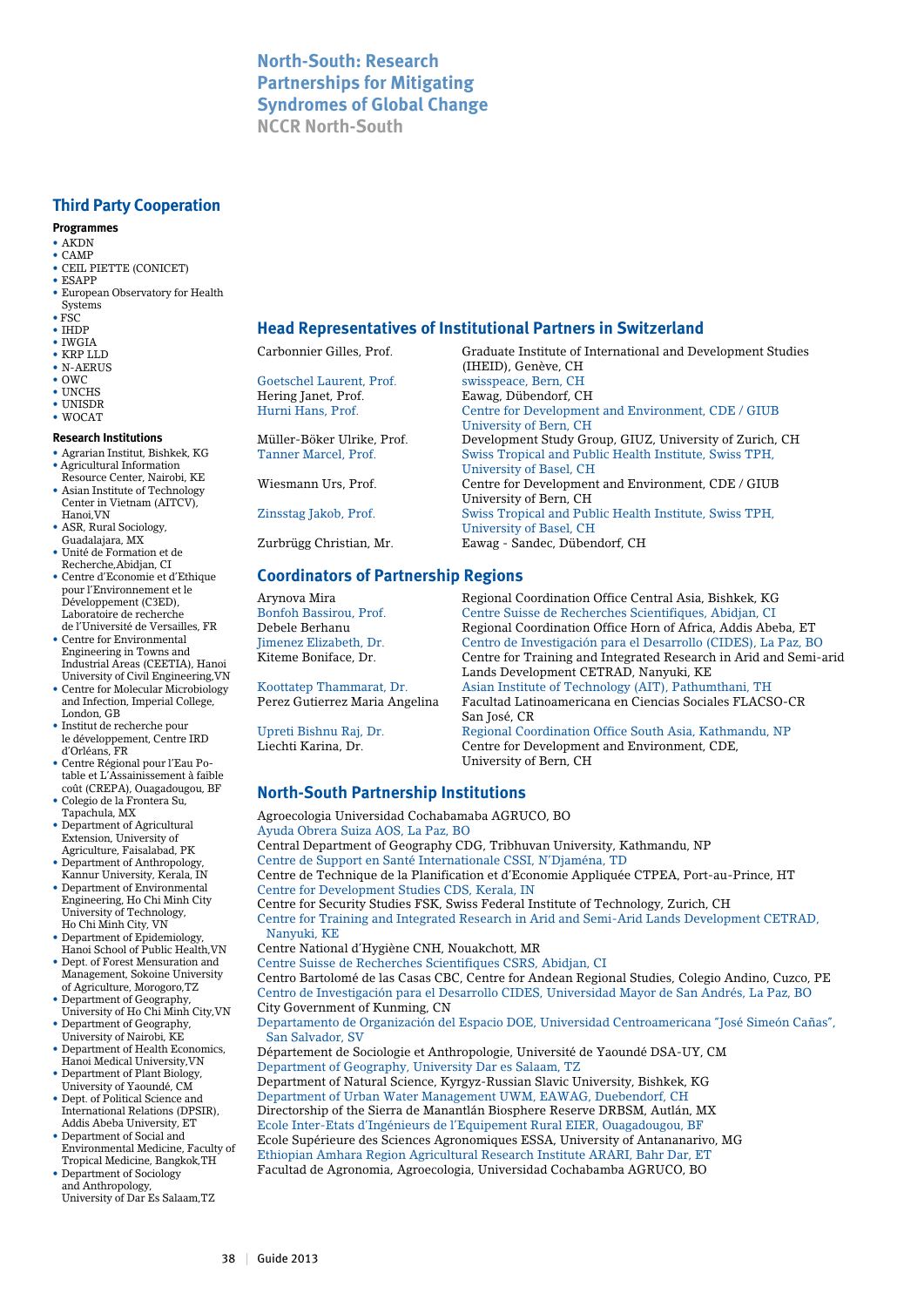**Topics**

Humankind and the world ecosystem are confronted by mounting insecurity stemming from rapid global change, unchecked globalisation and global disparities. Particularly in developing and transition countries, a variety of core issues may compound one another and give rise to "syndromes of global change" that hinder sustainable development. Yet the same countries facing the most acute problems are often least equipped to develop ways of mitigating them. Research partnerships between institutions in the North and the South

thus offer an efficient way to overcome disparities in capacity, technology and resources, and enable us to chart a joint path forward towards a sustainable future.

Now in its third phase, the NCCR North-South programme has proven to be an effective means of facilitating mutually beneficial collaboration between institutions and individuals in developing and transition countries and in Switzerland. Displaying a robust network of 350 researchers from about 50 countries, the programme continues to carry out high-quality

disciplinary, interdisciplinary and transdisciplinary research that improves our understanding<br>change and change and promotes sustainable development. Phase 3 of the programme is characterised by a sharpened focus on specific core themes, increased emphasis on integrating and disseminating research to date, intensified work on translating research results into concrete recommendations for policy and practice and sustained efforts towards capacity development and societal empowerment in the South.

• Department of Sociology, Delhi School of Economics, IN • Dept.of Sociology, North Eastern

- Hill University, Shillong, IN • Department of Sociology,
- University of Dhaka, BD • Department of Sociology, University of Nairobi, KE
- Department of Urban and Regional Planning,
- University of Nairobi, KE • Directorate of Livestock and
- Dairy Development, Peshawar, PK • East Africa Wildlife Society,
- Nairobi, KE • Ecole Nationale Supérieure d'Agronomie (ENSAM), Montpellier, FR
- Environment and Sustainable Development, United Nations University,Tokyo, JP
- Environmental Research Mapping and Information Systems in Africa (ERMIS), Nakuru, KE
- Environmental Thematic Group, Ifakara Health Institute, Dar es Salaam, TZ
- European Association of Development Research and Training Institutes (EADI), Bonn, DE
- Facultad de Ciencias Politicas y Sociales, Universidad Nacional Autonoma, MX
- Faculté des Sciences et Techniques, Université de Nouakchott, MR
- Faculty of Environment and Resource Studies, Mahidol University, Nakhon Pathom,TH
- Faculty of Environmental Studies and Natural Resources, Egerton University, Njoro, KE
- Faculty of Forestry and Nature Conservation, Sokoine University of Agriculture, Morogoro,TZ
- Faculty of Technology, Makerere
- University, Kampala, UG
- Food security, Sustainable Development Policy Institute, Islamabad, PK
- French Institute for African Research (IFRA), Nairobi, KE
- Fundación de la Universidad de Costa Rica para la Investigación (FUNDEVI), San José, CR
- Groupement d'Intérêt Scientifique pour l'Etude de la Mondialisation et du Développement (GEMDEV), Paris, FR
- Hanoi School of Public Health,VN • Institut d'Ethno-Sociologie, Université de Cocody, Abidjan, CI
- Institut Supérieur Inter-Etats de formation et de recherche dans les domaines de l'Eau, l'Energie, l'Environnement et les
- Infrastructures, Ouagadougou, BF • Institute of Geography, Ministry of Science and Education,
- Almaty, KZ • Inst. of Livestock,Veterinary
- Sciences and Pastures, Bishkek, KG
- Institute of Physical Geography, University of Freiburg, Freiburg, DE
- Instituto del Conurbano (ICO), Universidad General Sarmiento, Buenos Aires, AR
- Inst. Dr. José Maria Luis Mor, MX • Instituto Superior de Estudios
- Avanzados en Desarroll, La Paz, BO

Faculté des Sciences et Gestion de l'Environnement, Université d'Abobo-Adjamé - UAA-FGS, Abidjan, CI Gujarat Institute for Development Research, Ahmedabad, IN INESA Société Inter-Entreprises, Port-au-Prince, HT

Facultad Latinoamericana de Ciencias Sociales FLACSO, San José, CR

- Institute of Anthropology, University of Basel, CH
- Institute of Economic Growth, University Enclave, New Delhi, IN
- Institute of Social Anthropology ESUZ, University of Zurich, CH

Institute of Urbanism, Faculty of Architecture and Urbanism, Central University of Venezuela, Caracas, VE

- Instituto de Investigaciones Sociales IIS de la Universidad Nacional Autonoma de Mexico UNAM, Mexico City, MX
- Inter-Municipal Initiative IMI, Autlán, MX
- Kunming Institute of Environmental Science, CN

Laboratoire de Recherches Vétérinaires et Zootechniques de Farcha LRVZ, N'Djaména, TD

- Laboratory of Hydrology and Land Improvement HYDRAM, ISTE, EPF Lausanne, CH
- Manantlán Institute of Ecology and Conservation of Biodiversity IMECBIO, University of Guadalajara, Autlán, MX
- Mekong River Commission MRC, Vientiane, LA

Nepal Institute of Development Studies NIDS, Kathmandu, NP

Pollution Control Department PCD, Ministry of Natural Resources and Environment, Bangkok, TH Post-graduate Course on Developing Countries ETHZ-NADEL, Zurich, CH

Potsdam Institute for Climate Impact Research PIK, Potsdam, DE

School of Environment, Resources and Development SERD, Asian Institute of Technology AIT, Bangkok, TH

Sustainable Development Policy Institute SDPI, Islamabad, PK

Swiss Agency for Development and Cooperation SDC, Regional Cooperation Office, Bishkek, KG Tajik Academy of Sciences, Dushanbe, TJ

UNESCO World Natural Heritage Site, Jungfrau-Aletsch-Bietschhorn JAB, Naters, CH

- Universidad Mayor de San Simon UMSS, Cochabamba, BO
- University of Cocody, Abidjan, CI

Uzbek Academy of Sciences, Tashkent, UZ

Yunnan Academy of Social Science, Kunming, CN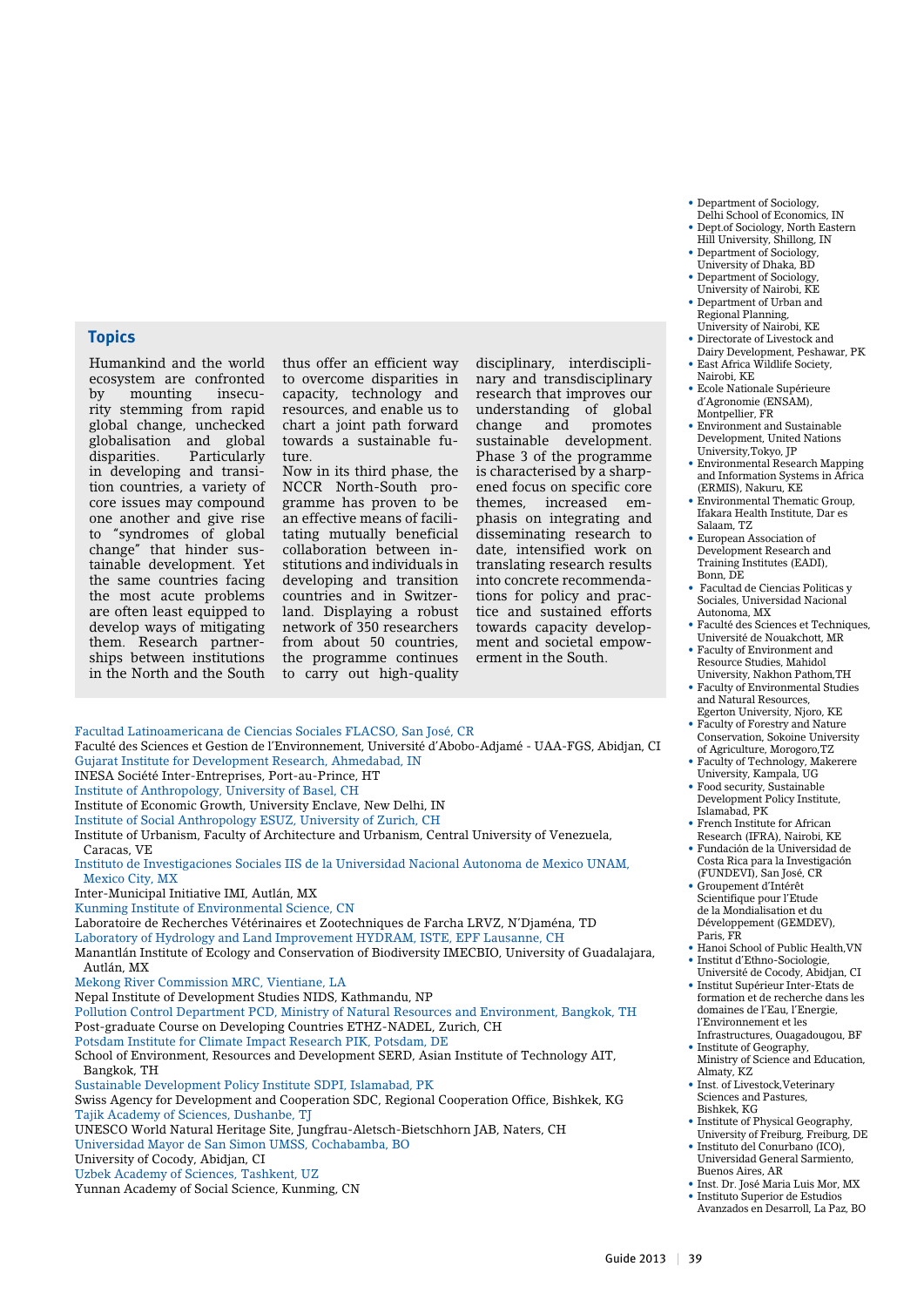- Instituto Tecnologico de Costa Rica, Cartago, CR
- International Atomic Energy Agency (IAEA),Wien,AT
- International Centre for Agricultural Research in Dry Areas
- (ICARDA), Aleppo, SY • International Centre for Integrated Mountain Development
- (ICIMOD), Kathmandu, NP • Intern. Centre for Research in
- Agroforestry (ICRAF), Nairobi, KE • International Water Management
- Institute (IWMI), Accra, GH • Journalists for Democracy and
- Human Rights, Islamabad, PK • Kenya Agricultural Research
- Institute, Makindu, KE • Kenya Forest Working Group,
- Nairobi, KE
- Kyrgyz Giprozem, Bishkek, KG • Liverpool School of Tropical
- Medicine, Vulnerability and Health Alliance, GB
- Naryn State University, Bishkek, KG • National Centre for Soil and
- Fertiliser, Hanoi,VN • National Soil Testing Centre, Ministry of Agriculture, Addis Ababa, ET
- Observatoire de l'Ecopolitique Internationale (OEI), Université du Québec,Montreal, CA
- Office of Population Research, Princeton University, US
- School of Bio-Chemical Engineering and Technology, Sirindhorn International Institute of Technology, Thammasat University, Pathum Thani, TH
- School of Earth and Environment, University of Leeds, Leeds, GB
- School of Environment, Resources and Development, Bangkok,TH
- School of Geography and the Environment, University of Oxford, Oxford, GB
- School of Public Health. Makerere University, Kampala, UG
- Soil Physics and Environmental Resources Conservation, Institute of Land Use, Rostock, DE
- Soil Science Research Institute (SSRI), Agrarian Academy of Science, Dushanbe, TJ
- Sustainable Livelihoods, Sustainable Development Policy Institute, Islamabad, PK
- Tajik Academy of Agricultural Science, Dushanbe, TI
- Tata Institute of Social Sciences, Mumbai, IN
- United Nations Habitat Programme, Nairobi, KE
- University of Veterinary and Animal Sciences, Lahore, PK
- Urban Sociology Department, Autonomous University of Mexico, Azcapotzalco, MX
- Water and Forestry Department, Ecole Supérieure des Sciences Agronomiques, Antananarivo,MG

## **Economy/Industry**

- Alter Ego, Lausanne, CH • Humer Foundation, Hoffmann-La
- Roche Holding, Basel, CH • Nestlé, Abidjan, CI

#### **Others**

- Bread for All / Brot für Alle, Berne, CH
- Central Asia Mountain Information Network, Bishkek, KG
- City Medical Office of Health and Dar es Salaam City Council, Dar es Salaam, TZ
- Femina/HIP, Dar es Salaam, TZ • Conflict Prevention and Conflict Transformation, Bern, CH
- Cooperation and Training Division,
- Urban Research Institute (URI), Vientiane, LA

# **North-South: Research Partnerships for Mitigating Syndromes of Global Change**

**NCCR North-South**

# **Achievements of the previous years**

In Phase 3, the research activities of the NCCR North-South programme are organised between three Thematic Nodes grouped around an Integrative Node. The Thematic Nodes combine advanced research on (1) "Institutions, Live-<br>lihoods, Conflicts", (2) lihoods, Conflicts", (2) "Health, Services, Planning", and (3) "Resources, Economy, Governance". Each Thematic Node is supported by at least two Swiss Institutional Partners, together with their partners abroad, and comprises four to six Research Projects. The individual projects are co-led by post-doctoral researchers from the South and the North who jointly oversee an international team of post-doctoral and senior researchers, PhD and master's students. The teams conduct their research in at least two out of nine established Partnership Regions spread across four continents.

# **Scientific Output**

Activities in the first ten years produced over 1500 publications (of which over 517 were refereed), more than 850 reports and 2886 presentations, all of which resulted directly from the research carried out in the programme. A total of 231 PhD studies have been launched so far, of which 120 are now completed. In the past year, 11 new PhD students with external funding were associated to the programme.

# **Integration and Synthesis**

In Phase 3, the main vehicle for integration and synthesis of all programme activities is the Integrative Node. The Integrative Node forms a hub of exchange between the Thematic Nodes and encompasses a Special Research Project on global development issues, the Transversal Project and a Partnership Regions Project. The Special Research Project on global issues is designed to guide the programme on three levels: on the level of policy and practice, by generating concrete recommendations for both that reflect contextual validity and reach; on the level of synthesis and generalisation, by empirically assessing interregional variation of core sustainability issues and comparing them to current global debates; and on the level of knowledge and research, by refining key concepts, issues and methodologies surrounding sustainable development and reflecting on sustainability science. Within the Transversal Project, individual and institutional partners implement a number of synthesis projects that aim to capitalise on the results achieved over the life span of the NCCR North-South. Finally, the Partnership Regions Project continues to build and strengthen the network of exchange between the nine regions that provide the actual setting for all of the programme's field-based research and initiatives.

#### **Institutionalisation**

Phase 3 promises to bring major developments in establishing permanent institutions to carry on the work of the NCCR North-South. An inter-university doctoral programme on "Global Change, Innovation and Sustainable Development" was launched in 2008, and a corresponding "International Graduate School North-South" is now incorporating the experience of the NCCR North-South and cultivating its international network in the long term.

The doctoral programme and the graduate school are being jointly implemented by the Centre for Development and Environment (CDE, University of Bern), Swisspeace and the Swiss Tropical and Public Health Institute (University of Basel) and the Development Study Group (University of Zurich). CDE was established in 2009 as an interdisciplinary university centre. With its extended mandate, it will lastingly contribute to a strengthened Swiss role in partnership-based sustainability research and outreach that addresses the needs of developing and transition countries.

Further information see www.north-south.unibe.ch www.jgs-north-south.ch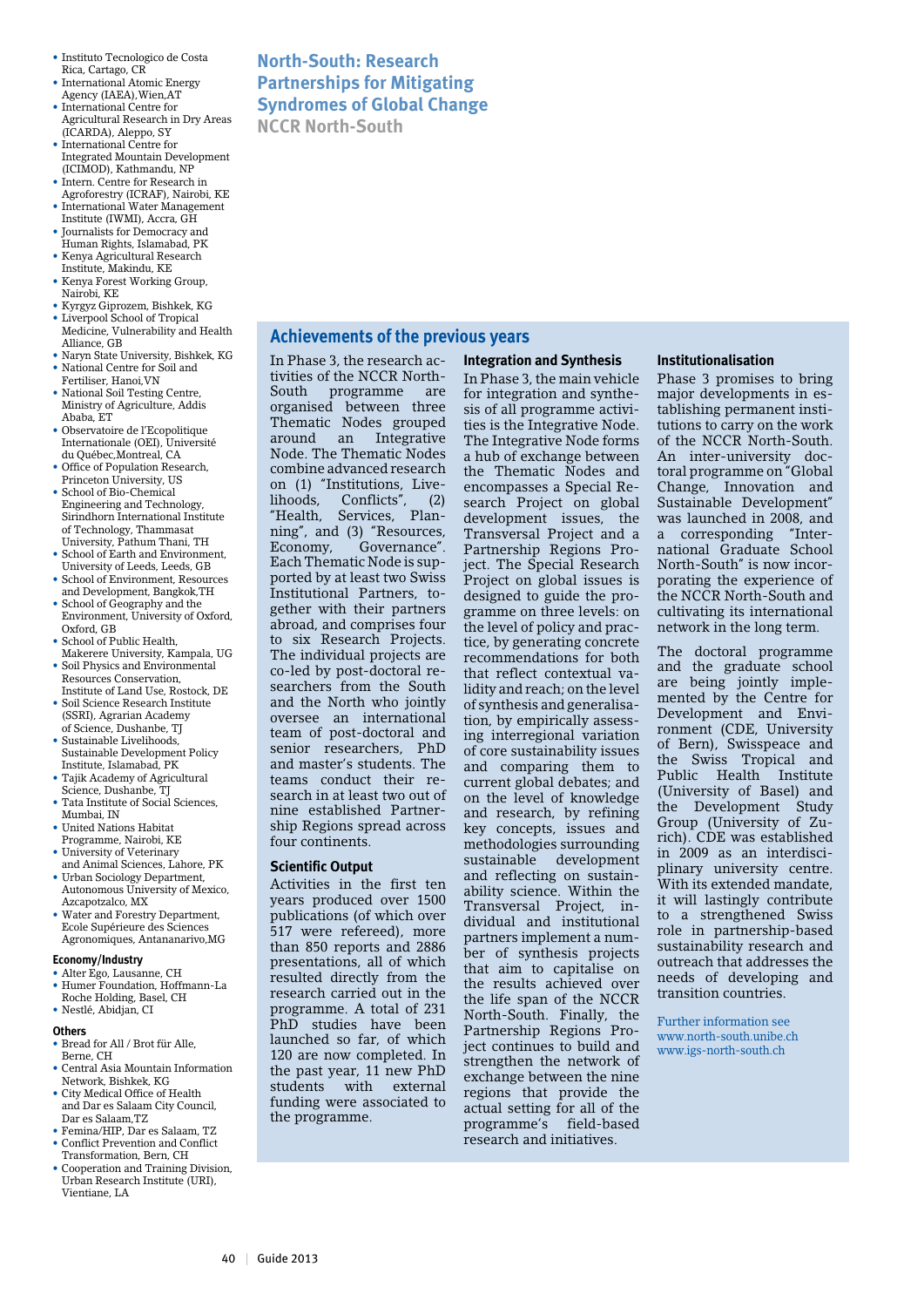# **Statistical Input – Output Data**

| <b>Funding source (CHF)</b>                        | Year 9        | Year 10       | Year 11       | Year 12       | <b>Total</b> | $\%$ |
|----------------------------------------------------|---------------|---------------|---------------|---------------|--------------|------|
| <b>SNSF</b> funding                                | 3 200 000     | 2 000 000     | 1 800 000     | 1 000 000     | 8 000 000    | 24   |
| Self-funding from home<br>institution <sup>1</sup> | 474 735       | 547 655       | 695 885       | 1081742       | 2 800 017    | 9    |
| Self-funding from project<br>participants          | 1 242 453     | 1677818       | 1414 680      | 1433742       | 5768693      | 18   |
| Third-party funding from<br> SDC                   | 3 3 9 2 5 5 4 | 4 147 360     | 4 171 252     | 4 4 6 1 1 8 7 | 16 172 353   | 49   |
| <b>Total</b>                                       | 8 309 742     | 8 3 7 2 8 3 3 | 8 0 8 1 8 1 7 | 7976671       | 32 741 063   | 100  |

| Personnel <sup>2</sup>          | <b>Total of</b>  | <b>Female</b> | $\%$         | <b>Male</b>  | $\%$ | <b>CH</b> |          | <b>Most Represented Nations</b> |              |          |          | <b>Other</b>   |
|---------------------------------|------------------|---------------|--------------|--------------|------|-----------|----------|---------------------------------|--------------|----------|----------|----------------|
|                                 | <b>Persons</b>   |               |              |              |      |           | CI       | DE                              | <b>NP</b>    | TZ       | VN       | <b>Nations</b> |
| Management                      | 6.0 <sup>3</sup> | 8             | 53           | 7            | 47   | 11        | $\Omega$ | 2                               | $\Omega$     | $\Omega$ | $\Omega$ | 2              |
| Master students                 | 0                | $\Omega$      | $\mathbf{0}$ | $\mathbf{0}$ | 0    | $\Omega$  | $\Omega$ | $\Omega$                        | $\Omega$     | $\Omega$ | $\Omega$ | $\Omega$       |
| Doctoral students               | 57               | 25            | 44           | 32           | 56   | 9         | 4        | 4                               | 3            | 4        | 2        | 31             |
| Postdoctoral students           | 3                | $\mathbf{0}$  | $\mathbf{0}$ | 3            | 100  | $\Omega$  | 1        | $\Omega$                        | $\Omega$     | $\Omega$ | $\Omega$ | 2              |
| Research associates             | 26               | 15            | 58           | 11           | 42   | 6         | $\Omega$ | $\Omega$                        | $\mathbf{1}$ | $\Omega$ | 2        | 18             |
| Senior researchers <sup>4</sup> | 74               | 22            | 30           | 52           | 70   | 23        | 5        | 6                               | 3            | $\Omega$ | 4        | 34             |
| Other staff                     | 88               | 48            | 55           | 40           | 45   | 19        | 4        | 3                               | 7            | 9        | 6        | 41             |
| <b>Total</b>                    | 254.00           | 118           | 45           | 145          | 55   | 68        | 14       | 15                              | 14           | 13       | 14       | 128            |

| Type of output <sup>5</sup>                                                                                                     | <b>Totals</b> |
|---------------------------------------------------------------------------------------------------------------------------------|---------------|
| Publications > 517 Peer-reviewed 281 Not peer-reviewed 544 Anthology articles 165 Books 859 Reports                             | 2366          |
| Presentations at congresses >                                                                                                   | 2886          |
| Cooperations > 35 Programmes 201 Research institutions 4 Private sector 98 Other                                                | 338           |
| Transfer activities > 1 Patents   0 Licenses   4 Start-ups <sup>6</sup>   98 Prototypes/processes   0 CTI-projects <sup>7</sup> | 103           |

1 Personnel costs, equipment and consumables, not included infrastructure and basic equipment

<sup>2</sup> Persons involved in the NCCR in the last reporting period (12 months)<br><sup>3</sup> Full-time equivalent, including NCCR-Director and persons in charge of knowledge and technology transfer, and education and training

<sup>4</sup> Including leaders of the individual projects and other organisational units of the NCCR<br><sup>5</sup> This table displays the major indicators in knowledge and technology transfer; other data is available as well<br>(see text on "a

6 Start-up companies that have been built up or were considerably supported by NCCRs. 7 Projects funded by the Commission for Technology and Innovation (CTI) that have been initiated by members of NCCRs

# **Evaluation and Monitoring by the Swiss National Science Foundation (SNSF)**

## **Members of the Review Panel**

| Butera Fabrizio, Prof. (Chair) | Swiss National Science Foundation, Berne, CH                    |
|--------------------------------|-----------------------------------------------------------------|
| Bradley David, Prof.           | Department of Infectious and Tropical Diseases, London School   |
|                                | of Hygiene and Tropical Medicine, London, GB                    |
| Brock Lothar, Prof.            | Fachbereich Gesellschaftswissenschaften, Johann Wolfgang        |
|                                | Goethe-Universität. Frankfurt am Main. DE                       |
| Foray Dominique, Prof.         | Swiss National Science Foundation, Berne, CH                    |
| Jeffery Roger, Prof.           | Department of Sociology, University of Edinburgh, Edinburgh, GB |
| Narasimha Reddy D., Prof.      | Department of Economics, University of Hyderabad,               |
|                                | Hyderabad, IN                                                   |
| Rychen Dominique Simone, Ms.   | Swiss Agency for Development and Cooperation (SDC), Berne, CH   |
| Stocking Michael, Prof.        | School of Development Studies, University of East Anglia,       |
|                                | Norwich, GB                                                     |
| Wehrli Bernhard, Prof.         | Swiss National Science Foundation, Berne, CH                    |
| <b>NCCR Office SNSF</b>        |                                                                 |
| Christ Urs. Dr.                | Schweiz. Nationalfonds, Wildhainweg 3, 3001 Bern                |

• Department of Health, Ministry

- of Public Health, Bangkok,TH • Ecocenter Pamir, Khorog,
- Tajikistan, TJ • ENDA-Third World, Relay for
- Participatory Urban Development, Dakar<sup>5</sup>SN • Environment and Public Health
- Organisation, Kathmandu, NP • Federación Nativa del Río Madre
- de Dios, Madre de Dios, PE • FORS, Lausanne, CH
- Fundación Sodis, Cochabamba, BO • Gerling Foundation for Sustainable
- Development,Tenna, CH • German Advisory Council on
- Global Change, Berlin, DE
- Ghana Health Service, Accra, GH • Heinrich-Böll-Stiftung,

Mexico City, MX • Holistic Understanding for Justified Research and Action

- (HUJRA), Mingora, PK • Institute Dayakologi,
- Kalimantan Barat, ID
- Intercooperation, Peshawar, PK • International Land Coalition,
- Rome, IT • Kenya National Bureau of
- Statistics, Nairobi, KE • Kyrgyz Sheep Breeding
- Association, Bishkek, KG • Lao National Mekong Commission Secretariat,Vientiane, LA
- Maji na Ufanisi (Water &
- Development), Nairobi, KE • Ministry of Education,
- Dar es Salaam,TZ • Ministry of Gender and
- Community Development, Dar es Salaam,TZ
- Ministry of Health,
- Dar es Salaam,TZ • Municipality of San Salvador, San Salvador, SV
- Pan-American Health Organization (WHO), Environmental Health, Food Security and Sustainable Development, San José, CR
- PROClim, Berne, CH
- Racimos de Ungurahui, Lima, PE • Republican Center of Veterinary
- Diagnostics, Bishkek, KG • Rural Advisory Services "Chui", Bishkek, KG
- Sampark, Bangalore, IN • Science,Technology and Environment Organization, Vientiane, LA
- SDC Health, Bern, CH • Southeast Asian Ministers of Education Organization,
- Bangkok,TH • State Secretariat for Economic
- Affairs, Bern, CH • Sustainable Development
- Alternatives, Islamabad, PK • Swiss Red Cross, Bishkek, KG
- Syngenta Foundation for Sustainable Agriculture, Basel, CH • UNICEF, N'Djaména,TD
- Urban-Rural Solutions, Hanoi,VN
- Velux Foundation, Zürich, CH
- Vétérinaires sans Frontières, Lyon, FR
- Virtual Academy, Bishkek, KG • Water for Asian Cities Programme,
- UN-Habitat, Kathmandu, NP • Water Supply and Sanitation
- Collaborative Council, Geneva, CH • World Conservation Union
- Tanzania,Tanga,TZ • World Health Organisation,
- Nouakchott, MR
- WWF, Kathmandu, NP

phone: + 41 (0)31 308 23 50, fax: + 41 (0)31 305 29 71, uchrist@snf.ch

and are thematically linked to NCCR projects.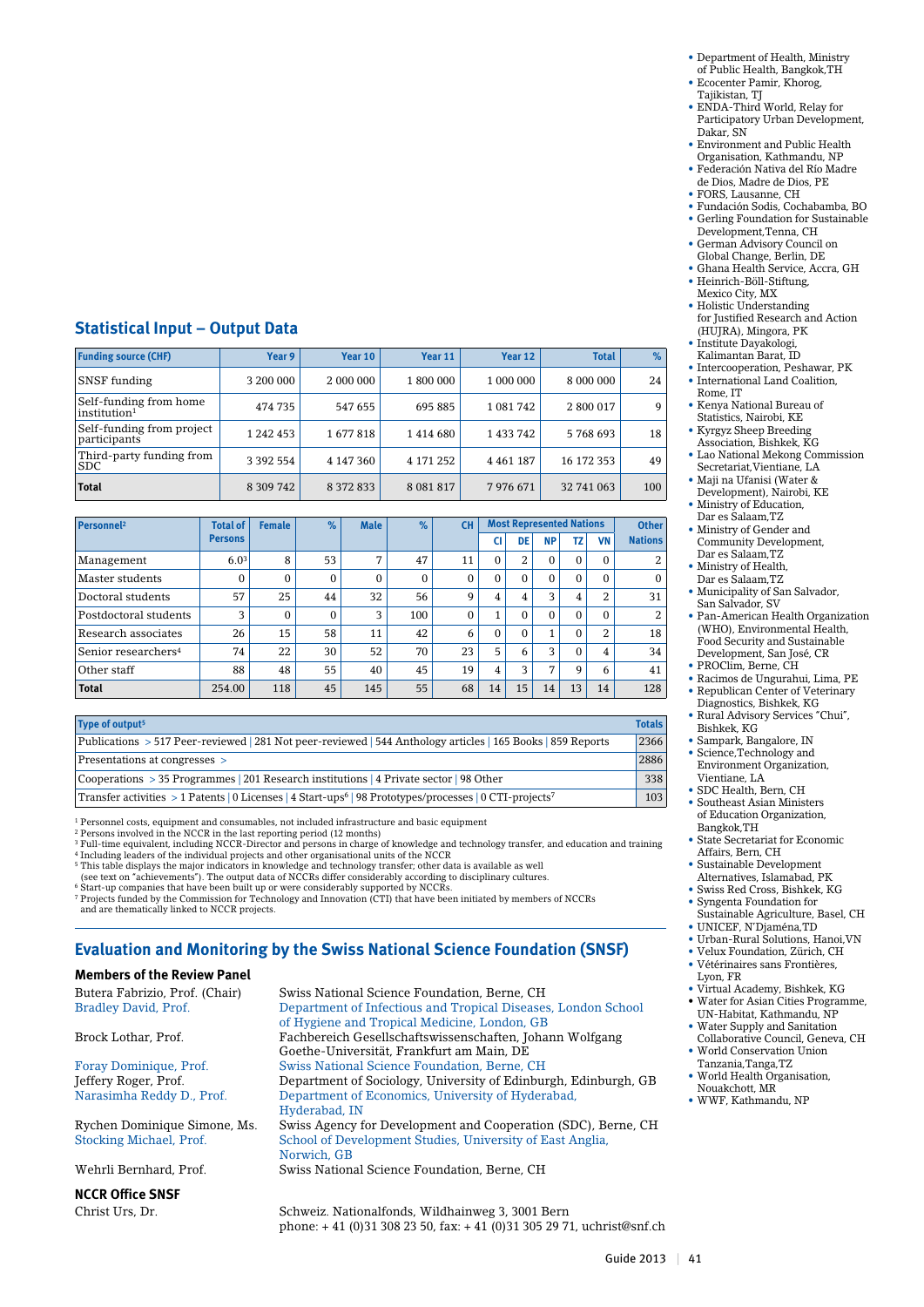# **Plant Survival in Natural and Agricultural Ecosystems**

**NCCR Plant Survival**

**Home Institution** University of Neuchâtel

**Start of the NCCR** April 1, 2001

# **NCCR Management**

*Director* Turlings Ted, Prof. phone: + 41 (0)32 718 31 58 ted.turlings@unine.ch

*Deputy Director* Neuhaus Jean-Marc, Prof. phone: + 41 (0)32 718 22 07 jean-marc.neuhaus@unine.ch

*Coordinator* Held Matthias, Dr. phone: +41 (0)32 718 25 22 matthias.held@unine.ch

*Office Secretary* Jauslin Carol, Mrs. phone: + 41 (0)32 718 25 00 plant.survival@unine.ch

*Communication*  Chlebny Igor, Mr. phone: + 41 (0)32 718 25 07 igor.chlebny@unine.ch

*Knowledge and Technology Transfer* Klappert, Rolf Mr. phone: +41 (0)32 718 10 51

rolf.klappert@unine.ch *Equal Opportunities* Perego Isabel, MA phone: +41 (0)32 718 10 59 egalite.chance@unine.ch

*Education and Training* Turlings Ted, Prof. Bobillier Christiane, Dr. phone: + 41 (0)32 718 25 02 christiane.bobillier@unine.ch

#### **Address**

NCCR Plant Survival Rue Emile-Argand 11 2000 Neuchâtel

phone: + 41 (0)32 718 25 00 fax: + 41 (0)32 718 25 01 plant.survival@unine.ch

**Web Address**

www.unine.ch/plantsurvival

## **Public Relations**

- • Plant Survival News (trilingual English, French and German) • Press releases
- • Website

#### **Research**

#### **WP 1**

**Plant fitness and abiotic interactions** Leader: Kessler F.

**Chloroplast Metabolism** Head: Kessler F. Fankhauser C., Hörtensteiner S., Rentsch D., Rochaix J. D., Goldschmidt-Clermont M., Zeeman S.

#### **Dynamics of mycorrhiza formation**

H: Martinoia E. Reinhardt D., Paszkowski, U.

#### **WP2**

**Plant antagonists and mutualists**

Leader: Turlings T.

#### **Exploiting inducible root defenses for pest control** H : Turlings T.

Neuhaus J.-M., Mauch-Mani B., Gindro K., Steinger T., Farmer T., Felber, F., Wolfender, J.-L.

**Genetic dissection of pollination syndromes in Petunia** H : Kuhlemeier C. Bshary R., Guerin P.

#### **Host specificity and hostassociated differentiation in phytophagous insects** H : Benrey B. Bacher S., Romeis J.

**WP3** 

**Spread and impact of invasive plants** L : Guisan, A.

**Invasiveness and ecosystem impact below and above the species level: refining and extending the Centaurea maculosa model** H : Müller-Schärer H. Guisan A., Schaffner U.

**Determinants and impacts of plant spread and invasion: a comparative and experimental approach** H: Fischer M. van Kleunen M.

#### **WP4**

**Statistics and modelling** Leader: Davison A. Bersier L.-F., Goldstein D.

#### **Transfer projects (strong Swiss franc package)**

**Hydrocapsules as Trojan horses for the application of biological control agents against root pests** H: Turlings T.

## **Technological Platforms, Programmes etc.**

**Sequencing and microarrays facilities** H: Neuhaus J.-M.

**SPSW Chemical analytical service** H: Glauser G.

**Analytical service of the Faculty** H: Vallat A., Furrer J.

**ICP-MS service** H: Matera V.

**Greenhouse facilities** H: Grant L. Held M.

**Phytotron facilities** H: Kessler F., Turlings T.

**Data analysis** H: Davison A.

**GIS facilities (ECOSPAT lab)** H: Guisan A.

**Doctoral Programme** H: Turlings T.

# **Heads of Individual Research Projects and Subprojects**

Bacher Sven, Dr. Département de Biologie, Université de Fribourg<br>Benrev Betty. Dr. Missilian de Biologie, Université de Neuchâtel Benrey Betty, Dr. Institut de Biologie, Université de Neuchâtel<br>Bersier Louis-Félix, Prof. Département de Biologie, Université de Fribe Département de Biologie, Université de Fribourg Bshary Redouan, Prof. Institut de Biologie, Université de Neuchâtel<br>Département de Mathématiques, EPF Lausar Davison Anthony C., Prof. Département de Mathématiques, EPF Lausanne<br>Fankhauser Christian, Prof. Center for Integrative Genomics, University of L Fankhauser Christian, Prof. Center for Integrative Genomics, University of Lausanne<br>Farmer Edward E., Prof. Département de Biologie Moléculaire Végétale. Département de Biologie Moléculaire Végétale, Université de Lausanne Fischer Markus, Prof. Institut für Pflanzenwissenschaften, Universität Bern<br>Gindro Katia Dr. – Agenscope ACW Changins, Nyon Agroscope ACW Changins, Nyon Goldschmidt-Clermont Michel, Prof. Département de Biologie Moléculaire, Université de Genève Département de Mathématiques, EPF Lausanne Guerin Patrick, Dr. Laboratoire de Physiologie Sensorielle, Université de Neuchâtel Guisan Antoine, Prof. Departement d'Ecologie et d'Evolution, Université de Lausanne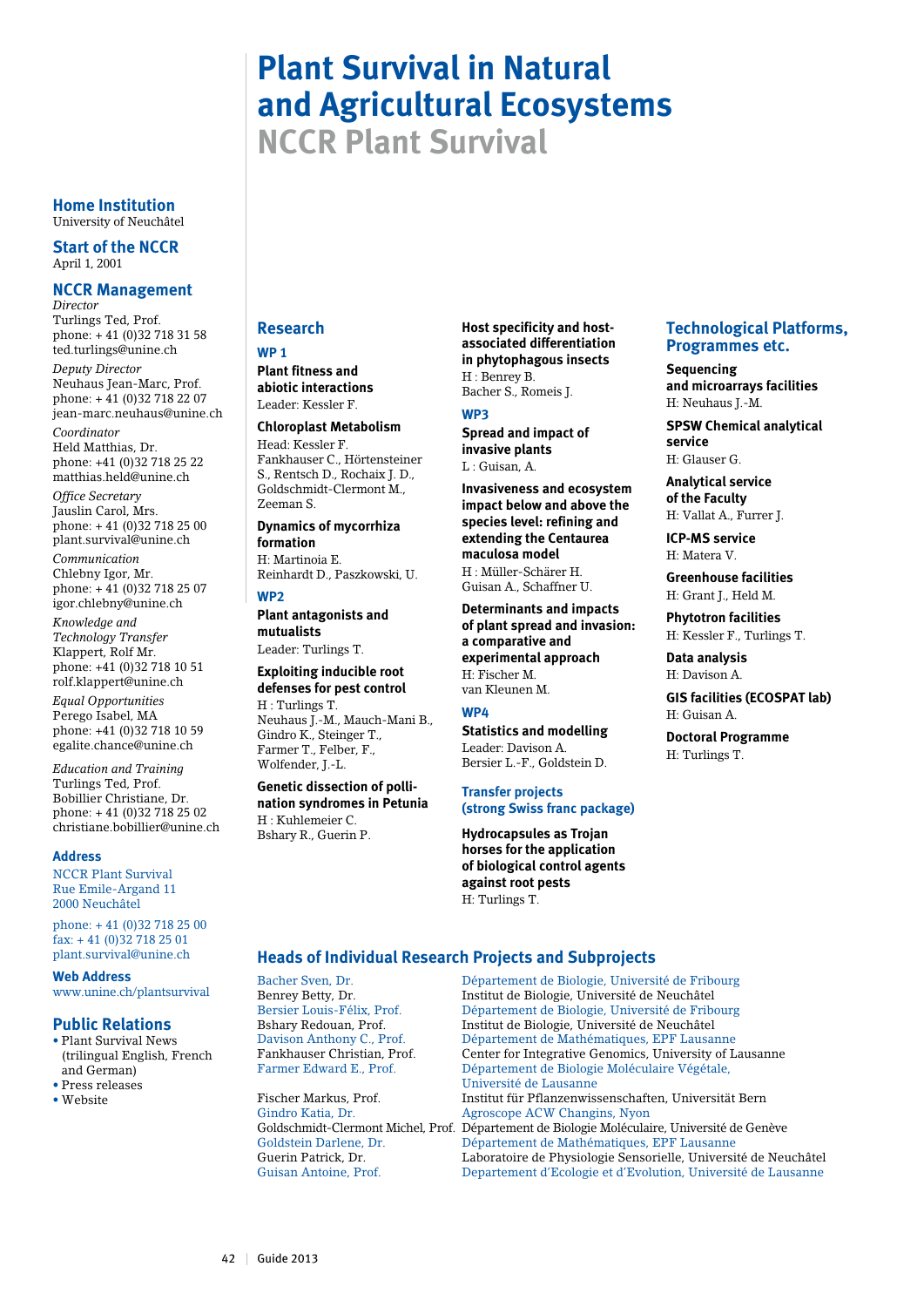#### **Third Party Cooperation**

**Programmes**

- ANGEL • Arabidopsis Starch Metabolism
- Network
- COST 858
- Croplife
- DAISY
- GIN
- IGGP
- InvaVol, ESF • ISCB
- NEOBIOTA
- NIOO-knaw
- PNETOX
- RVVS • SCOPES
- Sinergia Benzoxazinoids
- SiTraMaisBT
- SMARTER
- SPSW

#### **Research Institutions**

- Abteilung Pflanzenernährung, Leibniz-Institut für Gemüse- und Zierpflanzenbau, Grossbeeren, DE
- Arbeitsgemeinschaft zur Förderung des Futterbaus, c/o Agroscope
- Reckenholz, Zürich, CH • Bioinformatics and Information Technology, Leibniz-Institute of plant genetics and crop plant research, Gatersleben, DE
- Botanica e Patologia vegetale, Facoltà di Agraria, Napoli, IT
- Center for Environmental Science, Appalachian Laboratory, Frostburg, US
- Centre for Organic Agriculture, University of Newcastle, GB
- Centre Interprofessionnel de la
- Vigne et du Vin, Nîmes, FR • Campus Puerto Escondido,
- Universidad del Mar, Oaxaca, MX • c/o Agroscope Reckenholz, Arbeitsgemeinschaft zur Förderung
- des Futterbaus, Zürich, CH • Departement de Ciències Agràries
- i del Medi Natura, Universidad Jaume 1, Castellon, ES
- Departemento de Ingenieria Genetica, Center for Research and Advanced Studies of the National Polytechnic Institute, Irapuato, MX • Department of Animal and Plant
- Sciences, University of Sheffield, GB • Department of Biochemistry,
- Linköping University, SE
- Department of Biology, University of Massachusetts, Boston, US • Department of Biology, University
- of Technology of Darmstadt, DE • Department of Botany, University
- of British Columbia,Vancouver, CA • Department of Ecology and
- Evolution, State University of New York, US
- Department of Horticulture and Landscape Architecture, University of Colorado, US • Dipartimento Scientifico e
- Tecnologico, University of Verona, IT • Diversité et Génomes des Plantes
- Cultivées, Institut National de la Recherche Agronomique, Montpellier, FR
- Div. of Genome and Biodiversity Research, National Institute of Agrobiological Sciences, Tsukuba, JP
- Division of Molecular And Cellular Biology, Nagoya University, JP
- Division of Plant Sciences, National Institute of Agrobiological Sciences, Tsukuba, JP
- Ecological Systems Laboratory, University of Besançon, FR
- Ecotoxicology, Ecological Sediment and Soil Assessment, München, DE
- Entomology Department, National University of Cordoba, Cordoba, AR

# **Topics**

Plants are the primary producers of organic matter on land and central to almost all ecosystems. The survival and performance of plants is of fundamental importance to both the preservation of biodiversity and sustainable agriculture. We explore interactions between plants, insects and pathogens, and also among plants, from the molecule to the ecosystem and landscape level. Research on plant fitness and abiotic interactions focuses on chloroplast metabolism

under changing light conditions and nutrient acquisition, the latter being improved by symbioses with arbuscular mycorrhizal fungi.

The field of plant-insect interactions deals with chemical defence compounds produced by the plant that attract natural enemies of its pests at the leaf-air and root-soil interfaces. Identifying the genes that play a role in pollinator selection is another aspect of this topic. Studies

of invasive plants consist in refining and extending the investigations on the causes of invasiveness. The aim is also to understand why, in contrast to invasive alien species, many native species are declining in the landscape. To support these research efforts, novel statistics and modelling methods are being developed, thereby providing an impetus for such interdisciplinary collaborations in Switzerland.

on the spread and impact

Hörtensteiner Stefan, Dr. Pflanzenbiologisches Institut, Universität Bern Kessler Felix, Prof. (Laboratoire de Physiologie Végétale, Université de Neuchâtel Kuhlemeier Cris. Prof. (Physiologisches Institut. Universität Bern Kuhlemeier Cris, Prof. Pflanzenbiologisches Institut, Universität Bern Martinoia Enrico, Prof. Labor für Molekulare Pflanzenphysiologie, Universität Zürich Mauch-Mani Brigitte, Dr. Institut de Biologie, Université de Neuchâtel Müller-Schärer Heinz, Prof. Département de Biologie, Université de Fribourg<br>Neuhaus Jean-Marc, Prof. Laboratoire de Biologie Moléculaire et Cellulaire, Laboratoire de Biologie Moléculaire et Cellulaire, Université de Neuchâtel Paszkowski Uta, Dr. Dép. de Biologie Moléculaire Végétale, Université de Lausanne Reinhardt Didier, Dr. Département de Biologie et Zoologie, Université de Fribourg Rochaix Jean-David, Prof. Département de Biologie Moléculaire, Université de Genève<br>Romeis Jörg, Dr. Agroscope ART Reckenholz, Zürich Romeis Jörg, Dr. Agroscope ART Reckenholz, Zürich Schaffner Urs, Dr. CABI Bioscience Swiss Centre, Delémont<br>Steinger Thomas, Dr. Agroscope ACW, Changins Nyon Steinger Thomas, Dr. Agroscope ACW, Changins Nyon Turlings Ted. Prof. Institut de Biologie, Université de Turlings Ted, Prof. Institut de Biologie, Université de Neuchâtel Departement of Biology, University of Konstanz, Germany Wolfender Jean-Luc, Prof. Laboratoire de Pharmacognosie et Phytochimie, Unviersité de Genève<br>
Zeeman Samuel C., Prof. Institut für Pflanzenw

Institut für Pflanzenwissenschaften, ETH-Zentrum, Zürich

#### **Members of the Advisory Board**

Baldwin Ian T., Prof. Max Planck Institute of Chemical Ecology, Jena, DE Edwards Peter, Prof. Geobotanisches Institut, ETH-Zentrum, Zürich, CH Harter Klaus, Prof. Center for Plant Molecular Biology, University of Tübingen, DE Hartmann Thomas, Prof. Institut für pharmazeutische Biologie, Technische Universität Braunschweig, DE<br>Paré Paul W., Prof. 6 (Chemistry and Biochemistry) Chemistry and Biochemistry Department, Texas Tech University, USA

Guide 2013 | 43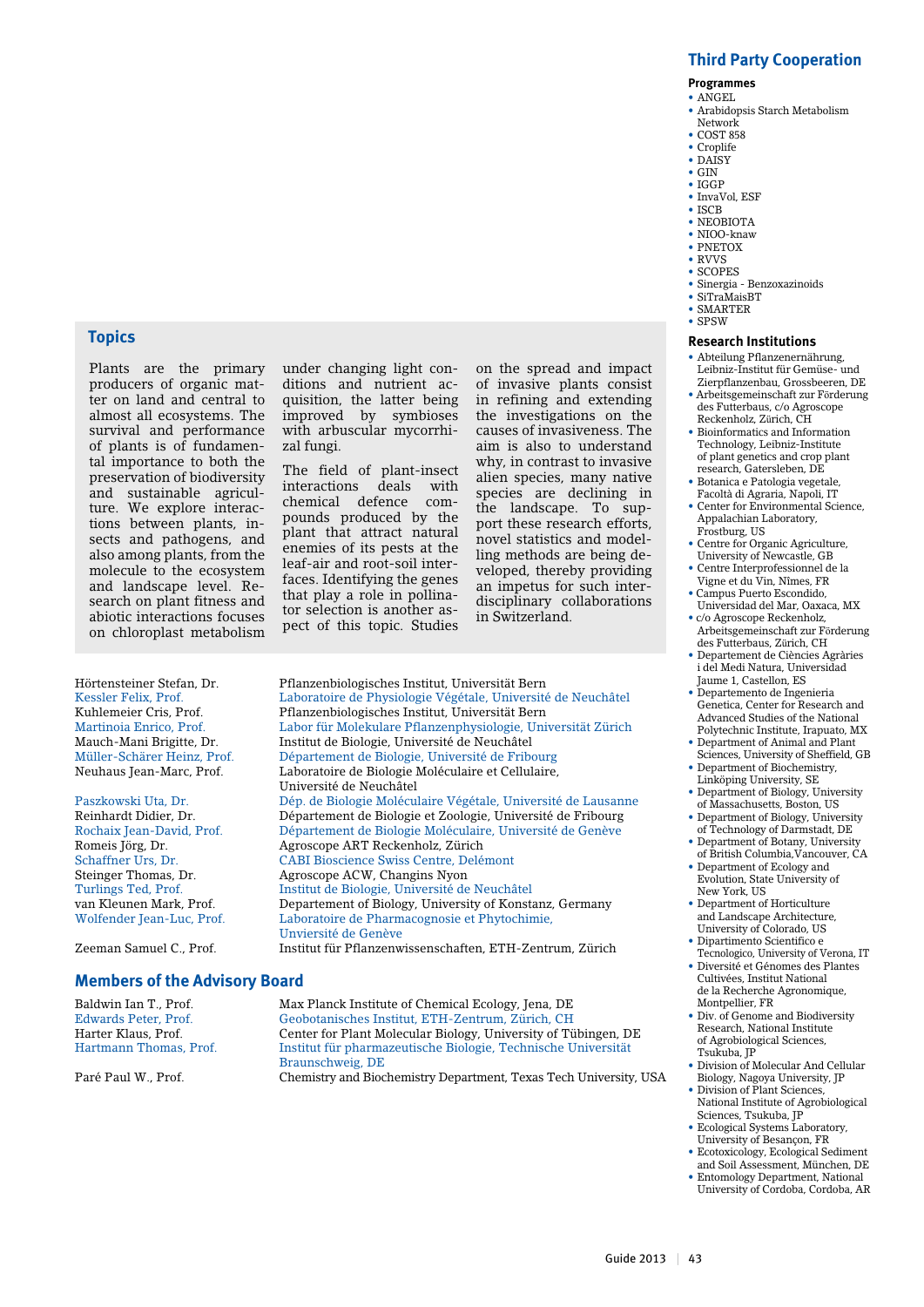- Entomology Department, Commonwealth Scientific and Industrial Research Organisation, Wembley, AU
- Entomology, International Maize and Wheat Improvement Center, Mexico, MO
- Evolution et Systématique Laboratoire ES,
- University of Paris Sud, Orsay, FR • Facultad de Agronomía,
- Universidad Mayor de San Andrés, La Paz, BO
- Fisiologia Vegetal,
- Universitat Jaume, Castillon, ES • Genetics Research Unit, United States Department of Agriculture, Geneva, US
- Institut de Biologie Physicochimique, Centre national de la recherche scientifique, Paris, FR
- Institut de Chimie Moléculaire, Université de Bourgogne, Dijon, FR
- Institut de Recerca i Tecnologia,
- Centre Universidad de Lleida, ES • Institut für Biowissenschaften,
- Universität Würzburg, DE • Institut für Umweltforschung, Rheinisch-Westfälische Technische Hochschule, Aachen, DE
- Institute for Wetland and Water Research, Radboud University Nijmegen, NL
- Institute of Biochemistry and Biology, University of Potsdam, DE
- Institute of Biology, University of Tromsø, NO
- Institute of Botany, Slovak Academy of Sciences, Bratislava, SK
- Institute of Molecular Biology, Academia Sinica, Taipei, TW
- Institute of Plant Protection Chinese Academy of Agricultural Sciences, Beijing, CN
- Istituto di Ingegneria Biomedica del CNR, Università di Padova, IT • Laboratorio Ecotono, National
- University of Comahue, Bariloche, AR • Laboratory for Electron Micro-
- scopy, University of Chicago, US • Legume Gene Technology Research, Commonwealth Scientific and Industrial Research
- Organisation, Canberra, AU • Lehrstuhl für Biologie, Technische Universität Kaiserslautern, DE
- Lehrstuhl für Pharmazeutische
- Biologie, Universität Würzburg, DE • Lethbridge Research Center,
- Agriculture and Agrifood Canada, CA • Molekulare Biotechnologie,
- University of Bonn, DE • Molekulare Physiologie,
- Max-Planck Institute of Molecular Plant Physiology, Golm, DE • Mycorrhiza, Institute of Botany,
- Pruhonic, CZ
- National Research Laboratory of Plant Functional Genomics, Pohang University of Science and Technology, KP
- Physical Oceanography Research Division, Scripps Institution of Oceanography, San Diego, US
- Physical Oceanography Research Division, University of Davis, California, US
- Plant Energy Biology Institute, University of Western Australia, Perth, AU
- Research Unit Mt Albert, HortResearch,Auckland, NZ

# **Achievements of the previous years**

#### **Interdisciplinary and applied research**

The NCCR Plant Survival, initiated in 2001, enabled the creation of an interdisciplinary network of skilled scientists around the general theme of plant survival. In 2012, two research teams were honoured by publications in Nature and Science. The first one is the group led by Enrico Martinoia, Professor of plant physiology at the University of Zurich. Their discovery deals with mycorrhiza, a symbiosis between plants and soil fungi, which increases the plants' access to water and nutrients.

The second topic refers to a research carried out by the group of Antoine Guisan at the University of Lausanne in collaboration with researchers from the ETH Zurich and from the University of Hawaii (USA). With the analysis of fifty invasive plant species introduced worldwide, this study confirms that it is possible, for the most part, to predict the regions of potential invasion based on the principle of climatic niche conservation. "This study offers the strongest empirical evidence to date that climate is a determining factor in the geographic distribution of invasive plants", states Antoine Guisan.

In the same field, the European research organisation COST has given in Summer 2012 the green light to a large project aimed at controlling ambrosia – one of the most notorious invasive plants. With the support of NCCR Plant Survival and under the direction of Professor Heinz Müller-Schärer, a coordinated action against this weed will be carried out in collaboration with Urs Schaffner at CABI Delémont. Entitled<br>SMARTER (Sustainable (Sustainable management of Ambrosia

artemisiifolia in Europe), this COST action will integrate new control strategies, such as biological pest control and promoting strongly competitive plants.

It is also worth mentioning the work of Brigitte Mauch-Mani and her team the University of Neuchâtel published in the journal Plant Physiology. This study highlighted an epigenetic phenomenon of heritable disease resistance. The researchers have shown for the first time that stimulating a plant's natural defences also increases the capacity for disease resistance in its offspring. The substances used for stimulating the defences are harmless to the environment and easy to apply.

#### **Technology transfer**

The technology transfer activities linked to the NCCR aim at consolidating what has been achieved by the partners in the previous two phases, at continuing to raise awareness of the NCCR partners to intellectual property issues and at ensuring better exploitation of current projects. Particular emphasis is put on exploiting the results and the intellectual property through an efficient policy of licensing to or partnering with third parties. For the Phase III the organisation of the TT activities is taken over by the Technology Transfer Office of the University of Neuchâtel in collaboration with the NCCR coordination. Coordination with technology transfer offices of the partner institutions is encouraged.

#### **Public relations**

More than 136 quotations in the media (web, written press, radio and TV) on activities, results and interviews of members of the NCCR Plant Survival have been recorded in 2011. We note very regular quotations of our research activities along the year. We got a worldwide success with the story about the identification of genes controlling the accumulation of arsenic in plants. This success is explained by the great concern that raises the pollution of drinking water by arsenic in developing countries, and by the fact that this research is the result of an international collaboration from South Korea, USA and Switzerland. In addition, we noticed 7 invitations of NCCR Plant Survival members by the media as experts in their research field. These kinds of interventions contribute to the fame of our research network.

#### **Doctoral programme**

The financing and management of the doctoral programme have now been taken over by the University of Neuchâtel, becoming one of the regular inter-university programmes within the CUSO. Mobility grants are awarded to allow Ph.D. students to visit and work in other laboratories and to present their research at international congresses.

#### **Equal opportunities**

A network of Equal Opportunity Offices at the Swiss universities currently provides optimal conditions for female scientists of our NCCR to pursue an academic career. In Neuchâtel, the Equal Opportunity Office offers scholarships and mentoring programs, and promotes part-time employment opportunities. The advancement of women in academic careers is supported through courses and workshops, while different programmes and a nursery grants family life and career balance for all NCCR scientists.

Further information see www.unine.ch/nccr/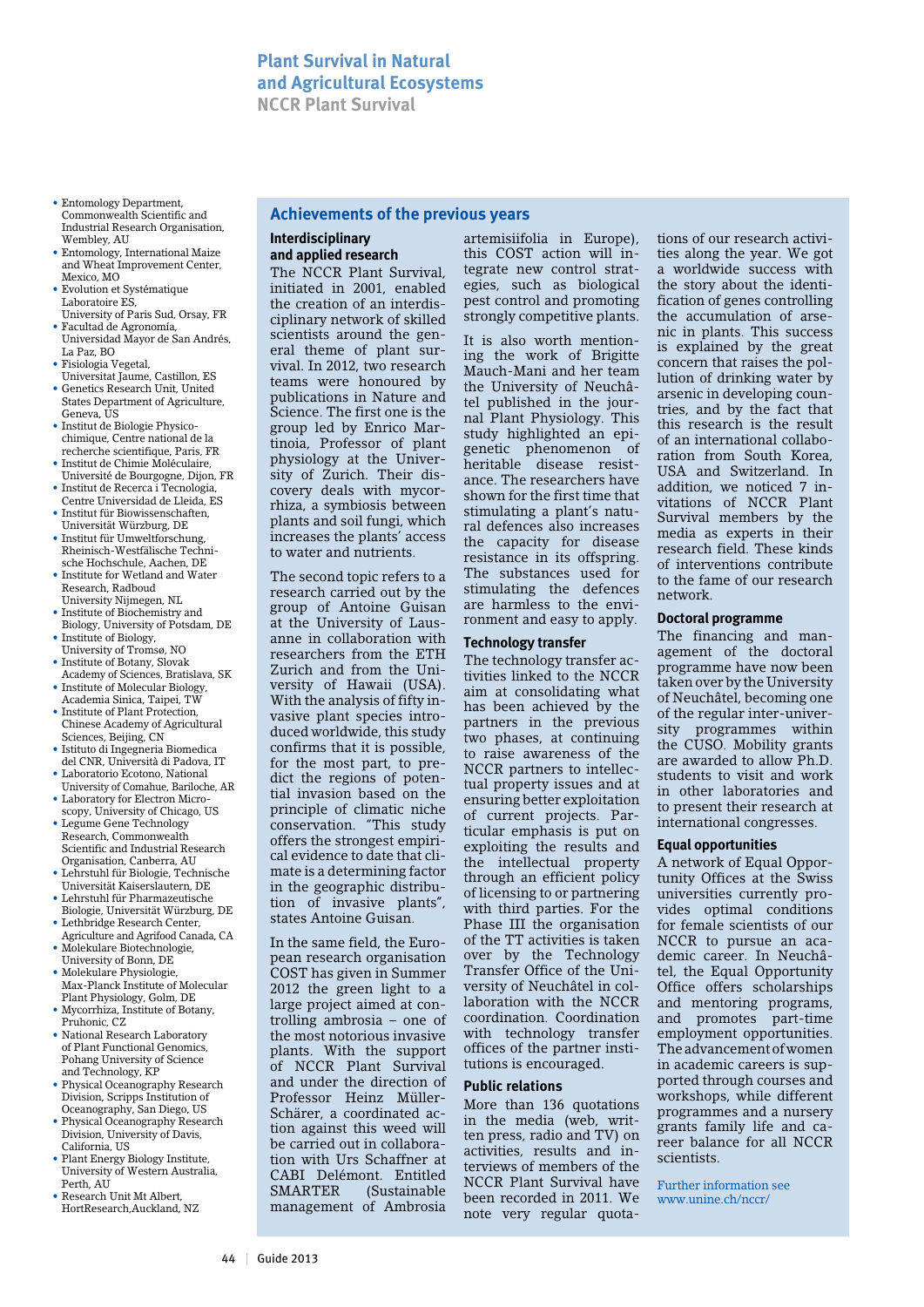- School of Biological and Conservation Sciences, University of KwaZulu-Nata, Pietermaritzburg, ZA • School of Crystallography,
- University of London, GB • Technische Umweltchemie,
- Umweltforschungszentrum Leipzig-Halle GmbH, DE • Trait Fonctionnels Végétaux
- et Dynamique des Ecosystèmes Alpin, Laboratoire d'Ecologie Alpine, Grenoble, FR
- Umweltforschungszentrum Leipzig-Halle GmbH, DE
- Unité de Phytopharmacie et Médiateurs Chimiques, Institut National de la Recherche Agronomique, Versailles-Grignon, FR
- Unité Mixte de Recherche, Plante-Microbe-Environnement (PME), Institut National de la Recherche Agronomique, Dijon, FR
- University of Athens, Europe
- and South America Consortium, Athens, GR

#### **Economy / Industry**

- **•** Affymetrix, Inc., Santa Clara, US AgriSense-BCS Limited,
- Pontypridd, GB • BASF Chemical Company,
- Ludwigshafen, DE • Bio-Protection & Development on Vineyards, Bettembourg, LU
- BIOREBA AG, Reinach, CH
- Burri Agricide, Ligerz, CH
- Carlsberg Research Center, Copenhagen, DK
- Cosmotec SA, Collombey-Le-Grand, CH
- Delley Semences et Plantes SA, Delley, CH
- Diethelm Keller Siber Hegner DKSH Ltd Switzerland, Zurich, CH • DuPont-Pioneer Hi-Bred,
- Wilmington, DE
- ECOGENICS GmbH, Zurich, CH • Fenaco, UFA-Samen Winterthur, Winterthur, CH
- Givaudan, Dübendorf, CH
- Isagro S.p.A., Milano, IT
- Kael Cosmetic SA, San Francisco, US • MONSANTO Company, Ecological
- Technology Center, St. Louis, US • NimbleGen Systems Inc.,
- Madison, US • Norddeutsche Euro Grass Breeding
- GmbH & Co. KG, Asendorf, DE • Norddeutsche Pflanzenzucht Han Georg Lembke KIG, Holtsee, DE
- Omya AG Agro, Oftringen, CH
- SMart Nose Ltd., Marin, CH
- Suterra LLC, Bend, US
- Xirrus, Zürich. CH

# **Others**

- **•** Amt für Landwirtschaft, Landschafts- und Bodenkultur Offenburg, Offenburg, DE
- Center for Applied Biosciences Delémont, CH
- CimArk SA, Sion, CH • Consortium Biodiversity
- Exploratories, Potsdam, DE • DLR-Rheinpfalz Phytomedizin / Biotechnologischer
- Pflanzenschutz, Neustadt, DE • Edmund Mach Foundation, San
- Michele all'Adige, IT • Office cantonal d'agro-écologie,
- Service de l'Agriculture, Châteauneuf, CH
- RACINES, Geneva, CH

# **Statistical Input – Output Data**

| <b>Funding source (CHF)</b>                        | Year 9       | Year 10       | Year 11   | Year 12       | <b>Total</b>  | $\frac{9}{6}$ |
|----------------------------------------------------|--------------|---------------|-----------|---------------|---------------|---------------|
| SNSF funding $1$                                   | 2 265 000    | 2 2 1 5 0 0 0 | 1 600 000 | 800 000       | 6 880 000     | 33            |
| Self-funding from home<br>institution <sup>2</sup> | 589 621      | 1 191 778     | 773 849   | 428 883       | 2 984 131     | 15            |
| Self-funding from project<br>participants          | 2 656 038    | 3 192 670     | 3 163 895 | $\Omega$      | 9 0 1 2 6 0 3 | 44            |
| Third-party funding <sup>3</sup>                   | 17812        | 1 388 824     | 296 000   | $\Omega$      | 1702636       | 8             |
| <b>Total</b>                                       | 5 5 28 4 7 1 | 7988272       | 5 833 744 | 1 2 2 8 8 8 3 | 20 579 370    | 100           |

| Personnel <sup>4</sup>          | <b>Total of</b><br><b>Female</b> |    | $\%$         | <b>Male</b> | $\%$ | <b>CH</b> |          |                | <b>Most Represented Nations</b> |           |                | <b>Other</b>   |
|---------------------------------|----------------------------------|----|--------------|-------------|------|-----------|----------|----------------|---------------------------------|-----------|----------------|----------------|
|                                 | <b>Persons</b>                   |    |              |             |      |           | DE       | <b>FR</b>      | <b>NL</b>                       | <b>GB</b> | IT             | <b>Nations</b> |
| Management                      | 5.0 <sup>5</sup>                 | 9  | 56           | 7           | 44   | 10        | 2        | T              | 1                               | $\Omega$  | $\Omega$       | 2              |
| Master students                 | T                                | 0  | $\mathbf{0}$ |             | 100  | 4<br>T    | $\Omega$ | 0              | $\Omega$                        | $\Omega$  | $\Omega$       | $\mathbf{0}$   |
| Doctoral students               | 20                               | 10 | 50           | 10          | 50   | 9         | 3        | З              | $\Omega$                        | $\Omega$  |                | $\overline{4}$ |
| Postdoctoral students           | 15                               | 4  | 27           | 11          | 73   | 5         | 2        | $\overline{2}$ | $\Omega$                        | $\Omega$  |                | 5              |
| Research associates             | 7                                | 2  | 29           | 5           | 71   | 1         |          |                | 1                               | $\Omega$  | 2              | 1              |
| Senior researchers <sup>6</sup> | 44                               | 6  | 18           | 27          | 82   | 17        | 7        | 0              | 3                               | 3         | $\Omega$       | 3              |
| Other staff                     | 5                                | 2  | 40           | 3           | 60   | 5         | $\Omega$ | 0              | $\Omega$                        | $\Omega$  | $\Omega$       | $\Omega$       |
| <b>Total</b>                    | 97.00                            | 33 | 34           | 64          | 66   | 48        | 15       | 7              | 5                               | 3         | $\overline{4}$ | 15             |

| Type of output <sup>7</sup>                                                                                                      | <b>Totals</b> |
|----------------------------------------------------------------------------------------------------------------------------------|---------------|
| Publications > 864 Peer-reviewed   126 Not peer-reviewed   2 Anthology articles   40 Books   0 Reports                           | 1032          |
| Presentations at congresses >                                                                                                    | 1455          |
| Cooperations > 45 Programmes   196 Research institutions   41 Private sector   30 Other                                          | 312           |
| Transfer activities > 10 Patents   1 Licenses   0 Start-ups <sup>8</sup>   59 Prototypes/processes   4 CTI-projects <sup>9</sup> | 74            |

1 Included funding of economic stimulus package and transfer projects (strong Swiss franc package)

2 Personnel costs, equipment and consumables, not included infrastructure and basic equipment 3 Not included is CTI funding. Since the start of the NCCR 4 projects have been funded by CTI at a total amount of 5.1 million CHF (cf. third table).

4 Persons involved in the NCCR in the last reporting period (12 months)<br><sup>5</sup> Full-time equivalent, including NCCR-Director and persons in charge of knowledge and technology transfer, and education and training<br><sup>6</sup> Including

7 This table displays the major indicators in knowledge and technology transfer; other data is available as well (see text on "achievements"). The output data of NCCRs differ considerably according to disciplinary cultures. 8 Start-up companies that have been built up or were considerably supported by NCCRs.

9 Projects funded by the Commission for Technology and Innovation (CTI) that have been initiated by members of NCCRs

and are thematically linked to NCCR projects.

# **Evaluation and Monitoring by the Swiss National Science Foundation (SNSF)**

# **Members of the Review Panel**

**NCCR Office SNSF**

Ghisalba Oreste, Prof. (Chair) Swiss National Science Foundation, Berne, CH<br>Chen Peter. Prof. Swiss National Science Foundation, Berne, CH Swiss National Science Foundation, Berne, CH Harr Jost, Dr. TZW Consulting GmbH, Witterswil, CH Faculty of Natural and Agricultural Sciences, University of Western Australia, AU<br>Métraux Jean-Pierre, Prof. Swiss National Science Foundation, Métraux Jean-Pierre, Prof. Swiss National Science Foundation, Berne, CH Biological Chemistry Div., Rothamsted Research, Harpenden, GB Scheel Dierk, Prof. Department of Stress and Development Biology, Halle, DE Louise E.M. Vet, Prof. Netherlands Institute of Ecology (NIOO-KNAW), NL

Christ Urs, Dr. Schweiz. Nationalfonds, Wildhainweg 3, 3001 Bern phone:  $+ 41$  (0)31 308 23 50, fax:  $+ 41$  (0)31 305 29 71, uchrist@snf.ch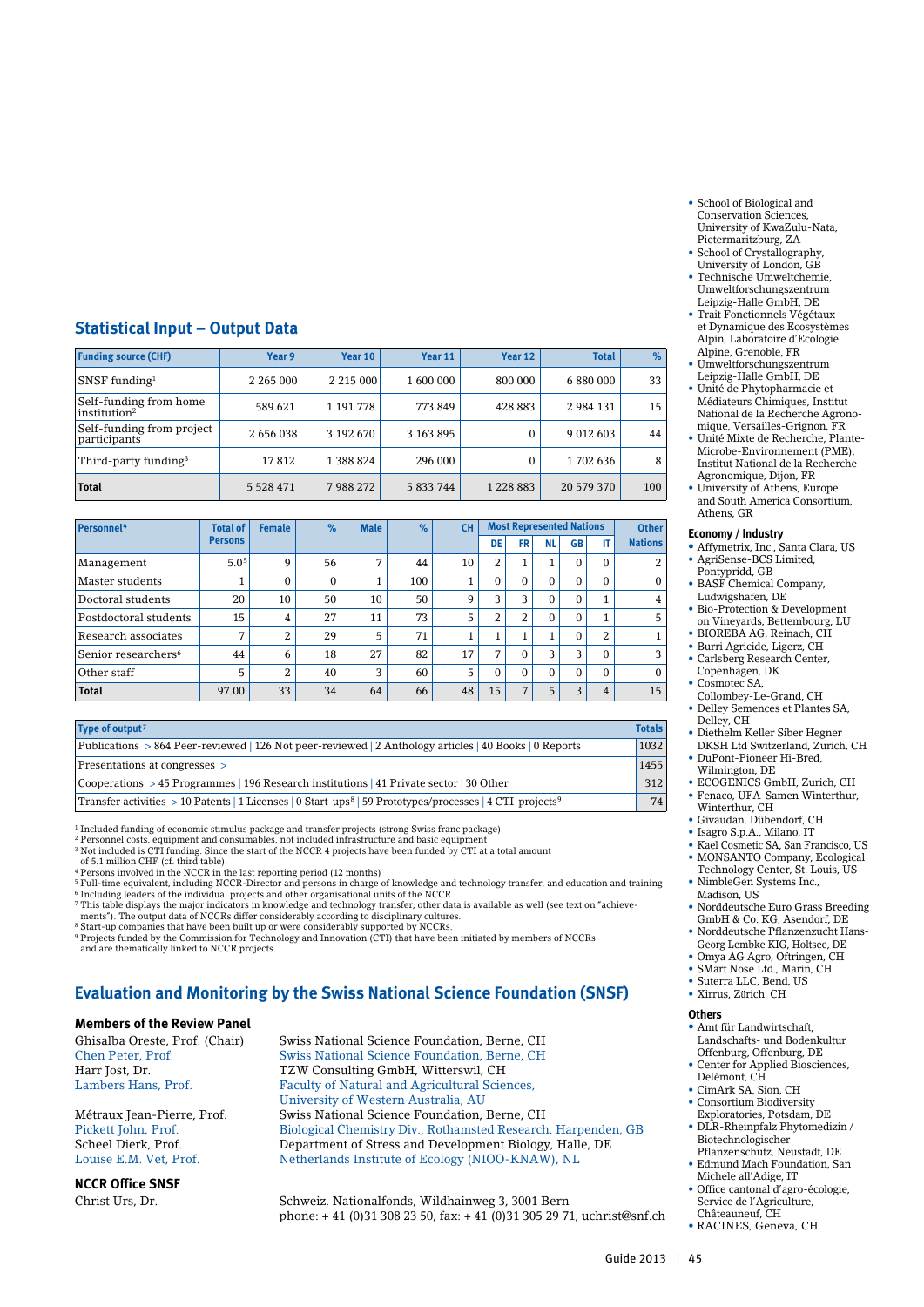# **Climate Variability, Predictability and Climate Risks NCCR Climate**

**Home Institution** University of Bern

**Start of the NCCR** April 1, 2001

#### **NCCR Management**

*Director* Stocker Thomas, Prof. stocker@climate.unibe.ch

*Deputy Director* Stephan Gunter, Prof. gunter. stephan@vwi.unibe.ch

*NCCR Executive Director* Grosjean Martin, Prof. phone: + 41 (0)31 631 31 47 martin.grosjean@oeschger.unibe.ch

*Science Officer* Riffler Michael, Dr. phone: + 41 (0)31 631 31 46 michael.riffler@oeschger.unibe.ch

*Public Relations* Meuli Kaspar, Mr. phone: + 41 (0)31 631 31 49 kaspar.meuli@oeschger.unibe.ch

*Knowledge and Technology Transfer* Grosjean Martin, Prof.

*Event Manager* Wälti Monika, Mrs. phone: + 41 (0)31 631 31 45 monika.waelti@oeschger.unibe.ch

*Administrative Manager* Möhl Margret, Mrs. phone: + 41 (0)31 631 31 45 margret.moehl@oeschger.unibe.ch *IT-Experts* Pletscher Martin phone: +41 (0) 31 631 88 84

martin.pletscher@oeschger.unibe.ch Ferrante Basilio, Mr. phone: + 41 (0)31 631 31 46 basil@giub.unibe.ch

*Education and Training* Riffler Michael, Dr.

*Advancement of Women* Riffler Michael, Dr.

#### **Address**

NCCR Climate Universität Bern Zähringerstrasse 25 3012 Bern

phone: + 41 (0)31 631 31 45  $\int \text{d} x$ : + 41 (0) 31 631 43 38 nccr-climate@oeschger.unibe.ch

**Web Address** www.nccr-climate.unibe.ch

# **Research**

**Work Package Reconstructing and modelling past drought variability**

Leader: Raible C.

**MONALISA-3 Modelling and Reconstruction of North Atlantic Climate System Variability** Head: Raible C. Stocker T.F.

**PALVAREX-3 PALeoclimate VARiability and EXtreme Events**

H: Grosjean M. Brönnimann S., Schwikowski M.

**DE-TREE Drought effects and PDSI reconstruction from Southern and Central European trees** H: Frank D.C.

#### **Work Package Future Climate** Leader: Schär C.

**HYCLIM Intensification of the water cycle: Scenarios, processes and extremes** H: Wild M. Schär C.

**CCC Global climate processes: role of cirrus clouds for present and future climate** H: Lohmann U. Peter T.

**PRECLIM-3 Probabilistic climate change scenarios for mean and extremes in the Alpine region** H: Appenzeller C. Knutti R.

#### **Work Package Ecosystem Impacts and Adaptation** Leader: J. Fuhrer

**PLANT/SOIL-3 Drought effects on Swiss grasslands and adapted plant mixtures as management options under changing climate conditions** H: Feller U. Buchmann N.

**AGRISK Climate change and agricultural production risks** H: Calanca P. Fuhrer J., Dumondel M.

**ECOWAT Impacts of changing drought conditions on catchment ecology and water cycle** H: Bugmann H. Körner C., Seneviratne S.I.

**Work Package Integrated assessment analysis of global climate change, economy and society** Leader: G. Stephan

**CITEL Climate change and international trade from an economic and legal perspective** H: Cottier T.

**R-3 Climate vulnerability, risk assessment and management in a Post-Kyoto World** H: Stephan G. Turton H.

**MIADAC-3 Modelling Climate Change Policies: Mitigation, Adaptation, and Acceptance** H: Thalmann Ph.

#### **Integrated Projects and Fast Track Studies**

**CLER Climate Lessons from radiocarbon data** H: Joos F.

**SOLAR Solar Forcing and Climate Change of the last 1000 years** H: Beer J.

#### **Programmes**

**Yearly Summer School** H: Grosjean M.

**PhD student meetings** H: Riffler M.

**Workshops co-organized with ProClim** H: Grosjean M.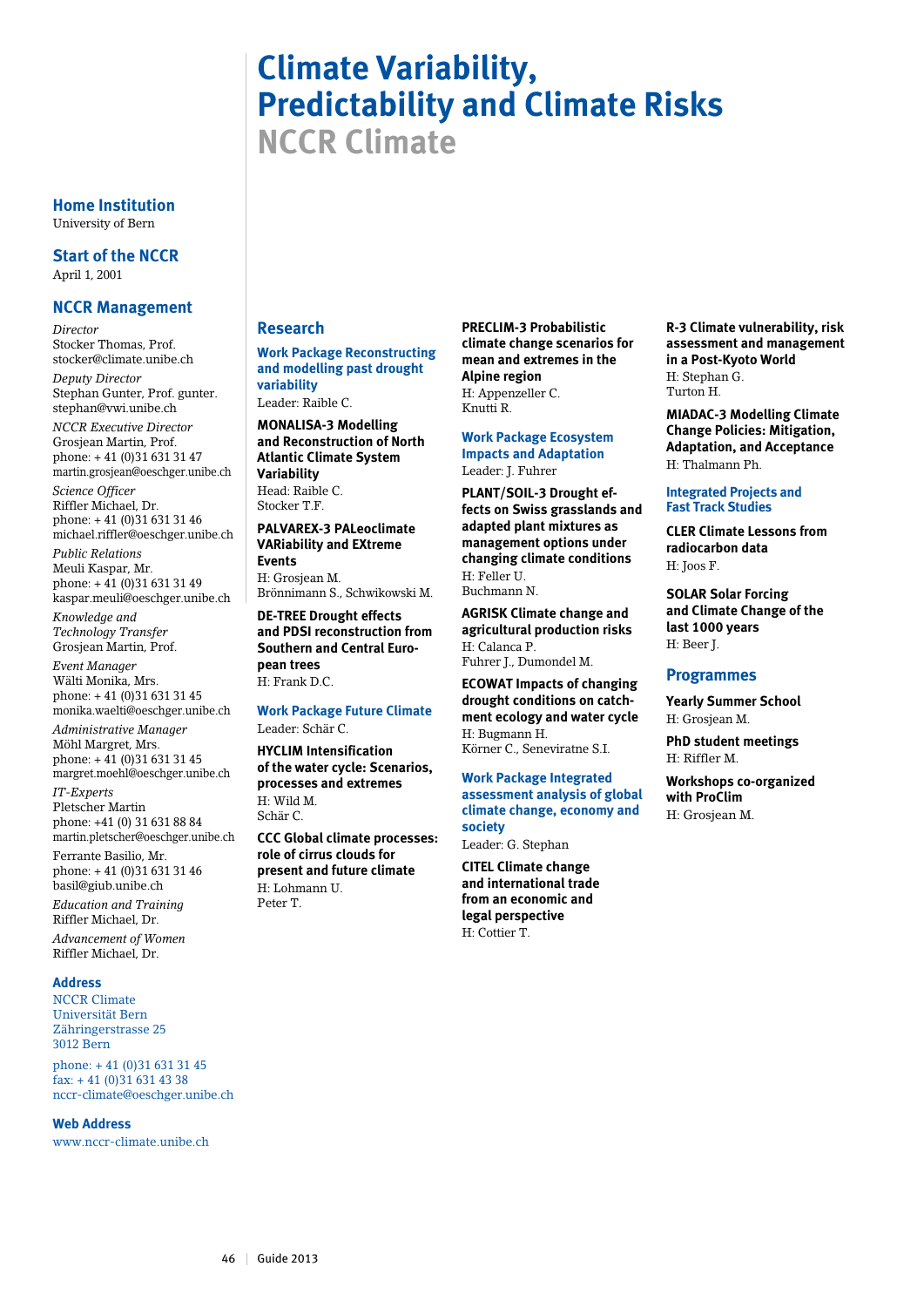## **Third Party Cooperation**

**Programmes**

- ACQWA (FP7)
- AGWAM • ALARM (FP6)
- AMIP II
- AustroClim
- CarboEurope-IP (FP6)
- CARBOOCEAN IP (FP6)
- CARMA • CIRCE (FP6)
- ClimPol
- COSMO-LEPS
- COST 725
- COST 733
- DILPA
- ECOCHANGE (FP6)
- ECSN • ENSEMBLES (FP6)
- ERA-CLIM
- ERMITAGE
- EURO-AGRIWAT (COST ES1106)
- FasMeF
- FUPSOL • GEOMON (FP6)
- 
- GrassGas • IGBP – PAGES
- Lignin Turnover
- MAIOLICA
- MedCLIVAR
- NDACC • NICOLA
- SoilGas
- VALUE (COST ES1102)
- WCRP-BSRN
- WCRP-CLIVAR
- WMO-LRF

#### **Research Institutions**

- Agenzia Regionale Prevenzione e Ambiente dell'Emilia Romagna (ARPA), Bologna, IT
- Alfred Wegener Institut, Bremerhaven, DE
- British Antarctic Survey, Cambridge, GB Canadian Institute for Climate
- Sciences, University of Quebec, Montreal, CA
- Center for Environmental. Prediction, Rutgers University, New Brunswick, US
- Centre for Global Environmental Research, National Institute for Environmental Studies, Tsukuba, JP
- Centre for Marine and Climate Research, University of Hamburg, DE
- Climate and Global Dynamics Division, National Center for
- Atmospheric Research, Boulder, US • Climate Research Unit, University of East Anglia, Norwich, GB
- Climatic Change and Climate Impacts, University of Geneva, Geneva, CH
- Danish Meteorological Institute, Copenhagen, DK
- Department Climate, Air and Energy, Planbureau voor de Leefomgeving, The Hague, NL
- Département des Sciences du Milieu et de l'Aménagement du Territoire, Université Catholique
- de Louvain, BE • Département Energie et Politiques de l'Environnement du LEPII, Université Pierre Mendès-France, Grenoble, FR
- Department of Astrophysics and Atmospheric, The Complutense University of Madrid, ES
- Department of Atmospheric and Oceanic Sciences, University
- of California, Los Angeles, US • Department of Atmospheric Sciences, University
- of Washington, Seattle, US • Department of Earth Science,
- University of Bergen, NO • Department of Environmental
- Sciences, University of Milano, IT • Department of Finance Decision,
- Hong Kong Baptist University, CN

# **Topics**

Comprehensive insight and sound understanding of 1) natural climate vari-<br>ability. modelling and modelling and highresolution climate reconstruction over the last 1000 years, 2) global and regional climate processes, seasonal and inter-annual<br>climate variability and variability and more accurate predictions, including extreme events, 3) assess implications of climate variability and change for ecosystems and to evaluate possible adaptive strategies for the management of forests and agriculture and, 4) potential perspectives for regional and global post-Kyoto climate policies, vulnerability of regional and global economies to the adaptation to global climate change. The NCCR Climate is a research network of institutions within Switzerland and collabo-

rates with national and international programmes (ProClim, WCRP-CLIVAR, IGBP, UNFCCC, IPCC). The NCCR Climate commits itself to a firm effort in education, to knowledge transfer and interaction with administration, politics, the private sector and the public. The NCCR Climate is in the last phase (2009-2013).

#### **Heads of Individual Research Projects and Subprojects**

Appenzeller Christof, PD Dr. MeteoSchweiz, Zürich Beer Jürg, Prof. EAWAG, Dübendorf Calanca Pierluigi, Dr.<br>Cottier Thomas, Prof. Fuhrer Jürg, Prof.<br>Grosjean Martin, Prof.

Beniston Martin, Prof. Climate Research Group, Université de Genève Brönnimann Stefan, Prof. Geographisches Institut, Universität Bern Buchmann Nina, Prof. Institut für Pflanzenwissenschaften, ETH Zürich Waldökologie, ETH Zürich<br>ART. Reckenholz Cottier Thomas, Prof. World Trade Institute, Universität Bern Dumondel Michel, Dr. Institute for Environmental Decisions, ETH Zurich Feller Urs, Prof. Institut für Pflanzenwissenschaften, Universität Bern WSL, Birmensdorf<br>ART. Reckenholz Grosjean Martin, Prof. Geographisches Institut, Universität Bern Abteilung Klima und Umweltphysik, Universität Bern Knutti Reto, Prof. Institut für Atmosphäre und Klima, ETH Zürich Körner Christian, Prof. Botanisches Institut, Universität Basel<br>
Lohmann Ulrike. Prof. Institut für Atmosphäre und Klima. ET Institut für Atmosphäre und Klima, ETH Zürich Peter Thomas, Prof. Institut für Atmosphäre und Klima, ETH Zürich Raible Christoph, PD Dr. Abt. Klima und Umweltphysik, Universität Bern Schär Christoph, Prof. Institut für Atmosphäre und Klima, ETH Zürich Schwikowski Margit, Prof. Paul Scherrer Institut, Villigen<br>Seneviratne Sonia, Prof. Paul Scherrer Atmosphäre und Kl Institut für Atmosphäre und Klima, ETH Zürich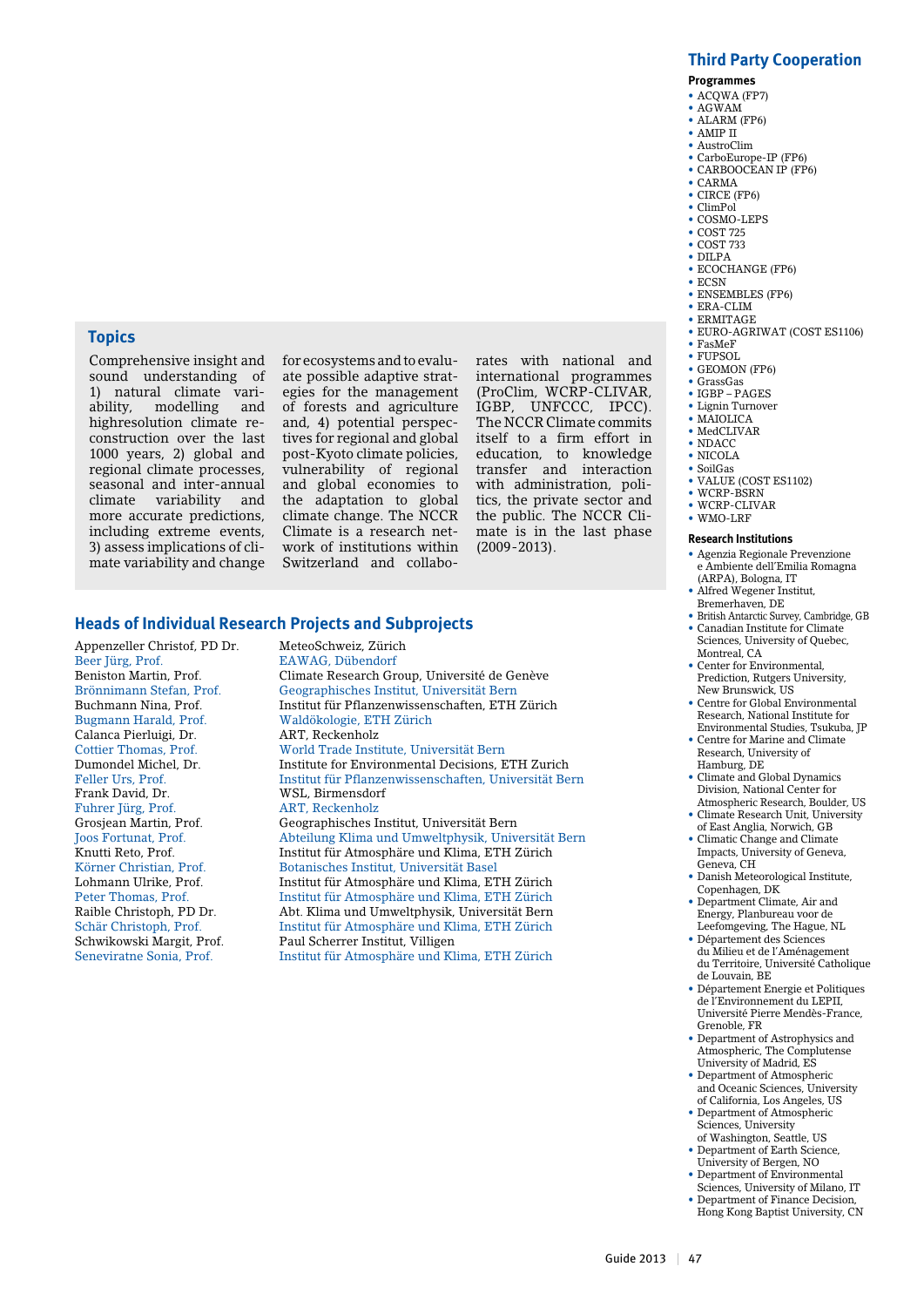- Department of Forestry and Natural Resources, Purdue University, West Lafayette, US
- Department of Geography, San Diego State University, US • Department of Geosciences.
- University of Massachusetts, Amherst, US • Department of Meteorology,
- University of Reading, GB • Department of Physics
- University of Oxford, GB
- Department of Plant Biology, University of Illinois, Urbana, US
- Deutsches Institut für Wirtschaftsforschung, Humboldt-Universität zu Berlin, DE
- Ecosystem Modelling and Biodiversity Studies Group, Lund University, SE
- Energy-Economic-Environment Modeling Laboratory, Institute of Communication and Computer Systems, Athens, GR
- Energy and Climate Change, Centre for European Policy Studies, Brussels, BE
- Environmental Change Institute, University of Oxford, GB • European Centre for Medium
- Range Weather Forecast, Reading, GB
- Fachbereich Volkswirtschaftslehre, Universität Trier, DE • Fondazione Eni Enrico Matte,
- Milano, IT • Fraunhofer-Institut für
- System- und Innovationsforschung, Karlsruhe, DE
- Fundação da Faculdade de Ciências, Universidade de Lisboa, Lisbon, PT
- Geographical Institute, University of Mainz, DE
- Geology and Geophysics Department, Woods Hole Oceanographic Institution, US
- GKSS Research Centre Geesthach, DE • Groupe d'Etudes et de Recherche en Analyse des Décisions (GERARD), Mc Gill University,
- Montréal, CA • Hadley Centre for Climate
- Prediction and Research, Exeter, GB • Institut für Energiewirtschaft und Rationelle Energieanwendung, Universität Stuttgart, DE
- Institut für Umweltphysik, Universität Heidelberg, DE
- Institut National sur la Recherche Agronomique, Clermont-Ferrand, FR
- Institute of Geography, Justus-
- Liebig-University Giessen, DE • Institute for Energy Environment Economy, Tsinghua University, Beijing, CN
- Institute of Geography, University of Augsburg, DE
- Institute of Geography, University of Würzburg, DE
- Institute of Geophysics,
- University of Copenhagen, DK • Institute of Meteorology and Geophysics, University of Vienna,
- Vienna, AT • Institute of Soil Science,
- TU Berlin, DE • International Institute for Applied Systems Analysis (IIASA),
- Laxenburg, AT • International Pacific Research
- Center, University of Honolulu, US • International Research Institute for Climate Prediction, Columbia
- University, New York, US • Joint Research Center, Ispra, IT
- Judge Business School, University of Cambridge, GB
- Laboratoire de Glaciologie et Géophysique de l'Environnement, Grenoble, FR
- Laboratoire des Sciences du Climat et de l'Environnement, Gif-sur-Yvette, FR

# **Climate Variability, Predictability and Climate Risks NCCR Climate**

# **Achievements of the previous years**

The SNSF Review Panel stated in the Assessment Report 2004: "The NCCR Climate is unique in its interdisciplinary focus, not just for Switzerland or Europe, but globally".

Building on firm structural and institutional foundations, the NCCR Climate network led to significant achievements in four areas: distinct scientific impact, international leadership through networks, sustained education at postgraduate level, and extended public relations. The Graduate School "Climate Sciences" (M.Sc. and Ph.D. University of Bern) concerted with the M.Sc. "Atmospheric and Climate Sciences" (S-EN ETH) opened in 2006/2007.

#### **Science**

The NCCR Climate shaped the profile of Swiss climate research through collaborative novel and timely<br>scientific contributions contributions with a high impact. Examples are the reconstruction of temporally highlyresolved European tempe-

Wokaun Alexander, Prof. Paul Scherrer Institut, Villigen

rature and precipitation fields back to AD 1000 or the assessment of extreme climate such as the European summer 2003 being the hottest of the last<br>500 years. Simulations Simulations. with different climate models show that about every second summer can be as warm or warmer in 2070 - 2100 than the summer 2003. With a focus on Switzerland, a set of scenarios for severe climate events (heat-waves, wind, drought, heavy precipitation, flood) has been produced, and the impact on society, agriculture and forests has been assessed. Information about extreme events in a changing climate is vital for risk assessment in financial business (e.g., investment and insurance). Operational tools for the climate forecast of up to six months were developed, novel ways of coupling climate and economic models were explored, and future ways of the Kyoto process were studied. Evidently, a hierarchy of state-of-the-art models (global and regional

climate models, regional and local impact models) and large observational datasets are a prerequisite to address such targets.

## **Other Aspects**

NCCR Climate researchers take leadership in the UNFCC, IPCC process and in international programmes (IGBP, WCRP, WMO, ERA). The NCCR Climate Summer School is a highly<br>competitive internation competitive -ally recognised platform for young scientists and attracts distinguished teachers. The NCCR Climate works closely with stakeholders, governmental agencies and the private sector. Public interest in NCCR Climate research is unprecedented. In 2007 the NCCR Climate had its first major structural impact: the University of Bern inaugurated the Oeschger Centre for Climate Change Research! In 2008 the Center for Climate System Modelling C2SM was inaugurated at ETH Zurich.

Further information see www.nccr-climate.unibe.ch

Stephan Gunter, Prof. Volkswirtschaftliches Institut, Universität Bern Abt. Klima- und Umweltphysik, Universität Bern Thalmann Philippe, Prof. Lab. de recherches en économie et management de l'environnement, EPF Lausanne Turton Hal, Dr.<br>
Wild Martin Dr. Paul Scherrer Institut, Villigen<br>
Paul Scherrer Institut für Atmosphäre und Kl Institut für Atmosphäre und Klima, ETH Zürich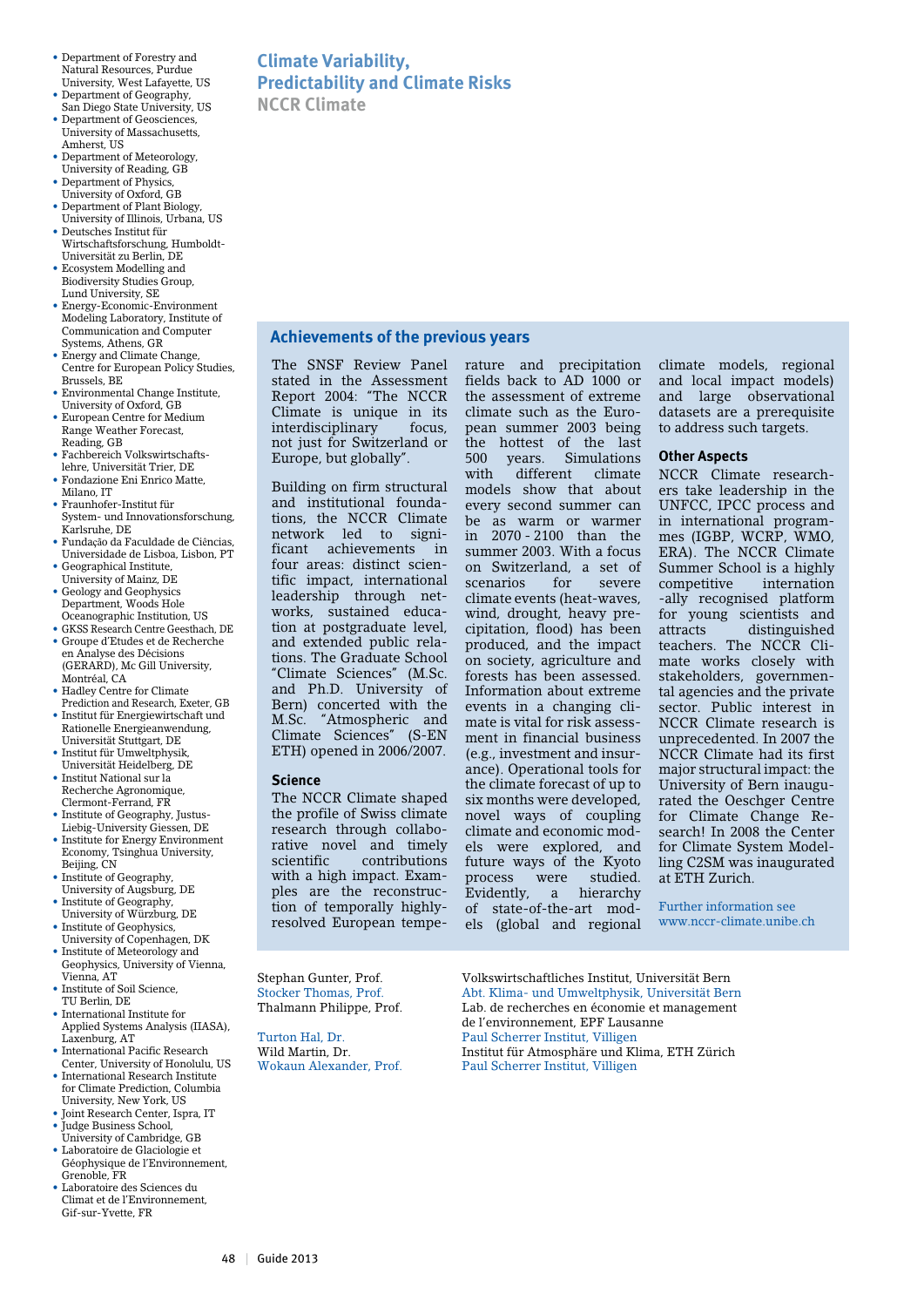#### **Statistical Input – Output Data**

| <b>Funding source (CHF)</b>                        | Year 9       | Year 10       | Year 11   | Year 12   | <b>Total</b> | %   |
|----------------------------------------------------|--------------|---------------|-----------|-----------|--------------|-----|
| <b>SNSF</b> funding                                | 1 800 000    | 1700 000      | 1 600 000 | 400 000   | 5 500 000    | 24  |
| Self-funding from home<br>institution <sup>1</sup> | 345 821      | 329 677       | 329 324   | 329 499   | 1 334 321    | 6   |
| Self-funding from project<br>participants          | 5 3 28 3 9 2 | 4 4 9 8 8 7 3 | 4 247 579 | 1 046 672 | 15 121 516   | 65  |
| Third-party funding                                | 599 988      | 100 074       | 218 044   | 365 500   | 1 283 606    | 6   |
| <b>Total</b>                                       | 8 0 74 201   | 6 628 624     | 6 394 947 | 2 141 671 | 23 239 443   | 100 |

| Personnel <sup>2</sup>          | <b>Total of</b>  | <b>Female</b> | $\%$     | <b>Male</b> | $\%$         | <b>CH</b>      |    |           |                | <b>Most Represented Nations</b> |          | <b>Other</b>   |
|---------------------------------|------------------|---------------|----------|-------------|--------------|----------------|----|-----------|----------------|---------------------------------|----------|----------------|
|                                 | <b>Persons</b>   |               |          |             |              |                | DE | <b>FR</b> | AT             | <b>CA</b>                       | IT       | <b>Nations</b> |
| Management                      | 1.8 <sup>3</sup> | 2             | 29       | 5           | 71           | 6              | 1  |           | $\Omega$       | $\Omega$                        | $\Omega$ | $\Omega$       |
| Master students                 | $\Omega$         | $\Omega$      | $\Omega$ | 0           | $\mathbf{0}$ | 0              | 0  |           | $\Omega$       | $\Omega$                        | $\Omega$ | $\mathbf{0}$   |
| Doctoral students               | 37               | 22            | 59       | 15          | 41           | 21             | 10 |           | $\Omega$       |                                 | 2        | 3              |
| Postdoctoral students           | 27               | 6             | 22       | 21          | 78           | 12             | 6  |           | 2              |                                 |          | 5              |
| Research associates             | $\overline{ }$   | 5             | 71       | 2           | 29           | $\overline{4}$ | 2  | $\Omega$  | $\Omega$       |                                 | $\Omega$ | $\mathbf{0}$   |
| Senior researchers <sup>4</sup> | 42               | 6             | 14       | 36          | 86           | 26             | 9  | 3         | $\overline{2}$ | $\Omega$                        | $\Omega$ | 3              |
| Other staff                     | 11               | 8             | 80       | 2           | 20           | 8              | 2  | $\Omega$  | $\Omega$       | $\Omega$                        | $\Omega$ | $\Omega$       |
| <b>Total</b>                    | 125.80           | 49            | 38       | 81          | 62           | 77             | 30 | 5         | $\overline{4}$ | 3                               | 3        | 11             |

| Type of output <sup>5</sup>                                                                                                    | <b>Totals</b> |
|--------------------------------------------------------------------------------------------------------------------------------|---------------|
| Publications > 792 Peer-reviewed   250 Not peer-reviewed   0 Anthology articles   160 Books   127 Reports                      | 1329          |
| Presentations at congresses >                                                                                                  | 2120          |
| $\sim$ Cooperations > 100 Programmes   131 Research institutions   11 Private sector   41 Other                                | 283           |
| Transfer activities > 0 Patents   0 Licenses   0 Start-ups <sup>6</sup>   7 Prototypes/processes   0 CTI-projects <sup>7</sup> | 7             |

<sup>1</sup> Personnel costs, equipment and consumables, not included infrastructure and basic equipment

<sup>2</sup> Persons involved in the NCCR in the last reporting period (12 months)<br><sup>3</sup> Full-time equivalent, including NCCR-Director and persons in charge of knowledge and technology transfer, and education and training<br><sup>4</sup> Includi

5 This table displays the major indicators in knowledge and technology transfer; other data is available as well (see text on "achievements"). The output data of NCCRs differ considerably according to disciplinary cultures.

6 Start-up companies that have been built up or were considerably supported by NCCRs. 7 Projects funded by the Commission for Technology and Innovation (CTI) that have been initiated by members of NCCRs

and are thematically linked to NCCR projects.

# **Evaluation and Monitoring by the Swiss National Science Foundation (SNSF)**

#### **Members of the Review Panel**

**NCCR Office SNSF**

Chen Peter, Prof. (Chair) Swiss National Science Foundation, Berne, CH Department of Economics, Carl von Ossietzky University Oldenburg, DE Bradley Raymond, Prof. Department of Geoscience, University of Massachussetts, US<br>Cramer Wolfgang, Prof. MBE, Aix-en-Provence, FR Cramer Wolfgang, Prof. IMBE, Aix-en-Provence, FR<br>
Endres Alfred, Prof. Fernuniversität Hagen, Hage Fernuniversität Hagen, Hagen, DE Gregory Peter, Prof. East Malling Research, Kent, UK Hartmann Dennis, Prof. Dep. of Atmospheric Sciences, University of Washington, US Höppe Peter, Prof. Fachbereich GeoRisikoForschung/Umweltmanagement, Münchener Rückversicherungs-Gesellschaft, DE Varone Frédéric, Prof. Swiss National Science Foundation, Berne, CH Swiss National Science Foundation, Berne, CH

Christ Urs, Dr. Schweiz. Nationalfonds, Wildhainweg 3, 3001 Bern phone: + 41 (0)31 308 23 50, fax: + 41 (0)31 305 29 71, uchrist@snf.ch

- Laboratory of Paleobotany and Palynology, University of Utrecht, NL
- Laboratory of Tree-Ring Research, University of Arizona, Tucson, US
- Massachusetts Institute
- of Technology, Cambridge, US • Max Planck Institute for Biogeochemistry, Jena, DE
- Max Planck Institute
- for Meteorology, Hamburg, DE • National Centre for Atmospheric Research, Boulder, US
- National Oceanic and Atmospheric Administration, U.S. Department of
- Commerce, Boulder, US • Natural Resource Ecology Laboratory, Colorado State
- University, Fort Collins, US • Physical Sciences Division, U.S. Department of Commerce, Boulder, US
- Potsdam Institute for Climate Impact Research, DE
- Public System Group, Indian Institute of Management, Ahmedabad, IN
- School of Computing, National University of Singapore, SG
- School of Environmental Sciences, University of East Anglia, Norwich, GB
- Systems Analysis Group, Research Institute of Innovative Technology for the Earth, Kyoto, JP
- U.S. Arid-Land Agricultural Research Center, Maricopa, US

#### **Economy / Industry**

- BKW FMB Energie AG, Bern, CH
- Enerdata, Grenoble, FR
- KANLO Consultants, Lyon, FR
- Ordecsys Sàrl, Chêne-Bourgeries, CH • Swisselectric, Bern, CH
- Swiss Reinsurance Company, Zürich, CH
- Swiss Reinsurance Company Ltd, Zürich, CH

#### **Others**

- Beratendes Organ für Fragen der Klimaänderung (OcCC), Bern, CH
- Bundesamt für Energie, Bern, CH • Bundesamt für Landes-
- topographie, Wabern, CH • Bundesamt für Umwelt, Bern, CH
- Bundesamt für Wasser und Geologie, Bern, CH
- Commissariat à l'Energie Atomique, Toulouse, FR
- Dendrolabor Wallis, Brig, CH • Eidgenössisches Departement
- für auswärtige Angelegenheiten, Bern, CH • European Organisation for the
- Exploitation of Meteorological Satellites, Darmstadt, DE • German Advisory Council
- on Global Change, Berlin, DE • Institut Français des Relations
- Internationales, Paris, FR • Intergovernmental Panel
- on Climate Change, Geneva, CH • International Atomic Energy
- Acency, Wien, AT
- MeteoFrance, Toulouse, FR
- MeteoSwiss, Zürich, CH • Met Office Hadley Centre, Exeter, GB
- National Development and Reform
- Commission, Beijing, China • Past Global Changes of IGBP,
- Bern, CH • ProClim Forum for Climate,
- Bern, CH • Schweizerischer Erdbebendienst,
- Zurich, CH • Wissenschaftlicher Beirat der Bundesregierung Globale Umweltveränderungen (WBGU), Berlin, DE
- World Energy Council, London, GB
- World Trade Organisation, Geneva, CH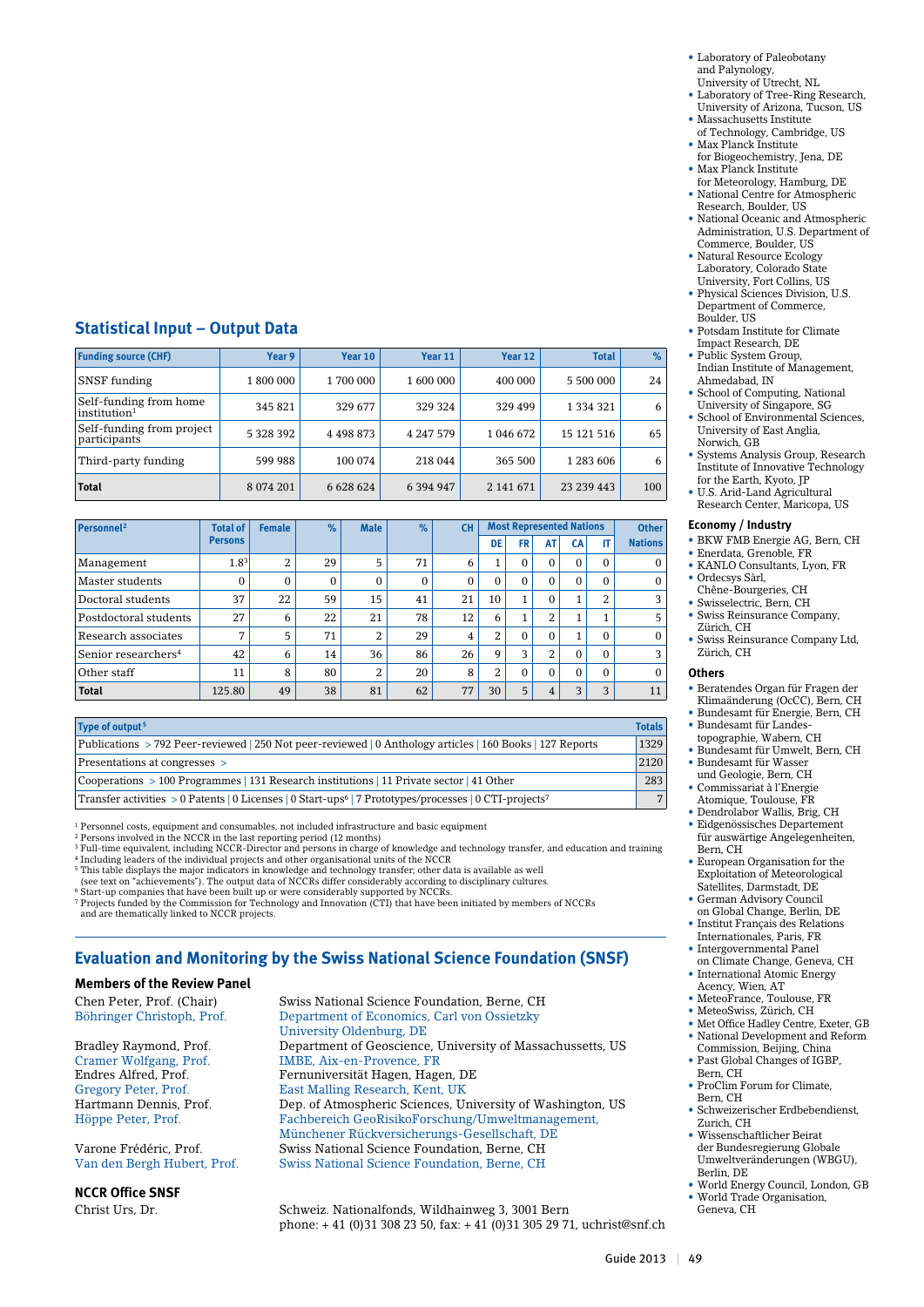# **Materials with Novel Electronic Properties – Basic Science and Applications NCCR MaNEP**

#### **Home Institution** University of Geneva

**Start of the NCCR** July 1, 2001

# **NCCR Management**

*Director* Fischer Øystein, Prof. phone: +41 (0)22 379 62 70 Oystein.fischer@unige.ch

*Deputy Directors* Renner Christoph, Prof. phone: +41 (0)22 379 35 44 christoph.renner@unige.ch

Van der Marel Dirk, Prof. phone: +41 (0)22 379 62 34 dirk.vandermarel@unige.ch

*Scientific Managers* Berthod Christophe, Dr. phone: + 41 (0)22 379 68 95 Christophe.berthod@unige.ch

Favre-Quattropani Lidia, Dr. phone: + 41 (0)22 379 62 93 Lidia.quattropani@unige.ch

*Administrative Manager* Bagnoud Marie, Mrs. phone: + 41 (0)22 379 62 18 Marie.bagnoud@unige.ch

*Knowledge and Technology Transfer* Cors Jorge, Dr. ad interim

phone: +41 (0)22 379 62 19 jorge.cors@unige.ch

*Education and Training* Berthod Christophe, Dr.

*Advancement of Women* Favre-Quattropani Lidia, Dr.

*Computer and Internet Resources* Maggio-Aprile Ivan, Dr. phone: + 41 (0)22 379 61 13 Ivan.maggio-aprile@unige.ch

*Communication* Bonito Aleman Adriana, Mrs. phone: + 41 (0)22 379 64 99 adriana.aleman@unige.ch

#### **Address**

NCCR MaNEP Section de physique Université de Genève 24, quai E.- Ansermet 1211 Genève 4

phone: + 41 (0)22 379 30 13 fax: + 41 (0)22 379 35 89 manep@unige.ch

**Web Address**

www.manep.ch

## **Research**

#### **Novel phenomena at interfaces and in superlattices**

Head: Triscone J.-M. Participating members: Aebi Ph., Bernhard Ch., Giamarchi T., Morenzoni E., Morpurgo A., Niedermayer Ch., Paruch P., Triscone J.-M., Willmott Ph.

#### **Materials for future electronics**

Head: Morpurgo A. Participating members: Büttiker M., Giamarchi T., Morpurgo A., Paruch P., Sigrist M., Triscone J.-M., van der Marel D.

#### **Electronic materials for energy systems and other applications** Head: Fischer Ø.

Participating members: Abplanalp M., Aebi Ph., Cors J., Decroux M., Eckert D., Fischer Ø., Flükiger R., Hulliger J., Kenzelmann M., Patzke G., Renner Ch., de Rooij N., Senatore C., Triscone G. Triscone J.-M., Weidenkaff A., Yvon K.

This project is carried out with six participating industries.

#### **Electronic properties of oxide superconductors and related materials**

Head: van der Marel D. Participating members: Baeriswyl D., Batlogg B., Degiorgi L., Fischer Ø., Georges A., Giamarchi T., Giannini E., Karpinski J., Keller H., Mesot J. Rice T.M., Sigrist M., van der Marel D.

#### **Novel electronic phases in strongly correlated electron systems**

Head: Sigrist M. Participating members: Baeriswyl D., Blatter G., Forró L., Giannini E., Jaccard D., Kenzelmann M., Sigrist M., Troyer M., van der Marel D.

#### **Magnetism and competing interactions in bulk materials**

Head: Mila F. and Zheludev A. Participating members: Giamarchi T., Kenzelmann M., Kollath C., Mesot J., Mila F., Morenzoni E., Ott H.-R., Rønnow H. M., Rüegg C., Staub U., Troyer M., Zheludev A.

#### **Electronic materials with reduced dimensionality**

Head: Forró L. Participating members: Aebi Ph., Degiorgi L., Forró L., Giamarchi T., Grioni M., Renner C.

#### **Cold atomic gases as novel quantum simulators for condensed matter** Head: Giamarchi T. Participating members:

Blatter G., Esslinger T., Giamarchi T., Gritsev V., Kollath C., Mila F., Troyer M.

#### **Transfer projects (strong Swiss franc package)**

**Epitaxial Piezoelectric MEMS Energy Harvester in a Watch System - WATCHERGY** H: Briand D.

**Surface treatments and thin films for micromachining electrodes** H: Cors J.

**Novel nanocomposite materials with low ecological impact for highcurrent contact applications** H: Giannini E.

**Neutron focusing within sample environment** H: Kenzelmann M.

**Development of YBa<sub>2</sub>Cu<sub>3</sub>0<sub>7-x</sub> superconducting test coils: the path towards allsuperconducting magnets above 23 .5 T** H: Senatore C.

## **Platforms, Programmes etc.**

**Industry Network**

**Swiss Workshop MaNEP «Les Diablerets»**

**Winter School MaNEP** 

**«Saas-Fee»**

**MaNEP Mobile Post-Doc Program**

**Advancement of Women MaNEP Summer Internships MaNEP Doctoral School**

#### **Forum Members (full members, participating to the research projects)**

Abplanalp Markus, Dr. ABB Corporate Research Ltd, Baden-Dättwil Département de Physique, Université de Fribourg Baeriswyl Dionys, Prof. Département de Physique, Université de Fribourg Batlogg Bertram, Prof. Laboratorium für Festkörperphysik, ETH-Hönggerberg Dép. de Physique de la Matière Condensée, Université de Genève and PSI Villigen, Swiss Light Source<br>Bernhard Christian, Prof. Département de Physique, Universit Département de Physique, Université de Fribourg Blatter Johann W., Prof. Institut für Theoretische Physik, ETH-Hönggerberg Büttiker Markus, Prof. Département de Physique Théorique, Université de Genève Cerny Radovan, Prof. Laboratoire de Cristallographie, Université de Genève Decroux Michel, Prof. Dép. de Physique de la Matière Condensée, Université de Genève Laboratorium für Festkörperphysik, ETH-Hönggerberg De Rooij Nico, Prof. SAMLAB, EPFL, Neuchâtel Eckert Daniel, Dr. Bruker-Biospin, Fällanden Institut für Quantenelektronik, ETH-Hönggerberg Fiebig Manfred, Prof. Departement Materialwissenschaft, ETH-Hönggerberg Fischer Øystein, Prof. Dép. de Physique de la Matière Condensée, Université de Genève Dép. de Physique de la Matière Condensée, Université de Genève Forró László, Prof. Laboratoire de Nanostructures et Nouveaux Matériaux Electroniques, EPF Lausanne

Georges Antoine, Prof. Dép. de Physique de la Matière Condensée, Université de Genève<br>Giamarchi Thierry, Prof. Dép. de Physique de la Matière Condensée, Université de Genève Dép. de Physique de la Matière Condensée, Université de Genève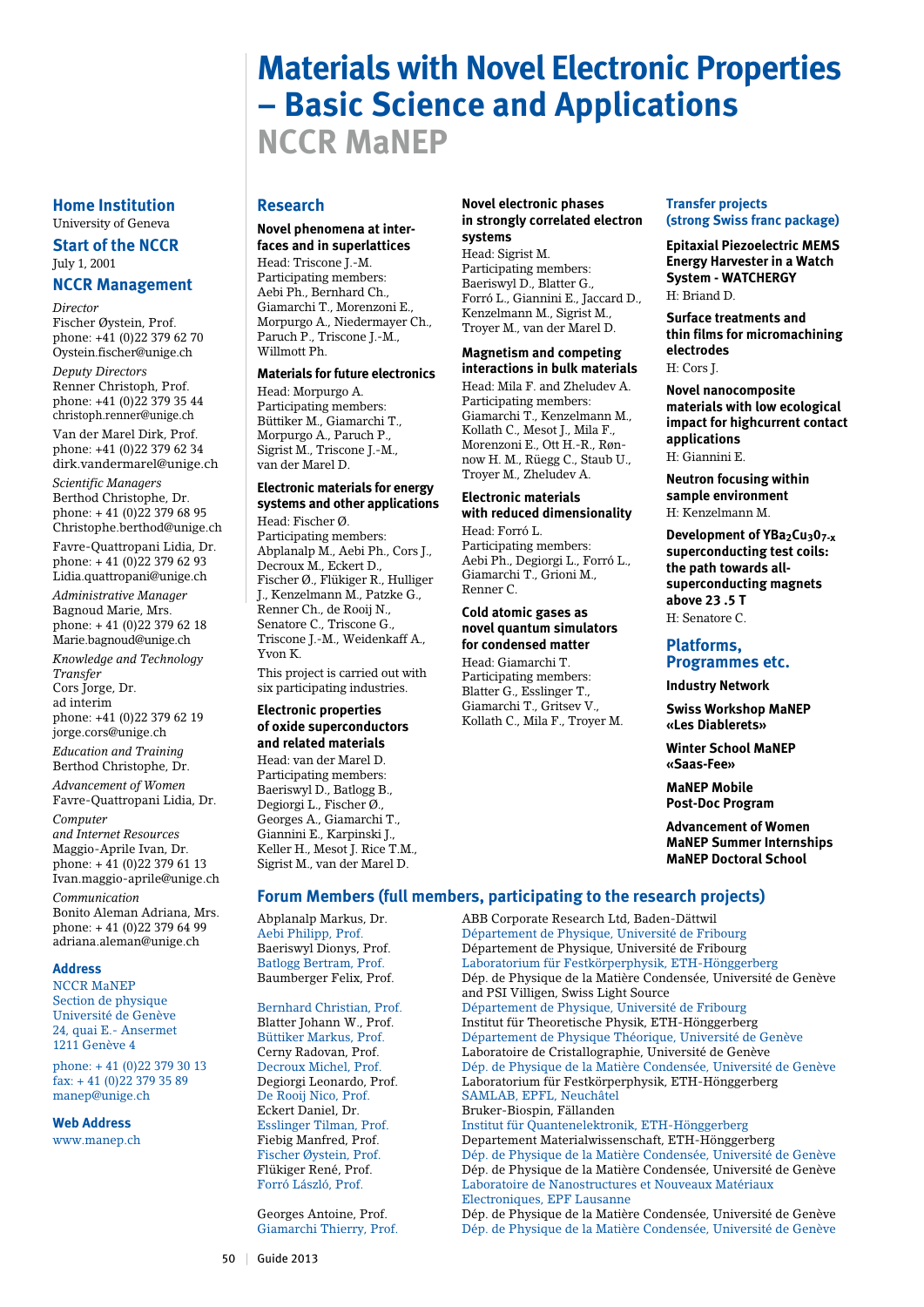#### **Topics**

In the last twenty years,<br>numerous new elecnumerous tronic materials have been discovered with interesting and often complex crystalline structures and outstanding new electronic properties. These new striking properties are found in some magnetic, ferroelectric and superconducting compounds. All these compounds have a large potential for applications and we believe that they will play a key role in advanced future electronic devices. Among the mate-

Mesot Joël, Prof.<br>Mila Frédéric, Prof.

Triscone Gilles, Dr.<br>Triscone Jean-Marc. Prof.

# **Members of the Scientific Committee**

rials displaying these unexpected exceptional properties, many share in common a low dimensionality and a low carrier density. Most of them are complex oxide systems and, in many of these materials, electronic interactions play an important role making these systems very difficult to treat theoretically. Another characteristic of these systems is that they often have competing ground states, for instance magnetic and superconducting, which makes them very sensi-

tive to many external parameters, leading to interesting functionalities. In MaNEP, the main goals of our NCCR are to develop a basic understanding of these new materials, to prepare for their applications, and to train young scientists in this important field for future electronic applications. After the end of the third phase, these topics will be pursued at the University of Geneva with many of the present members of MaNEP.

Giannini Enrico, Dr. Dép. de Physique de la Matière Condensée, Université de Genève Grioni Marco, Prof. Laboratoire de spectroscopie électronique, EPF Lausanne Jaccard Didier, Prof. Dép. de Physique de la Matière Condensée, Université de Genève<br>Rarpinski Janusz, Dr. Physique de la Matière Condensée, Université de Genève Laboratorium für Festkörperphysik, ETH-Hönggerberg Keller Hugo, Prof. Institut für Physik, Universität Zürich Kenzelmann Michel, Dr. Laboratory for Developments and Methods, PSI Villigen Kollath Corinna, Prof. Département de Physique Théorique, Université de Gen Département de Physique Théorique, Université de Genève<br>PSI Villigen Mila Frédéric, Prof. Institut de Physique Théorique, EPF Lausanne Morenzoni Elvezio, Dr. Laboratory for Muon-Spin Spectroscopy, PSI, Villigen Morpurgo Alberto, Prof. Dép. de Physique de la Matière Condensée, Université de Genève<br>Niedermayer Christof, Dr. Laboratory for Neutron Scattering, PSI Villigen Laboratory for Neutron Scattering, PSI Villigen Ott Hans-Rudolf, Prof. Laboratorium für Festkörperphysik, ETH-Hönggerberg Dép. de Physique de la Matière Condensée, Université de Genève Patzke Greta, Prof. Anorganisch Chemisches Institut, Universität Zürich Dép. de Physique de la Matière Condensée, Université de Genève Rice T. Maurice, Prof. Institut für Theoretische Physik, ETH-Hönggerberg Rønnow Henrik, Prof. Laboratoire de magnétisme quantique, EPF Lausanne Laboratory for Neutron Scattering, PSI Villigen and Dép. de Physique de la Matière Condensée, Université de Genève<br>Sigrist Manfred, Prof. [Institut für Theoretische Physik, ETH-Hönggerberg Sigrist Manfred, Prof. Institut für Theoretische Physik, ETH-Hönggerberg Departement Materialwissenschaft, ETH-Hönggerberg Staub Urs, Dr. Swiss Light Source, PSI Villigen Dép. de Physique de la Matière Condensée, Université de Genève Troyer Matthias, Prof. Institut für Theoretische Physik, ETH-Hönggerberg<br>
van der Marel Dirk. Prof. Dép. de Physique de la Matière Condensée. Universi Dép. de Physique de la Matière Condensée, Université de Genève Weidenkaff Anke, Prof. Festkörperchemie und Katalyse, EMPA Dübendorf and Departement für Chemie und Biochemie, Universität Bern Werner Philipp, Prof. Département de Physique, Université de Fribourg Willmott Philip, Prof. Swiss Light Source, PSI Villigen Yvon Klaus, Prof. Laboratoire de Cristallographie, Université de Genève

Zheludev Andrey, Prof. Laboratorium für Festkörperphysik, ETH-Hönggerberg

Degiorgi Leonardo, Prof. Laboratorium für Festkörperphysik, ETH-Hönggerberg Fischer Øystein, Prof. Dép. de Physique de la Matière Condensée, Université de Genève<br>Forró László. Prof. Laboratoire de Nanostructures et Nouveaux Matériaux Laboratoire de Nanostructures et Nouveaux Matériaux Electroniques, EPF Lausanne<br>Giamarchi Thierry. Prof. Dép. de Physique de la Matièr Giamarchi Thierry, Prof. Dép. de Physique de la Matière Condensée, Université de Genève<br>Mila Frédéric, Prof. 1996 Institut de Physique Théorique, EPF Lausanne Mila Frédéric, Prof. Institut de Physique Théorique, EPF Lausanne Dép. de Physique de la Matière Condensée, Université de Genève Renner Christoph, Prof. Dép. de Physique de la Matière Condensée, Université de Genève Sigrist Manfred, Prof. Institut für Theoretische Physik, ETH-Hönggerberg, Staub Urs, Dr. Swiss Light Source, PSI Villigen<br>Triscone Jean-Marc, Prof. Dép. de Physique de la Matière ( Triscone Jean-Marc, Prof. Dép. de Physique de la Matière Condensée, Université de Genève Dép. de Physique de la Matière Condensée, Université de Genève Zheludev Andrey, Prof. Laboratorium für Festkörperphysik, ETH-Hönggerberg

#### **Communication**

- 2007: The SupraFête to celebrate 20 years of high temperature superconductors
- The PhysiScope: official inauguration in 2008
- Movie: "Superconductivity: a short story of an enduring enigma"
- Exhibition and brochure illustrated by Swiss cartoonist "Mix&Remix"
- Partnerships with CERN: open doors, special exhibition, conferences
- 2009: Participation in the events of UniGE's 450th anniversary
- Telecom World 2009:
- Artistic performances by the company Exos using superconducting levitation  $(2009, 2010, 2011)$
- 2011: SUPRA100 exhibition and documentary around a novel sculpture by Etienne Krähenbühl at UniMail, Geneva
- 2011: SUPRAQUOI to celebrate 100 year of the discovery of superconductivity
- 2013: SUPRA100 exhibition and documentary at the Muséum d'Histoire Naturelle, Neuchâtel
- MaNEP brochures: general presentation & KTT
- Electronic Newsletter
- Website: regular updates and improvements

# **Third Party Cooperation**

#### **Programme**

- CMA (FP6-NMP)
- $\bullet$  EuCARD  $\cdot$  ISIRP
- 
- NES (ESF) • PNANO-ANR
- Sinergia research grant advanced thermoelectric oxide materials for high temperature applications
- SSSTC

#### **Research Institutions**

• Centre de Recherches sur Tres Basses Températures, Grenoble, FR

- Centre for Nanotechnology, University College London, GB
- Centro Atomico Bariloche,
- Bariloche, AR • Chimie du Solide et Inorganique
- Moléculaire, Univ. de Rennes, FR • CSIC, Institut de Cienca
- de Materials de Barcelona, Bellaterra, ES
- Condensed Matter Physics and Materials Sciences Department, Brookhaven National Laboratory, New York, US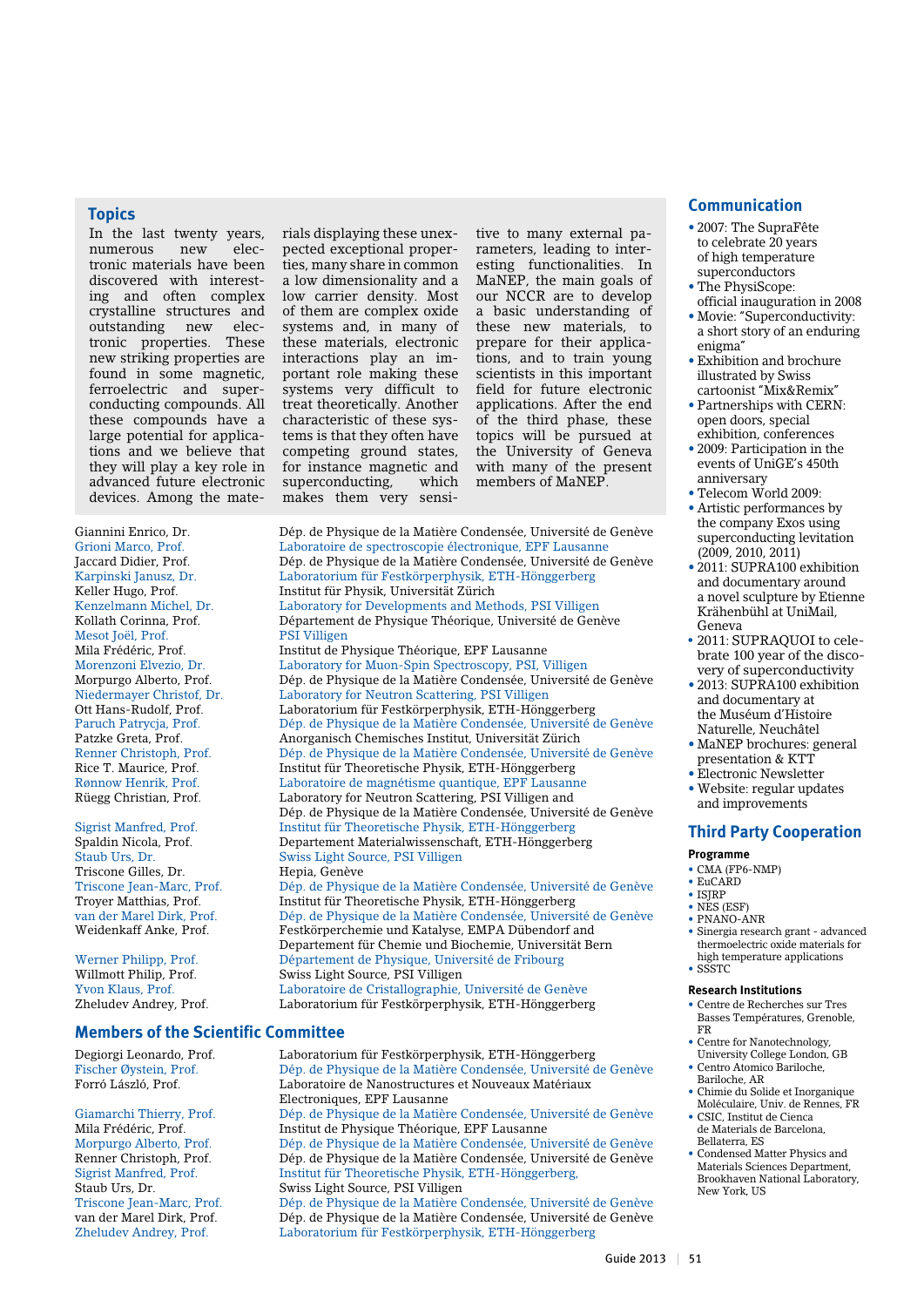- Condensed Matter Theory Group Department of Physics, Boston University, Boston, US
- Departament de Fisica, Universitat de les Illes Balears, Palma de Mallorca, ES
- Département de Génie Électrique, Ecole Polytechnique, Montreal, CA
- Department of Physics University of Aachen, DE
- Département de Physique Thèorique des Matériaux, Université de Liège, BE
- Department of Applied Physics and Physics,Yale University, New Haven, US
- Department of Condensed Matter Physics,Weizmann Institute of Science, Rehovot, IL
- Department of Physic, European Laboratory for Non-Linear Spectroscopy, Firenze, IT
- Department of Physics and Astronomy, University of Rochester, US
- Department of Physics and Institute for Pure and Applied Physical
- Sciences, University of California Los Angeles, San Diego, US
- Department of Physics Solid State Theory, Lund University, SE
- Department of Physics, Louisiana State University, Baton Rouge, US
- Department of Physics, Stanford University, Stanford, US • Department of Physics,
- University La Sapienza, Rome, IT • Department of Physics,
- University of Michigan, US • Dept. of Applied Physics and
- Physics, Yale University, New Haven, US
- Dipartimento di Fisica, Università di Genova, IT
- Ecole Superieure d'Ingénieurs d'Annecy, Laboratoire d'instrumentation et des Matériaux,
- Université de Savoie, FR • Elettra Synchrotron Light Laboratory, AREA Science
- Park,Trieste, IT • Faculty of Chemistry, Karlsruhe Institute of Technology, DE
- Horology, TIMELAB, Geneva, CH • Institut Franche Comté Electronique Mécanique Thermique et Optique - Sciences et Technologies (FEMTO), Laboratoire de
- Physique et de Métrologie de, Besançon, FR • Institut für Festkörperphysik,
- Technische Universität Wien, AT • Institut für physikalische Chemie, Universität Wien,AT
- Institut für Theoretische Physik III, Universität Stuttgart, DE
- Institut Néel, CNRS, Grenoble, FR • Institute for Physics,
- University of Augsburg, DE • Institute for Planetary Research, German Aerospace Center, Berlin, DE
- Institute of Inorganic Chemistry, University of Kiel, DE
- Institute of Micro and Nano Electronic Systems, University of Karlsruhe, DE

#### **Achievements of the previous years**

#### **Science**

The scientific activities of MaNEP phase III are organized around eight projects. The idea is to centre our efforts on the key questions in the area of MaNEP. Project 1, "Novel phenomena at interfaces and in superlattices" wants to demonstrate novel functionalities at oxide and organic interfaces. The specific aim is the discovery, understanding, and control of novel properties at artificially engineered interfaces. In Project 2, "Materials for future electronics", electronic devices and nanostructures for the investigation of materials with novel electronic prop-erties will be used. The two main classes of materials addressed are heterostructures of transition metal oxides and carbonbased materials. New collaborations with the industry have started in the frame of Project 3, "Electronic materials for energy systems and other applications". They are based on technologies developed in MaNEP phases I and II. Project 4, "Electronic properties of oxide superconductors and related materials", focuses on the microscopic origin of superconductivity and other states of matter with which it competes. Project 5, "Novel electronic phases in strongly correlated electron systems", complements Project 4 with work on the wide class of materials exhibiting special properties due to the presence of strong local correlation between the position and the motion of electrons. The goal of Project 6, "Magnetism and competing interactions in bulk materials", is to investigate a panoply of remarkable phenomena due to conflicts and competition between various degrees of freedom of the electrons. The leitmotif for Project 7, "Electronic materials with reduced dimensionality" is based on the fact that lowdimensional systems have features which are absent or less expressed in 3D materials, such as spin-charge separation or strong fluctuations. The aim of Project 8, "Cold atomic gases as novel quantum simulators for condensed matter", is to use cold atoms to realize model systems with an unprecedented level of control and tunability, allowing many issues pertinent to the field of strong correlations to be tested.

#### **Know-how and technology transfer**

MaNEP has set-up several collaborations with industry and the HES-Geneva in different domains where its skills and knowledge are needed. They are carried out within project 3 described above. A first spin-off company "PHA-SIS" is active in the field of thin film fabrication and built on know-how developed in MaNEP. MaNEP is also the originator of a project of reinforced collaboration between the Office de Promotion des Industries et des Technologies (OPI), the HES-Geneva and the University of Geneva.

#### **Education and advancement of women**

Having co-organised a summer school with PSI in 2002 in Zuoz, MaNEP organized two successful summer schools (2004, 2006) and three winter schools (2009, 2011, 2013) at Saas-Fee. About 70 students attended lectures given by international experts. Many students were MaNEP doctoral students, but the school also enrolled students from other countries.

The MaNEP doctoral program was launched at the University of Geneva and the first courses began in autumn 2008.

Since 2004, MaNEP has organized summer internships for female students, giving the opportunity to integrate research groups at the different universities and federal institutes in MaNEP. These internships are highly rated by the participants. A survey prepared together with the Equality Office of UniGE was sent to all women researchers

in MaNEP in order to evaluate the current work and promote activities devoted to the advancement of women.

#### **Communication and outreach**

MaNEP has initiated many<br>ambitious communications communications and outreach projects. The SupraFête is a very special event when 1500 people were able to discover superconductivity and which provided many new PR tools, namely a movie, a fun exhibition and a brochure illustrated by the well-known Swiss cartoonist Mix&Remix. The PhysiScope, created by MaNEP and with the collaboration of the Physics Section UniGE was launched in the autumn of 2008. There were also fruitful collaborations with CERN. In 2011, the centennial of the discovery of superconductivity has been celebrated. MaNEP has launched a large programme of collaboration with different partners such as UniGE and the PhysiScope, PSI, SPS, CERN, or EuroPhysicsFun. In April, in Geneva, MaNEP, UniGE and the PhysiScope have organised daily one hour shows on superconductivity for the general public welcoming 500 visitors. In autumn, the exhibition SUPRA100 about superconductivity presenting an artwork by the artist Etienne Krähenbühl, was shown at UniMail in Geneva, as well as an artistic performance by the company Exos, a family day with experiments, demonstrations, laboratory visits, shows, which welcomed more than 1200 visitors, and a grand conference for the general public by Prof. Koichi Kitazawa. Superconductivity was also one theme of those presented at the PSI Open Doors in October. In 2013, the exhibition SUPRA100 takes place from 19 January to 20 May at the Muséum d'Histoire Naturelle in Neuchâtel.

Further information see www.manep.ch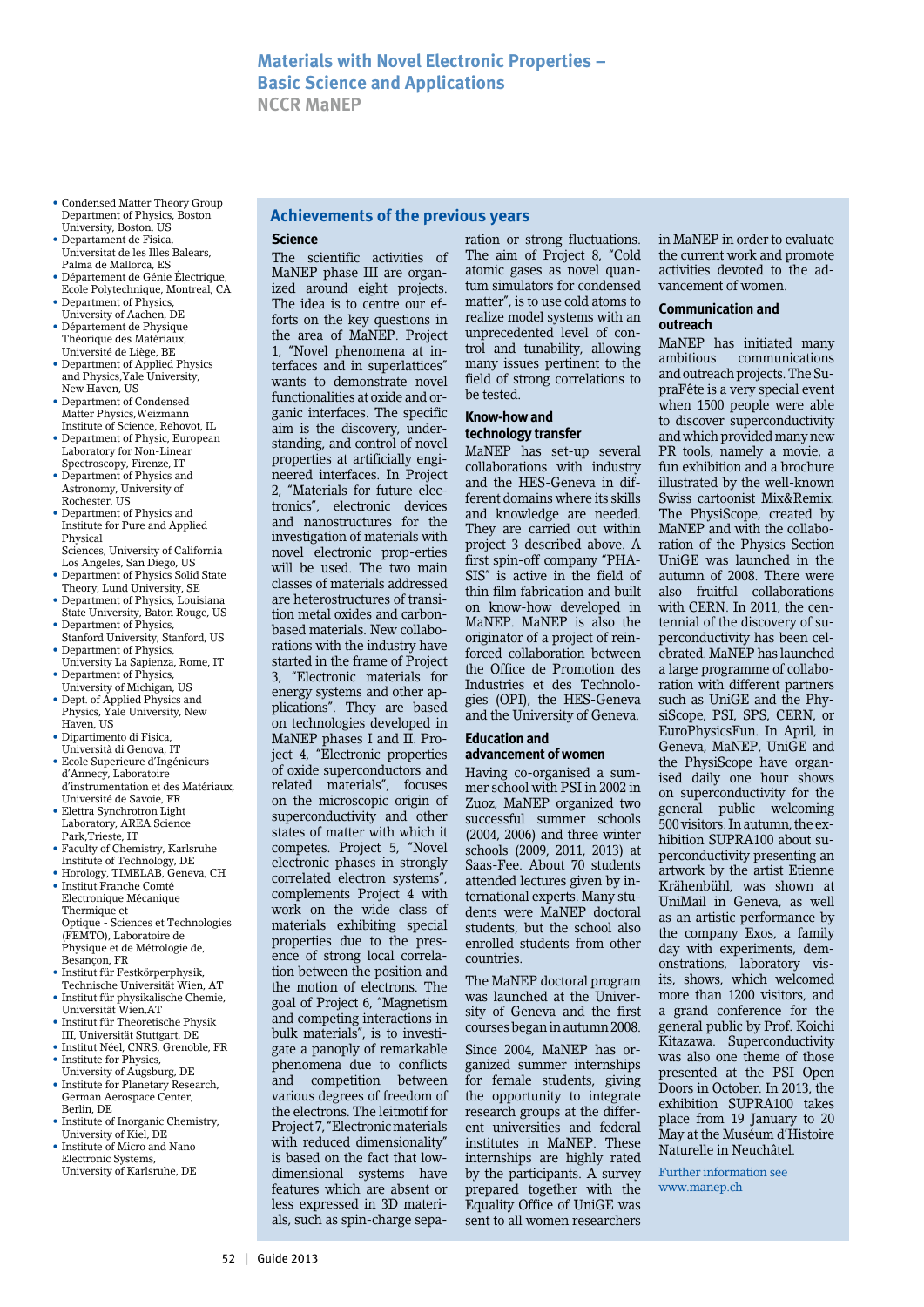#### **Statistical Input – Output Data**

| <b>Funding source (CHF)</b>                        | Year 9     | Year 10       | Year 11    | Year 12       | <b>Total</b> | $\%$ |
|----------------------------------------------------|------------|---------------|------------|---------------|--------------|------|
| $SNSF$ funding <sup>1</sup>                        | 4 615 000  | 3 6 1 5 0 0 0 | 2 500 000  | 2 2 3 5 0 0 0 | 12 965 000   | 15   |
| Self-funding from home<br>institution <sup>2</sup> | 2 883 030  | 3 245 903     | 3 064 344  | 5889072       | 15 082 349   | 18   |
| Self-funding from project<br>participants          | 15 151 828 | 15 599 834    | 13 806 309 | 8 870 550     | 53 428 521   | 62   |
| Third-party funding <sup>3</sup>                   | 1 198 607  | 2 104 952     | 298 450    | 1058205       | 4 660 214    | 5    |
| <b>Total</b>                                       | 23 848 465 | 24 565 689    | 19 669 103 | 18 052 827    | 86 136 084   | 100  |

| Personnel <sup>4</sup>          | <b>Total of</b>   | <b>Female</b>  | $\%$           | <b>Male</b> | $\%$         | <b>CH</b>    |          |                      | <b>Most Represented Nations</b> |           |                | <b>Other</b>   |
|---------------------------------|-------------------|----------------|----------------|-------------|--------------|--------------|----------|----------------------|---------------------------------|-----------|----------------|----------------|
|                                 | <b>Persons</b>    |                |                |             |              |              | DE       | FR                   | IT                              | <b>CN</b> | <b>RU</b>      | <b>Nations</b> |
| Management                      | 10.3 <sup>5</sup> | 5              | 24             | 16          | 76           | 18           | $\Omega$ | $\overline{a}$<br>Ŧ. | 1                               | $\Omega$  | $\Omega$       | 3              |
| Master students                 | $\Omega$          | $\Omega$       | $\Omega$       | 0           | $\mathbf{0}$ | $\mathbf{0}$ | 0        | 0                    | $\Omega$                        | $\Omega$  | $\Omega$       | $\mathbf{0}$   |
| Doctoral students               | 99                | 25             | 25             | 74          | 75           | 31           | 21       | 4                    | 6                               | 7         | 2              | 30             |
| Postdoctoral students           | 69                | 9              | 13             | 60          | 87           | 5            | 10       | 13                   | 10                              | 4         | 2              | 28             |
| Research associates             |                   | $\Omega$       | $\Omega$       | 1           | 100          | $\mathbf{0}$ | $\Omega$ | 0                    | $\Omega$                        | $\Omega$  | $\Omega$       | 1              |
| Senior researchers <sup>6</sup> | 104               | $\overline{ }$ | $\overline{7}$ | 97          | 93           | 42           | 13       | 8                    | 8                               | $\Omega$  | $\overline{ }$ | 28             |
| Other staff                     | 36                | 7              | 19             | 29          | 81           | 29           | 1        | 3                    | 1                               | $\Omega$  | $\Omega$       | 5              |
| <b>Total</b>                    | 319.30            | 53             | 16             | 277         | 84           | 125          | 45       | 29                   | 26                              | 11        | 11             | 95             |

| Type of output <sup>7</sup>                                                                                                      | <b>Totals</b> |
|----------------------------------------------------------------------------------------------------------------------------------|---------------|
| Publications > 2465 Peer-reviewed   206 Not peer-reviewed   73 Anthology articles   23 Books   24 Reports                        | 2791          |
| Presentations at congresses >                                                                                                    | 3658          |
| $\sim$ Cooperations > 33 Programmes 241 Research institutions 23 Private sector 1 Other                                          | 307           |
| Transfer activities > 31 Patents   1 Licenses   1 Start-ups <sup>8</sup>   53 Prototypes/processes   7 CTI-projects <sup>9</sup> | 93            |

<sup>1</sup> Included funding of economic stimulus package and transfer projects (strong Swiss franc package)<br><sup>2</sup> Personnel costs, equipment and consumables, not included infrastructure and basic equipment<br><sup>3</sup> Not included is CTI f

of 5.4 million CHF (cf. third table).

4 Persons involved in the NCCR in the last reporting period (12 months) 5 Full-time equivalent, including NCCR-Director and persons in charge of knowledge and technology transfer, and education and training

- <sup>6</sup> Including leaders of the individual projects and other organisational units of the NCCR<br>7 This table displays the major indicators in knowledge and technology transfer; other data is available as well<br>(see text on "ach
- 

Start-up companies that have been built up or were considerably supported by NCCRs.

9 Projects funded by the Commission for Technology and Innovation (CTI) that have been initiated by members of NCCRs and are thematically linked to NCCR projects.

# **Advisory Board**

Technische Natuur Wetenschappen, University of Twente, Enschede, NL Cava Robert, Prof. Department of Chemistry, Princeton University, USA Jérôme Denis, Prof. Lab. de Physique des Solides, Université Paris-Sud, Orsay, FR Millis Andrew, Prof. Departement of Physics, Columbia University, USA<br>Sawatzky George, Prof. Physics Department, University of British Columbia, Physics Department, University of British Columbia, Vancouver, CA

#### **Evaluation and Monitoring by the Swiss National Science Foundation (SNSF)**

#### **Members of the Review Panel**

**NCCR Office SNSF**

Scheffold Frank, Prof. (Chair) Swiss National Science Foundation, Berne, CH<br>Claeson Tord. Prof. Department of Nanotechnology and Nanoscien Department of Nanotechnology and Nanoscience, Chalmers /Göteborg Universities, Göteborg, SE Deutscher Guy, Prof. School of Physics and Astronomy, Tel Aviv University, IL Hallberg Karen, Prof. Centro Atomico Bariloche, Bariloche, AR Department of Mechanical Engineering, Tallahassee, US Raveau Bernard, Prof. Laboratoire de Cristallographie et Sciences des Matériaux (CRISMAT), Université de Caen, FR<br>Schlom Darrell G., Prof. Department of Materials Science an Department of Materials Science and Engineering, Cornell University, Ithaca, US Vollhardt Dieter, Prof. Center for Electronic Correlations and Magnetism, University of Augsburg, Augsburg, DE

Bachmann Stefan, Dr. Schweiz. Nationalfonds, Wildhainweg 3, 3001 Bern, phone: + 41 (0)31 308 23 49, fax: + 41 (0)31 305 29 71, sbachmann@snf.ch

- Institute of solid state physics, University of Tokyo, Kashiwanoha, IP
- Institute of the Low Temperature Physics, Polish Academy of Sciences, Wroclaw, PL
- Instituto Nazionale di Ricerca Metrologica,Torino, IT
- International Physics Center Donostia University, ES
- Istituto Nazionale per la Fisica della Materia, Politecnico di Torino, IT
- Joseph Henry Laboratories of Physics, Department of Physics, Princeton University, US
- Laboratoire de Physique Théorique et Modèles Statistiques, Paris, FR
- Laboratory for High Energy Technologies, Russian Academy of Sciences, Moscow, RU
- London Center for Nanotechnology, University College
- London, GB • Los Alamos National
- Laboratory, US
- Manchester Centre for Mesoscience and Nanotechnology, University of Manchester, GB
- Naval Research Laboratories, Washington, US
- Neutron Scattering Sciences Division, Oak Ridge National Laboratory, US
- Physics Department, Columbia University, New York, US
- Physics Department, University of Massachusetts Amherst, US • Physics Department,
- University of Queensland,AU • School of Chemical and Physical
- Sciences,Victoria University, Wellington, NZ • Solid State Physics, Ioffe Institute,
- St. Petersburg, RU
- Solid State Theory Group, Centro Atomico Bariloche, AR • The Weizmann Institute of
- Science, Rehovot, IL
- Theoretical Division, Los Alamos National Laboratory, US
- University of Genoa, Genoa, IT

#### **Economy / Industry**

- **•** ABB Switzerland Ltd Corporate Research, Baden, CH
- Asulab The Swatch Group R&D Ltd., Marin, CH
- Boost Consulting Inc., Somerville, US
- Bruker Optics GmbH, Fällanden, CH
- IBM Research Laboratory GmbH, Rüschlikon, CH
- Kugler Bimetal SA, Geneva, CH • Manufacture d'Outils Dumont SA,
- Montignez, CH • Microsoft Research,
- Santa Barbara, US
- Omicron Nanotechnology, Taunusstein, US
- Phasis Sàrl, Genève, CH
- Sensorscope Sàrl, Lausanne, CH • Vacheron Constantin SA,
- Geneva, CH • Winterthur Instruments GmbH,
- Winterthur, CH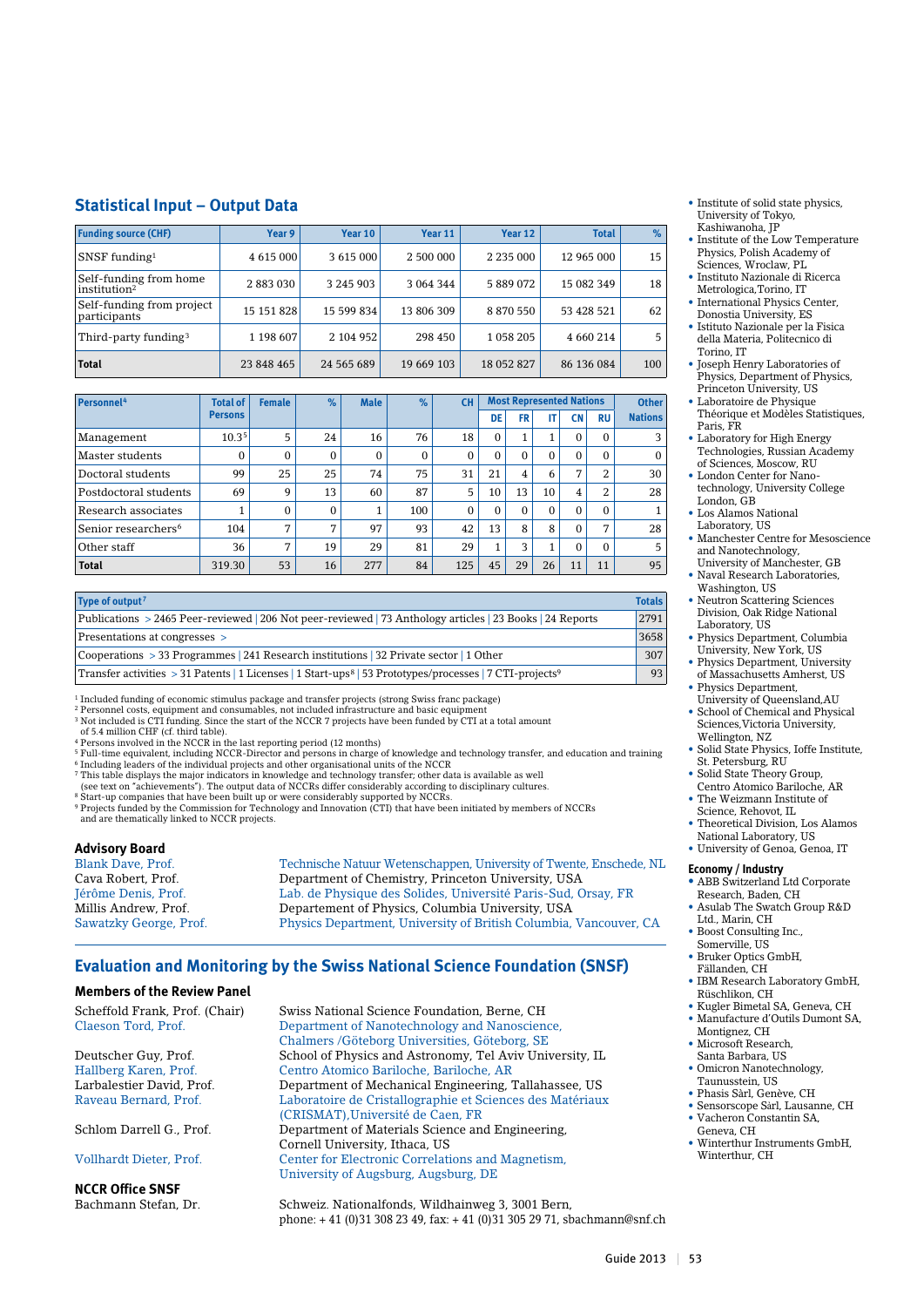# **Nanoscale Science – Impact on Life Sciences, Sustainability, Information and Communication Technologies NCCR Nanoscale Science**

#### **Home Institution** University of Basel

**Start of the NCCR** June 1, 2001

## **NCCR Management**

*Director*

Schönenberger Christian, Prof. phone: + 41 (0)61 267 36 90 christian.schoenenberger@ unibas.ch *Deputy Director* 

Loss Daniel, Prof. phone: + 41 (0)61 267 37 49 daniel.loss@unibas.ch

*Scientific Communication* Gerber Christoph, Prof. Dr. phone: + 41 (0)61 267 07 60 christoph.gerber@unibas.ch *Administration*

Fischer Audrey, Mrs. phone: + 41 (0)61 267 12 38 audrey.fischer@unibas.ch

*Communications* Gyalog Tibor, Dr. phone: +41 (0) 61 267 14 72 tibor.gyalog@unibas.ch *Education and Training* Meier Wolfgang, Prof. phone: +41 (0)61 267 38 02 wolfgang.meier@unibas.ch

*Advancement of Women* Hornstein Meret, Mrs. phone: +41 (0)61 267 15 21 meret.hornstein@unibas.ch

*Knowledge and Technology Transfer* Meier Wolfgang, Prof.

#### **Address**

Swiss Nanoscience Institute NCCR Nanoscale Science Universität Basel Klingelbergstrasse 82 4056 Basel

phone: + 41 (0)61 267 12 38 fax: + 41 (0)61 267 34 08 audrey.fischer@unibas.ch

**Web Address** www.nanoscience.ch

# **Research**

#### **Module Nanobiology**  Heads: R. Lim, D. Müller

**Bio-Synthetic Cellular Nanomachines** 

H: R.Y.H. Lim **Nanocrystals**

H: P. Pantazis **Mechanical Control** 

**of Cell Division** H: D. Müller

**Photonic Force Nanospectroscopy in Living Systems**  H: S. Jeney

**Correlating Tumorogenic Effects with the Mechanobiology of Cells in 3D Cultures** 

H: C.-A. Schönenberger **Applying Cantilever-Array Technology**  H: Ch. Gerber

**Complex Nanosystems for Medical Application based on Polymer Carriers**  H: P. Hunziker

**Structural systems biology of neurodegenerative diseases with nanotechnological tools**

H: H. Stahlberg **Module Quantum Computing** 

**and Quantum Coherence**  Heads: D. Loss, K. Ensslin

**Qubit and Spintronics (theory)**  H: D. Loss

**Experimental Manipulation of Quantum Systems**  H: K. Ensslin

**Interference of Spin-Orbit Interaction**  H: G. Salis

**Quantum Coherence in Nanoscale Systems**  H: D. Zumbühl

**Mesoscopic Nuclear Spin Ensembles**  H: A. Imamoglu

**Quantum Coherence and Quantum Computing in Superconducting Nanostructures (theory)**  H: C. Bruder

**Entanglement and quantum interface on atom chips** H: P. Treutlein

**Spins in self-assembled quantum dots** H: R. Warburton

# **Module Atomic and Molecular**

**Nanosystems**  Heads: E. Meyer, H.-J. Hug

**Energy Dissipation of Nanosystems**  H: E. Meyer

**Nanomagnetism**  H: H.-J. Hug

**Molecular Machinery**  H: G. Meyer, R. Fasel

**Atomistic Simulations**  H: S. Goedecker

**Coupling Ultrasensitive Cantilevers to Mesoscopic Devices**  H: M. Poggio

#### **Module Molecular Electronics**

T. A. Jung **Molecular Thin Film Devices**  H: T. A. Jung

Heads: C. Schönenberger,

**Molecular Nanowires** H: C. Schönenberger

**Molecular Junctions**

H: M. Calame **Plasmonic Junctions**  H: O.J.F. Martin

**Single Molecule Switches and Potentiometers**  H: M. Mayor

**Donor-Acceptor Architectures for Photovoltaics**  H: F. Diederich

**Two-dimensional electronic materials** 

H: A. Kis

**Controlling Spins in Adsorbed Molecules by a Chemical Switch**

H: T.A. Jung

#### **Module Self-Assembly at Surfaces**

Heads: F. Diederich, W. Meier

**Self-Assembly at Surfaces**  H: F. Diederich, T. Jung, E. Constable

**Self-Assembling Peptides and Polymers**  H: W. Meier, H. Wennemers,

T. Ward, T. Pfohl

**Metal-based self-assembled nanostructures** 

H: K. M. Fromm, F. Montagne, R. Pugin-Ruthishauser

**Module Nanotechnology and Applications** 

H: J. Gobrecht, U. Pieles

**Module Supplementary Research Activities**  Head: C. Schönenberger

**Nanosafety**  H: B. Rothen

#### **Transfer projects (strong Swiss franc package)**

**Biomimimetic membranes designed from supported amphiphlic block copolymers and aquaporins as new materials for envrionmental applications** H: Glaied O.

**Remineralisation of carious lesions by self assembled peptide supramolecular networks and Hydroxyapatite nanocrystals** H: Pieles U.

**BioPrint - Reinforced biomimetic 3D composite bone scaffolds by rapid rototyped nanoporous ceramic powder and electrospun collagen nanofibrils** H: Schumacher R.

# **Platforms**

**Industrial Applications** H: J. Gobrecht, P. Reimann

# **Nanocurriculum**

**Bachelor, Master and PhD Program in Nanoscience at University of Basel**

H: Meier W. Contact: Spieler K., Ms. phone: +41 (0) 61 267 16 05 Figure 2013<br>
Katrein.Spieler@unibas.ch 54 | Guide 2013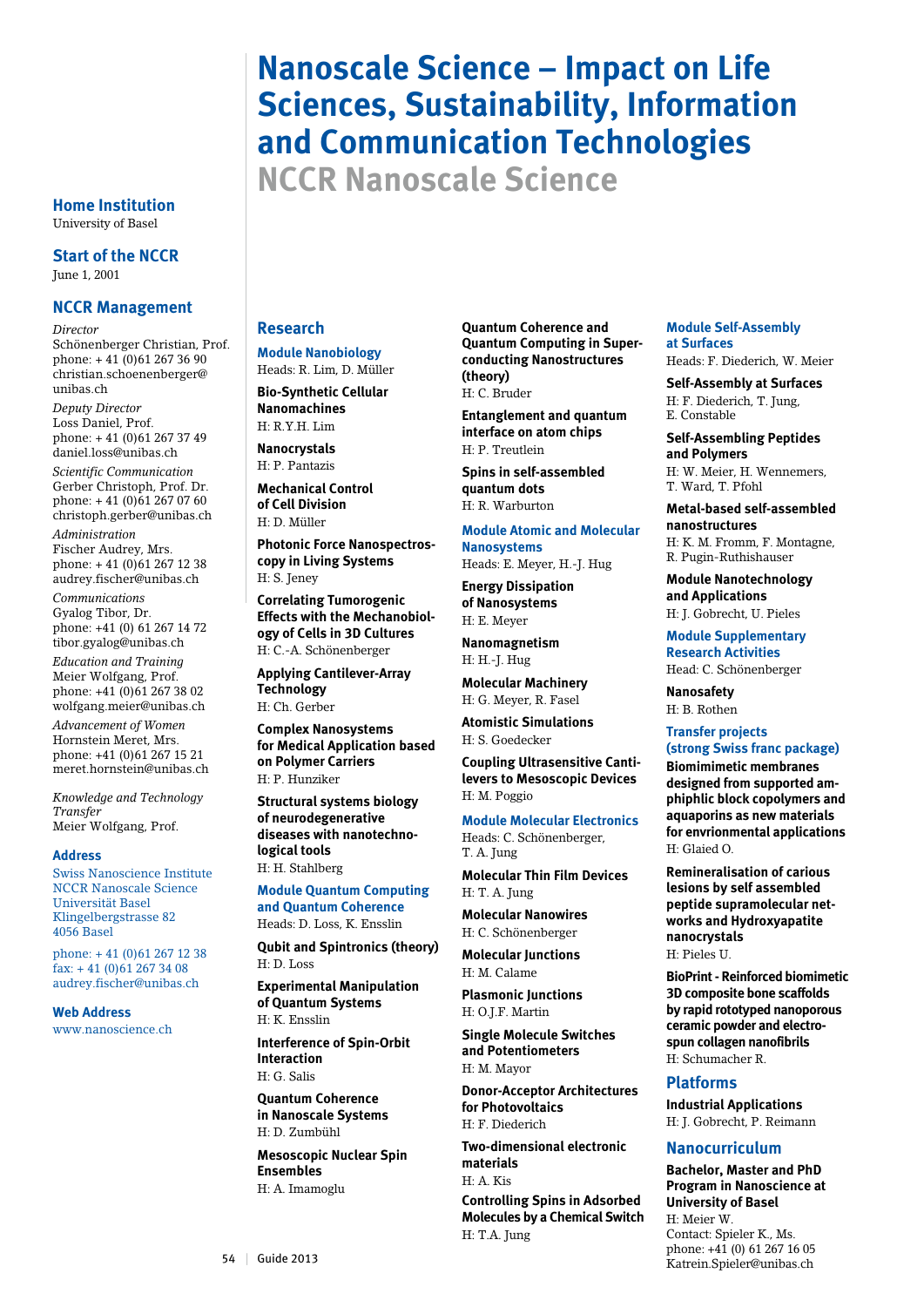# **Third Party Cooperation**

#### **Programme**

- HYSWITCH
- NanoBio-RAISE • Pico-Inside

# **Research Institutions**

#### • Anorganische Chemie,

- Universität Heidelberg, DE • Applied and Environmental
- Chemistry Department, University of Szeged, HU
- Biophysical Engineering, University of Twente, NL
- Center for Nanoscience.
- Ludwig-Maximilians-Universität, Munich, DE
- Center for Spintronics and Quantum Computation, University of California, Santa Barbara, US
- Centre d'Elaboration de Matériaux et d'Etudes Structurales, Centre National de la Recherche Scientifique, Toulouse, FR
- Centre for Research on Adaptive Nanostructures and Nanodevices, Trinity College Dublin, IE
- Centre Scientifique de Saint Jérôme, Université Paul Cézanne Aix-Marseille, FR
- Chemical Engineering,
- Tel Aviv University, IL • Consiglio Nazionale delle Ricerche, Istituto per la Sintesi Organica e la Fotoreattivita,
- Bologna, IT • Département de Chimie,
- Institut de Science et d'Ingénierie Supramoléculaires, Strasbourg, FR • Department of Applied Chemistry,
- University of Osaka, JP
- Department of Bionanoscience, Delft University of Technology, NL • Department of Chemistry,
- Clemson University, US
- Department of Chemistry, Columbia University, New York, US
- Department of Chemistry, Copenhagen, DK
- Department of Chemistry, McMaster University, Hamilton, CA
- Department of Chemistry, Oklahoma State University, Stillwater, US
- Department of Chemistry, University of Copenhagen, DK
- Department of Chemistry, University of Durham, GB
- Department of Condensed Matter Physics, Josef Stefan Institute, Ljubljana, SI
- Department of Engineering,
- Cambridge University, GB • Dept. of Complex Matter, Dept. of
- Complex Matter, Ljubljana, SI • Department of Physical Chemistry,
- University of Mainz, DE • Department of Physical Chemistry,
- University of Malaga, ES
- Department of Physics, McGill University, Montreal, CA
- Department of Physics, Bilkent University, TR
- Department of Physics, Budapest University of Technology and Economics, HU
- Department of Physics, Columbia University, New York, US
- Department of Physics, Harvard University, Cambridge, US
- Department of Physics, Korea University, Seoul, KR
- Department of Physics, Ohio State University, Columbus, US
- Department of Physics University of Aarhus, DK
- Department of Physics University of Rochester, US
- Department of Solid State Physics, University of Ulm, DE
- Dipartimento di Chimica, Università di Bologna, IT

# **Topics**

Nanoscale science's research focuses at the nanometer scale. This is the scale of the matter building blocks, namely, atoms and molecules. Therefore, at this scale the traditional scientific disciplines merge, giving place to a highly interdisciplinary interaction between physicists, chemists, physicians, biologists, pharmacologists, computer scientists and engineers. This is clearly reflected in the very interdisciplinary work carried out within the NCCR Nanoscale Science, Scientists from different disciplines come together to gain insight in this field further develop methods and scientific tools. The goal of the teams taking part in this network is to come up with outstand-<br>ing scientific achieveing scientific ments that will secure the position of the NCCR as a leader in the nanoscale science. The different and<br>strongly interconnected interconnected topics covered by the

researchers include: Impact of nanoscale science on life sciences and medicine, biology at the nanoscale, molecular machinery and nanorobotics, quantum de-vices and systems for computing and communication and quantum coherence, nanoscale science at the ultimate limits, nanomaterials ranging from biological systems, carbonnanotubes to nanoclusters and molecular electronics.

# **Heads of Individual Research Projects and Subprojects**

Gobrecht Jens, Prof.<br>
Paul Scherrer Institut, Villigen<br>
Goedecker Stefan, Prof.<br>
Pepartement Physik, Universit PSI Montagne Franck, Dr.<br>Müller Daniel Prof Pieles Uwe, Prof. FHNW Life Sciences, Muttenz Pugin Raphaël, Dr. Schönenberger Cora-Ann, Dr. Biozentrum, Universität Basel

Bruder Christoph, Prof. Departement Physik, Universität Basel Calame Michel, Dr. Departement Physik, Universität Basel Constable Edwin, Prof. Departement Chemie, Universität Basel Diederich François, Prof. Laboratorium für Organische Chemie, ETH Zürich Ensslin Klaus, Prof. Laboratorium für Festkörperphysik, ETH Zürich Abteilung Oberflächen, Beschichtungen, Magnetismus, EMPA Fromm Katharina, Prof. Departement Chemie, Universität Basel Gerber Christoph, Prof. Departement Physik, Universität Basel Goedecker Stefan, Prof. Departement Physik, Universität Basel<br>Hug Hans Josef, Prof. Nanoscale Materials Science, EMPA, D Nanoscale Materials Science, EMPA, Dübendorf Hunziker Patrick, Prof. Dept. of internal medicine, Cardiology, University Hospital Basel Imamoglu Atac, Dr. Institute of Quantum Photonics, ETH Zürich Biozentrum, Universität Basel Jung Thomas, Prof. Lab for Micro- and Nanostructures, Paul Scherrer Institut, Villigen Kis Andras, Prof. Laboratory of Nanoscale Electronics and Structures, EPFL<br>Klok Harm-Anton, Prof. Laboratoire des Polymères, EPF Lausanne Klok Harm-Anton, Prof. Laboratoire des Polymères, EPF Lausanne Biozentrum, Universität Basel Loss Daniel, Prof. Departement Physik, Universität Basel Nanophotonics and Metrology Laboratory, EPFL Mayor Marcel, Prof. Departement Chemie, Universität Basel Meier Wolfgang, Prof. Departement Chemie, Universität Basel Meyer Ernst, Prof. Departement Physik, Universität Basel IBM Research Laboratory, Rüschlikon<br>CSEM, Neuchâtel ETH, Biosystems Science and Engineering (BSSE), Basel Pantazis Periklis, Prof. ETH, Biosystems Science and Engineering (BSSE), Basel Departement Chemie, Universität Basel Departement Physik, Universität Basel<br>CSEM Neuchâtel Rothen-Ruthishauser Barbara, Prof. Adolph Merkle Institut, University of Fribourg, Marly IBM Research Laboratory, Rüschlikon Schönenberger Christian, Prof. Departement Physik, Universität Basel Stahlberg Henning, Prof. C-CINA Biozentrum, Universität Basel Treutlein Philipp, Prof. Departement Physik, Universität Basel Warburton Richard, Prof. Departement Physik, Universität Basel Ward Thomas, Prof. Departement Chemie, Universität Basel Departement Chemie, Universität Basel Zumbühl Dominik, Prof. Departement Physik, Universität Basel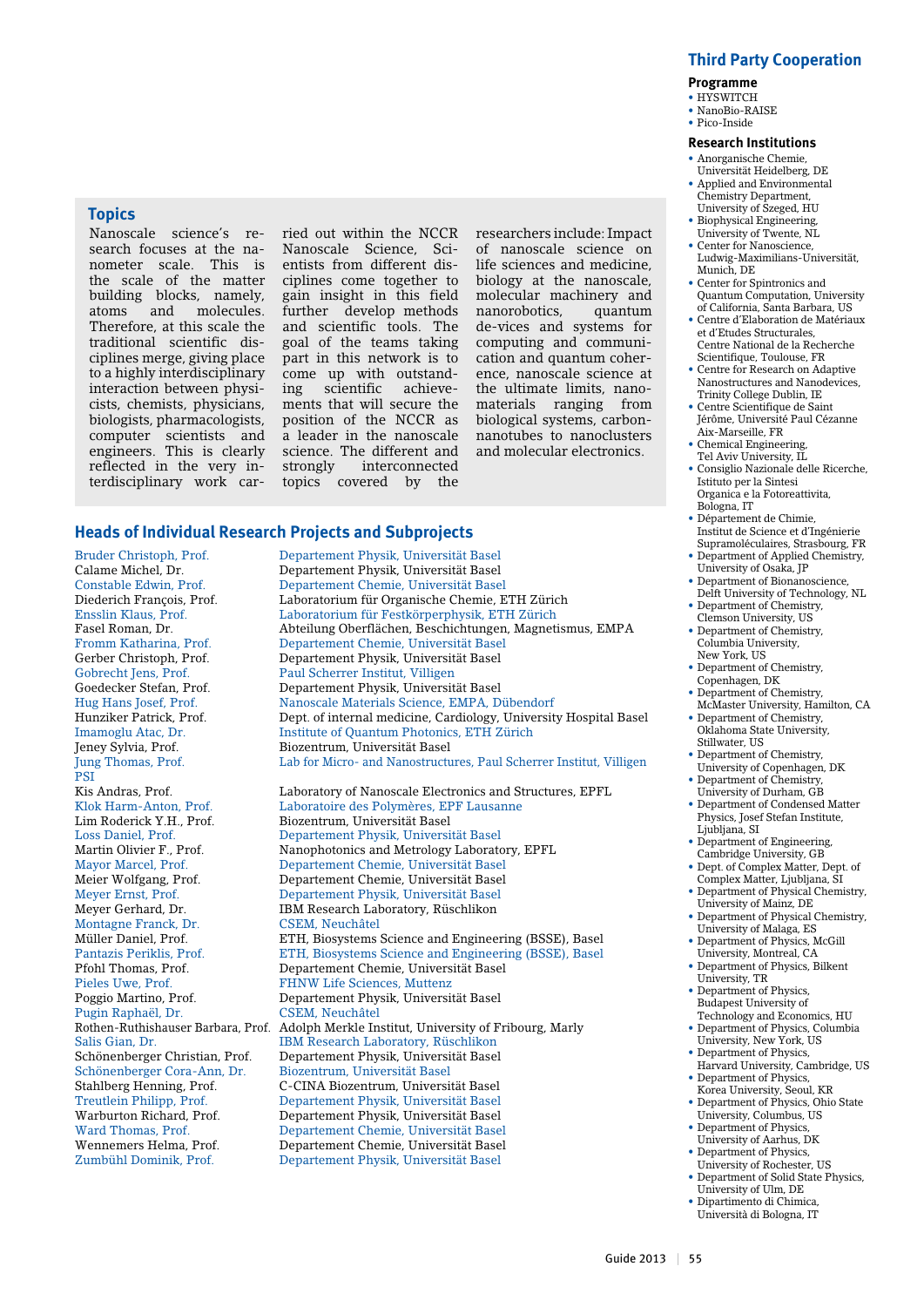- Dipartimento di Chimica Organica e Industriale Consorzio Interuniversitario Nazionale per la Scienza e Tecnologia dei Materiali, Parma, IT
- Dipartimento di Chimica, Istituto per la Sintesi Organica e la Fotoreattività, Bologna, IT
- Dipartimento di Farmacia, Università degli studi di Trieste, IT
- Division of Structural Studies, MRC Laboratory of Molecular Biology, Cambridge, GB
- Electrochimie et Physiochimie des Complexes et des Systèmes Interfaciaux, Université Louis Pasteur, Strasbourg, FR
- Electrical Engineering Department, University of Notre Dame, Notre Dame, US
- Biologie und Chemie, Universität Bremen, DE
- Fachbereich Physik,
- Universität Duisburg, DE • Fachbereich Physik,
- Universität Konstanz, DE • Faculté des Sciences,
- Université de Namur, BE • Faculty of Physics, Astronomy,
- Krakow, PL • Faculty of Physics,
- University of Regensburg, DE • Fisica de la Materia Condensada, Universidad Autonoma,
- Madrid, ES • Forschungsinstitut für Technik-
- und Wissenschaftsgeschichte, Deutsches Museum, München, DE • IBM Almaden Research Center,
- San Jose, US
- Institut de Chimie, Université de Strasbourg, FR • Instituto de Ciencia Molecular,
- University of Valencia, ES
- Institut de Physique et Chimie des Matériaux de Strasbourg, FR • Institut für Organische Chemie und
- Biochemie, Universität Freiburg, DE • Institut für Photonik und Quan-
- tenelektronik, Karlsruher Institut für Technologie, Karlsruhe, DE • Institut für Physikalische und
- Theoretische Chemie, TU Graz, AT • Institute for Quantum Computing,
- University of Waterloo, CA • Institute of Inorganic Chemistry,
- Universität Heidelberg, DE • Institute of Materials Research and Engineering, Singapore, SG
- Institute of Molecular Science, University of Valencia, ES
- Institute of Organic Chemistry and Technology, University of Pardubice, CZ
- Institute of Physical and Theoretical Chemistry, Graz University of Technology, AT
- Institute of Physics, Jagiellonian University, Krakow, PL
- International Center for Materials Nanoarchitectonics, National Institute for Material Science, Tsukuba, JP
- Laboratoire de Physique des Solides, Université Paris-Sud, FR
- Laboratoire Kastler-Brossel, Ecole Normale Supérieure, Paris, FR
- Laboratory of Physics, Helsinki University of Technology, FI
- Lehrstuhl für Angewandte Festkörperphysik, Universität Bochum, DE
- London Centre for Nanotechnology, University College London, GB
- Mecánica de los Medios Continuos y Teoría de las Estructuras, Universidad de Castilla La Mancha, Almaden, ES
- Microsystems and Material Laboratory, Politecnico di Torino, IT
- Miller School of Medicine, Physiology and Biophysics Department, University of Miami, US
- Nano Ethics Network, University of Aarhus, DK

# **Nanoscale Science – Impact on Life Sciences, Sustainability, Information and Communication Technologies**

**NCCR Nanoscale Science**

# **Achievements of the previous years**

#### **Transition of the NCCR to a sustainable doctorate school**

In parallel with the termination activities of the NCCR Nano in May 2013, the structure of research funding started its transition from the module based mid-term scheme to a long term funding scheme by means of a doctorate school at the University of Basel. This transition guarantees the sustainable preservation of the achieved research competences and the continuity of the research networks that have arisen during the NCCR. The realization of a first PhD workshop on career complemented the preparation to the upcoming transition.

#### **ERC grants**

Christian Schönenberger, director of the NCCR Nano received an ERC grant for his research on entangled electrons. After Dominik Zumbühl and Edwin Constable, he is already the third NCCR member to receive one of the prestigious ERC research grants.

#### **Scientific Highlights**

Making use of scanning probe technology, researchers of the NCCR Nano could identify a specific fingerprint for breast cancer. These fingerprints are responsible for the formation of metastases and finally for the deadly consequences of a tumor. The understanding of the underlying basic processes will be of important use for

#### the future development of cancer therapies.

Researchers of the NCCR Nano have synthesized nanometer sized containers that can be to treat arteriosclerotic blood vessels. The lens shaped containers are able to transport active pharmaceutical ingredients to the blood vessels affected of a stenosis. The pharmaceutical ingredients are specifically released at the site of the stenosis. This technique allows avoiding side effects.

Atoms at step edges are chemically more reactive than bulk atoms. Physicists of the NCCR Nano in collaboration with scientists from Finland could investigate the chemical forces of these step edge atoms and were able to move individual atoms by means of scanning probe methods.

In quantum mechanical systems, two particles may be in entangled states. This entanglement is of importance for quantum information processing. A team of the NCCR Nano presented the first source for entangled particles with a reasonable high efficiency. This source, based on the combination of a super conductor and separated quantum dots might be essential for the implementation of future quantum mechanical experiments.

A research team of the NCCR Nano has presented the coolest fridge for nanostructures that has ever been built. Very low temperatures are of importance in the research of basic processes in nature. The researchers could show that important effects are present at these temperatures. These effects change the behavior of nanostructures qualitatively. Recently, researchers could proof that the Koringa law doesn't hold at temperatures below 0.1 Kelvin. This finding could be a further milestone in the realization of a quantum computer.

#### **Collaboration with industry** During 2012 we could foster partnerships with representatives of small and middle sized companies in the region of north-western Switzerland. The Argovia research program attracts increasingly more companies to start projects in strong collaboration with academia.

#### **Rise of interest for outreach activities**

We were active in the communication and broadcast of nanoscience. More than 2000 visitors and spectators joined our public events on nanoscience, nanomedicine and science & innovation in general. Beside the visit of school classes and associations, our presence at science fairs like TuN Basel, Science Days Rust and the Techdays organized by the SATW, reached a broad public audience.

Further information see www.nanoscience.ch

# **Members of the Scientific Advisory Board**

Eigler Don, Dr.<br>Kroto Sir Harry, Prof. Melchers Fritz, Prof. University of Basel, CH Quate Calvin, Prof. Stanford University, US Rohrer Heinrich, Dr. Wollerau, CH

Baumeister Wolfgang, Prof. Max Planck Institute, Martinsried, DE Definiens AG, Munich, DE<br>IBM Almaden IJS University of Sussex, GB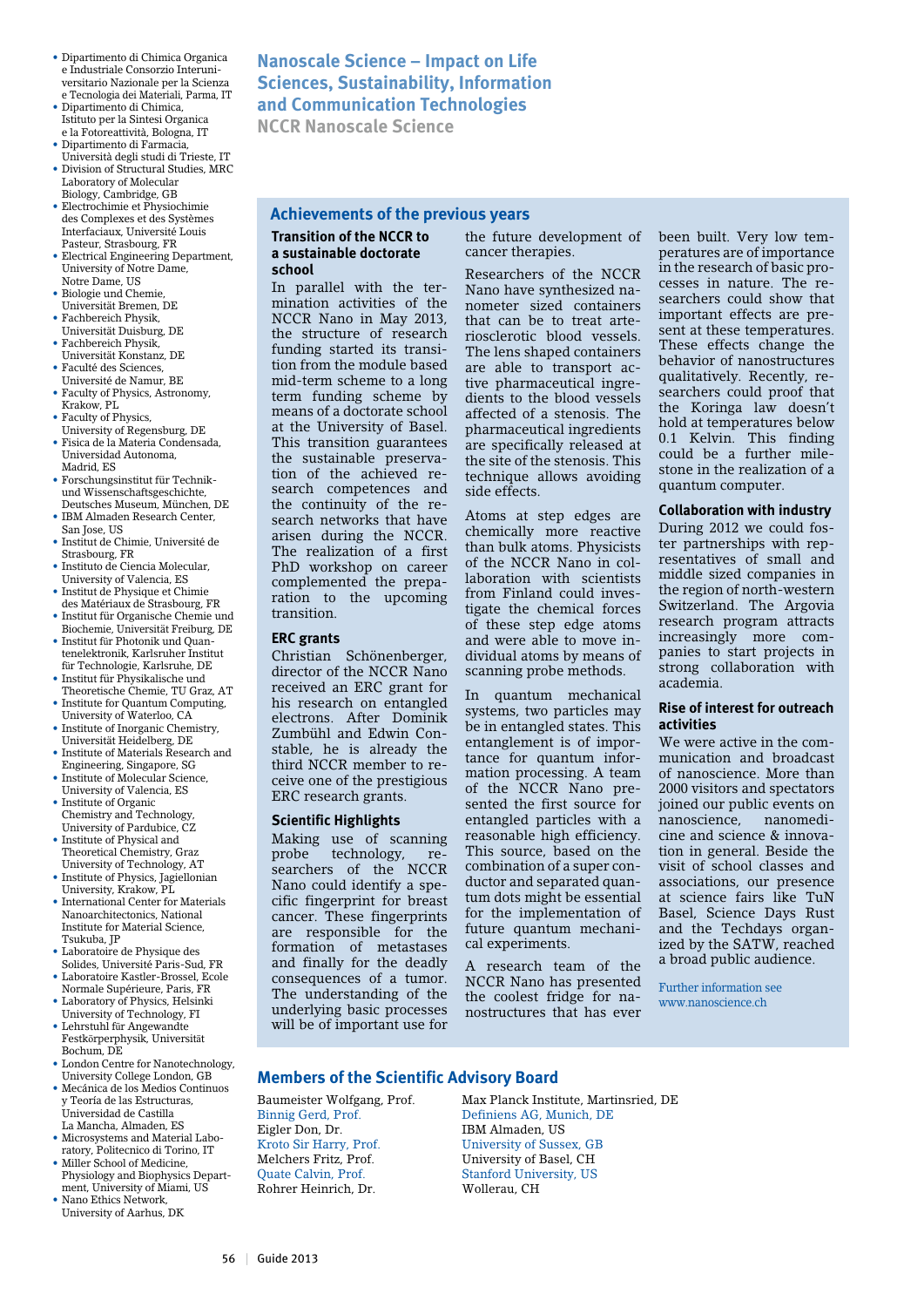- Organic Chemistry, University of Florence, IT
- Phyisics and Chemistry Department, Trinity College
- Dublin, Dublin, IE • Physical Chemistry,
- Hungarian Academy of Sciences, Budapest, HU
- Physical Chemistry, Technische Universität Dresden, DE
- Physics Department, Harvard University, Cambridge, US
- Physics Department, Massachusetts Institute of
- Technology, Cambridge, US • Physics Department,
- McGill University, Montreal, CA • Physics Dept., University of Central
- Florida, Orlando, US • Physics Department,
- University of Konstanz, DE • Technische Universität
- Kaiserslautern, DE
- Università di Modena, IT • Polish Academy of Science, Warsaw, PL
- Quantum Optics Theory Group, University of Innsbruck, AT
- School of Chemistry, University of Sydney, AU • School of Mechanical Systems
- Engineering, Chonnam National University, Gwangjuu, KR • Science and engineering school,
- Jacobs University, Bremen, DE • Science et Analyse des Matériaux
- (SAM), Centre de Recherche Public Gabriel Lippmann, Belvaux, LU
- Scuola Normale Superiore, Pisa, IT • Simulation group, Cambridge
- University, GB Sony Materials Science Laboratories, Stuttgart, DE
- Structural Studies Division MRC Laboratory of Molecular Biology, Cambridge, US
- Surfaces and Thin Films, University of Groningen, NL
- Surface Science Research Centre, University of Liverpool, GB
- T. J. Watson Research Center, IBM Research Lab,
- Yorktown Heights, US • Theoretical and Computational Biophysics Group, Beckman Institute, University of Illinois
- at Urbana-Champaign, US • Theory group, Czeck academy of sciences, CZ
- Walther-Meissner-Institute, Department of Physics, Munich, DE

#### **Economy / Industry**

- **•** BASF, Ludwigshafen, DE • Bell Labs, Lucent Technologies,
- Murray Hill, US • BioCure (Schweiz) GmbH,
- Rebstein, CH • Bühler AG, Uzwil, CH
- Corporate Research, BASF, Strasbourg, FR
- F. Hoffmann-La Roche Ltd, Roche,  $CH$
- HeiQ, Bad Zurzach, CH • IBM Zürich Research Laboratory,
- Rüschlikon, CH • Nanonis GmbH, Zürich, CH
- Nanosurf AG, Liestal, CH
- Nanoworld AG, Neuchâtel, CH • Novartis Institutes for BioMedical
- Research (NIBR), Cambridge, US • NTT Basic Research Laboratories, Atsugi-shi, JP
- Schering AG, Berlin, DE • Sony Deutschland GmbH,
- Materials Science Laboratory, Stuttgart, DE

# **Others**

- Cleven-Becker-Stiftung, Baar, CH
- Kanton Aargau, Aarau, CH
- Wake Determatology Associates

## **Statistical Input – Output Data**

| <b>Funding source (CHF)</b>                        | Year 9     | Year 10     | Year 11       | Year 12       | <b>Total</b>  | %   |
|----------------------------------------------------|------------|-------------|---------------|---------------|---------------|-----|
| SNSF funding $1$                                   | 4 705 000  | 3 285 000   | 1700 000      | 2 398 000     | 12 088 000    | 28  |
| Self-funding from home<br>institution <sup>2</sup> | 1628 008   | 1 5 29 6 10 | 1 043 618     | 1 2 3 4 4 0 0 | 5435636       | 12  |
| Self-funding from project<br>participants          | 7 083 709  | 4 4 38 7 15 | 2 901 152     | 5 045 000     | 19 468 576    | 45  |
| Third-party funding <sup>3</sup>                   | 1661526    | 1929 214    | 1929 414      | 1 164 800     | 6 6 8 4 9 5 4 | 15  |
| <b>Total</b>                                       | 15 078 243 | 11 182 539  | 7 5 7 4 1 8 4 | 9 842 200     | 43 677 166    | 100 |

| <b>Personnel4</b>               | <b>Total of</b>  | <b>Female</b>  | $\%$     | <b>Male</b>  | %            | <b>CH</b> |                      |                | <b>Most Represented Nations</b> |                |           | <b>Other</b>   |
|---------------------------------|------------------|----------------|----------|--------------|--------------|-----------|----------------------|----------------|---------------------------------|----------------|-----------|----------------|
|                                 | <b>Persons</b>   |                |          |              |              |           | DE                   | <b>FR</b>      | IT                              | <b>US</b>      | <b>CN</b> | <b>Nations</b> |
| Management                      | 6.3 <sup>5</sup> | 15             | 43       | 20           | 57           | 31        | 4                    | 0              | $\Omega$                        | $\Omega$       | $\Omega$  | $\Omega$       |
| Master students                 | $\Omega$         | 0              | $\Omega$ | $\mathbf{0}$ | $\mathbf{0}$ | $\Omega$  | $\Omega$             | 0              | $\Omega$                        | $\Omega$       | $\Omega$  | $\mathbf{0}$   |
| Doctoral students               | 54               | 13             | 24       | 41           | 76           | 20        | 16                   |                | 2                               | л.             | $\Omega$  | 15             |
| Postdoctoral students           | 20               | 3              | 15       | 17           | 85           | 1         | 4                    | $\overline{2}$ | 1                               | $\mathbf{1}$   | 2         | 10             |
| Research associates             | 3                |                | 33       | 2            | 67           | 4         | $\blacktriangleleft$ | 0              | 1                               | $\Omega$       | $\Omega$  | $\Omega$       |
| Senior researchers <sup>6</sup> | 54               | $\overline{ }$ | 13       | 47           | 87           | 20        | 17                   | 4              | 1                               | $\overline{4}$ |           | 11             |
| Other staff                     | 16               | 3              | 19       | 13           | 81           | 16        | $\Omega$             | 0              | 1                               | $\Omega$       | $\Omega$  | $\Omega$       |
| <b>Total</b>                    | 153.30           | 42             | 23       | 140          | 77           | 89        | 42                   | 7              | 6                               | 6              | 3         | 36             |

| Type of output <sup>7</sup>                                                                                                       | <b>Totals</b> |
|-----------------------------------------------------------------------------------------------------------------------------------|---------------|
| Publications > 1639 Peer-reviewed   73 Not peer-reviewed   44 Anthology articles   72 Books   25 Reports                          | 1853          |
| Presentations at congresses >                                                                                                     | 3422          |
| $\sim$ Cooperations $>$ 4 Programmes 268 Research institutions 29 Private sector 4 Other                                          | 315           |
| Transfer activities > 30 Patents   2 Licenses   8 Start-ups <sup>8</sup>   11 Prototypes/processes   10 CTI-projects <sup>9</sup> | 61            |

<sup>1</sup> Included funding of economic stimulus package and transfer projects (strong Swiss franc package)<br><sup>2</sup> Personnel costs, equipment and consumables, not included infrastructure and basic equipment<br><sup>3</sup> Not included is CTI f

4 Persons involved in the NCCR in the last reporting period (12 months) 5 Full-time equivalent, including NCCR-Director and persons in charge of knowledge and technology transfer, and education and training

<sup>6</sup> Including leaders of the individual projects and other organisational units of the NCCR<br><sup>7</sup> This table displays the major indicators in knowledge and technology transfer; other data is available as well<br>(see text on "a

Start-up companies that have been built up or were considerably supported by NCCRs.

9 Projects funded by the Commission for Technology and Innovation (CTI) that have been initiated by members of NCCRs and are thematically linked to NCCR projects.

# **Evaluation and Monitoring by the Swiss National Science Foundation (SNSF)**

#### **Members of the Review Panel**

#### **NCCR Office SNSF**

Mansuy Isabelle, Prof. (Chair) Swiss National Science Foundation, Berne, CH<br>Altshuler Boris, Prof. (Chair) Department, of Physics, Columbia University, P Altshuler Boris, Prof. Department, of Physics, Columbia University, New York, US<br>Awschalom David D., Prof. Center for Spintronics and Quantum Computation Center for Spintronics and Quantum Computation University of California, US Gaub Hermann, Prof. Lehrstuhl für Angewandte Physik, Universität München, DE<br>
Hüfner Stefan, Prof. Fachbereich Physik, University of the Saarland, DE Fachbereich Physik, University of the Saarland, DE Osterwalder Jürg, Prof. Swiss National Science Foundation, Berne, CH Reinhoudt David, Prof. Faculty of Chemical Technology, University of Twente, NL<br>von Löhneysen Hilbert, Prof. Physikalisches Institut, Universität Karlsruhe, DE Physikalisches Institut, Universität Karlsruhe, DE

Bachmann Stefan, Dr. Schweiz. Nationalfonds, Wildhainweg 3, 3001 Bern, phone: + 41 (0)31 308 23 49, fax: + 41 (0)31 305 29 71, sbachmann@snf.ch

Guide 2013 | 57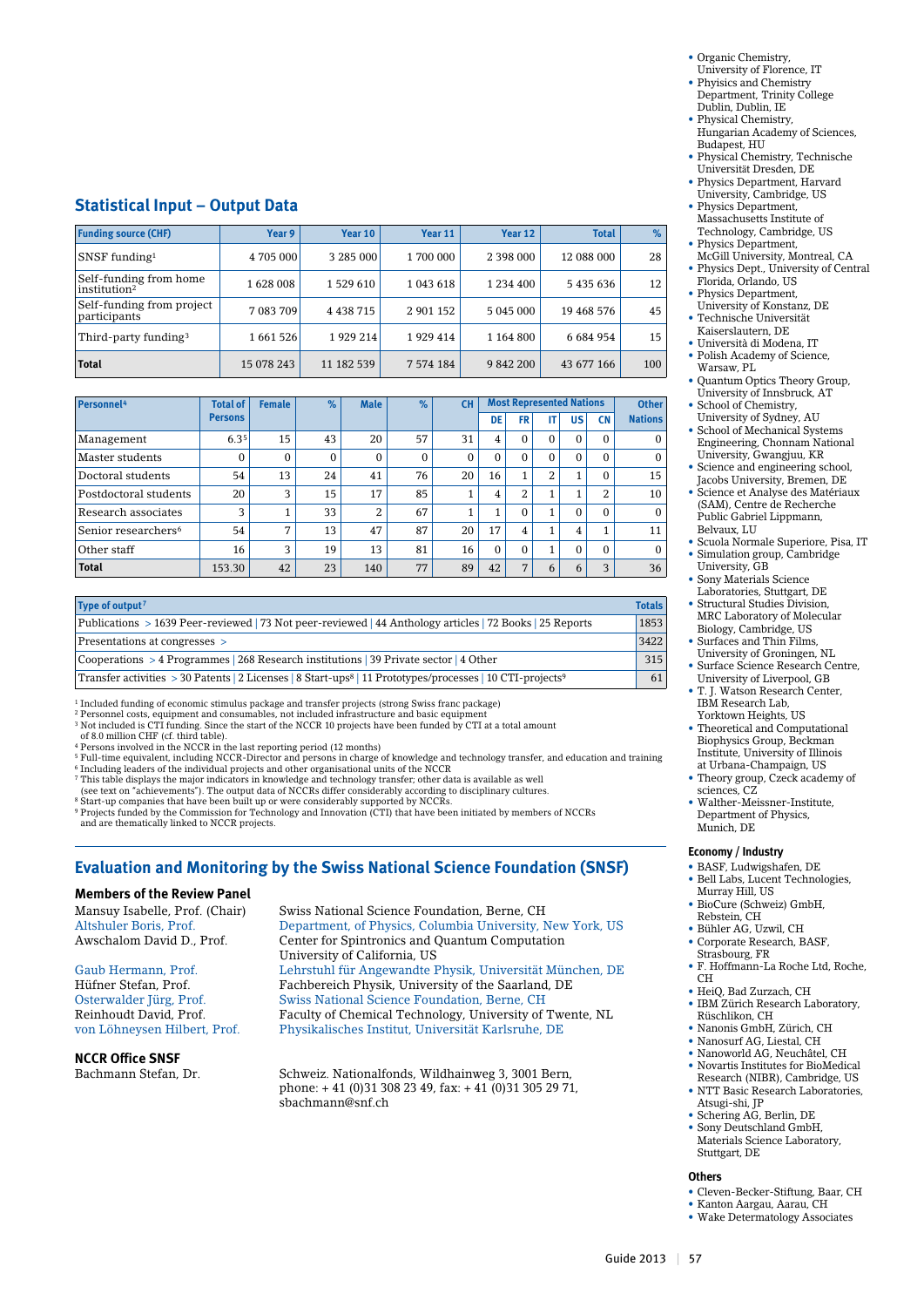# **Quantum Photonics NCCR Quantum Photonics**

#### **Home Institution**

Swiss Federal Institute of Technology, Lausanne

**Start of the NCCR** July 1, 2001

# **NCCR Management**

*Director*

Deveaud-Plédran Benoît, Prof. phone: + 41 (0)21 693 54 96 benoit.deveaud-pledran@epfl.ch *Deputy Director* Faist Jérôme, Prof.

phone: + 41 (0)44 633 72 80 jerome.faist@phys.ethz.ch

*Project Officer* Schläppy Marie-Lise, Mrs. phone: +41(0)21 693 61 14 marie-lise.schlappy@epfl.ch *Administration and Secretariat* Vaucher Ursula, Mrs.

phone: + 41 (0)21 693 54 15 ursula.vaucher@epfl.ch

*Knowledge and Technology Transfer*

Schläppy Marie-Lise, Mrs.

*Education and Training* Schläppy Marie-Lise, Mrs. *Media Relations*

Schläppy Marie-Lise, Mrs. phone: +41(0)21 693 61 14

*Advancement of Women* Moser Farnaz phone: +41 (0)21 693 19 81 farnaz.moser@epfl.ch Berseth Nicole, Mrs. phone: +41 (0)21 693 00 78 nicole.berseth@epfl.ch

Andrea Fabian Montabert phone: +41 (0)21 693 00 75 andrea.fabian@epfl.ch

Marion Albertini phone: +41 (0)21 693 00 75 marion.albertini@epfl.ch

#### **Address**

NCCR Quantum Photonics Post Office Box 123 1015 Lausanne

phone: + 41 (0)21 693 54 15  $\int \frac{1}{2}$  fax: +41 (0) 21 693 54 10 nccr-qp@epfl.ch

#### **Web Address**

http://nccr-qp.epfl.ch

# **Research**

#### **Quantum Optics**

**Quantum coherence in semiconductors nanostructures** H: Deveaud - Plédran B.

**Theory of quantum coherence in polaritonic nano devices** H: Savona V.

**Quantum communication** H: Gisin N.

**Single photon detectors** H: Zbinden H.

**Coupling quantum dot spins to nano-cavities** H: Imamoglu A.

#### **Quantum Devices**

**Cavity quantum optomechanics (cQOM)** H: Kippenberg T.

**Photonic crystals devices** H: Houdré R.

# **Heads of Individual Research Projects**

# **Members of the Advisory Board**

#### **Advanced Light Sources**

**Nitride based light emitters** H: Grandjean N.

**Quantum cascade interlevel sources** H: Faist J.

**Ultrafast sources from near infrared to X-Rays** H: Keller U.

#### **Transfer projects (strong Swiss franc package)**

**High Volume Production of Single Frequency Mid-Infra-Red Sources** H: Faist J.

**TURQUOISE** H: Grandjean N.

**Acoustocomb - Acousto-optics based optical frequency comb stabilization**

H: Lecomte St.

#### **Technology Platforms, Programmes etc.**

**Science Bus** Moser F.

**Industrial Project and 7P Programs** Schläppy M.-L.

**Doctoral Program in Quantum Photonics** Martin O.

**Scientific camps for young girls: 7-10 and 11-13 years old** Moser F.

Deveaud-Plédran Benoit, Prof. Institut de Physique de la Matière Condensée, EPF Lausanne Institut für Quantenelektronik, ETH Zürich Gisin Nicolas, Prof. Croupe de Physique Appliquée, Université de Genève<br>Grandiean Nicolas, Prof. Container de la Matière Condensée, EPF La Institut de Physique de la Matière Condensée, EPF Lausanne Houdré Romuald, Dr. Institut de Physique de la Matière Condensée, EPF Lausanne Institut für Quantenelektronik, ETH Zürich Keller Ursula, Prof. Institut für Quantenelektronik, ETH Zürich Kippenberg Tobias, Prof. Institut de Physique de la Matière Condense Kippenberg Tobias, Prof. Institut de Physique de la Matière Condensée, EPF Lausanne<br>Savona Vincenzo. Prof. Institut de Théorie des Phénomènes Physiques. EPF Lausann Institut de Théorie des Phénomènes Physiques, EPF Lausanne Zbinden Hugo, Dr. Groupe de Physique Appliquée, Université de Genève

Rosencher Emmanuel, Prof. (President) ONERA, Université Paris-Sud, FR Politecnico de Milano, Italy Erman Marko, Dr. Thales Communication, Orsay, FR Heffernan Jon, Dr. Sharp Laboratories, Oxford, UK Kröll Stefan, Prof. Lund Institute of Technology, Sweden Riechert Henning, Prof. Paul Drude Institut, Berlin, DE<br>Skolnick Maurice, Prof. Physics University of Sheffield, United University of Sheffield, United Kingdom Weisbuch Claude, Prof. University of California, Santa Barbara, USA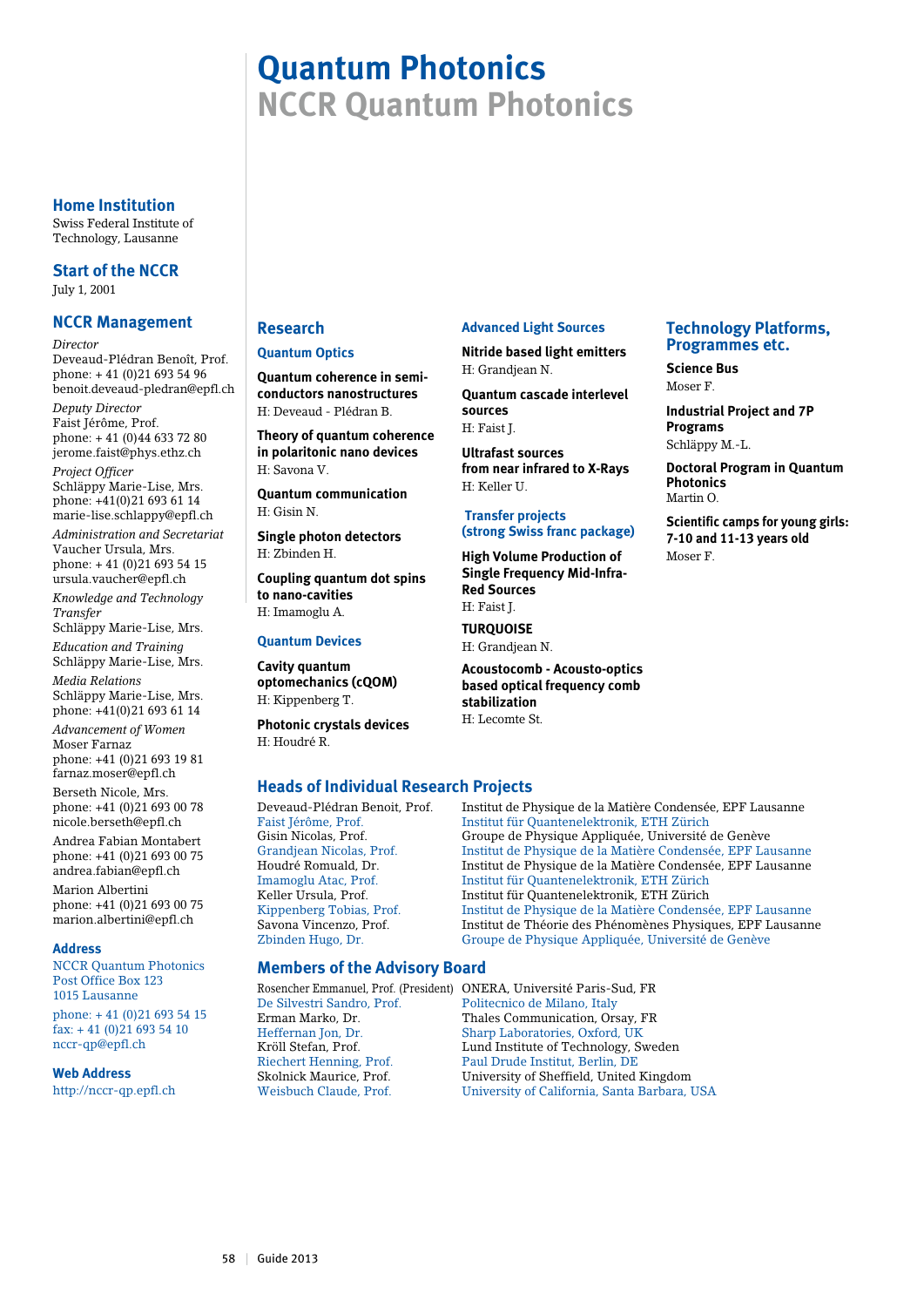#### **Topics**

Since Einstein's famous discoveries in the early 1900s, we know that light exhibits a double nature – it can be considered as both a wave and as a stream of photons. This is the so-called quantum behavior. Particles such as electrons bear the same duality. Therefore, at an infinitesimal scale, the interaction of light with matter can be manipulated, revealing novel phenomena that might prove useful. Scientists at the NCCR Quantum Photonics conduct fundamental research and develop novel technologies that carry the potential for numerous future applications: quantum Cryptography guaranteeing transaction security, quantum Cascade Lasers will take part in NASA's Mars Exploration Program to study the red planet habitability and assess whether Mars or is an environment able to support microbial life. For the third phase 2009-2013 the NCCR QP the International Advisory board opted for 10 Pro-

jects covering a wide range of fields such as quantum optics, quantum devices and advanced light sources. Besides oriented research and technology transfer. The NCCR Quantum Photonics also supports workshops and scientific camps for 11-13 year old girls demonstrating that mathematics and physics are rewarding. These activities promote and strengthen longterm excellence in the field of photonics in Switzerland.

#### **Achievements of the previous years**

#### **Research results**

The NCCR quantum photonics (NCCR QP) has, over its 11 years of existence, been instrumental in strenghening the quality of research in photonics in Switzerland. The NCCR QP is now in its last year of operation, with scientific activities finishing at the end of June 2013. The quality of the research over the course of the NCCR has been demonstrated through several key performance indicators. The NCCR QP has seen 5 new full professors, 4 new assistant professors and 2 promotions of junior group leaders. Six junior group leaders have been supported within the NCCR QP over the years. The 180 doctoral students and 120 post-doctoral fellows published more than 1000 publications in peer-reviewed journals along with the 98 senior researchers and the 44 group/project leaders. In the last phase of the NCCR QP (2009-2013) 449 scientific presentations were made at conferences and fairs and 4 books were written. Five European Council Grants have been awarded to NCCR QP project leaders. To celebrate such outstanding results NCCR QP management organised a conference in June 2012 "Photonics without frontiers»"(http://nccr-qp.epfl. ch/page-79814-en.html), where more than 300 people attended, attracted by the presentations of 3 Nobel Prize Winners and other renowned researchers. The highlights of the NCCR QP research can be viewed at nccr-qp@epfl.ch.

#### **Technology transfer**

The industrial Program of the NCCR QP has had resounding success bridging the gap between fundamental research and the industry. NCCR QP scientists have created 5 startups which are still in operation today: Alpes laser, ID Quantique, Beamexpress, Attolight, and Novagan. During the second phase of the NCCR QP the 7P program was created with the goal to increase the chances of NCCR QP postdoctoral fellows to gain employment in the Swiss photonic industry by funding their salaries for one year in the industry. The NCCR QP had, over the 3 project phases, 21 joint projects and 20 projects involving technology transfer with various companies.

#### **Education & training / Advancement of women**

The training of PhD students has been of importance in the NCCR QP and was achieved through different means, one of which was the photonics doctoral program at the EPFL. Other instruments for networking such as the tandem partner program where students were paired-up and exchanged their scientific experience over two weeks in each other's laboratory have been very well received and successful.

Collaboration with the EPFL's equal opportunity office and the NCCR MICS resulted in many initiatives to promote women in science and encourage young people towards science careers. Yearly «girls only» programs are run at the EPFL with the goal of introducing girls to scientific disciplines, increase their confidence and faith in their own abilities and breaking gender stereotypes. The evaluation of these programs is very positive and many young people are repeat participants. The activities are fully booked a year before they take place and have received praise from the press, the parents and the children alike. The Polytèque has been created in order for young people to have access to scientific media. The science bus has been touring the French-speaking Switzerland for months in Vaud, Neuchâtel, Valais and Jura with 2500 children partaking in scientific activities.

Women advancement has been fostered through mentoring and career planning programs, meetings with role models, some of which Nobel Prize Winners, practical information such as child care strategies, funding, associations and mentorships. Courses to improve specific desirable skills and opportunities for networking have been organized. Within the NCCR QP 29 % of PhD students were females, 40 % of postdoctoral fellows and 10 % of group leaders.

Overall, the NCCR funding instrument has been of tremendous benefit to the field of photonics in Switzerland.

Further information see http://nccr-qp.epfl.ch

#### **Third Party Cooperation**

#### **Programmes**

- CLERMONT4
- COST P21
- COST288 • EPIXNET
- EU CA-QUROPE
- EU-ANSWER
- IST-VISTA
- NanoTera
- NITWAVE
- OFSESA
- Q-CERT
- $\cdot$  OON
	- STIMSCAT • STREP-Sinphonia
	-
- Teramobile  $\bullet$  ULTRAGAN
- University of Cologna,
- Germany, SFB 956

#### **Research Institutions**

- Abteilung Festkörperphysik, Universität Magdeburg, Magdeburg, DE
- Advanced Technology and Nanoscience, Trieste, IT
- Applied Physics Integrated Optics Group, Paderborn University, DE
- Centre d'Etudes de Saclay, CEA, Gif-sur-Yvette, FR
- Centre for Quantum Technologies, National University of Singapore, SG
- Centre Lasers Intenses et Applications, University of Bordeaux, FR
- Clarendon Laboratory, University of Oxford, GB
- Department of Applied Physics, Stanford University, Palo Alto, US
- Department of Chemistry, Massachusetts Institute of Technology, Boston, US
- Department of Chemistry, Princeton University, US
- Department of Electrical and Electronical Engineering, University of Bristol, GB
- Department of Electrical Engineering, Cornell University, Ithaca, US
- Department of Management and Engineering, University of Linkoping, SE
- Department of Physics and
- Astronomy, Aarhus University, DK • Department of Physics and Astronomy, Cardiff University, GB
- Department of Physics and Astronomy, University of Calgary, CA
- Department of Physics and Astronomy, University of Rochester, US
- Department of Physics,
- Harvard University, Cambridge, GB • Department of Physics,
- Università di Trento, IT
- Department of Physics, University of Torino, IT
- Department of Physics, Max-Planck-Institut für Quantenoptik, Garching, DE
- Department of Optoelectronics and Instrumentation Group, PC University de Rio, Rio de Janerio, BR
- Dipartimento Fisica della Materia e Tecnologie Fisiche Avanzate,
- University of Messina, IT • Dipartimento di Fisica A. Volta,
- University of Pavia, IT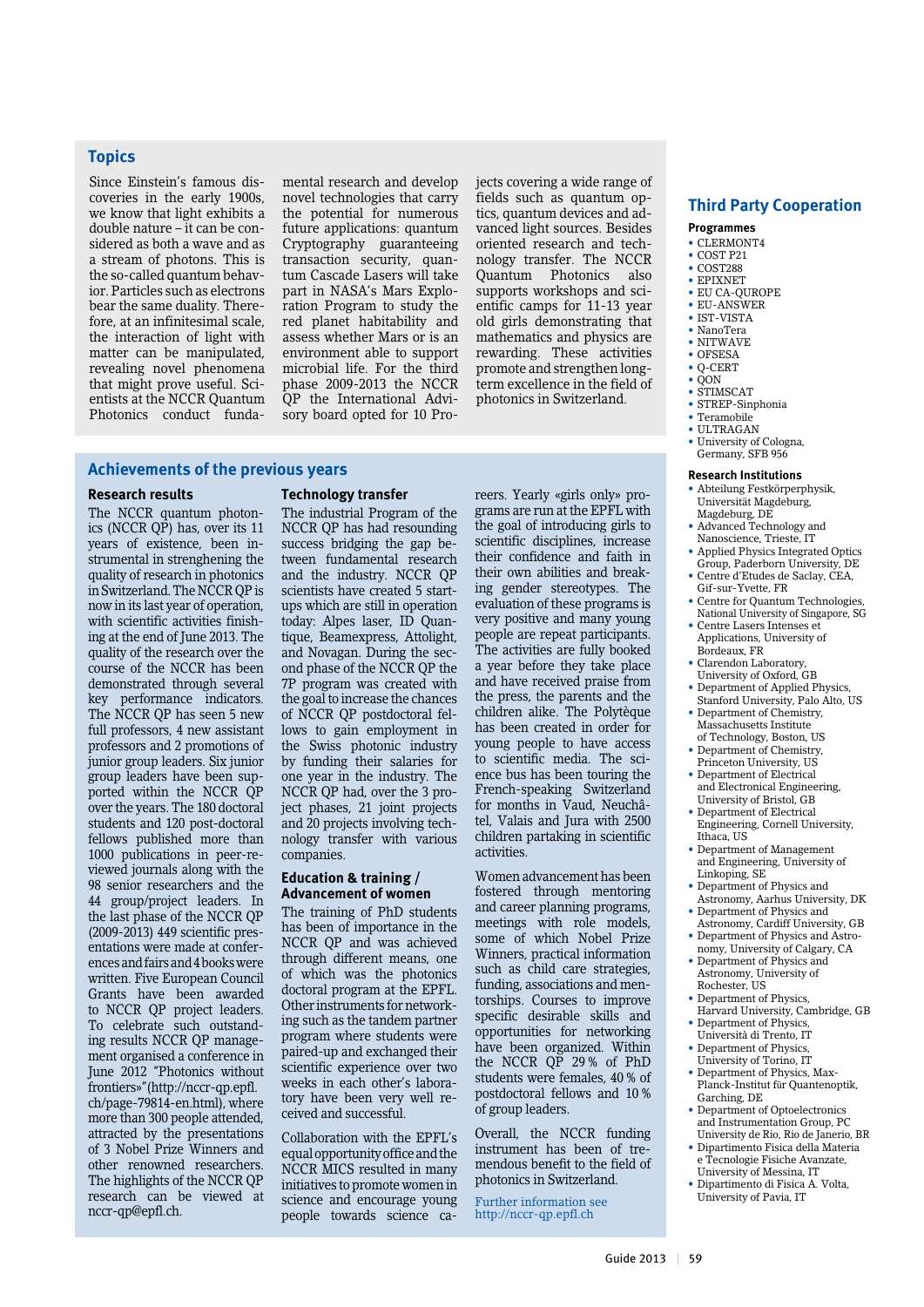**NCCR Quantum Photonics**

- Engineering School, University of Alcala-Madrid, Alcala de Henares, ES
- Foundation for Fundamental Research on Matter (FOM),
- Amsterdam, NL • Fraunhofer IAF Freiburg, DE
- Ginzton Lab, Stanford University, US
- Institut für Kernphysik,
- Universität Frankfurt, DE • Institut für Physik, Theoretische Physik, Berlin, DE
- Institut für Physikalische Chemie, Universität Würzburg, DE
- Institute of Photonic Science, University of Barcelona, ES
- Institute of Photonics and Nanotechnology, Italian National
- Research Council, Roma, IT • Institute of Technology,
- University of Lund, DK • Laboratoire Aimé Cotton,
- University of Paris-Sud, Orsay, FR • Laboratoire de Chimie de la
- matière condensée de Paris, Ecole National de Chimie de Paris, FR • Laboratoire d'Etude des
- Microstructures, l'Office National d'Études et Recherches Aérospatiales, Chatillon, FR
- Laboratoire Kastler-Brossel, Ecole Normale Superior, Paris, FR
- Laboratoire Physique de Nanostructures, Marcoussis, FR
- Laboratoire Physique du Solide, Université de Toulouse, Montpellier, FR
- l'Ecole Polytechnique, University of Nice, FR
- Lund Laser Center,
- STINT Lund University, SE • Matériaux et Phénomènes Quantiques, University of Paris
- Diderot, FR • Max Planck Institute for the Physics of Complex Systems,
- Dresden, DE • National Research Group,
- University of Lecce, IT • Optoelectronics Department, University of Ulm, DE
- Photonics and Semiconductor Nanophysics, University
- of Technology Eindhoven, NL • Quantum Optics, Institute of
- Photonic Sciences, Barcelona, ES • School of Engineering and Applied Science, Yale University,
- New Haven, US • Unité de Formation et de Recherche en Physique, Université
- Claude Bernard Lyon, FR

#### **Economy / Industry**

- Aerodyne Research Inc, Billerica, US
- Avalon, Zurich, CH
- Beamexpress, Lausanne, CH • CSEM, Neuchâtel, CH
- Dätwyler/Silitec, Boudry, CH
- Daylight Solutions, Poway, US
- Delong Instruments a.s., Brno, CZ
- Exalos AG, Schlieren, CH • EXFO Inc., Ontario, CA
- Id Quantique SA, Geneva, CH
- Laboratoire Optique Electronique Appliquée (OPEA), Vincennes, FR
- Lasag Inc, Thun, CH
- Lovalite, Besancon, FR
- Namiki Precision Jewel Co., Tokyo, JP
- Novagan, Lausanne, CH
- Phocone AG, Zurich, CH
- Rolex SA, Geneva, CH • SolSens, Bern, CH
- Swisscom Group, Geneva, CH
- Wilco AG, Wohlen, CH

# **Statistical Input – Output Data**

| <b>Funding source (CHF)</b>                             | Year 9        | Year 10   | Year 11       | Year 12   | <b>Total</b>  | $\%$ |
|---------------------------------------------------------|---------------|-----------|---------------|-----------|---------------|------|
| $SNSF$ funding <sup>1</sup>                             | 3 905 000     | 2 825 000 | 1700 000      | 2 055 000 | 10 485 000    | 31   |
| Self-funding from home<br>$\sin$ stitution <sup>2</sup> | 2 539 220     | 2 366 459 | 1 358 663     | 1 299 000 | 7 5 6 3 3 4 2 | 22   |
| Self-funging from project<br>participants               | 4 967 272     | 4 011 920 | 2 2 3 1 0 0 2 | 2 000 000 | 13 210 194    | 39   |
| Third-party funding <sup>3</sup>                        | 1 0 3 5 7 2 8 | 648739    | 608 632       | 500 000   | 2793099       | 8    |
| <b>Total</b>                                            | 12 447 220    | 9 852 118 | 5 898 297     | 5 854 000 | 34 051 635    | 100  |

| Personnel <sup>4</sup>          | <b>Total of</b>  | <b>Female</b> | $\%$         | <b>Male</b>    | $\%$ | <b>CH</b> |           |          | <b>Most Represented Nations</b> |          |           | <b>Other</b>   |
|---------------------------------|------------------|---------------|--------------|----------------|------|-----------|-----------|----------|---------------------------------|----------|-----------|----------------|
|                                 | <b>Persons</b>   |               |              |                |      |           | <b>FR</b> | DE       | IT                              | ES       | <b>CA</b> | <b>Nations</b> |
| Management                      | 1.5 <sup>5</sup> | 2             | 50           | $\overline{2}$ | 50   | 2         | 4<br>T    | $\Omega$ | $\Omega$                        | $\Omega$ | $\Omega$  |                |
| Master students                 | 0                | $\Omega$      | $\mathbf{0}$ | $\mathbf{0}$   | 0    | $\Omega$  | $\Omega$  | $\Omega$ | $\Omega$                        | $\Omega$ | $\Omega$  | $\Omega$       |
| Doctoral students               | 43               | 6             | 14           | 37             | 86   | 11        | 4         | 11       | 4                               |          |           | 11             |
| Postdoctoral students           | 28               | ⇁             | 25           | 21             | 75   | 2         | 8         | 2        | 7                               |          | 2         | ⇁              |
| Research associates             | $\Omega$         | $\Omega$      | $\Omega$     | $\Omega$       | 0    | $\Omega$  | $\Omega$  | $\Omega$ | $\Omega$                        | $\Omega$ | $\Omega$  | $\Omega$       |
| Senior researchers <sup>6</sup> | 37               | 2             | 5            | 35             | 95   | 14        | 6         | 6        | 2                               | $\Omega$ | $\Omega$  | 9              |
| Other staff                     | 28               | 16            | 57           | 12             | 43   | 22        | 4         | $\Omega$ | $\Omega$                        | 2        | $\Omega$  |                |
| <b>Total</b>                    | 137.50           | 33            | 24           | 107            | 76   | 51        | 23        | 19       | 13                              | 4        | 3         | 29             |

| Type of output <sup>7</sup>                                                                                                       | <b>Totals</b> |
|-----------------------------------------------------------------------------------------------------------------------------------|---------------|
| Publications > 1010 Peer-reviewed   132 Not peer-reviewed   105 Anthology articles   20 Books   14 Reports                        | 1281          |
| Presentations at congresses >                                                                                                     | 1467          |
| Cooperations > 77 Programmes   92 Research institutions   69 Private sector   2 Other                                             | 240           |
| Transfer activities > 34 Patents   2 Licenses   5 Start-ups <sup>8</sup>   11 Prototypes/processes   12 CTI-projects <sup>9</sup> | 64            |

<sup>1</sup> Included funding of economic stimulus package and transfer projects (strong Swiss franc package)<br><sup>2</sup> Personnel costs, equipment and consumables, not included infrastructure and basic equipment<br><sup>3</sup> Not included is CTI

<sup>4</sup> Persons involved in the NCCR in the last reporting period (12 months)<br><sup>5</sup> Full-time equivalent, including NCCR-Director and persons in charge of knowledge and technology transfer, and education and training 6 Including leaders of the individual projects and other organisational units of the NCCR 7 This table displays the major indicators in knowledge and technology transfer; other data is available as well

(see text on "achievements"). The output data of NCCRs differ considerably according to disciplinary cultures.

<sup>8</sup> Start-up companies that have been built up or were considerably supported by NCCRs.<br><sup>9</sup> Projects funded by the Commission for Technology and Innovation (CTI) that have been initiated by members of NCCRs<br> and are thema

# **Evaluation and Monitoring by the Swiss National Science Foundation (SNSF)**

#### **Members of the Review Panel**

Knop Karl, Dr. CSEM Zurich, CH

#### **NCCR Office SNSF**

Scheffold Frank, Prof. (Chair) Swiss National Science Foundation, Berne, CH<br>Baets Roel. Prof. Department of Information Technology. Univer Department of Information Technology, Universiteit Gent, BE Ebeling Karl Joachim, Prof. Rektor der Universität Ulm, DE Technische Physik, Universität Würzburg, DE Mourou Gérard, Prof. ENSTA, Ecole Polytechnique, Paris, FR Swiss National Science Foundation, Berne, CH Rarity John G., Prof. Electrical and Electronic Engineering, Bristol University, GB

Bachmann Stefan, Dr. Schweiz. Nationalfonds, Wildhainweg 3, 3001 Bern, phone: + 41 (0)31 308 23 49, fax: + 41 (0)31 305 29 71, sbachmann@snf.ch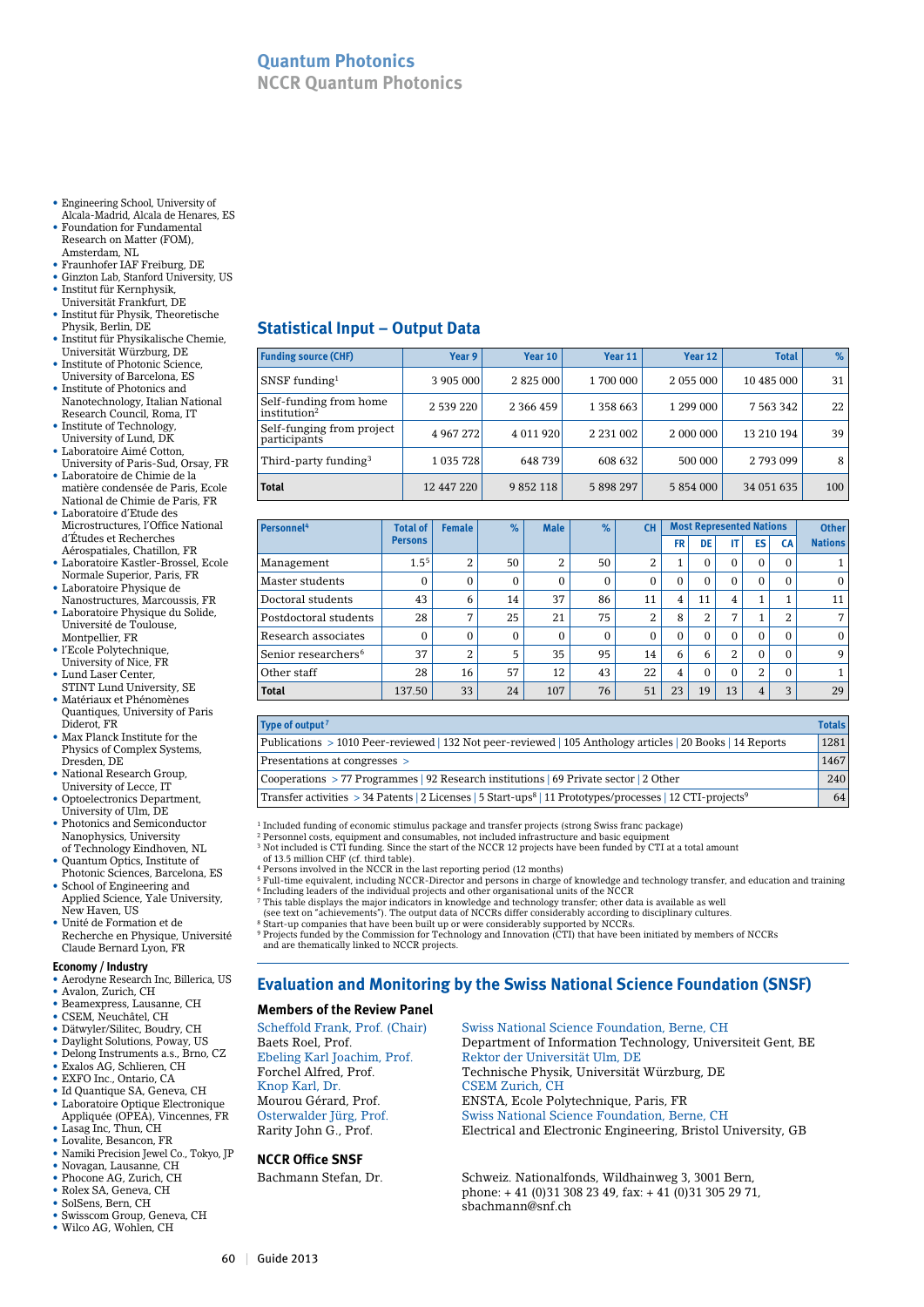# **Molecular Ultrafast Science and Technology NCCR MUST**

H: Röthlisberger U. **Theoretical Methods for Ultrafast Quantum Dynamics**

**Ultrafast Dynamics on Surfaces** H: Hengsberger M., Osterwalder I. **Ultrafast Structural Dynamics Observed with Femtosecond X-Rays**

H: Vanicek J.

H: Beaud P.

**Two-Pulse** H: Feurer Th.

**technology**

H: Hauri Chr., Abela R.

**Transfer projects** 

**(strong Swiss franc package)** 

**High-power THz generation in organic crystals based on eonventional Ti:Sapphire laser** 

#### **Home Institutions** ETH Zurich, University of Bern

#### **Start of the NCCR** July 1, 2010

## **NCCR Management**

*Director* Keller Ursula, Prof. phone: +41 (0) 44 633 21 46 keller@phys.ethz.ch

*Co-Director (Uni BE) Deputy Director* Feurer Thomas, Prof. phone: +41 (0) 31 631 89 13 thomas.feurer@iap.unibe.ch

*Scientific Officer* van Beilen Volland Jan, Dr. phone: +41 (0) 44 633 29 90 jan.vanbeilen@phys.ethz.ch

*Outreach Officer* Garry Anna, Dr. phone: +41 (0) 44 633 37 20 anna.garry@phys.ethz.ch

*Finances and administration* Bachmann Susanne, Ms. phone: +41 (0) 44 633 36 02 susanne.bachmann@phys.ethz.ch

*Knowledge and Technology Transfer* Harder Christoph, Dr.

phone: +41 (0) 79 219 90 51 charder@swissonline.ch

*Education and Training* Wolf Jean-Pierre, Prof. phone : +41 (0) 22 379 05 03 jean-pierre.wolf@unige.ch

*Advancement of Women* Röthlisberger Ursula, Prof. phone: + 41 (0) 21 693 03 21 ursula.roethlisberger@epfl.ch Garry Anna, Dr.

phone: +41 (0) 44 633 05 03

#### **Address**

ETH Zürich NCCR - MUST IQE/ULP- HPT H3 Wolfgang-Pauli-Str.16 8093 Zurich

phone: +41 (0) 44 633 36 02 info@nccr-must.ch

**Web Address** http://www.nccr-must.ch

# **Research**

**Application of Ultrafast Spectroscopic Techniques for Investigating Liquid Interfaces and Photoinduced Electron Transfer Reactions** Head: Vauthey E.

**Charge Transfer Reactions at Molecular Interfaces**  H: Girault H.

**Coherent Control in Complex Molecular Systems** H: Wolf J.-P.

**Dynamics of Light-Induced Interfacial Electron Transfer and Charge Transport in Molecular Materials** H: Moser J.-E.

**Electronic and Structural Dynamics of Chemical and Biological Systems** H: Chergui M.

**Femtosecond and Attosecond VUV-XUV Spectroscopy** H: Keller U.

**Femtosecond IR Spectroscopy Research** H: Hamm P.

**Intense THz Science and Spectroscopy** H: Feurer Th.

**Nonlinear Ferntosecond Spectroscopy and Time Resolved Photo- Electron Spectroscopy**  H: Gerber Th.

**Pilot Time-Resolved Experiments for the SwissFEL** H: Patterson B., Abela R.

**Quantitative Atomistic Simulations** H: Meuwly M.

**Simulations of Ultrafast Quantum Dynamics in Gas and Condensed Phase**

# **Heads of Individual Research Projects**

Wolf Jean-Pierre, Prof. GAP-Biophotonics, Université de Genève

Abela Rafael, Dr. Paul Scherrer Institut PSI, Villigen Paul Scherrer Institut PSI, Villigen Chergui Majed, Prof. Laboratory of Ultrafast Spectroscopy (LSU) EPF Lausanne Feurer Thomas, Prof. Institut für Angewandte Physik, Universität Bern Paul Scherrer Institut PSI, Villigen Girault Hubert, Prof. Laboratoire d'électrochimie Physique et Analytique (LEPA), EPF Lausanne Physikalisch-Chemisches Institut, Universität Zürich Hengsberger Matthias, Dr. Physik-Institut, Universität Zürich Institut für Quantenelektronik, ETH Zurich Meuwly Markus, Prof. Departement Chemie, Universität Basel Moser Jacques-E., Prof. Institut des Sciences et Ingénierie Chimiques (ISIC), EPF Lausanne Physik-Institut, Universität Zürich Patterson Bruce, Dr. Paul Scherrer Institut PSI, Villigen Laboratoire de Chimie et Biochimie Computationnelles (LCBC), EPF Lausanne<br>
Vanicek Jiri, Prof.<br>
Laboratoire de Vanicek Jiri, Prof. Laboratoire de Chimie Physique Théorique (LPTC), EPF Lausanne<br>Vauthey Eric. Prof. Département de Chimie Physique. Université de Genève Département de Chimie Physique, Université de Genève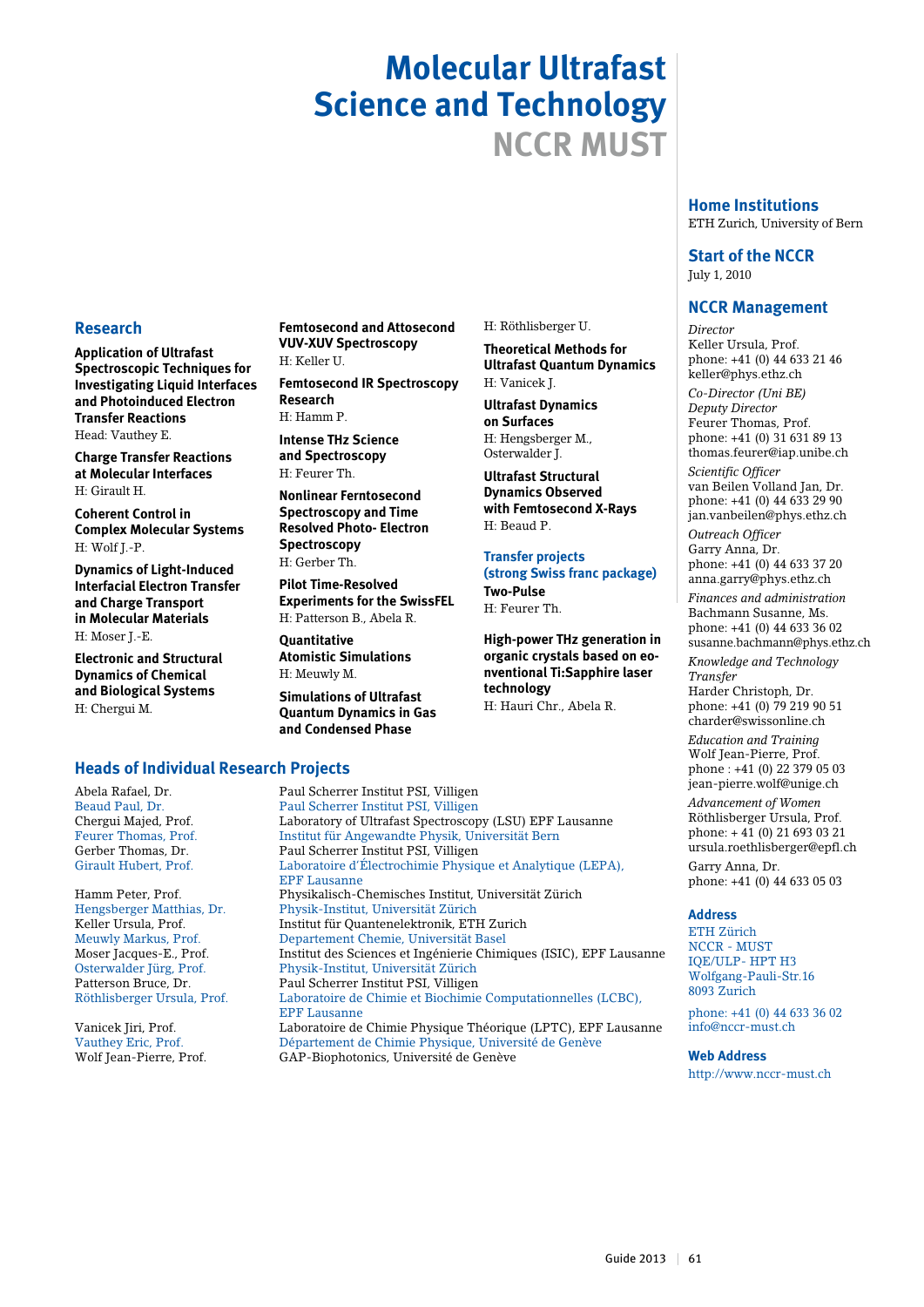## **Third Party Cooperation**

#### **Programmes**

- microCoR (COST)
- Detailed Chemical Kinetic Models For Cleaner Combustion (COST)
- • Germaine de Stael (SATW)
- IFP MUST (FP7 COFUND)
- NAMDIATREAM (FP7)
- HINTS (FP7)

#### **Research Institutions**

- • Advanced Photonics Research Institute, Gwuangju, KR
- • AIDA, Karlsruhe Institute of Technology, Karlsruhe, DE
- • Applied synthetic chemistry, Vienna
- University of Technology, Vienna, AT • CELIA, Université de Bordeaux, Bordeaux, FR
- • Chemistry, Princeton University, Princeton, US
- • Chemistry, University
- of Madison, Madison, US • CNRS - Département NANO,
- Université de Bourgogne Dijon, Dijon, FR
- • Combustion Research Facility, Sandia National Laboratories, Livermore, US • Departamento de Quimica,
- Universidad Autonoma Madrid, Madrid, ES
- • Department of Chemistry, Durham University, Durham, GB
- • Department of Chemistry, Stanford University, Stanford, US
- Department of Chemistry University of North Carolina, Chapel Hill, US
- Department of Chemistry, University of Wisconsin, Madison, US
- • Department of Chemistry & Pharmacy, University Erlangen-
- Nürnberg, Erlangen, DE • Department of Physics, Ben-
- Gurion University, Beer-Sheva, IL • Department of Physics, University
- of Ljubljana, Ljubljana, SI • Department of Physics, Università
- degli Studi di Roma, Roma, IT • Department of Physics and Astro-
- nomy, Aarhus University, Aarhus, DK • Department of Physics and
- Astronomy, University of Rochester, Rochester, US
- • Dipartimento di Fisica, Politecnico di Milano, Milano, IT
- Experimentalphysik, Free
- University Berlin, Berlin, DE
- • Faculty of Science and Technology, University of Twente, Enschede, NL
- • Fakultät für Physik, University Konstanz, Konstanz, DE
- Freiburg Institute for Advanced Studies, Freiburg, DE
- Fundamental & Computational Sciences, Pacific Northwest National Laboratory, Richland, US
- • Geballe Lab for Advanced Materials, Stanford University, Stanford, US
- Institute Methods and Instrumentation for Synchrotron Radiation Research, Helmholtz Zentrum Berlin, Berlin, DE
- Institute of Physical Chemistry, University Wuerzburg, Würzburg, DE • Institute of Technology and
- Chemistry, Massachusetts Institute of Technology, Cambridge, US

## **Topics**

The National Centre of Competence in Research (NCCR) "MUST – Molecular Ultrafast Science and Technology" opens up new perspectives for the study of molecular systems and time-resolved structural investigations in physics, chemistry and biology. The NCCR MUST focuses on the

multidisciplinary development of experimental and theoretical tools. Therefore researchers will investigate chemical reactions and energy-transfer processes at the atomic and molecular level, as well as electron and proton transfer processes with ultra short temporal and spatial resolution.

A deeper understanding of matter at microscopic level is crucial for dealing with important social challenges such as the quest for alternative energy sources, the synthesis of complex functional medicines and the development of new electronic devices.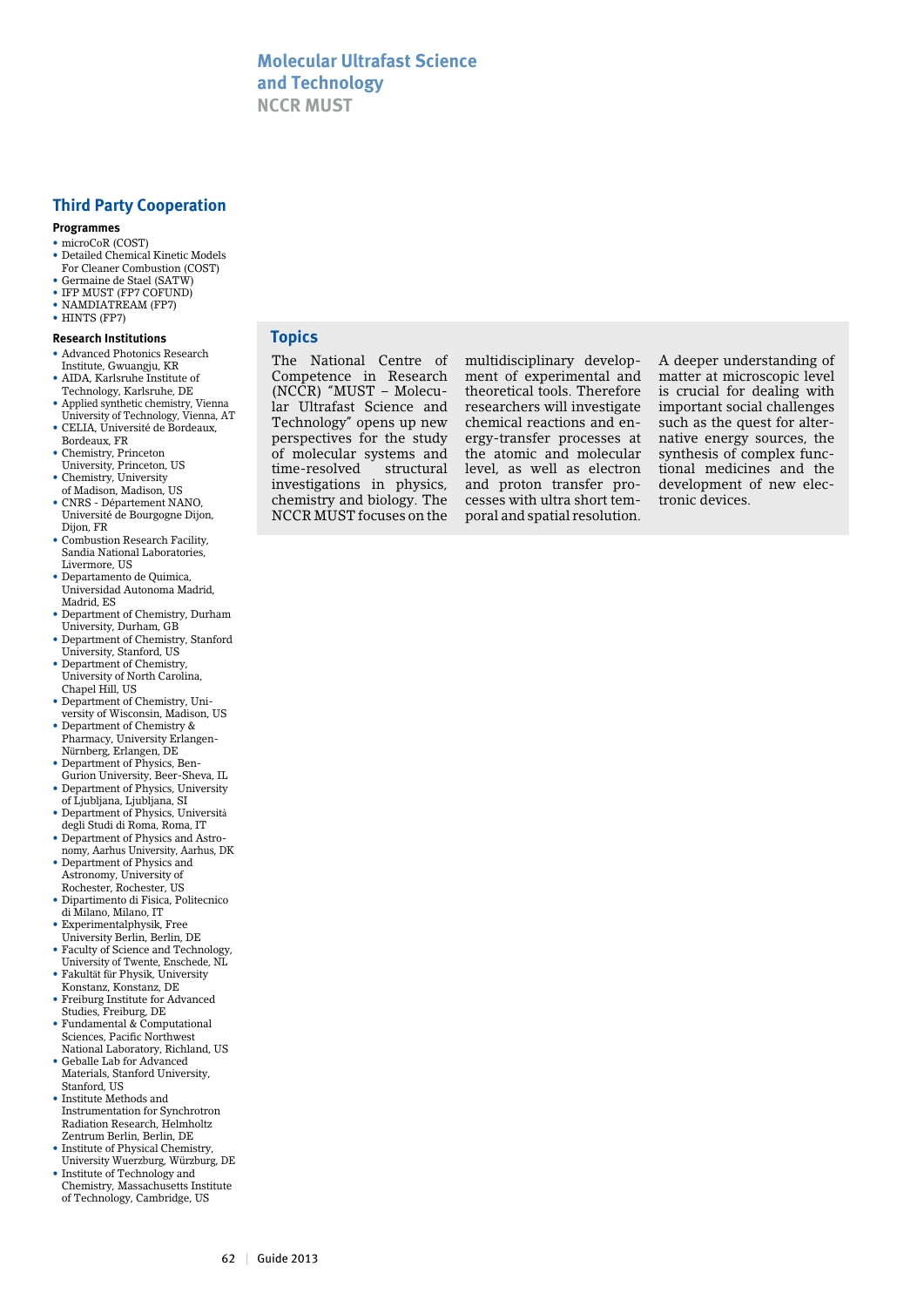- • Institut für Kernphysik, University of Frankfurt, Frankfurt, DE
- Institut für Organische Chemie, Universität Giessen, Giessen, DE
- • Laboratoire de Chimie Quantique, Université de Strasbourg, Strasbourg, FR

• Laboratoire de Chimie Théorique, Université Joseph Fourier, Grenoble, FR

- • Laboratory for Functional Polymers, Swiss Federal Laboratories for Materials Science and Testing, Dübendorf, CH
- Laser Labor Goettingen,
- Goettingen, DE • LINAC Coherent Light Source, SXR station, Stanford Linear Accelerator Center, Stanford, US
- LINAC Coherent Light Source, XPP station, Stanford Linear
- Accelerator Center, Stanford, US • Los Alamos National Laboratory, Los Alamos, US
- Lundbeck Foundation Theoretical Center for Quantum System Research, Aarhus University, Aarhus, DK
- Max Planck Institute for the Physics of Complex Systems (MPIPKS), Max Planck Institute, Dresden, DE
- • Organic Chemistry, Bulgarian Academy of Sciences, Sofia, BG Organic Chemistry, University of
- Kharkov, Kharkov, UA • Physics Department and Center of
- Applied Photonics, University of Konstanz, Konstanz, DE • Physics, Karlsruhe Institut of
- Technology, Karlsruhe, DE • Physics, Université de Bourgogne,
- Dijon, FR • Physics, TU-Wien, Wien, AT
- • Rutgers Center for Emergent Materials, Rutgers University,
- Piscataway, US • School of Chemical Sciences, University of Birmingham, Birmingham, GB
- School of Electrical and Computer, University of Purdue, West Lafayette, US
- • Swiss Norwegian Beamline, European Synchrotron Radiation Facility, Grenoble, FR

#### **Economy / Industry**

- • ABACUS Patentanwälte, Adliswil, CH
- Bystronic, Niederoenz, CH
- Novartis, Basel, CH
- • OneFive, Zurich, CH
- • Rainbow Photonics AG, Zurich, CH

# **Others**

- • European Commission, Photonics, Brussels, BE
- • European Photonics Industry Consortium, Paris, FR • European Technology Platform
- Photonics21, Brussels, BE
- Innovation and Implementation Strategy Photonics21, Düsseldorf, DE
- International Optoelectronics Associations, Tokyo, JP
- Optical Society of America, Washington, US
- • Verein Schweizer Laser und Photonik Netz, Wollerau, CH

# **Statistical Input – Output Data**

| <b>Funding source (CHF)</b>                        | Year 1        | Year <sub>2</sub> | Year 3          | Year 4          | <b>Total</b> | $\%$         |
|----------------------------------------------------|---------------|-------------------|-----------------|-----------------|--------------|--------------|
| SNSF funding $1$                                   | 5 5 10 000    | 3 990 000         | 4 3 8 5 0 0 0   | 3895000         | 17 780 000   | 46           |
| Self-funding from home<br>institution <sup>2</sup> | 1 280 000     | 1 2 3 0 0 0 0     | 1 0 3 0 0 0 0 0 | 1 0 3 0 0 0 0 0 | 4 570 000    | 12           |
| Self-funding from<br>University of Bern            | 585 000       | 535 000           | 535 000         | 535 000         | 2 190 000    | 6            |
| Self-funding from project<br>participants          | 3 3 2 0 9 9 1 | 3 975 122         | 3 451 050       | 3 449 050       | 14 196 213   | 37           |
| Third-party funding <sup>3</sup>                   | 0             | 77 770            | $\Omega$        | 0               | $\Omega$     | $\mathbf{0}$ |
| <b>Total</b>                                       | 10 695 991    | 9 807 892         | 9 401 050       | 8 909 050       | 38 736 213   | 100          |

| <b>Personnel4</b>               | <b>Total of</b> | <b>Female</b> | $\%$     | <b>Male</b> | $\%$     | <b>CH</b> |          |    | <b>Most Represented Nations</b> |                            |           | <b>Other</b>   |
|---------------------------------|-----------------|---------------|----------|-------------|----------|-----------|----------|----|---------------------------------|----------------------------|-----------|----------------|
|                                 | <b>Persons</b>  |               |          |             |          |           | DE       | IT | FR                              | <b>GB</b>                  | <b>US</b> | <b>Nations</b> |
| Management                      | 3.85            | 5             | 56       | 4           | 44       | 6         | 2        | 0  | $\mathbf{0}$                    | $\blacktriangleleft$<br>Ŧ. | $\Omega$  | $\mathbf{0}$   |
| Master students                 | T               |               | 100      | $\Omega$    | $\Omega$ | $\Omega$  | $\Omega$ | 0  | 1                               | $\Omega$                   | $\Omega$  | $\Omega$       |
| Doctoral students               | 41              | 14            | 34       | 27          | 66       | 11        | 11       | 3  | 2                               | $\Omega$                   | $\Omega$  | 15             |
| Postdoctoral students           | 41              | 11            | 27       | 30          | 73       | 5         | 5        | 7  | 3                               | 4                          | 2         | 17             |
| Research associates             | $\Omega$        | 0             | $\Omega$ | $\Omega$    | $\Omega$ | $\Omega$  | $\Omega$ | 0  | $\Omega$                        | $\Omega$                   | $\Omega$  | $\Omega$       |
| Senior researchers <sup>6</sup> | 38              | 4             | 11       | 34          | 89       | 19        | 19       | 4  | 2                               | $\Omega$                   | 2         | 3              |
| Other staff                     | ⇁               | 0             | $\Omega$ | 7           | 100      | 5         | $\Omega$ | 0  | 1                               | $\Omega$                   |           | $\Omega$       |
| <b>Total</b>                    | 131.80          | 35            | 26       | 102         | 74       | 46        | 37       | 14 | 9                               | 5                          | 5         | 35             |

1 Included funding of transfer projects (strong Swiss franc package)

2 Personnel costs, equipment and consumables, not included infrastructure and basic equipment 3 Not included is CTI funding. Since the start of the NCCR 2 projects have been funded by CTI at a total amount

of 2.3 million CHF (cf. third table). 4 Persons involved in the NCCR in the last reporting period (12 months)

<sup>5</sup> Full-time equivalent, including NCCR-Director and persons in charge of knowledge and technology transfer, and education and training<br><sup>6</sup> Including leaders of the individual projects and other organisational units of th

# **Evaluation and Monitoring by the Swiss National Science Foundation (SNSF)**

# **Members of the Review Panel**

# **NCCR Office SNSF**

Scheffold Frank, Prof (Chair) Swiss National Science Foundation, Bern, CH<br>
Chen Peter Prof Swiss National Science Foundation Bern, CH Swiss National Science Foundation, Bern, CH de Vivie-Riedle Regina, Prof. Department Chemie, Ludwig-Maximilians-Universität München, DE Max-Born-Institute, Berlin, DE Falcone Roger W., Prof. Physics Department, University of California, Berkeley, US Leutwyler Samuel, Prof. Swiss National Science Foundation, Bern, CH Mukamel Shaul, Prof. Department of Chemistry, University of California Irvine, US Rutherford Appleton Laboratory, Harwell Science and Innovation, Oxfordshire, UK<br>Sundström Villy, Prof Bepartment of C Department of Chemical Physics, Lund University, SE Wolf Martin, Prof. Abteilung Physikalische Chemie, Fritz-Haber-Institut der MPG, Berlin, DE

Bachmann Stefan, Dr. Schweiz. Nationalfonds,Wildhainweg 3, 3001 Bern, phone: + 41 (0)31 308 23 49, fax: + 41 (0)31 305 29 71, sbachmann@snf.ch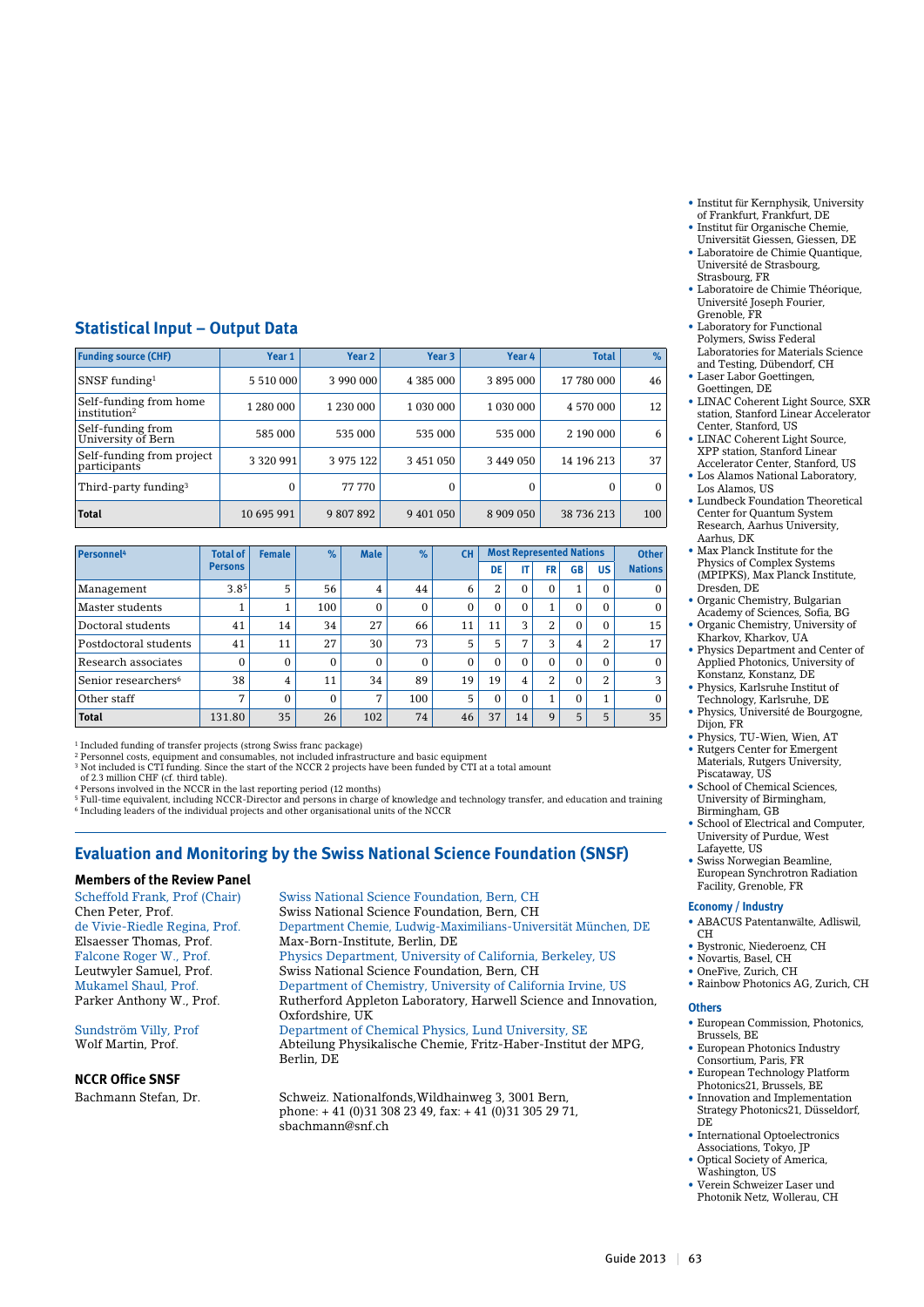# **Intelligent Robots for Improving the Quality of Life NCCR Robotics**

**Home Institution** EPF Lausanne

**Start of the NCCR**

December 1, 2010

## **NCCR Management**

*Director* Floreano Dario, Prof. Phone: + 41 (0) 21 693 52 30 dario.floreano@epfl.ch

*Deputy Director* Pfeifer Rolf, Prof. Phone: +41 (0) 44 635 43 20 pfeifer@ifi.uzh.ch

*Managing Director* Butty Anne-Christine, PhD, MBA Phone +41 21 693 10 16 anne-christine.butty@epfl.ch

*Knowledge and Technology Transfer* Robert Riener, Prof.

Phone: +41 (0)44 632 66 79 riener@mavt.ethz.ch

*Technology Transfer Officer* Estier Thomas Tel +41 (0)79 503 59 61 thomas.estier@epfl.ch

*Education and Training* Auke Ijspeert, Prof. Phone: +41 (0)21 693 26 58 auke.ijspeert@epfl.ch

*Advancement of Women* Moser Farnaz Phone: +41 (0)21 693 19 81

farnaz.moser@epfl.ch *Media Officer* Anne-Muriel Brouet

Phone: +41 (0)21 693 24 42 Anne-muriel.brouet@epfl.ch *Communication*

Mayra Lirot Phone: +41 (0)21 693 69 39 mayra.lirot@epfl.ch

*Administration Officer* Tania Gonin +41 (0)21 693 11 92 Tania.gonin@epfl.ch

#### **Address**

EPFL STI PRN-ROBOTICS ELG 231, Station 11 CH-1015 Lausanne

phone: +41 (0)21 693 69 39 fax: +41 (0)21 693 58 59 nccr-robotics@epfl.ch

#### **Web Address**

www.nccr-robotics.ch

# **Research**

**Bio-mimetic Sensing, Actuation, and Mobility** Leader: Iida F. Co-leader: Ijspeert A.

**Neuromorphic color vision** Head (H): Delbruck T., Scaramuzza D.

**Sensory-motor tissues** H: Floreano D., Shea H., Lacour St., Paik J.

**Artificial bacteria** H: Nelson B., Martinoli A.

**Passive dynamic locomotion** H: Iida F., Pfeifer R., Siegwart R.

**Learning locomotion**  H: Iida F., Ijspeert A., Siegwart R., Buchli J.

**Adaptive morphology for mobility** H: Floreano D., Ijspeert A.,

Pfeifer R., Shea H.

**Interaction and Manipulation** Leader: Billard A.

Co-leader: Gassert R. **Human centered robotic assistance using motion intention estimation** 

H: Riener R., Millán J.

**Multi-modal haptic feedback for efficient human-machine interaction, sensory rehabilitation, and substitution**  H: Bleuler H., Gassert R., Riener R.

**Programming by demonstration of fine manipulation**  H: Billard A., Gassert R.

**Neuromorphic motor control of interactive reaching**

H: Cook M., Billard A. **Finger sensor skin for** 

**humanoid robot manipulation** H: Lacour St., Billard A.

#### **Prosthetic Robotics**

Leader: Millán J., Co-leader: Riener R.

**Brain-controlled robots and prosthetics**  H: Millán, J. Micera S., Pfeifer R.

**EMG-based hand prosthetics** H: Pfeifer R., Millán J., Micera S.

**Lower extremity prosthetics**  H: Riener R., Billard A.

**Assistive walking devices for the elderly** H: Bleuler H., Gassert R.

**Variable impedance joints for assistive devices**  H: Gassert R., Bleuler H., Riener R.

**Implantable neuroprostheses** H: Courtine G., Micera S., Paik J., Lacour St., Millán J.

#### **Distributed Robotics** Leader: Martinoli A.

Co-leader: Gambardella L.

**Evolvable multi-cellular robots**  H: Floreano D., Pfeifer R.

**Morphology adapting to user – Roombots** H: Ijspeert A., Dillenbourg P.

**Evaluative population-based distributed adaptation**  H: Martinoli A., D'Andrea R.

**Model-based distributed adaptation in 3D environments**  H: D'Andrea R., Gambardella L.

**Symbiotic human-swarm cooperation** H: Gambardella L., Martinoli A., Di Caro G.

**Multirobot navigation of heterogeneous robot teams with onboard sensing** H: Scaramuzza D., Buchli J.,

Siegwart R.

#### **Robots for Daily Life**

Leader: Mondada F. Co-leader: Dillenbourg P.

**Interaction analysis**  H: Dillenbourg P., Mondada F.

**Robots for daily life in homes** H: Mondada F., Martinoli A., Scaramuzza D.

**Robots for daily life in school** H: Mondada F., Iida F.

# **Heads of Individual Research Projects and Key Researchers**

Billard Aude, Prof. Institut de Microtechnique, EPF Lausanne Bleuler Hannes, Prof. Institut de Microtechnique, EPF Lausanne Buchli Jonas, Prof. Agile and Dexterous Robotics Lab (ADRL), ETH Zürich Cook Matthew, Dr. Institut für Neuroinformatik, Universität Zürich Brain Mind Institute, EPF Lausanne D'Andrea Raffaello, Prof. Institut für Dynamische Systeme und Regelungstechnik, ETH Zürich Institut für Neuroinformatik, Universität Zürich Di Caro Gianni, Dr. Dalle Molle Institute for Artificial Intelligence, (IDSIA)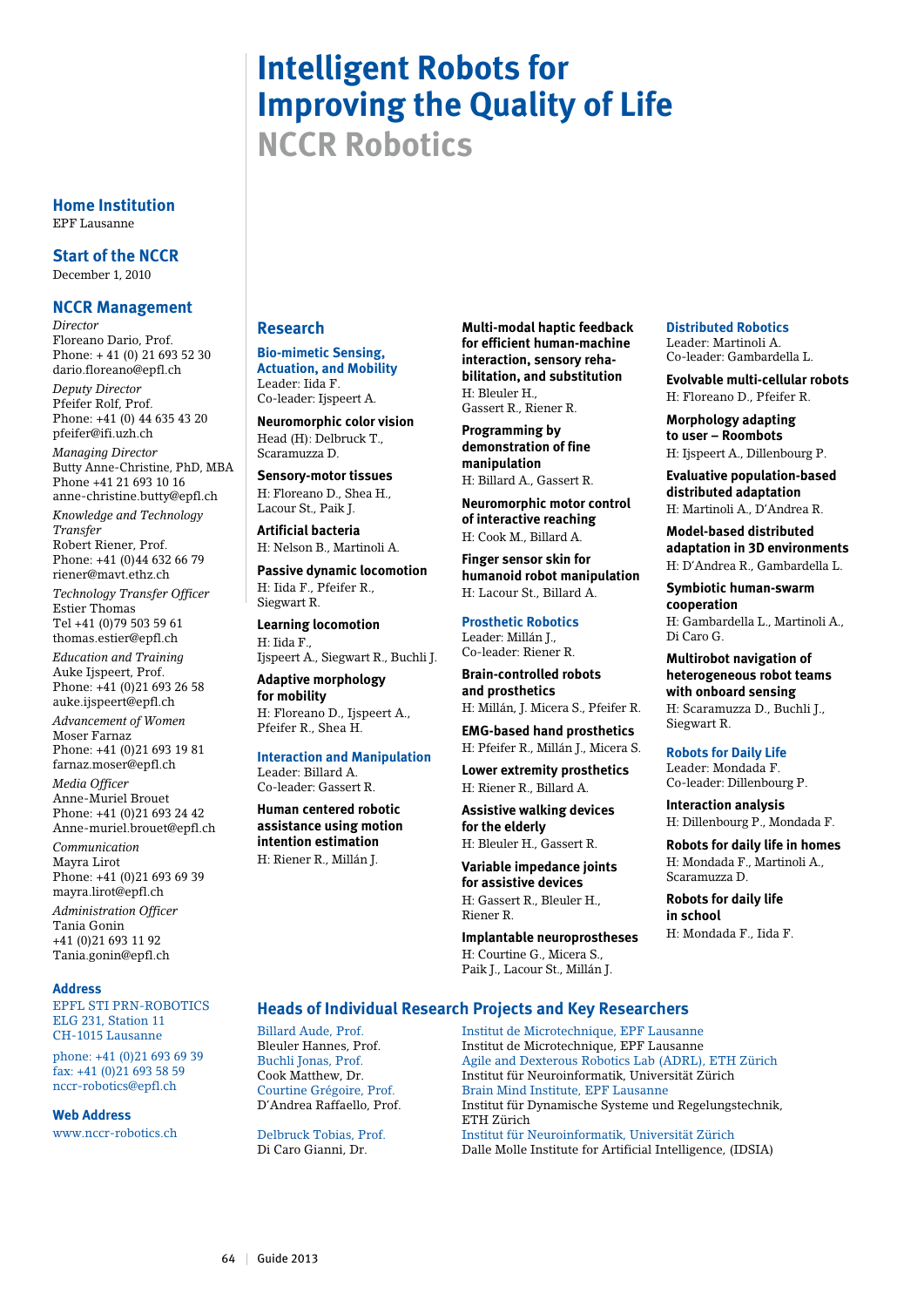#### **Topics**

The National Centre of Competence in Research (NCCR) "Robotics - Intelligent Robots for Improving the Quality of Life" encompasses a promising field of engineering which aims at developing new, humanoriented robotic technology. In the near future, intelligent robots will play an important role in improving quality of life. For example, "care robots" will help elderly people to stay in their familiar surroundings longer; "neuroprosthetic" and "exoprosthetic" robots will increase the mobility and autonomy of people with disabilities; "educational robots" will support the training of a new generation of scientists and engineers; "environmental robots" will keep our world cleaner and safer. In order

to progress towards this vision, in the first phase, the NCCR Robotics is working towards developing fundamental design principles, approaches, and technologies required for the conception and design of human-oriented robots, the materials and components they are made of, and the control methods that enable them to interface and operate with humans. These coordinated research efforts are complemented by systematic field studies targeted to better understand the psychological, societal, and economic factors involved in bringing robotic technology closer to our daily life.

In order to ensure longterm benefits to society as a whole, the NCCR Robot-

strengthen the Robotics educational programs at all levels in Switzerland and to utilize the innovative combination of technical, creative, and societal aspects of robotics research to at-tract young students, women and other under-represented population segments to science and engineering studies. Lastly, the NCCR Robotics will capitalize on the Swiss tradition in micro-engineering, precise manufacturing, and human-friendly technology, creating tremendous opportunities for knowledge and technology transfer at a point in history when human-oriented robotics is in a situation strategically similar to that of the nascent personal-computer indus-

Dillenbourg Pierre, Prof. CRAFT, EPF Lausanne Floreano Dario, Prof. Institut de Microtechnique, EPF Lausanne Riener Robert, Prof. Institut für Robotik und Intelligente Systeme, ETH Zürich Scaramuzza Davide, Prof. Artificial Intelligence Lab (AI lab), University of Zurich<br>Shea Herbert. Prof. Institute de Microtechnique. EPF Lausanne Siegwart Roland, Prof. Institut für Robotik und Intelligente Systeme, ETH Zürich

#### **Members of the Advisory Board**

Fischer Markus, Dr. Festo AG, DE Johnson Simon CTI-Start-up, CH

Brock Oliver, Prof. Technical University Berlin, DE Graimann Bernhard, Dr. Otto Bock Healthcare GmbH, DE Sandini Giulio, Prof. Italian Institute of Technology, IT Harvard University, USA

Institute de Microtechnique, EPF Lausanne

# ics aims to integrate and

try 30 years ago.

Gambardella Luca, Prof. Dalle Molle Institute for Artificial Intelligence (IDSIA)<br>Gassert Roger, Prof. 1991 Institut für Robotik und Intelligente Systeme, ETH Zü Institut für Robotik und Intelligente Systeme, ETH Zürich Iida Fumiya, Prof. Institut für Robotik und Intelligente Systeme, ETH Zürich Ijspeert Auke, Prof. Institut interfacultaire de Bioingénierie (STI), EPF Lausanne Laboratory for Soft Bioelectronic Interfaces (LSBI), EPF Lausanne Martinoli Alcherio, Prof. Institut d'ingénierie de l'environnement, EPF Lausanne<br>Micera Silvestro, Prof. Neuroprosthetics Centre, EPF Lausann Neuroprosthetics Centre, EPF Lausann Millán José, Prof. Centre de Neuroprosthèses, EPF Lausanne Mondada Francesco, Dr. Institut de Microtechnique, EPF Lausanne Institut für Robotik und Intelligente Systeme, ETH Zürich Paik Jamie, Prof. Reconfigurable Robotics Laboratory (RRL), EPF Lausanne Institut für Informatik, Universität Zürich

Zurich, CH • TeleRobotics Lab, University of Utah, Utah, US

• UER Médias et TIC, Haute école pédagogique, Lausanne, CH

**Third Party Cooperation**

#### **Programmes**

- CURVACE (FP7)
- LOCOMORPH (FP7) • SSSTC\_IRP
- TOBI (FP7)

#### **Research Institutions**

- Artificial Intelligence Laboratory, University Zurich, CH
- • Biomedical Optics Research Lab (USZ),
- • Dept. of Biomedical Engineering, Khalifa University of Science, Abu Dhabi, AE
- • Division Microrobotics and Control Engineering, Carl von Ossietzky Universität Oldenburg, Oldenburg, DE
- • Interaction Design, Zürcher Hochschule der Künste, Zurich, CH
- Institute of Human Movement Sciences and Sport, ETH Zurich, Zurich, CH
- Institute of Neuroinformatics University of Zurich, Zurich, CH
- Institute of Plant Biology, University of Zurich, Zurich, CH
- • Institute of Plant Science, University of Bern, Bern, CH
- • Laboratoire Pluridisciplinaire de Recherche Ingénieur des Systèmes, Méchanique, Énergétique, École National Supérieure d'Ingénieurs de Bourges, Bourges, FR
- Laboratory of Robotics, University of Ljubljana, Ljubljana, Sl
- • Microsystems for Space Technologies Laboratory, EPF Lausanne, CH
- Nanomedicine Lab, University College London, London, GB
- Orthopedic Center and Balgrist Tec, University Hospital Balgrist, Zurich, CH
- • Recherche appliquée & développement, Ecole Cantonale d'Art de Lausanne, CH
- • Rehabilitation Engineering Lab, ETH Zurich, Zurich, CH
- Research Center on Animal Cognition, Université Paul Sabatier, Toulouse, FR
- Sensory Motor Performance Program, Rehabilitation Institute
- of Chicago, US • Social sciences Institute, Univer-
- sité de Lausanne, Lausanne, CH • Space Biology Group, Swiss
- Federal Institute of Technology, Zurich, CH
- • Spinal Cord Injury Center, University Hospital Balgrist,
-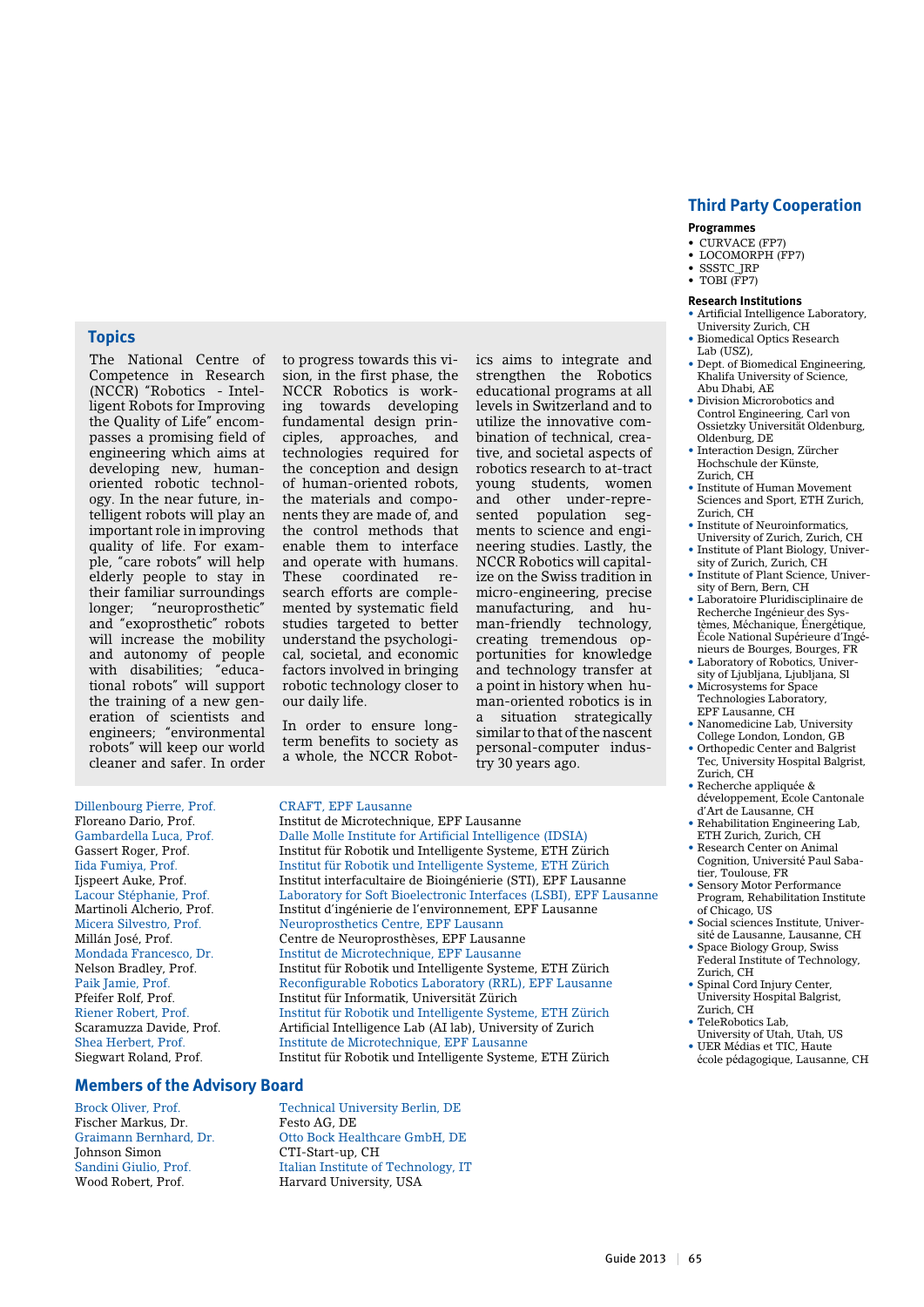# **Intelligent Robots for Improving the Quality of Life NCCR Robotics**

#### **Economy / Industry**

- • Cyberbotics S.a.r.l, Ecublens, CH
- • Domo Safety, Lausanne, CH
- • Dynortis, Lucerne, CH • Equimodus Sàrl,
- La Croix sur Lutry, CH
- Hocoma AG, Volketswil, CH
- • K-Team SA, Vallorbe, CH
- The Walt Disney Company (Switzerland) GmbH, Zurich, CH

#### **Others**

- armasuisse, Wissenschaft und Technologie W + T, Thun, CH
- • Centre Suisse d'Electronique et de Microtechnique, Alpnach, CH
- • Département de l'instruction Publique, Genève, CH
- ETH Research Grant, Zurich, CH
- Independent Investigators' Research Awards, Zurich, CH
- • Mobsya Association, Lausanne, CH

# **Statistical Input – Output Data**

| <b>Funding source (CHF)</b>                        | Year 1    | Year 2    | Year 3       | Year 4        | <b>Total</b> | $\%$ |
|----------------------------------------------------|-----------|-----------|--------------|---------------|--------------|------|
| SNSF funding                                       | 2 375 000 | 3705000   | 3705000      | 3 5 1 5 0 0 0 | 13 300 000   | 47   |
| Self-funding from home<br>institution <sup>1</sup> | 641416    | 537 257   | 1 104 246    | 730 671       | 3 013 590    | 11   |
| Self-funding from project<br>participants          | 2 436 720 | 2 184 708 | 3 6 19 2 8 2 | 3 470 582     | 11 711 291   | 42   |
| Third-party funding <sup>2</sup>                   | $\Omega$  | 45 575    | 71 250       | 71 250        | 188 075      |      |
| <b>Total</b>                                       | 5 453 136 | 6 472 540 | 8 499 778    | 7 787 503     | 28 212 956   | 100  |

| Personnel <sup>3</sup>          | <b>Total of</b> | <b>Female</b> | $\%$         | <b>Male</b>  | $\%$         | <b>CH</b> |                |                      | <b>Most Represented Nations</b> |          |           | <b>Other</b>   |
|---------------------------------|-----------------|---------------|--------------|--------------|--------------|-----------|----------------|----------------------|---------------------------------|----------|-----------|----------------|
|                                 | <b>Persons</b>  |               |              |              |              |           | DE             | <b>FR</b>            | US                              | IT       | <b>CN</b> | <b>Nations</b> |
| Management                      | 2.54            | 3             | 60           | 2            | 40           | 2         | $\Omega$       | 2                    | 0                               | 1        | $\Omega$  |                |
| Master students                 | $\mathbf{0}$    | $\mathbf{0}$  | $\mathbf{0}$ | $\mathbf{0}$ | $\mathbf{0}$ | $\Omega$  | $\Omega$       | $\Omega$             | $\Omega$                        | $\Omega$ | $\Omega$  | $\mathbf{0}$   |
| Doctoral students               | 40              | 5             | 13           | 35           | 88           | 11        | 4              | 2                    | 2                               | 3        | 3         | 19             |
| Postdoctoral students           | 13              |               | 8            | 12           | 92           | T.        | $\overline{2}$ |                      | 2                               | $\Omega$ | $\Omega$  | 7              |
| Research associates             | 9               | 2             | 22           | 7            | 78           | 4         | 4              | $\blacktriangleleft$ | 0                               | 1        | $\Omega$  | 3              |
| Senior researchers <sup>5</sup> | 25              | 2             | 8            | 23           | 92           | 8         | 2              |                      | 3                               | 3        |           | 7              |
| Other staff                     | 20              | 12            | 60           | 8            | 40           | 15        | $\overline{2}$ | $\Omega$             | 1                               | $\Omega$ | $\Omega$  | 3              |
| <b>Total</b>                    | 109.50          | 25            | 22           | 87           | 78           | 41        | 11             | 7                    | 8                               | 8        | 4         | 40             |

<sup>1</sup> Personnel costs, equipment and consumables, not included infrastructure and basic equipment<br><sup>2</sup> Not included is CTI funding. Since the start of the NCCR 2 projects have been funded by CTI at a total amount<br><sup>3</sup> Dersons 5 Including leaders of the individual projects and other organisational units of the NCCR

# **Evaluation and Monitoring by the Swiss National Science Foundation (SNSF)**

#### **Members of the Review Panel**

| Rudolf von Rohr Philipp, Prof. (Chair)<br>Dillmann Rüdiger, Prof. | Swiss National Science Foundation, Berne, CH<br><b>Institute for Anthoropomatics- IAIM, Karlsruhe</b> |
|-------------------------------------------------------------------|-------------------------------------------------------------------------------------------------------|
|                                                                   | Institute of Technology (KIT), Karlsruhe, DE                                                          |
| Full Robert J., Prof.                                             | Department of Integrative Biology, University of California,<br>Berkeley, US                          |
| Hägele Martin, Dr.                                                | Fraunhofer-Institut für Produktionstechnik und Automatisierung<br>IPA, Stuttgart, DE                  |
| Harwin William, Prof.                                             | School of Systems Engineering, University of Reading, UK                                              |
| Parker Lynne E., Prof.                                            | Department of Electrical Engineering and Computer Science,<br>The University of Tennessee, US         |
| Reinkensmeyer David J., Prof.                                     | Department of Mechanical and Aerospace Engineering,<br>University of California Irvine, US            |
| Shokrollahi Amin, Prof.                                           | Swiss National Science Foundation, Berne, CH                                                          |
| Winfield Alan, Prof.                                              | Faculty of Environment and Technology, UWE Bristol, UK                                                |
| <b>NCCR Office SNSF</b>                                           |                                                                                                       |
| Bachmann Stefan, Dr.                                              | Schweiz. Nationalfonds. Wildhainweg 3, 3001 Bern.                                                     |

 phone: + 41 (0)31 308 23 49, fax: + 41 (0)31 305 29 71, sbachmann@snf.ch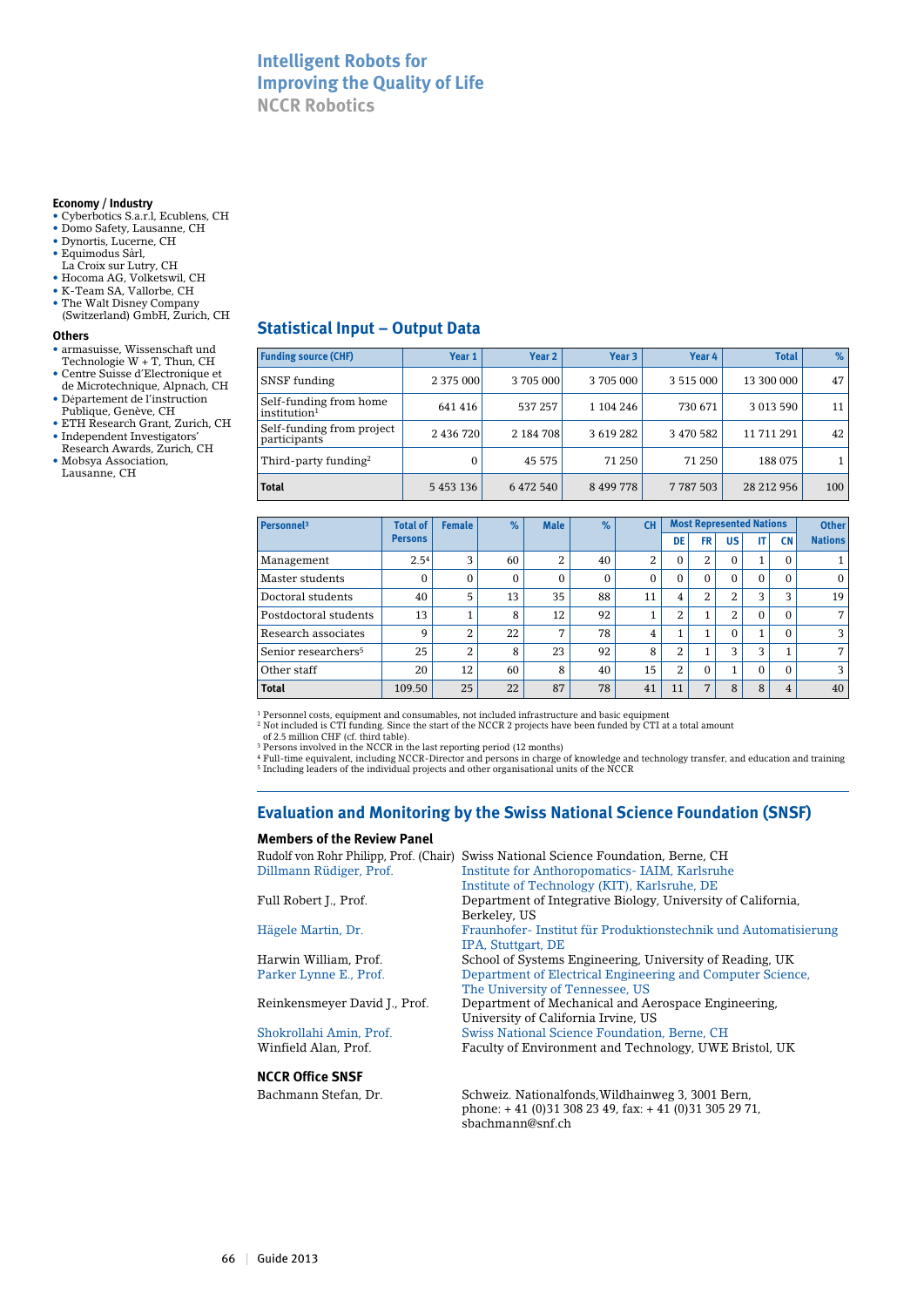# **Quantum Science and Technology NCCR QSIT**

#### **Research**

#### **Section 1 Spectroscopy of single and few quantum systems**

#### **Sub-section 1A:**

**Quantum optomechanics** H: Bruder C., Degen C., Esslinger T., Kippenberg T., Maletinsky P., Poggio M., Treutlein P., Wallraff A.

#### **Sub-section 1B: Quantum Spintronics**

H: Ihn T., Blatter J., Büttiker M., Ensslin K., Faist J., Fontcuberta i Morral A., Fuhrer A., Imamoglu A., Loss D., Morpurgo A., Salis G., Schönenberger C., Warburton R., Wegscheider W., Zumbühl D.

#### **Section 2**

#### **Entanglement and strong correlation in few and many quantum systems**

**Sub-section 2A: Atoms and molecules in lattices: New approaches to quantum simulation** H: Esslinger T., Blatter J., Bruder C., Home J., Merkt F., Troyer M., Willitsch S.

#### **Sub-section 2B: Fractional quantum Hall states for topological quantum information processing** H: Wegscheider W., Ensslin K., Ihn T., Imamoglu A., Loss D., Renner R., Troyer M., Zumbühl D.

# **Section 3 Hybrid quantum systems**

**Sub-section 3A: Hybrid quantum systems using microwave frequency on-chip resonators as a coupling bus** H: Wallraff A., Degen C., Ensslin K., Ihn .T, Imamoglu A., Loss D., Merkt F., Treutlein P., Wood V.

#### **Sub-section 3B: Quantum repeaters for quantum communications** H: Gisin N., Bölcskei H.,

Christandl M., Renner R., Wolf S., Zbinden H.

#### **Transfer projects (strong Swiss franc package)**

**Cryptographic Randomness Extractor (CREx)** H: Renner R., Gisin N.,

Troyer M.

# **Heads of Individual Research Projects and Subprojects**

Blatter Johann, Prof. Institut für Theoretische Physik, ETH Zürich Bölcskei Helmut, Prof. Institut für Kommunikationstechnik, ETH Zürich Bruder Christoph, Prof. Departement Physik, Universität Basel Département de Physique Théorique, Université de Genève Christandl Matthias, Prof. Institut für Theoretische Physik, ETH Zürich Degen Christian, Prof. Laboratorium für Festkörperphysik, ETH Zürich Ensslin Klaus, Prof. Laboratorium für Festkörperphysik, ETH Zürich Esslinger Tilman, Prof. Institut für Quantenelektronik, ETH Zürich Faist Jérôme, Prof. Institut für Quantenelektronik, ETH Zürich Institut des Matériaux, EPF Lausanne

# **Home Institutions**

ETH Zurich, University of Basel

#### **Start of the NCCR** January 1, 2011

# **NCCR Management** *Director* Ensslin Klaus, Prof.

phone: +41 (0) 44 633 22 09 ensslin@phys.ethz.ch

*Deputy Director* Esslinger Tilman, Prof. phone: +41 (0) 44 633 23 40 esslinger@phys.ethz.ch

*Co-Director (Uni BS)* Warburton Richard, Prof. phone: +41 (0) 61 267 35 60 richard.warburton@unibas.ch

*Coordinator* Blatter Ilona, Dr. Phone: +41 (0) 44 633 36 06 ilona.blatter@phys.ethz.ch *Knowledge and Technology Transfer* Gisin Nicolas, Prof. phone: +41 22 379 65 97 Nicolas.Gisin@unige.ch Rössler Johanna, Dr. phone: +41 44 633 23 00 jroessler@phys.ethz.ch

*Education and Training* Warburton Richard, Prof. phone: +41 61 267 35 60 richard.warburton@unibas.ch

Advancement of Women Fontcuberta i Morral Anna, Prof.

phone: +41 21 693 73 94 anna.fontcuberta-morral@epfl.ch Wood Vanessa, Prof. phone: +41 44 632 66 54 wood@iis.ee.ethz.ch

*Communication* Esslinger Tilmann, Prof. phone: +41 44 633 23 00 esslinger@phys.ethz.ch

*Finances* Künzel Sandra phone: +41 44 633 23 00 kuenzels@phys.ethz.ch

#### **Address**

ETH Zurich, NCCR QSIT Laboratory for Solid State Physics, HPF E 3 (K. Ensslin) or HPF E 17 (I. Blatter) Schafmattstr. 16, 8093 Zurich phone: + 41 (0) 44 633 63 06 fax: +41 (0) 44 633 11 46 ilona.blatter@phys.ethz.ch

**Web Address**

www.nccr-qsit.ethz.ch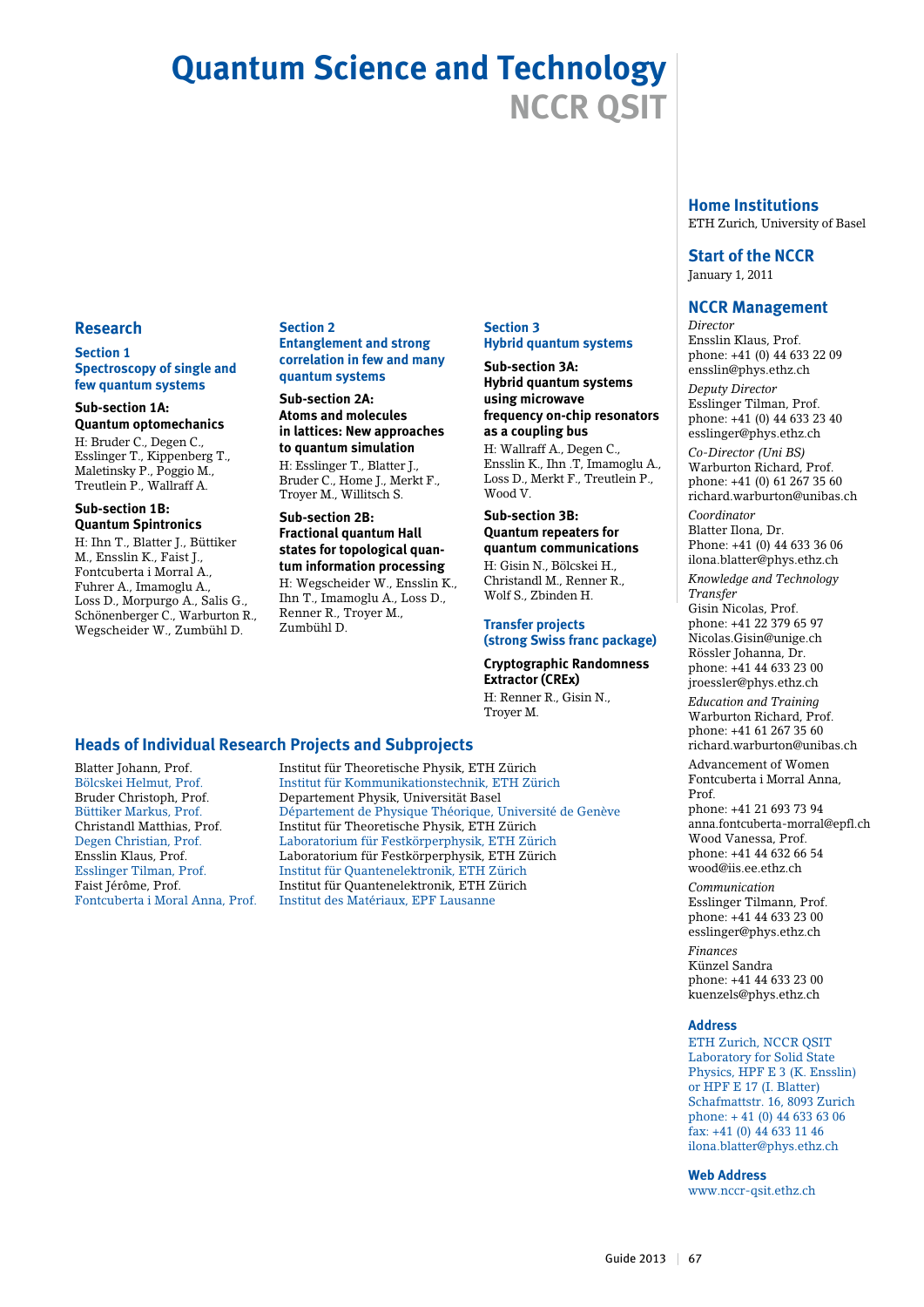# **Third Party Cooperation**

#### **Programmes**

- Composing Quantum Channels
- (CQC / CHIST-ERA EU) • Device Independent Quantum Information Processing (DIQIP / CHIST-ERA EU)
- Efficient and Reliable Superconducting Single Photon Detectors (SCOPES / Swiss-Russian Cooperation)
- ERC grants (several starting and advanced grants)
- EU-Marie Curie Actions (participation in several Initial Training Networks / Intra-European Fellowships)
- $\bullet$  MAQUIS
- (HP2C initiative / CRUS) • Optical Lattice Emulators (OLE / DARPA)
- Optical Radiation Cooling and Heating in Integrated Devices (ORCHID / DARPA)
- Quantum Entanglement Science and Technology (QUEST / DARPA)
- Quantum InterfacES SENsors, and Communication based on Entanglement (Q-ESSENCE / EU)
- Quantum repeaters for long distance fibre-based quantum communication (QuReP / EU)
- Quantum Information Entanglement-Enabled Technologies (QUIE2T / EU)
- Nanodesigning of Atomic and MolEcular QUAntum Matter (NAMEQUAM – STREP/ EU) • SOLID (Solid State QI processing)
- **Research Institutions**
- Austrian Institute of Technology,
- Vienna, AT • Consejo Superior de Investiga-
- ciones Científicas, Madrid, ES
- Institut Néel, Grenoble, FR

#### **Economy / Industry**

• ID Quantique, Geneva, CH • IBM Research Laboratory, Rüschlikon, CH

# **Topics**

The National Centre of Competence in Research (NCCR) "QSIT – Quantum Science & Technology" is active in a field, which unites the key discoveries of the 20<sup>th</sup> century: quantum physics and information theory. In future, research in this field will strongly influence science

and technology. Potential applications are primarily focused in the area of computer science and sensors. The NCCR QSIT takes a multi-disciplinary approach, combining concepts from physics, chemistry, engineering and computer sciences. Researchers from many Swiss

universities and basic researchers from industry work together in the NCCR network. Their two common goals are to develop applications in the area of quantum information processing and to investigate new paradigms in physical basic research such as the order and states of material.

Fuhrer Andreas, Dr. IBM Research Laboratory, Rüschlikon<br>Gisin Nicolas. Prof. GAP-Optique, Université de Genève

GAP-Optique, Université de Genève Home Jonathan, Prof. Institut für Quantenelektronik, ETH Zürich Laboratorium für Festkörperphysik, ETH Zürich Imamoglu Atac, Prof. Institut für Quantenelektronik, ETH Zürich Kippenberg Tobias, Prof. Laboratoire de photonique et mesures quantiques, EPF Lausanne Departement Physik, Universität Basel Maletinsky Patrick, Prof. Departement Physik, Universität Basel Merkt Frédéric, Prof. Laboratorium für Physikalische Chemie, ETH Zürich Morpurgo Alberto, Prof. Département de Physique de la Matière Condensée, Université de Genève Departement Physik, Universität Basel Renner Renato, Prof. Institut für Theoretische Physik, ETH Zürich Salis Gian, Dr. IBM Research Laboratory, Rüschlikon Schönenberger Christian, Prof. Departement Physik, Universität Base Schönenberger Christian, Prof. Departement Physik, Universität Basel Departement Physik, Universität Basel Troyer Matthias, Prof. Institut für Theoretische Physik, ETH Zürich Wallraff Andreas, Prof. Laboratorium für Festkörperphysik, ETH Zürich Warburton Richard, Prof. Departement Physik, Universität Basel Laboratorium für Festkörperphysik, ETH Zürich Willitsch Stefan, Prof. Departement Chemie, Universität Basel<br>Wolf Stefan, Prof. Prof. Pacoltà di Lugano, Scienze informatiche Facoltà di Lugano, Scienze informatiche, Università della Svizzera italiana Department für Elektrotechnik und Informationstechnologie, ETH Zürich Zbinden Hugo, Dr. GAP-Optique, Université de Genève Departement Physik, Universität Basel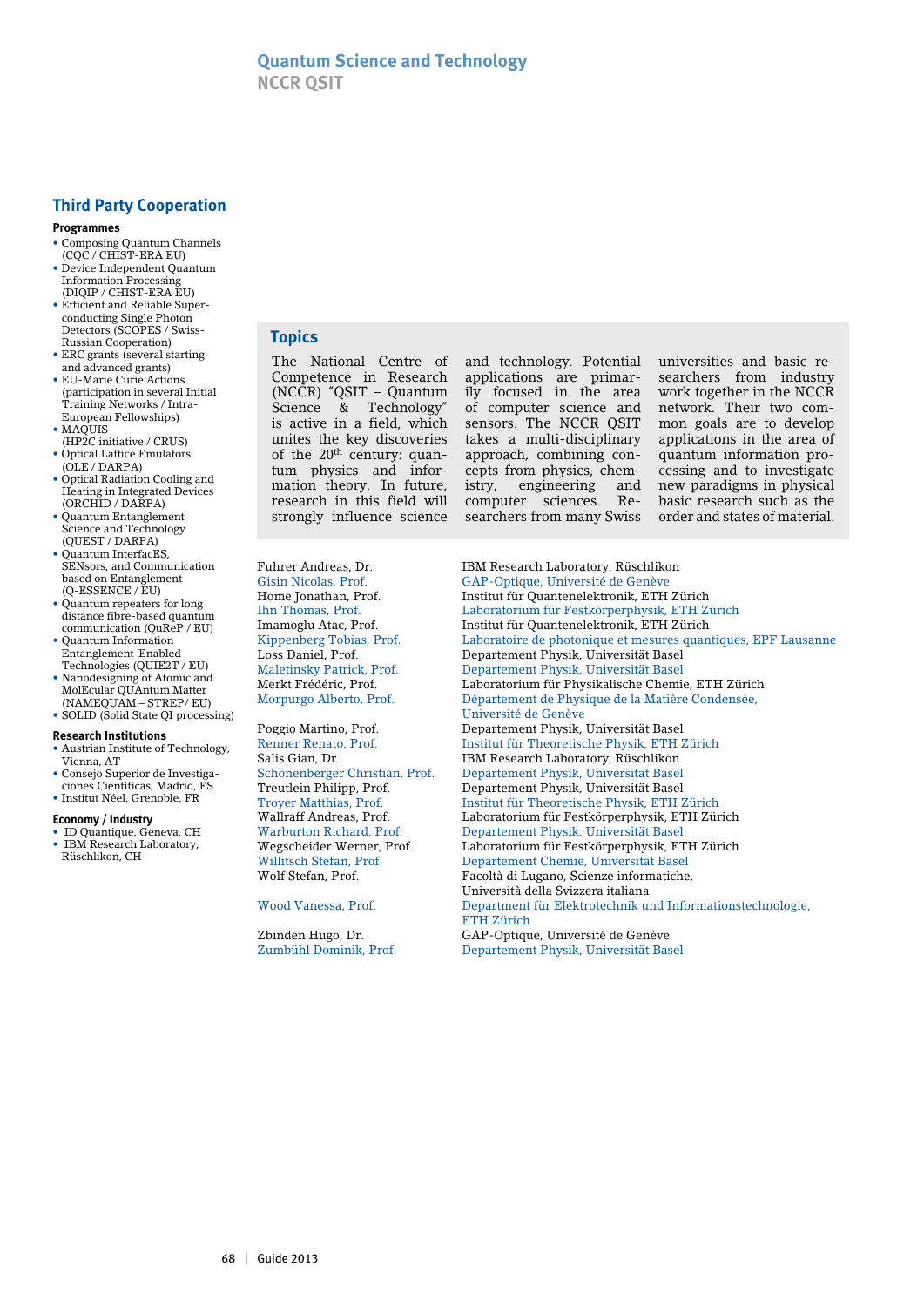# **Statistical Input – Output Data**

| <b>Funding source (CHF)</b>                        | Year 1     | Year <sub>2</sub> | Year <sub>3</sub> | Year 4       | Total       | $\%$     |
|----------------------------------------------------|------------|-------------------|-------------------|--------------|-------------|----------|
| SNSF funding $1$                                   | 3 600 000  | 4 500 000         | 4 700 000         | 4 500 000    | 17 300 000  | 30       |
| Self-funding from home<br>institution <sup>2</sup> | 4 005 000  | 3 505 000         | 3 505 000         | 2 505 000    | 13 520 000  | 24       |
| Self-funding from<br>University of Basel           | 1 255 000  | 1 255 000         | 1 255 000         | 1 255 000    | 5 0 20 0 00 | 9        |
| Self-funding from project<br>participants          | 5 000 417  | 5 993 833         | 4 996 950         | 4 8 18 3 5 0 | 20 809 550  | 37       |
| Third-party funding                                | $\Omega$   | $\Omega$          | 120 050           | 51 400       | 171450      | $\Omega$ |
| <b>Total</b>                                       | 13 860 417 | 15 253 833        | 14 577 000        | 13 129 750   | 56 821 000  | 100      |

| Personnel <sup>3</sup>          | <b>Total of</b> | <b>Female</b> | $\%$         | <b>Male</b> | $\%$         | <b>CH</b> | <b>Most Represented Nations</b> |              |                | <b>Other</b> |          |                |
|---------------------------------|-----------------|---------------|--------------|-------------|--------------|-----------|---------------------------------|--------------|----------------|--------------|----------|----------------|
|                                 | <b>Persons</b>  |               |              |             |              |           | DE                              |              | AT             | CΝ           | FR       | <b>Nations</b> |
| Management                      | 2.94            | 5             | 45           | 6           | 55           | 3         | 6                               | $\Omega$     | 1              | 0            | 0        |                |
| Master students                 | $\Omega$        | 0             | $\Omega$     | $\Omega$    | $\mathbf{0}$ | $\Omega$  | $\Omega$                        | $\Omega$     | $\Omega$       | $\Omega$     | 0        | $\Omega$       |
| Doctoral students               | 36              | 8             | 22           | 28          | 78           | 11        | 13                              | 5            | 1              |              | 0        | 5              |
| Postdoctoral students           | 25              | 2             | 8            | 23          | 92           | 2         | 7                               |              | $\overline{ }$ | 2            | 4        | 9              |
| Research associates             |                 |               | $\mathbf{0}$ |             | 100          | 0         | $\Omega$                        | $\Omega$     | $\Omega$       | $\Omega$     | $\Omega$ |                |
| Senior researchers <sup>5</sup> | 34              | 2             | 6            | 32          | 94           | 15        | 9                               | 3            | 2              | $\Omega$     | $\Omega$ | 6              |
| Other staff                     | 6               |               | 17           | 5           | 83           | 2         |                                 | $\Omega$     | $\Omega$       | 1            | 0        | 2              |
| <b>Total</b>                    | 104.90          | 18            | 16           | 95          | 84           | 33        | 36                              | $\mathbf{Q}$ | 5              | 4            | 4        | 26             |

1 Included funding of transfer projects (strong Swiss franc package)

<sup>2</sup> Personnel costs, equipment and consumables, not included infrastructure and basic equipment<br><sup>3</sup> Persons involved in the NCCR in the last reporting period (12 months)<br><sup>4</sup> Full-time equivalent, including NCCR-Director an

#### **Evaluation and Monitoring by the Swiss National Science Foundation (SNSF)**

#### **Members of the Review Panel**

**NCCR Office SNSF**

van der Marel Dirk, Prof. (Chair) Swiss National Science Foundation, Berne, CH Aspect Alain, Prof. Institut d'Optique, Laboratoire Charles Fabry, Palaiseau, FR Institut für Halbleiter- und Festkörperphysik, Universität Linz, AT Brune Harald, Prof. Swiss National Science Foundation, Berne, CH<br>Cirac Juan Ignacio. Prof. Max-Planck Institut für Quantenphotonik. Cirac Juan Ignacio, Prof. Max-Planck Institut für Quantenphotonik, Garching, DE Giacobino Elisabeth, Prof. Laboratoire Kastler Brossel Université, Pierre et Marie Curie, Paris, FR<br>Glazman Leonid, Prof. Dep. of Physics and Applied Physics, Yale University, New Haven, US Glazman Leonid, Prof. Dep. of Physics and Applied Physics, Yale University, New Haven, US<br>Kouwenhoven Leo, Prof. Faculty of Applied Sciences, Delft University of Technology, NL Kouwenhoven Leo, Prof. Faculty of Applied Sciences, Delft University of Technology, NL<br>Marcus Charles M., Prof. Niels Bohr Institute (NBI), University of Copenhagen, DK Marcus Charles M., Prof. Niels Bohr Institute (NBI), University of Copenhagen, DK<br>Scheer Elke, Prof. FB Physik, Universität Konstanz, DE FB Physik, Universität Konstanz, DE Scheffold Frank, Prof. Swiss National Science Foundation, Berne, CH Schön Gerd, Prof. Institut für Theoretische Festkörperphysik, Karlsruher Institut für Technologie (KIT), DE

Griessen Thomas Schweiz. Nationalfonds, Wildhainweg 3, 3001 Bern, phone: + 41 (0)31 308 23 51, fax: + 41 (0)31 305 29 71 tgriessen@snf.ch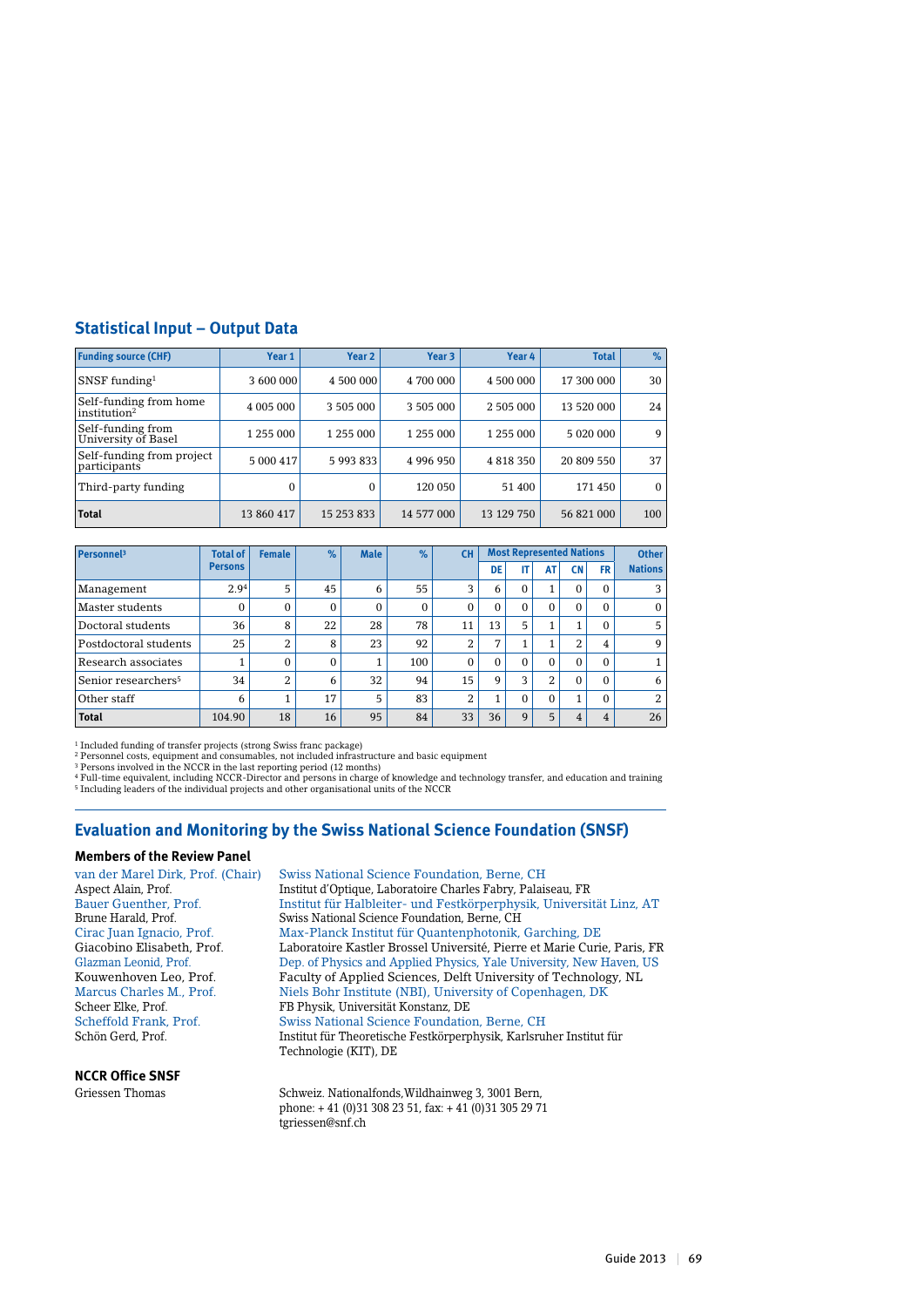# **Interactive Multimodal Information Management NCCR IM2**

#### **Home Institution**

Idiap Research Institute, Martigny

**Start of the NCCR**

January 1, 2002

# **NCCR Management**

*Director*

Bourlard Hervé, Prof. phone: + 41 (0)27 721 77 20 bourlard@idiap.ch *Deputy Director* Ebrahimi Touradj, Prof. phone: + 41 (0)21 693 26 06 touradj.ebrahimi@epfl.ch

*Officer* 

Foglia François, Dr. phone: + 41 (0)27 721 77 50 ffoglia@idiap.ch

*Knowledge and Technology Transfer* Rodriguez Yann, Dr. phone: + 41 (0)27 721 77 72

*Education and Training* Ebrahimi Touradj, Prof. phone: + 41 (0)21 693 26 06

*Advancement of Women* Miauton Léonore , Mrs. phone: + 41 (0)27 721 77 19 *Communication* Aymon Fournier Céline, Ms. phone: + 41 (0)27 721 77 15

#### **Address**

NCCR IM2 Idiap Research Institute P.O. Box 592 1920 Martigny

phone: + 41 (0)27 721 77 11 fax: + 41 (0)27 721 77 12 im2@idiap.ch

#### **Web Address**

www.im2.ch www.nccr-im2.ch

#### **Public Relations**

- • Newsletter IM2, www.im2.ch
- IM2 Flyer
- • Festival "Science et Cité" 2005
- Brochure IM2 • Public Day at the
- "Foire du Valais"
- • "Let's talk about your future"

## **Research**

**Integrated Multimodal Processing** H: Billard A.

**Human Centered Design and Evaluation** H: Lalanne D.

**Social Signal Processing** H: Vinciarelli A.

## **Transfer projects (strong Swiss franc package)**

**Automated Analysis of Visual Exploration from Wearable Videos** H: Noris B.

**Low Complexity Binary Features for Robust-to-Noise Speaker Recognition** H: Marcel S.

**Automatic Recommendation of Lectures and Snippets (ARoLeS)** H: Popescu- Belis A.

**Diarizing Massive Amounts of Heterogeneous Audio (DIMHA)** H: Valente F.

#### **Platforms, Programmes etc.**

**Doctoral School** Supervisor: Bourlard H. Co-Supervisor: Ebrahimi T. Female Fellowship: Bourlard H.

**Visitor exchange program with ICSI, Berkeley, US** Supervisor: Bourlard H.

**Smart Meeting Room** Supervisor: Bourlard H.

**Multimedia File Server** Supervisor: Popescu-Belis A.

# **Heads and Deputy Heads of Individual Research Projects**

Billard Aude, Prof. LASA, EPF Lausanne

# **Steering Committee**

Pasquier Jacques, Prof. University of Fribourg<br>Pun Thierry, Prof. Faculty of Sciences of

# **Members of the Scientific Advisory Board**

Garner Philip, Dr. Idiap Research Institute, Martigny Lalanne Denis, Dr. Department of informatics, University of Fribourg<br>Marchand-Maillet Stéphane, Dr. Centre Universitaire d'Informatique, Université de Marchand-Maillet Stéphane, Dr. Centre Universitaire d'Informatique, Université de Genève Popescu-Belis Andrei, Dr. Idiap Research Institute, Martigny Idiap Research Institute, Martigny

Bourlard Hervé, Prof. M2 Director, Idiap Director, Professor at EPFL Ebrahimi Touradj, Prof. IM2 Deputy Director, EPFL Pun Thierry, Prof.<br>
Faculty of Sciences of the University of Geneva<br>
FRIZ, Katholieke Universiteit Leuven (B) ETHZ, Katholieke Universiteit Leuven (B)

Oviatt Sharon, Prof. Incaa Designs, Seattle (USA Pelachaud Catherine, Prof. CNRS, LTCI, TELECOM ParisTech (FR)<br>Peters Carol, Prof. Institute for Information Science and Te Peters Carol, Prof. Institute for Information Science and Technologies, Pisa (IT) Renals Steve, Prof. University of Edinburgh (UK) Technische Universität, München (DE)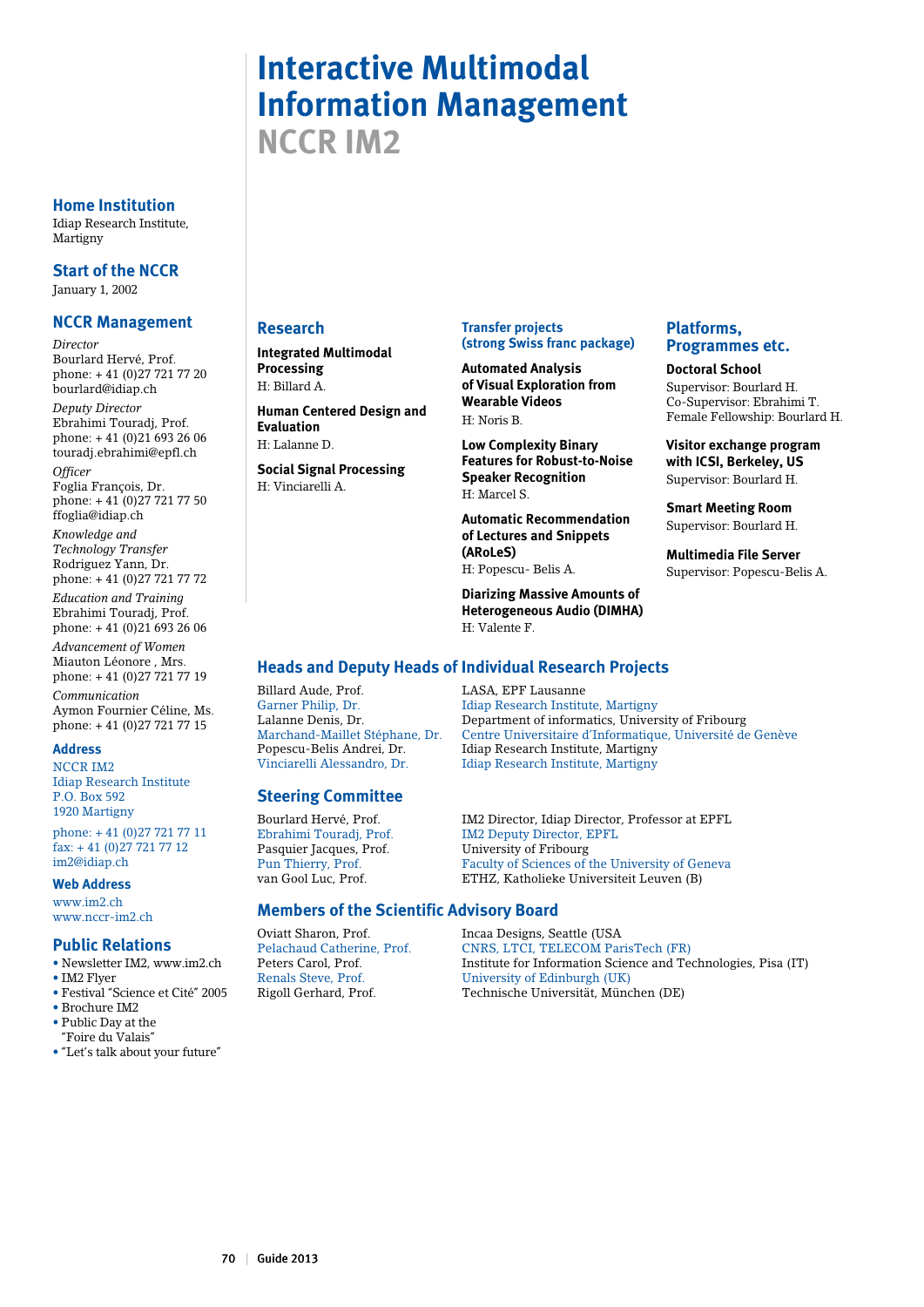#### **Third Party Cooperation**

#### **Programmes**

- 3D-COFORM
- AMI (EU-FP6) • BACS (EU-FP6)
- $\bullet$  BIOMET
- BioSecure
- CHIRON (EU-FP6)
- COMTIS
- COST 2101 • COST 276
- COST 277
- EARS
- ECRYPT (EU-FP6)
- ERGOMIND (EU-FP7)
- EURON (EU-FP6)
- GUIDE
- HAPQNET
- HISDOC
- HOARSE • Humanitics
- Humanitics II
- Humavips
- inEvent (149909)
- $\bullet$  IHRO
- MAIA (EU-FP6) • MASH (EU-FP7)
- METISS
- MOBIO (EU-FP7)
- MUMIA (ICT COST Action)
- NeuroMath (COST)
- PASCAL (EU-FP6)
- $\bullet$  PASCAL<sub>2</sub>
- PetaMedia (NoE EU-FP7) • Qualinet
- RADHAR
- SCOVIS (EU-FP7-ICT)
- SIMILAR (EU-FP6)
- SSPNET (NoE)
- TACT (EU-FP6)
- TANGO
- TIVIPOL • TOBI (EU-FP7)
- URUS (EU-FP6)
- Vanaheim
- VISMASTER (EU-FP7)

#### **Research Institutions**

- Agence Spatiale Européenne, Paris, FR
- Center for Speech Technology Research, School of Informatics, Edinburgh, GB
- Center for Vision, Speech and Signal Procession, Guildford, GB
- Center for Image Science, Johns
- Hopkins University, Baltimore, US • Civil and Environmental
- Engineering, Massachusetts Institute of Technology, Boston, US • Communication and Remote
- Sensing Laboratory, Université
- catholique de Louvain, BE • CVLab, Ecole Polytechnique
- Federale de Lausanne, CH • Department of Applied and
- Computational Mathematics, California Institute of Technology, Pasadena, US
- Department of Computer Science, József Attila, Szeged, HU Department of Computer Science.
- University of Sheffield, GB
- Department of Computing, Hong

#### **Topics**

The National Center of Competence in Research (NCCR) on Interactive Multimodal Information Management, in short IM2, is concerned with the development of natural multimodal interfaces for human-computer interaction. By "multimodal", we mean the different technologies that coordinate natural input modes (such as speech, pen, touch, hand gestures, head and body movements, and eventually physiological sensors) with multimedia system output (such as speech, sounds, and images). Ultimately, these multimodal interfaces should flexibly accommodate a wide range of users, tasks, and environments for which any single mode may not suffice.

The field of multimodal interaction thus covers a wide range of critical activities and applications, including recognition and interpretation of spoken, written and gestural language, particularly when used to interface with multimedia information systems, and biometric user authentication (protecting information access). As addressed by IM2, management of multimedia information systems is a wide ranging and important research area that includes not only the multimodal interaction described above, but also multimedia document analysis, indexing, and information retrieval. The development of this technology is necessarily multi-disciplinary, requiring the collaborative contributions of experts in engineering, computer science, linguistics and, more recently, in social sciences and psychology.

As a particular kind of complex multimodal interaction, and to foster collaboration, IM2 decided to focus on the common vision of "computer-enhanced human-to-human interaction" and, more specifically, on the analysis, understanding and retrieving of face-to-face and remote (videoconferencing) multimodal meeting data. Indeed, understanding human-human interaction is fundamental to the long term pursuit of powerful and natural multimodal interfaces for human-computer interaction. In addition to better understanding of group processes, our progresses in language and video processing, multimedia indexing, as well as the advanced tools for working with multimodal data, will improve research and development in numerous related areas.

In this context, IM2 thus aims to enhance the value<br>of multimodal meeting of multimodal recordings and to make human interaction more effective in real time. These goals will be achieved by developing new tools for computer supported cooperative work and by designing new ways to search and browse meetings as part of an integrated multimodal group communication, captured from a wide range of devices. Several

to automatically generate searchable multimedia meeting archives are now available and some of the resulting technologies are being exploited by IM2 spin-offs or have been adopted by companies working in the multiple fields of Information and Communication Technology (ICT), including, e.g., video-conferencing and meeting facilitation. During its last 3-years phase, IM2 will further research and improve key multimodal technologies, while also testing its generalization properties on new domains related to brainstorming and tutorials. It will also investigate further new areas related to Social Signal Processing, a new research area which naturally arose from IM2.

technology prototypes, able to record meetings and

The IM2 NCCR, headed by the Idiap Research Institute in Martigny, combines many partners from a number of university institutions (EPFL, ETHZ, University of Geneva, University of Fribourg, and University of Bern), the HES (Universities of Technology) of Fribourg, Sion and Sierre, and a range of commercial companies. The NCCR also has numerous international contacts, including an agreement for the exchange of young researchers with the International Computer Science Institute (ICSI) in Berkeley, California.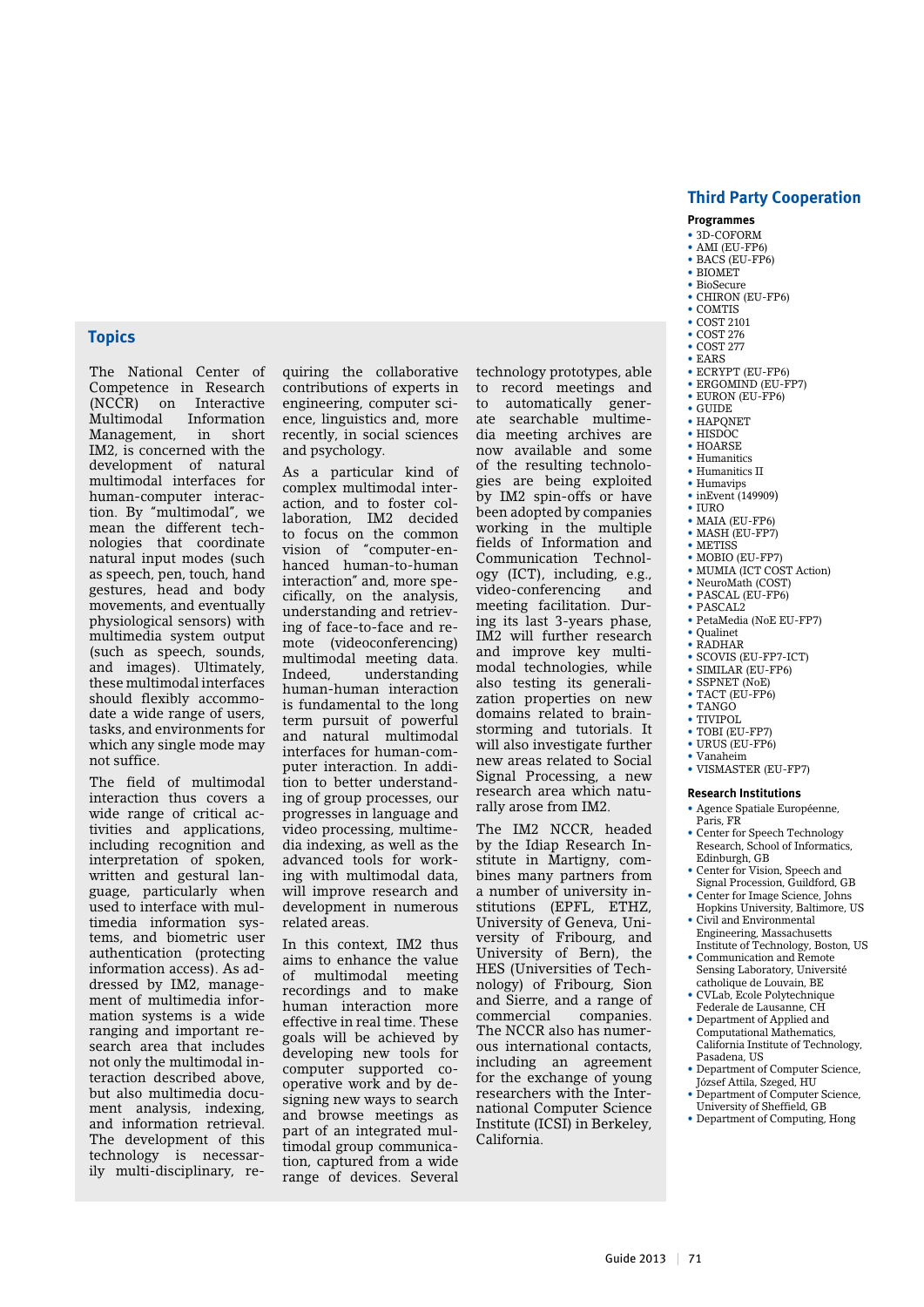# **Interactive Multimodal Information Management NCCR IM2**

- Kong Polytechnic University, HK • Department of Computing,
- University of Lancaster, GB • Department of Physiology,
- University of Arizona, Tucson, US • Department of Psychology,
- University of Fribourg, CH • Universidad Politecnica de
- Catalunya, Barcelona, ES • Deutsche Forschungszentrum
- für Künstliche Intelligenz (DFKI), Kaiserslautern, DE
- Deutsche Forschungszentrum für Künstliche Intelligenz (DFKI), Saarbrücken, DE
- Dipartimento di Ingegneria Elettrica ed Elettronica, Università degli Studi di Cagliari, IT
- French Ministry of Research and Education, University of Avignon, FR
- Human Dynamics Group MIT Media Lab, Cambridge, US
- International Computer Science Institute (ICSI), Berkeley, US
- Istituto per le Tecnologie Informatiche Multimediali (ITIM),
- CNR, Milano, IT • Laboratoire de Télécommunications et Télédétection (TELE), Université catholique
- de Louvain, BE • Laboratoire d'Informatique pour la Mécanique et les Sciences de
- l'Ingénieur (LIMSI), Paris, FR • Media Lab, Massachusetts Institute of Technology, Cambridge, US
- Natural Language Processing Laboratory, Faculty of Informatics, Brno, CZ
- Speech, Audio, Brisbane, AU • Transportation Centre, EPFL.
- Lausanne, CH • Unité de Physique Mathématique,
- Université catholique de Louvain, BE

#### **Economy / Industry**

- Alro Engineering SA, Martigny, CH
- Alto-Service, Vufflens le Château, CH
- Anteleon Imaging SARL, Geneva, CH
- Atonce Capital Management AG, Bätterkinden, CH
- Canon CH, Zürich, CH
- Cinetis SA, Martigny, CH • Deutsche Telekom Laboratories, Berlin, DE
- EveP Media SA, Yverdon, CH • Fastcom Technology SA,
- Lausanne, CH
- Fastnet, St-Sulpice, CH • France Telecom R&D, Lanion, FR
- Google Inc., Mountain View, US
- Ibermatica SA, Madrid, ES
- IBM TI Watson Research Center.
- New York, US • Ima-Sys SA, Lausanne, CH

# **Achievements of the previous years**

#### **Multimodal Processing**

IM2 has significantly contributed to the development of a new research field referred to as multimodal processing, which is now viewed as increasingly important at the international level. IM2 is also recognized worldwide for its contributions in related areas such as speech and language understanding, computer vision, multichannel processing and fusion, and multimedia indexing.

#### **Meeting Recordings**

IM2 was among the first projects worldwide to focus on multimodal meeting recordings, which is now attracting more and more attention. IM2 thus works on large multimodal meeting databases, and makes them available to the scientific community. IM2 is not only significantly contributing to the field, but is also in a good position to set up international research and development standards.

#### **Knowledge Dissemination/ Technology Transfer**

In addition to new university courses and doctoral programs, IM2 was also among the initiators of the series of international Multimodal Interaction and

Related Machine Learning Algorithms (MLMI) workshops. In 2008, it also initiated a joint summer institute in collaboration with the Affective Sciences NCCR, already resulting in new collaboration. In terms of technology transfer, IM2 also fostered the creation of several start-up companies, such as Anteleon Imaging, Klewel, Kooaba, Keylemon. Thanks to IM2, Idiap Research Institute and its subsidiary IdeArk S.A. are core components of the new Economic Development strategy of the Canton of Valais.

#### **Young and Female Researchers**

The exchange programme supported by IM2 helped create a privileged relationship between Swiss institutions, researchers and the International Computer Science Institute (ICSI) in Berkeley/USA. IM2 has made significant efforts to increase the visibility of women active in science (public events, publications, meeting recordings). IM2 supported (until 2007) a successful Female Fellowship programme aimed specifically at boosting the careers of female researchers.

#### **Structural Impact**

IM2 is having a strong and visible structural impact in several of the IM2 institutions. Based on its growing reputation, Idiap is now recognized by SER (Federal Government) as part of a "strategic alliance with the EPF-ETH domain" (since January 2008). This came with a joint. Idiap-EPFL development plan (signed July 2008), involving common research activities, development of a common doctoral program and including the provision for 2 to 3 new joint EPFL/ Idiap assistant professor tenure track positions. In addition, the Individual Project in Brain machine Interaction yielded the creation of a new chair at EPFL. New (assistant) professor positions directly related to IM2 were created at ETHZ and University of Geneva. Finally, the University of Fribourg is seriously considering the creation of a new "institute" (Human- IST) directly leveraging on IM2 activities. Several of the IM2 partners have an excellent integration in the ERA (European Research Area) as key partners in, and often coordinators of, several key FP6 and FP7 projects.

Further information see www.im2.ch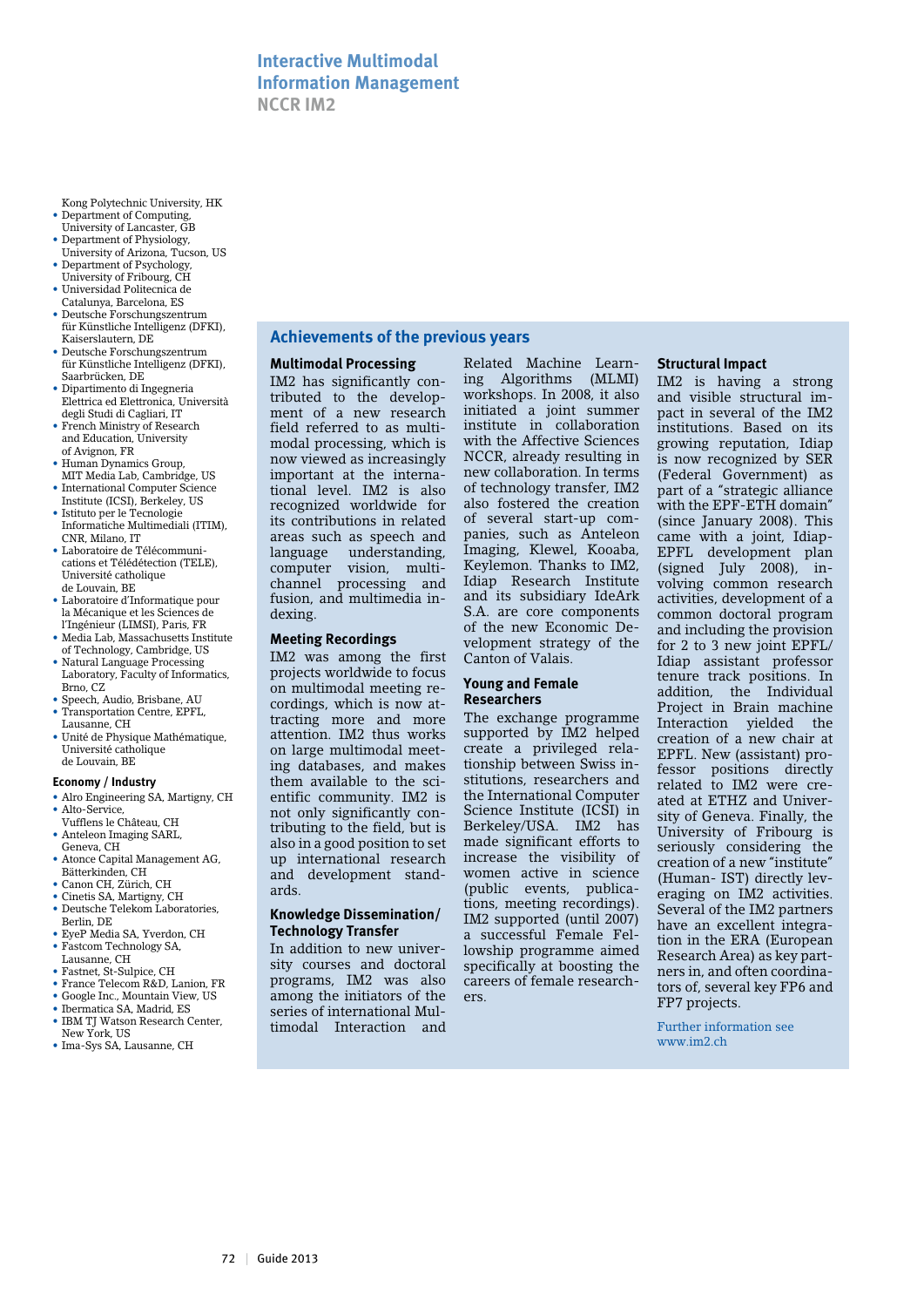- Intel Corp., Santa Clara, US • Invacare International Sàrl, Gland, CH
- KeyLemon SA, Martigny, CH • Logitech - Corporate Business Development, Morges, CH
- Memoria, Sion, CH
- Mentor Graphics Inc., Wilsonville, US
- MHT Optic Research AG, Niederhasli, CH
- Microsoft, Lausanne, CH
- NASA, Ames Research Center, Moffett Field, US
- Nestlé Research Center, Vevey, CH
- NEXThink SA, Fribourg, CH • Odermatt AG, Hunzenschwil, CH
- Odysis SA, Lausanne, CH
- Procedural AG, Zürich, CH
- Qualcomm Inc, San Diego, US • Siemens Corporate Research,
- New Jersey, US • SMARTDATA SA, Martigny, CH • Sowoon Technologies Sàrl,
- St-Imier, CH • Spiderphone SA, Martigny, CH
- SVOX AG, Zürich, CH
- Swisscom SA, Berne, CH
- TATA Infotech, Bombay, IN • TBS Holding AG, Pfäffikon, CH
- Telecontrol AG, Bern, CH
- Toyota: Charibot, CH
- Toyota Motor Engineering & Manufacturing Europe, Zaventem, BE
- Veovox Sàrl, Pully, CH • Vision Objects SA,
- Saint Luce s/Loire, FR
- VisioWave SA, Ecublens, CH
- VoxAccess SA, Martigny, CH

#### **Others**

- Armaswiss, Bern, CH • Banque Cantonale Vaudoise (BCV), Foundation, Lausanne, CH
- CimArk, Sion, CH
- HASLER Foundation, Bern, CH • International Standards
- Organization (ISO), Genève, CH • University of Applied Sciences

of Fribourg, Fribourg, CH

#### **Statistical Input – Output Data**

| <b>Funding source (CHF)</b>                        | Year 9    | Year 10   | Year 11   | Year 12   | <b>Total</b> | %   |
|----------------------------------------------------|-----------|-----------|-----------|-----------|--------------|-----|
| $SNSF$ funding <sup>1</sup>                        | 1860000   | 1 100 000 | 1 000 000 | 1810000   | 5 770 000    | 39  |
| Self-funding from home<br>institution <sup>2</sup> | 591 481   | 1 183 817 | 894 472   | 698 000   | 3 367 770    | 23  |
| Self-funding from project<br>participants          | 1 040 913 | 512 303   | 607 016   | 627 000   | 2 787 232    | 19  |
| Third-party funding <sup>3</sup>                   | 1 271 766 | 450 116   | 276 205   | 745 000   | 2 743 087    | 19  |
| <b>Total</b>                                       | 4 764 160 | 3 246 236 | 2 777 693 | 3 880 000 | 14 668 089   | 100 |

| Personnel <sup>4</sup>          | <b>Total of</b>  | <b>Female</b> | $\%$     | <b>Male</b> | $\%$     | <b>CH</b>      |              | <b>Most Represented Nations</b> |                |           |                | <b>Other</b>   |
|---------------------------------|------------------|---------------|----------|-------------|----------|----------------|--------------|---------------------------------|----------------|-----------|----------------|----------------|
|                                 | <b>Persons</b>   |               |          |             |          |                | <b>FR</b>    | IT                              | IR             | <b>BE</b> | <b>CN</b>      | <b>Nations</b> |
| Management                      | 3.0 <sup>5</sup> | 5             | 33       | 10          | 67       | 11             | $\Omega$     | $\Omega$                        | $\Omega$       | 2         | $\Omega$       | 2              |
| Master students                 | $\Omega$         | 0             | $\Omega$ | $\Omega$    | $\Omega$ | 0              | $\Omega$     | $\Omega$                        | $\Omega$       | $\Omega$  | $\Omega$       | $\Omega$       |
| Doctoral students               | 19               | 5             | 26       | 14          | 74       | $\overline{2}$ | $\Omega$     | 4                               | 3              | $\Omega$  | 2              | 8              |
| Postdoctoral students           | 8                | л.            | 13       | 7           | 88       | 2              | $\mathbf{1}$ |                                 | $\mathbf{1}$   | $\Omega$  | $\Omega$       | 3              |
| Research associates             |                  | 0             | $\Omega$ | 1           | 100      | $\Omega$       | $\Omega$     | $\Omega$                        | $\Omega$       | $\Omega$  | $\Omega$       |                |
| Senior researchers <sup>6</sup> | 19               | 2             | 11       | 17          | 89       | 5              | 6            | <b>D</b>                        | $\Omega$       | 3         | $\Omega$       | $\overline{4}$ |
| Other staff                     | q                |               | 11       | 8           | 89       | 7              | 2            | $\Omega$                        | $\Omega$       | $\Omega$  | $\Omega$       | 2              |
| <b>Total</b>                    | 59.00            | 14            | 20       | 57          | 80       | 27             | 9            | 8                               | $\overline{4}$ | 5         | $\overline{2}$ | 20             |

| Type of output <sup>7</sup>                                                                                                         | <b>Totals</b> |
|-------------------------------------------------------------------------------------------------------------------------------------|---------------|
| Publications > 2011 Peer-reviewed   7 Not peer-reviewed   1 Anthology articles   70 Books   650 Reports                             | 2739          |
| Presentations at congresses >                                                                                                       | 298           |
| $\sim$ Cooperations > 92 Programmes   58 Research institutions   87 Private sector   12 Other                                       | 249           |
| Transfer activities > 11 Patents   14 Licenses   20 Start-ups <sup>8</sup>   98 Prototypes/processes   26 CTI-projects <sup>9</sup> | 169           |

1 Included funding of economic stimulus package and transfer projects (strong Swiss franc package)

<sup>2</sup> Personnel costs, equipment and consumables, not included infrastructure and basic equipment<br><sup>3</sup> Not included is CTI funding. Since the start of the NCCR 23 projects have been funded by CTI at a total amount

of 12.4 million CHF (cf. third table).

<sup>4</sup> Persons involved in the NCCR in the last reporting period (12 months)

<sup>5</sup> Full-time equivalent, including NCCR-Director and persons in charge of knowledge and technology transfer, and education and training<br><sup>6</sup> Including leaders of the individual projects and other organisational units of th

8 Start-up companies that have been built up or were considerably supported by NCCRs. 9 Projects funded by the Commission for Technology and Innovation (CTI) that have been initiated by members of NCCRs

and are thematically linked to NCCR projects.

## **Evaluation and Monitoring by the Swiss National Science Foundation (SNSF)**

#### **Members of the Review Panel**

| Rudolf von Rohr Philipp, Prof. (Chair) | Swiss National Science Foundation, Berne, CH                         |
|----------------------------------------|----------------------------------------------------------------------|
| Chang Shih-Fu, Prof.                   | Department of Electrical Engineering, Columbia University,           |
|                                        | New York, US                                                         |
| Chua Tat-Seng, Prof.                   | Department of Computer Science, National University of Singapore, SG |
| Jain Ramesh, Prof.                     | Bren School of Information and Computer Sciences,                    |
|                                        | University of California, US                                         |
| Meng Helen Mei-Ling, Prof.             | Department of Systems Engineering and Engineering Management.        |
|                                        | The Chinese University of Hong Kong, HK                              |
| Timmerer Christian, Prof.              | Universität Klagenfurt, Klagenfurt, AT                               |
| Zhang Yu-Jin, Prof.                    | Department of Electronic Engineering, Tsinghua University,           |
|                                        | Beijing, CN                                                          |
| <b>NCCR Office SNSF</b>                |                                                                      |
| Bachmann Stefan, Dr.                   | Schweiz. Nationalfonds, Wildhainweg 3, 3001 Bern,                    |

phone: + 41 (0)31 308 23 49, fax: + 41 (0)31 305 29 71, sbachmann@snf.ch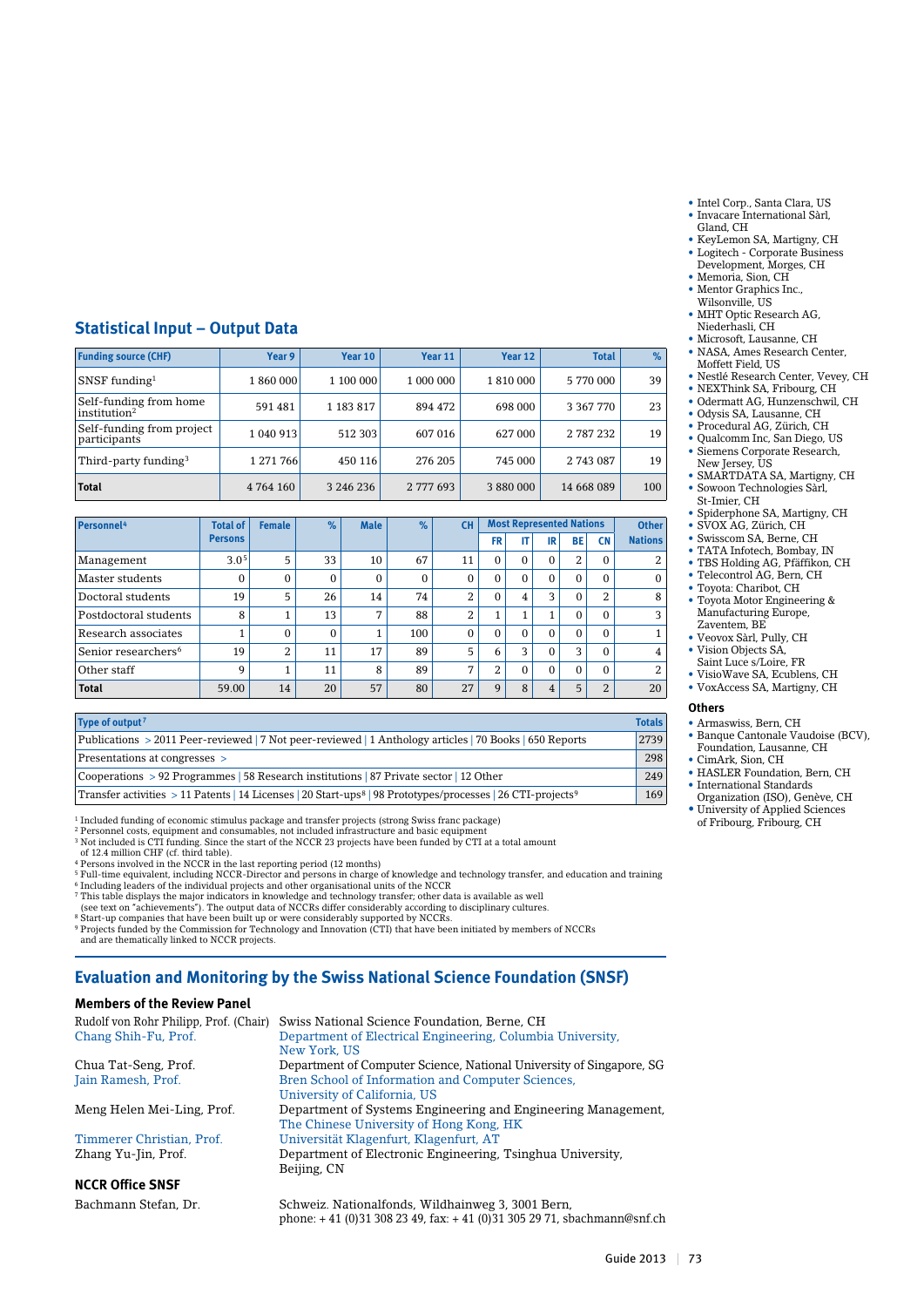## **Computer Aided and Image Guided Medical Interventions NCCR CO-ME**

#### **Home Institution**

Swiss Federal Institute of Technology Zurich

**Start of the NCCR** July 1, 2001

#### **NCCR Management**

*Director*

Székely Gábor, Prof. phone: + 41 (0)44 632 52 88 szekely@vision.ee.ethz.ch

*Deputy Director* Nolte Lutz-Peter, Prof. phone: + 41 (0)31 631 59 68 lutz.nolte@istb.unibe.ch

*General Manager* Reber Bernhard, Dr. phone: + 41 (0)44 632 05 23 breber@vision.ee.ethz.ch

*Communication* Steinmann Ruth, Mrs. phone: + 41 (0)44 632 51 63 steinman@vision.ee.ethz.ch

*Finances* Vogt Vreni, Mrs. phone: +41 (0)44 632 04 72 vogt@vision.ee.ethz.ch

*Officer* Neuenschwander Annelies, Mrs. phone: +41 (0)31 631 59 58 annelies.neuenschwander@ isth unibe ch

*Knowledge and Technology Transfer* Nolte Lutz-Peter, Prof. phone: + 41 (0)31 631 59 68 lutz.nolte@istb.unibe.ch

*Education and Training* Reber Bernhard, Dr.

*Advancement of Women* Thoeny Harriet, Prof. Inselspital Bern

#### **Address**

NCCR CO-ME ETHZ - Bildverarbeitung Sternwartstr. 7 8092 Zürich

phone: + 41 (0)44 632 51 63 fax: + 41 (0)44 632 11 99 steinman@vision.ee.ethz.ch

**Web Address**

http://co-me.ch

#### **Research**

#### **Computer Aided and Image Guided Support for the Treatment of Neurodegene-**

**ration and Brain Tumours** Head: Székely G. Baur C., Hirsch S., Koumoutsakos P., Kroschewski R., Kurtcuoglu V., Kuster N., Martin E., Poulikakos D., Rudin M., Werner B.

#### **Ophthalmology**

Head: Nelson B. Buechler P., Kowal J., von Rechenberg B.

#### **Patient Specific Intervention Planning in CMF Surgery**

Head: Zeilhofer H.F. Baur C., Cattin P., Gross M., Juergens P., Kowal J., Mazza E., Reyes Aguirre M., Scheffler K., Vetter T., von Rechenberg B.

#### **Oto-Rhino-Laryngology**

Head: Caversaccio M. Baur C., Ferguson S., Weber S., Zheng G.

#### **The Virtual Skeleton Database**

Head: Büchler P., Nolte L.-P., Pfahrer M., Reyes Aguirr, M., Székely G., Tannast M., Thali M., Vetter T., Weber S.

**Heads of Individual Projects and Key Researchers**

#### **Transfer projects (strong Swiss franc package)**

**Application of Statistical Shape Modelling to Robot Assisted Spine Surgery** H: Baur C.

**A Statistical Shape Modeling Platform for Medical Applications** H: Lüthi M., Zheng G.

Amstutz Christoph, Dr. Ophthalmology, Universitätsspital Zürich Baur Charles, Dr. Robotic Systems Laboratory, EPF Lausanne Bozinov Oliver, Dr. Neurochirurgische Klinik, Universitätsspital Zürich<br>Büchler Philippe, Dr. Institute for Surgical Technology & Biomechanics, U Institute for Surgical Technology & Biomechanics, Universität Bern Cattin Philippe, Prof. Medical Image Analysis Center, Universität Basel Caversaccio Marco, Prof. Universitätsklinik für Hals-, Nasen- und Ohrenkrankheiten, Kopf- und Halschirurgie, Inselspital Bern Ferguson Stephen, PD Dr. Institut für Biomechanik, ETH Zürich Institute for Visual Computing, ETH Zürich Hirsch Sven, Dr. Institut für Bildverarbeitung, ETH Zürich Klinik für Kiefer- und Gesichtschirurgie, Kantonsspital Basel Koumoutsakos Petros, Prof. Computational Science & Engineering Laboratory, ETH Zürich Kowal Jens, Prof. Universitätsklinik für Augenheilkunde, Inselspital Bern Kroschewski Ruth, Dr. Institut für Biochemie, ETH Zürich Kurtcuoglu Vartan, Dr. Institut für Energietechnik, ETH Zürich Kuster Niels, Prof. IT'IS Laboratories, Zürich Martin Ernst, Prof. MR-Zentrum, Kinderspital Zürich Mazza Edoardo, Prof. Institut für Mechanische Systeme, ETH Zürich Institut für Robotik und intelligente Systeme, ETH Zürich Neufeld Esra, Dr. IT'IS Laboratories, Zürich Nitsch, Roger, Prof. Psychiatry Research, Universität Zürich<br>Nolte Lutz-Peter. Prof. Published Surgical Technology & Bion Institute for Surgical Technology & Biomechanics, Universität Bern Pfahrer Marcel, Prof. Berner Fachhochschule, Biel Institut für Energietechnik, ETH Zürich Reyes Aguirre Mauricio, Dr. Institute for Surgical Technology & Biomechanics, Universität Bern Rudin Markus, Prof. Institut für Biomedizinische Technik, ETH Zürich Ophthalmology, Inselspital Bern Scheffler Klaus, Prof. Radiologische Physik, Kantonsspital Basel Siebenrock Klaus, Prof. Klinik für Orthopädische Chirurgie, Inselspital Bern Neuroradiologie, Universitätsspital Zürich Szczerba Dominik, Dr. IT'IS Laboratories, Zürich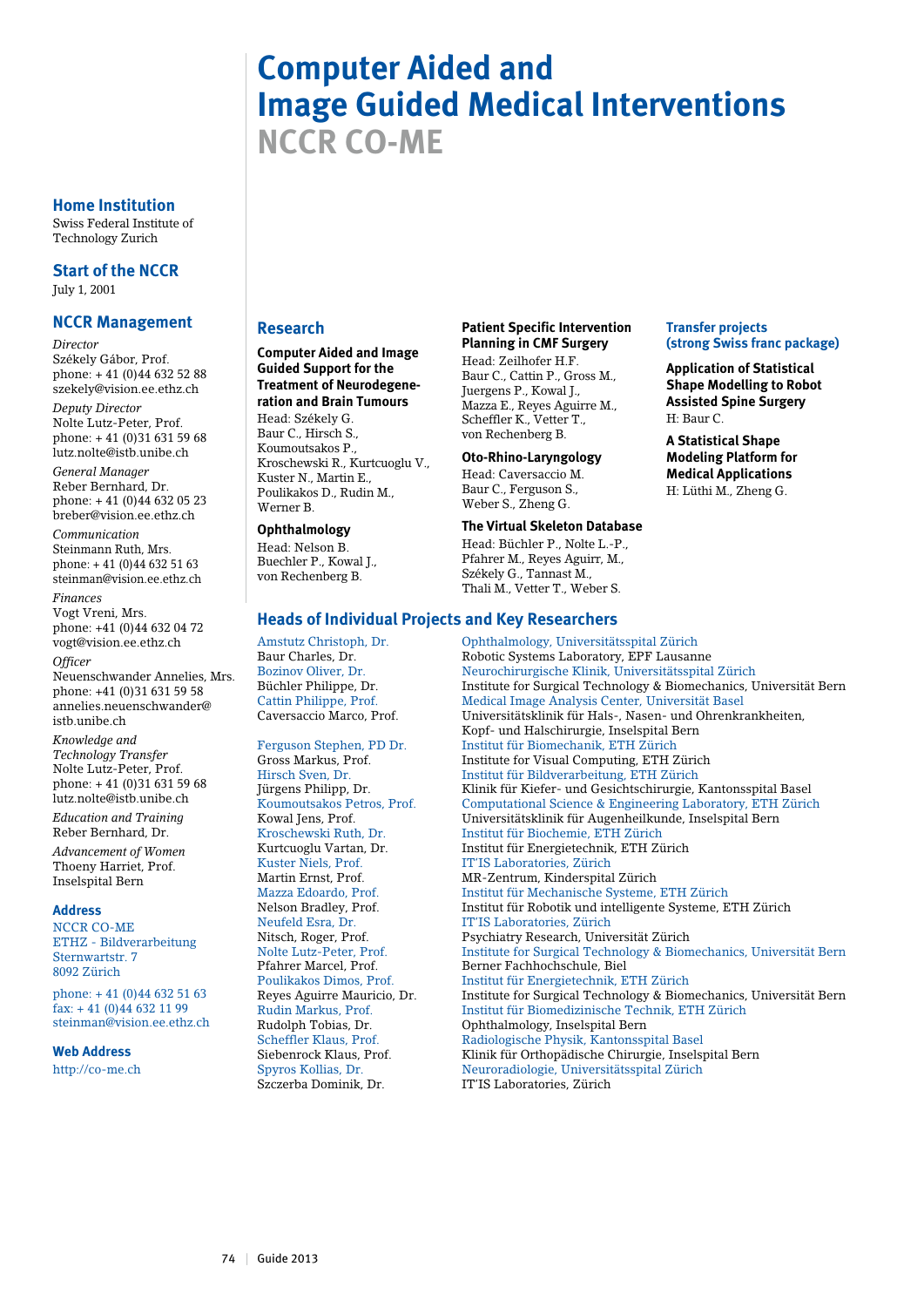#### **Programmes**

- • BOTMED
- • FP7-PEOPLE-2012-ITN (EU-FP7) • HEAR-EU
- NANOMA
- SpineFX

#### **Research Institutions**

- AO Research Institute, Davos, CH • Asclepios group, INRIA, Sophia
- Antipolis, FR CAOS Lab, Vanderbilt University,
- Nashville, US
- CMF Division, Medical University Warsaw, Katowice, PL
- Dept. of CMF Surgery, University of Berne, Bern, CH
- Dept. of computing, Imperial College, London, GB
- • Dept. of Molecular, Cell & Developmental Biology, University of California, Los Angeles, US
- Dept. Oral and CMF Surgery, St. John's Hospital, Genk, BE
- • Dept. Orthodontics, University North Carolina, Chapel Hill, US
- • Dept. Orthodontics, University of
- Aarhus, Aarhus, DK • Dept. Orthodontics, University of
- Berne, Berne, CH • Dept. Orthodontics, University of Hallym, Seoul, KR
- Department of Cranio-Maxillofacial Surgery, University for Medicine
- and Pharmacy, Klausenburg, RO • Department of Oral and Maxillofacial Surgery, Fudong University, Shanghai, CN
- Department of Oral and Maxillofacial Surgery, Groupe
- Hospitalier Salpêtrière Paris, FR • Department of Oral and
- Maxillofacial Surgery, University of Hyderabad, IN
- Department of Radiology, University Hospital of Geneva, Geneva, CH
- Department of Surgical Sciences, University Hospital Uppsala, SE • ESPCI ParisTech, FR
- Faculty of Dentistry, Department of Oral and Maxillofacial Surgery and Traumatology, Sao Paulo State University, Araraquara, BR
- Faculty of Mechanical Eningeering and Naval Architecture, University of Zagreb, Zagreb, HR

#### **Topics**

Improving medical image guidance, surgical navigation and patient specific treatment through information technology are the primary goals of the Co-Me network. The methodological strengths of the NCCR are simulation, navigation and instrumentation, including robotics. In its third phase Co-Me concentrates on the challenges of com-

the head (CAS-H). It relies on selected clinical problems for driving the technological development and strengthening the clinical and commercial translation. The key questions relate to the reliability and accuracy of intervention procedures, tissue protection with regard to minimal invasive surgery, reduction

puter aided surgery around

Institut für Rechtsmedizin, Universität Zürich

Klinik für Kiefer- und Gesichtschirurgie, Kantonsspital Basel

development for clinical routine. A further objective is to

of tool size and therapy

consolidate the structural impact on the national science landscape and to phase-out the NCCR into a self-sufficient, collateral spin-off network.

Székely Gabor, Prof. Institut für Bildverarbeitung, ETH Zürich Tannast Moritz, Dr. Klinik für Orthopädische Chirurgie, Inselspital Bern Vetter Thomas, Prof. Graphics & Vision Research Group, Universität Basel von Rechenberg Brigitte, Prof. Departement für Pferde, Tierspital der Universität Zürich<br>Weber Stefan, Prof. 1997. Institute for Surgical Technology & Biomechanics, Univers Weber Stefan, Prof. Institute for Surgical Technology & Biomechanics, Universität Bern Weller Michael, Prof. Neurologie, Universitätsspital Zürich Werner Beat MR-Zentrum, Kinderspital Zürich<br>Zeilhofer Hans-Florian, Prof. Klinik für Kiefer- und Gesichtschin Zheng Guoyan, Dr. Institute for Surgical Technology & Biomechanics, Universität Bern

#### **Members of the Scientific Advisory Board**

| Davies Brian, Prof.        | Imperial College London, Mechanical Engineering, London, GB        |
|----------------------------|--------------------------------------------------------------------|
| Freysinger Wolfgang, Prof. | Universitätsklinik für Hals-, Nasen- und Ohrenheilkunde,           |
|                            | Innsbruck. AT                                                      |
| Hirsch Jan, Prof.          | University Hospital Uppsala, Dept. of Oral and Maxillofacial       |
|                            | Surgery, Uppsala, SE                                               |
| Kikinis Ron, Prof.         | Harvard Medical School, Brigham and Women's Hospital,              |
|                            | Boston, US                                                         |
| Metaxas Dimitris, Prof.    | University of Pennsylvania, Computer and Information Science,      |
|                            | Philadelphia, US                                                   |
| Taylor Chris, Prof.        | University of Manchester, Division of Imaging Science & Biomedical |
|                            | Engineering, Manchester, GB                                        |
| Thorpe Chuck, Prof.        | Clarkson University, Potsdam N.Y., USA                             |
| Troccaz Jocelyne, Dr.      | Laboratoire TIMC/IMAG, Université Joseph Fourier, La Tronche, FR   |
|                            |                                                                    |

#### **Members of the Women Advisory Board**

Burckhardt Kathrin, Dr. Institut für Bildverarbeitung, ETH Zürich, CH Departement Forschung, Kantonsspital/Universität Basel, Basel, CH Reber Bernhard, Dr. Institut für Bildverarbeitung, ETH Zürich, CH Steinmann Ruth Institut für Bildverarbeitung, ETH Zürich, CH Institut für Diagnostische Radiologie, Inselspital Bern, CH Vogt Vreni, Mrs. Project Office NCCR CO-ME, ETH Zürich, CH Pferdeklinik, Universität Zürich, CH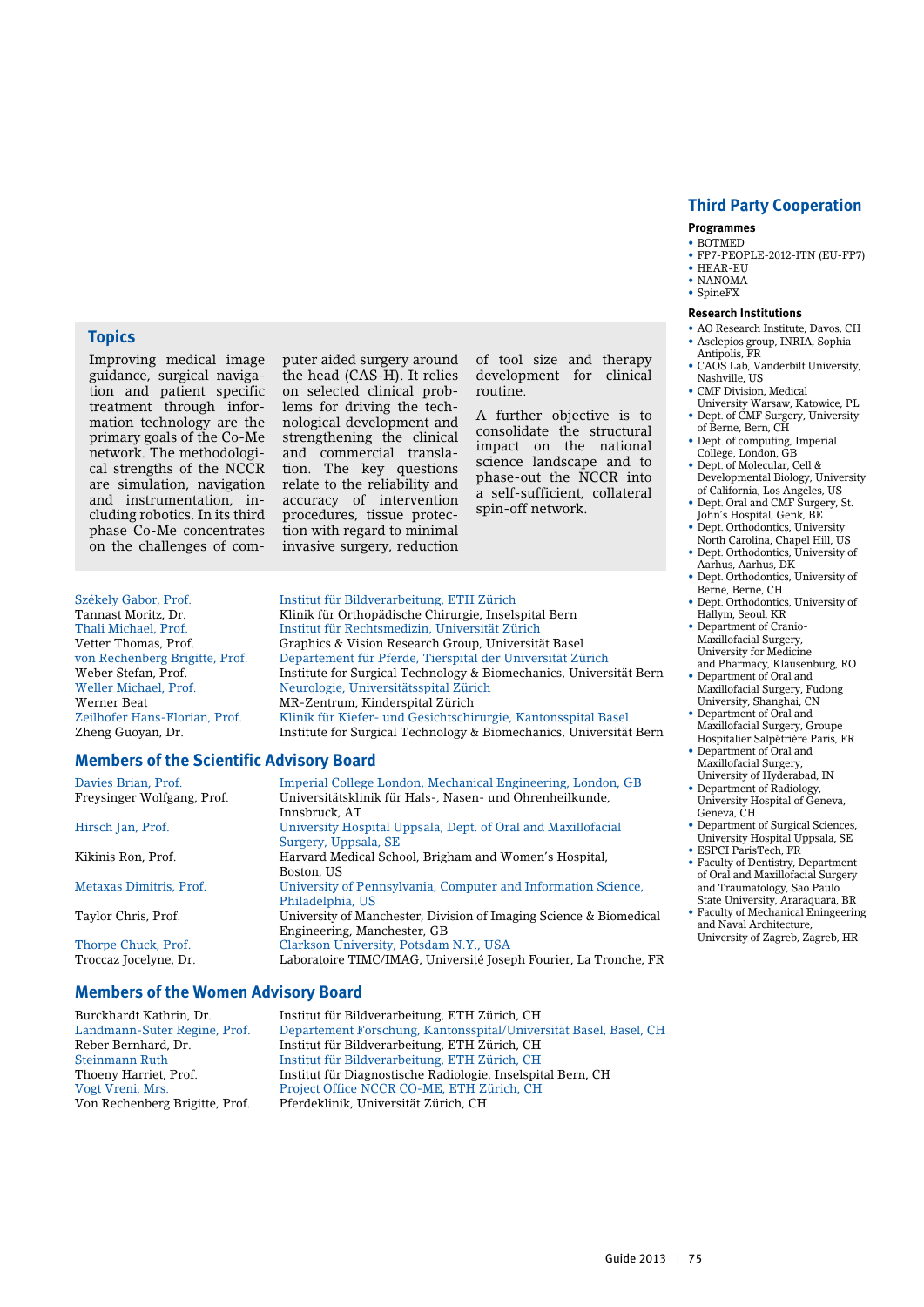## **Computer Aided and Image Guided Medical Interventions NCCR CO-ME**

**Achievements of the previous years**

- Faculty of Medicine, Imperial College, London, GB
- Faculty of Odontostomatology, University of Health Science, Phnom Penh, KH
- • Graduate School of Information, Technische Universität München, Munich, DE
- Hals-, Nasen-, Ohrenklinik
- Kantonsspital Luzern, Luzern, CH • Harvard Medical School,
- Boston, US
- Institute for Postgraduate Dental Education, Jönköping, SE
- • Institute of Pharmaceutical Sciences, ETH Zürich, Zurich, CH
- IT'IS, Zurich, CH
- Kiefer- und Plastische Gesichtschirurgie, Universität Frankfurt, DE
- Klinik für Plastische Chirurgie, Klinikum rechts der Isar der TU München, DE
- Materials Science and Technology, EMPA, St. Gallen, CH
- Microsoft Research, Cambridge, GB • Molecular Cell Biology, Paul
- Scherrer Institute, Villigen, CH • Oncology group, Italian Hospital, Buenos Aires, AR
- • Ophthalmology Surgery, Animal Hospital, Zurich, CH
- • Oral & Macillofacial Surgery,
- University of Amiens, Amiens, FR • ORL, Inselspital, Bern, CH
- • Orthopädie, Universitäts-Kinderspital beider Basel, Basel, CH
- Robotics Lab, Stanford University, US
- Stanford School of Medicine, Radiological Sciences Unit, Stanford University, US
- Sunnybrook Health Sciences Centre, Toronto, CA
- Swiss Eye Research Foundation, Reinach, CH
- University of Silesi, Katowice, PL

#### **Economy / Industry**

- • Advanced Osteotomy Tools AOT AG, Basel, CH
- • Aeon Scientific AG, Zurich, CH
- ANSYS Inc. France, Lyon, FR • Atracsys SARL, Bottens, CH
- • Axios, Oldenburg, DE
- • Baur SA, St-Aubin-Sauges, CH
- • Bayrisches Laserzentrum, Erlangen, DE
- Bien-Air Surgery SA,
- Le Noirmont, CH • Bracco Research Laboratory,
- Geneva, CH • Cadfem GmbH,
- 
- Grafing b. München, DE • Camlog Holding AG, Basel, CH
- • CAScination AG, Bern, CH
- Crisalix Sarl, Lausanne, CH
- CSM Instruments SA, Peseaux, CH • Disney Research Zurich,
- Zurich, CH
- • EnHatch, Lindhurst NJ, US • Force Dimension, Lausanne, CH
- • GE Global Research Center, Munich, DE

Co-Me has achieved an international reputation and visibility which is also represented by the performance figures for research (950 publications with a field impact index significantly above world average: 1.8), for knowledge and technology transfer (90 industrial partners, 31 patents and 11 start-up companies) as well as for education and career building.

#### **Research**

During the past eleven years of Co-Me R&D activities, advanced cutting edge technologies and new high-fidelity surgical tools for training, planning, and intraoperative support have been developed. Their focus is on the translation to the practical use in the operating room.

#### **Some highlights are:**

• A successful first set of clinical trials, validating the usage of MR-guided focused ultrasound technology for the treatment of functional neurological disorders. This novel technology now opens up new horizons allowing to develop non-invasive intervention procedures for a variety of brain diseases including brain tumors.

• The virtual reality based hysteroscopy training system resulting in the startup Virtamed which won the first place at the Swiss venture kick seed capital competition. A collaboration agreement with Simbionix allows the world-wide distribution of the HystSim training system.

• A method for orthopedic implant design based on the statistical description of the human skeleton giving rise to high interest of implant industry.

• A planning and navigation module for cranio-maxillofacial osteotomies in daily clinical routine application at the University Hospital Basel supported by the AR-TORG Center/ISTB Bern.

#### **Knowledge and Technology transfer**

The close cooperation between research labs and clinical sites guarantees the effective transfer of scientific results to patient care.

#### **Education and Training**

The NCCR Co-Me is training undergraduates, graduate students, and postdoctoral fellows for future leadership roles in teaching, research, and industry. A main achievement in the field of education is the successful establishment of Master's programs in biomedical engineering at ETH Zürich and the Universities of Bern and Basel, educating a continuously rising number of students every year.

Several surgical seminars were established on a continuous regular basis as a platform for the transfer of Co-Me technologies into the clinical practice.

#### **Structural Impact**

In September 2011 the Swiss Institute for Computer Assisted Surgery (SICAS) was launched. SICAS will carry out a step-by-step take over and extend the activities of the NCCR Co-Me which will come to an end by mid 2013.

SICAS was created to continue the success story of the Co-Me research network as a platform for cutting-edge science in medical technologies, translational knowledge transfer, clinical usage and enterprises. It will steer follow-up projects and exploit achievements and competence.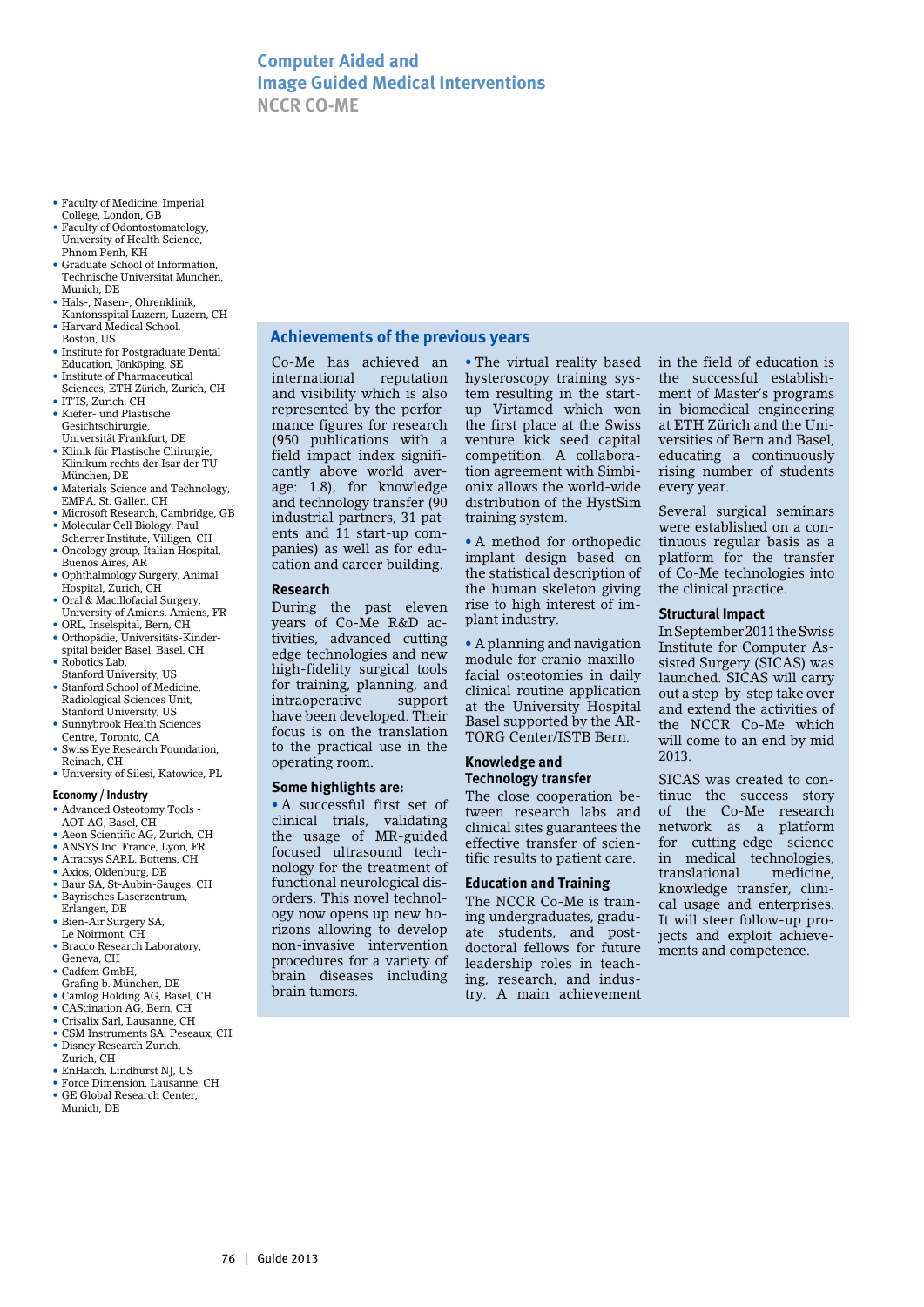- General Electric Health Care, Milwaukee, US
- InSightec Image Guided
- Treatment Ltd., Tirat Carmel, IL
- Intellect Medical, Cleveland, US
- • IntroMedic, Seoul, KR • KUKA Roboter GmbH, Neuenhof, CH
- Materialise GmbH.
- Pfaffenhofen, DE
- • MED-EL, Starnberg, DE
- Mentor Corporation, Santa Barbara, CA, US
- Minolta GmbH, Langenhagen, DE • Miracor Medical Systems GmbH/
- Miracor Sales & Marketing GmbH, Baar, CH • Naviswiss AG, Laufen, CH
- Oertli Instrumente AG,
- Berneck, CH • Orangedental GmbH&Co. KG, Biberach, DE
- Pantec Biosolutions AG,
- Polymed Medical Center, Glattbrugg, CH
- pSivida Inc., Watertown MA, US
- Sensoptic SA, Losone, CH
- • SPEAG, Zürich, CH • Steinbichler Optotechnik GmbH, Neubeuern, DE
- • Straumann AG, Basel, CH
- • Synthes AG, Oberdorf, CH
- • Virtamed AG, Zürich, CH
- • Zurich MedTech (ZMT), Zurich, CH

#### **Others**

- • Focused Ultrasound Surgery Foundation, Charlottesville, US
- openFOAM development group, Winnersh, GB

#### **Statistical Input – Output Data**

| <b>Funding source (CHF)</b>                        | Year 9        | Year 10   | Year 11       | Year 12   | <b>Total</b>  | $\%$ |
|----------------------------------------------------|---------------|-----------|---------------|-----------|---------------|------|
| SNSF funding $1$                                   | 4 575 000     | 2 000 000 | 1 500 000     | 1760000   | 9 835 000     | 34   |
| Self-funding from home<br>institution <sup>2</sup> | 1 363 114     | 1 249 805 | 1 250 925     | 1 360 600 | 5 2 2 4 4 4 4 | 18   |
| Self-funding from project<br>participants          | 2 757 609     | 2 795 537 | 3 106 159     | 2 909 989 | 11 569 294    | 40   |
| Third-party funding <sup>3</sup>                   | 363 858       | 767 156   | 1 095 068     | 347 130   | 2 573 212     | 9    |
| <b>Total</b>                                       | 9 0 5 9 5 8 1 | 6 812 498 | 6 9 5 2 1 5 2 | 6 377 719 | 29 201 950    | 100  |

| Personnel <sup>4</sup>          | <b>Total of</b>  | <b>Female</b>  | $\%$           | <b>Male</b>  | $\%$ | <b>CH</b>    |          | <b>Most Represented Nations</b> |          |           | <b>Other</b>   |                 |
|---------------------------------|------------------|----------------|----------------|--------------|------|--------------|----------|---------------------------------|----------|-----------|----------------|-----------------|
|                                 | <b>Persons</b>   |                |                |              |      |              | DE       | GR                              | PL       | <b>US</b> | IN             | <b>Nations</b>  |
| Management                      | 3.5 <sup>5</sup> | 4              | 57             | 3            | 43   | 5            | 1        | 0                               | 0        | $\Omega$  | $\Omega$       |                 |
| Master students                 |                  |                | 100            | $\mathbf{0}$ | 0    | $\mathbf{0}$ | $\Omega$ | 0                               | $\Omega$ | $\Omega$  | $\Omega$       | 1               |
| Doctoral students               | 35               | 9              | 26             | 26           | 74   | 7            | 5        | 4                               | 1        | $\Omega$  | 2              | 16              |
| Postdoctoral students           | 21               | $\overline{2}$ | 10             | 19           | 90   | 6            | 3        | 2                               | $\Omega$ | 2         |                | $7\overline{ }$ |
| Research associates             | 27               | ר<br>∠         | $\overline{7}$ | 25           | 93   | 13           | 3        | $\Omega$                        | 3        | $\Omega$  | $\overline{ }$ | $\overline{7}$  |
| Senior researchers <sup>6</sup> | 58               | 5              | 9              | 53           | 91   | 31           | 14       | 1                               | 2        | 4         | $\Omega$       | $\overline{7}$  |
| Other staff                     | 14               | 6              | 43             | 8            | 57   | 13           | 1        | $\Omega$                        | $\Omega$ | $\Omega$  | $\Omega$       | $\Omega$        |
| <b>Total</b>                    | 159.50           | 29             | 18             | 134          | 82   | 75           | 27       | $\overline{ }$                  | 6        | 6         | 4              | 39              |

| Type of output <sup>7</sup>                                                                                                        | <b>Totals</b> |
|------------------------------------------------------------------------------------------------------------------------------------|---------------|
| Publications > 869 Peer-reviewed 318 Not peer-reviewed 4 Anthology articles 76 Books 10 Reports                                    | 1277          |
| Presentations at congresses >                                                                                                      | 777           |
| Cooperations > 37 Programmes   128 Research institutions   133 Private sector   22 Other                                           | 320           |
| Transfer activities > 32 Patents   1 Licenses   11 Start-ups <sup>8</sup>   46 Prototypes/processes   29 CTI-projects <sup>9</sup> | 119           |

<sup>1</sup> Included funding of economic stimulus package and transfer projects (strong Swiss franc package)

<sup>2</sup> Personnel costs, equipment and consumables, not included infrastructure and basic equipment<br><sup>3</sup> Not included is CTI funding. Since the start of the NCCR 29 projects have been funded by CTI at a total amount of 30.0 million CHF (cf. third table).

4 Persons involved in the NCCR in the last reporting period (12 months)<br><sup>5</sup> Full-time equivalent, including NCCR-Director and persons in charge of knowledge and technology transfer, and education and training<br><sup>6</sup> Including

7 This table displays the major indicators in knowledge and technology transfer; other data is available as well (see text on "achievements"). The output data of NCCRs differ considerably according to disciplinary cultures.

8 Start-up companies that have been built up or were considerably supported by NCCRs. 9 Projects funded by the Commission for Technology and Innovation (CTI) that have been initiated by members of NCCRs and are thematically linked to NCCR projects.

## **Evaluation and Monitoring by the Swiss National Science Foundation (SNSF)**

#### **Members of the Review Panel**

|                         | Rudolf von Rohr Philipp, Prof. (Chair) Swiss National Science Foundation, Berne, CH |
|-------------------------|-------------------------------------------------------------------------------------|
| Bucholz Richard, Prof.  | Division of Neurosurgery, St. Louis University                                      |
|                         | School of Medicine. US                                                              |
| Duncan James, Prof.     | Department of Diagnostic Radiology, Yale University School                          |
|                         | of Medicine, New Haven, US                                                          |
| Hirzinger Gerd, Prof.   | Institut für Robotik und Mechatronik, DLR Oberpfaffenhofen, DE                      |
| Jolesz Ferenc A., Prof. | Harvard University, Brigham & Women's Hospital, Boston, US                          |
| Lorensen Bill           | General Electric Corporate R&D, Niskayuna NY, US                                    |
| Steiger Jürg, Prof.     | Swiss National Science Foundation, Berne, CH                                        |
|                         |                                                                                     |

**NCCR Office SNSF**

Bachmann Stefan, Dr. Schweiz. Nationalfonds, Wildhainweg 3, 3001 Bern, phone: + 41 (0)31 308 23 49, fax: + 41 (0)31 305 29 71, sbachmann@snf.ch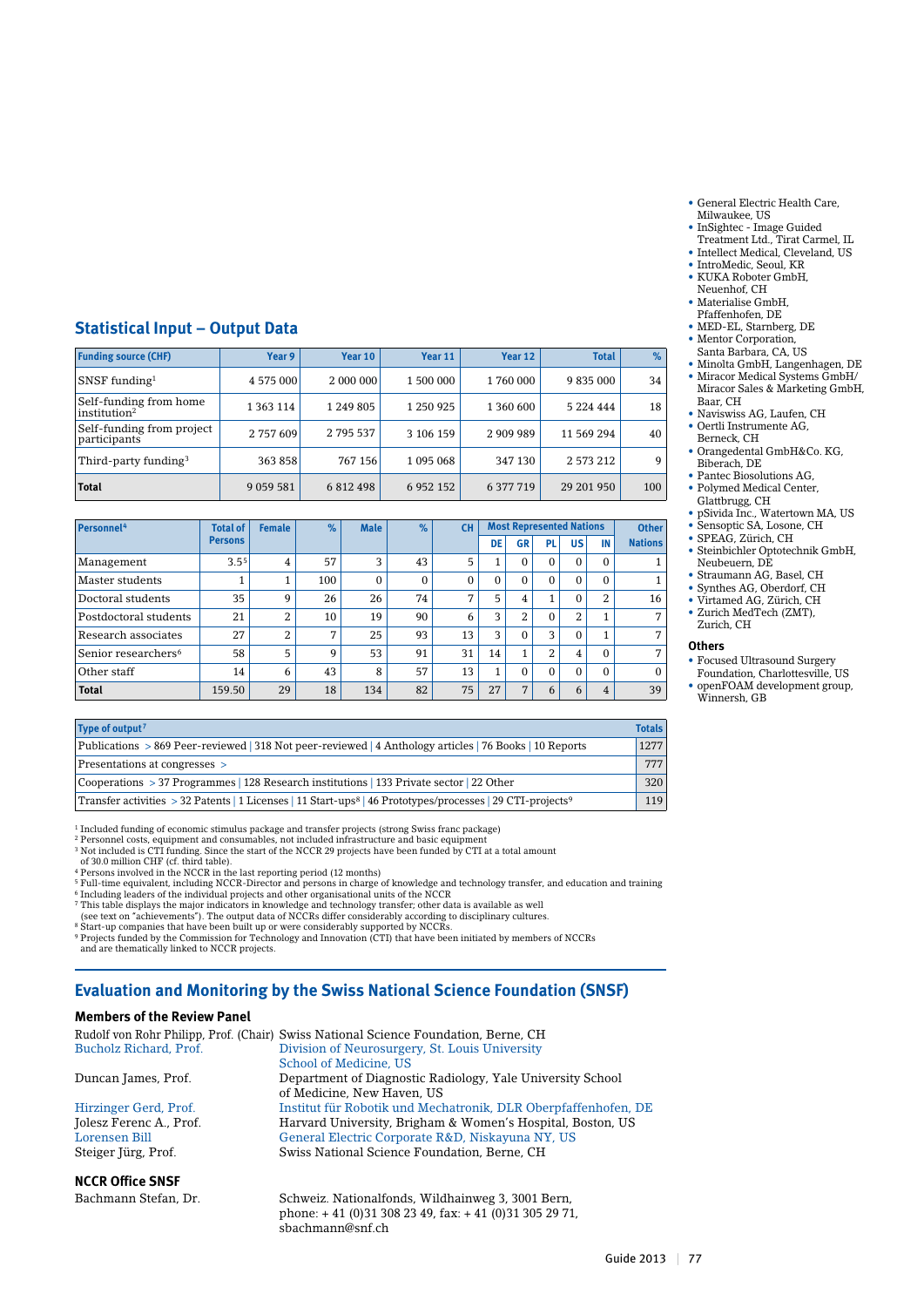## **Financial Valuation and Risk Management NCCR FINRISK**

**Home Institution** University of Zurich

**Start of the NCCR** November 1, 2001

#### **NCCR Management**

*Director* Habib Michel, Prof. phone: +41 (0)44 634 25 07 michel.habib@bf.uzh.ch

*Deputy Director* Gibson Brandon Rajna, Prof. phone: +41 (0)22 379 89 83 rajna.gibson@unige.ch Loderer Claudio, Prof. phone: +41 (0)31 631 37 75 claudio.loderer@ifm.unibe.ch *Administrative Director*

Jaeger Eckart, Mr. phone: + 41 (0)44 634 39 55 jaeger@nccr-finrisk.ch

*Research* Hens Thorsten, Prof.

*Knowledge and Technology Transfer* Vanini Paolo, Prof.

*Education and Training* Degeorge François, Prof. Morellec Erwan, Prof. Paolella Marc, Prof. *Advancement of Women* Ravanelli Claudia, Dr.

*International Scientific Council* Loubergé Henri, Prof. *Communication* Eckart Jaeger, Mr.

#### **Address**

NCCR FINRISK Voltastrasse 59 8044 Zurich

phone: + 41 (0)44 634 39 55 fax: + 41 (0)44 634 56 37 admin@nccr-finrisk.ch

**Web Address**

www.nccr-finrisk.ch

### **Public Relations**

- • Folder "NCCR FINRISK"
- • "FINRISK Letter"
- • Booklet "Risk and Risky Management"
- • Booklet "Challenges to Executive Compensation"
- • Booklet "FINRISK Competence in Finance"

## **Research**

**Module "Asset Pricing and Portfolio Management"**  Coordinator: Trojani F.

**Behavioural finance** Head: Hens T.

**Macro risk, capital flows and asset pricing in international finance**  H: Bacchetta P.

**New methods in theoretical and empirical asset pricing** H: Trojani F.

**Dynamic Asset Pricing** H: Filipovic D.

#### **Module "Corporate Finance"**

Coordinator: Fahlenbrach R. **Corporate finance, market structure and the theory of the firm** H: Habib M.

**Dynamic corporate finance: theory and tests** H: Morellec E.

**Module "Risk Management"** Coordinator: Mancini L.

**Credit risk and non-standard sources of risk in finance** H: Gibson Brandon, R.

**Volatility and stability in financial markets** H: Barone-Adesi G.

**Module "Quantitative Methods in Finance"**  Coordinator: Scaillet O.

**Mathematical methods in financial risk management** H: Schweizer M.

**Financial econometrics for risk management** H: Scaillet O.

**Computational financial economics** H: Kuebler F.

#### **Module "Banking and Regulation"** Coordinator: Rochet J-C.

**Systemic risk and dynamic contract theory** H: Rochet J-C.

#### **Transfer projects ( strong Swiss franc package)**

**Capital adequacy, valuation, and portfolio selection for insurance companies** H: Farkas E. W.

#### **Programme**

**Swiss Doctoral School in Finance** Supervisor: Degeorge F., Morellec, E. and Paolella, M.

#### **Heads of Individual Research Projects, Modules and Supervisors of Doctoral School**

Bacchetta Philippe, Prof. Ecole des HEC, Université de Lausanne

### **Members of the Advisory Board**

Schachermayer Walter, Prof. Universität Wien, AT

Barone-Adesi Giovanni, Prof. Facoltà di Scienze Economiche, Università della Svizzera Italiana, Lugano Degeorge François, Prof. Facoltà di Scienze Economiche, Università della Svizzera Italiana, Lugano<br>Fahlenbrach Ruediger, Prof. Swiss Finance Institute at EPF Swiss Finance Institute at EPF Lausanne Filipovic Damir, Prof.<br>
Gibson Brandon Raina. Prof.<br>
Ecole des HEC. Université de Genève Gibson Brandon Rajna, Prof. Ecole des HEC, Université de Genève<br>Habib Michel. Prof. Institut für Banking und Finance. Uni Habib Michel, Prof. Institut für Banking und Finance, Universität Zürich Hens Thorsten. Prof. Institut für Banking und Finance, Universität Zürich Hens Thorsten, Prof. Institut für Banking und Finance, Universität Zürich Institut für Banking und Finance, Universität Zürich Mancini Loriano, Prof. Swiss Finance Institute at EPF Lausanne Morellec Erwan, Prof. Swiss Finance Institute at EPF Lausanne Paolella Marc, Prof. Institut für Banking und Finance, Universität Zürich Rochet Jean-Charles, Prof. Institut für Banking und Finance, Universität Zürich Ecole des HEC, Université de Genève Schweizer Martin, Prof. Departement Mathematik, ETH Zürich Facoltà di Scienze Economiche, Università della Svizzera Italiana, Lugano

Brennan Michael, Prof. University of California, Los Angeles, US Duffie Darrell, Prof. Stanford University, California, US Gourieroux Christian, Prof. University of Toronto, CA and CREST, Paris, FR<br>Pagano Marco, Prof. University of Napoli, IT University of Napoli, IT Ohio State University, Colombus, US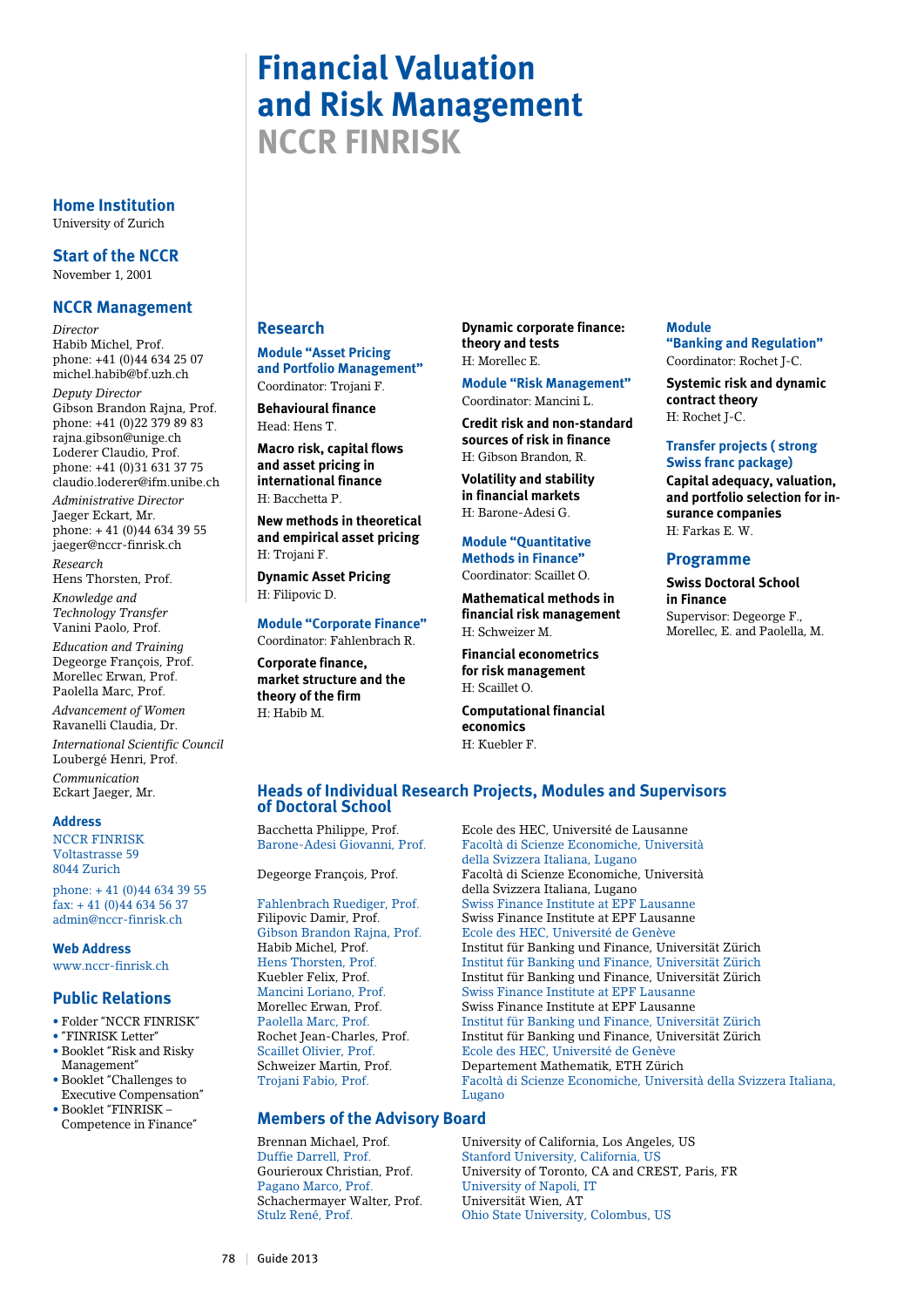#### **Research Institutions**

- A. Razmadze Mathematical Institute, Georgian Academy of Sciences, Tbilisi, GE
- Booth School of Business, University of Chicago, US
- Business School, Columbia University, New York, US • Business School, University of
- Chicago at urbana Champaign, Indiana, US • Business School, University of
- Minnesota, US
- California Institute of Technology, Pasadena, US • Center for Computational
- Research in Economics and Management Science, MIT School of Management, Cambridge, US
- Département de Finance, École des Hautes Études Commerciales, Montréal, CA
- Département de Sciences Économiques, Université de Montréal, Montréal, CA
- Département mathématiques, Université Paris Dauphine, FR
- Department of Neurophysics, University of Marburg, DE
- Department of Economics, London School of Economics and Political Science, GB
- Department of Economics,
- University of Napoli, IT • Department of Economics,
- University of Siena, IT
- Department of Finance,
- Bocconi University, Milan, IT Department of Finance.
- Boston University, Boston, US • Department of Finance, California
- Institute of Technology, Caltech, US • Department of Finance, Carnegie
- Mellon University, Pittsburgh, US • Department of Finance, Columbia University, New York, US
- Department of Finance,
- Duke University, Durham, US • Department of Finance, George
- Mason University, Fairfax, US • Department of Finance,
- Norwegian School of Economics and Business Administration, Bergen, NO
- Department of Finance, Northwestern University, Chicago, US
- Department of Finance, University of California, Berkeley, US
- Department of Finance, University of Minnesota, US
- Department of Finance, University of Rochester, US
- Department of Finance, University of Toronto, CA
- Department of Finance,Washington University, St. Louis, US
- Department of Mathematics and Statistics, Boston University, US
- Dipartimento di Matematica, Politecnico di Torino, IT
- Division of the Humanities and Social Sciences, Caltech, Pasadena, US
- ENSAE, Paris, FR
- Faculty of Mathematics, University of Vienna, AT
- Finance, UCLA Anderson School of Management, Los Angeles, US
- Financial and Actuarial Mathematics, Vienna University of Technology, AT
- Finance Department, Columbia Business School, New York, US
- Finance Department, School of Business, Madison, US
- Finance Department, The London Business School, GB
- Fisher College of Business, Ohio State University, US
- Graduate School of Business Stanford University, US
- Graduate School of Business, University of Chicago, US

## **Topics**

Assessing risks and modelling their impact on agents' micro- and macroeconomic decision-making processes represents the central theme that unites the research topics covered by FINRISK. Thus, the main research questions during its final phase III  $(2009 - 13)$  relate to the analysis and the modelling of risks. They are examined

in five FINRISK research modules as follows:

- Asset Pricing and Portfolio Management: How do risks affect asset prices and investors' portfolio decisions?
- Corporate Finance: How do risks affect corporations' fundamental decisions?
- Risk Management: How should financial and non-

fied and managed? **–** Quantitative Methods in Finance: Which are the

financial risks be quanti-

- mathematical, statistical and computational tools that are necessary to provide meaningful answers to the above cited research questions?
- **–** Banking and Regulation: How to prevent systemic crises?

#### **Achievements of the previous years**

In the following we identify four main areas in which substantial achievements have been generated since the start of FINRISK in 2001.

#### **Research**

Within eleven years of operation, FINRISK has led to the competitive establishment of 12 research projects in areas of great significance to the financial services industry. Our research output further comprises more than 800 working papers and 500 publications in internationally renowned academic journals. For detailed information on our research achievements please visit our website.

#### **Knowledge transfer**

FINRISK promotes a mutually beneficial dialogue between academics and practitioners interested in the application of modern finance. Through targeted publications as well as the

organization of joint conferences, workshops and collaborative projects FIN-RISK has strengthened the cooperation between the Swiss universities and the financial services industry. Each year, the annual meeting organized together with the Swiss Finance Institute, attracts more than 200 practitioners and features presentations by both researchers and practitioners on topics of central interest to the finance community.

#### **Education**

A close cooperation between the doctoral programmes in Geneva, Lausanne, Lugano and Zurich has been established over the past years. We now offer a large variety of specialised doctoral courses in finance to more than 100 students from Swiss universities. Furthermore, the annual Swiss Doctoral Workshop in Finance provides an ideal forum for our

students to present their research to a mix of local and international faculty. Ultimately, our efforts have led to the launching of the Swiss Finance Institute PhD program in finance.

#### **Structural Effects**

The activities of FINRISK have contributed to the fact that several Swiss universities have declared Finance to be one of their top priority research areas. In 2006, the Swiss Bankers Association, recognising the importance of research and high level education in finance for the reputation of the Financial Centre Switzerland, has launched the Swiss Finance Institute that aims to secure and extend the research and<br>educational efforts of educational efforts of FINRISK in the long-term, see also www.swissfinanceinstitute.ch.

Further information see www.nccr-finrisk.ch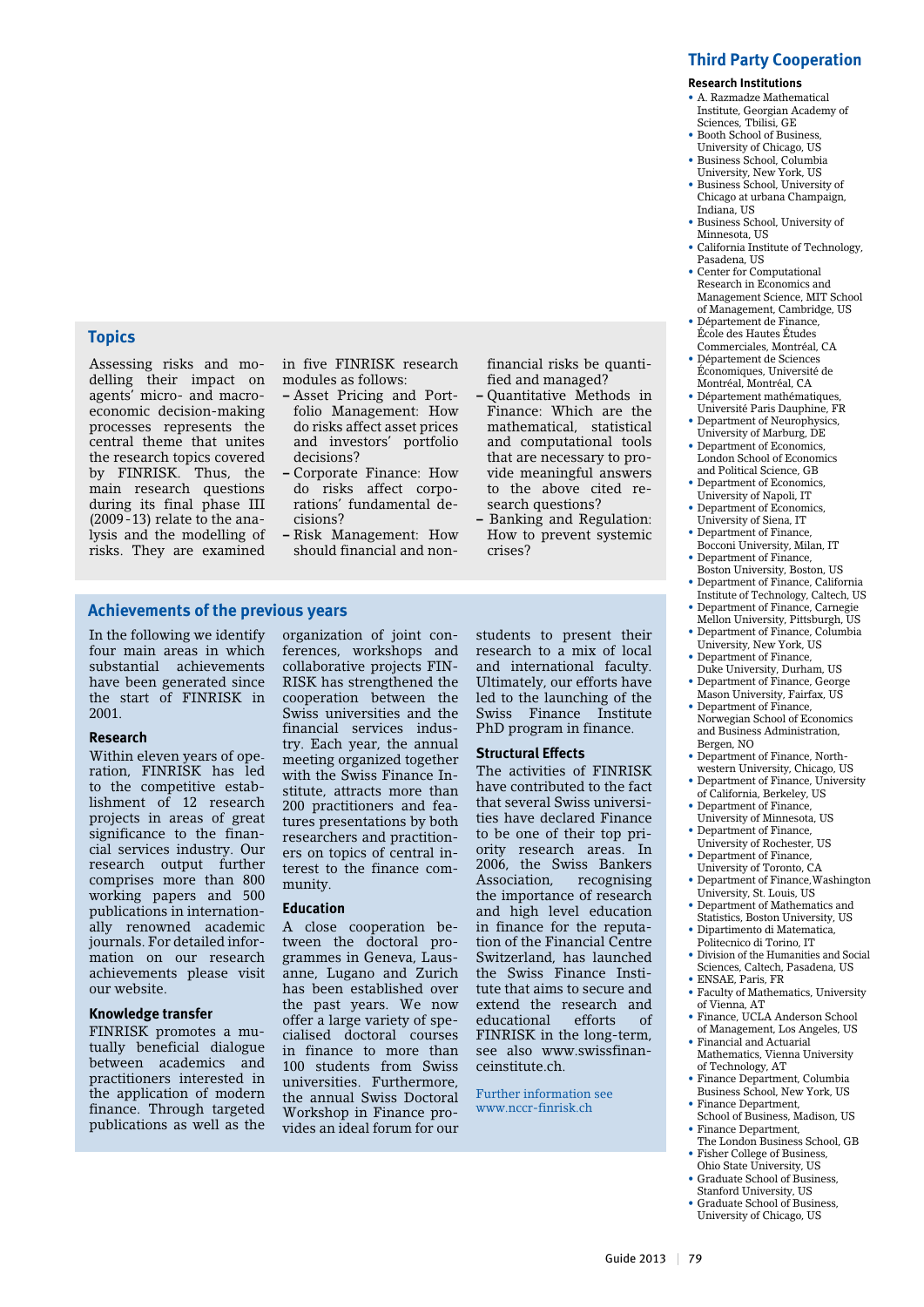- Haas School of Business, University of California, Berkeley, US
- Harvard Business School, Harvard University, Massachusetts, US • Institut für Mathematik,
- Humboldt Universität zu Berlin, DE • Institute of Finance and Accounting,
- London Business School, GB • Institute of Mathematics, Fudan
- University, Shanghai, CN • Institut de Finance, Université
- Paris-Dauphine, FR
- • Institut für Mathematik, Technische Universität Berlin, DE
- Kellogg School of Management, Northwestern University,
- Evanston,US • Kennedy School, Harvard
- University, Cambridge, US
- • Laboratoire de Mathématiques, Université Blaise Pascal, Clermont-Ferrand, FR
- • Laboratoire Finance-Assurance, CREST, Paris, FR
- • LMU Mathematics Institute, LMU München, DE
- Mathematisch-Naturwissenschaftliche Fakultät, Christian-Albrechts-Universität zu Kiel, DE
- Manchester School of Accounting and Finance, University of Manchester, GB
- Paris School of Economics, FR
- Research Department, European Central Bank, Frankfurt, DE • Risk Management and Insurance, Vienna University of Economics
- and Business, AT • School of Mathematics,
- University of Leeds, GB
- • School of Management, Boston University, US
- • School of Management, HEC Paris, FR
- • Sciences Po, Paris, FR
- • Simon School of Business, University of Rochester, New York,US • The Robert Day School of
- Economics and Finance, Claremont McKenna College, California, US • Toulouse School of Economics,
- University of Toulouse, FR • Vienna Graduate School of Finance, Vienna University of Economics and Business, AT
- • Warwick Business School, Warwick University, Coventry, GB

#### **Economy / Industry**

- **•** Associazione Bancaria Ticinese,
- Lugano, CH
- Banque Nationale de Paris (BNP) Paribas, London, GB • Caisse des Dépôts et
- Consignations (CDC) Ixis Capital Markets, Paris, FR
- Cédric Bancaire Privée, Geneva, CH
- Cortal Consors S.A., Paris, FR • Credit Suisse Group, Zurich, CH
- CSS Krankenversicherungen, Luzern, CH
- LGT Capital Management AG, Zürich, CH
- Standard and Poors, London, GB
- • Swiss Life, Zurich, CH
- Swissquote Bank SA, Gland, CH
- UBS AG, Zurich, CH • Wilshire Associates, Los Angeles, US
- Zurich Financial Services, Zürich, CH

#### **Others**

- **•** Ausbildungszentrum für Experten der Kapitalanlage (AZEK), Bülach, CH
- 
- **•** Banque de France, Paris, FR Banca della Svizzera Italiana (BSI) Gamma Foundation, Lugano, CH • Deutsche Bundesbank, Frankfurt a.
- Main, DE • Federal Reserve Bank of Chicago,
- **TIS** • Federal Reserve Bank of New York
- **TIS** • International Monetary Fund,
- Washington, US • P&K Stiftung, Vitznau, CH
- • Swiss National Bank, Bern, CH

## **Financial Valuation and Risk Management NCCR FINRISK**

## **Statistical Input – Output Data**

| <b>Funding source (CHF)</b>                        | Year 9     | Year 10       | Year 11   | Year 12 | <b>Total</b> | %               |
|----------------------------------------------------|------------|---------------|-----------|---------|--------------|-----------------|
| $SNSF$ funding <sup>1</sup>                        | 2 300 000  | 2 100 000     | 2 100 000 | 70 000  | 6 570 000    | 38 <sub>1</sub> |
| Self-funding from home<br>institution <sup>2</sup> | 969 361    | 1 069 293     | 1574761   | 859 508 | 4 472 923    | 26              |
| Self-funding from project<br>participants          | 1 0 20 500 | 1 3 1 4 5 0 1 | 1 327 593 | 30 000  | 3 692 594    | 22 <sub>1</sub> |
| Third-party funding                                | 546 527    | 345 652       | 486 888   | 956 400 | 2 3 3 4 6 7  | 14 <sup>1</sup> |
| <b>Total</b>                                       | 4836388    | 4 8 29 4 4 6  | 5 489 242 | 1915908 | 17 070 984   | 100             |

| Personnel <sup>3</sup>          | <b>Total of</b>  | <b>Female</b>  | $\%$         | <b>Male</b>  | %  | <b>CH</b> |          | <b>Most Represented Nations</b> |                |           | <b>Other</b> |                |
|---------------------------------|------------------|----------------|--------------|--------------|----|-----------|----------|---------------------------------|----------------|-----------|--------------|----------------|
|                                 | <b>Persons</b>   |                |              |              |    |           | DE       | IT                              | <b>FR</b>      | <b>CN</b> | <b>US</b>    | <b>Nations</b> |
| Management                      | 3.2 <sup>4</sup> | 6              | 43           | 8            | 57 | 5         | 2        | 2                               | 2              | $\Omega$  |              | 2              |
| Master students                 | $\Omega$         | 0              | $\mathbf{0}$ | $\mathbf{0}$ | 0  | $\Omega$  | $\Omega$ | $\Omega$                        | $\Omega$       | $\Omega$  | $\Omega$     | $\Omega$       |
| Doctoral students               | 59               | 15             | 25           | 44           | 75 | 19        | 8        | 10                              | 2              | 3         | $\Omega$     | 19             |
| Postdoctoral students           | 23               | 5              | 22           | 18           | 78 | $\Omega$  | 6        | 4                               | $\overline{2}$ | 3         | 3            | 5              |
| Research associates             | 2                |                | 50           | 1<br>┸       | 50 | $\Omega$  | $\Omega$ | 1                               | $\Omega$       | $\Omega$  | $\Omega$     |                |
| Senior researchers <sup>5</sup> | 68               | $\overline{ }$ | 10           | 61           | 90 | 16        | 11       | 9                               | 13             | $\Omega$  |              | 21             |
| Other staff                     | 5                | 4              | 80           | 1            | 20 | 4         | $\Omega$ | $\Omega$                        | $\Omega$       | $\Omega$  | $\Omega$     |                |
| <b>Total</b>                    | 160.20           | 38             | 22           | 133          | 78 | 44        | 27       | 26                              | 19             | 6         | 5            | 49             |

| Type of output <sup>6</sup>                                                                                                    | <b>Totals</b> |
|--------------------------------------------------------------------------------------------------------------------------------|---------------|
| Publications > 543 Peer-reviewed   814 Not peer-reviewed   41 Anthology articles   3 Books   0 Reports                         | 1401          |
| Presentations at congresses >                                                                                                  | 2728          |
| Cooperations $> 0$ Programmes   193 Research institutions   33 Private sector   24 Other                                       | 250           |
| Transfer activities > 0 Patents   0 Licenses   3 Start-ups <sup>7</sup>   0 Prototypes/processes   0 CTI-projects <sup>8</sup> |               |

<sup>1</sup> Included funding of transfer projects (strong Swiss franc package)

- <sup>2</sup> Personnel costs, equipment and consumables, not included infrastructure and basic equipment
- 3 Persons involved in the NCCR in the last reporting period (12 months)
- 4 Full-time equivalent, including NCCR-Director and persons in charge of knowledge and technology transfer, and education and training
- <sup>5</sup> Including leaders of the individual projects and other organisational units of the NCCR<br><sup>6</sup> This table displays the major indicators in knowledge and technology transfer; other data is available as well<br>(see text on "a
	-
- <sup>7</sup> Start-up companies that have been built up or were considerably supported by NCCRs. 8 Projects funded by the Commission for Technology and Innovation (CTI) that have been initiated by members of NCCRs and are thematically linked to NCCR projects.

## **Evaluation and Monitoring by the Swiss National Science Foundation (SNSF)**

#### **Members of the Review Panel**

**NCCR Office SNSF**

Foray Dominique, Prof. (Chair) Swiss National Science Foundation, Berne, CH Anderson Ron, Prof. Department of Finance, London School of Economics, GB Errunza Vihang R., Prof. Faculty of Management, McGill University, Montreal, CA Geman Hélyette, Prof. School of Economics, Mathematics and Statistics, University of London, GB Gromb Denis, Prof. INSEAD, FR<br>
Linton Oliver B.. Prof. Faculty of Ec Faculty of Economics, Cambridge University, GB Servaes Henri, Prof. London Business School, GB<br>
Sørensen Michael, Prof. Department of Applied Math Department of Applied Mathematics and Statistics, University of Copenhagen, DK Varone Frédéric, Prof. Swiss National Science Foundation, Berne, CH

Bachmann Stefan, Dr. Schweiz. Nationalfonds, Wildhainweg 3, 3001 Bern, phone: + 41 (0)31 308 23 49, fax: + 41 (0)31 305 29 71, sbachmann@snf.ch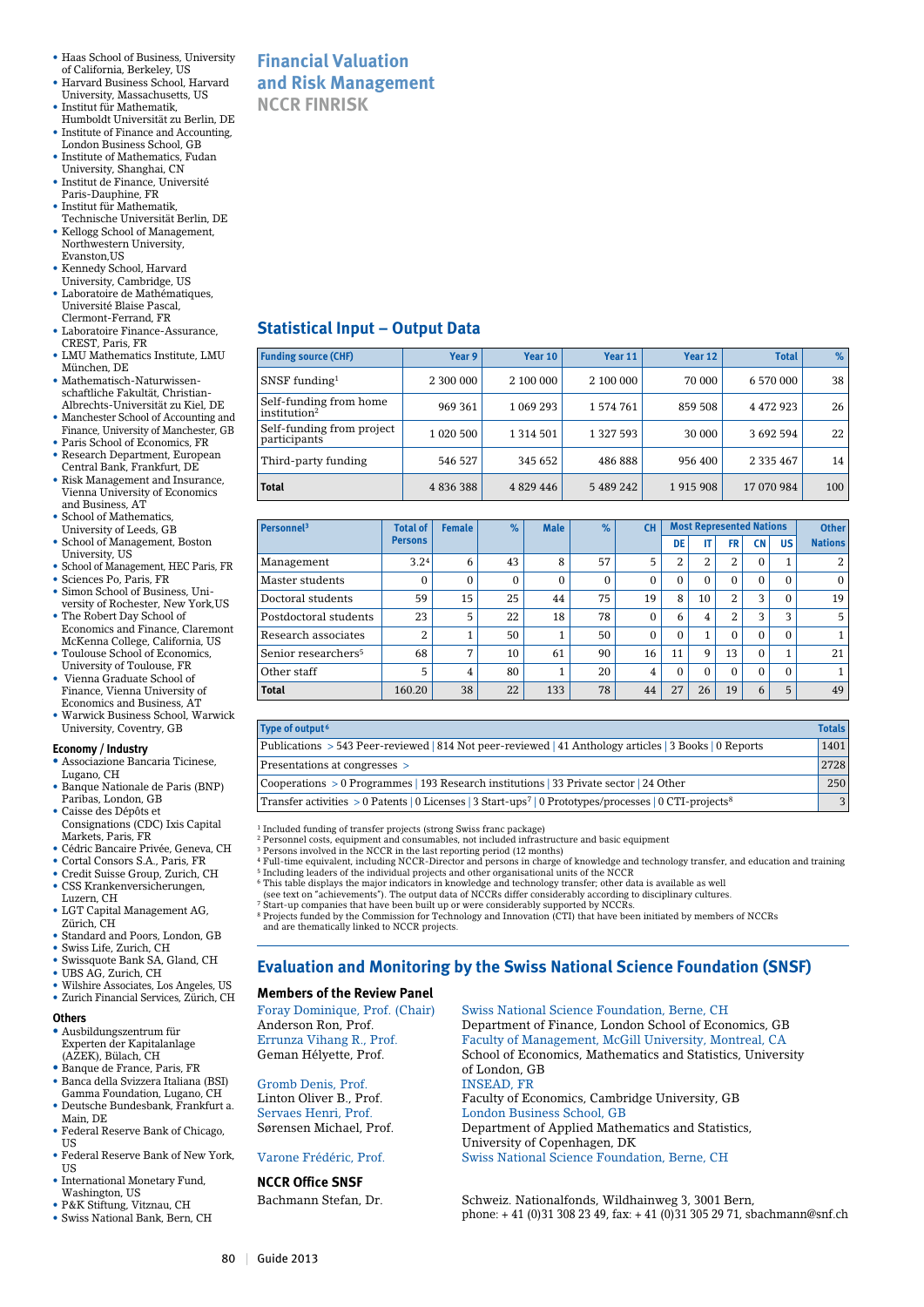## **The Power and Meaning of Images NCCR Iconic Criticism**

**Opera**  Head: N. Gess

**The Visuality of Baroque** 

**ematic Perception** Head: U. Holl

**"Graduate School - Image as Artifact"**  1.1.2012 - 31.12.2014 Supervisor: A. Schubbach

**Fields and Frequencies in Cin-**

#### **Home Institution** University of Basel

**Start of the NCCR** October 1, 2005

### **NCCR Management**

*Director* Ubl Ralph, Prof. *Managing Director* Budelacci Orlando, Dr. phone: + 41 (0)61 267 18 05 *Administrative Manager* Dunkel Helen, Mrs. phone: + 41 (0)61 267 18 03 *Administrative Assistant*

Daria Kolacka, Dr. phone: + 41 (0)61 267 18 10 *Communications* Freiberger Heike, Dr.

phone: + 41 (0)61 267 18 10 *Advancement of Women* Freiberger Heike, Dr.

*Knowledge and Technology Transfer* Budelacci Orlando, Dr. phone: + 41 (0)61 267 18 05 *Education and Training* Schubbach Arno, Prof. phone: +41 (0)61 267 18 61

#### **Address**

eikones/NCCR Iconic Criticism University of Basel Rheinsprung 11 4051 Basel

phone: + 41 (0)61 267 18 10  $\frac{1}{6}$ ax: + 41 (0) 61 267 18 11 bildkritik@unibas.ch

## **Public Relations**

• Homepage

#### **Web Address**

www.eikones.ch www.rheinsprung11.ch

## **Research**

**Image Boundaries and Image Sequences** Head: A. Beyer

**Notation and Script** Heads: B. Schellewald, M. Schmidt

**Ornament** Heads: C. Spies, V. Beyer

**Perception, Implicit Visual Knowledge and Cognition** Heads: M. Hagner, A. Schubbach

**Image and Sociality** Head: C. Bohn

#### **Image and Model** Heads: M. Merz, T. Vetter, I. Hinterwaldner

**Design Process** Heads: M. Renner, N. van der Meulen

**Image Theory** Head: G. Boehm

**Art and the Arts** Head: R. Ubl

**Heads of Individual Research Projects** Beyer Andreas, Prof. Department of the History of Art, University of Basel<br>Bohn Cornelia, Prof. Soziologisches Seminar, Universität Luzern Bohn Cornelia, Prof. Soziologisches Seminar, Universität Luzern Gess Nicola, Prof. Department of German Studies, University of Basel Chair for Science Studies, ETH Zürich Hinterwaldner Inge, Dr. Department of the History of Art, University of Basel Holl Ute, Prof. Department of Media Studies, University of Basel Merz Martina, Prof. Soziologisches Seminar, Universität Luzern Department Visual Communication, University of Art and Design, Schellewald Barbara, Prof. Department of the History of Art, University of Basel<br>Schmidt Matthias, Prof. Departement of Musicology, University of Basel Schmidt Matthias, Prof. Departement of Musicology, University of Basel Schubbbach Arno, Prof. NCCR Iconic Criticism, University of Basel NCCR Iconic Criticism, University of Basel Spies Christian, Dr. Department of the History of Art, University of Basel<br>Ubl Ralph, Prof. Department of the History of Art, University of Basel Ubl Ralph, Prof. Department of the History of Art, University of Basel Vetter Thomas, Prof. Computer Science Department, University of Basel<br>Van der Meulen Nicolai Departement Visual Communication, University of Departement Visual Communication, University of Art and Design, **Basel** Basel (1999) and the second second second second second second second second second second second second second second second second second second second second second second second second second second second seco Vischer Theodora, Dr. Schaulager, Münchenstein/Basel

Basel<br>Schellewald Barbara, Prof. Depar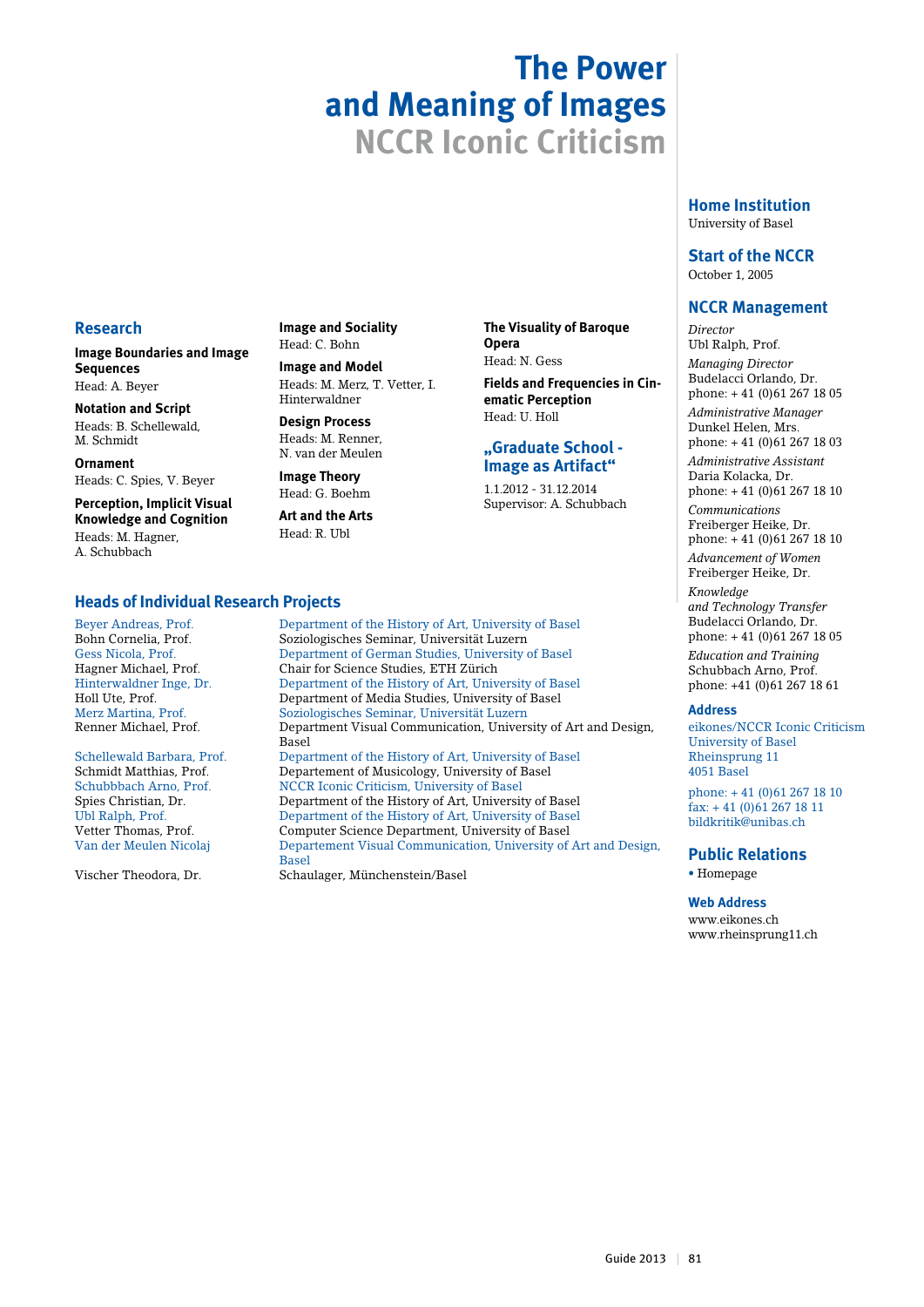#### **Programmes**

- Forschergruppe «Bild Schrift –
- Zahl», «Das Technische Bild» • Forschergruppe
- "Das wissende Bild" • Graduiertenkolleg
- «Bild Körper Medium. Eine anthropologische Perspektive» • Graduiertenkolleg
- «Körperinszenierungen» • Graduiertenkolleg «Mediale Historiographien»
- SFB/FK 427
- SFB 447
- SFB/FK 615 • SFB 626
- SFB 447
- 

#### **Research Institutions**

- Ägyptologisches Institut, Universität Leipzig, DE
- Center for Art and Media, Karlsruhe, DE
- Central Institute of History Art, Munich, DE
- Centre for Architecture, Canadian Centre for Architecture, Montreal, CA
- Centro Internazionale di Studi di Architettura Andrea Palladi, Vicenza, IT
- Datenströme GbR, Berlin, DE • Department of Adult and Continuing Education,
- University of Glasgow, GB • Department of Art History University of Chicago, US
- Department of Egyptology, Hebrew University, Jerusalem, IL
- Department of German, Northwestern University, Chicago, US
- Dipartimento di Discipline storiche, artistiche, archeologiche e geografiche, Università di Verona, IT
- Ecole des Hautes Etudes en Sciences Sociales (EHESS), Paris, FR
- Fachgebiet Formale Modelle, Logik und Programmierung, Berlin, DE
- Facultad de Arquitectura, Diseño y Urbanismo, Buenos Aires, AR
- Fakultät Bildende Kunst,
- Hochschule der Künste Berlin, DE • Fakultät Medien, Bauhaus-Universität Weimar, DE
- Hermann von Helmholtz-Zentrum für Kulturtechnik, Berlin, DE
- Institut für Ägyptologie,
- Universität München, DE • Institut für deutsche Sprache und Literatur, Humboldt-
- Universität Berlin, DE • Institut für Film- und Theaterwissenschaften,
- Freie Universität Berlin, DE • Institut für Informatik, Humboldt-Universität Berlin, DE
- Institut für Mathematik, Humboldt-Universität Berlin, DE
- Institut für Neuere deutsche Literatur, Justus-Liebig-Universität, Giessen, DE
- Institut für Philosophie, Technische Universität Darmstadt, DE

#### **Topics**

The digital revolution, which has been unfolding globally since the beginning of the nineties, turns the old, inert image into<br>an extremely flexible an extremely instrument that everyone can use, serving global communication and, above all, the generation of knowledge. Especially in the natural sciences, many new insights can only be realized with iconic methods. Images no longer illustrate what was first thought; they now represent an independent mode of thinking.

The knowledge society has become a society of images. This transformation can probably only be compared with such epochal moments as the invention of the printing press or the general spread of literacy since the eighteenth century. Now we are all users and producers of images – but without necessarily understanding how they create meaning, how their power is generated, and what becomes of reality when it is understood as a function of the flexible perspective of the image. That is the starting point for our project: the image-oriented society is increasingly dependent on iconic criticism if it wants to master its problems.

The paradigm of the image, which had not previously existed, deserves the scholarly attention language

has received for centuries. Linguistics is a matter of course; iconic criticism must be one, too. The two complement each other – but only if the particular capacity of the image can be determined. This demands a fundamental reorientation, for we are used to identifying knowledge with language. The meaning potentials of the image create new openings to the present, to history and tradition, and into the future. An iconic criticism that addresses epistemic principles and exemplary applications is – as mentioned above – the task of a generation.

#### **Achievements of the previous years**

After completing its setup phase and fully consolidating its work in the whole range of its modules, the NCCR Iconic Criticism has now established itself as a visible, recognized research competence center, the heart of a network with regional, national, and international connections. In only a few years, the project has succeeded in assuming a position as one of the leading institutions in image research. The great frequency of its scholarly events and publications, including a Summer School, cooperation with institutions all over the world, intensive collaboration between senior scholars and younger researchers, and last but not least a Graduate School, have made it possible to create a firstclass interdisciplinary academic institution. The projects suggested in the first proposal have proven successful and are now being extended, supplemented,<br>and developed further. and developed The overall project's trademark is an exciting balance between empiricism and theory, between individual research and a general critical interest in images. The

NCCR has a group of all its members that meets regularly and is dedicated to the common interest in basic issues of the image and the task of .iconic criticism". The project defines itself in terms of the overall coherence of its results, connecting basic research with case studies and theories with applications. In terms of both organization and content, the NCCR has steadily adapted to new challenges and changing situations.

Further information see www.eikones.ch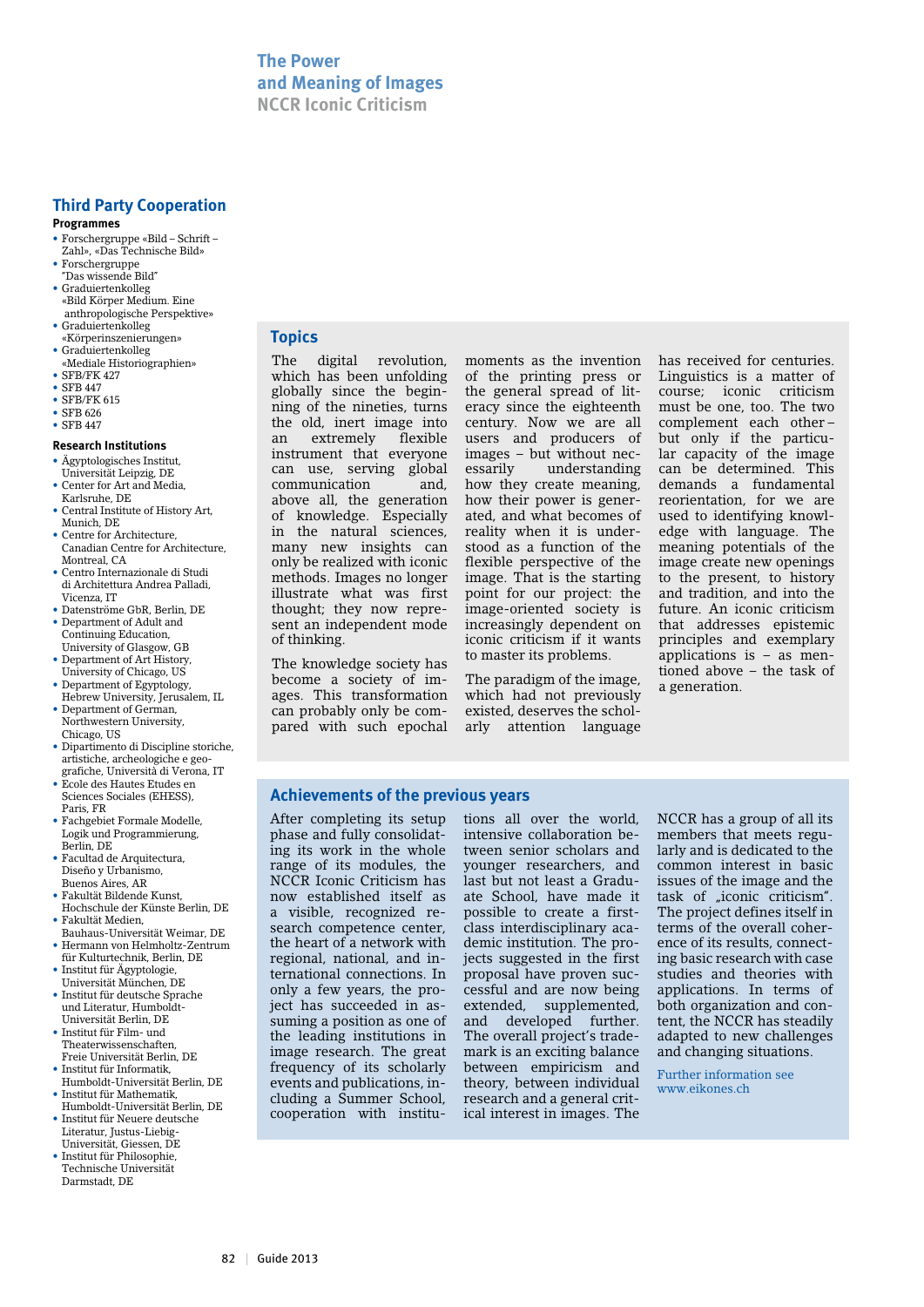- Institut für Philosophie, Universität Wien, AT
- Institut für Sprach- und Kommunikationswissenschaft, Rheinisch-Westfälische Technische Hochschule, Aachen, DE
- Institut für Vorderasiatische Archäologie, Freie Universität Berlin, DE
- Institute of Archaeology and Antiquity,
- University of Birmingham, GB • Internationales Forschungszentrum Kulturwissenschaften (IFK),
- Wien, AT • Kulturwissenschaftliches Seminar, Humboldt-Universität Berlin, DE
- Kunstgeschichtliches Institut,
- Universität Bochum, DE • Kunsthistorisches Institut Florenz, Max-Planck-Institut, IT
- Kunsthistorisches Institut,
- Universität Köln, DE • Kunsthistorisches Seminar,
- Humboldt-Universität, Berlin, DE • Kunsthistorisches Seminar,
- Ruhr-Universität Bochum, DE
- Kunsthistorisches Seminar, Universität Hamburg, DE
- Leerstoelgroep Theaterwetenschap, Faculteit der Geesteswetenschappen, Amsterdam, NL
- Max-Planck-Institut für
- Hirnforschung, Frankfurt a. M., DE • Museo Gregoriano Egizio, Vatican Museum,
- Vatican City State (Holy See), VA • Max-Planck-Institut für Wissenschaftsgeschichte,
- Berlin, DE • Seminar für Archäologie und
- Kulturgeschichte Nordostafrikas, Humboldt-Universität Berlin, DE • Seminar für Ästhetik,
- Humboldt-Universität Berlin, DE • Society of Fellows, Princeton
- University, US • Historische Wahrnehmungsformen in Text und Bild,
- Universität Leipzig, DE • Vakgroep Duits,
- Universiteit Gent, BE
- Zentrum für Bewegungsforschung, Institut für Theaterwissenschaft, Berlin, DE
- Zentrum zur Erforschung der Frühen Neuzeit, Johann Wolfgang-Goethe-Universität Frankfurt a. M., DE

#### **Others**

- IG Tanz Tanzbüro Basel, CH
- Mediathek tanz.ch, Zürich, CH
- Schaulager, Basel, Münchenstein, CH
- Stiftung Bibliothek
- Werner Oechslin, Einsiedeln, CH

## **Statistical Input – Output Data**

| <b>Funding source (CHF)</b>                        | Year 5       | Year 6    | Year <sub>7</sub> | Year <sub>8</sub> | <b>Total</b>  | %   |
|----------------------------------------------------|--------------|-----------|-------------------|-------------------|---------------|-----|
| SNSF funding                                       | 1875 000     | 1875 000  | 1875 000          | 1875000           | 7 500 000     | 42  |
| Self-funding from home<br>institution <sup>1</sup> | 839 987      | 1 174 054 | 1 309 870         | 1 109 184         | 4 4 3 0 9 5   | 25  |
| Self-funding from project<br>participants          | 1 0 29 1 0 2 | 1 144 952 | 1 166 000         | 1 093 000         | 4 4 3 3 0 5 4 | 25  |
| Third-party funding                                | 413 887      | 439 490   | 134 500           | 339 000           | 1 3 2 6 8 7 7 | 7   |
| <b>Total</b>                                       | 4 157 976    | 4 633 496 | 4 4 8 5 3 7 0     | 4 4 1 6 1 8 4     | 17 693 026    | 100 |

| Personnel <sup>2</sup>          | <b>Total of</b>  | <b>Female</b> | $\%$     | <b>Male</b><br>$\%$<br><b>CH</b> |              |          |          | <b>Most Represented Nations</b> | <b>Other</b> |                     |           |                |
|---------------------------------|------------------|---------------|----------|----------------------------------|--------------|----------|----------|---------------------------------|--------------|---------------------|-----------|----------------|
|                                 | <b>Persons</b>   |               |          |                                  |              |          | DE       | AT                              | IT           | AR                  | <b>BE</b> | <b>Nations</b> |
| Management                      | 5.0 <sup>3</sup> | 4             | 36       | 7                                | 64           | 5        | 4        | $\overline{ }$                  | 1            | $\Omega$            | $\Omega$  |                |
| Master students                 | $\Omega$         | 0             | 0        | 0                                | 0            | $\Omega$ | $\Omega$ | 0                               | $\Omega$     | $\Omega$            | $\Omega$  | $\Omega$       |
| Doctoral students               | 36               | 20            | 56       | 16                               | 44           | 13       | 18       | 2                               | 1<br>Ŧ.      | $\overline{ }$<br>T |           | 2              |
| Postdoctoral students           | 19               | 10            | 53       | 9                                | 47           |          | 11       | 3                               | 2            | $\Omega$            | $\Omega$  | $\overline{4}$ |
| Research associates             | $\Omega$         | $\Omega$      | $\Omega$ | $\Omega$                         | $\mathbf{0}$ | $\Omega$ | $\Omega$ | $\Omega$                        | $\Omega$     | $\Omega$            | $\Omega$  | $\Omega$       |
| Senior researchers <sup>4</sup> | 18               | 7             | 39       | 11                               | 61           |          | 15       | $\mathbf{1}$                    | 2            | $\Omega$            | $\Omega$  | $\Omega$       |
| Other staff                     | 2                |               | 50       | 1                                | 50           |          | $\Omega$ | 0                               | $\Omega$     | $\Omega$            | $\Omega$  |                |
| <b>Total</b>                    | 80.00            | 42            | 49       | 44                               | 51           | 21       | 48       | 7                               | 6            | $\mathbf{1}$<br>Ŧ   |           | 8              |

| Type of output <sup>5</sup>                                                                                                    | <b>Totals</b> |
|--------------------------------------------------------------------------------------------------------------------------------|---------------|
| Publications > 103 Peer-reviewed 274 Not peer-reviewed 241 Anthology articles 270 Books 2 Reports                              | 1290          |
| Presentations at congresses >                                                                                                  | 955           |
| Cooperations $> 12$ Programmes   106 Research institutions   0 Private sector   8 Other                                        | 126           |
| Transfer activities > 0 Patents   0 Licenses   0 Start-ups <sup>6</sup>   0 Prototypes/processes   0 CTI-projects <sup>7</sup> | $\Omega$      |

1 Personnel costs, equipment and consumables, not included infrastructure and basic equipment

<sup>2</sup> Persons involved in the NCCR in the last reporting period (12 months)<br><sup>3</sup> Full-time equivalent, including NCCR-Director and persons in charge of knowledge and technology transfer, and education and training 4 Including leaders of the individual projects and other organisational units of the NCCR

5 This table displays the major indicators in knowledge and technology transfer; other data is available as well

(see text on "achievements"). The output data of NCCRs differ considerably according to disciplinary cultures.

<sup>6</sup> Start-up companies that have been built up or were considerably supported by NCCRs.<br><sup>7</sup> Projects funded by the Commission for Technology and Innovation (CTI) that have been initiated by members of NCCRs<br> and are thema

## **Evaluation and Monitoring by the Swiss National Science Foundation (SNSF)**

#### **Members of the Review Panel**

### **NCCR Office SNSF**

Varone Frédéric, Prof. (Chair) Swiss National Science Foundation, Berne, CH<br>
Cohn Danièle, Prof. UFR de philosophie, Université Paris 1, FR UFR de philosophie, Université Paris 1, FR Gamboni Dario, Prof. Swiss National Science Foundation, Berne, CH Giesen Bernhard, Prof. Departement of History and Sociology, University of Konstanz, DE Huguenin Claire, Prof. Swiss National Science Foundation, Berne, CH Jäger Ludwig, Prof. Lehrstuhl für Deutsche Philologie, RWTH Aachen, DE Internationales Forschungszentrum Kulturwissenschaften, Wien, AT te Heesen Anke, Prof. Lehrstuhl für Wissenschaftsgeschichte, Humboldt Universität zu Berlin, DE Vogel Juliane, Prof. Fachbereich Literaturwissenschaft, Universität Konstanz, DE

Bachmann Stefan, Dr. Schweiz. Nationalfonds, Wildhainweg 3, 3001 Bern phone: + 41 (0)31 308 23 49, fax: + 41 (0)31 305 29 71 sbachmann@snf.ch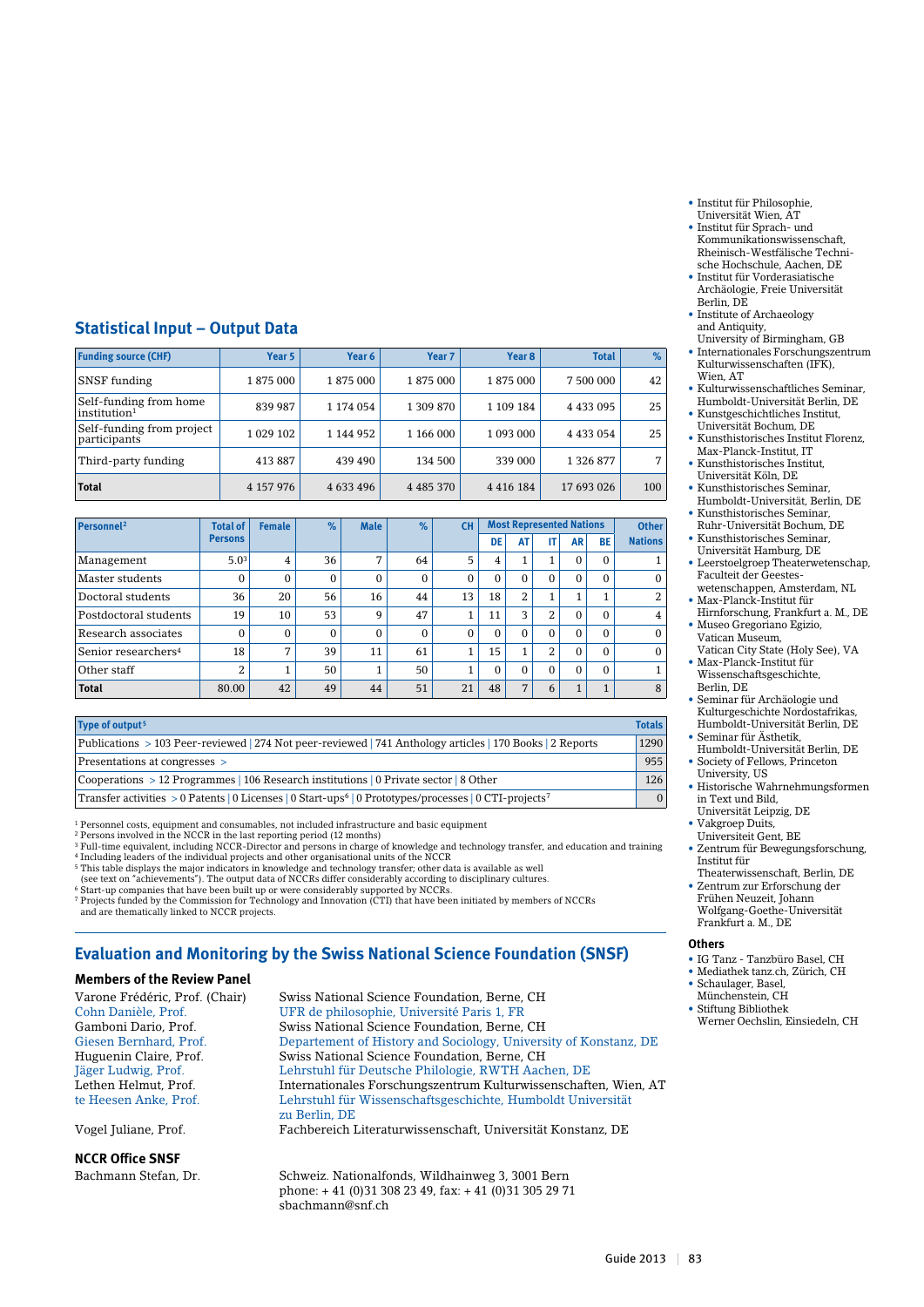# **International Trade Regulation: From Fragmentation to Coherence**

**NCCR Trade Regulation**

#### **Home Institution** University of Bern

**Start of the NCCR** September 1, 2005

## **NCCR Management**

*Director* Cottier Thomas, Prof. thomas.cottier@wti.org *Deputy Director* Christine Kaufmann, Prof. *Scientific Coordinator* Brown Susan, Dr. susan.brown@wti.org *Administrative Manager* Vetter Margrit, Ms. margrit.vetter@wti.org *HR and Financial Coordinator* Hegi Olivia, Mrs. olivia.hegi@wti.org

*IT Administrator* Steiger Christian, Mr. christian.steiger@wti.org

*Librarian* Stahl Wulfhard wulfhard.stahl@wti.org *Administrative Assistant*

Joseph Sandra sandra.joseph@wti.org

*Science Editor* Kaplan Susan, Ms. susan.kaplan@wti.org

*Knowledge and Technology Transfer* Brown Susan, Dr.

*Education and Training* Lalani Shaheeza shaheeza.lalani@iew.unibe.ch *Advancement of Women*

Brown Susan, Dr. *Communication* Schwarz Erich erich.schwarz@wti.org

#### **Address**

NCCR Trade Regulation World Trade Institute Hallerstrasse 6 3012 Bern

phone: + 41 (0)31 631 30 80 fax: + 41 (0)31 631 36 30 http://www.nccr-trade.org

## **Research**

**Work Package 1 Trade Governance** H: Kaufmann C.

**Cluster 1.1 Judicial Governance: Pushing the Research Frontier**

H: Elsig M. **Cluster 1.2 Attitudes towards Trade Liberalization**  H: Spilker G.

**Cluster 1.3 Corporate Trade Governance: Exploring the Interfaces**  Kaufmann C.

**Work Package 2 Preferential Trade and Investment**

H: Elsig M.

**Cluster 2.1 Preferential Trade**  H: Sauvé P.

**Cluster 2.2 New Challenges in Investment Law and Policy**  H: Nadakavukaren K.

#### **Work Package 3 Innovation and Creativity in International Trade** H: Cottier Th.

**Cluster 3.1 Product Innovation**  H: Aerni Ph.

**Cluster 3.2 Revisiting Patent Law and Policy**  H: Temmerman M.

**Cluster 3.3 New Technologies and Trade Governance**  H: Burri M.

## **Work Package 4 Trade, Development and**

**Migration** H: Panizzon M.

**Cluster 4.1 Food Security**  H: Häberli Ch.

**Cluster 4.2 Multilevel Migration Governance: Norm Sequencing and Duplication**  H: Lavenex S.

#### **Work Package 5 Trade and Climate Change** H: Cottier Th.

**Cluster 5.1**

**Towards a Principle of Common Concern in International Economic Law** H: Karapinar B.

**Cluster 5.2 Towards Effective Architecture and Trade Linkage of the International Climate Regime**  H: de Sépibus J.

**Cluster 5.3 Towards a Framework Energy Agreement**  H: Nartova O.

## **Work Package 6**

**Impact Assessment**  H: Cadot O.

**Cluster 6.1 Impact of Trade Liberalization on Economic and Political Institutions** H: Oechslin M.

**Cluster 6.2 Economic Impact Evaluation of Trade Policy Measures** H: Shingal A.

**Cluster 6.3 Impact of International Trade on Intra-National Economic Geography**  H: Brülhart M.

**Horizontal Issue Multilayered Governance**  H: Oesch M.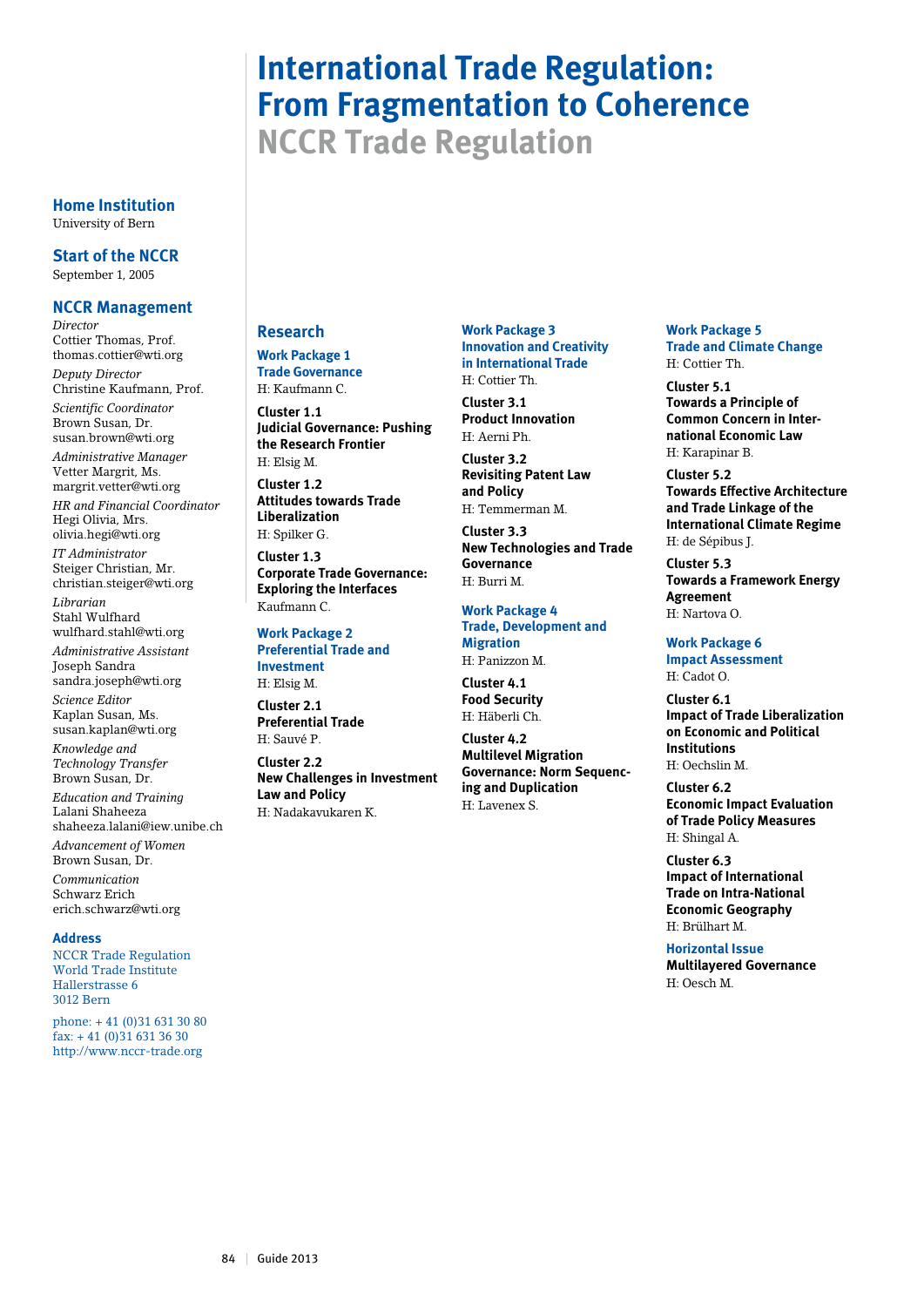(international cooperations only)

**Programmes**  $\cdot$  NRP 64

#### **Research Institutions**

• Centre d'Etudes Politiques de l'Europe Latine, Université de Montpellier, FR

- Centre for Development and Environment, Institute of Geography, Bern, CH
- • Centre for Trade Policy and Law, Carleton University, Ottawa, CA
- Chemicals and Waste Management Programme, United Nations Institute for Training and Research, Geneva, CH
- Climate and Energy Program, World Resources Institute, Washington D.C, US
- • Climate Change Impacts, Adaption and Vulnerability, Intergovernmental Panel on Climate Change, Geneva, CH
- • Common Law Section/ Faculty of Law, University of Ottawa, Ottawa, CA
- • Development Strategy and Governance Division, International Food Policy Research Institute, Washington, US
- • Ecologic Institute,
- Washington D.C., US • Faculty of Law, Cambridge
- University, Cambridge, GB • Faculty of Law, University of
- Ottawa, Ottawa, CA • Fraunhofer Institut for Media Communications, University
- of St. Gallen, St. Gallen, CH • Hardware & Timing Section
- Mandate, CERN European Organization for Nuclear Research, Geneva, CH
- • International Center for Agricultural Research in Dry Areas, Allepo, SY
- Institute for Human Rights, German Institute for Human Rights, Berlin, DE
- Institute of Mass Communication and Media Research, University of Zurich, Zurich, CH
- Lehrstuhl für Privat- Wirtschaftsund Europarecht, University of Zurich, Zurich, CH
- • NCCR North-South, University of Bern, CH
- • Regional Coordination Office Horn of Africa, NCCR North-South, Addis Abeba, ET

## **Topics**

NCCR Trade Regulation aims to provide a better understanding of how the world trading system functions and to explore the sources and drivers of fragmentation and coherence. The rules and principles of the World Trade Organization (WTO) provide the main institutional framework, although it constitutes only one of many potentially applicable international regimes. As international trade regulation

transcends law and politics, the project is based on insights from the disciplines of law, economics and political science. NCCR Trade Regulation aims to develop long-term solutions and offer innovative policy recommendations that will improve the balance between economic and other regulatory objectives in an evolving architecture of regional and multilateral trade rules. The research in phase 2 of the NCCR Trade Regulation

involves a global network of researchers addressing six broad thematic research areas: regulatory challenges and shifting powers in trade governance; preferential trade; innovation and creativity in international trade; trade, development and migration; innovative responses to trade and climate change; and impact assessment in international trade regulation.

#### **Heads of Individual Work Packages and Clusters**

Aerni Philipp, Dr. Food and Agricultural Organization, Rome Burri Mira, Dr. c/o World Trade Institute, Bern Cottier Thomas, Prof. c/o World Trade Institute, Bern de Sépibus Joëlle, Dr. c/o World Trade Institute, Bern<br>Elsig Manfred, Prof. c/o World Trade Institute, Bern Elsig Manfred, Prof. c/o World Trade Institute, Bern Häberli Christian, Dr. c/o World Trade Institute, Bern<br>Karapinar Baris, Dr. c/o World Trade Institute, Bern Nartova Olga, Dr. c/o World Trade Institute, Bern<br>
Oechslin Manuel. Prof. Department of Economics. Univ Panizzon Marion, Prof. c/o World Trade Institute, Bern Sauvé Pierre, Mr. c/o World Trade Institute, Bern Shingal Anirudh, Dr. c/o World Trade Institute, Bern Temmerman Michelangelo, Dr. NCCR Trade Regulation

Brühlhart Marius, Prof. Department of Economics, University of Lausanne, Lausanne Cadot Olivier, Prof. University of Lausanne, Lausanne c/o World Trade Institute, Bern Kaufmann Christine, Prof. Rechtswissenschaftliches Institut, Universität Zürich Lavenex Sandra, Prof. Politikwissenschaftliches Seminar der Universität Luzern Nadakavukaren Schefer Krista, Prof. Faculty of law, University of Basel Nartova Olga. Dr.  $\,$  C/O World Trade Institute, Bern Oechslin Manuel, Prof. Department of Economics, University of Bern<br>Oesch Matthias. Prof. European and International Economic Law. U European and International Economic Law, University of Bern c/o World Trade Institute, Bern Spilker Gabriele, Dr. International Political Economy, ETH Zürich

#### **WTI / NCCR International Research Council**

Baltensperger Ernst, Prof. em. University of Bern and Study Center Gerzensee, CH<br>Drexl Josef, Prof. Director Max-Planck-Institute for Intellectual Prope Director Max-Planck-Institute for Intellectual Property, Competition and Tax Law, Munich, DE<br>Dupont Cédric, Prof. 6. Capabric Graduate Institute of International and Graduate Institute of International and Development Studies (HEID), Geneva, CH Fink Carsten, Prof. World Intellectual Property Organization (WIPO), Geneva, CH World Trade Organization (WTO), Geneva CH and German Marshall Fund, Washington DC, USA Hoekman Bernard, Prof. International Trade Department of the World Bank, Washington DC, USA Peterson Institute of International Economics (IIE), Washington DC, USA Jackson John H., Prof. em. Georgetown University, Washington DC, USA Marceau Gabrielle, Prof. Institute for International Public Law, University of Geneva & World Trade Organization (WTO), CH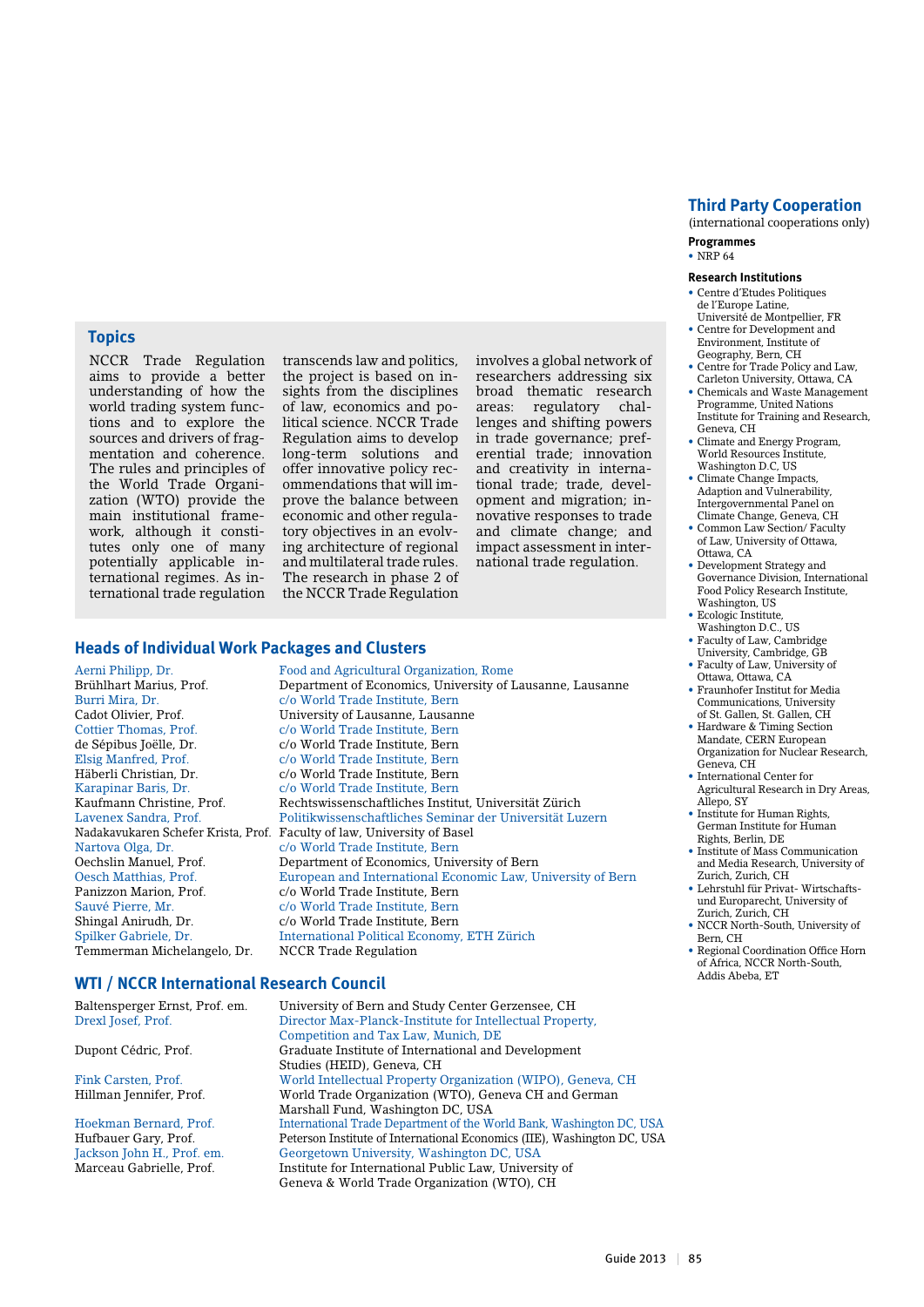**Achievements of the previous years** 

#### **Economy / Industry**

- ABB Zurich, CH • Die Innovationsgesellschaft,
- St. Gallen, CH
- • Swissgrid, Frick, CH • UBS, Zurich, CH

#### **Others**

- • Bundesamt für Energie, Bern, CH
- • CEPII, Paris, FR • Ecoscientia, Zug, CH
- • International Centre For Trade And Sustainable Development, Geneva, CH
- • International Institute for Sustainable Development, Geneva, CH
- • Madariaga/College of Europe
- Foundation, Burssels, BE • Swiss Federal Office for the
- Environment, Berne, CH • Swiss Federal Office of
- Communication, Biel, CH
- United Nations Conference for Trade and Development, Geneva, CH
- World Intellectual Property Organisation, Geneva, CH

Until fairly recently, international trade regulation was seen as a specialized field of international law and economic policy. It has insufficient interlinkage with other areas of law and policy, which WTO rules increasingly affect, or with the institutions that generate these norms. NCCR Trade Regulation is a unique, multidisciplinary research network that seeks to bring greater coherence to the study of these fragmented interfaces, and looks at them from the angles of economics, international relations and law. The results of research undertaken and published during the first phase of NCCR Trade Regulation were published as The Prospects of International Trade Regulation: From Fragmentation to Coherence (Cambridge University Press 2011). The research under the second phase builds upon this achievement.

#### **Research accomplishments**

NCCR Trade Regulation is structured into six Work Packages (WPs), which have provided an effective framework for research and will continue to do so for the remainder of the second phase and during the third phase of the NCCR.

We have added numerous articles and book chapters to our impressive list of publications. The most recent addition is the article by Manfred Elsig (leader of WP2) and Mark A. Pollack (Temple University, USA) "Agents, trustees, and international courts: The politics of judicial appointment at the World Trade Organization", in the European Journal of International Relations.

The annual World Trade Forum (WTF) continues to showcase work done within the framework of the NCCR and in cooperation with third parties. This year's WTF on the Rule of Law in Monetary Affairs: Lessons from the Trade Field, will as usual, form the basis for an edited volume to be published by Cambridge University Press.

#### **Knowledge transfer and affiliations**

The WTI/NCCR is now midway through its fouryear academic cooperation project with the Swiss State Secretariat for Economic Affairs (SECO) in collaboration with universities in Peru, South Africa and Vietnam, and has welcomed two new partners - the University of Chile and the Universitas Pelita Harapan (Indonesia). Research fellowships, joint research projects, conferences and workshops are integrating foreign researchers into the work of NCCR Trade Regulation. In the long-term goal, the intention is to establish the foundations for a sustainable and productive network of academic cooperation to provide the rigorously trained experts needed to address the challenges of international trade regulation.

A team of NCCR researchers has obtained a grant from the Swiss Network for International Studies (SNIS) to study power shifts in the international trade arena. The two-year project entitled "From rule-takers to rule-makers: emerging powers in the regulation of international trade" will investigates the conditions under which countries such as Brazil, China, India and Mexico increasingly convert their growing market power into regulatory influence in the international arena.

The International Investment Initiative (I3) continues to study the relationship between trade and investment law and policy. Its focus is on research, training and advisory services, as well establishing a forum for dialogue between stakeholders.

#### **Doctoral School**

Work is under way to set up NCCR Trade Regula-<br>tion's interdisciplinary interdisciplinary doctoral programme. Together with the MILE Programme, the Summer Academy and the Distance Learning Programme, the doctoral programme forms part of the Graduate School of Economic Globalisation and Integration. Individual learning agreements will be concluded between the doctoral thesis supervisor and the student. These agreements will offer each student the possibility to advance his or her expertise in the field of trade regulation and economic globalisation, for example, by participating in doctoral seminars, presenting work at international conferences and to the doctoral school. The school will also offer students the chance to augment their knowledge by attending courses of the MILE programme and Summer Academy. The in-house WTI doctoral students will be expected to cooperate on NCCR and other research activities of the WTI. It will attract students of law, economics and international relations, with a focus on international trade.

For further information see www.nccr-trade.org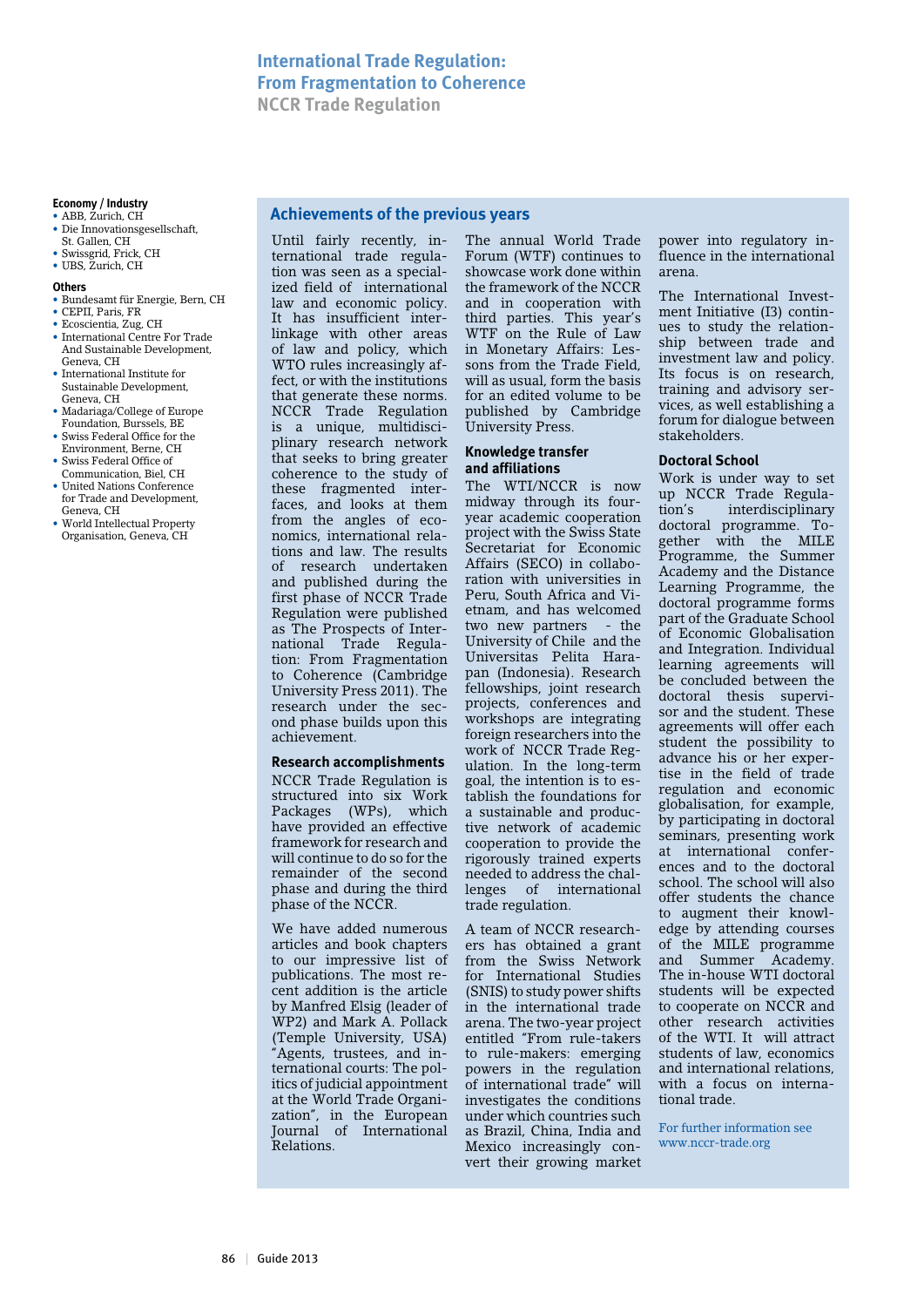#### **Statistical Input – Output Data**

| <b>Funding source (CHF)</b>                        | Year 5        | Year 6        | Year 7        | Year <sub>8</sub> | <b>Total</b> | %   |
|----------------------------------------------------|---------------|---------------|---------------|-------------------|--------------|-----|
| <b>SNSF</b> funding                                | 2 3 4 5 0 0 0 | 2 3 4 5 0 0 0 | 2 3 4 5 0 0 0 | 2 3 4 5 0 0 0     | 9 380 000    | 73  |
| Self-funding from home<br>institution <sup>1</sup> | 664 370       | 754 884       | 667 082       | 677 224           | 2 763 560    | 20  |
| Self-funding from project<br>participants          | 337 329       | 221 300       | 17 009        | 17042             | 592 680      | 5   |
| Third-party funding                                | 14 280        | 120 576       | 75 605        | 54 264            | 264 725      |     |
| <b>Total</b>                                       | 3 360 980     | 3 3 3 4 5 6 7 | 3 255 837     | 2 9 5 1 1 5 0     | 12 902 534   | 100 |

| Personnel <sup>2</sup>          | <b>Total of</b>  | <b>Female</b> | $\%$     | <b>Male</b> | $\%$     | <b>CH</b>      |          |          | <b>Most Represented Nations</b> |           |           | <b>Other</b>   |
|---------------------------------|------------------|---------------|----------|-------------|----------|----------------|----------|----------|---------------------------------|-----------|-----------|----------------|
|                                 | <b>Persons</b>   |               |          |             |          |                | DE       |          | СA                              | <b>GB</b> | <b>US</b> | <b>Nations</b> |
| Management                      | 6.1 <sup>3</sup> | 11            | 61       | ⇁           | 39       | 13             | 2        | $\Omega$ | $\overline{2}$                  | 1         |           |                |
| Master students                 | $\Omega$         | $\Omega$      | $\Omega$ | $\Omega$    | $\Omega$ | 0              | $\Omega$ | $\Omega$ | $\Omega$                        | $\Omega$  | $\Omega$  | $\mathbf{0}$   |
| Doctoral students               | 15               | 7             | 47       | 8           | 53       | 5              |          |          | $\Omega$                        | $\Omega$  | $\Omega$  | 8              |
| Postdoctoral students           | 4                | 3             | 75       | 1           | 25       | 0              | 1        |          | $\Omega$                        | $\Omega$  | $\Omega$  | 2              |
| Research associates             | 13               | 8             | 62       | 5           | 38       | $\overline{4}$ | 1        |          | $\Omega$                        | $\Omega$  |           | 7 <sub>1</sub> |
| Senior researchers <sup>4</sup> | 32               | 10            | 31       | 22          | 69       | 13             | 2        | 2        |                                 | 2         |           | 11             |
| Other staff                     |                  | $\Omega$      | $\Omega$ | 1           | 100      | 0              | $\Omega$ | $\Omega$ | $\Omega$                        | $\Omega$  | $\Omega$  | 1              |
| <b>Total</b>                    | 71.10            | 39            | 47       | 44          | 53       | 35             | 7        | 5        | 3                               | 3         | $\circ$   | 30             |

| Type of output <sup>5</sup>                                                                                                    | <b>Totals</b> |
|--------------------------------------------------------------------------------------------------------------------------------|---------------|
| Publications > 198 Peer-reviewed   322 Not peer-reviewed   85 Anthology articles   115 Books   38 Reports                      | 758           |
| Presentations at congresses >                                                                                                  | 337           |
| Cooperations > 9 Programmes   164 Research institutions   30 Private sector   102 Other                                        | 305           |
| Transfer activities > 0 Patents   0 Licenses   0 Start-ups <sup>6</sup>   0 Prototypes/processes   0 CTI-projects <sup>7</sup> | $\Omega$      |

<sup>1</sup> Personnel costs, equipment and consumables, not included infrastructure and basic equipment

<sup>2</sup> Persons involved in the NCCR in the last reporting period (12 months) <sup>3</sup> Full-time equivalent, including NCCR-Director and persons in charge of knowledge and technology transfer, and education and training<br><sup>4</sup> Including leaders of the individual projects and other organisational units of th

(see text on "achievements"). The output data of NCCRs differ considerably according to disciplinary cultures.<br><sup>6</sup> Start-up companies that have been built up or were considerably supported by NCCRs.<br><sup>7</sup> Projects funded by and are thematically linked to NCCR projects.

#### **Evaluation and Monitoring by the Swiss National Science Foundation (SNSF)**

#### **Members of the Review Panel**

### **NCCR Office SNSF**

Foray Dominique, Prof. (Chair) Swiss National Science Foundation, Berne, CH Huguenin Claire, Prof. Swiss National Science Foundation, Berne, CH<br>
Lomi Alessandro, Prof. Swiss National Science Foundation, Berne, CH Swiss National Science Foundation, Berne, CH Low Patrick, Prof. World Trade Organization, Genève, CH Department of Economics, University of Colorado, Boulder, US McGrew Anthony, Prof. Dean of Humanities and Social Sciences, University of Strathclyde, GB Odell John S., Prof. School of International Relations, University of Southern California, US Steger Debra, Prof. Faculty of Law, University of Ottawa, CA Tietje Christian, Prof. Institut für Wirtschaftsrecht, Universität Halle Wittenberg, DE Centre for Intellectual Property Rights, Catholic University Leuven, BE

Griessen Thomas Schweiz. Nationalfonds, Wildhainweg 3, 3001 Bern phone: + 41 (0)31 308 23 51, fax: + 41 (0)31 305 29 71 tgriessen@snf.ch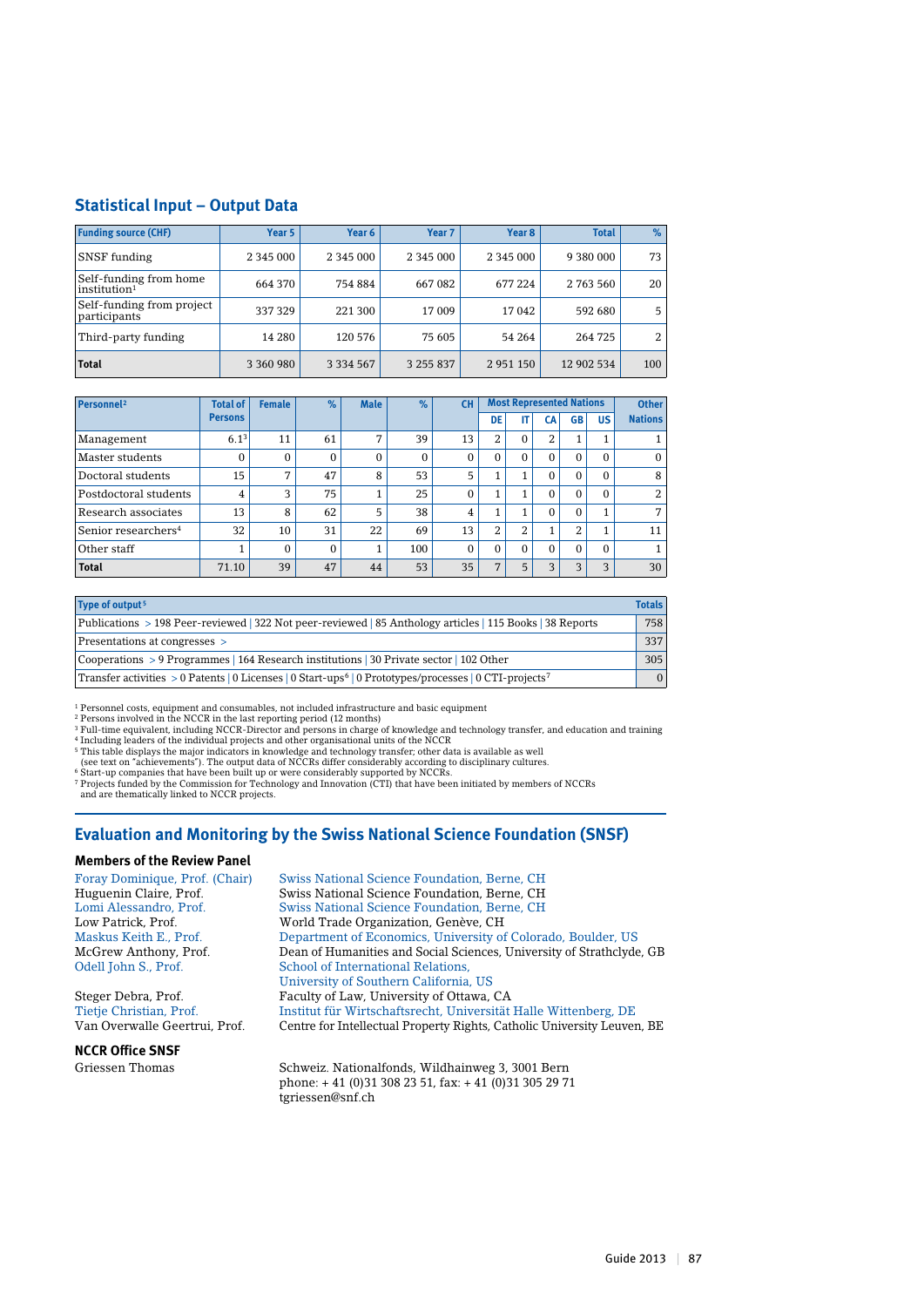# **Mediality – Historical Perspectives NCCR Mediality**

**Home Institution** University of Zurich

**Start of the NCCR** October 1, 2005

#### **NCCR Management**

*Director* Kiening Christian, Prof. phone: + 41 (0)44 634 25 53 ckiening@access.uzh.ch

*Deputy Director* Tröhler M. Prof. phone: +41 (0)44 634 35 22 m.troehler@fiwi.uzh.ch

*Deputy Director (Coordination)* Stercken Martina, Prof. phone: + 41 (0)44 634 51 16 stercken@hist.uzh.ch

*Knowledge and Technology Transfer* Thier Andreas, Prof. *Education and Training* Glauser Jürg, Prof.

*Advancement of Women* Naumann Barbara, Prof.

#### **Address**

NCCR Mediality University of Zurich Rämistr. 42 8001 Zürich

phone: + 41 (0)44 634 51 19 sekretariat@mediality.ch

**Web Address** www.mediality.ch

#### **Research**

#### **Interference**

**Mythological Interference** H: Glauser J.

**Diagrammatic structures** H: Lutz E. C.

**Plastic Writing** H: Glaser E., Rübekeil L.

**Urban Sounds** H: Roeck B.

#### **Display**

**Medial Metonymies** H: Kiening Ch.

**Texts, Images, and Propaganda** H: Zey C.

**Mapping Territories** H: Stercken M.

**Literary Effects of Presence** H: Schneider S.

**Dynamics of Cinematic Display** H: Schweinitz J., Tröhler M.

#### **Instrumentalization**

**Monarchic Enthronement and Consecration** H: Thier A.

**Media of Order** H: Teuscher S.

**Peculiarities of Charter Language** H: Glessgen M.

**Mediality of Stained Glass Ensembles** H: Kurmann B.

**Transference**

**Figurations of the Chosen Ones** H: Naumann B.

**Rhetoric of Transference** H: Müller Nielaba D.

**Charismatic Figures** H: Wagner K., Gamper M.

**The Artistic Transplant** H: Stoichita V.

**Narrations of the Foreign Holy** H: Schnyder M.

**Reception of Arabic Music** H: Hinrichsen H.-J.

**Iconology of the Textile** H: Weddigen T.

#### **Common Field**

**Assistant Professor** Sandl M.

**Senior Researchers** Beil U. J., Nievergelt A.

#### **Permanent Cooperations**

**Mediated Origins** H: Aris M-A. (Munich)

**Medialising death** H: Stoellger Ph. (Rostock)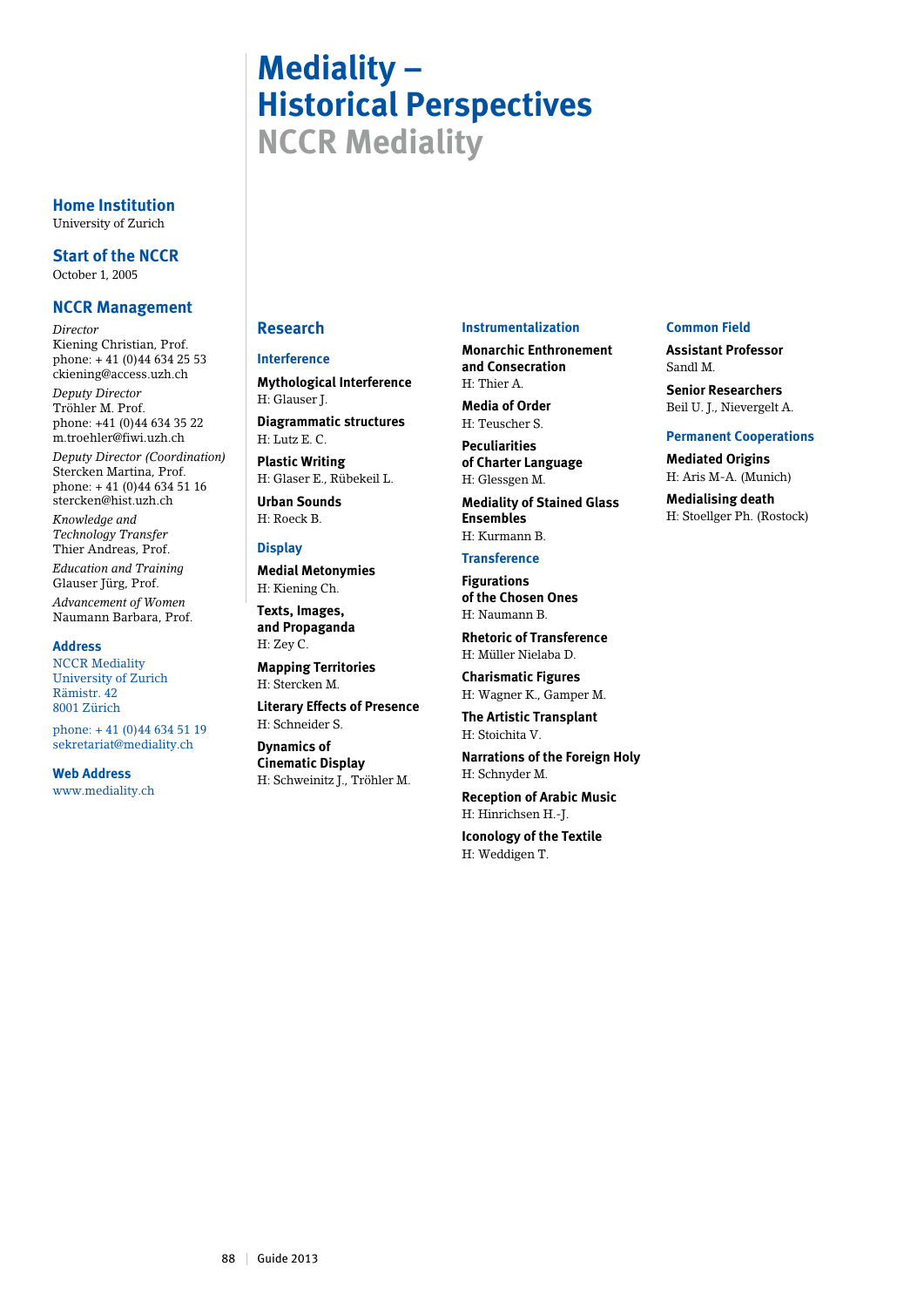## **Topics**

#### **Historical Perspectives**

In its second phase the NCCR focuses on the historicity of media and mediality. It investigates forms of communication, transfer, and perception before the era of mass-media dominance and modern teleologically and technologically oriented media discourses, whose historical reach goes no further back than the introduction of film, radio, or television. The aim of the NCCR is a historical mediology which particularly examines change in communication practices, new dynamics in medial forms, and reflection on the conditions of communication. Special moments and constellations will be analysed, in which the medial can be grasped and described, as well as longer periods of change.

The task of the historical mediology already in progress is to develop patterns

of description that allow us to understand how mediality has formed cultural meaning. The question is not so much what media are, but rather, what in which situations and processes works as a medium, and what are the specific conditions that make the medial possible. Emphasis is put therefore not only on the images that media present of the world, but also on those images of the medial that shape our notions of what media are. The historicity and imagination of the medial, as well as the particular historical dynamics and logics of mediality will be brought to light. Organised into a general overall field (A.) and four issue-related fields (B. Interference, C. Ostentation, D. Instrumentalisation and E. Transference), texts, images, maps, sculptures, architecture, textiles, sounds and films will serve to develop different but related

perspectives on medial peculiarities of the premodern period. The period between the 12th and the 15th centuries forms the focus of research in the second phase of the NCCR as it did in the first. At the same time, however, the borders of European-Christian cultural traditions will be brought into focus, perspectives on the early modern period will be opened, and selected aspects of modernity will provide a basis to observe those phases of modernity in which in literature, art, and science media discourses begin to take shape - discourses which in turn formed the idea of a premodern mediality. Participating fields of the NCCR are: German Literature and Linguistics, History, History of Art, Film Studies, Musicology, Scandinavian Studies, Romance Literature and Linguistics, and Law.

#### **Heads of Individual Research Projects**

Beil Ulrich J., PD Deutsches Seminar, Universität Zürich Gamper Michael, Prof. Deutsches Seminar, Universität Hannover Deutsches Seminar, Universität Zürich Glauser Jürg, Prof. Deutsches Seminar, Universität Zürich Romanisches Seminar, Universität Zürich Hinrichsen Hans-Joachim, Prof. Musikwissenschaftliches Institut, Universität Zürich Kiening Christian, Prof. Deutsches Seminar, Universität Zürich Kurmann-Schwarz Brigitte, Prof. Kunsthistorisches Seminar, Universität Zürich Departement für Germanistik, Université de Fribourg Müller-Nielaba Daniel, Prof. Deutsches Seminar, Universität Zürich Deutsches Seminar, Universität Zürich Nievergelt Andreas, PD Deutsches Seminar, Universität Zürich

#### **Third Party Cooperation**

#### **Research Institutions**

- Art History and Music, University of Birmingham, School of Languages, Cultures, GB
- Biblioteca Mario Gromo, Museo del Cinema di Torino, IT
- Capaciteitsgroep Duitse en Scandinavische talen en culturen, Universiteit van Amsterdam, NL
- • Centre André Chastel, Corpus Vitrearum France, FR
- • Cinémathèque Luxembourg, Filmarchiv, LH • College of Humanities, Arts
- and Social Sciences, History Department, US
- Comparative Literature Department,Yale University, New Haven, US
- CRH GAHOM, Ecole des hautes études en sciences sociales EHESS, Paris, FR
- Department of Art and Architecture, Harvard University, Cambridge, US
- • Department of English, Syddansk Universitet, Odense, NO • Department of Language and
- Culture, Linköping University, SE • Department of German,
- Princeton University, US
- • Department of Germanic Studies, New York University, US
- Department of History, University of South Carolina, US
- • Department of Media,
- University of Copenhagen, DK • Department of Technology
- and Society Studies, University of Maastricht, NL • Deutsches Historisches Institut,
- Paris, FR • Deutsches Seminar, Leibniz
- Universität Hannover, DE
- Deutsches Seminar I, Albert-Ludwigs-Universität Freiburg i.Br, DE • Dept. of Art and Architecture
- Harvard University, Cambridge, US • Department of Film History and Aes-
- thetics, Université de Lausanne, CH
- Department of German, University of California, Berkeley, US
- Department of Germanic Studies, University of Chicago, US
- Department of History, Cornell University, US
- Department of Literature, History of Ideas, and Religion,
- University of Gothenburg, SE • Dipartimento delle Arti Visive, Università di Bologna, IT
- • Dipartimento di letterature moderne e scienze dei linguaggi, Universität Siena, IT
- Dipartimento di Storia delle Arti, della Musica e dello Spettacolo, Università degli studi di Milano, IT
- • Ecole des Hautes Etudes en Sciences Sociales, Paris, FR
- Emmy-Noether-Research Group "History of Listening", Max-Planck-Institut für Wissenschaftsgeschichte, Berlin, DE
- • English Department,Vanderbilt University, Nashville, Tennessee, US
- • Equipe d'accueil de Linguistique et Lexicographie Latine et
- Romane, Université de Paris, FR • EYE Nederlands Filmmuseum,
- Filmarchiv, NL • Fachbereich Geschichte und Soziologie, Universität Konstanz, DE
- • Fach Germanistik, Universität Duisburg-Essen, DE
- • Fakultät für Sprach- und Literaturwissenschaften, Griechische und lateinische Philologie, Universität München, DE
- Filmmuseum Wien, Filmarchiv, AT • Forschungszentrum für
- mittelalterliche Glasmalerei, Corpus Vitrearum Deutschland, DE • Friedrich-Alexander-Universität Erlangen-Nürnberg, DE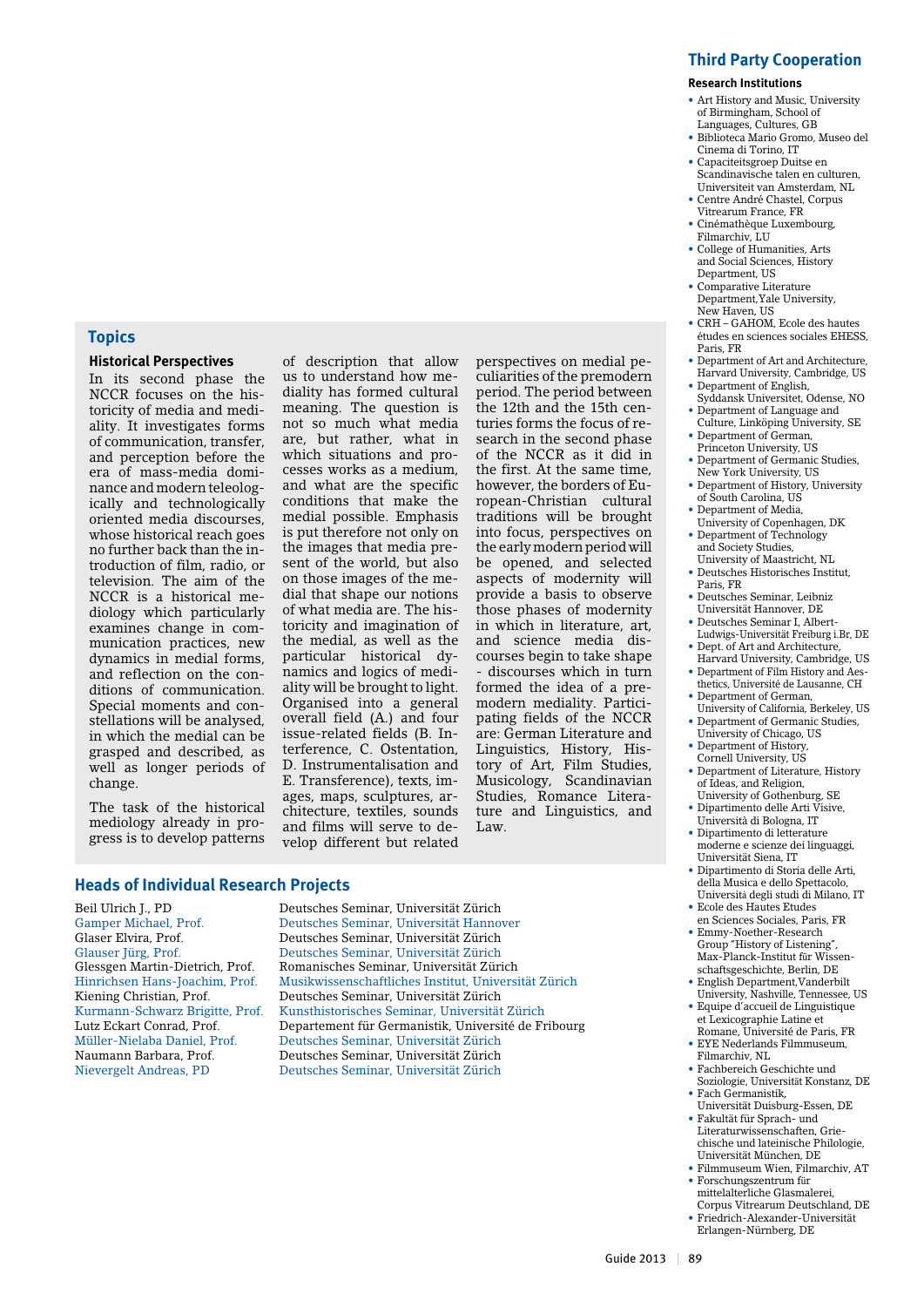- Friedrich-Meinecke-Institut, Freie Universität Berlin, DE
- • German Department,
- Princeton University, US • German Medieval and Linguistic Studies, University of Oxford, GB
- German Medieval Studies, University of Oxford, GB
- Germanistik-Literaturwissenschaft, Bereich Filmstudien, Universität Duisburg-Essen, DE
- Germanistik, Universität Saarbrücken, DE
- Germanistisches Seminar,
- Universität Salzburg, DE • Geschichte und Ästhetik der Medien, Friedrich-Schiller-Universität Jena, DE
- Griechische und lateinische Philologie, LMU München, DE
- • Historisches Institut, Universität Stuttgart, DE
- • Historisches Seminar, Ludwig-Maximilians-Universität München, DE
- Historisches Seminar, Universität Essen/Duisburg, DE
- Historisches Seminar, Universität Freiburg, DE
- Historisches Seminar, Universität München, DE
- Historisches Seminar, Universität Münster, DE • Historisches Seminar,
- Universität Strasbourg, FR • History Department, Barnard College, Columbia University,
- New York, US • Institut de Recherche en Cinéma
- et Audiovisuel (IRCAV), Université Sorbonne Nouvelle (Paris III), FR
- Institut des sciences humaines et sociales, Institut de recherche et d'histoire des textes (CNRS), Paris, FR
- Institut für Allgemeine und Vergleichende Literaturwissenschaft, Goethe-Universität Frankfurt/Main, DE
- Institut für die Theater-, Film- und Fernsehwissenschaft, Johann Wolfgang Goethe Universität, DE
- • Institut für Englische Philologie, Historische Sprachwissenschaft und Mittelalterliche Literatur, Universität München, DE
- • Institut de Linguistique Française, Université de Strasbourg, FR • Institut für europäische und ver-
- gleichende Sprach- und Literaturwissenschaft, Universität Wien, AT • Institut für Germanistik
- und Vergleichende Literaturwissenschaft, Universität Paderborn, DE
- • Institut für Germanistik, Deutsche Sprachwissenschaft, Universität Augsburg, DE
- • Institut für deutsche Literatur, Humboldt-Universität zu Berlin, DE • Institut für deutsche Philologie,
- Julius-Maximilians-Universität Würzburg, DE • Institut für Germanistik,
- Universität Hamburg, DE
- • Institut für Germanistik, Universität Wien, AT • Institut für Germanistik,
- Vergleichende Literaturund Kulturwissenschaft, Universität Bonn, DE
- • Institut für Geschichte und ihre
- Didaktik, Universität Flensburg, DE • Institut für Klassische Altertums-
- kunde, Mittel- und Neulateinische Philologie, Christian-Albrechts-Universität zu Kiel, DE • Institut für Linguistik / Roma-
- nistik, Universität Stuttgart, DE • Institut für Musikwissenschaft
- und Medienwissenschaft, HU Berlin, DE
- • Institut für vergleichende Städtegeschichte, Universität Münster, DE

## **Mediality – Historical Perspectives**

**NCCR Mediality**

## **Achievements of the previous years**

The NCCR stimulates research on premodern medial phenomena. Its added value is to concentrate and amalgamate theories, approaches, and observations made in different scientific fields and create a new understanding of mediality before the period of mass media and media theories. Thus it has social relevance and can change traditional knowledge.

#### **Not media but mediality**

Unlike most contemporary media studies the NCCR does not focus on single media but on complex media situations. It asks the question of what can be

used as a medium, how in specific situations and constellations meaning can be generated, how the usage of mediality was institutionalized, and in which ways it has been reflected by contemporaries.

#### **Theories and models of mediality**

Bringing together researchers from different fields and scientific traditions the NCCR studies historical theories and models of mediality plumbing antique, medieval, and early modern reflection on language, texts, and images of different kind. It also examines the artefacts themselves and how they reveal knowledge of the ways and means of communication.

#### **Conditions of the possibilities of mediality**

Setting the focus on the analysis of historical issues of huge variety the NCCR's single projects considerate the basic conditions that<br>enable communication. communication. Looking into premodern forms of mediality, they widen the modern discussion on media bringing in epistemological and ontological aspects.

Further information see www.mediality.ch

Roeck Berndt, Prof. Historisches Seminar, Universität Zürich Rübekeil, Ludwig, Prof. Deutsches Seminar, Universität Zürich Historisches Seminar, Universität Zürich Schneider Sabine Prof. Deutsches Seminar, Universität Zürich Deutsches Seminar, Universität Zürich Schweinitz Jörg, Prof. Seminar für Filmwissenschaften, Universität Zürich Stercken Martina, Prof. Historisches Seminar, Universität Zürich Département d'Histoire de l'Art et Musicologie, Université de Fribourg Teuscher Simon, Prof. Historisches Seminar, Universität Zürich Tröhler Margrit, Prof. Seminar für Filmwissenschaften, Universität Zürich Thier Andreas, Prof. Rechtswissenschaftliches Institut, Universität Zürich Wagner Karl, Prof. Deutsches Seminar, Universität Zürich Weddigen Tristan, Prof. Kunsthistorisches Institut, Universität Zürich Historisches Seminar, Universität Zürich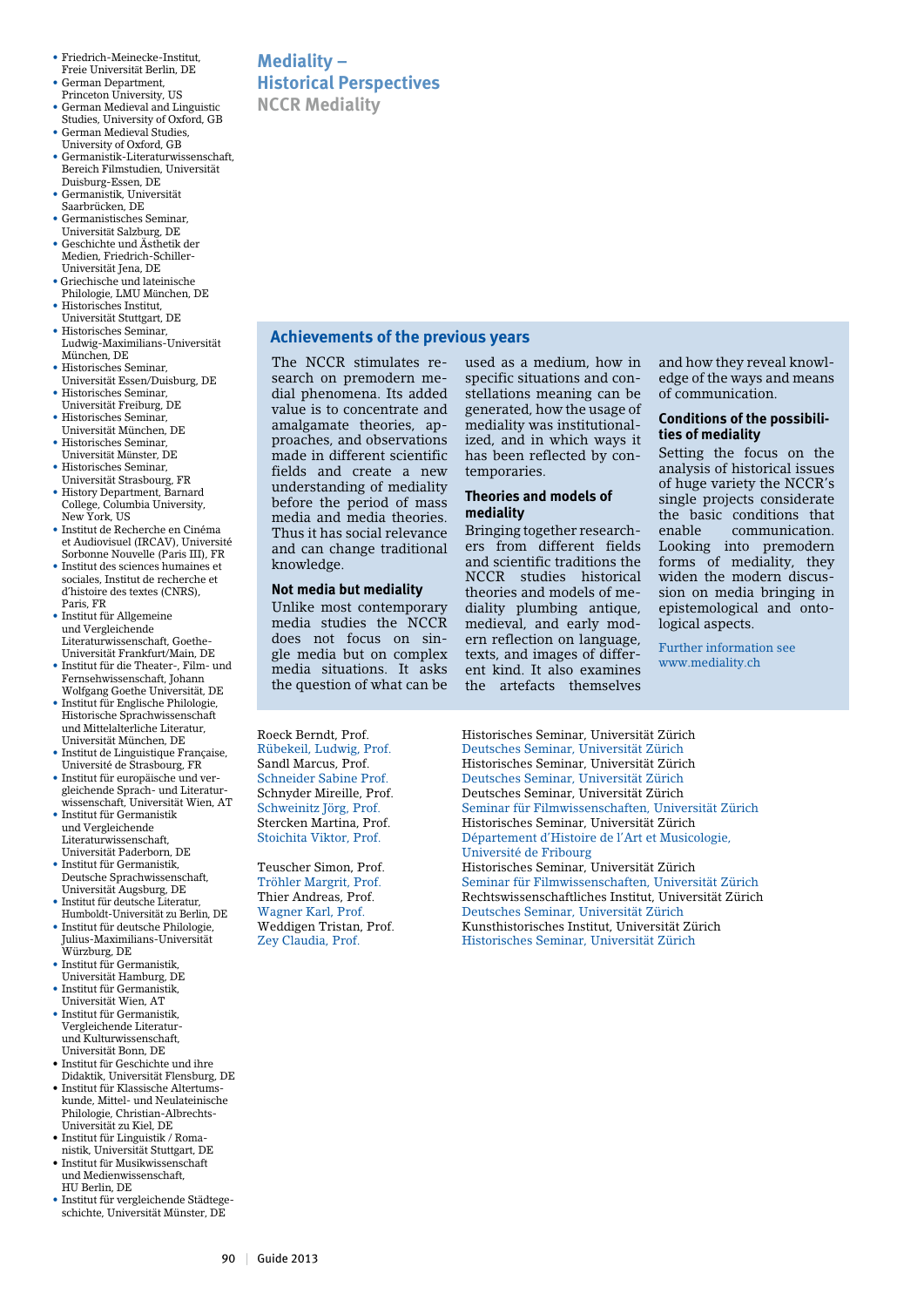## **Statistical Input – Output Data**

| <b>Funding source (CHF)</b>                         | Year 5        | Year 6      | Year <sub>7</sub> | Year <sub>8</sub> | <b>Total</b>  | %            |
|-----------------------------------------------------|---------------|-------------|-------------------|-------------------|---------------|--------------|
| <b>SNSF</b> funding                                 | 1 500 000     | 1 500 000   | 1 500 000         | 1 500 000         | 6 000 000     | 50           |
| Self-funding from home<br> institution <sup>1</sup> | 447936        | 869 479     | 897046            | 445 875           | 2 660 336     | 22           |
| Self-funding from project<br>participants           | 1 167 512     | 1 1 2 5 0 3 | 1 042 503         | 63 400            | 3 3 9 5 9 1 8 | 28           |
| Third-party funding                                 | 0             | 0           | $\Omega$          | 0                 | 0             | $\mathbf{0}$ |
| <b>Total</b>                                        | 3 1 1 5 4 4 8 | 3 491 982   | 3 4 3 9 5 4 9     | 2 009 275         | 12 056 254    | 100          |

| Personnel <sup>2</sup>          | <b>Total of</b>  | <b>Female</b> | $\%$     | <b>Male</b> | $\%$         | <b>CH</b>    |          |          |                     | <b>Most Represented Nations</b> |              | <b>Other</b>   |
|---------------------------------|------------------|---------------|----------|-------------|--------------|--------------|----------|----------|---------------------|---------------------------------|--------------|----------------|
|                                 | <b>Persons</b>   |               |          |             |              |              | DE       |          | AT                  | <b>ES</b>                       | FR           | <b>Nations</b> |
| Management                      | 3.1 <sup>3</sup> | 6             | 67       | 3           | 33           | 4            | 5        |          | $\Omega$            | $\Omega$                        | $\Omega$     | $\mathbf{0}$   |
| Master students                 | $\Omega$         | $\Omega$      | $\Omega$ | $\Omega$    | $\mathbf{0}$ | 0            | $\Omega$ | $\Omega$ | $\Omega$            | $\Omega$                        | $\Omega$     | $\mathbf{0}$   |
| Doctoral students               | 24               | 13            | 54       | 11          | 46           | 16           | 6        |          | $\Omega$            |                                 | $\Omega$     | 3              |
| Postdoctoral students           | 4                | 2             | 50       | 2           | 50           | $\mathbf{0}$ | 3        |          | $\Omega$            | $\Omega$                        | $\Omega$     | 1              |
| Research associates             | $\Omega$         | $\Omega$      | $\Omega$ | $\Omega$    | $\Omega$     | $\Omega$     | $\Omega$ | 0        | $\Omega$            | $\Omega$                        | $\Omega$     | $\Omega$       |
| Senior researchers <sup>4</sup> | 26               | 9             | 35       | 17          | 65           | 10           | 15       | $\Omega$ | $\overline{1}$<br>┸ | $\Omega$                        | 1            | 1              |
| Other staff                     | 5                | 2             | 40       | 3           | 60           | 5            | $\Omega$ | $\Omega$ | $\Omega$            | $\Omega$                        | $\Omega$     | $\Omega$       |
| <b>Total</b>                    | 62.10            | 32            | 47       | 36          | 53           | 35           | 29       | 2        | $\mathbf{1}$        |                                 | $\mathbf{1}$ | 5              |

| Type of output <sup>5</sup>                                                                                                    | <b>Totals</b> |
|--------------------------------------------------------------------------------------------------------------------------------|---------------|
| Publications > 194 Peer-reviewed 23 Not peer-reviewed 366 Anthology articles   93 Books   12 Reports                           | 688           |
| Presentations at congresses >                                                                                                  | 668           |
| $\sim$ Cooperations > 0 Programmes   194 Research institutions   0 Private sector   0 Other                                    | 194           |
| Transfer activities > 0 Patents   0 Licenses   0 Start-ups <sup>6</sup>   0 Prototypes/processes   0 CTI-projects <sup>6</sup> | $\Omega$      |

1 Personnel costs, equipment and consumables, not included infrastructure and basic equipment

<sup>2</sup> Persons involved in the NCCR in the last reporting period (12 months)<br><sup>3</sup> Full-time equivalent, including NCCR-Director and persons in charge of knowledge and technology transfer, and education and training<br><sup>4</sup> Includi

5 This table displays the major indicators in knowledge and technology transfer; other data is available as well (see text on "achievements"). The output data of NCCRs differ considerably according to disciplinary cultures.

6 Start-up companies that have been built up or were considerably supported by NCCRs.

7 Projects funded by the Commission for Technology and Innovation (CTI) that have been initiated by members of NCCRs and are thematically linked to NCCR projects.

## **Evaluation and Monitoring by the Swiss National Science Foundation (SNSF)**

#### **Members of the Review Panel**

**NCCR Office SNSF**

Burghartz Susanna, Prof. (Chair) Swiss National Science Foundation, Berne, CH<br>
Coleman Janet, Prof. Department of Government, London School of Department of Government, London School of Economics, GB Geary Patrick J., Prof. Institute for Advanced Study, School of Historical Studies, Princeton, US Grob Alexander, Prof. Swiss National Science Foundation, Berne, CH<br>Kaes Anton, Prof. Department of Film & Media, University of Cali Department of Film & Media, University of California, US Kasten Ingrid, Prof. Institut für Deutsche und Niederländische Philologie, Freie Universität Berlin, DE Krüger Klaus, Prof. Kunsthistorisches Institut, Freie Universität Berlin, DE Ruhe Doris, Prof. em. Würzburg (vormals Universität Greifswald), DE Vosskamp Wilhelm, Prof. Institut für deutsche Sprache und Literatur, Universität Köln, DE

Bachmann Stefan, Dr. Schweiz. Nationalfonds, Wildhainweg 3, 3001 Bern, phone: + 41 (0)31 308 23 49, fax: + 41 (0)31 305 29 71, <u>.</u><br>shachmann@snf

- • Institute of Media and Representation, Faculty of Arts, Utrecht University, NL
- • Institutet för språk och folkminnen, Nationalmuseum Kopenhagen, DK
- • Institutt for lingvistiske og nordiske studier, Universität Oslo, NO
- Kunsthistorisches Institut, Freie Universität Berlin, DE
- • Laboratoire de Français Ancien, Université d'Ottawa, CA • Lehrstuhl für Geschichte und
- Ästhetik der Medien, Friedrich-Schiller-Universität Jena, DE • Linguistik, Universität Bonn, DE
- • Linguistics and Film at Queen Mary College, University of London, GB
- • Maison Méditerranéenne des Sciences de l'Homme, Aix-en-Provence, FR

• Max-Planck-Institut für Wissenschaftsgeschichte, DE • Mediävistisches Institut,

- Universität München, DE • Medienwissenschaft
- Universität Trier, DE
- Migros Kulturprozent, L'arc – Littérature et atelier de réflexion contemporaine, CH
- • Monumenta Germaniae Historica, Munich, DE
- • Museo del Cinema di Torino, Università degli Studi di Torino, IT • Musikwissenschaftliches Seminar,
- Humboldt-Universität zu Berlin, DE • Münster, Seminar für Lateinische Philologie des Mittelalters und der
- Neuzeit, Westfälische Wilhelms-Universität, DE • National Fairground Archive,
- University of Sheffield, GB • Neuere deutsche Literatur-
- wissenschaft, Goethe-Universität Frankfurt a. M., DE
- • Nordeuropa-Institut, Humboldt-Universität zu Berlin, DE • Nordisches Institut, Christian-
- Albrechts-Universität Kiel, DE • Nordisk Institut,
- Aarhus Universitet, DK
- • Thomas-Institut, Universität Köln, DE • Nordistik Forschungsinstitut, Københavns Universitet, DK
- • Panthéon Sorbonne, Paris, FR • Pius-Stiftung für Papsturkunden-
- forschung, Akademie der Wissenschaft zu Göttingen, DE
- • Professur für Musikwissenschaft, Musikhochschule Lübeck, DE
- Romanisches Seminar Heidelberg Heidelberger Akademie der Wissenschaften, DE
- • Romanische Philologie, Freie Universität Bozen, IT
- Sammlung Malerei bis 1800 und Glasmalerei, Germanisches Nationalmuseum, DE
- Scandinavian and Folklore, Har-vard University, Cambridge, MA, US
- School of Geography, Queen's University Belfast, IE
- Seminar für Kunstgeschichte, Heinrich Heine Universität Düsseldorf, DE
- Seminar für Lateinische Philologie des Mittelalters und der Neuzeit, Westfälische Wilhelms-Universität Münster, DE
- • Seminar für Neuere Geschichte, Universität Tübingen, DE • Skaldic Poetry of the
- Scandinavian Middle Ages Project, University of Sydney, US
- • Sprach- und Literaturwissenschaften, Universität Augsburg, DE
- • Stofnun Árna Magnússonar í íslenskum fræum, Háskóli Íslands, Rekyjavik, IS
- Technology, Innovation and Society, Eindhoven University of Technology, NL
- Universität Konstanz, DE
- University of California at Berkeley, Berkeley, US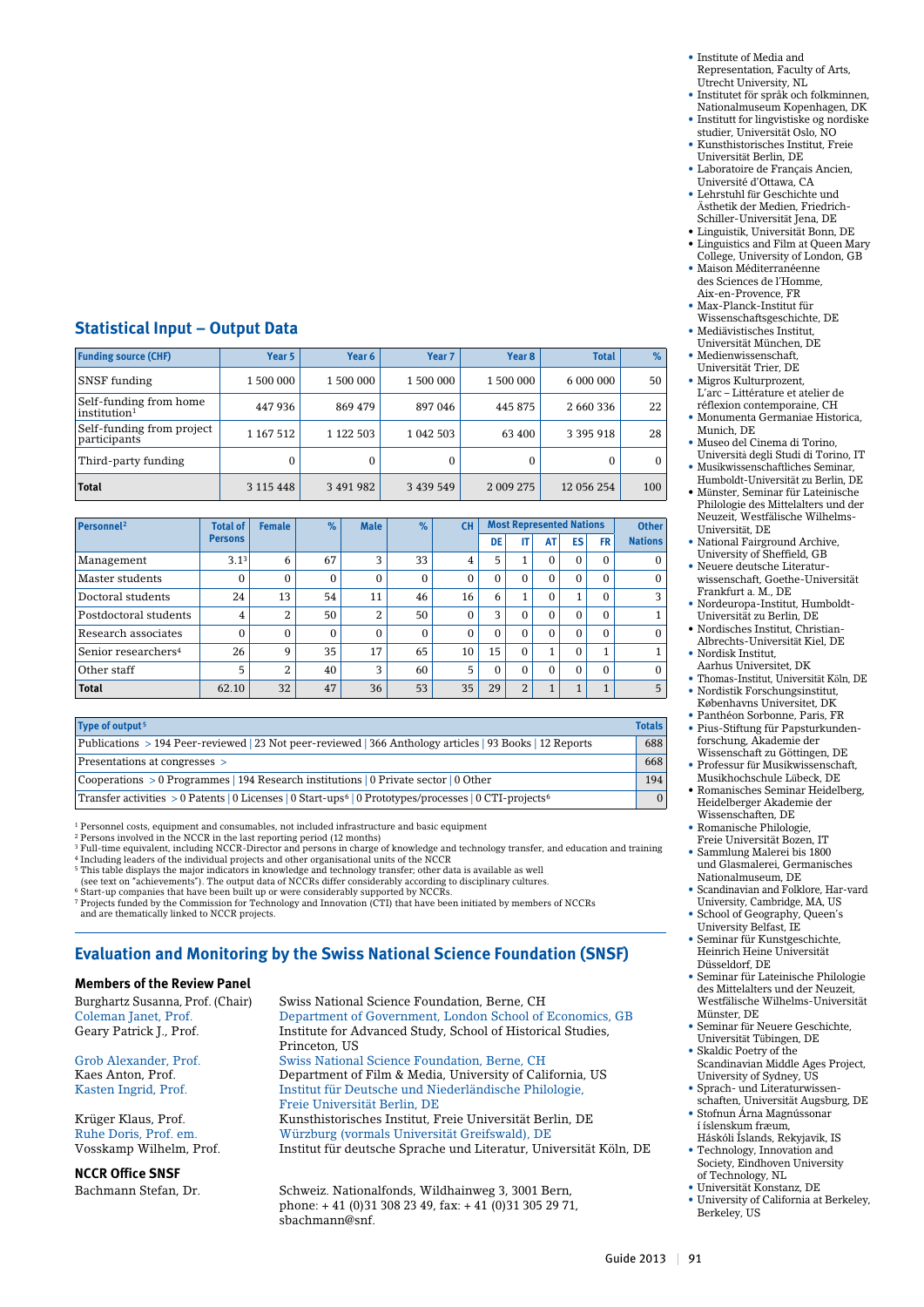# **Challenges to Democracy in the 21st Century**

**NCCR Democracy**

#### **Home Institution** University of Zurich

**Start of the NCCR** October 1, 2005

#### **NCCR Management**

*Director* Kübler Daniel, Prof. phone: + 41 (0)44 634 38 86 daniel.kuebler@ipz.uzh.ch

*Deputy Director* Esser Frank, Prof. phone: + 41 (0)44 635 20 44 f.esser@ipmz.uzh.ch

*Administrative Director* Rosteck Yvonne, Mrs. phone: + 41 (0)44 634 52 02 rosteck@nccr-democracy.uzh.ch

*Administration* Cavegn Barbara, Mrs.

*Communication* Rosteck Yvonne, Mrs.

*Knowledge and Technology Transfer* Esser Frank, Prof.

*Education and Training* Papadopoulos Ioannis, Prof.

*Advancement of Women* Gilardi Fabrizio, Prof. Lavenex Sandra, Prof.

#### **Address**

NCCR Democracy University of Zurich Affolternstrasse 56 8050 Zürich

phone: + 41 (0)44 634 52 01 fax: + 41 (0)44 634 52 00 infodesk@nccr-democracy.uzh.ch

#### **Web Address**

www.nccr-democracy.uzh.ch

#### **Public Relations**

- • Newsletter (print)
- Public events
- • Website • Press releases
- E-Newsletter

#### **Research**

**Module "Constituting democracy in multinational polities"**  Leader: Lavenex S.

**Conceptions of Europe – alternative demos conceptions in the EU**  Head: Caramani D., Imhof K.

**Designing "demoicracy" in Europe** H: Cheneval F., Lavenex S., Schimmelfennig F.

**Institutional strategies for post-conflict democratization**  H: Cederman L.-E., Hug S.

**Module "Elected and nonelected political actors in denationalized policy-making"** Leader: Kübler D.

**Civil society – government interactions in global governance**  H: Koubi V., Bernauer T.

**Internationalization, mediatization, and the accountability of regulatory agencies** 

H: Papadopoulos I., Gilardi F.

**Cleavages, governance and the media in European metropolitan areas** H: Kübler D., Marcinkowski F.

**Module "Mediatization – Implications for politics, news media and the public"** Leader: Bonfadelli H.

**Mediatization of political reality: Implications of media-centered reporting styles for democracy**  H: Esser F.

**Mediatization of political interest groups: Changes of organizational structure and communication repertoire** H: Donges P., Jarren O.

**The mediatization of political decision-making** 

**Mediatization of political attitudes: Becoming a democratic citizen in a multi-media environment** H: Bonfadelli H., Esser F., de Vreese C.

**Module "Changing processes and strategies of political participation and representation: comparing public debates"** Leader: Wirth W.

**Strategies of political actors** H: Kriesi H.

**Strategies and processes of issue selection and construction: comparing public debates**  H: Siegert G.

#### **Heads of Individual Research Projects**

**The strategies and processes of attitude formation and public participation in comparative perspective**

**The antecedents of public opinion expression – a cross-national study of debate participation** H: Matthes J. **Module** 

**"The quality of democracy"**

**Democracy barometer**  H: Merkel W., Bochsler, D. **E-voting: Smart-voting 2.0**

**Deliberative experiments and direct democratic voting** 

Steenbergen M., Gautschi T. **Knowledge Transfer**

**Democracy under the influence of globalisation and mediatisation – A series of teaching units for level secondary I** 

**Transfer projects (strong Swiss franc package) Visual Reader "The challenge** 

H: Wirth W.

H: Ladner A.

H: Ladner A.

H: Bächtiger A.,

**Projects**

H: Ziegler B. **Narrative space** H: Wyss V.

**of democracy"**  H: Kriesi H.

H: Sciarini P., Tresch A.

Bächtiger André, Dr. Seminar für Politikwissenschaft, Universität Luzern<br>Bernauer Thomas, Prof. Center for Comparative and International Studies Center for Comparative and International Studies (CIS), ETH Zürich<br>Bonfadelli Heinz, Prof. [Institut für Publizi Institut für Publizistikwissenschaft und Medienforschung, Universität Zürich Bochsler, Daniel, Prof. Zentrum für Demokratie Aarau (ZDA), Universität Zürich Caramani Daniele, Prof.<br> **Caramani Daniele, Prof.**<br> **Center for Comparative and International Studies**<br> **Center for Comparative and International Studies** Center for Comparative and International Studies (CIS), ETH Zürich<br>Cheneval Francis Prof. Philosophisches So Cheneval Francis Prof. Philosophisches Seminar, Universität Zürich Institut für Politik- und Kommunikationswissenschaft, Ernst-Moritz-Arndt-Universität Greifswald Institut für Publizistikwissenschaft und Medienforschung, Universität Zürich Lehrstuhl für Methoden der Empirischen Sozialforschung, Universität Mannheim

92 | Guide 2013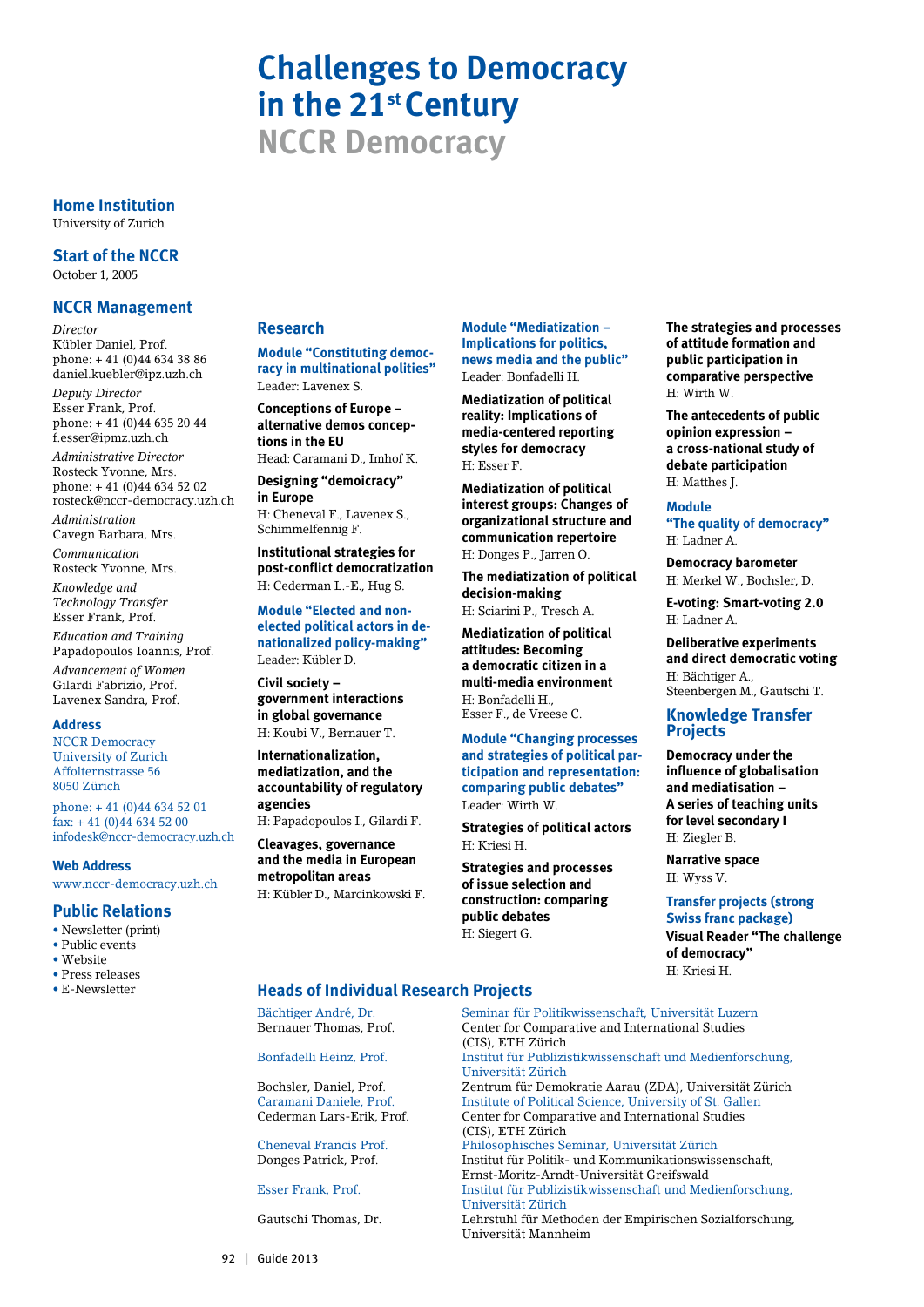#### **Programmes**

- ASCN  $•$  $CAP$
- • CLIMPOL
- Demanc
- IMO
- NEWGOV • RECON
- • RRPP
- SFB 597

#### **Research Institutions**

- • Amsterdam Institute for Advanced Labour,
- University of Amsterdam, NL • Centre de Théorie Politique, Université Libre de Bruxelles, BE
- Centre for Deliberative Democracy, Australian National University, Canberra, AU
- • Centrum voor Mediacultuur en Communicatietechnologie (OE),
- Katholieke Universiteit Leuven, BE • Departamento Ciências da Communicação, Universidade
- do Minho, Braga, PT • Department of Communication, University of California,
- San Diego, US • Department of Communication, University of Missouri, Columbia, US
- Department of Political and Social Sciences, European University Institute, Florence, IT
- Department of Political Communication,
- University of Krems, AT • Department of Political Science,
- University of Exeter, GB • Department of Political Science,
- University of Koblenz Landau, DE • Department of Public
- Communication, Vytautas Magnus University, Kaunas, LT • Department of Social Cultural
- Studies, Free University of Amsterdam, NL
- • Department of Sociology, University of California, Los Angeles, US
- Faculty of the Social Sciences, Goethe University, Frankfurt / Main, DE
	- • Georgian Opinion Research Business International, Tbilisi, GE
- Graduate School, Chinese Academy of Social Sciences, Beijing, CN
- • Institut für Kommunikationswissenschaft, Westfälische
- Wilhelms-Universität Münster, DE • Institut für Sozialwissenschaften, Humboldt-Universität zu Berlin, DE
- Institute for European Integration Research, Austrian Academy of Science, Vienna, AT

#### **Topics**

Well-functioning democratic processes and institutions constitute the backbone of political legitimacy, social stability, economic growth and prosperity. However, these days democracy is faced with serious challenges:

First, the process of **globalization** has undermined the problem-solving capacities of established democracies. Governments no longer have the degree of control that they once had, and their decisions are increasingly affected by decisions taken elsewhere. At the same time, international institutions to which political authority is increasingly transferred lack democratic legitimacy. Furthermore, the process of extending democracy into unstable countries and regions has proven to be more difficult than expected.

Second, democratic systems are confronting the increasingly powerful role of the media in politics. In this **mediatization** process over recent decades, the mass media have been moving from being merely a channel of communication to being a major actor in the political arena. This can be problematic as the media are able to influence the entire decision-making process and they can assign political relevance and importance to societal problems according to their own logic.

Since 2005, social scientists have been working together for the NCCR Democracy in order to better understand how democracy is developing under these two conditions. While globalization and mediatization pose significant challenges to democracy, they also provide new opportunities for both new and established democracies to adapt to changing conditions and can contribute to a reinforcement of democracy. The researchers' common goal is to give explanations for the current changes and to propose new solutions and therefore improve the quality of democracy.

# Gilardi Fabrizio, Prof. Institut für Politikwissenschaft, Universität Zürich

Hug Simon, Prof. Département de science politique, Université de Genève Institut für Publizistikwissenschaft und Medienforschung und Soziologisches Institut der Universität Zürich<br>Institut für Publizistikwissenschaft und Medi Institut für Publizistikwissenschaft und Medienforschung, Universität Zürich Koubi Vally, Prof. Volkswirtschaftliches Institut, Universität Bern European University Institute (EUI), Florence Kübler Daniel, Prof. Zentrum für Demokratie Aarau ZDA, Universität Zürich Ladner Andreas, Prof. IDHEAP, Universität Lausanne Lavenex Sandra, Prof. Seminar für Politikwissenschaft, Universität Luzern Marcinkowski Frank, Prof. Institut für Kommunikationswissenschaft, Universität Münster Institut für Publizistik- und Kommunikationswissenschaften, Universität Wien Merkel Wolfgang, Prof. Wissenschaftszentrum Berlin für Sozialforschung Institut d'Etudes Politiques et Internationales, Université de Lausanne Sciarini Pascal, Prof. Département de science politique, Université de Genève Schimmelfennig Frank, Prof. Center for Comparative and International Studies (CIS), ETH Zürich)<br>Siegert Gabriele. Prof. [Institut für Publizi Institut für Publizistikwissenschaft und Medienforschung, Universität Zürich<br>Steenbergen Marco, Prof. 1997 – Institut für Politik Institut für Politikwissenschaft (IPZ), Universität Zürich Tresch Anke, Dr. Département de science politique, Université de Genève de Vreese Claes, Prof. The Amsterdam School of Communtications Research, University of Amsterdam<br>Wirth Werner Prof Free True Institut für Publizistikwis Institut für Publizistikwissenschaft und Medienforschung (IPMZ), Universität Zürich Wyss Vinzenz, Prof. Institut für Angewandte Medienwissenschaft, Zürcher Hochschule Winterthur ZHW<br>Zentrum für Demokratie Aarau ZDA, Fachter Hochschule 2008, Fachter 2008, Fachter 2008, Fachter 2008, Fachter 2 Zentrum für Demokratie Aarau ZDA, Fachhochschule Nordwestschweiz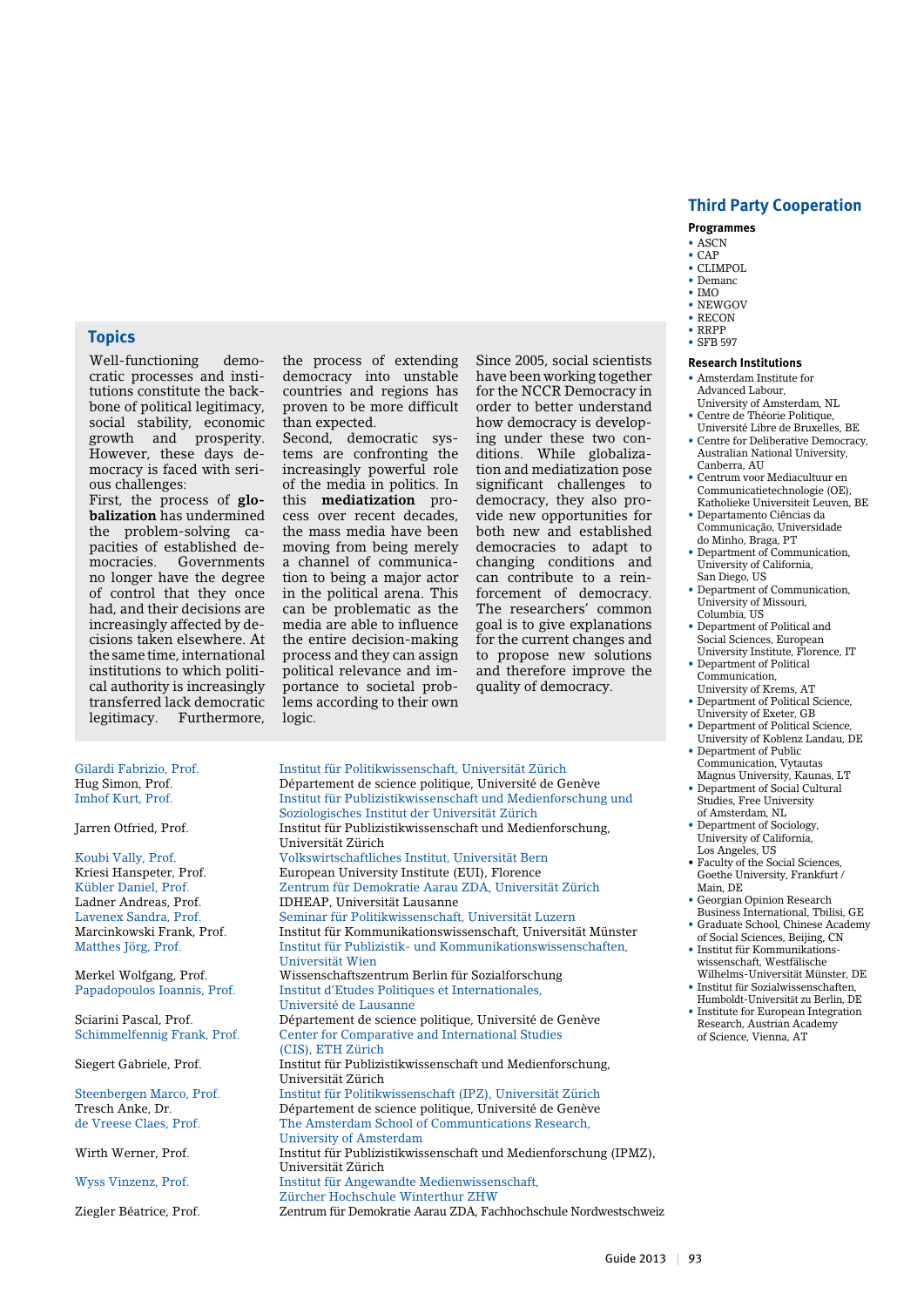- Institute of Communication Studies, Leeds University, GB
- Institute of Mass Communication and Media Research, Free University Berlin, DE
- Institute of Political Science, University of Munich, DE
- • Laboratoire Communication et politique, Centre National de la Recherche Scientifique, Paris, FR
- Political Science Department, University of Mannheim, DE
- • Political Science Department, University of Oslo, NO
- Politics and International Studies. Open University, Milton Keynes, GB
- Professorship Theory and History of Democracy, Social Science Research Center Berlin, DE
- • School of Politics and International Relations, University College Dublin, IE
- • Social Science Research Institute, Abo Akademi, Turku, FI
- • Vakgroep Politieke Wetenschappen, Vrije Universiteit Brussels, BE
- • Zentrum für Sozialpolitik, Universität Bremen, DE

#### **Economy / Industry**

• Bertelsmann Transformation Index, Bertelsmann Stiftung, Gütersloh, DE • Politools, Bern, CH

#### **Others**

- • Schweizer Jugend forscht, Bern, CH
- Tripartite Agglomerationskonferenz / Konferenz der Kantonsregierungen, Berne, CH

#### **Achievements of the previous years**

**Multi-disciplinary research** The 24 research projects completed in Phase I show how the two challenges of globalization and mediatization jeopardize or reinforce democracy: While globalization poses new threats to democracy at the national level, it also allows for the democratization of supranational organizations and of nondemocratic countries. However, the projects also indicate the unfavourable consequences of democratization. While mediatization leads to a commercialization of news and extends the techniques of manipulating public opinion, it also diversifies the sources of news reporting, opens politics to the scrutiny of an ever more sophisticated public, and increases the focus on dialogue. The research results have been or are in the process of being published with leading publishers and in major journals in the fields. Furthermore, the NCCR has launched a refereed ejournal Living Reviews on Democracy, providing upto-date reviews of the state of research in all fields of democracy studies.

#### **Knowledge transfer**

The projects in the Module "The quality of democracy" and the Knowledge Transfer Projects have provided tools either for democracy research or for the transfer of research results to the public: The Democracy Barometer has completed data collection for 75 democracies; the publicly accessible website www.democracybarometer.org presents country rankings and diagrams allowing for an assessment of the quality of democracy in established democracies. Two projects have produced e-learning tools in order to support courses in Swiss secondary schools or at Swiss universities. One project developed an instrument to monitor mass media performance in modern democracies. Another project developed decision-aids for voters in the domain of e-democracy and identified the risks and potentials of such tools from a legal perspective. Finally, one project promoted knowledge transfer of NCCR research into society by mediating joint meetings with researchers and journalists.

#### **Education and training**

The NCCR Democracy provides an interdisciplinary doctoral program in order to enable its participants to obtain Ph.D. degrees of such a quality that they can place themselves at the forefront of their discipline(s) in Switzerland or abroad. The NCCR supports the training of 26 Ph.D. students in each research phase. The completion rate and professional perspectives of the students are very positive: Most of them completed their Ph.D. in time and continued their academic career. In Phase II, another focus is on promoting postdoctoral researchers. Furthermore, an NCCR assistant professorship in democratization was created in 2010 at the University of Zurich.

The core of our efforts to promote female researchers is the peer mentoring program. Two peer groups have been established in order to advance the careers of their members in academia and beyond. The groups organize a variety of successful activities designed to develop skills vital to building up successful careers and to create networks. Most female doctoral students plan to stay in academia after finishing their dissertation. The program has been a very positive experience for all of its members, and they consider it one of the most effective forms of supporting the advancement of women in academia.

#### **Structural effects**

The NCCR Democracy initiated the Zentrum für Demokratie Aarau (ZDA). The ZDA is the first democracy research center in Switzerland and a unique model for a partnership between a municipality (City of Aarau), a canton (Argovia), a university of applied sciences (FHNW) and a university (University of Zurich). The establishment of the center has also led to the creation of a new professorship in Democracy Studies at the University of Zurich. The founding of ZDA is an important measure for institutionalizing the NCCR Democracy and for securing and extending its research and educational efforts in the long run.

Further information see www.nccr-democracy.uzh.ch

#### **Partner Institutions**

European University Institute (EUI), Florence FORS, Université de Lausanne Social Science Research Center Berlin (WZB), Berlin Zentrum für Demokratie (ZDA), Aarau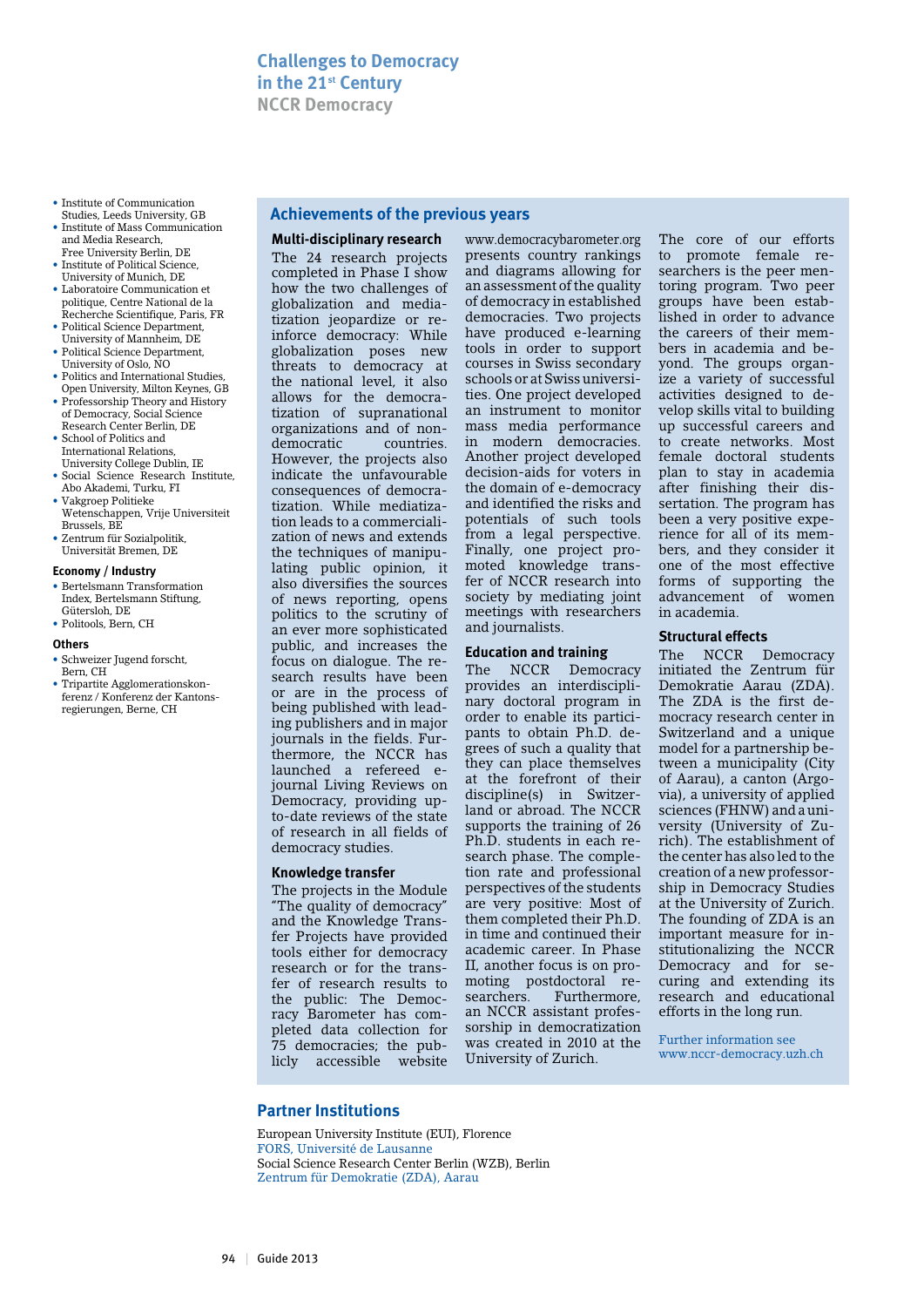### **Statistical Input – Output Data**

| <b>Funding source (CHF)</b>                        | Year 5    | Year 6    | Year <sub>7</sub> | Year 8    | <b>Total</b> | $\%$ |
|----------------------------------------------------|-----------|-----------|-------------------|-----------|--------------|------|
| $SNSF$ funding <sup>1</sup>                        | 1875 000  | 1875 000  | 1875 000          | 2 172 000 | 7797000      | 46   |
| Self-funding from home<br>institution <sup>2</sup> | 835 357   | 1 288 878 | 706 767           | 845 610   | 3 676 612    | 22   |
| Self-funding from project<br>participants          | 1457081   | 1 555 283 | 1410993           | 735 982   | 5 159 339    | 31   |
| Third-party funding                                | 4 7 2 0   | 14 3 28   | 81 803            | 148 313   | 249 164      |      |
| <b>Total</b>                                       | 4 172 158 | 4 733 489 | 4 0 74 5 63       | 3 901 905 | 16 882 115   | 100  |

| Personnel <sup>3</sup>          | <b>Total of</b> | <b>Female</b> | $\%$     | <b>Male</b> | $\%$     | <b>CH</b>    |    |                |          | <b>Most Represented Nations</b> |                      | <b>Other</b>   |
|---------------------------------|-----------------|---------------|----------|-------------|----------|--------------|----|----------------|----------|---------------------------------|----------------------|----------------|
|                                 | <b>Persons</b>  |               |          |             |          |              | DE | <b>FR</b>      | GR       | NL                              | <b>CA</b>            | <b>Nations</b> |
| Management                      | 4.34            | 8             | 50       | 8           | 50       | 9            | 7  |                |          | $\Omega$                        | $\Omega$             | $\mathbf{0}$   |
| Master students                 | $\Omega$        | $\Omega$      | $\Omega$ | $\Omega$    | $\Omega$ | $\mathbf{0}$ | 0  | $\Omega$       | $\Omega$ | $\Omega$                        | $\Omega$             | $\mathbf{0}$   |
| Doctoral students               | 26              | 16            | 62       | 10          | 38       | 16           | 7  | $\Omega$       | $\Omega$ | $\Omega$                        | $\Omega$             | $\overline{4}$ |
| Postdoctoral students           | 6               |               | 17       | 5           | 83       | 3            | 3  |                | $\Omega$ | $\Omega$                        | $\Omega$             | $\mathbf{0}$   |
| Research associates             | 8               | 2             | 25       | 6           | 75       | 5            | 4  | $\Omega$       | $\Omega$ | $\Omega$                        | $\Omega$             | $\Omega$       |
| Senior researchers <sup>5</sup> | 36              | 7             | 19       | 29          | 81       | 20           | 13 | 1              | 2        |                                 |                      | 3              |
| Other staff                     | 9               | 3             | 33       | 6           | 67       | 4            | 4  | $\Omega$       | $\Omega$ | $\blacktriangleleft$            | $\Omega$             | 1              |
| <b>Total</b>                    | 89.30           | 37            | 37       | 64          | 63       | 57           | 38 | $\overline{2}$ | 3        | 2                               | $\blacktriangleleft$ | 8              |

| Type of output <sup>6</sup>                                                                                                    | <b>Totals</b> |
|--------------------------------------------------------------------------------------------------------------------------------|---------------|
| Publications > 137 Peer-reviewed 31 Not peer-reviewed 110 Anthology articles 26 Books 43 Reports                               | 347           |
| Presentations at congresses >                                                                                                  | 544           |
| Cooperations $> 16$ Programmes   64 Research institutions   5 Private sector   4 Other                                         | 89            |
| Transfer activities > 0 Patents   0 Licenses   0 Start-ups <sup>7</sup>   0 Prototypes/processes   0 CTI-projects <sup>8</sup> | $\Omega$      |

1 Included funding of transfer projects (strong Swiss franc package)

 $^2$  Personnel costs, equipment and consumables, not included infrastructure and basic equipment<br>3 Persons involved in the NCCR in the last reporting period (12 months)

<sup>4</sup> Full-time equivalent, including NCCR-Director and persons in charge of knowledge and technology transfer, and education and training<br><sup>5</sup> Including leaders of the individual projects and other organisational units of th

6 This table displays the major indicators in knowledge and technology transfer; other data is available as well (see text on "achievements"). The output data of NCCRs differ considerably according to disciplinary cultures.

7 Start-up companies that have been built up or were considerably supported by NCCRs. 8 Projects funded by the Commission for Technology and Innovation (CTI) that have been initiated by members of NCCRs

and are thematically linked to NCCR projects.

#### **Evaluation and Monitoring by the Swiss National Science Foundation (SNSF)**

#### **Members of the Review Panel**

**NCCR Office SNSF**

Varone Frédéric, Prof. (Chair) Swiss National Science Foundation, Berne, CH Institut für Politikwissenschaft, Technische Universität Darmstadt, DE Braun Dietmar, Prof. Swiss National Science Foundation, Berne, CH Butera Fabrizio, Prof. Swiss National Science Foundation, Berne, CH School of Media and Public Affairs, The George Washington University, Washington, US<br>Mazzoleni Gianpietro, Prof. Department of Social and Political Studies, University Mazzoleni Gianpietro, Prof. Department of Social and Political Studies, University of Milan, IT Department of Political Science, University Antwerpen, BE

Griessen Thomas Schweiz. Nationalfonds, Wildhainweg 3, 3001 Bern, phone: + 41 (0)31 308 23 51, fax: + 41 (0)31 305 29 71, tgriessen@snf.ch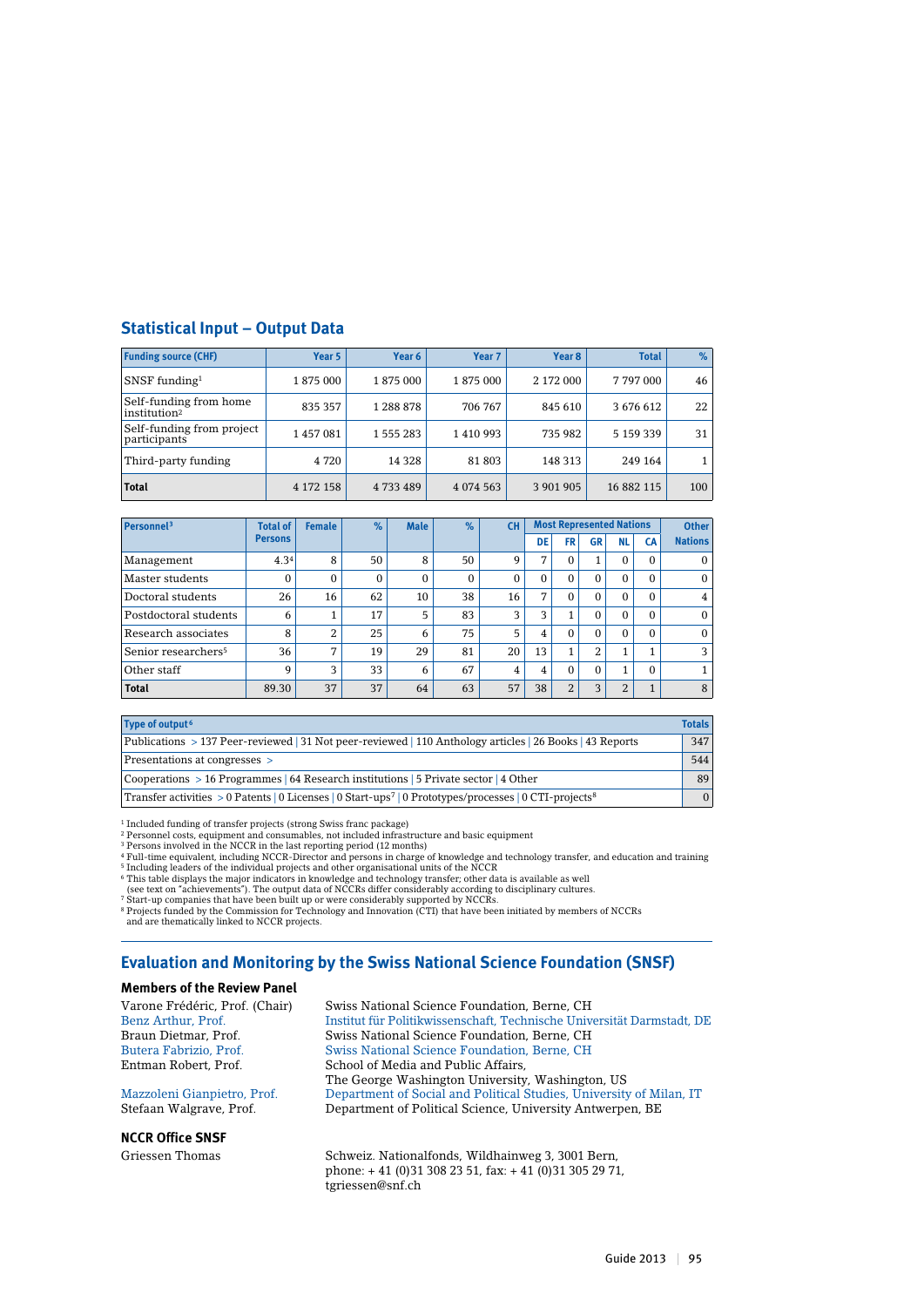## **Affective Sciences: Emotion in Individual Behaviour and Social Processes Home Institution NCCR Affective Sciences**

University of Geneva

## **Start of the NCCR** September 1, 2005

## **NCCR Management**

*Director (until August 2013)* Scherer Klaus R., Prof. phone: + 41 (0)22 379 92 11 Klaus.Scherer@unige.ch *Director (from September 2013)* Sander David, Prof. phone: + 41 (0)22 379 92 12 David.Sander@unige.ch

*Deputy Director* N.N.

*Administrative Manager* Sauge Daniela, Mrs. phone: + 41 (0)22 379 98 04 Daniela.Sauge@unige.ch *Education and Training* Soriano Cristina, Dr. phone: +41 (0)22 379 98 53 cristine.soriano@unige.ch

*Advancement of Women* Kaiser Susanne, Prof. phone: + 41 (0)22 379 92 16 Susanne.Kaiser@unige.ch

Schmid Mast Marianne, Prof. phone: + 41 (0)32 718 13 94 marianne.schmid@unine.ch

Sauge Daniela, Mrs.

*Computer and Internet Resources / Methods* Grandjean Didier, Prof. phone: +41 (0) 22 379 92 13 Didier.Grandjean@unige.ch

Kapusova Dajana, Mrs. Dajana.Kapusova@unige.ch

Savary Julien Julien.Savary@unige.ch

*Communication Officer*  Varone Carole, Mrs. phone: +41 (0)22 379 98 05 Carole.Varone@unige.ch

*Knowledge and Technology Transfer* Varone Carole, Mrs.

Interdisciplinarity Deonna Julien, Prof. phone: +41 (0) 22 379 98 68 Julien.Deonna@unige.ch

#### **Address**

NCCR Affective Sciences CISA Centre Interfacultaire en Sciences Affectives Université de Genève 7, rue des Battoirs, 1205 Genève phone: + 41 (0)22 379 98 00 fax: + 41 (0)22 379 98 44

**Web Address**

www.affective-sciences.org

## **Research**

**Work Package Appraisal / Values / Norms** H: Sander D.

**Affective relevance: nature, determinants and effects** H: Sander D.

**The impact of emotional cues on prosocial behavior and norm compliance** H: Fehr E.

**Emotion, feeling & value** H: Deonna J., Teroni F.

**Myths & rites as cultural expression of emotion** H: Borgeaud P.

**The translation of the emotions: from Greece to Rome**  H: Nelis D.

**Work Package Individual differences / Dispositions** H: Schmid Mast M.

**Experiencing and regulating emotions, issues of self-involvement, and relationships to well-being and performance**

H: Semmer N., Tschan F.

**The cognitive-affective interplay of self regulation** H:Van der Linden M.

**Emotion and gender under a power perspective** H: Schmid Mast M., Kaiser S. **How the brain changes its mind: Roles of emotional relevance and sleep in learning and decision making**  H: Schwartz S.

**When social appraisal meets social referencing. A developmental prespective on interest**  H: Clement F.

#### **Work Package Systems / Dynamics** H: Vuilleumier P.

**Appraisal-driven patterning of emotional expression and experience**  H: Scherer K.R.

**Neural mechanisms of emotional response patterning** 

**and systems synchronisation**  H: Grandjean D. **Cerebral bases of** 

**individual differences in affect perception and regulation** H:Vuilleumier P., Landis T.

**Affective dynamics and aesthetic emotions** H: Lombardo P., Griener P.

**Affective computing and emotion awareness in computermediated interaction** H: Betrancourt M., Pun T.

## **Research Foci**

H: Steering Board

**Applied affective sciences**

**Affective computing**

**Emotional basis of other-regarding behaviour: Empathy and fairness**

**The nature and consequences of gender differences**

**Emotion in language and culture**

**Moral emotions**

**Music & emotions**

**Development of methods** H: Grandjean D.

#### **Transfer projects (strong Swiss franc package) Emotions - An interactive exhibition**

H: Grandjean D.

**Measuring emotional intelligence in the workplace: Development of a new test** H: Mortillaro M.

**Combining brain stimulation with fMRI: Developing a standard setup for studying and modifying affective networks in the human brain**  $H:$  Ruff Chr., Fehr E.

**Applying affective sciences to virtual reality: The study of how scents can enhance emotional experiences in immersive virtual worlds** H: Sander D.

#### **Programmes**

**Graduate School** 

**Post-Doc Program**

**Summer School**

**Female Careers: Special** 

**Stipends and Mentoring Lab Rotation**

**Invited Professorships**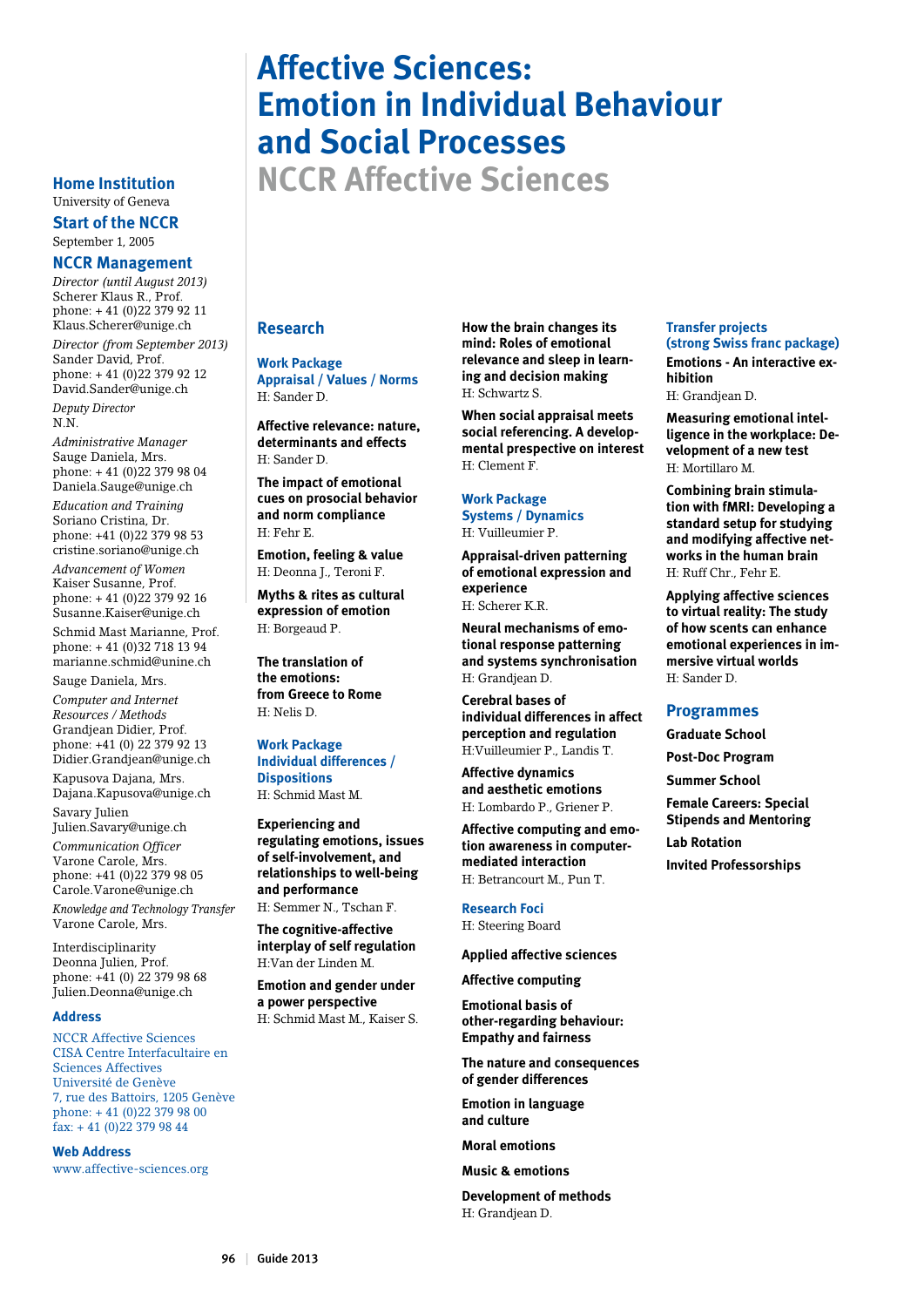#### **Public Relations**

- Newsletter
- Website
- Participation in radio and TV programs
- Newspaper, magazine interviews and articles
- Nuit de la Science
- Cité des Métiers
- Semaine du Cerveau • Salon de l'étudiant
- • Le temps d'une découverte, Université de Genève
- • Journée des filles
- Journée des Collégiens
- Museum exhibitions and workshops
- • Montreux Festival Jazz

#### **Third Party Cooperation Programmes**

- BridGE
- ENABLE
- FIGVRA
- ICCRA
- IFAPO/ UMR 7571 PROTASI
- IFAO/UMR 5140 (Ermant)
- INTACT
- Properemo
- SSPNet

#### **Research Institutions**

- Abteilung Arbeits- und Organisationspsychologie, Universität Frankfurt, DE
- Adaptive Systems Research Group University of
- Hertfordshire, Hatfield, GB • Affective Neuroscience Lab,
- University of Wisconsin, Madison, US
- Behavioural and Clinical Neuroscience Institute, Cambridge University, GB
- Brain Research Unit, Low Temperature Laboratory, Aalto University, FI
- Brain and Creativity Institute, University of Southern California, Los Angeles, US
- Emory University, Atlanta, US
- the University of Portsmouth, GB
- University of Liège, BE
- Systems, California Institute of Technology, Pasadena CA, US
- Group, Kings College of
- Department of Classics,
- University of Chicago, US
- Dept. Of Classics, University of Edinburgh, GB
- Center for Functionally Integrative Neuroscience, Aarhus University, DK
- 
- Department of Economics. Ludwig-
- Department of Economics,
- University of Konstanz, DE • Department of History and
- Archaeology, University of Crete, GR • Department of Medical Sociology,
- Düsseldorf, DE
- Depatment of Music, University of Jyväskylä, FI
- Department of Philosophy, University of Adelaide, AU
- Department of Philosophy,
- University of Lund, SE
- University of Montreal, CA
- University of Toronto, CA
- 
- Department of Psychiatry,

## **Topics**

This interdisciplinary NCCR investigates a phenomenon playing a central role in human behaviour and social interaction, emotion, on several levels of analysis from the perspectives of many different disciplines: psychology, neuroscience, economics, philosophy, law, comparative anthropology, as well as the humanities and the social sciences.

The following research questions illustrate some of the central topics currently addressed by the NCCR Affective Sciences:

- How are emotions elicited and differentiated into different response patterns? Topics: the role of brain structures, individual predispositions, cognitive appraisals, and situational factors; the patterning and synchronisation of emotional responses and action tendencies; the expression and communication of emotion;

- How are emotions regulated? Topics: the control of bodily reactions and feelings by social norms and interpersonal expectations; the ability to cope with emotions to avoid stress and burnout; the loss of control as a risk factor for affective disorders such as pathological anxiety and depression; the role of individual personality traits such as impulsivity;

- What role does emotion play in social relations and interactions? Topics: the central role of empathy, affective processes in the family, the workplace, and

Université de Genève

Université de Genève

Université de Genève

Université de Neuchâtel

Université de Neuchâtel

Faculté des Lettres, Université de Genève

Faculté des Sciences, Université de Genève

CISA et Faculté de Psychologie et des Sciences de l' Education,

Faculté de Psychologie et des Sciences de l'Education,

Faculté de Médecine, Centre Médical Universitaire, Genève

Institut de Psychologie du Travail et des Organisations,

Institut de Psychologie du Travail et des Organisations,

Faculté de Médecine, Centre Médical Universitaire, Genève

on affective experiences and well-being. Special emphasis is being placed on the application of research findings as well as joint research activities with transfer partners in order to deal with social issues in the areas of health, work and organizations, the family, law, the problem of violence, economics, and the arts. The NCCR is also committed to training the first generation of "affective scientists".

society as a whole; the role of social norms and values, such as justice, in shaping the nature of the emotional response; the role of religion, myths but also fiction; the socializing function of moral emotions such as shame; effects of economic and socio-political changes

#### **Heads of Individual Research Projects and Associates**

Betrancourt Mireille, Prof. TECFA-FPSE, Université de Genève<br>Borgeaud Philippe, Prof. Faculté des Lettres, Université de Ge Clement Fabrice, Prof. Cognitive Science Center, Université de Neuchâtel Deonna Julien, Prof. Faculté des Lettres/Département de Philosophie,

Fehr Ernst, Prof. Institut für Empirische Wirtschaftsforschung, Universität Zürich Grandiean Didier, Prof. CISA et Faculté de Psychologie et des Sciences de l'Education,

Griener Pascal, Prof.<br> **Institut d'histoire de l'art & de muséologie, Université de Neuchâtel<br>
Exculté de Psychologie et des Sciences de l'Education** 

Lombardo Patrizia, Prof. Faculté des Lettres, Université de Genève Nelis Damien, Prof. Faculté des Lettres, Université de Genève<br>Pun Thierry, Prof. Faculté des Sciences, Université de Genèv Sander David, Prof. CISA et Faculté de Psychologie et des Sciences de l'Education,

Université de Genève<br>Schwartz Sophie, Dr. Faculté de Médecine, Scherer Klaus, Prof. CISA et Faculté de Psychologie et des Sciences de l'Education,

## Université de Genève<br>Schmid Mast Marianne. Prof. linstitut de Psychologi

Semmer Norbert, Prof. Institut für Psychologie, Universität Bern Teroni Fabrice, Dr. Institut für Philosophie, Universität Bern

#### van der Linden Martial, Prof. Faculté de Psychologie et des Sciences de l'Education,

Université de Genève<br>Vuilleumier Patrik Prof Faculté de Médecine

#### **Members of the International Scientific Council**

Manstead Tony, Prof. School of Psychology,Cardiff University, GB<br>Niedenthal Paula, Prof. Departement of Psychology, Université de C Departement of Psychology, Université de Clermont-Ferrand, FR Robinson Jenefer, Prof. Departement of Philosophy, University of Cincinnati, US<br>Stemmler Gerhard, Prof. Departement of Psychology, University of Marburg, DE Departement of Psychology, University of Marburg, DE

- Center for Neuropolicy, • Centre for the Study of Emotion at
	- Cognitive psychopathology Unit,
		- Computation and Neural
		- Computational Neuroscience
		- London, GB
		-
		-
		- Department of Clinical Medicine -
	- Department of Comparative
		- Literature, University of Bergen, NO
		- Maximilians-Universität, Munich, DE
		-
	-
	- Heinrich Heine Universität
	-
	-
	-
	- Department of Philosophy,
	- Department of Philosophy,
	- Department of Psychiatry,
	- University of Cambridge, GB
	- University of Geneva, CH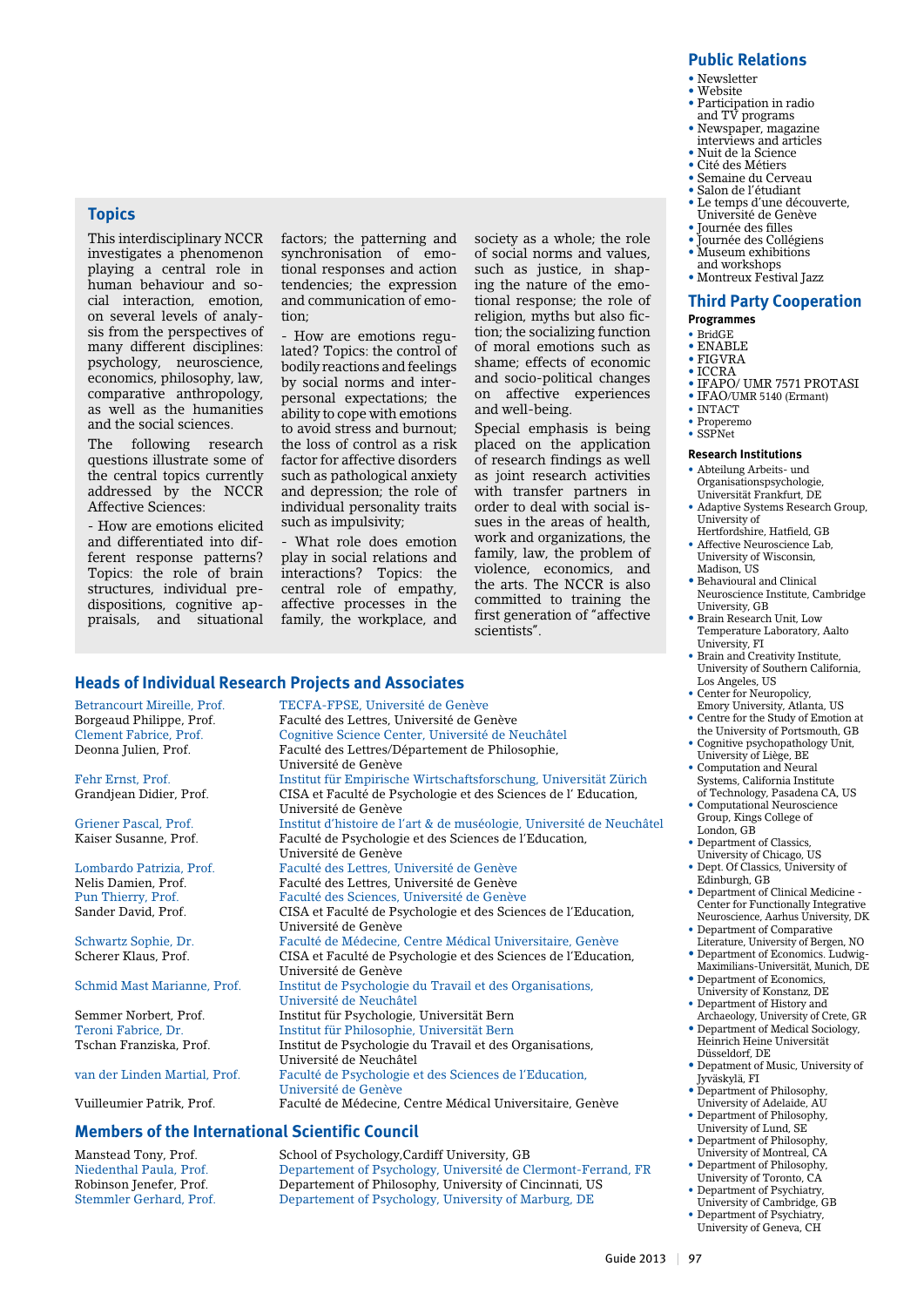- Department of Psychology, Blaise Pascal University, Clermont-Ferrand, FR
- Department of Psychology, Ghent University, BE • Department of Psychology,
- Harvard University, Boston, US • Department of Psychology,
- National Institute for Occupational Safety and Health, Cincinnati, US • Department of Psychology,
- Northwestern University, Chicago, US • Department of Psychology,
- Rutgers University, Brunswik, US
- Department of Psychology, Stanford University, Palo Alto, US
- Department of Psychology, University of Berkeley, US
- Department of Psychology, University of Chicago, US
- Department of Psychology, University of Gent, BE
- Department of Psychology, University of Graz, AT
- Department of Psychology, University of Munich, DE
- Department of Psychology, University of Pittsburgh, US
- Department of Psychology, University of Sheffield, GB
- Department of Psychology, University of Singapore, SG
- Department of Psychology. Stockholm University, SE
- Department of Psychology, University of Paris 8, FR
- Department of Psychology,
- University of Tampere, FI
- Department of Psychology, University of Würzburg, DE • Department of Psychology,
- Uppsala University, SE
- Department of Psychology, Johannes-Gutenberg-University Mainz, DE
- Department of Psychology, Work and Organisational Psychology, Konstanz, DE
- Department of Psychology, Yale University, New Haven, US
- Department of Sociology, University of Lausanne, CH
- Dipartimento di Informatica Sistematica e Telematica: InfoMus
- Lab, University of Genoa, IT • Douglas Psychiatry Research Hospital, McGill University, Montreal, CA
- Embodied Agents Research Group, German Research
- Centre for AI, Saarbrücken, DE • Environnements Virtuels pour l'Animation et la Synthèse d'Images d'Objets Naturels, Institut National de Recherche en Informatique et en Automatique Rhone-Alpes, Grenoble, FR
- German Police University, Social, Work and Organisational Psychology, Münster, DE
- Health Psychology Section, University of Ulm, DE
- HECV-Santé,
- Institution National de la Santé et de la Recherche, Hôpital de la Salpétrière, Paris, FR
- Institut Communication Parlée, Université de Grenoble, FR
- Institut Dalcroze, Geneva, CH • Institut de Biologia Evolutiva, Universitat Pumpeu Fabra, Barcelona, ES
- Institut für Finanzwissenschaft, Universität Innsbruck, AT
- Institut National de la Santé et de la Recherche Médicale, Centre de Recherche Cerveau et Cognition, Toulouse, FR

## **Affective Sciences: Emotion in Individual Behaviour and Social Processes**

**NCCR Affective Sciences**

#### **Achievements of the previous years**

#### **Research**

During its first two phases, the NCCR Affective Sciences has demonstrated a high level of productivity, resulting in many publications in leading international journals and books. The concrete research achievements include: the experimental confirmation<br>of cumulative-sequential cumulative-sequential processing of external stimuli; the creation of a reference corpus and data bank of emotional expressions; the experimental demonstration of the role of social context and personality on brain responses to other people's emotions; the pioneering ambulatory assessment of emotional reactions and regulation in real life settings (e.g., work place and family); the confirmation that social stressors at work have a powerful and measurable impact on emotions and, consequently, on health and well-being; the experimental confirmation that lack of perseverance and other impulsivity aspects are related to interference in working memory and response inhibition (with potential consequences for emotional stability); the demonstration that the intranasal administration of the neuropeptide Oxytocin, central in social approach behaviour in nonhuman mammals, causes a substantial increase in trust in humans; the conceptual analysis of shame and guilt, establishing a fundamental distinction between them; the analysis of the emotional issues related to individual attitudes towards organ donation; and a comparison of the emotional aspects of myths and rites in different ancient and classical cultures.

The interdisciplinary Research Foci have been an outstanding success, in particular the foci on Music and Emotion and Language and Culture. In addition to a large number of workshops and symposia, mostly published as books or special journal issues, several major interdisciplinary research projects are currently being conducted. For example, a large intercultural project has established semantic profiles for emotion words in over 30 languages, which, in addition to producing valuable scientific insights, will allow more appropriate translations in cross-cultural research. The Transversal Module Methods has produced several important toolboxes to be shared within the NCCR and the scientific community at large. The NCCR is also a leading partner in the University of Geneva's Brain and Behavior Laboratory, which combines in a single facility top notch brain imaging, psychophysiological measurement, behavioural interaction and expression analysis with virtual reality tools used to elicit emotions. The NCCR also has a large number of associate mem-

bers, academics and professionals from inside and outside Switzerland. The research expertise and past achievements of several of our scientists has been acknowledged by prizes and grants such as the Marcel Benoist prize (E. Fehr), the Théodore Ott prize (T. Landis), ERC Starting grants (G. Pourtois, T. Singer), and an ERC Advanced grant (K. R. Scherer).

#### **Education and training & Advancement of women**

The NCCR's doctoral program provides varied interdisciplinary training for the graduate students at the NCCR. Similarly, the postdoctoral program provides top-level seminars and a forum of exchange for the postdoctoral fellows. Regular thematic and methodological meetings are also organized with invited speakers from Switzerland and abroad. In 2012, the NCCR celebrated the fourth International Summer School in Affective Sciences (ISSAS). In order to support women and young researchers with family responsibilities, the NCCR has also implemented stipends to help with day care costs and allow researchers to pursue their academic career.

#### **Knowledge transfer & Public information**

The NCCR is strongly committed to transferring scientific knowledge to society. Successful projects are being conducted in collaboration with (and with additional funding from) Firmenich, a world leader in fragrance research and production, the German technology institute Fraunhofer, and the foundation for marketing research Gesellschaft für Konsumforschung.

During the past years, our researchers participated in several major events for the general public organized by the University of Geneva. The Center has also responded to numerous requests from the media, and has collaborated with local museums in several exhibitions. Its large website continues to draw an international audience. Both research results and knowledge transfer activities are featured prominently in the Center's newsletter.

Further information see www.affective-sciences.org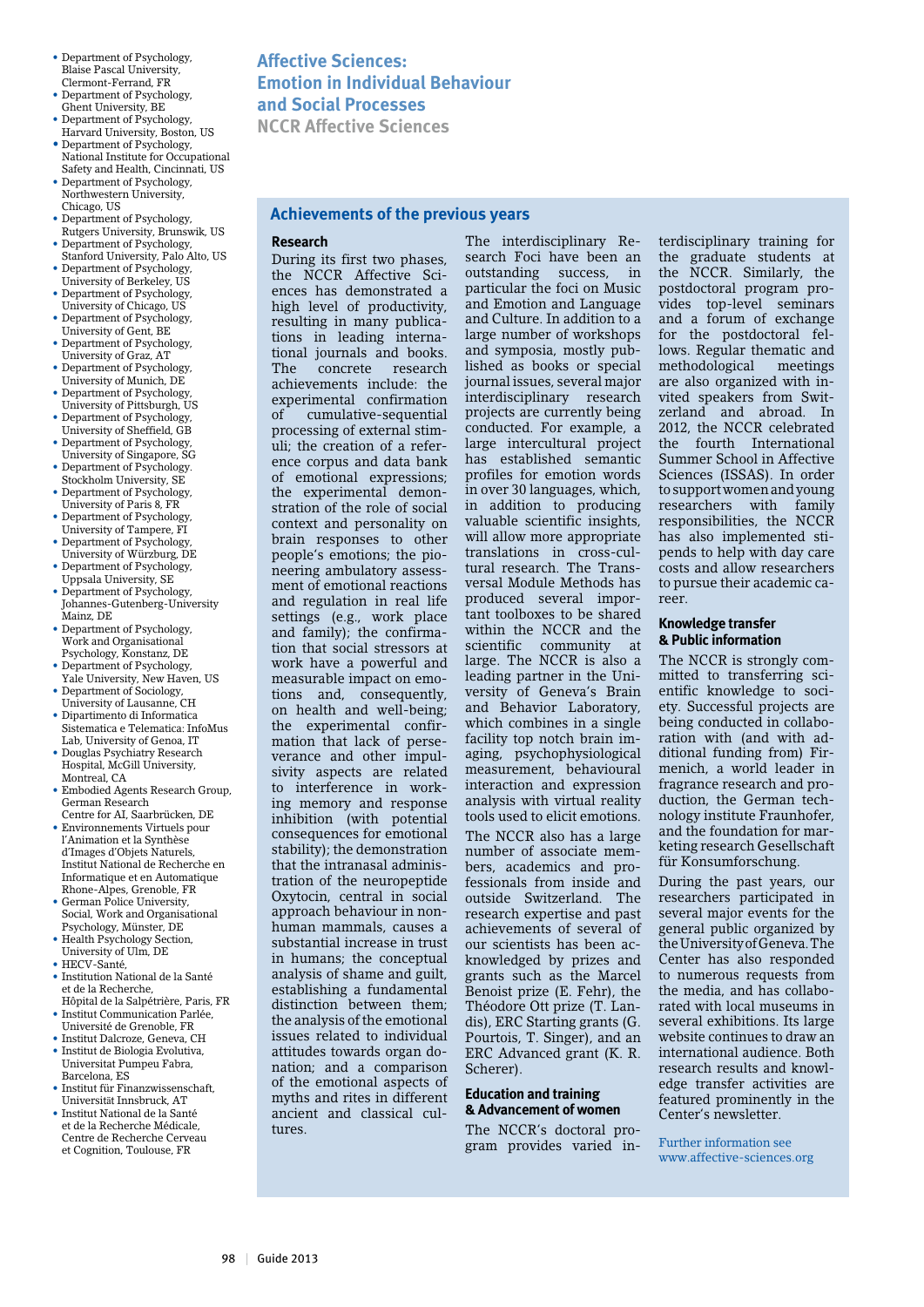- Laboratoire d'Informatique et Communication,
- Université de Paris, FR • Laboratoire d'Informatique
- pour la Mécanique et les Sciences de l'Ingénieur, Paris, FR
- Language Technology Lab, DFKI GmbH, Saarbrücken, DE • Machine Learning, Technische
- Universität Berlin, DE
- Maine Medical Center, Portland, US
- Max Planck Institut Leipzig, DE
- Memory Center, University Hospital Liège, BE
- Memory Resources and Research Centre, University of Lille, FR
- Neurological Reeducation Centre, Hospital Raymond Poincaré, Paris, FR
- Nonconscious Information Processing Laboratory, University of Tulsa, US
- Philosophy Department,
- University of Manchester, GB • Princeton Neuroscience Insitute, Princeton University, US
- Psychiatry III,
- University of Ulm, DE • Psychology Department, Central Michigan University,
- Mount Pleasant, US • Psychology Department, University of California - Berkeley, US
- Ikerbasque Research Center, Bilbao, ES
- School of psychology, Cardiff University, GB
- School of Psychology, Georgia Tech, Atlanta, US
- School of Psychology, Normal University of Beijing, CN
- School of Psychology,
- Queen's University Belfast, IE • School of Psychology, University of Sussex, Brighton, GB
- Section Sciences Religieuses, Ecole Pratique des Hautes Etudes, Paris, FR
- Service de Neurologie,
- Université de Rennes, FR • Social Cognition Lab,
- University of Aberdeen, GB
- Social Psychology Department, Oxford University, GB
- Textes, Littératures: Écritures et modèles, Université de Bordeaux, FR
- The Computation Emotion Group, University of Southern
- California, US • Unité Fairburn (Anorexie
- boulimie), Clinique des Vallées, Ville-La-Grand, FR • Walton College, University
- of Arkansas, Fayettville, US

#### **Economy / Industry**

- **•**  Domo Safety, EPF Lausanne, CH
- Dynortis, Lucerne, CH
- Fehr Advice, Zurich, CH
- Firmenich SA, Genève, CH • GfK Nürnberg e.V., Nürnberg, DE

#### **Others**

- **•** Alliance, Genève, CH
- Foundation Montreux Jazz, CH
- Innovations for poverty action, Busia, KE
- Innovations for poverty action, New Haven, US
- Lake Innovation Geneva Society (LGIS), Genève, CH
- Musée d'Histoire des sciences, Geneva, CH • Muséum d'Histoire Naturelle,
- Genève, CH
- Service de la Formation Continue, Université de Genève, CH
- Service Médico-Pédagogique, Genève, CH
- Société Suisse pour la Science des Religions, Genève, CH
- United Nations Children's Fund,
- 
- 
- Zurich, CH

## **Statistical Input – Output Data**

| <b>Funding source (CHF)</b>                        | Year 5        | Year 6    | Year <sub>7</sub> | Year <sub>8</sub> | <b>Total</b> | $\%$ |
|----------------------------------------------------|---------------|-----------|-------------------|-------------------|--------------|------|
| SNSF funding $1$                                   | 2 500 000     | 2 500 000 | 2 500 000         | 3 613 000         | 11 113 000   | 32   |
| Self-funding from home<br>institution <sup>2</sup> | 666 454       | 1 066 702 | 1647276           | 1 568 305         | 4 948 737    | 14   |
| Self-funding from project<br>participants          | 3 863 189     | 3 245 582 | 4 080 257         | 2 300 158         | 13 489 186   | 39   |
| Third-party funding                                | 1 356 649     | 1 302 502 | 1064931           | 925 959           | 4 650 041    | 14   |
| <b>Total</b>                                       | 8 3 8 6 2 9 2 | 8 114 786 | 9 2 9 2 4 6 4     | 8 407 422         | 34 200 964   | 100  |

| Personnel <sup>3</sup>          | <b>Total of</b> | <b>Female</b>  | $\%$     | <b>Male</b> | $\%$         | <b>CH</b>      | <b>Most Represented Nations</b> |                |                | <b>Other</b> |          |                |
|---------------------------------|-----------------|----------------|----------|-------------|--------------|----------------|---------------------------------|----------------|----------------|--------------|----------|----------------|
|                                 | <b>Persons</b>  |                |          |             |              |                | <b>FR</b>                       | DE             | IT             | <b>GB</b>    | BE       | <b>Nations</b> |
| Management                      | 4.84            | $\overline{ }$ | 64       | 4           | 36           | $\overline{4}$ | 2                               | 2              | $\mathbf{0}$   |              | $\Omega$ | 3              |
| Master students                 | $\Omega$        | $\Omega$       | $\Omega$ | 0           | $\mathbf{0}$ | $\mathbf{0}$   | 0                               |                | $\Omega$       | $\Omega$     | $\Omega$ | $\mathbf{0}$   |
| Doctoral students               | 50              | 36             | 72       | 14          | 28           | 22             | 6                               | 6              | 2              | 3            | л.       | 10             |
| Postdoctoral students           | 42              | 20             | 48       | 22          | 52           | 7              | 10                              | 6              | 7              |              | 1        | 12             |
| Research associates             | $\Omega$        | $\Omega$       | $\Omega$ | $\Omega$    | $\Omega$     | $\Omega$       | $\Omega$                        | 0              | $\Omega$       | $\Omega$     | $\Omega$ | $\Omega$       |
| Senior researchers <sup>5</sup> | 40              | 15             | 38       | 25          | 63           | 16             | 6                               | $\overline{ }$ | $\overline{4}$ | 2            | 3        | 5              |
| Other staff                     | 26              | 12             | 46       | 14          | 54           | 16             | 5                               | 2              | $\Omega$       | $\Omega$     | $\Omega$ | 3              |
| <b>Total</b>                    | 162.80          | 90             | 53       | 79          | 47           | 65             | 29                              | 23             | 13             | 7            | 5        | 33             |

| Type of output <sup>6</sup>                                                                                                     | <b>Totals</b> |
|---------------------------------------------------------------------------------------------------------------------------------|---------------|
| Publications > 515 Peer-reviewed   9 Not peer-reviewed   246 Anthology articles   27 Books   7 Reports                          | 804           |
| Presentations at congresses >                                                                                                   | 1022          |
| $\sim$ Cooperations $> 16$ Programmes 220 Research institutions 9 Private sector 28 Other                                       | 273           |
| Transfer activities > 0 Patents   0 Licenses   0 Start-ups <sup>7</sup>   13 Prototypes/processes   0 CTI-projects <sup>8</sup> | 13            |

1 Included funding of transfer projects (strong Swiss franc package)

2 Personnel costs, equipment and consumables, not included infrastructure and basic equipment

<sup>3</sup> Persons involved in the NCCR in the last reporting period (12 months)<br><sup>4</sup> Full-time equivalent, including NCCR-Director and persons in charge of knowledge and technology transfer, and education and training

5 Including leaders of the individual projects and other organisational units of the NCCR 6 This table displays the major indicators in knowledge and technology transfer; other data is available as well

(see text on "achievements"). The output data of NCCRs differ considerably according to disciplinary cultures.<br><sup>7</sup> Start-up companies that have been built up or were considerably supported by NCCRs.<br><sup>8</sup> Projects funded by

## **Evaluation and Monitoring by the Swiss National Science Foundation (SNSF)**

#### **Members of the Review Panel**

**NCCR Office SNSF**

Butera Fabrizio, Prof. (Chair) Swiss National Science Foundation, Berne, CH Burghartz Susanna, Prof. Swiss National Science, Foundation, Berne, CH<br>Clark Margaret, Prof. Department of Psychology, Yale University. US Department of Psychology, Yale University, US De Sousa Ronald B., Prof. (em.) Department of Philosophy, University of Toronto, CA Department of Psychology, New York University, US Reusser Kurt, Prof. Swiss National Science Foundation, Berne, CH Ricci Bitti Pio Enrico, Prof. Dipartimento di Psicologia, Università di Bologna, IT Department of Sociology, Indiana University, US

Griessen Thomas Schweiz. Nationalfonds, Wildhainweg 3, 3001 Bern, phone: + 41 (0)31 308 23 51, fax: + 41 (0)31 305 29 71, tgriessen@snf.ch

Guide 2013 | 99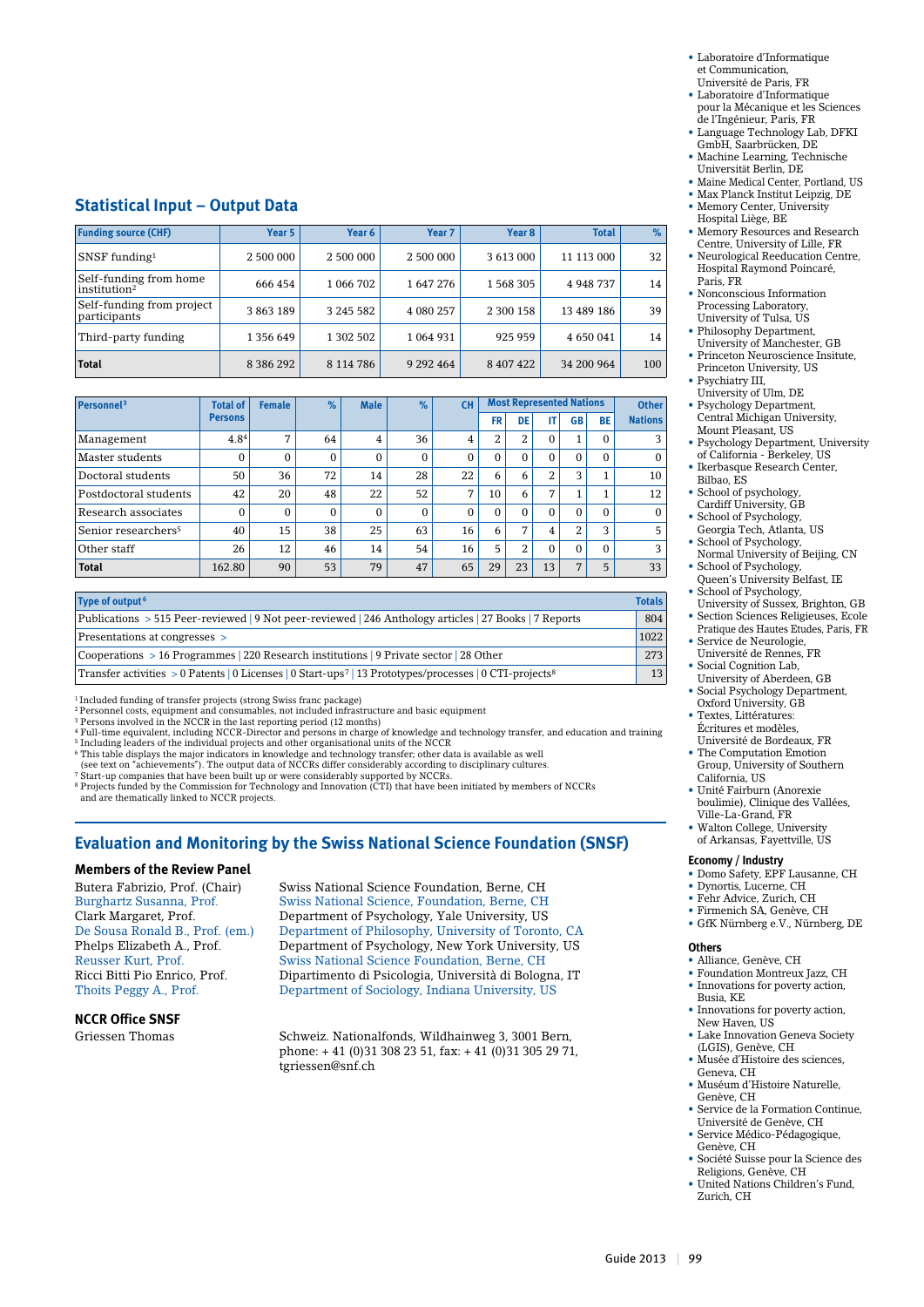## **Overcoming vulnerability: life course perspectives NCCR LIVES**

#### **Home Institutions**

University of Lausanne, University of Geneva

**Start of NCCR**

January 1, 2011

#### **NCCR Management**

*Director* Spini Dario, Prof. Phone : +41 (0)21 692 38 44 dario.spini@unil.ch *Co-Director (UNIGE) Deputy Director* Oris Michel, Prof. Phone: +41 (0)22 37 93786 michel.oris@unige.ch

*Deputy Director* Bernardi Laura, Prof. Phone: +41 (0)21 692 38 46 laura.bernardi@unil.ch

*NCCR Scientific Officer* Fasel Hunziker Rachel Phone: +41 (0)21 692 38 52 rachel.faselhunziker@unil.ch

*Administrator* Marcacci Tatiana Phone : +41 (0)21 692 38 38 tatiana.marcacci@unil.ch

*Doctoral Program Officer* Fagot Delphine, PhD Phone: +41 (0)22 379 92 26 Delphine.Fagot@unige.ch

*Advancement of young researchers and women* Demont Floriane, PhD Phone: +41 (0)22 379 89 24 Floriane.Demont@unige.ch Le Feuvre Nicky, Prof. Phone: +41 (0)21 692 32 13 nicky.lefeuvre@unil.ch

*Communication Officer & Knowledge and Technology Transfer* Marendaz Colle Emmanuelle Phone: +41 (0)21 692 38 83 communication@lives-nccr.ch

*IT Officer* Métral Grégoire Phone: +41 (0)22 37 93784 gregoire.metral@unige.ch

#### **Address**

NCCR LIVES University of Lausanne Bâtiment Géopolis 1015 Lausanne

Phone: +41(0) 21 692 38 38 Fax: +41 (0) 21 692 32 35 contact@lives-nccr.ch

**Web Address**

http://www.lives-nccr.ch

#### **Research**

**Vulnerability processes across the life course: Cumulative disadvantages, critical events, and sociopsychological resources** H: Spini D.

**From youth to adulthood: Second generation immigrants' insertion in the Swiss Society** H: Bolzman C.

**Economic inequalities: Towards pathways out of vulnerability** H: Lalive R.

**Overcoming vulnerability to unemployment: Possibilities and limits of the so-called "active" social policies** H: Bonvin J.-M.

**Vulnerability at the interface of professional and family life: Gender and occupational differentials**

H: Le Feuvre N.

**Professional trajectories: Impact of individual characteristics and resources and cultural background** H: Rossier J.

**Critical events and family configurations** H: Widmer E.

**Facing critical events in early adulthood: a normative approach to vulnerability and life course regulation** H: Staerklé C.

**Health trajectories and life transitions: a life course approach to health vulnerability** H: Burton-Jeangros C.

**Women facing cancer: Impact of the social support** H: Favez N.

**Vulnerability and Growth: Development dynamics and differential effects of the loss of an intimate partner in the second half of life** H: Perrig-Chiello P.

**Behind the democratization of old age: Inequalities within progress** H: Oris M.

**Measuring life sequences and the disorder of lives** H: Ritschard G.

**Life transitions in context: Toward an integrated methodological framework for studying the impact of critical events** H: Joye D.

### **Heads of Individual Research Projects**

Spini Dario, Prof. Centre de recherche sur les parcours de vie et les inégalités, Université de Lausanne Bolzman Claudio, Prof. Haute école de travail social de Genève, HES-SO Bonvin Jean-Michel, Prof. Haute école de travail social et de la santé-Lausanne, HES-SO<br>Lalive Rafael. Prof. Département d'économétrie et d'économie politique. Département d'économétrie et d'économie politique, Université de Lausanne<br>Le Feuvre Nicky, Prof. Laboratoire de sociologi Laboratoire de sociologie, Université de Lausanne Rossier Jérôme, Prof. Laboratoire de psychologie du développement, conseil et Intervention, Université de Lausanne Institut d'études démographiques et du parcours de vie, Université de Genève Staerklé Christian, Prof. Laboratoire de psychologie sociale,Université de Lausanne Burton-Jeangros Claudine, Prof. Institut d'études démographiques et du parcours de vie, Université de Genève Favez Nicolas, Prof. Section de psychologie, Université de Genève Perrig-Chiello Pasqualina, Prof. Institut für Psychologie, Universität Bern Centre interfacultaire de gérontologie et d'études des vulnérabilités (CIGEV), Université de Genève<br>Ritschard Gilbert, Prof. 15. Institut d'études démographique Institut d'études démographiques et du parcours de vie, Université de Genève Joye Dominique, Prof. Centre de recherche sur les parcours de vie et les inégalités, Université de Lausanne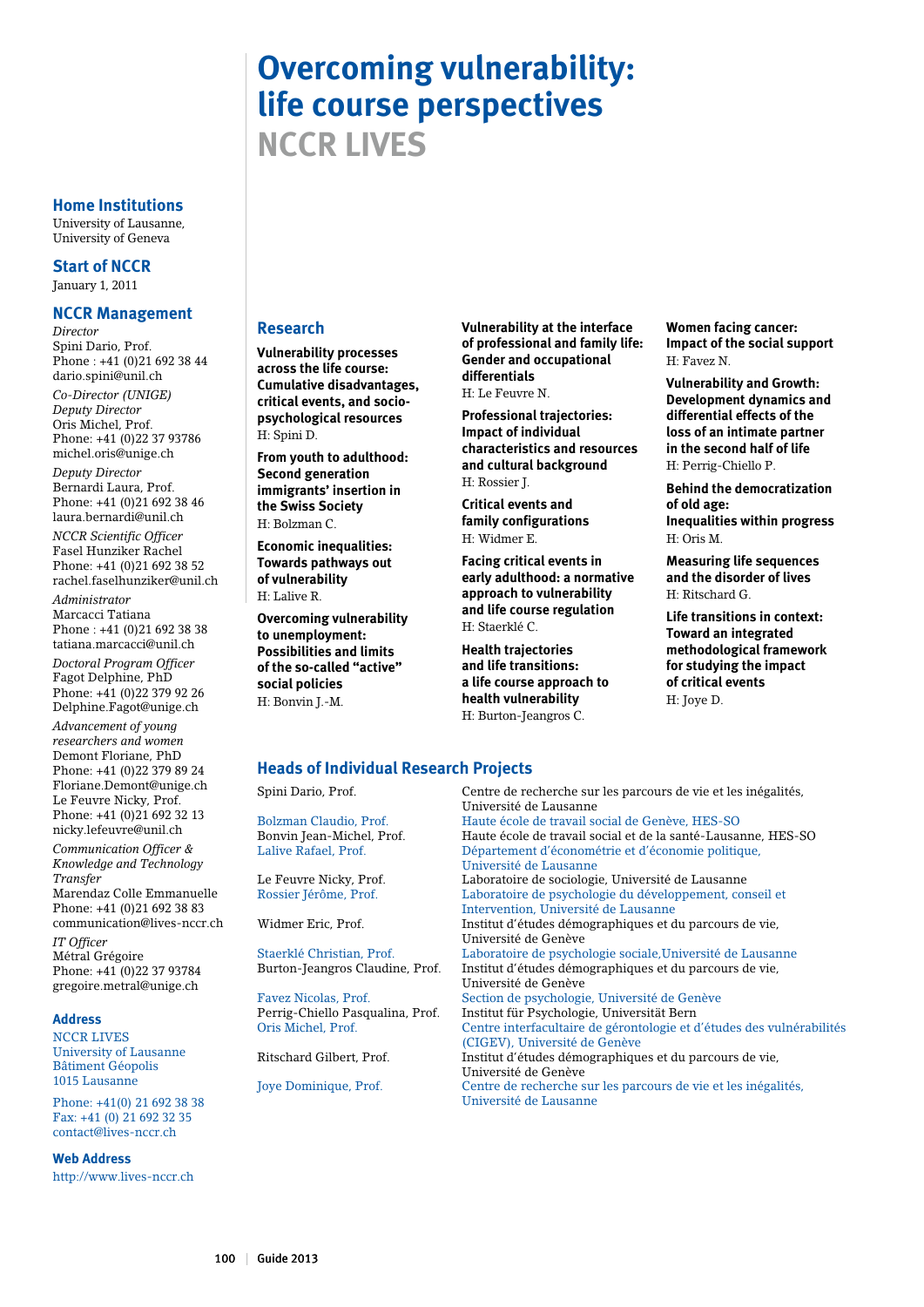#### **Programmes**

• Population Europe – Network of Europe's leading demographic research centres

#### **Research Institutions**

- • Birkbeck Institute for Social Research, Birkbeck College, University of London, GB
- Population Change and Lifecourse: Strategic Knowledge Cluster, University of Western Ontario, London, CA
- • Center for Healthy Ageing Research, Oregon State University, Corvallis, US
- • Center for Research on Inequalities and the Life Course, Yale University, New Haven, US
- • Center on Ageing and the Life Course, Purdue University, West Lafayette, US
- • Centre de Recherche et d'Etudes en Gestion, Université de Pau
- et des Pays de l'Adour, FR Centre d'étude de l'emploi,
- Ministère du travail, Noisy-le-Grand, FR • Centre for Analysis of Social
- Exclusion, London School of Economics and Political Science, GB
- Centre of Gender Research University of Oslo, NO
- Department of Sociology Case Western Reserve University,
- Cleveland, US Department of Sociology
- University of Western Ontario, London, CA
- Dipartimento Sanita, Scuola Universitaria Professionale della Svizzera Italiana, Manno, CH
- • Etudes sur le Genre et la Diversité en Gestion, Université de Liège, BE • Hallie Ford Center for Healthy
- Children and Families, Oregon State University, Corvallis, US
- • Industrial Psychology & People Management, University of Johannesburg, ZA
- Institute of Longitudinal Studies in Education, University of Bamberg, DE
- • Laboratoire d'Economie et de Sociologie du Travail, Centre national de la recherche scientifique, Aix-Marseille Université, FR
- • Mobilité, logement et entourage, Institut National Etude
- Démographiques, Paris, FR • Organizational Behaviour and Human Resources department, ESCP Europe, Paris, FR
- • Service Psychiatrie de Liaison, Hôpitaux Universitaires de Lausanne, CH
- • Social Policy Research Unit, University of York, GB
- • Forum suisse pour l'étude des migrations et de la population, Université de Neuchâtel, CH

#### **Topics**

The phenomenon of vulnerability in terms of social exclusion or precariousness threatens individual life trajectories. The monetary costs of stress among the Swiss population are estimated to amount 8 billion Swiss francs in the year 2000. LIVES investigates life trajectories of about 25000 people in Switzerland across domains, such as health, family, work, and institutions in a comparative and longitudinal perspective. The overall objective is to combine socio-economic, psycho-social and sociopolitical dimensions to capture the complexity of vulnerability dynamics in modern society.

Its interdisciplinary teams are devoted to study individual lives from early to late adulthood and look at critical events and life sequences with respect to three main issues. First, the processes and states of vulnerability are studied by relating social structures, institutions, and individual life course, and policy interventions. Second, the debate on "new social risks" such as growing instability of personal relations, labour market uncertainty, and consequences of the economic crises is linked to the analysis of the life course within various welfare-state regimes. Third, diffusion and accumulation

effects of critical events and the efficacy of individual resources to cope with stress are examined.

The Universities of Lausanne and Geneva build on a ten-year collaboration and experience in empirical and methodological research within the PaVie Center. The NCCR LIVES collaborates also with the Swiss Centre of Expertise in the Social Sciences (FORS), the Swiss Federal Statistical Office (FSO) and with several renowned institutes and outstanding life course experts at international level.

### **Members of the Advisory Board**

Prof. Billari Bocconi Francesco University, of Oxford, UK Prof. honorary Lalive d'Epinay Christian University of Geneva, CH Prof. de Ribaupierre Anik University of Geneva, CH Prof. honorary Levy René University of Lausanne, CH<br>Prof. Lindenberger Ulman MPI, Berlin, DE Prof. Lindenberger Ulman<br>Prof. Marshall Victor Prof. Mayer Karl-Ulrich Yale University, US Prof. McMullin Julie University of Western Ontario, CA<br>Prof. Settersten Richard Oregon State University. US

European University Institute, Florence, IT University of North Carolina, US Oregon State University, US Prof. Thompson Elizabeth Stockholm University, SE and University of Wisconsin, US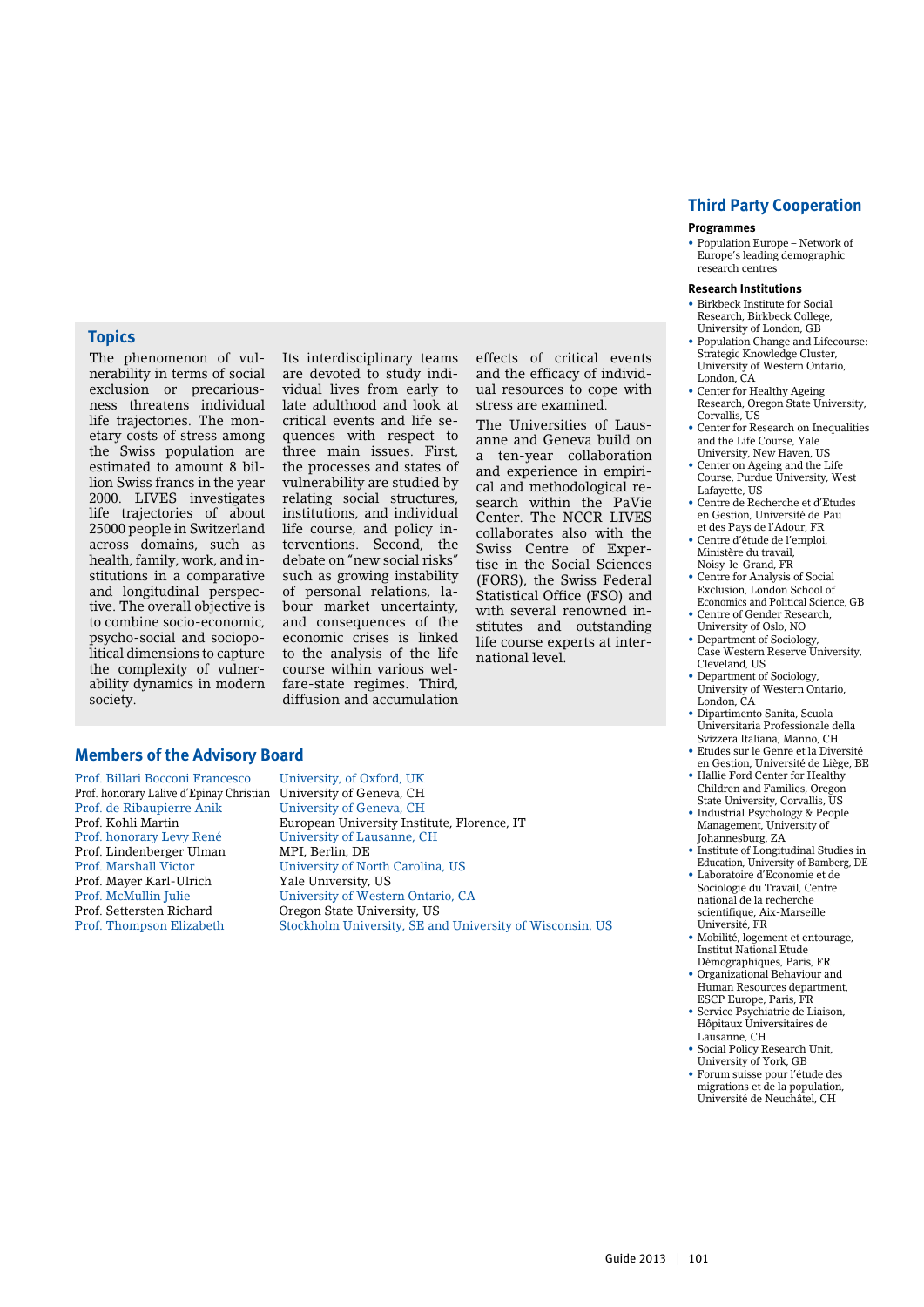## **Overcoming vulnerability: life course perspectives NCCR LIVES**

- • Swiss Household Panel, Swiss Foundation for Social Sciences, Lausanne, CH
- • Department of Epidemiology and Public Health, International Centre for Lifecourse Studies in Society and Health, University College London, GB
- • Leading House en économie de la formation professionnelle, Université de Genève, CH

#### **Others**

- • Bureau de l'égalité de l'Université de Fribourg, CH
- • Bureau de l'égalité des chances de l'Université de Lausanne, CH
- • Bureau de l'égalité entre les femmes et les hommes du Canton de Vaud, Lausanne, CH
- • Bureau fédéral de l'égalité entre femmes et hommes, Berne, CH • Centre de Formation et
- d'Orientation Professionnelle, Lausanne, CH
- • Département de la santé et de l'action sociale du Canton de Vaud, Lausanne, CH
- • Département de la santé et des affaires sociales du Canton du Tessin, Bellinzona, CH
- • Département de la sécurité, des affaires sociales et de l'intégrité de l'Etat du Valais, Sion, CH
- • Département de la solidarité et de l'emploi du Canton de Genève, CH
- • Département des affaires régionales, de l'économie et de la santé du Canton de Genève, CH
- • Département des finances, des institutions et de la santé de l'Etat du Valais, Sion, CH
- • Dicastère Relève académique et diversité, Université de Lausanne, CH
- Federation of Swiss Psychologists, Berne, CH
- • Office de statistique du canton du Tessin, Bellinzona, CH • Office fédéral de la statistique,
- Neuchâtel, CH • Bundesamt für
- Sozialversicherungen, Bern, CH • Pro Senectute Schweiz, Wallis und
- Basel, CH • Service de l›Emploi, Lausanne, CH • Staatssekretariat für Wirtschaft, Bern, CH

#### **Public Relations**

- • Brochure
- Website
- Electronic Newsletter
- IP7 Newsletter
- Exhibition

## **Statistical Input – Output Data**

| <b>Funding source (CHF)</b>                        | Year 1    | Year <sub>2</sub> | Year 3        | Year 4        | <b>Total</b> | %   |
|----------------------------------------------------|-----------|-------------------|---------------|---------------|--------------|-----|
| SNSF funding                                       | 2 470 000 | 3 610 000         | 4 4 6 5 0 0 0 | 3 990 000     | 14 535 000   | 44  |
| Self-funding from home<br>institution <sup>1</sup> | 712 500   | 912 500           | 1 2 1 6 5 0 0 | 1 2 1 6 5 0 0 | 4 058 000    | 12  |
| Self-funding from<br>University of Gneva           | 451 000   | 458 000           | 569 000       | 669 000       | 2 147 000    | 7   |
| Self-funding from project<br>participants          | 3709377   | 3 194 862         | 2 725 767     | 1928 000      | 11 558 006   | 35  |
| Third-party funding                                | 105 770   | 139 358           | 120 000       | 120 000       | 485 128      |     |
| <b>Total</b>                                       | 7448647   | 8 3 1 4 7 2 0     | 9 0 9 6 2 6 7 | 7923500       | 32 783 134   | 100 |

| <b>Personnel<sup>2</sup></b>    | <b>Total of</b> | <b>Female</b> | $\%$ | <b>Male</b>  | %            | <b>CH</b> | <b>Most Represented Nations</b> |                      |          | <b>Other</b>         |          |                |
|---------------------------------|-----------------|---------------|------|--------------|--------------|-----------|---------------------------------|----------------------|----------|----------------------|----------|----------------|
|                                 | <b>Persons</b>  |               |      |              |              |           | <b>FR</b>                       | DE                   | IT       | AT                   | PT       | <b>Nations</b> |
| Management                      | $6.1^{3}$       | 10            | 77   | 3            | 23           | 9         |                                 | 0                    | $\Omega$ | $\Omega$             | $\Omega$ | 3              |
| Master students                 | $\Omega$        | 0             | 0    | $\mathbf{0}$ | $\mathbf{0}$ | $\Omega$  | $\Omega$                        | 0                    | $\Omega$ | $\Omega$             | $\Omega$ | $\Omega$       |
| Doctoral students               | 50              | 33            | 66   | 17           | 34           | 27        | 3                               | 3                    | 2        |                      | פ        | 12             |
| Postdoctoral students           | 14              | 6             | 43   | 8            | 57           | 4         | 3                               |                      | 3        |                      | $\Omega$ | 2              |
| Research associates             | 23              | 14            | 61   | 9            | 39           | 20        | 2                               | 2                    | $\Omega$ | $\Omega$             | $\Omega$ | $\Omega$       |
| Senior researchers <sup>4</sup> | 58              | 20            | 34   | 38           | 66           | 47        | 3                               | 3                    | $\Omega$ | $\blacktriangleleft$ | $\Omega$ | $\overline{ }$ |
| Other staff                     | 13              | 12            | 92   |              | 8            | 10        | $\Omega$                        | $\blacktriangleleft$ | 1        | $\Omega$             | $\Omega$ |                |
| <b>Total</b>                    | 164.10          | 95            | 56   | 76           | 44           | 117       | 12                              | 10                   | 6        | 3                    | ּ        | 25             |

<sup>1</sup> Personnel costs, equipment and consumables, not included infrastructure and basic equipment

<sup>2</sup> Persons involved in the NCCR in the last reporting period (12 months)<br><sup>3 Full-time equivalent, including NCCR-Director and persons in charge of knowledge and technology transfer, and education and training<br><sup>4</sup> Includin</sup>

## **Evaluation and Monitoring by the Swiss National Science Foundation (SNSF)**

#### **Members of the Review Panel**

#### **NCCR Office SNSF**

Grob Alexander, Prof. (Chair) Swiss National Science Foundation, Berne, CH Bollen Kenneth A., Prof. Department of Sociology, University of North Carolina, US<br>Budowski Monica. Prof. Swiss National Science Foundation. Berne. CH Swiss National Science Foundation, Berne, CH Chenu Alain, Prof. Directeur de l'Observatoire sociologique du changement, Paris, FR Department of Psychology and Social Behavior, University of California, US Héran François, Prof. INED- Institut national d'études démographiques, Paris, FR<br>Huinink Johannes. Prof. EMPAS- Institut für angewandte und empirische Soziologie EMPAS- Institut für angewandte und empirische Soziologie Varone Frédéric, Prof.<br>
Varone Frédéric, Prof.<br>
Swiss National Science F Varone Frédéric, Prof. Swiss National Science Foundation, Berne, CH Mol-Wezel (emeritus Netherlands Interdisciplinary Demographic Institute NIDI), BE

Griessen Thomas Schweiz. Nationalfonds, Wildhainweg 3, 3001 Bern, phone: + 41 (0)31 308 23 51, fax: + 41 (0)31 305 29 71, tgriessen@snf.ch